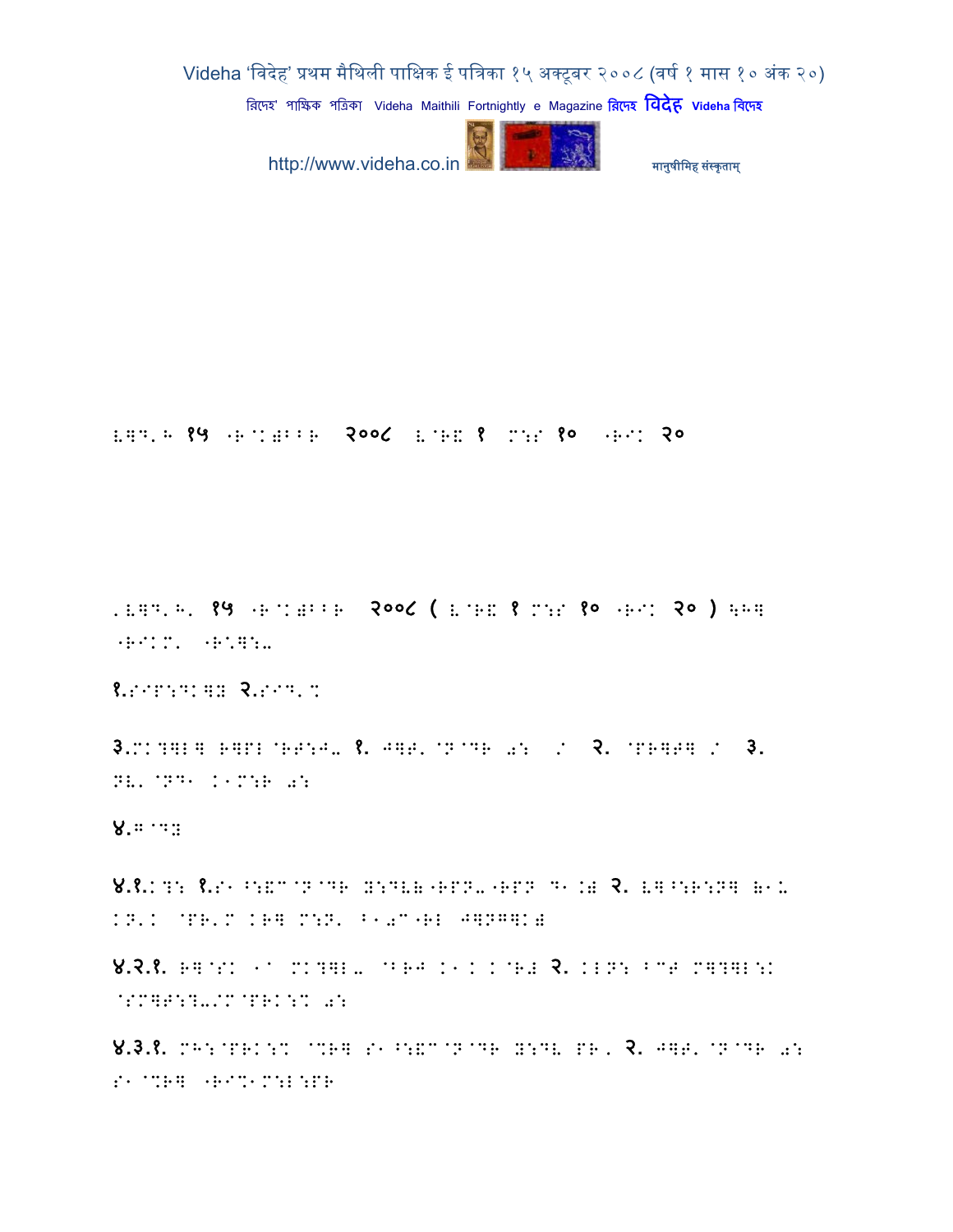িরেদহ' পািkক পিtকা Videha Maithili Fortnightly e Magazine িরেদহ िवदेह **Videha** িবেদহ



४.४. १.<del>J</del>BN 0:K PYBIC 2575-80 E8E 992. TP. 77718 2878 B-8578

२. SET PARTIE CCERT PR & RIT PLETCH PERP BORYON

४.५. मा प्रमा महाराम सम

 $9.9.9.9$ 

**9.8.** THEFER STRINGER

9.2. THE BREAK BRACK BOARD BRACK CONFIDENT

 $9.3.82.27$  PP: PR: TERMS:  $8.43.71.7431.7411.711.7411.711.7411.51$  . PTD

५.५.V]N]T 9@TPLK ५ GL) KV]T:

 $9.6.$  MH, MOMENTH ALBERTA MILBERT CONTROL MEASURE

 $\Sigma$ . Manager School Signals (1995)

७.P:BN]-SI@SK:R-T]@R? -@PR61@LL K1M:R S]IH MCN- M]?]L:ICLK %KV @K&'@TR/ 1A D]Y:B:T] PR J]TMLHN 0: / NBTN 0:

८. B:L:N:I KMT'-

 $\mathcal{R}$ : PRK: PRK: B:L KONGRESS  $\mathcal{R}$ , G:PRCH: C.H.D. CHES. GOT: GREEN WEST: 3. H. EHANY | CANDER 21 CCEPE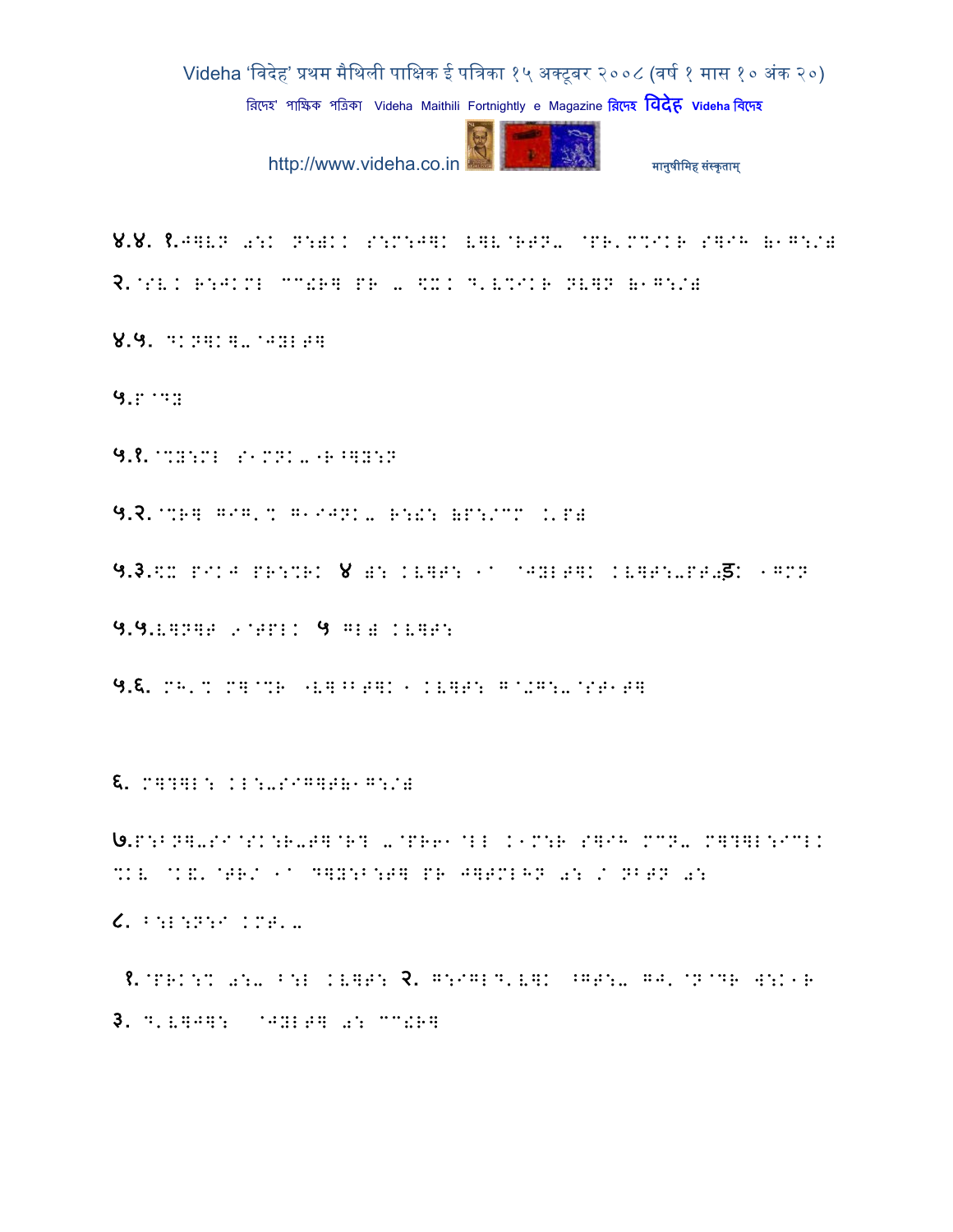িরেদহ' পািkক পিtকা Videha Maithili Fortnightly e Magazine িরেদহ िवदेह **Videha** িবেদহ



९. PHERENT RUNNER E. NE RONNER

10. VIDEHA FOR NON RESIDENT MAITHILS (FESTIVALS OF MITHILA DATE-LIST)-

10.1. 1.WORN- OUT FIFTY PAISE COIN- MAITHILI POEM "GHASAL ATHANNI" BY LATE SH. KASHIKANT MISHRA MADHUP 2. THE FUNDAMENTALS-MAITHILI SHORT STORY **"**MOOLBHOOT**"** BY SH. FARANCE SERVICE

10.2.THE COMET-ENGLISH TRANSLATION OF GAJENDRA THAKUR'S MAITHILI NOVEL SAHASRABADHANI

11. VIDEHA MAITHILI SAMSKRIT EDUCATION(CONTD.)

 $E = E^T$  (D)  $E = E^T$  (D)  $E^T$  (D)  $E^T$  (D)  $E^T$  (D)  $E^T$  (D)  $E^T$  (D)  $E^T$  (D)  $E^T$  (D)  $E^T$  (D)  $E^T$  (D)  $E^T$  (D)  $E^T$  (D)  $E^T$  (D)  $E^T$  (D)  $E^T$  (D)  $E^T$  (D)  $E^T$  (D)  $E^T$  (D)  $E^T$  (D)  $E^T$  (D)  $E^T$  (

 $8.5$ P:PH:PH: 8.DET:  $8.7$ P:PH:0  $(9.80, 1.80)$ 

 $T: TXH$ 

 $E\oplus E$  ,  $E$   $\oplus E$   $\oplus E$   $\oplus E$   $\oplus E$   $\oplus E$   $\oplus E$   $\oplus E$   $\oplus E$   $\oplus E$   $\oplus E$   $\oplus E$   $\oplus E$   $\oplus E$   $\oplus E$   $\oplus E$   $\oplus E$   $\oplus E$   $\oplus E$   $\oplus E$   $\oplus E$   $\oplus E$   $\oplus E$   $\oplus E$   $\oplus E$   $\oplus E$   $\oplus E$   $\oplus E$   $\oplus E$   $\oplus E$   $\oplus$ ^A G'L "R\*]4 \H] H'T1 LXG ऑN KRB HTTP://WWW.VIDEHA.CO.IN  $\ddot{\cdot}$ 

JAN MYANG GALI GALI DI SEBELI DI SELENGAN SILI SEBELI YANG MENGI  $\zeta$ ::: १५ Haye Post Syemmer Phase Reporter Stronger Chr JA:N: K:B:K (K: GANA: CAPLEATE PAR (K. PA: C) M:PAN: PR RA 1A 1GB J:A K\ D'.B:K @PRVM@TT] \*@NH] @KL:J]YLK4 @NYB-  $\mathcal{R}$  of the corresponding  $\mathcal{R}$  is the corresponding  $\mathcal{R}$  is the corresponding to the corresponding  $\mathcal{R}$ @KL:J]YL4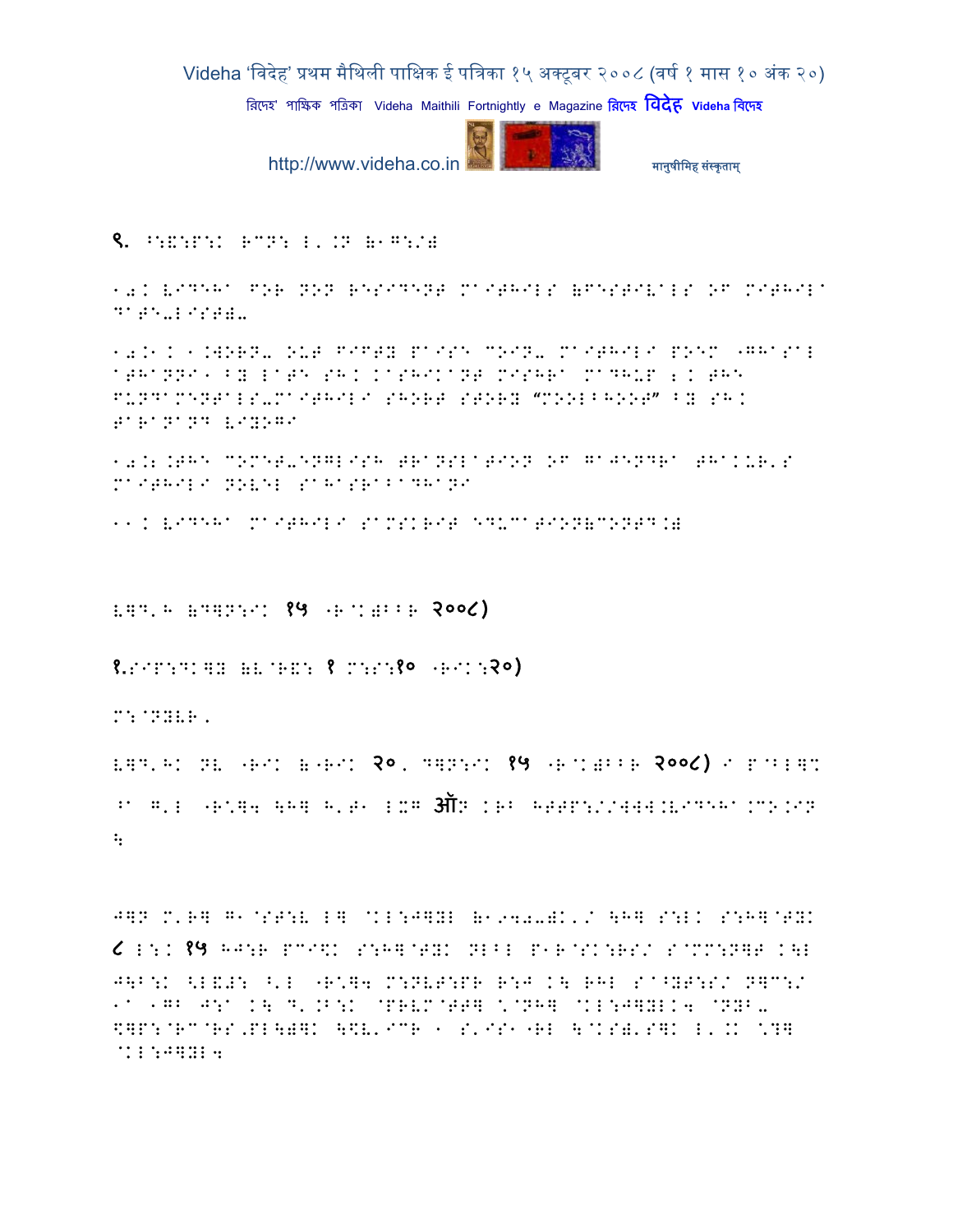িরেদহ' পািkক পিtকা Videha Maithili Fortnightly e Magazine িরেদহ िवदेह **Videha** িবেদহ



LA MILINAARI MALEK, MENNYMEN PHENY SKIMPING NE MARI SA HENER PHP: "RPINE, A PT (MES ) GENERATE STATUR, TEN MEA. M:REV. SSM SS/ SS/ SS/ SS/ SS/ SM1 1A 2001 1A 2001 1A 2002 1A 2003

 $\pi$ s Separt D. Specific Streeter Department of the Streeter of  $\pi$ 

I. M' H]NKR PH]L 9P@NY:S @PRK:%]T ^'L J' 1!1N]K SM:JK @PRT] \K TRHK V]@DRLH \*L4 @6R'IC L'.K S^M' @KL:J]YL  $\overline{AB}$ KMT NH $\overline{B}$  and  $\overline{AB}$  is the set of  $\overline{AB}$  . The state of  $\overline{AB}$  and  $\overline{AB}$  and  $\overline{AB}$ 

?@R\$ V@R@L\$K NJR]S/ D'.B H]NKR RCN:K \K): V]%]@&)T:  $\Lambda$  (DHE4) M:REBOL (DECORREN) SHORE PROCORES (DD) BONY (ROMANY). R:M:M:M:Y:K.H: M:S4HH (BCF 54H.

HARDE PHAL 9P NYSIN'S LONGER PORCH NEU DI SPECHE DE L'ON GANYO PROVENSISSE PROVIDED IN THE REPORT OF THE SMY SMY SMY SMY TO THE SMY SMY OF THE SMY CONTINUES. \*L4 D]N-@PRT]D]NK ^:&#B:J]K BDL: S@TY:T:K'/ D'.BY BL: %@KT] / %@BD S^K'/ D'L@NH]4 6'R 1YL H1NKR DB ): K?: SI@GRH L:-6]VR 1 L:-D'@LYBJ, \H] D1NB SI@GRHM' P:@%C:@TY NGRK SMOSH: 1 /T2 / T10 / REV YP: 1 / THE YANGER OF THE SERVE

) al end (established) expose the notified tides needs of  $\overline{S}$ hall institute ((end) THAT THE SAME OF DEPOSITION OF THE SAME OF THE RELEASED AND THE SAME  $\mathcal{P}$ 9@TTR "R@6R]K:K L1@PT HL>T SI@SKMT]K C]@TR# KRKT \*?]4 @KL:J]YL D:@R%N]K L'. S'HL L].N' \*?] 1A B@CC: LLKN]K L'L L1L:B] S'HL4 "RM'R]K] S:H]@TY J:H] @PRK:R'/ "RN1V:DS/ DBR 1A "RPN:M' M@GN ^A G'L "R\*] SKH K:R# "R\*] 6]L]P RX?K \H] R.SM. PROBY BERN, MRTH, PERENT FRIPE RRTH NEW PRENTY "RAC" "RAT" "ROPORTAL" "RANDER" "RATH I SING I SING I SING I SING I SING I SING I SING I SING I SING I SING I @K&'@TRK <)N:@KRM "R\*]4

 $\frac{1}{2}$   $\frac{1}{2}$   $\frac{1}{2}$   $\frac{1}{2}$   $\frac{1}{2}$   $\frac{1}{2}$   $\frac{1}{2}$   $\frac{1}{2}$   $\frac{1}{2}$   $\frac{1}{2}$   $\frac{1}{2}$   $\frac{1}{2}$   $\frac{1}{2}$   $\frac{1}{2}$   $\frac{1}{2}$   $\frac{1}{2}$   $\frac{1}{2}$   $\frac{1}{2}$   $\frac{1}{2}$   $\frac{1}{2}$   $\frac{1}{2}$   $\frac{1}{2}$ 

@%R] GG'T% G1IJN J]K G@DY-P@DY M]@%R]T "R:!:" J' K] MK?]L] S:H]@TYK \K): NV K]@RT]M:N S]@D! HL\T, K'R P:/CM .'P P"]B SIGM' HINKR VICE SIGM SIGM STATES OF THE STATE OF SHIP!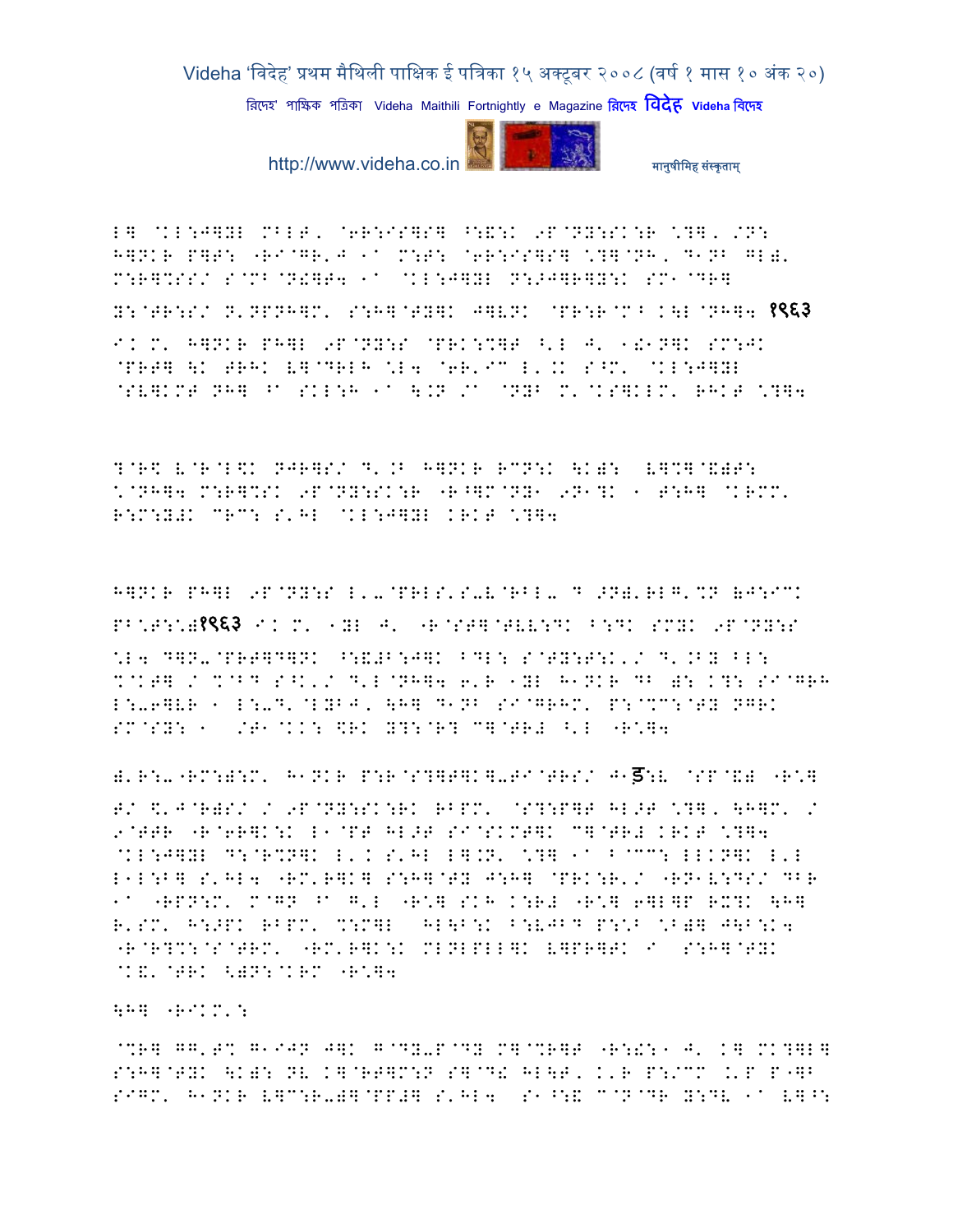িরেদহ' পািkক পিtকা Videha Maithili Fortnightly e Magazine িরেদহ िवदेह **Videha** িবেদহ



R:NI AN (TH, MH'S MINH MIRR, THE PIK HIS RESONANCE 9@TPL- @%Y:ML J]K P@DY 1A @PR'M%IKR S]IH, MCNJ], J]TMLHN, @PRK:% 0:, /M@PRK:% J]K RCN: S'HL I-@PRK:%]T K\L G'L "R\*]4

@%R] R:JKML CC!R]K RCN:K V]V'CN K\ RHL \*?] @%R] D'V%IKR NV]N J]4 S1^:&C@N@DR Y:DV J] PR @%R] MH:@PRK:% L].] RHL  $\Lambda$ dra (ara) jo je ostal od 1 jona (ara) i presenarju sa presenarju sa presenarju s YA: AN' TERRA PEO PROTRIMENTO ARESENO (ERISPO NORTH ARR) NY MPRA

MADE POR STRID PERSONIC KORTHOLISH SERVICE SERVICE L'L C]@TRKL: 1A SH@SRB:"]N]K "RI@GR'J] "RN1V:D @PR@ST1T  $\texttt{N} \in \mathbb{R}^{n \times n}$ 

TH AU AN SARATH "THERM WANDER WAS ARRESTED TO  $R$  (R)  $R$   $\rightarrow$   $R$   $\rightarrow$   $R$   $\rightarrow$   $R$   $\rightarrow$   $R$   $\rightarrow$   $R$   $\rightarrow$   $R$   $\rightarrow$   $R$   $\rightarrow$   $R$   $\rightarrow$   $R$   $\rightarrow$   $R$   $\rightarrow$   $R$   $\rightarrow$   $R$   $\rightarrow$   $R$   $\rightarrow$   $R$   $\rightarrow$   $R$   $\rightarrow$   $R$   $\rightarrow$   $R$   $\rightarrow$   $R$   $\rightarrow$   $R$   $\rightarrow$   $R$   $\rightarrow$   $R$   $\rightarrow$   $R$   $\rightarrow$   $R$   $\rightarrow$ 

 $V: \mathbb{R}^n$  ,  $V: \mathbb{R}^n$  ,  $V: \mathbb{R}^n$  (1)  $V: \mathbb{R}^n$  (1)  $V: \mathbb{R}^n$  (1)  $V: \mathbb{R}^n$  (1)  $V: \mathbb{R}^n$  (1)  $V: \mathbb{R}^n$  (1)  $V: \mathbb{R}^n$  (1)  $V: \mathbb{R}^n$  (1)  $V: \mathbb{R}^n$  (1)  $V: \mathbb{R}^n$  (1)  $V: \mathbb{R}^n$  (1)  $V: \$ 

D'%S/ ८५,२०१ B'R D'.L G'L "R\*] (GBGL \N'L')]@KS \$:):)-

!@NYV:D P:WKG#4

 $\frac{1}{2}$ ,  $\frac{1}{2}$ ,  $\frac{1}{2}$ ,  $\frac{1}{2}$ ,  $\frac{1}{2}$ ,  $\frac{1}{2}$ ,  $\frac{1}{2}$ ,  $\frac{1}{2}$ ,  $\frac{1}{2}$ ,  $\frac{1}{2}$ ,  $\frac{1}{2}$ ,  $\frac{1}{2}$ ,  $\frac{1}{2}$ ,  $\frac{1}{2}$ ,  $\frac{1}{2}$ ,  $\frac{1}{2}$ ,  $\frac{1}{2}$ ,  $\frac{1}{2}$ ,  $\frac{1}{2}$ ,  $\frac{1}{2}$ ,  $\$ 

 $R$ PPN'K RCN: 14  $R$  and  $R$  and  $R$  are  $R$  and  $R$  . The  $R$  is a  $R$  and  $R$  and  $R$ 

GHT GROUP OF WELLINGTON

GGALENDRA MENDRAMA SIDEHA.CO.IN GGAJENDRA ANG TAGAJENDRA ANG TANGGALENDRA ANG TANGGALENDRA ANG TAGAJENDRA ANG

## $2.3333333$

१. THE TERRIT PIRING PERSON PRESENT AL CIA (PANITIE PA) \*] TKR CRC: \K D]N MK?]L] ^:&:K >T]H:SM' HL\T4 1N@ND ^\ RHL "PROBL) I J:N (ANDB) I DAY (AL) (ABL) D'HE BOINT BERNE, PARTIE AT PROBLEMAT P .99 P.H. T. T. T. T.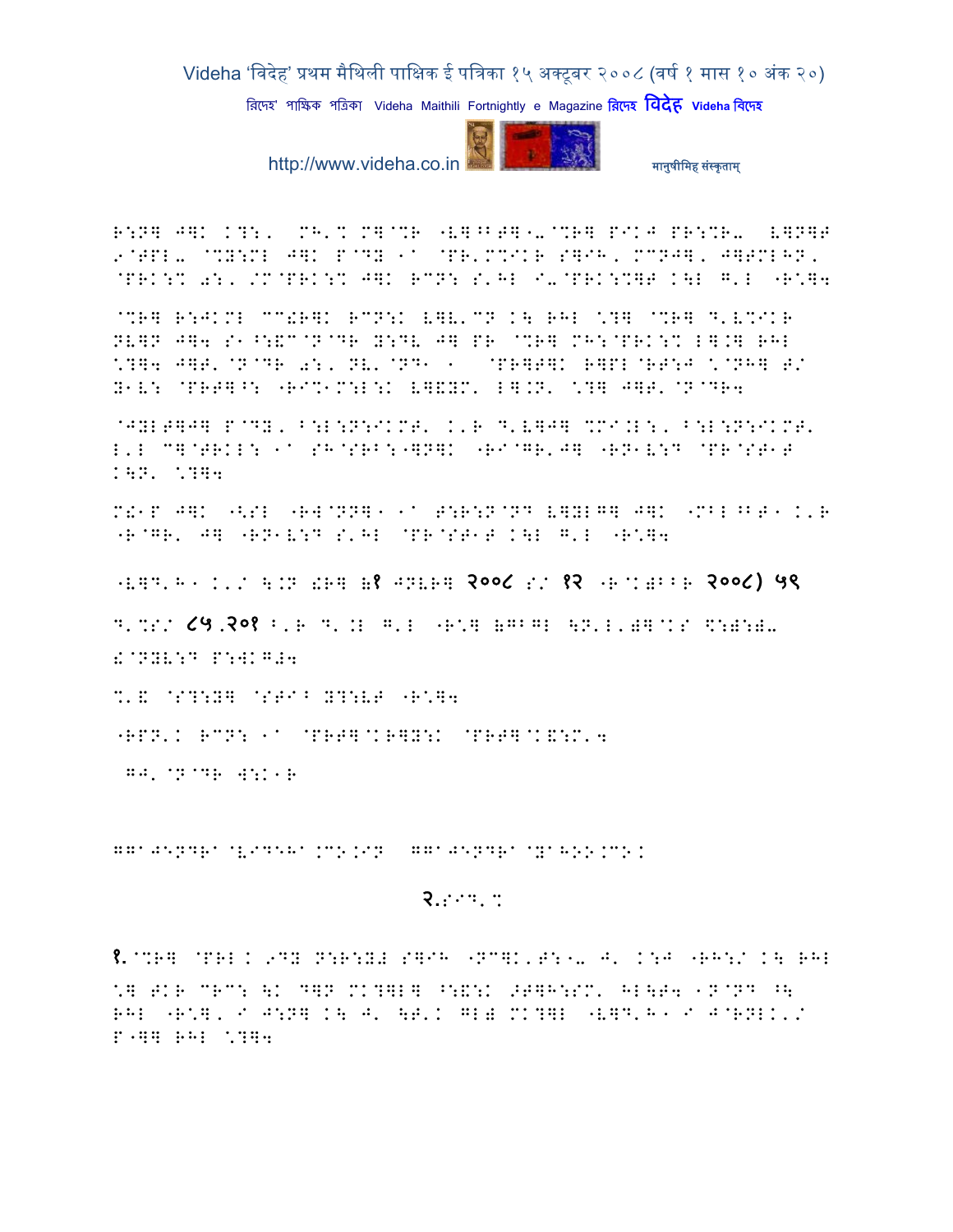িরেদহ' পািkক পিtকা Videha Maithili Fortnightly e Magazine িরেদহ िवदेह **Videha** িবেদহ



२. MBB BIL BAR, M. BARD, ALBERTA CA. BARDE, B. G. H. RAD @PRC@DYLG]K] K'R 9PYLG MK?]L]K H'T1 K\L I @ST1@TY @PRY:S "ANIBA" B. ERNBRBY, "BNOR" (AFNN), ARB: **RY** E. TRIC (ANRBR), CORB. HEOR "RENA ): D'VIS GRIPHAE (BELAEVIS D'ALDI, "O'NDAR" D'ANDER (DELL'ARDEN) (DELL'ARDEN) EN 2003 B S'HL D:Y]@TV4

३.@%R] R:M:@%RY 0: "R:MRIG"- ""RPN:" M]?]L:S/ SIGI PARA DO CERDO "ELIGARIZ" (PAERA) "PLI PRIZINO O CONDIDI "RIMI" (PAINERA)

४.@%R] @BRJ'@N@DR @TR]P:W], S:H]@TY "RK:DM]- >I)RN') PR @PR?M MK?]L] P:@K&]K P@TR]K: "V]D'H" K'R L'L B:!:I 1A %1^K:MN: @SV]K:R KRB4

५.@%R] @PR61@LLK1M:R S]IH "MCN"- @PR?M MK?]L] P:@K&]K P. "PERD S. "PERPUR K OO "TEEDSTON, SONYTSE" PSOR OOD, DOON TO BE ON THE PUSHR 1@HL:D]T ^'LH1/4 K:LC@KRK'/ PKड़] J:H] DBRDM@&)]K PR]CY D'LH1/, /H] L'L HMR MIGLK:MN:4

६.@%R] \$X. %]V@PRS:D Y:DV- I J:N] "RP:R H@R& ^\ RHL "R\*], J' NV SBCN:-@KR:@NT]K @K&'@TRM' MK?]L] P@TRK:R]T:K'/ @PRV'% D]"R\B:K S:HS]K KDM 9W:/L "R\*]4 P@TRK:R]T:M' \H] @PRK:RK NV @PRYLGK HM @SV:GT KRKT \*], SIGH] "V]D'H"K SGEET SCHOOL

७.@%R] 1@DY:CR# 0:- KLNL P@TR-P@TR]K:K @PRK:%N- T:HBM' MACHER PORTRESS (PRESENTE KATER (BRIT: I PARTIE AT PARTIES KHI4 I HMR 66 E HET, 199 E HET (1976) REPORTS THREE MATCH YO JAMO AS A THE MELTING PART OF HALL AND HE REAL PROPERTY WITH  $\mathcal{P}$  $\overline{1}, \overline{2}, \overline{1}, \overline{2}, \overline{3}, \overline{4}, \overline{4}, \overline{4}, \overline{4}, \overline{4}, \overline{4}, \overline{4}, \overline{4}, \overline{4}, \overline{4}, \overline{4}, \overline{4}, \overline{4}, \overline{4}, \overline{4}, \overline{4}, \overline{4}, \overline{4}, \overline{4}, \overline{4}, \overline{4}, \overline{4}, \overline{4}, \overline{4}, \overline{4}, \overline{4}, \overline{4}, \overline{4}, \overline{4}, \overline{4}, \overline{4}, \overline{$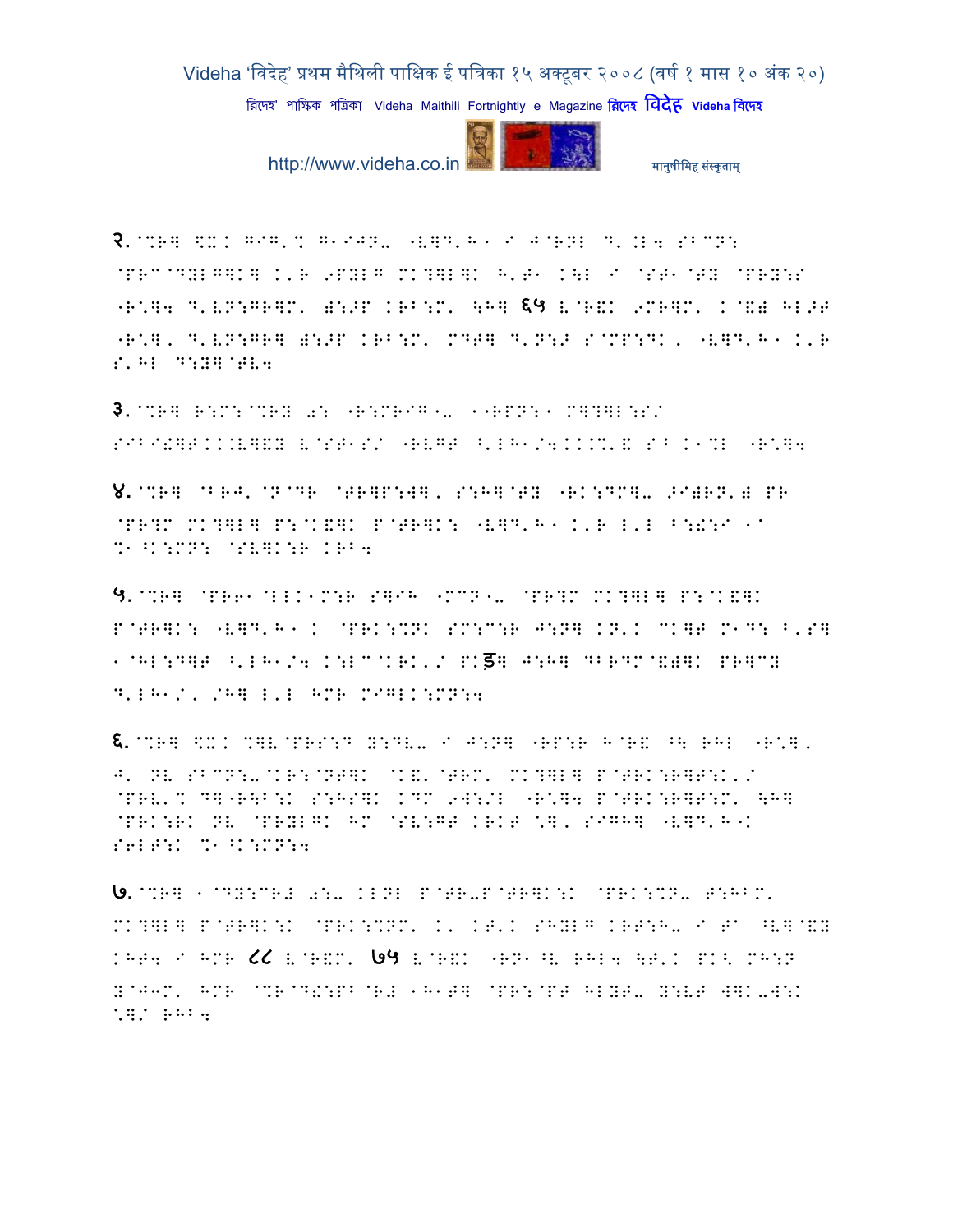িরেদহ' পািkক পিtকা Videha Maithili Fortnightly e Magazine িরেদহ िवदेह **Videha** িবেদহ



८.@%R] V]JY W:K1R, M]%]GN V]@%VV]@DY:LY- "V]D'H" P@TR]K:K "RIK D'.LH1/, S@MPB@R# )]M B!:IK P:@TR "R\*]4 P@TR]K:K MIGL ^V]@&Y H'T1 HMR %1^K:MN: @SV]K:R K\L J:/4

९. @%R] S1^:&C@N@DR Y:DV- I-P@TR]K: **'**V]D'H**'** K B:R'M' J:N] @PRS@NNT: ^'L4 **'**V]D'H**'** N]R@NTR P@LLV]T-P1@&P]T HL 1A TH SHAD GREE SCHOOL PSIGH SI SIGER GRIEG

१०.@%R] MK?]L]P1@TR @PRD]P- I-P@TR]K: **'**V]D'H**'** K'R S6LT:K ^GVT]S/ K:MN:4 HMR PB@R# SHYLG RHT4

११.\$X. @%R] ^]MN:? 0:- **'**V]D'H**'** >@N)RN') PR "R\*] T'/ **'**V]D'H**'** N:M 9CHE (RR VEL) REPLY EDE ENDER OR HIVR PORT (RR VEL) MIRN, SYMELO RHKT "RYDE", MID: %DO RHKT PROFESIONER "RYDE"

१२. WHE PANDER CONST. MENT, JULIE PEANS, JEEP, P. SMR NUR D'.] RHL \*]4 MK?]L]K'/ "R@NT@RR:@&@)R]Y JGTM' PH1/C'LH1/ THE ROOT RESPECT FOR STRIPE ROOT ROOM IN STRIP WHEN THE R N'P:LL SHYLG SHEYLG SHYLG SHYLG

१३. @%R] R:JN@NDN L:LD:S- **'**V]D'H**'** I-P@TR]K:K M:@!YMS/ Bड़ N]K K:J KORT AN DIE KONING OOR DE DIE DIE DIE DIE DIE VAN VAN DIE VIERSE IN DIE DIE VIERSE AARDEELIGE IN DIE DIE D @PR]) N]K:LB T/ HMR: PW:YB4 KLK@TT:M' BH1T GL)'K'/ HM S:>)K PT: L].:\ D'N' \*]Y@NH]4 MLN T/ HL>T "R\*] J' D]@LL] 1B] K\ 1%]@RV:D DKTH1/, M1D: 9MR 1B B'%] ^\ G'L4 %1^K:MN:  $D$  . The set of  $U$  and  $U$  and  $U$  and  $\overline{S}$ :  $V$  and  $V$  . The set of  $U$ 

१४. and one official service service shows the production M:THO: THE SERVE OF THE SERVE ON THE SERVE OF THE STRIKT THE STRIKT IN THE STRIKT  $\mathcal{M}$ MPRH HR, H. S. SPACE SER

(E"BROOK. SMRK:RRV:R E. MARRY PY PRE E. MI 27T 25T PHE PRIT PRE SIP:DK:!]N4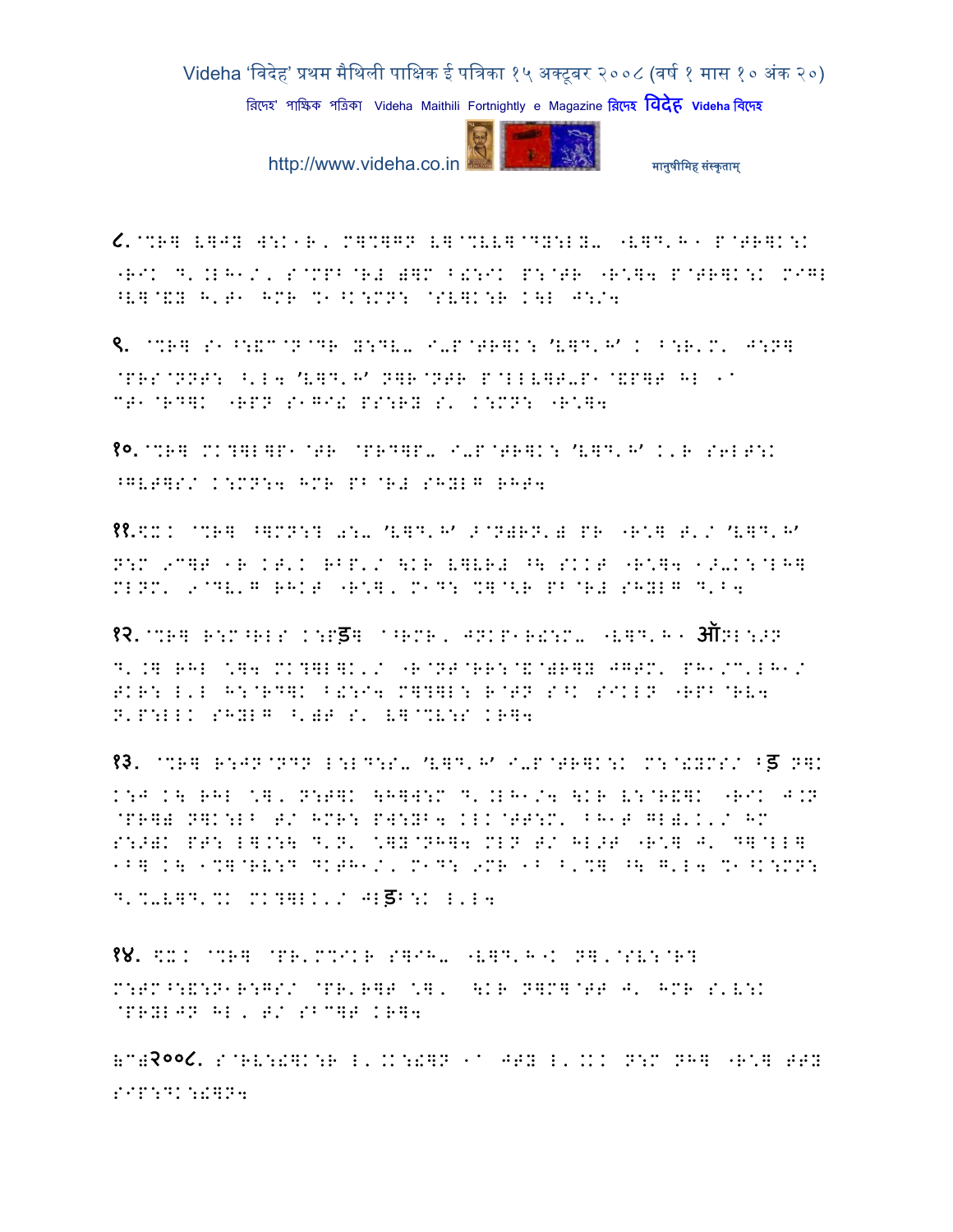িরেদহ' পািkক পিtকা Videha Maithili Fortnightly e Magazine িরেদহ िवदेह **Videha** িবেদহ



 $\,$ B, A)  $\,$  B, B, B (P)  $\,$  B)  $\,$  G  $\,$  G  $\,$  (P)  $\,$   $\,$   $\,$  ,  $\,$   $\,$  (P)  $\,$   $\,$  (P)  $\,$   $\,$  (P)  $\,$  (P)  $\,$  (P)  $\,$  (P)  $\,$  (P)  $\,$  (P)  $\,$  (P)  $\,$  (P)  $\,$  (P)  $\,$  (P)  $\,$  (P)  $\,$  (P)  $\,$  ( S^K KXP]R:>) L'.K LLKN]K LGM' RHT@NH], M:@TR \KR @PR?M @PRK:%NK/ 1@RK:>VK/ "RI@GR'J]-SI@SKMT "RN1V:DK I-@PRK:%N/ 1@RK:>VK "R!]K:R \H] I P@TR]K:K'/ \*KK4 RCN:K:R "RPN MCL]K 1A "R@PRK:%]T RCN: (JKR MCL]KT:K SIPB@R# 9@TTRD:Y]@TV L'.K G#K MONTH NO YAHA GAJENDA MARYA MARYA YA SARA GGAJENDRA@VIDEHA.COM K'/ M'L "R)KCM'@#)K RBPM'/ .DOC, .DOCX, .RTF V: .TXT 6X@RM')M' PW: SKKT \*?]4 RCN:K SIG RCN:K:R "RPN SI@K&]@PT PR]CY 1**'** "RPN @SKKN K\L G'L 6L)L PW'T:H, S' 1%: KRKT \*]4 RCN:K "RITM' ):>P RHY, J' I RCN: MCLARI, 1A PHIL A PHIL MORE AND LOCAL AND LATER HIM OCCUPATION P@TR]K:K'/ D'L J: RHL "R\*]4 M'L @PR:@PT HLYB:K B:D Y?:SI^V %]@<R ( S:T D]NK ^]TR) \KR @PRK:%NK "RIKK SBCN: D'L J:YT4 \H] I P@TR]K:K'/ @%R]MT] L@K@&M] W:K1R @DV:R: M:SK 1 1**'** 15 THE REAL PROPERTY IS AN ALLET THE SECTION OF THE SECTION OF THE SECTION OF THE SECTION OF THE SECTION OF THE S

MH@T@TWPE@R# SBCN: (1):MH@T@T@T@T@T@T@TWPB@R# SPCN: (1):MH@T@T@T@

NC]K'T:J]K N:)K "NL \I@)R]: M: @PRV]%" K'R 'V]D'H' M' I- @PRK:%]T RBP D'.] K\ \KR @PR]I) RBPM' @PRK:%NK L'L 'V]D'H' K. BY SMACK "@ KYRT PRESIDENT KONG "PROSPER" KOR @ NEW YOR #L NC]K'T: J] \KR @PR]I) RBP KRB:K @SV]KMT] D\ D'L@NH]4 @PR]I) RBP H:@R\$B:9@N\$ (ISBN NO.978-81-907729-0-7 MB@LY R1.1894/- BR. BEL BURE (80) 1A PERBECK (BRITE PRISESSES SPEED AS

1-4 MB@LY R1. ७५/- YB\S.\$XLR २५/-) M' @%R1T] @PRK:%N, १/७,

@DV]T]Y TL, P)'L NGR (P.) NI D]@LL]-११०००८ @DV:R: \*:PL G'L "R\*]4 E-MAIL: SHRUTI.PUBLICATION@SHRUTI-PUBLICATION.COM WEBSITE: HTTP://WWW.SHRUTI-PUBLICATION.COM

MH@T@TVPB@R# SBCN::(२) 'V]D'H' @DV:R: K\L G'L %L!K 1!:R PR १.MY RHEAD ARTHER AND CONTROL OF REAL ARTHERS AND MONEY OF THE CONTROL OF THE CONTROL OF THE CONTROL OF THE CO ३.MARAH SI DEREZI IR: BOSARA IRIS NASI ARPAI (EA IRIB IOPARAL) (HAAL) @PRB@N! \$:):B'% @%R1T] P@BL]K'%N @DV:R: @PR]@N) 6X@RMM' @PRK:%]T KRB:K 1@GRH @SV]K:R K\ L'L G'L "R\*]4 P1@STK-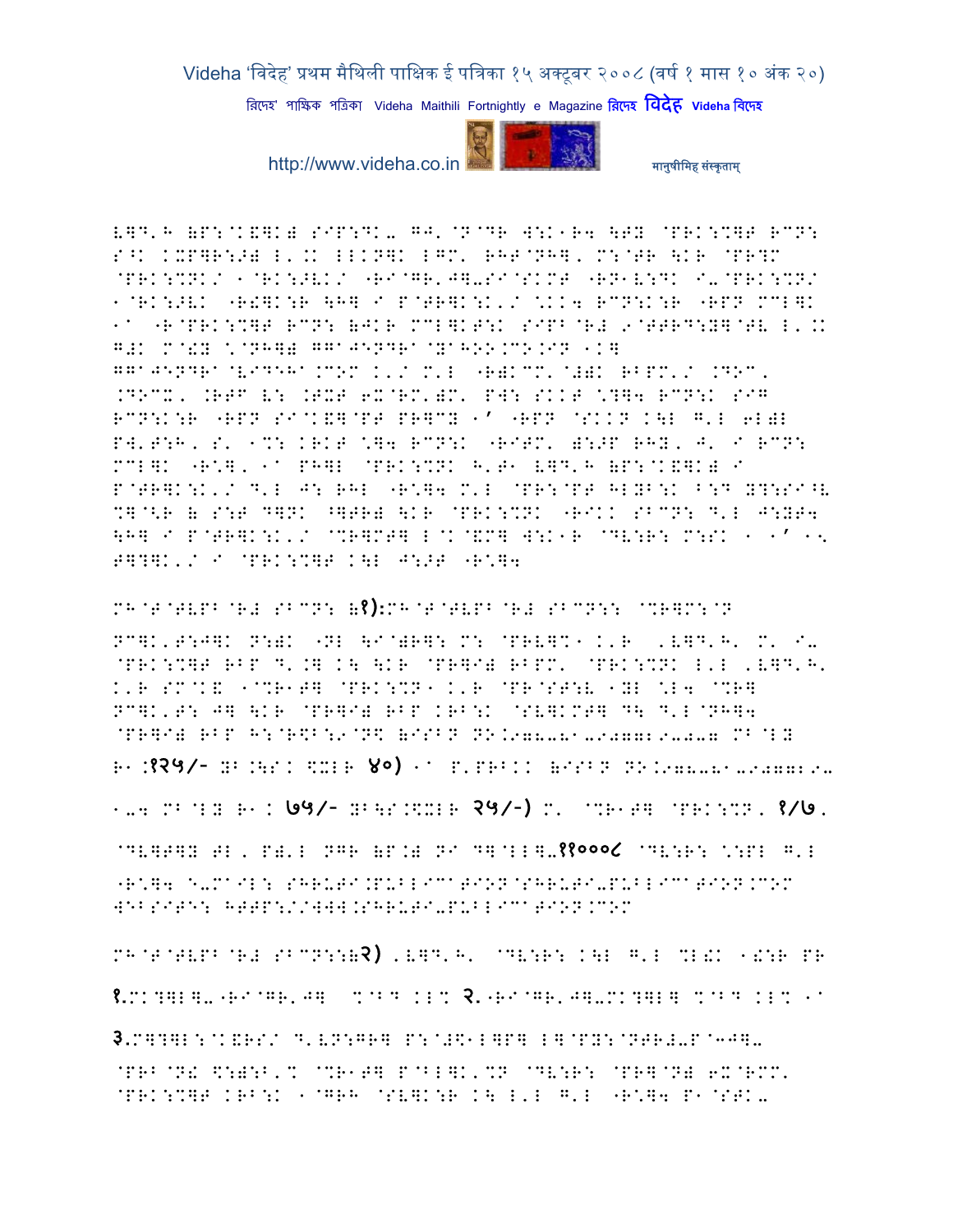িরেদহ' পািkক পিtকা Videha Maithili Fortnightly e Magazine িরেদহ िवदेह **Videha** িবেদহ



 $\overline{\phantom{a}}$  (Press)  $\overline{\phantom{a}}$  (Respectively,  $\overline{\phantom{a}}$  ) and  $\overline{\phantom{a}}$  (Proposition ) and  $\overline{\phantom{a}}$  (Proposition ) and  $\overline{\phantom{a}}$ **T.: ST.NEW** 

MH@T@TVPB@R# SBCN::(३) 'V]D'H' @DV:R: !:R:V:H]K RBP' I-

@PRK:%]T K\L J:' RHL GJ'@N@DR W:K1RK 'SH@SRB:"]N]'(9P@NY:S), 'G@LP-G1@C\*'(K?: SI@GRH) ,  $\sim$  PM SPR), and the Grid Here Signification of the  $\sim$  . In Signification of the Kimty .TRY'NHE, 'B' 'ME TRAF, BIRY'Y' (MHE)' (MY)1ARY BIJARY'A.  $E$ B'HM' SIP SIPP IN SIPPE I-DONE I-BORG PREFECTIVE CONTROLLED AND ANNOUNCE HEAR: MARK: WARD MARK: WARD MARK SHOW: N PL?BC MP (BE SPY) SPR PM WH PR "R "LE TE LIG"

MH TATALET THAN REPORT AND MARK IS SACKED AND RIVE TO THE SACK OF THE REPORT OF THE RIGHT ROOS, I-@PRK:%]T T/ HL\B' KRT, SIGM' \KR @PR]I) SI@SKR# S'HL  $\mathcal{P}(\mathcal{R})$  is a set of  $\mathcal{R}$  . The same in the same problem is the same of  $\mathcal{R}$ 

MH@TVPB@R# SBCN: 89): १५-१६ SBR ND R Rood K.M. SMDPRES GSMSR R: NE NAPHRO CENOCL: MY MH RONNER SHAW BEROPA AN NE NE HEN OPENED SO B)H:R MHL@TSVK 1YLJN B: AD (P. R. ANN) (C. 1963) (ASDN) 1YLJN B: LE @S.C. L'ESTINHE  $H: E \to E$  and  $H: E \to E$ 

MKLLER ART "PER SESAMENT "DE SAME IN BITLE "A DE SARRE "LE SARRE "PER BEST  $SUSY$   $BUSY$   $SUSY$   $SUSY$   $SUSY$   $SUSY$ 

R]PL@RT:J- १. J]T'@N@DR 0: / २. @PR]T] / ३. NV'@ND1 K1M:R  $\mathbf{d}$  :

१. <del>J</del>HA 1919 AN BENT 1992 I. C.J.41 CAR

ME, THE STRONG **W**ERM THE DEPARTMENT WINDER SERVICE RILL. SMRLASKI/ BID SKYAR I RILL SMRLAD DINKR "PIDERED  $R^*$  and  $R^*$  and  $R^*$  and  $R^*$  are  $R^*$  . Then the  $R^*$  and  $R^*$  is  $R^*$  same  $R^*$  same  $R^*$  same  $R^*$  and  $R^*$  and  $R^*$  and  $R^*$  and  $R^*$  and  $R^*$  and  $R^*$  and  $R^*$  and  $R^*$  and  $R^*$  and  $R^*$  and  $R$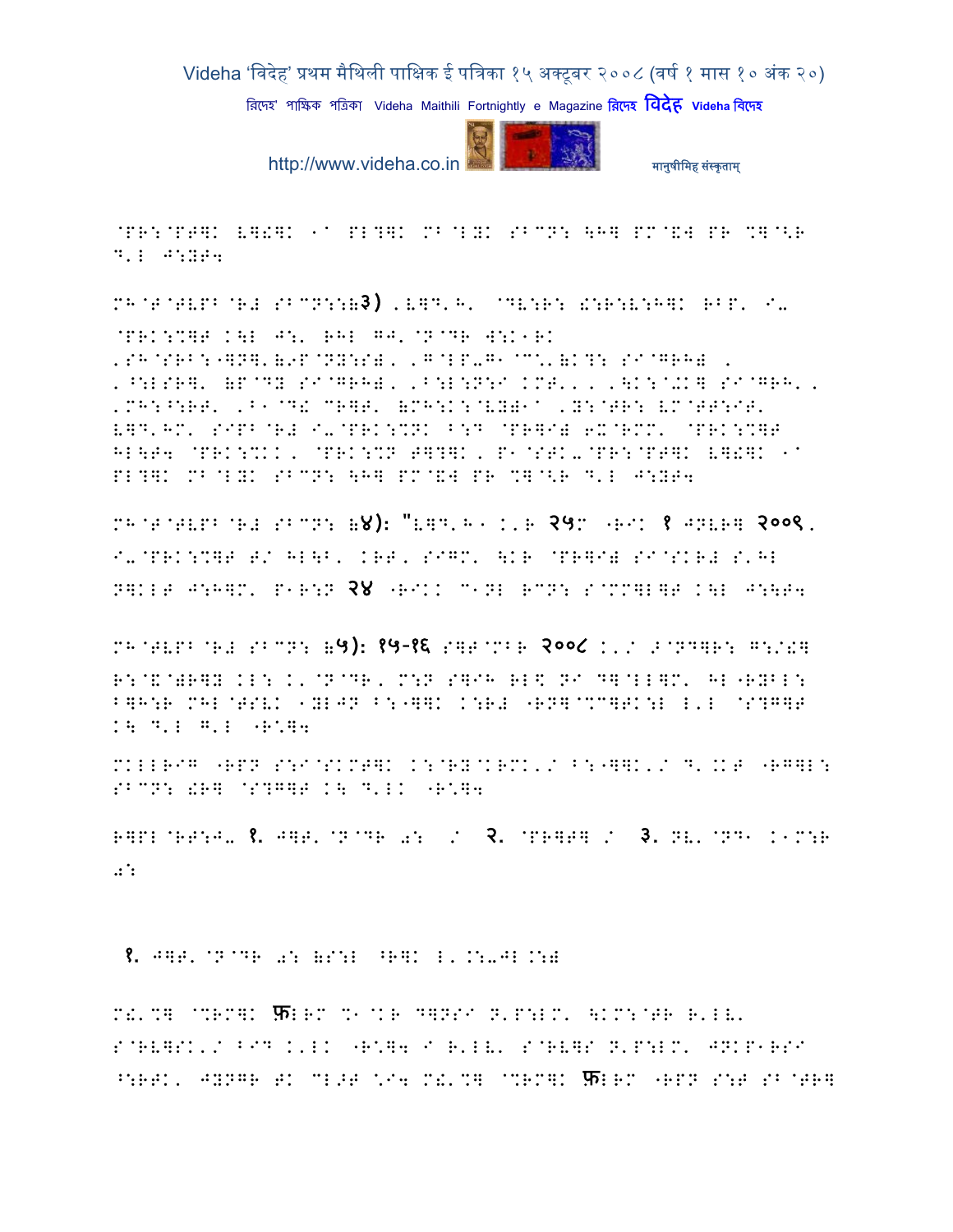িরেদহ' পািkক পিtকা Videha Maithili Fortnightly e Magazine িরেদহ िवदेह **Videha** িবেদহ



MYSER PRINCIPE KI L'ARR BILL KOBLAR KI REPORTS KONSTRU K.BI "RYAN AMPALA" VY A. MELSA "SPMAN **V**ERT PLEEL" YOUR @DV:R: "RPN S:T SB@TR] M:IG K' L K P\*]L: 30 "R@K)BBR K MN: S'HRIGHE SYNS MORT IN SIGHT IN SIGHT IN DIE BEGRUIK HAT DIE DIE DIE DIE MUNISIPALITEIT OP DIE DIE MUNISIPA K: A ROBOT A ROBOT A ROBOT A ROBOT A ROBOT A ROBOT A ROBOT A ROBOT A ROBOT A ROBOT A ROBOT A ROBOT A ROBOT A R<br>Vers and a robot a robot a robot a robot a robot a robot a robot a robot a robot a robot a robot a robot a rob

PP@RECK:ANT\_OUTCOMERCERTY\_APROXYS: R'LEL' PRAMALBI KENTAIRA DAPATR'ILAH MENGHATAK BIR PASTAI >@C\*: "RG]L: M:@RC MH]N:M' PBR: ^A J:YT J.N ^:RTK JLGVN] ERE DESTRIA BIL PIET THE ALDER ERETHORE PIACS SE ALACTE ERE OFBYTH. A BLEEN EY MYER (RIEY: C: FYM FOYELME OBORY: MENOTH =LN:I .@RC S@ST: ^'L: S/ PB@RV:ICLK 9!LG @VYVS:Y] K'/ BH1T

 $W: \mathbb{R}^n$ : Herman Harmonian B:R: K' P@TRK:R B]R'@N@DR S:HK "RPHR# L'L GW]T SISD]Y  $N$ SP BR (STBPB) (PPR) (PPPBL) "ROC STST" (P): S1: N'B: R1. S1^: STSTB D.K: "RIAG" PRPARA PDD. PORPINEI "RPPRAD, DNIANPROI. J]@MM'V:R M:NL G'L "R\*]4 SM]T] "RPN @PRT]V'DNM' K:NBNK "REPORTED THINK PROVINCES" (PER CORRENTLY RECOVATION #TERETOICS J'AL CALENTARI BY TENGRADO DYRIGARI YR 1808 ROSI PROFIZOLOGI 19. B:R:K P@TRK:R B]R'@N@DR S:HK "RPHR# N'KP: M:/V:D] @DV:R:

BURS SES SON STATES OF SHEET IN THE SECRET SERVER SEARCHER IN A SALE OF THE SERVER OF SALES AND DRIVING A SALE "R\*] MGR /KR: T@TK:L S:@RVJN]K NH] KYL J:YT4 @VYV@S?:P]K: SISDK MHELS SUPPLIFICATE GMH MICHAELE SCHE WOLT TERRY MC PAER (1963) P. P. PORECAR (2009) C. A. SACER E. E. SRCAR (1963) PROSPER

@PRY:S KA RHL "R\*] 1 "RPHR#K 1%IK: M' C:R] GL): K' PKड़L

B.E "BSMA SYMAN FINIS BY MBEEMIN PRYDEN IN MODISTMEN B:R'M' 9:R'M' R'ANG V' 9:P'M' PANGHERTRE MANGHERTRE RESERVE TO A LA KE KHBI KE KHBI KE KE KHBI KE KHBI KE KHBI \*LN] J' MB@LYVM@D!] B:@!Y:@TMK "RV@S?:M' KYL G'L4 GMH OR 9!LG DBNB MI@TR:LYK K:@RY^:R S@M^:R]N]H:R KM@&# @PRS:D S])CL:^K'/ S'HL BKWKM' BJ:/L G'L \*L@NH] M1D: R:JN]T]K

WORKSON, MIR . 9 HUB . 1 H . 1 H . 1 H .

SRK:R K' KHB \*KK J' M:/V:D] @DV:R: "RPHR]T P@TRK:R

KKL GYL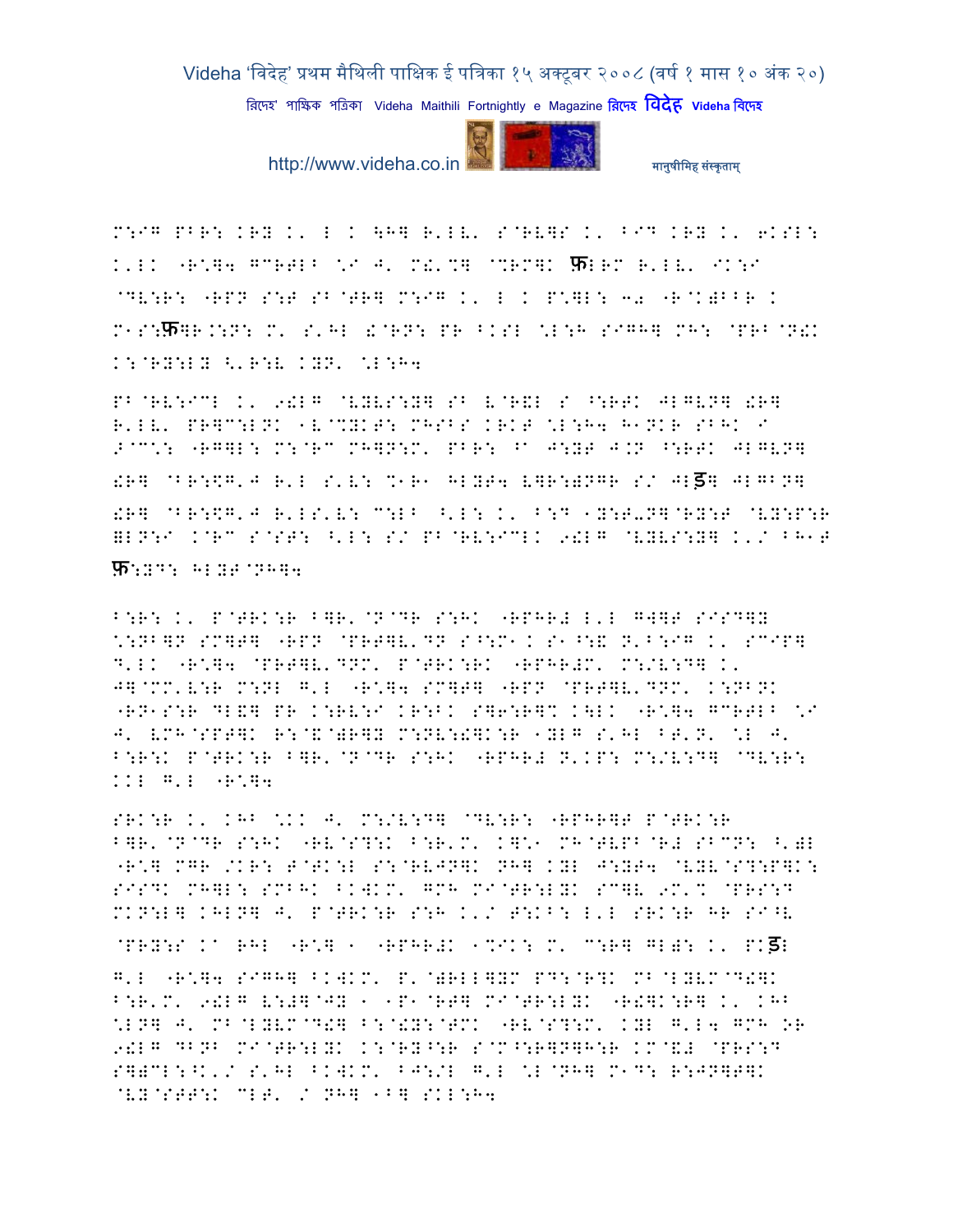িরেদহ' পািkক পিtকা Videha Maithili Fortnightly e Magazine িরেদহ िवदेह **Videha** িবেদহ



"RITREMO" (B.B. SYSTEM S. STYLM) BAN, B. (BRAB, NAK), N. SKSB SKY BOREO EST TE LES LI SURFE RIAN (AT' BUTE BUTE TE THE PH  $\mathcal{A}$  is a function of  $\mathcal{A}$ 

"RITREAD" (B.B. GOODER V. SISDA V. BAG. B. (BEAR), BR. I. S. SCOR VEG. =IGS/ SIP@NN KRB: L'L %]@R& N'T:K B]C V]C:R V]M@R% SIP@NN:  $\mathcal{L}^{\text{max}}$  GeV  $\mathcal{L}^{\text{max}}$ 

ML)RS:>K]L D1@R<)N:M' PRL P@TRK:R RL%N K@R#K 9PC:RK @KRM M. VAMH SPTAR (PRIM P)N PADSAM, CHRIB (P)R' P.E. (PASRA 29 VACARER K: MEAD ( CONSTRAINT) A: (P.E.) ( C.) S) BOAR ( POINT MORT DO ) ( DI AIR POINT RI D) NELADA (P) A.: NIDA GAL LEMARI (P)I (PARA) PAPAR RAYADI S'ABSI BARA BERG ALE BANAN ARI PADI MENGAN ABI AN 'NYNYANA POTREARD NO MOVING TO A SERIES AND THE POTREAR TO THE VEHICLE AND NEW @PRT]@&W:N \K): @PR'S V]@J3@PT] @PRK:%]T KA KY P@TRK:R K "R.E." (RS:MY) (RS:MY) (RS:R (RS:MY) (RS:MY) (RS:MY) (RS:MY) (RS:MY) (RS:MY) (RS:MY) (RS:MY) (RS:MY) (RS:MY)

KPALKYM: KAPY PASAR Y' GRY PYS CLI PPR CRESTA LI

SRK:R @DV:R: @!Y:N NH] D'B:K K:R#' K:@LH] S/ MH'@N@DR R:JM:@RG BID KRB:K C'T:VN] D'N' \*?]4 / S^ "R> <)N:K MATKALI MATKA KRBI KRATI KOMA PRINSIPI KATA PRI

@K&T]PB@RT] D'B:K 1 V]@S?:P]T K'/ P1@RN@S?:PN: 1 DL&]K 9PR

1DM]K J:N G'L \*L4 <)N:M' SC/ <RM' 1GJN] LB)P:) 1 TLड़फ़Lड़ S/

THS: RICH COURTS: LAN ROOM RICH IN THIS ROOM

JNT:I@TR]K TR:I M1@KT] ML@RC: L'LK "R\*]4 DL@%RL ML@RC: K'

BJRGIV VAN SPERENDEN DIE VOLGONIE SOME BIJ DIE VOORTING VAN VONG

K: SO BORT: SO BORT: SOCIETY AND SAFE OF THE SOCIETY OF THE SOCIETY OF THE SOCIETY OF THE SOCIETY OF THE SOCIETY OF THE SOCIETY OF THE SOCIETY OF THE SOCIETY OF THE SOCIETY OF THE SOCIETY OF THE SOCIETY OF THE SOCIETY OF T DL MORL MI MARC: KRROY I: LA GGALA (2478) ALIANIDIS (450.584)

 $\overline{1}$   $\overline{1}$   $\overline{1}$   $\overline{1}$   $\overline{1}$   $\overline{1}$   $\overline{1}$   $\overline{1}$   $\overline{1}$   $\overline{1}$   $\overline{1}$   $\overline{1}$   $\overline{1}$   $\overline{1}$   $\overline{1}$   $\overline{1}$   $\overline{1}$   $\overline{1}$   $\overline{1}$   $\overline{1}$   $\overline{1}$   $\overline{1}$   $\overline{1}$   $\overline{1}$   $\overline{$ 

D'L?]4

"RSLJ B:RH GT'^K'/ SRK:RK'/ P@TR L].] "RPN M:/G R.N' \*L:H4

GT AN THE STATE OF THE STATE OF THE SMALL STATE OF THE ENDING MELTIC. .:/K H@TY: KYL:K B:D /TY ^'L H]IS:@TMK <)N:M' DB D@RJN

K:RV:I J'HO:T P:/T SP MER PY/F RIP, NORR SAPY SPSSE ST

http://www.videha.co.in<br>सानुबंधित संस्कृताम्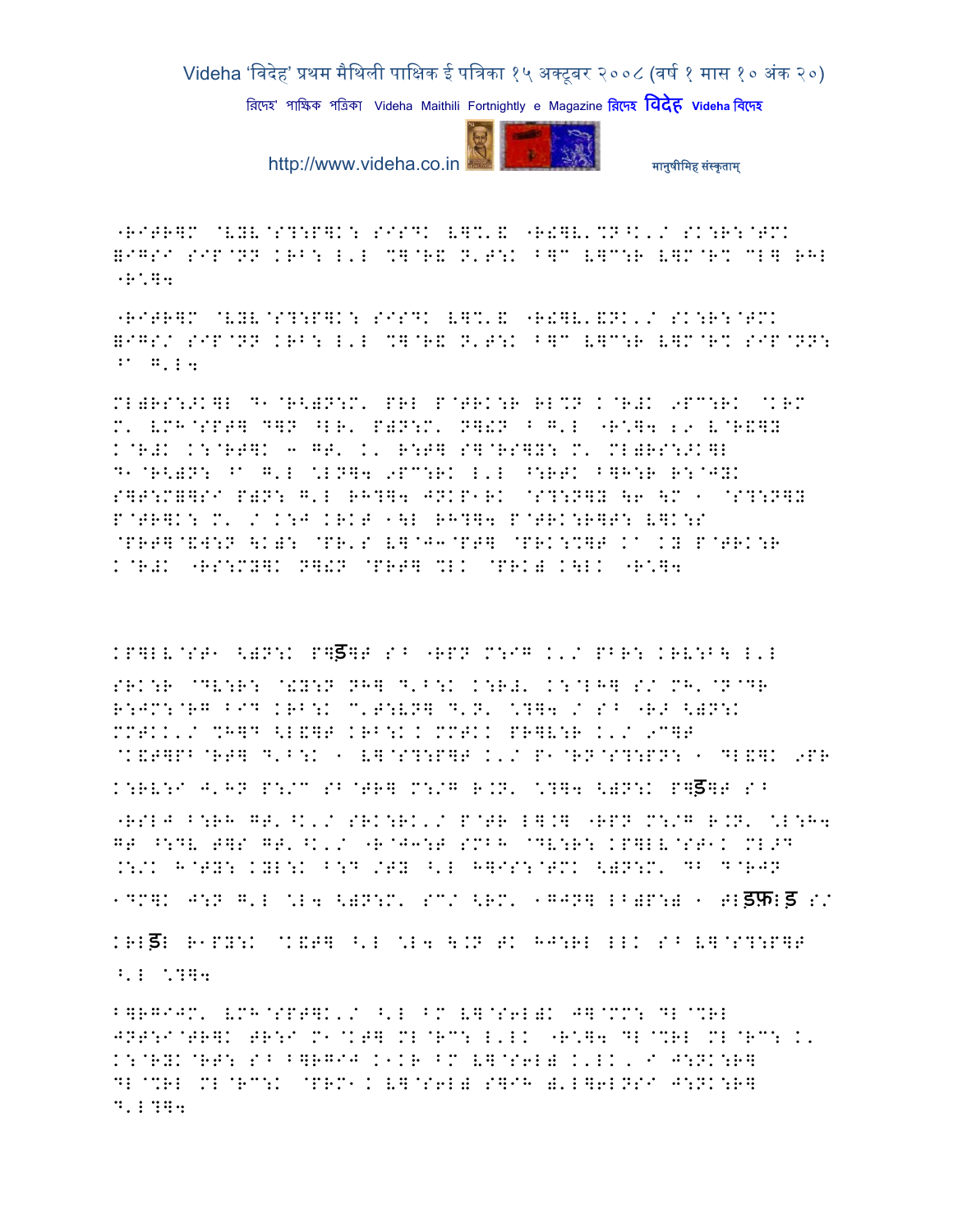িরেদহ' পািkক পিtকা Videha Maithili Fortnightly e Magazine িরেদহ िवदेह **Videha** িবেদহ



SORE SARL: BARRES (RASBO) SISINGO, SECONDORE CREER ORDER COESASEE KA D'ELEC'HER BRHONE KAN BINGER (MARINA BERNE V:@R\$ NIBR 8 <R RHL 40 V@R&]Y V]R'@N@DR S:H K'/ BJ:R'^M' STER STAR OF BUILDING TIME WILL GENERAL GENERAL MENTION SILMA RHL 1%IKI, MRHRI BI ALL LI PIATRI SIMA PI MEL S. RECEPTED BROWN BREAK TRHERS CHARGE SOPHER ANY DER "RITREM" DA GLI K'ATH P' MILL ANGEL

^:RT]Y DBT:V:SK SHYLGS/ P:/C MH]N: PH]N' N]@RM:# ^'L 0:P:K  $\overline{X}$  stripped and the stripped of the stripped of the stripped of the stripped of the stripped of the stripped of the stripped of the stripped of the stripped of the stripped of the stripped of the stripped of the stri  $\mathcal{P}^{AB}$  (for state of each sympath in the set of the set of the set of  $\mathcal{P}$ THE THIS SEPTIC COME THE RHL SHILL

P:CA SPERI & PERI (SEG: SRHD, TETPIR & PERIDII) FAT STACKS PARA (RSAN ETROCERA (LV SLOV PAR SPT mandy TRIPPIR (A) CORROL THAN CRROL FOR TRIPPIR THE SPOTCHS KAL ALI NA AL' Z' 40 BI KIJAD LIJI FARD FIRI ELIK. NAK MEZEADO KAN STAR KOMIS STAR KOMIS KOMIS START AV KOMIS KOMIS KOMIS START GEVEN DER NEDDELLA "RED START "RED "RED SOM D R:TA CORRESPO EN PRIMEIRO DE TENSON DE L'ARITA EN L'ARITA PAR L'ARITA EN PO M1D: KLNL B\$K: K:RV:I K' .BR] NH] "R\*]4 DBNB /R SI I K:RAV: I DB PHR, RE HRIEN: RH RIE RHEN L. PR  $^{\circ}$  . : : : : : : : :

POSTED BILLEY, AND RIGHTS DRUG BAN IS CONFIDENT  $\overline{\Psi}$ Kong)Rime Rime (R) Source (R) And the Company of the Company of  $\overline{\Psi}$ LLG <:YL ^A G'L4 I !M:K: H:9LLIG %HRM' ^'L "R\*]4 !M:K:K B:D \*LELLED \*LOOD #SOKE "DE #OFFING BING" AND \$PERTY BE \$PERTY FOR INDICATABLE BE \$PERTY AND \$PERTY BE \$PERTY BLOW  $\mathbb{R}^n$  ) so so so the state  $\mathbb{R}^n$  is the state  $\mathbb{R}^n$  in the state  $\mathbb{R}^n$  . The state  $\mathbb{R}^n$ /TY C:R1 TRफ़ !:NK .'T HLY K' K:R# BC:V K:JM' K:फ़] D]@KKT  $\mathcal{P}^{\mathcal{P}}$  and the symplectic state  $\mathcal{P}^{\mathcal{P}}$  is the solution of  $\mathcal{P}^{\mathcal{P}}$  and  $\mathcal{P}^{\mathcal{P}}$ PHEL' I WORK COMBET TO CHOOK THE THE HIST THE THINK HIS SO KEY AT L NH] \*LN]4 \.N TK "RH] B:TK J:NK:R] NH] ^')L "R\*] J' "RH] RASH**R**EAL CA CHA SHA ASR AL SERVHER (R ANST (BEA 22) (RHA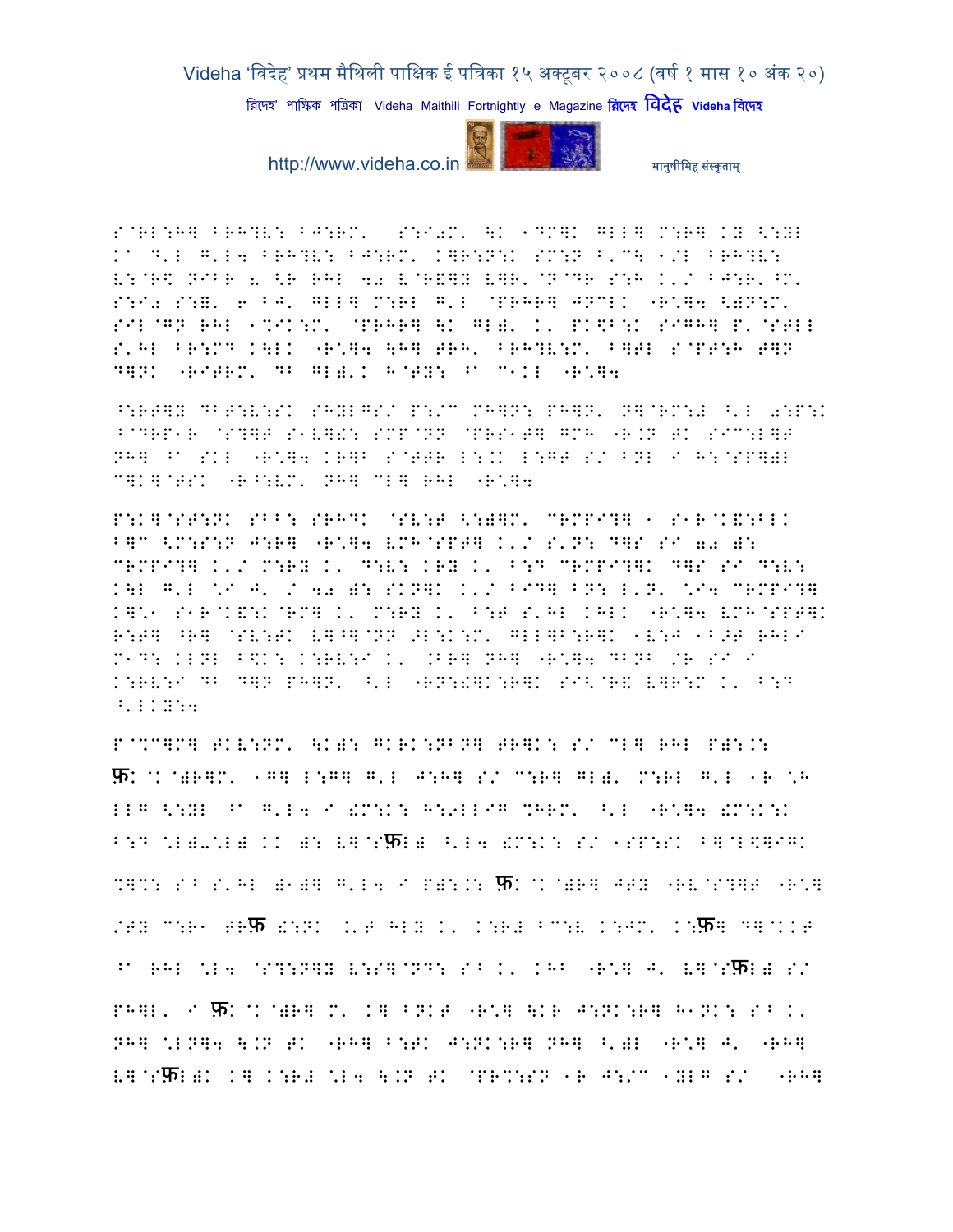িরেদহ' পািkক পিtকা Videha Maithili Fortnightly e Magazine িরেদহ िवदेह **Videha** িবেদহ



B:TK J:NK:R] NH] ^')L "R\*] J' I V]@Sफ़L) @SVN]YLJ]T T/ NH] N' \*L4

/N: T/ <RM' G:\ Y: MH]&K B@CC: ^'L:SI /KR P:LNK@RT: MUNICAR .1% TO AESAR (1984 APIARA) . KLAAINI SI KOKA SI ANG 1900 SI KA M. MHE. , KIER PHE PMELE AREA POTTE TOE CONTROLPED BOTTE K./ P:\$: RHP: ROOM: RHB: MIND: MIND: RHP: R.D. BHT: MY: DONORA

^KRHV: M' '' NY: B'IJ]G NY: /@LMP]K'' N:MK C]NK फ़L)L @PRD@R%N] %1R1 ^'L "R\*]4 C]NK R:JDBT CIG S]Y:IGL]N \H]  $\overline{\mathbf{y}}$ D)L and the property is the property of the property  $\mathbf{y}$  and  $\mathbf{y}$  are called  $\mathbf{y}$  . KHLAND JO 1999 (SAL) YO MNA ALIKAI DONNA MARA MARANG DONNA MAGA T:H:# \B\TH :T 'R:YE: 'BT?TB ?TBP:LIT \: {'\!` 'S:' 'LIL \: \ILJ\_T 4H2 \H\T @PRD@R%N]M' 79 ): फ़L)L R:.L G'L "R\*]4 @PRD@R%N]M' 2008 M' C]NK B'J]IGM' 1YLJ]T HLYV:L: /L@MP]K .'LKBD L'L /@TTH] ^A RHL LAND VA GEALARE GIRLIE **W**EB: MINN M.PIC WEBE: CAL B.E. GENAA K S.PH MAR IN MAA 2014 EE NICHSA MAHA EE NICHS @PRD@R%N] %N] D]N !R] CLT4

@PR!:NMI@TR] G]R]J: @PRS:D KL>R:L: G#TI@TR 1 SM:N1P:T]K N]@RV:CN @PR#:L] K' B:R' M' SISD SI HLBY BL: N]@R#Y K' @PRJ:T:I@TR]K H'B:K B:T KHL:H4 K:WM:I\$BM' MH]L: P@TRK:R SO FROM A RICHARIA SO SOMO RICHI SI SI SI SIBLE A SIBLI ALL'INDIANA PARA IN ANNO MI DI RICHARDI ANNO MI DI RIC KL: SISD KALANG KALANG KERANG KERANG KERANG KERANG KERANG KERANG KERANG KERANG KERANG KERANG KERANG KERANG KER MJBBT BN'B:K V]@%@RV:S @VY@KT KYL:H4 @PR!:NMI@TR] KL>R:L:  $\,$  B, H, H, The Sign and Si  $\,$  and Si  $\,$  D,  $\,$   $\,$  D,  $\,$   $\,$  D,  $\,$  D,  $\,$  D,  $\,$  D,  $\,$  D,  $\,$   $\,$  D,  $\,$  D,  $\,$  D,  $\,$  D,  $\,$  D,  $\,$  D,  $\,$  D,  $\,$  D,  $\,$  D,  $\,$  D,  $\,$  D,  $\,$  D,  $\,$  D,  $\,$  SRK:R K' "RI TRHK @PRVMT] NH] SHB:K B:T S'HL KHL:H4 / KHL:H JAL: SISDA MARININ SISDA SING BAGAN KE KAN TIGA SI

N. CES CSZESTROL (SS SBR) MARS EN DREDGERT CSZ MRAZY K: SPO) DERS K. KOR SPPHE PHR (PPHR# K.ES K. K'S' DSP DSPHE PHA K.  $\mathbb{R}$  By The P-Exchanging Corporation (1)  $\mathbb{R}$  is the second corporation (1) M:/L:P# (15/PH)/P#S /K4:P#B:L#C52 MY/P#SHB:K/ (PPPHR KAD) \*L4 R:MK1M:R !]M]R'K KHB \*KK J' N1V:KL) /.RPCV: C:R] K'

S: DEAPH) ANDROINE . SEE THAN MANY SARE . S PR "RHD" (PA "RESI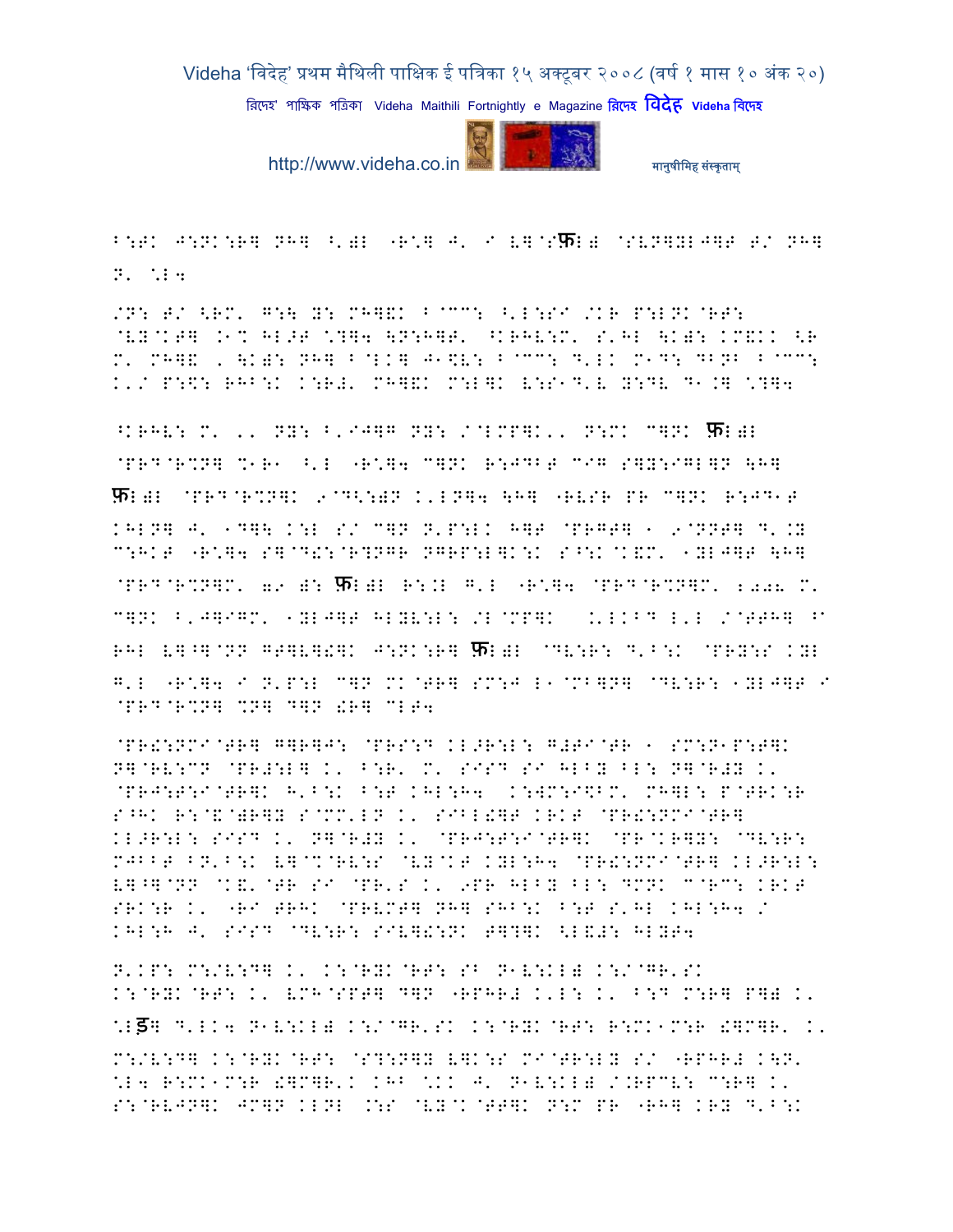িরেদহ' পািkক পিtকা Videha Maithili Fortnightly e Magazine িরেদহ िवदेह **Videha** িবেদহ



DA MODRA DI AKRO MATERA MERANGA KALIMA KI NA MRAAH INA PERARAK JM]N K' "RPN: N:M PR KRY C:H]N]H:R R:MM#] !]M]R' 1 M:/V:D] K: NEIL NEIL BLEN: N-PRONTH (PR 18 1888) ERRIE / KONFER (2018) K:@RY:LY LA J: KA HMR: M:RL -P])L G'L4 !]M]R' PR ^'L M:/V:D]K @JY:DT] K' V]RL!M' 1I B:L:J1M' @PRD@R%N KYL G'L4

N'P:L] MH]L: 9@!M] S^ @DV:R: TKY:R KYL G'L SM:N K'/ B:J:R ^')L:K B:D 1B MH]L: 9!M] S^ "RLG S/ O!LG]K @K&'@TRM' 9TRA K' SLC BN: RHL \*244 P.PH. 2 NOTH THEST NORRH FEATURE "R@!Y@K& @PRM]L: R]J:L MH:SI< K' P@N@DRH MH]N: PH]L' SICH:LA MONIA MENING MENGENG MENING MENING MENING MENING 9@!M] S^ S'HL "RIT@RR:@&@)R]Y B:J:RM' J: SKKT \*?] \KR: @PRM:#]T K'L]4

PKS: K' "R^:VM' 9PC:RK L'L %HR NH] J: B]M:R] DB'N:I "RECAT BY THE STACK OF STORES" (RECATED TO THE REPORT OF THE TOWN K. HI: SV EAR EL: S' BIAR MAPE KO BAR NHA R'HLA K. DROM THE STRING STORE REVENSE AND HER SPENCED ON SOME THE SPEED. DB HJ:R S/ B'S] LLK 9PC:R KR: C1KL:H4

N'P:L @S?]T R:@&@)RSI<]Y M]%N "RNM]N @PRM1. >Y:N M:@R)]N "REPORTED IN NEW "RELARCH BILFNI" BILE "PREGNEDY NARR "SOL A "S" OF "PARE P@K& SIG V]C:R V]M@R% KRT:H4 R:@&@)RSI<]Y S1R@K&: PR]&D K' BKWAK SA WARAT REGERI DI PAS MATERIA DA BERTANG MARAI MARINTING DI L M YEARY, "PRESTABLIC, "IN MEAL NEW YORK" PLEN ON A NINE SENSE SOME PRESEA B='B:K L'L R:@&@)RSI<]Y S1R@K&: PR]&D >@C\*1K "R\*]4 / KHLN] J' N'P:L M' %:@NT] @PR@KR]Y: K' 1IG: B='B:K L'L R: MINERAL PRESTAIN FROM HIS MORE THE STREET

N. MIR: M:/V:DIGH K. (1987) SIGHT WORLD REVENSED AN INCOME AND MIRINAL CONTROL OF STATE @DV:R]K:M:N S]IH @PR!:N K' M:R] P]) KA "RPHR# KA L'LK "R\*]4 PC:S-S:W] K' SMBHM' 1YL YCL K:@RYK@RT: JNH]T N:GR]K SM:JK @%Y:MKM@&# M:@SK' K' <R S/ H1NK "RPHR# K'LK@NH]4 CO GREET AND ME CHARGE CHARGE CONSTRUCTION AND CHARGE CO B:D / M:@SK' K' <RM' R1K] G'L \*L:H4 >):L]YN CK@TY @STBP N:MK SI@S?: K' SHYLG S/ DLL.: K' P1R:N CK@TY @STBPK JOR DE LOREN LARGE IN SIG DE LA PHILOS PRINCIPE DE DARI PRO PR SYNGARI INA IRPI K. (REPUL HTE H(RIB) (RPHR# K.P. (RTAR)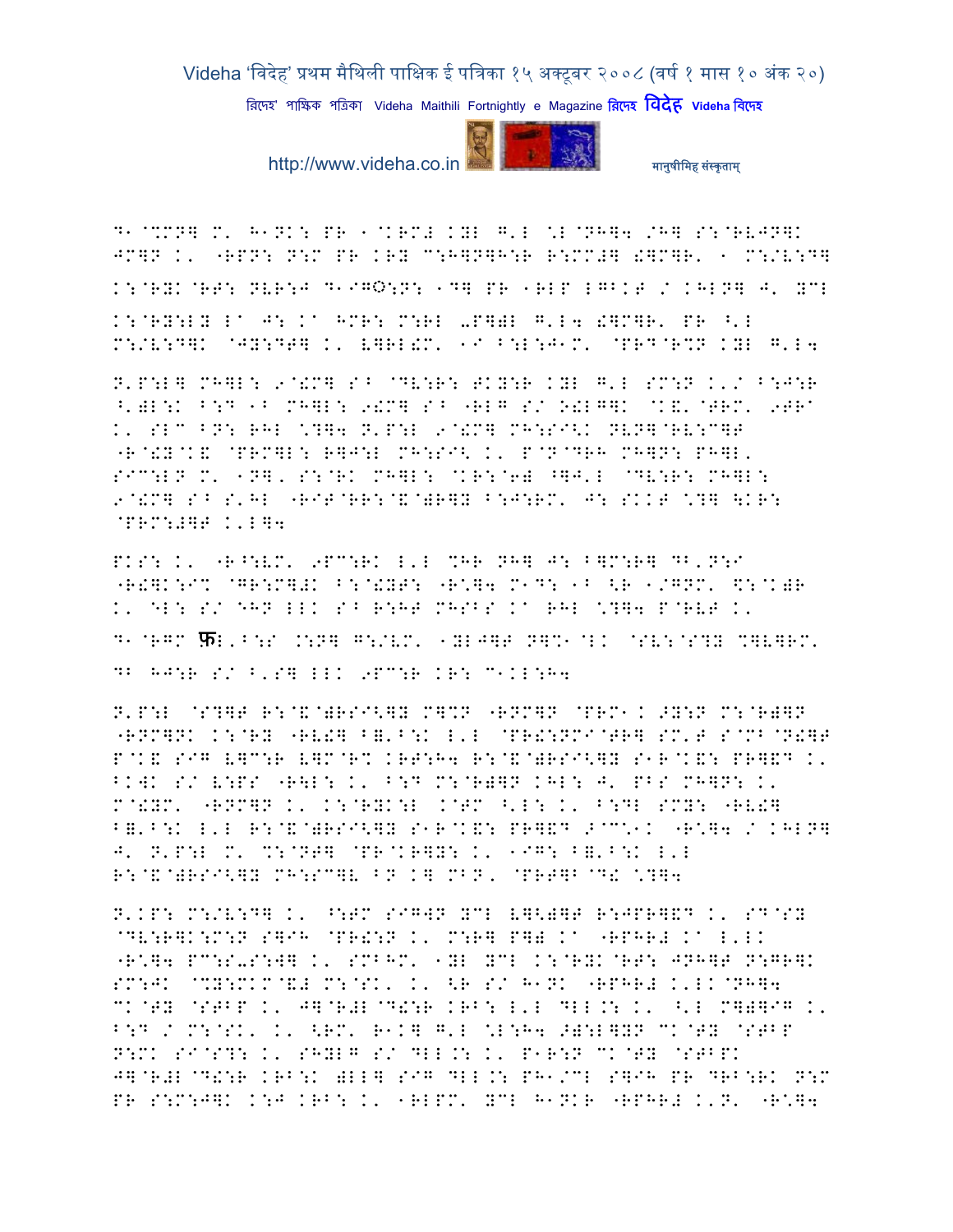িরেদহ' পািkক পিtকা Videha Maithili Fortnightly e Magazine িরেদহ िवदेह **Videha** িবেদহ



YCL C: THE THAN: TRENHING ACYMINA TRANSPORT (APPEND) (2008) TROL S]IHK N:M SB S/ 9PR HLYB:K K:R#' PB@RV YLJN: K' THT H1NK "RPHR# KYNE G.L4

M:/V:D:P# (1915-19) MH:PP: MU (801-1419) (1914-1914-1914-1914) (1915-1916) V:PS L L'L G'L "R\*]4 "RPN DB J]L: @STR]Y N'T: K' G]R6T:R K.EN: KAREEN M. MARAAR A GAL RA MNING 1978 FAN. HALNAD I.D. NEA BIAN CORA E PEMBERMON PARTENEN C. BARN CAN TE BERW PER K' "RIR'ST LIN P'RORR BYBB K' "RR "RPLEBS FALL RHN]4

S]RH: M' M:/V:D] @DV:R: "RP]@%C]TK:L]N BID V:PS KR]T' RCTH) K' M:/V:D] S'HL BID V:PS KRB:K <L&#: K D'LN]4 1I @S?:N]Y @PR%:SN 1 M:/V:D] J]L: KM])] K'B]C ^'L SHMT] K' B:D BID V:PS[ K] C ( COLOR S ) ( C ( C ) ( C ) ( C ) ( C ) ( C ) ( C ) ( C ) ( C ) ( C ) ( C ) ( C ) ( C ) ( C

R:JM: YH & PH:H: B:JM: YH PR BID HS:L 2HB CBPH (1988)

B:DL \KR K:@RY:@NVYN NH] ^'L: SI Y:T:Y:T MJDBR N:R:J \*?]4 H(S): S^H() (ML)B): R:JM: PH (), (BLB)2 ( S:HIM: S:2N PR HML: 1 "RGBER DE SANG BRIT PR @ YOUR PR @ PR @ YEEN .TRINK SRK:R SI HOSTOCK:R SRING: MYIG KARA MILL GRUPH

"RPR:!] 1 ^BM]GT SMBH @DV:R: 6LNK M:@R6T CID: K' N:M PR PKS: MYSTER: 1 NHE T.ER PR JY: SY MARINE AND ROWLER IN THE @PR%:SNK L:PRV:H] K' V]RL! M' 1IDLLN PR 9TRL B]RGIJK SLN: C:NER C:NIN ENIR (1998): JR: JR: PROPORT PROPORT (1998): TRIPPER (1998): TRIPPER (1998): TRIPPER (1998): TRIPP @VYVS:Y] K' KHB \*@NH] J' @PR%:SN K' B'R B'R 1@GRH KR'L:K B:N M: MORIE NO. CONTROL M: SN K' MORIE AT A "PRONE D'AN CONTROL D'EST (MORIE D'AN CONTROL D'EST)

SI HMR: SBK' I KOM 949 I SS PRIH

^RD1T]Y: K' D]N SI %1RB ^'L ^\ BH]N K' @SN'H K' P:B>N K' RBP M' @PR@.Y:T P:V>N S:M: CK'B: SIP@NN ^'L4 M!'%K BH]N B')] SB @DV:R: Bड़ MH@TVK SIG M:>)K MB@RT] K' 1I !>R PBJ: K K S:M: K' S:M: B:H SHE K' ?: THE STAR TANK SHIPS PALP N: FS SPEAR N: PPR TRACH THE NPR FOR THE SIGN OF K:NAM:NARH] M. (1)B (1)B B RH (1)B H (1) 1 MH] N. SM:J 1 MK (1) 1 MH] N. SM: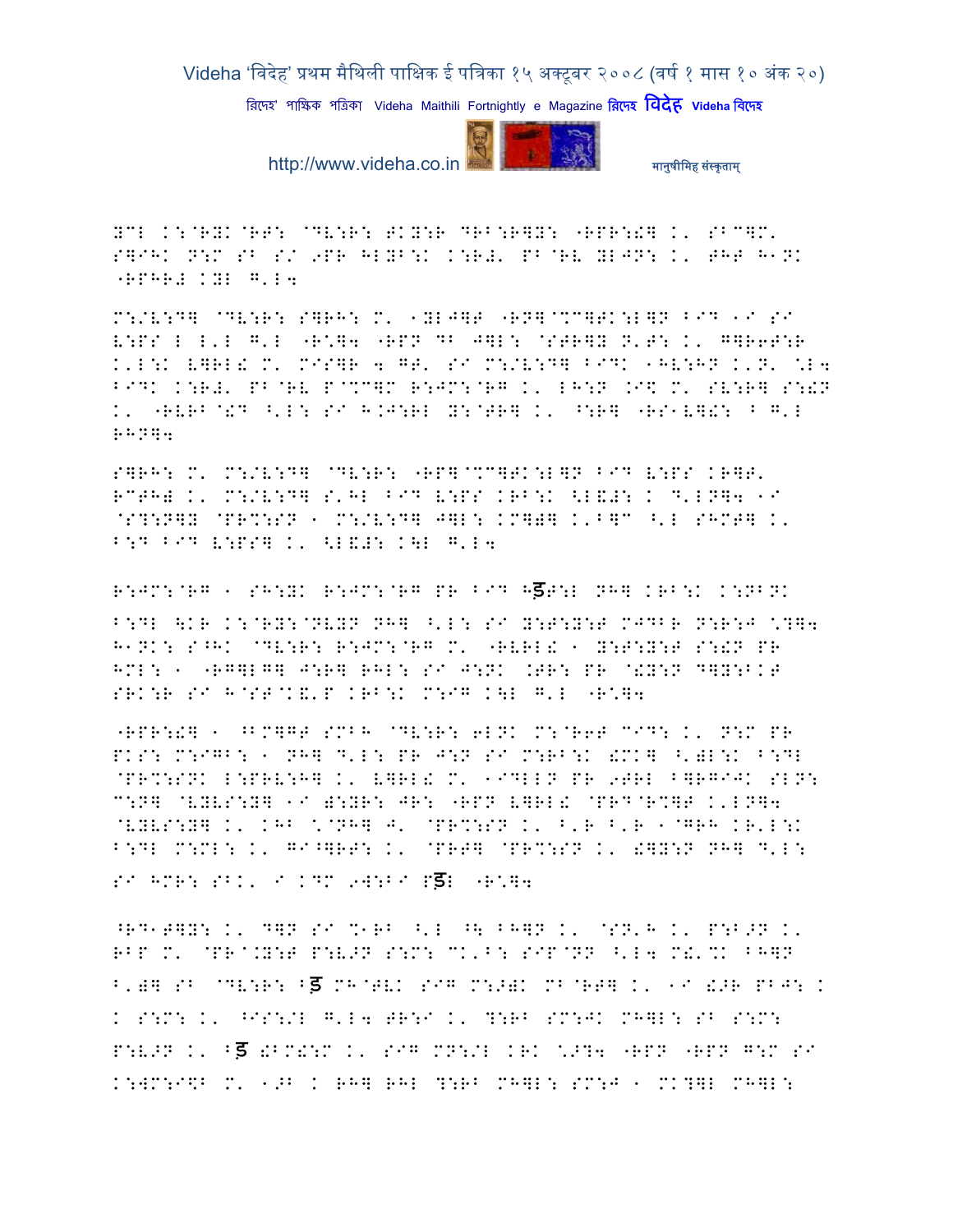িরেদহ' পািkক পিtকা Videha Maithili Fortnightly e Magazine িরেদহ िवदेह **Videha** িবেদহ



SM:J 1I H)L' K:@RY@KRM K' 1YLLN: K K S:M: P@RV K:WM:I\$B M'  $TPT11 - 4P144$ 

K: MERRIK PRODERING (K. DRAGORIEK B. PARGENAR, PERRAGORI DEN DISPO THE SECTION SO THE SECTION POSSIBLE CONSTRUCTION OF THE STATE OF SIDE OF SIDE  $\mathcal{S}^*$ @%R@!D:L1 ^@KTJN S^ @SN:N K J:NK] MID]R, R:M MID]R, JNK MARRE 1 DAGRADA 1 PRJERE 11 PARTIK 1 ROBERT 1 DEN KRI ^BT@PR'T \$:YN JLGKN] SI HLBI BL: K@&) SI M1@KT] H'B:K BUSTORI GROUP SERVE THINGS FOR ANY BIRD POUR FURNISHED PR RHL COLA DYN FE PR HYGH: KABR K EAON OLIA 1981 NIA AFN. MIL: K' N' B' M'L: K' N' N' SI S'HL SI S'HL JE S'HL JE S'HL JI: T "R'H' N' H' I: N H.J:R SI B'SI SATE SHE SHIRING BE BAS ATAL B. CHIAR M'LE'S M'L' M'LE'SE (11, NEW BYL), MAE MARARE, SYRHAN 1 SOME NARR EPYRROLI  $\mathbb{R}$ HI FILM  $\mathbb{R}$  -FILM  $\mathbb{R}$  (see ). DROIG:  $\mathbb{R}$  is the field  $\mathbb{R}$  is the  $\mathbb{R}$  drop  $\mathbb{R}$  , and  $\mathbb{R}$ \$:YN, JLG]N 1 @%R@!D:L1 ^@KTJN K' SH^:G]T: RHL B:T KML: M'L: 1YLJK SM]T] JNCLK "R\*]4 1!1N]K Y1G M' JT K:NBN] RBP M. \$:YOU A: YEAR AFTLANT HERE'S MIND FINE HERE A TRETHOLI S:L L:GRI BL: I EN VOLEN EBN MAND AL INDIDE RADALI DI MADMEBLEDE  $\cdot$   $\vdots$   $\cdot$   $\cdot$   $\cdot$ 

K:@RT\_MACH\_EMERIK #8 SANDER AND SINCRESS @PR:IGN M' @%R]L@K@&M] N:R:Y# MH:Y@J3 P1@R#:H1T] K' B:D SIPONI RI RAJA SUSPI L. "REJE U. "PNIR M' J. "RI PA STR MA M. P:P:L (A) TERR (1) SEPPENDE NOTES FOR A RESINER FOR SI B1@ "DIVIDENT" ALCOHOLOGIC SHIP SHAIL " (APINA "SHANGHAN" NECA

0:P: J]L: K' MH]L: J]NK: IL:JK L'L ^:RT Y: !R:N 1 V]R:)NGR JES PS: KT THE HIN SMORE OF STREE SMART TO CHINA ^@DRP1RK M'C] "RICL "R@SPT:L M' @PRSBT] \$:@K)RK @VYV@S?: RHES: PSTE RSCORE WEETER BREAKETHE DATA AF SVENSYNTE MICHAE R: MARN E.E \$: NAME MARHIN S MEN I. (AAREN BAN I "R@S?:Y] SM:!:N K'LK "R\*]4 "R@SPT:L M' MH]L: \$:@K)R K' \L: SI MPRIPE DRES LO ROSPER DO PES SIR AL "RISH" PREFE DBT:S @DV:S & REALIST 2008 PROVISION: A COMPARY AND STATE REALISTS OF STATE REAL ASSESSED.  $S$  (similar controls the significant binary response to the state  $\sigma$  ,  $\sigma$  ,  $\sigma$ "How Radia Robert Books (1984)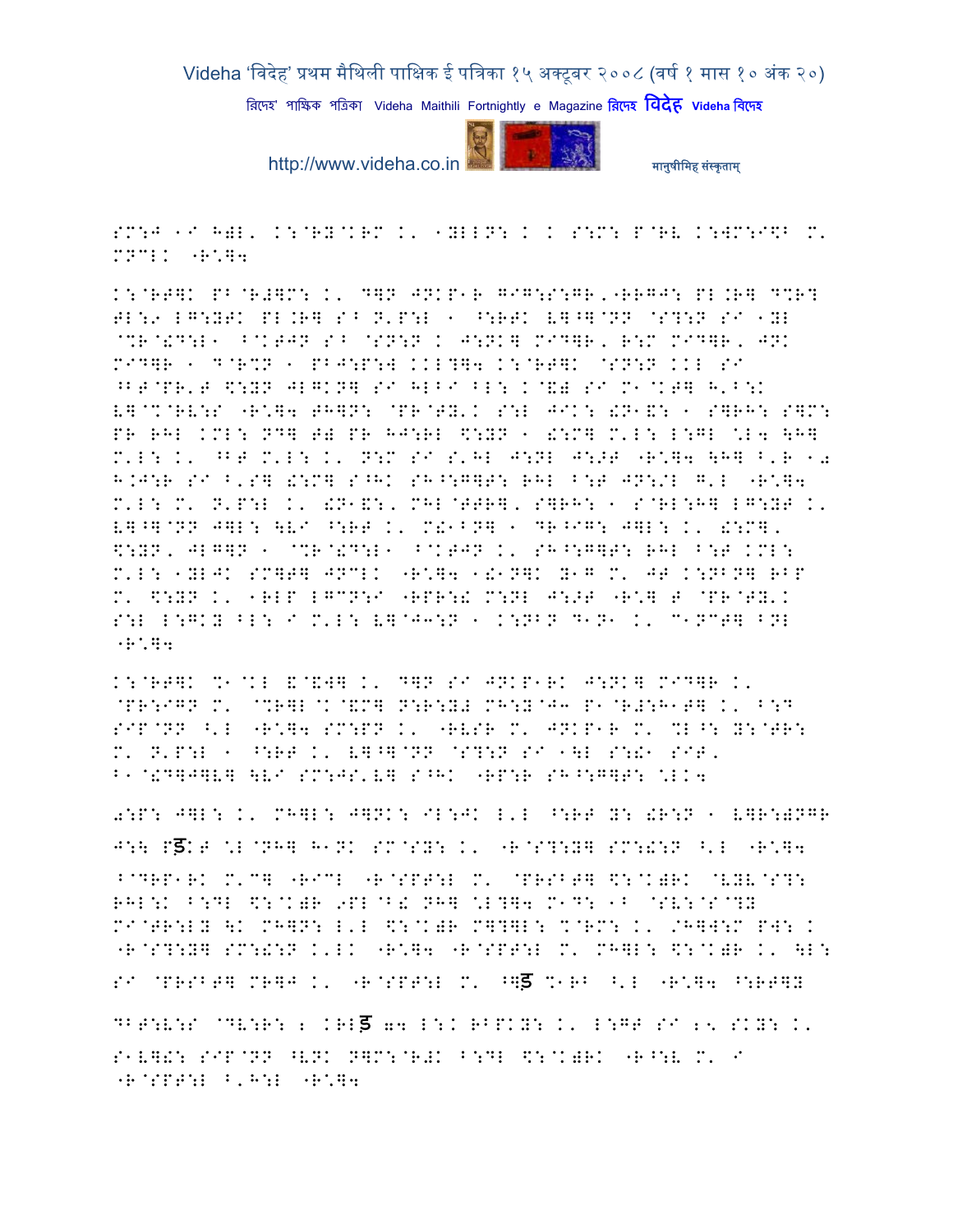িরেদহ' পািkক পিtকা Videha Maithili Fortnightly e Magazine িরেদহ िवदेह **Videha** িবেদহ



TO MORE CONSTRAINS AND ASSESSED AND COMPANY PLOTE ALS PHINES (APP OR DO ... IN THIS ARD "RPN ARD" BURCHER: HERING MILT M. BHU BHI MILTU MHUIS (1990) BUI  $R$  . The signal control of the signal signal signal signal  $R$  . The signal signal signal signal signal signal signal signal signal signal signal signal signal signal signal signal signal signal signal signal signal signa B:D, M!'%K MH]L: SB S'HL "RPN 1 "RPN: PR]V:R K' B:R' M' SLCB: K LIL SHACH PHL TURE AND AND DUCK TENSE AN PHECHOLIC SOME M. PHOMBE BER M. GRAMAGE ALEAN ANDER ARBOY KENNIN KA E ALE NURAWA Henry Street Street

PROBLEM I. MERV: MURICHE I. MONTH WICL FENDIS %HR GIDG] S:6 KRB: L'L @S?:N]Y LLK J:GRBK NH] "R\*] 1 NH]\ @S?:N]Y N]K:Y S'HL @KR]Y:%]L "R\*]4 \HN @S?]T] M' \K

STIME SYTH CRIEVERS BOOKS: SIMPLE SERVICE CHIPS!

 $H^4$ 

B:R: N]JG"] @S?]T PB@RV P@%C]M R:JM:@RG PR @)RK M' BS WLKR MIRE M.E.G PIRE M. PEL MENJER EN.B PE REE, NNH (P.E. END) SAH SB M. SP BS MAI SHREER (, SABA SAMAR, R. NIN MH.M  $\sim$  75 (100  $\times$  ):  $\sim$  81  $\times$  81  $\times$  41  $\times$  81  $\times$  81  $\times$  81  $\times$  81  $\times$  81  $\times$  81  $\times$  81  $\times$  81  $\times$  81  $\times$  81  $\times$ SBHK 9PC:R B]RGIJ K' N:R:Y# @K&'@TR]Y "R@SPT:L M' ^ RHL  $\sim$   $\sim$   $\sim$   $\sim$ 

P@RS: K' S'"]V: SI T]N H.J:R K]LL@GR:M G:IJ: S%@S@TR @PRHR] BL @K&'@TR NBIR P:ICK )LL] BR:MD K'LK "R\*]4 C'KJ:IC K' MER R' W' ME KY BYE SY'HEY PYF SAR SAMY SE KY HIT K' D'.L: K' B:D G:IJ: LL\$ K RHL LLK SB ^G] G'L4 @PRHR] K' %IK: ^'L: PR J:ICK P@%C:T ^:R] M:@TR: M' G:IJ: BR:MD K'LK4 S]M: S1R@K&: BL K' @PRM1. S%@S@TR @PRHR] 9PR]@K&K KM:N SAIH JING DAN DILANG DILANG DILANG DILANG DILANG DILANG DILANG DILANG DILANG DILANG DILANG DILANG DILANG DILA

 $S: H = P\overline{S}$ :  $S: H$ 

^:RT]Y R:JDBT %]V%IKR M1@R.J] D:V] K'LN] "R\*] J' TR:I MAKATAN MERHATRAN MENGERAN MERENGAN KURANGAN SARAT SIL@GNT: NH] "R\*]4 @PR!:NMI@TR] G]R]J: @PRS:D KL>R:L: @DV:R: S]M: P:R SI 1BI BL: "RPR:!] SB N'P:L] S%@S@TR SMBH SIG MIL K TRIS M. PRIN MAIN SERIEN DEN ALLE TIE DIE B:D ^:RT]Y R:JDBT M1.@RJ] \H] TRHK V@KT@VY D'LN]4 DBT:V:S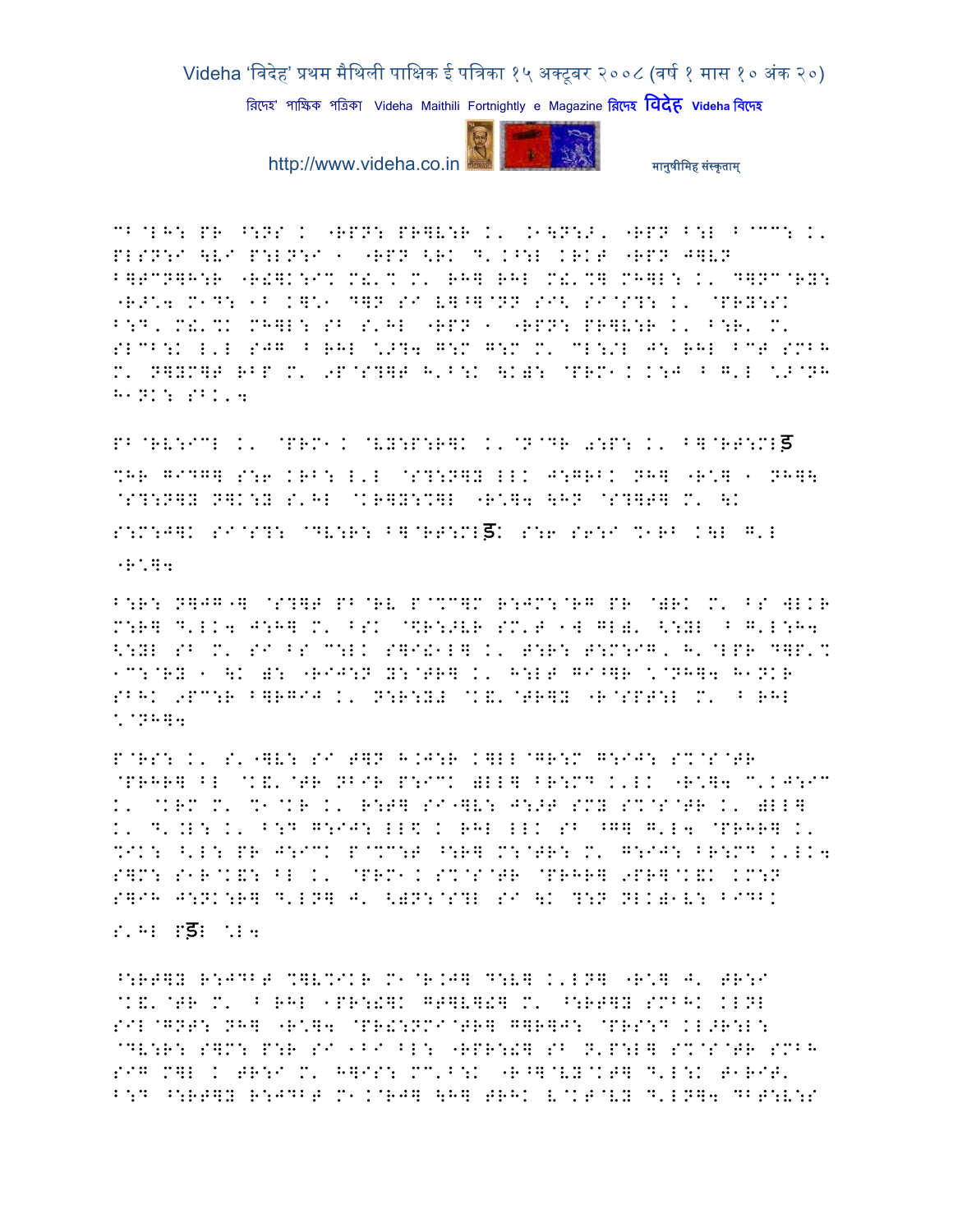িরেদহ' পািkক পিtকা Videha Maithili Fortnightly e Magazine িরেদহ िवदेह **Videha** িবেদহ



K' SHYLG SI SICILI SHOWLG SI SIC:L'ING KO KA' L'ULIPIRA K' L'ULIPIRA K' L'ULIPIRA KI KU NG KI NA KI LILIPIRA K PIH TE SERVER REAGN AND TREES AND RIGHT TREES TREES NHE: PHISIC PSE CHLNHA / CHLNH H. N.N NHL H. SE NY SYRPHI SM@SY: K' S:MN: K RHL "R\*], /KR S:M:!:N M' SRK:R K' SHYLG KRB:K LI SHA PYPP (RTH)

P:K]@ST:N K' R:VLP]I\$] %HR M' ^'L DB ): V]@S6L) M' KM SI KM 35 LLK K' M:RI J:\ K' .◌BR \*I4 DBNB V]@S6L) SK@NY

WHISPS I. PHOSPS FRS I INE PLEYS PHH SHOPPER A CREA \*:VN] K' B:HR \K): N:K: PR 1@TM<:T] HMLV:R K'LKK4 \H] M' S'N: K' \K): JV:N M:RL G'LI4 DLSR V]@S6L) S'N: K' M1@.Y:LY K'. P:HR T.H. T.HR T.H. KY KY L' L'HOMEN (1) BS TRE RHE ALBETTE K', P:titar (1960) (1960) (1968) T. KA'Yad'a (1971) A. K. A. A. AAR VIRARY M. I T'SR B'R B'R AN SYNCH I THAN SYNCH HAD AN AN ING \H] HML: K' .J]@MM'D:R] K]YC NH] L'LK "R\*]4 "R!]K:R] %K .J:H]R K'LK "R\*] J' > HML: T:L'B:N SM@R?K CRMPI?] K'N' H.BYA H1NK MAR: NY A. BALISAR EMPERIENT E. AN I MAR KABEN I. BOR: EVER (2003) K RHD: L'BI KI ANNO 2009 (PARE POSTROPE CORPORATE ON CO

RHL \*I4 H:LK MH]N: M' P:K]@ST:N M' KT'KL Bड़K: 1@TM<:T]

 $H$ MI: Alian (Program of  $K$ ): Bs  $H$   $\overline{S}$ : Alian shi as  $T$  (C  $H$  and  $T$  and HI: L'ANT M.I BASA

PR "PE: "PRESTRIK "BRACK PESTIA" "DRAK KERUS I. EI 7 (A. ) I. PEARSE (BSPA)  $\pm$  s, the star is the view of the normal term in the star  $\pm$  the star  $\pm$   $\pm$ 

%:HB:.J %R]6 LIDN SI \H] .◌BR K' P1@&)] K'LK?4 DBNB ^:\

 $\kappa$  significant pihit best check  $\kappa$  and  $\kappa$  and  $\kappa$ P:K]@ST:N M1@SL]M L]G JNVR] M' HL^I VL: C1N:V M' H]@SS: L.P:H CB PHB4 GCRPL (20 H. PEGIN TEBR PIBR K. PHCFB C P:K]@ST:N LC)L \*L:H M1D: H1NK: S9D] "RRB ^'J D'L G'L RHI4 M1 D: K]\*1 D]N PH]N' P:K]@ST:N K' S1@PR]M KL@R) H1NK: @SVD'% LC)I K' "RN1MT] D D'N' RHI4 1999 M' NV:.J %R]6 K' T@.T: PL)] D'L G'L RHI4 1 "RG]L: S:L H1NK: P:K]@ST:N SI NAMES OF REAL RESIDENCE

PROBL OPERING GEB : N.PIER (1950BELF (1) LEBORE GLEG (10) BH:D1R D'9B: G#TI@TRK M1@.Y B:!K H'B:K 1RLP N'KP: M:/V:D]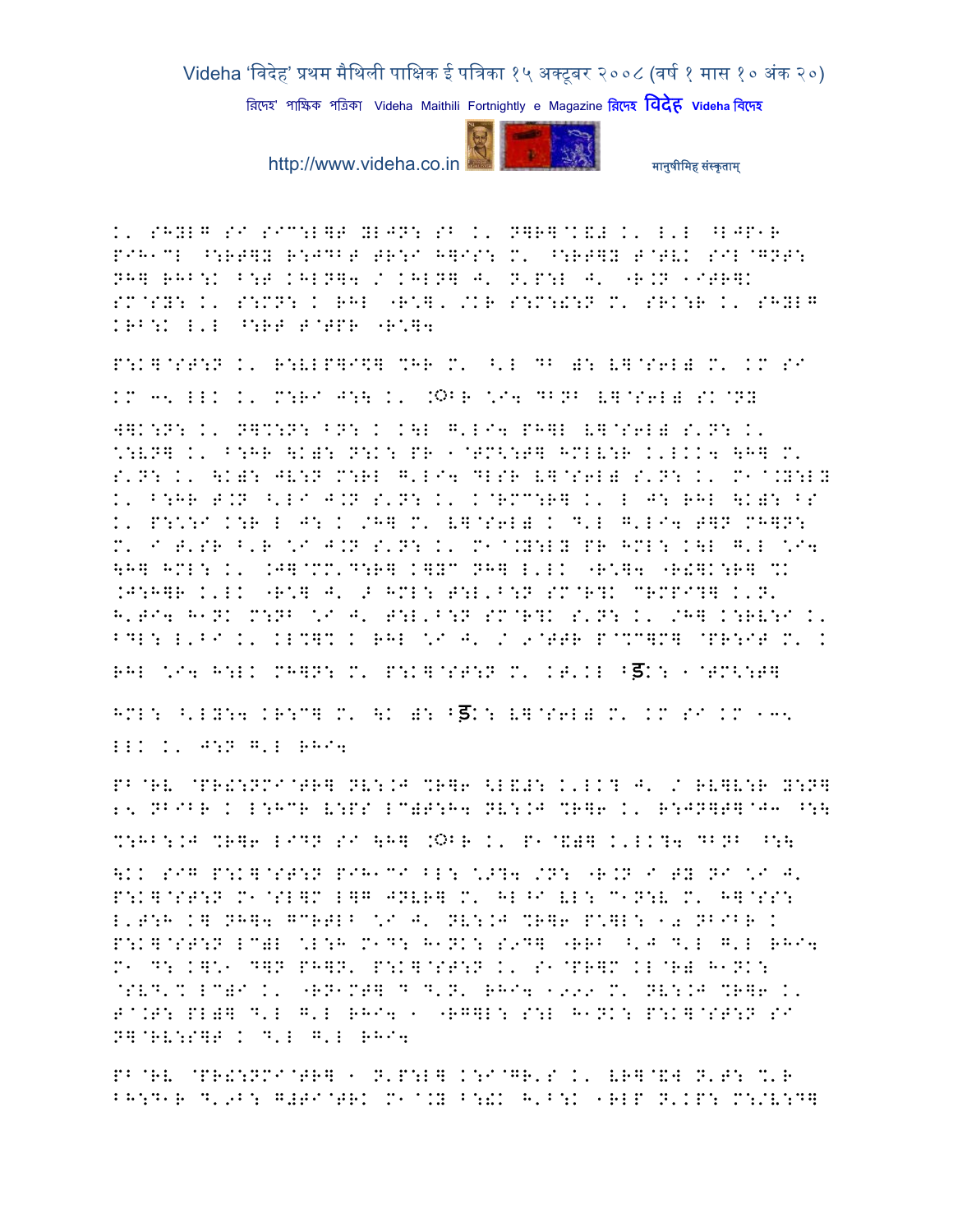িরেদহ' পািkক পিtকা Videha Maithili Fortnightly e Magazine িরেদহ िवदेह **Videha** িবেদহ



PR LA.194 (PIA: / MISH (PAC) & PH GIRE (H AL G'LAG) SON: CHI D'A H'BI D'AINS (CHILIPE) CHINE ANN CHE CLOSE B"]'B:K 1RLP LG'LN]4

"RM'R]K: K' PB@RV R:@&@)RPT] J]@MM] K:@R)R K' KHB \*@NH] J' "RHA WEST, "REGALEST REPRAINS TO "RICH" RED A SOME REGALES POSSIBLE TO

"RENE DY TROPHE ELE ELEMENT REBON "MINDER LEP" PRA

@PR!:NMI@TR] G]R]J: @PRS:D KL>R:L: SIG ^'I) M' K:@R)R H1NK: J@LD] SI J@LD] SIV]!:N S^: K' N]@RV:CN KRB:K S10:V D.1.1994 | TRANSVINDE I. | 199.1.10111 SIBI:N SL:HK:R | 199.79 BR:L K' "RN'INE" "PRINATY MER (S'ANDE) K' "MIGYT FYLRING" FY K. TYPEL EVEN HAT TYPEL IV FOR AND THE SYRNE PATHUR L'B: PH CHISSE

"RAD", BADAR (IPP) TRACTAR TARETAR (AR) TO THO 1 TEAR (IPP) PARTIES TO THE U. SRC'HE CO. SYGHE MOE CHR (FENH) AO BHARHAHO AAHHEE CO. SC'H'TH' C 1204 STO I. TRE STORES STORE THREE SINGS DRIGH WINDER I. MITHERS IFTH IN GHE CHIPE A. D. EGI M:/L'ATH SIK SIRK: SK L'APPIL ELE / "PRIN PHI B: FRI AP: FK FAR KRT:H4

MAR I. ANG ANGKAR KIT PIGKAL (PAMAL ALI ANGKIR T. AIBN BS K. TEACH SYSTEM IN SERVE WORKER COMPANY ^B@S.LN K' <)N: MIGLV:R K ^'LI 1 /H] K' T]N D]N B:D > BS  $\sim$  10 Papel at the St.L. Computer state of the St.Lake St.Lake St.Lake Minimum and  $\sim$ MORTH DOOR ON THE DIRECT DIRECT BIKE BEEN AND COMPANY OF A LIGHT CONTINUES. SIC:VA: PS PBR: TAS PROFESS (BER) = TRHER TRH TRH TAS PARAGE BL\$:IG K:PING K: HIS MODEL OF A CONSTRUCTION OF THE PROPERTY OF A BOOK OF MY RELATIONSHIP OF A BOOK OF A LONG M

NAM: M: M: N: M: M: NO S: SS: N: S: H: S: H: S: S: S: S: S: S: S: S: S: S: S: S: S

B:T KHL G'L \*I4

@PR!:NMI@TR] G]R]J: @PRS:D KL>R:L: 2064 S:L K' ^]TR' SIVEREND SIY: THORE CHLIFN) FNB CHENHE OLDNE (MBL:R) BFORBO K:I@GR'S K' @PRT]N]!] MI\$L SIG B:T KRKT @PR!:NMI@TR] I @PRT]B@!DT: @VY@KT K'LN]4 @)R'\$ YBN]YN K' PD:!]K:R] SB @PR!:NMI@TR] K' @J3:PN P@TR D K 1I B:L1B:):R PIH1CL \*L:H4 \H] "RVSR PR SIV]!:N S^: N]@RV:CN K' B:D PH]L BKWK SI BATIME C. AIRAY CERNI LI SA BAR YA PHRICH YATHRI K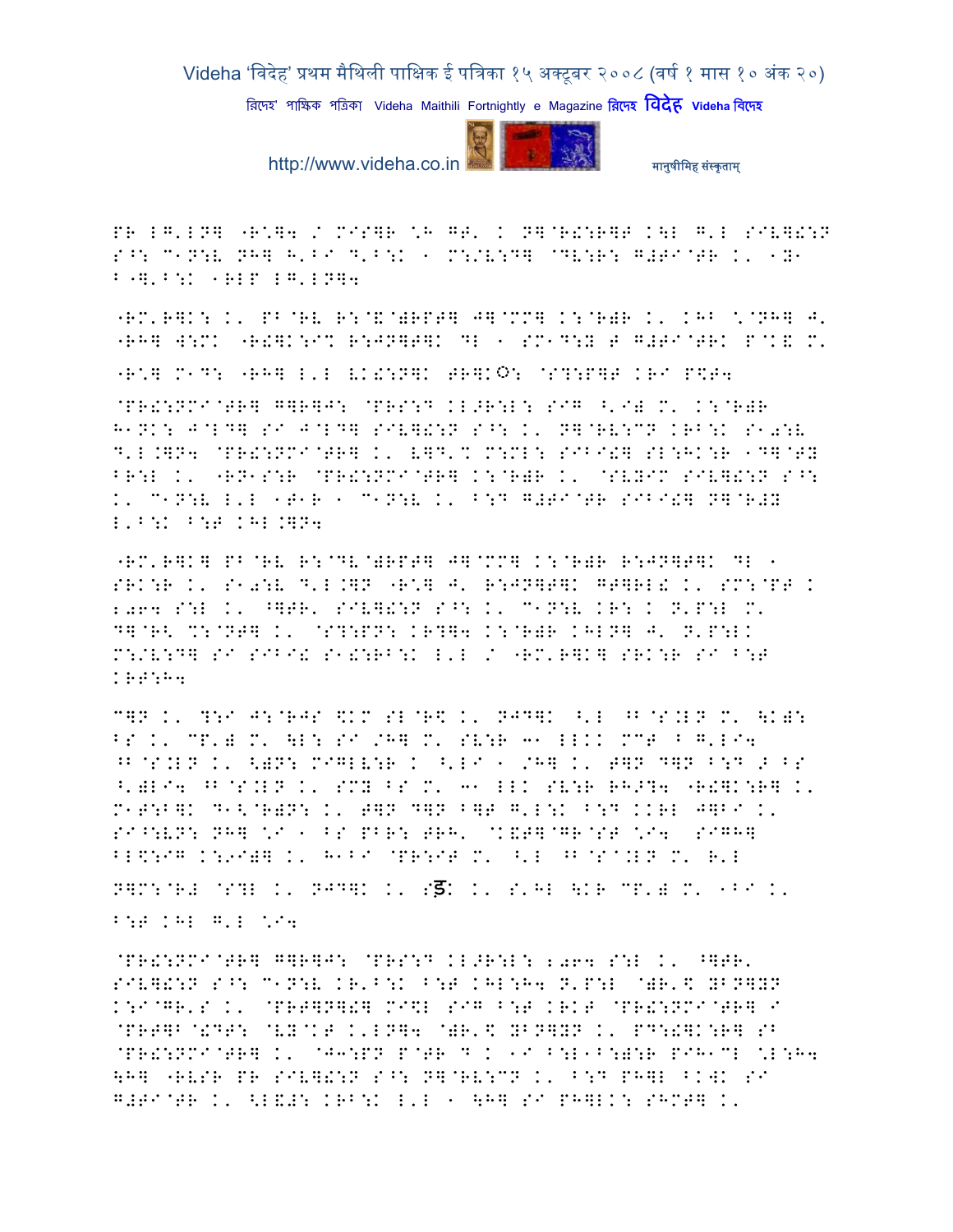িরেদহ' পািkক পিtকা Videha Maithili Fortnightly e Magazine িরেদহ िवदेह **Videha** িবেদহ



"RN1S:R MINISTER "RN1S:R MINISTER" | RN1S:R MINISTER | RN1S:R MINISTER | RN1S:R MINISTER | RN1S:R MINISTER | R @PR!:NMI@TR] K' S10:V D'B:K B:T @)R'\$ YBN]YN K:I@GR'S K'  $R$  . The contract of the state of the state  $R$  and  $R$  is the state  $\mathcal{R}$  . The state  $\mathcal{R}$  is the state  $\mathcal{R}$ TK PAL (1) PRITTER (PRAB: PLEAT (TAP) KRB:K RAP (1953) BKPRBP (1) \K]KR# KRB:K L'L 1 %:IT] BH:L] KRB:K L'L SRK:R SI M:IG KKL  $H_1$   $\uparrow$   $H_2$   $\uparrow$   $H_3$   $\uparrow$ 

WORKSHIM MY ROOM OF A LAND MARKET WAS ARRESTED FOR A LANGUAGE MARKET WAS ARRESTED FOR A LANGUAGE MARKET WAS ARR "HALL: 1 DOMAGN: KIRN DI BIRA 15 KORAGHI HAN ES ROLL KIRI K. ATA PA KAJI H6T: TK 21 LLK KY SIG JIL M. A12 J. MI SIG J /H] K]%LR] K' .:\ L'L T.N' DI J.N K] BDL: M' /KR: SIG SIBI MO TETERER CHE ASH NEINE HAR CO DITORD E**S**OR CO SIGN .JBRD@ST@BRIGE@STARIN: I:I FLI 1 "REAL IS A PEACH I:I "REAL III "REAL III" "REAL III" "REAL III" "REAL III" "R J:RES CS R: M' RESS CSCORE N' I . M' I COVES DES SERVICIONES EN L'INDIA  $\#$ H:IS:H:I, PH-IK' M: TIMP THE MILL AND IS:H M: WHIP TH  $\sim$  PELY TR ALSE SAME. E EMY I LANCER I. MINEYSAR IN AY MEASURE 1 /KR: SIG R:.L G'L 21 ): BL:@TK:R] Lड़K: JIK: /KR K'S K:)] D.B. RHI, FRIE MIR PHC: PHE : PRIVA IS:E / MIR PREGREES! K', MIT:BIK HIT: RIS SEKI LG:T:RIGINE (AGD) SK MIGHT (LG:TICH) ALGEM NEMA %1%1@KRP:C SPRAGE SPIRE, MRGKAGGINE (PEGGINAGE I. RIGR @PRT]N]!] MI\$L K' \H] M:ML: K' J:IC K' L'L ^'JLK "R\*]4

RBP@ND'H] K' KM&K SB K' B]C \.N B'MCSM] @PY:JK .'T] .◌:S LLK@PR]Y BNL "R\*]4 KN]K' .◌@RC SI MLNK "RN1RBP 1MDN] ^'L:  $S$  is the second of the second  $S$  in the  $S$ 

 $2.$   $PPRFFR$ 

(@PR#T#FL@L@S). 8 )].V.F.T. MESSENGER MARKET MAKE MAKE MESSENGER MAKE MESSENGER MAK  $^{\circ}$ .  $^{\circ}$  :  $^{\circ}$  :  $^{\circ}$  :  $^{\circ}$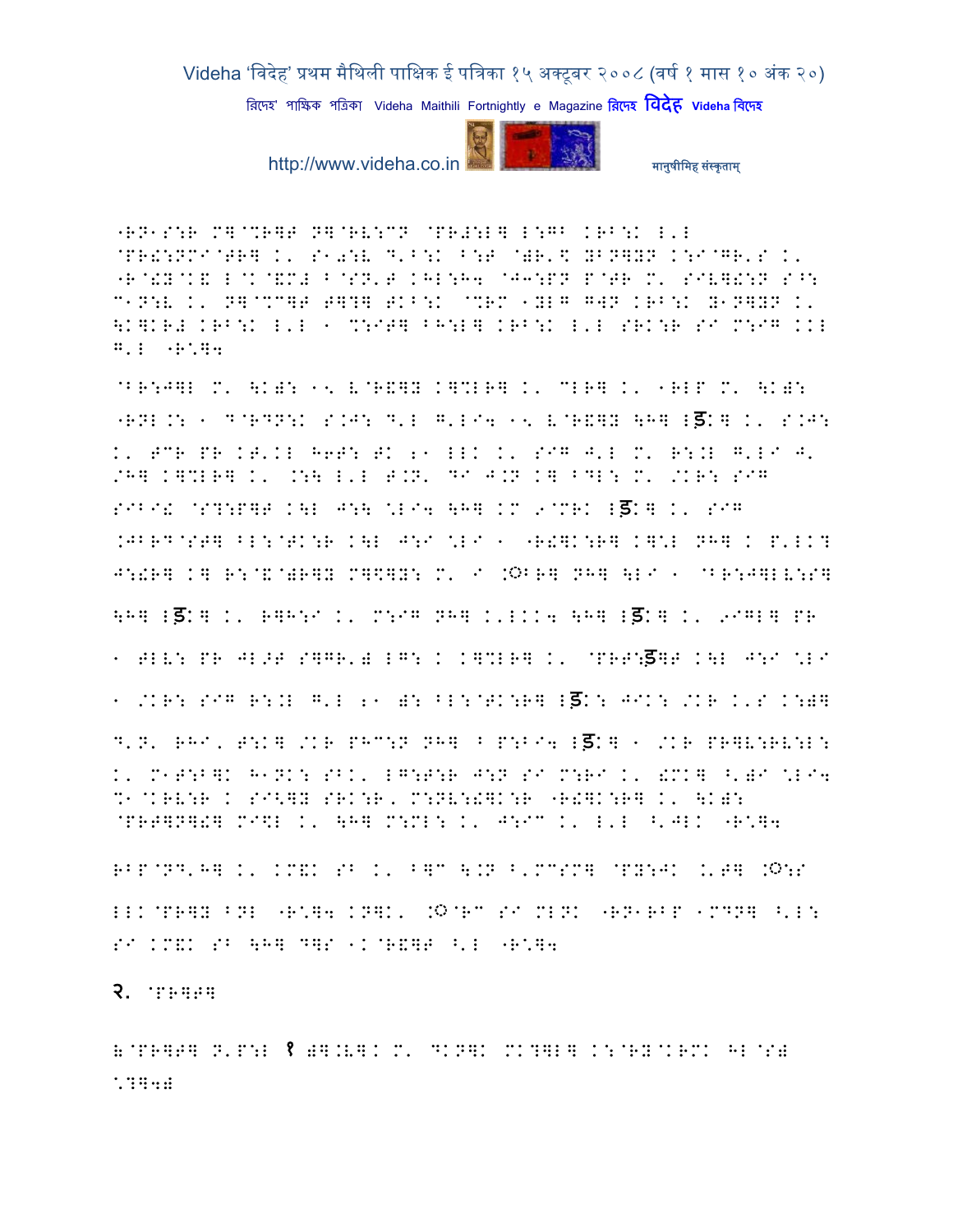িরেদহ' পািkক পিtকা Videha Maithili Fortnightly e Magazine িরেদহ िवदेह **Videha** িবেদহ



१.

 $\,$  RH366 (A): RF "RPS" (), (A69) (A686 R) PICB (A186 R) PS" PICB-PRI M: MAR: @PR: PR: WI: @PT #KK 1 \K .:S "RV" SB @SV' SB @SV "RH] BI!N M'I BI!Y C:HKT "R\*]4 @PR:C]NK:L M'I @SVYIBR K' @PRCLN \*L4 Y:N] MH]L: K' @SVYI VR C1NV:K S:M:J]K 1J:D] \*L@NH]4 K:L:ITR M'I S:M:J]K @S?]T] M'I BDL:V 1YL4 BH1  $\mathbb{E}[\mathbb{H}\mathbb{E}[\mathbb{V}]\times\mathbb{H}\mathbb{E}[\mathbb{V}]\times\mathbb{E}[\mathbb{H}\mathbb{E}[\mathbb{V}]\times\mathbb{H}\times\mathbb{H}]$  . Moreover, the main  $\mathbb{E}[\mathbb{V}]\times\mathbb{E}[\mathbb{V}]\times\mathbb{E}[\mathbb{V}]\times\mathbb{H}\times\mathbb{H}]$ ^')L I 1J:D]4 1>YL KMLV'% DLSR V]Y:H PR SM:J MH]L: K' @PRT] /T'K 9D:R %:YD NH] "R\*] JT'K 9D:R / P1RB&K DLSR **W:H PR "R\*14"** 

DESP EARSE IS FAR. T.K ATK PT PHIA B PTAK PHPIIS IS PHOTOS "R\*]4 PH]N' T SM:J M'I BH1 V]Y:HK @PR?: \*L M1D: 1B Y@DYP] \KR: M:NYT: NH] \*KK T?:P] SM:J S"R I @PR?: PB@R#T: .@TM NHE RI ANH MIR BUNA ANY BUNA 'MINA' UN CIM CH BASE PROVINCE IS THE CORPORATION OF AN INTERFERING IN THE BIG BIG BIG BIG IS AN INTERFERING IN A SUBSIDIARY OF "RENN IPR YOU ME YOU". "PRINT I FAN ON NY HIP AIR OO TO IN HEN MIR I:Y T AYE A ROOM "RESEARD "RANGE" (PARE MYST) AND THE R @SVYI P1RB& K' "RPN SLC BDLB:K 1V@%YKT: "R\*] 4

SMY BOLL SYMMA LLEVER SIGH SIGH "PILL "ANAH MY" AND MHA BOLL "BOLL THES I. THUL F-FOREHEIM H: MICH LANDA FR STIM **NAPARISH AND PLACE ( ) DLSR VIR MIRR ( ) DRSR VIR SKRKT FRAME ( ) DRSR VIR NH** PRB 180 12 85 L. KBELS: (PRB) S. C. (PLA) I "RESENCTION (PREB) SPA KT'K N]IK MH]L: HLYT JCI JV:N K' SIT:NH]N V]!V: K' PHOTOBERS V: HPPEES DO POST PLET PSOTT PRIME V: TEE: TTVS PR \*LEW T.E STER STY Y F RIE RYE & PRE RETH RITH RYE R PHER : PIRBE RITH, CHI CONTROL HER STREET TO BE PUR @DV:R: 9P'@K&]T 1 \K TRH' @TY:GL MH]L: P1N: SM:J K' MN 1080585 M.M. MSMBE (FROM PER JPER ) SERVICE ROBOT PS MORE PSPE SKLEPHE

२.

KLANARS PSERA KONSERE NA MET PROBLEME KUN MANEL ANDE KENAA PALEMENT IS TO LE THE PIER IN AUTH THAT WE ARE TO THE WE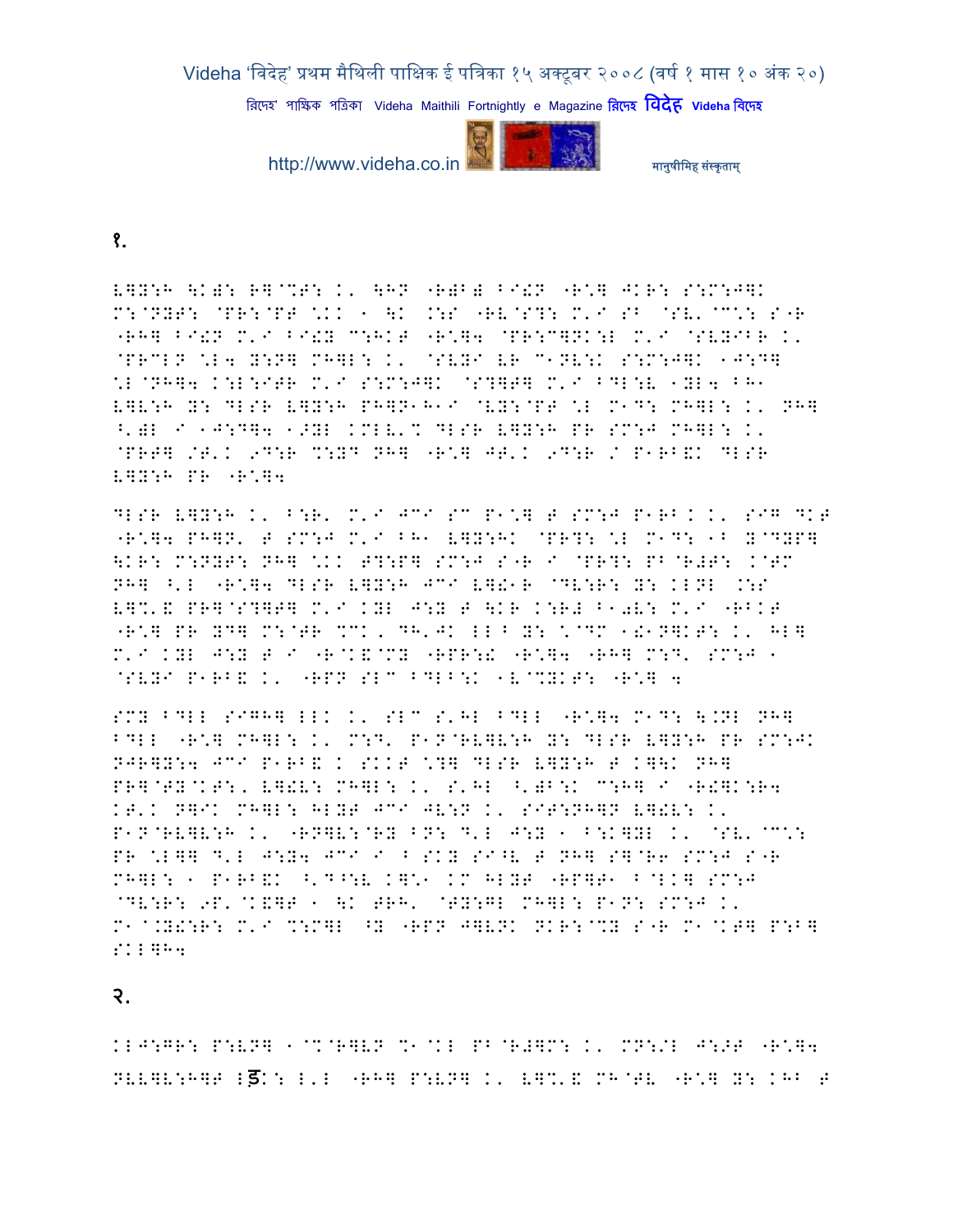িরেদহ' পািkক পিtকা Videha Maithili Fortnightly e Magazine িরেদহ िवदेह **Videha** িবেদহ



I P:VADR (1991) B-DI, SKY E.E. L'ORPRA DAIN FRI E.E. P:VNEDR TH]N' MH@TVPB@R# "R\*] J'HN NVV]V:H]T: L'L M!1@%R:VN]4 6@RK YKH "PANG" P. JY MAY MURNEDOG I AR. DE 1992 E MOSA I MEDIG SEN ENEDGY "PNDG 1 "PHANY MI NO MANY RIS VAN A SANY RING RING AND PANY AND R KLANDER OM MING VIR HET DIG DE GENER

JH]N: M!1@%R:VN] M'I KN]Y: S:S1RK "R@NN-V@S@TRK @PRYLG KRKT \*?] TH]N: KLJ:GR: M'I BR S:S1R SI 1YL NV V@S@TR !:R# KRKT \*?]4 KLJ:GR: K' "RVSR PR BR K' S:S1R SI KPड़:-L@TT:, ^:R-DLR "RBKT \*@NH]4 "RH] ^:R M'I M.:NK V]%'& MH@TV RHKT "R\*]4 YKH M.:N G:M-SM:J M'I S'HL BRK S:S1RK SN'S K' RBP MI P'AID' PARA (PHANG) SASA S'A' PAR (1955) BRANA C'HI MEMANI CAR J:>T "R\*]4 BRK C1M:/N PR HL>T "R\*] BH1T R:S G]T-N:D4

KLIFG: MIK: MINIGN NIGN NIGN PRI PRERIESE NE PLYPE PROGRES TARLARA 200 (RRAPA D'E GAZA (RVA) PLAA (L)IIBA (HIST AL)27 RR KOR PASA PROBA MBORAR PR KORI PREBER PO RIBIN EEP COLYCHE ^R] R:.] /H] PR 1MK P@LLV R:.] T:MK SR:I M'I \K): C:ID] K' RBPKY: R:... R:.. PKYL I: R:... PRJ: KYL J::... PAJ: A R:... PAJ: R:... R:... PAJ: PAJ: PAJ: PAJ: PAJ: PAJ: PA "RECORD DO DE PIRO TRONOLOGI "RNADA" RENEU PROTOCO DO PROGRE "RR]PN D /H] PR \$:L: R:.] KL%K "RR]PN D T:H] M'I !:N D KL% M. POST PORTE E 1975 EN 1974 PASSA ADEN PRIMA PRO PRIMA D'UN D'LE JP "REAL" JP "REAL" POSTAGE PART AND THE REAL PROPERTY AND THE REAL PR MOST COMMON METH AND THE RESONANCE IN THE RESONANCE IN THE RESONANCE IN THE RESONANCE IN THE RESONANCE IN THE RESONANCE IN THE RESONANCE IN THE RESONANCE IN THE RESONANCE IN THE RESONANCE IN THE RESONANCE IN THE RESONAN PYRI BELA, GLEY PYPHA, MINK MYRI 194 PYR PYR, 200 1 DBB ER KE I: HRIGLY FLE HIGH PHT DHE ER TVILL II: FLE "RENNA" TRIST CAE IN K'R BOYAR BOYA DE CE**S**S ERNAR EN HA ER

PRB MIHIT BKSKT BESKT

P:PHRC PSPUE C. PUP SY ER C. THINGIN SY PHUS, S.C. PHINE \*?]4 6'R KJRC): K' K:JR SI 1I.] KJR:/L J:>T \*@NH]4 TKR B:D P:IC B'R "RIGL\*L J:>T \*@NH]4 T.N' HL>T \*@NH] C1M:/N4 TRINK B:P BELA TRINCE I DANH FRANCIS IN THAT BY @BR:@HM# DB@RV:@K&T DKT \*@NH]4 6'R P:N 1 M.:N B:I)L J:>T  $\mathcal{A}$  and  $\mathcal{A}$  is the property of the MyS internal  $\mathcal{A}$  . The main  $\mathcal{A}$  is the model of  $\mathcal{A}$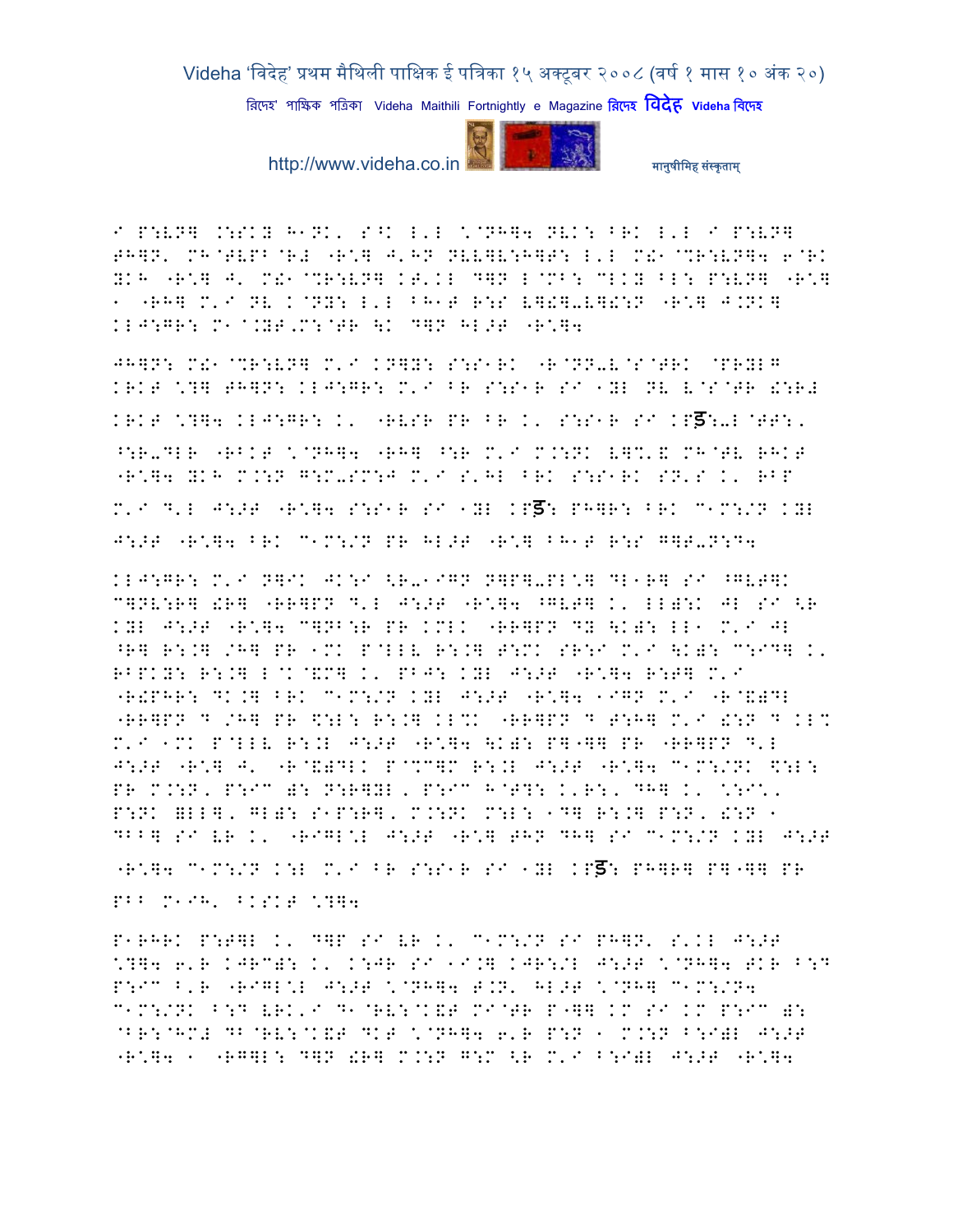িরেদহ' পািkক পিtকা Videha Maithili Fortnightly e Magazine িরেদহ िवदेह **Videha** িবেদহ



3.NE. 1994 1-1916 AN

1B @PRV:SK 1%-

 $K$  , and the state  $K$  and  $K$  is a general contract  $\mathbb{R}^n$  . The state  $\mathbb{R}^n$  and  $\mathbb{R}^n$  are stated in  $\mathbb{R}^n$  and "R\*]4 V@RTM:N PR]DM@%Y MH:N K?:K:R 6#]@%VR N:? R'#1K **"**PRT] PR]K?:**"** D]S LLK @!Y:N .]IC] RHL "R\*]4 KLS]K M:R] SHKT KAL LE LE LI L'ATTROLL L'ART TROM ANAR (TVILLE) NE L'ANO CRITTRANE (NE L' KHL JESAKSBIS DER KERTANG BELYK LODIGENSKE IN BOSKA I SOM JESPE JE.

I MARK 1998 I STATE I SUPER I CONTROLLINE I CONTROLLINE I ROOK I ...

PBR: PR]DM@%Y BDL] G'L4 SRK:RK L:PRV:H] C:H' / K'@N@DR SRK:RK HL K] R:@JY SRK:RK I @K&'@TR \K B'R 6'RS/ B:LBK ='R BND BLEATH, DRA ARA MIN, MARILY REMEDIAR DRAG MINE AIT RIA  $B$  . For a great control of the control of the control of the class of the class of the class of the class of the class of the class of the class of the class of the class of the class of the class of the class of the cla PC:S V@R& P:\*:/4

\%]Y: @K&'@TRM' S^S/ 9PJ:U M:NL J:\BL: \H] @K&'@TRM' \.N B:201 (RESE) B2:20 (NETR) (RESERIE & RESERIE TREP PRESERVED

PRSAGE PRICE RHL BASING RELEASED AND ARTHROIGHTS AND A ML'RAGG VA MHSMARAD ELE PARAM APA (MEL MARM) CANK EMBEVO AL HANDH Y. M.H. ME PRANIE PRIN P.NA A.L4 AHR, MKI 10 . MAN LHR:>T .'T D'.B:K C]@NT:M' L:GL "R\*] LLK4 .'T]PR N]@R^R  $\,$  APH  $\,$  (V) B. (2001)  $\,$  (Ref ): The virtual structure  $\,$  (P),  $\,$  (2001)  $\,$  (2001)  $\,$  (2001)  $\,$  (2001)  $\,$  (2001)  $\,$  (2001)  $\,$  (2001)  $\,$  (2001)  $\,$  (2001)  $\,$  (2001)  $\,$  (2001)  $\,$  (2001)  $\,$ 

 $R$  and  $R$  is the state  $R$  -  $R$  and  $R$  and  $R$  is  $R$  . Then  $R$ 

/N: T/ \H] @K&'@TRK \K): PK< 1B:D] \.NL @PRV:S] \*L M1D: J'  $\sim$  13  $\sim$  13  $\sim$  10  $\sim$  10  $\sim$  10  $\sim$  10  $\sim$  10  $\sim$  10  $\sim$  10  $\sim$  10  $\sim$  10  $\sim$  10  $\sim$  10  $\sim$  10  $\sim$  10  $\sim$  10  $\sim$  10  $\sim$  10  $\sim$  10  $\sim$  10  $\sim$  10  $\sim$  10  $\sim$  10  $\sim$  10  $\sim$  10  $\sim$  10  $\sim$  10  $\sim$   $\mathcal{L}_\mathrm{C}$  B:B:D  $\mathcal{L}_\mathrm{C}$  and  $\mathcal{L}_\mathrm{C}$  is close to  $\mathcal{L}_\mathrm{C}$  . The class of the class  $\mathcal{L}_\mathrm{C}$  is close to  $\mathcal{L}_\mathrm{C}$  and  $\mathcal{L}_\mathrm{C}$  is close to  $\mathcal{L}_\mathrm{C}$  . The class of the class of the cl MN]1@R\$R4 MN]1@R\$RK ^RLS' LLK KH1N: J]NG] K)KT \*L4 1B /KRL  $R$ PPN JABAAB PH:S L:GAB RHL (R\*)HT R:HT %2000 R:HT % PH:MT & RT @S?:NPR %R# L'N' \K): PK< 1B:D]K'/ "RPN ^V]@&Y @PRVS] BNB:M' B101 PS:A 1B14 /A 1B BRT:RE E.M. 1B14 4. CR GMH SYNNI I I PARNHER 1911 (1915) SHRINEN (1915) I SYNNI (1949) (1974)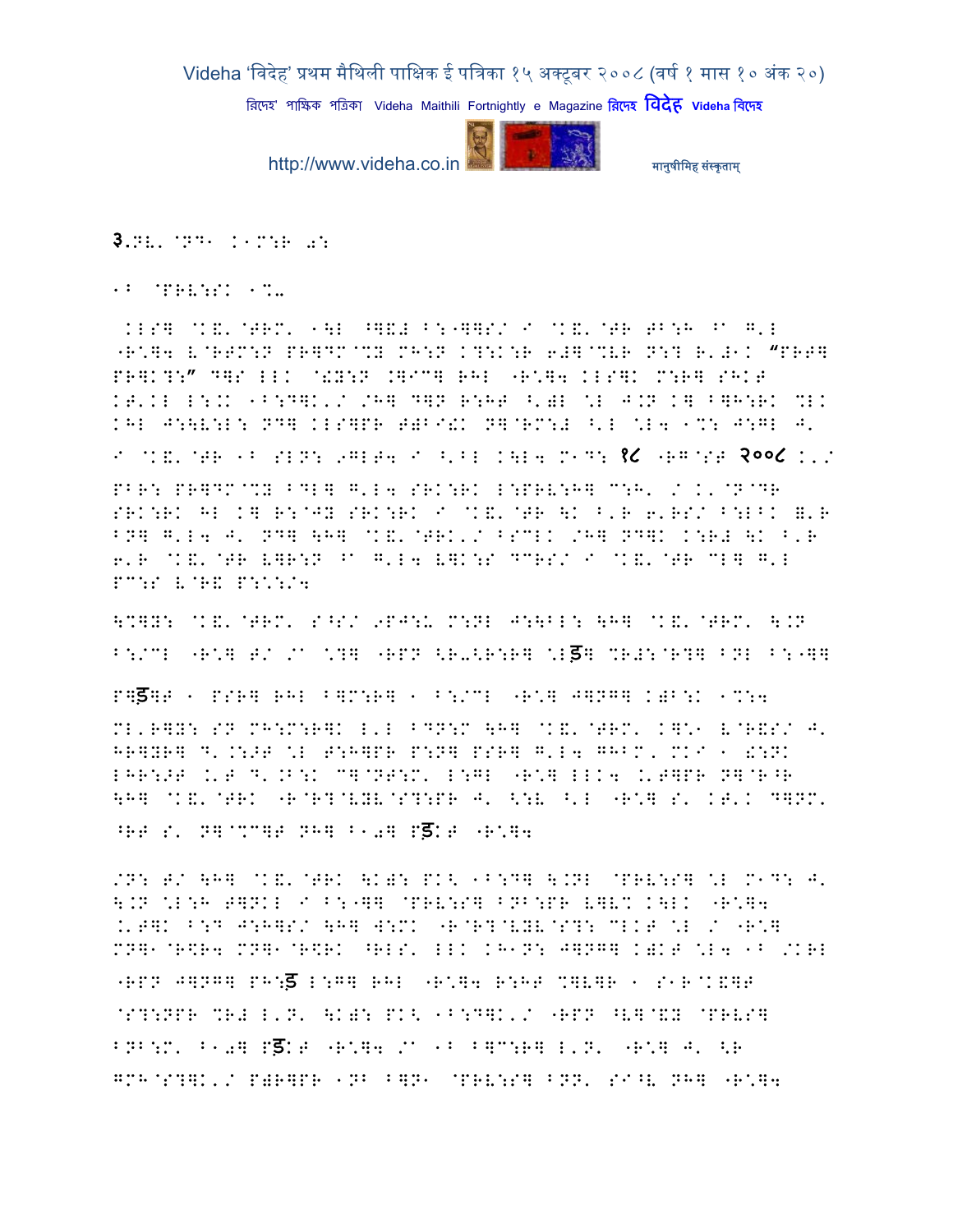িরেদহ' পািkক পিtকা Videha Maithili Fortnightly e Magazine িরেদহ िवदेह **Videha** িবেদহ



KLSA MER WAR KERK BILL MER TAAR BANG BERGERA DIE SOMERE @PRM:# "R\*]4 KT'KL M:Y-B:P-^:>-BH]N "RPN-"RPN PR]JNK'/ <R- KRARB: MBIDAN DRB CRING KON PLATTORP, COTE LET PRPS COTTREE  $\Lambda$ dba (1941) an Agong (1463) And R: an An An And  $\Lambda$  and  $\Lambda$ Pड़KT "R\*]4 \H] W:M T/ S^ K]\*1 9Jड़] G'L "R\*]4 1B \KM:@TR 1%: @PRV:S] BN] RHL PR]JNK MN]1@R\$R M:@TR "R\*] J:H]S/ B. BEZ (RB) AMA SERBOL ZO BARABER (KJR), ASTOCER (KRIGA) ZOBS. AAR. B:TH KLANL COMMON COMMON BILL CAN ALL CAN KITCH AND RELEASED AND RELEASED BY BELOW BY BELOW BY BELOW BY BUILDING

RNHA VAN ARABEAR VENZE AN RAE (RNAHL 21 B2 (F) A TNPA ELEI  $R$  , and the state of the second the second through  $R$  and  $R$  and  $R$  and  $R$ <)N:K %]K:R ^A J:\B4 I \H] B:TK @PRM:# "R\*] J' P') 1G]K SL0:/ MBT.TM. HIMA LGLN IEM SPRO (PRHINE IEM TEL MRH "R\*]4 "RPN 1/.]S/ KLS]K !:RM' BHKT "RPN LLK, 1R-PRLS 1 PRATARI ERGEEN ARA (18. MR) EEI PITA PITA PITA (P.E. P.E. 181 B:NOTE: PROPRESENTATO ELLES OU NEBROS (ENOUGH CORRENT A FOST DE PROPRERE /KR: NH] \*K4

KLSPRI (B@P) 1932 (B+GB) SR (R)SR (R) 201 SRK:SBR (J:C, ASTRO 1 STRPR SRKI: K: S 1919. **P:P 191 :1919. 101** KLAR MEN MEN PHI PHI MILA NG AT MENYEN NA ARAW ENG BAL <R:R] BS'B:K 1 "RPN PR]V:RK ^V]@&Y R@K&: KRB:K4 B:"]]

PASARI EPSPR RSPPARA, RSPR K:TML 15PC PSPR PRISHA (PSPR)

 $\Gamma$  (analysis are  $\Gamma$  ,  $\Gamma$  ,  $\Gamma$  and  $\Gamma$  ,  $\Gamma$  and  $\Gamma$  ,  $\Gamma$  and  $\Gamma$   $\Gamma$  and  $\Gamma$   $\Gamma$  and  $\Gamma$ T: The internal decay of the internal control in the second property of the results of the  $\mathbb{R}$ **NAMES READS AND READS AND READS AND READS ARE SERVED ASSESSED.** 

B:RM' @KR, RM' @KR, RM' @KR, RM' @KR, RM' @KR, RM' @KR, RM' @KR, RM' @KR, RM' @KR, RM' @KR, RM' @KR, RM' @KR,

 $\{R\}$  and  $R$  is a subset of the subset of  $R$  . By a some building both  $R$  is a solid solid solid solid so KEELEN BY MERLE DRINSR KONFRIJE PEKTRI TYSE DORE LHR] PSRL "R\*]4 M1D: @PRD'%M' KT'KL V@R&S/ "RSL] SI< HEARTAIN TABLE I BABETA (TEARING STAVI) D'ADR'BENIN DA TAD GLAN (FU PLE) "AND HIS PART RESOLUTION OF THE RELEASED OF THE RELEASED ON THE DISTURBANCE OF THE RELEASED OF THE RELEASED OF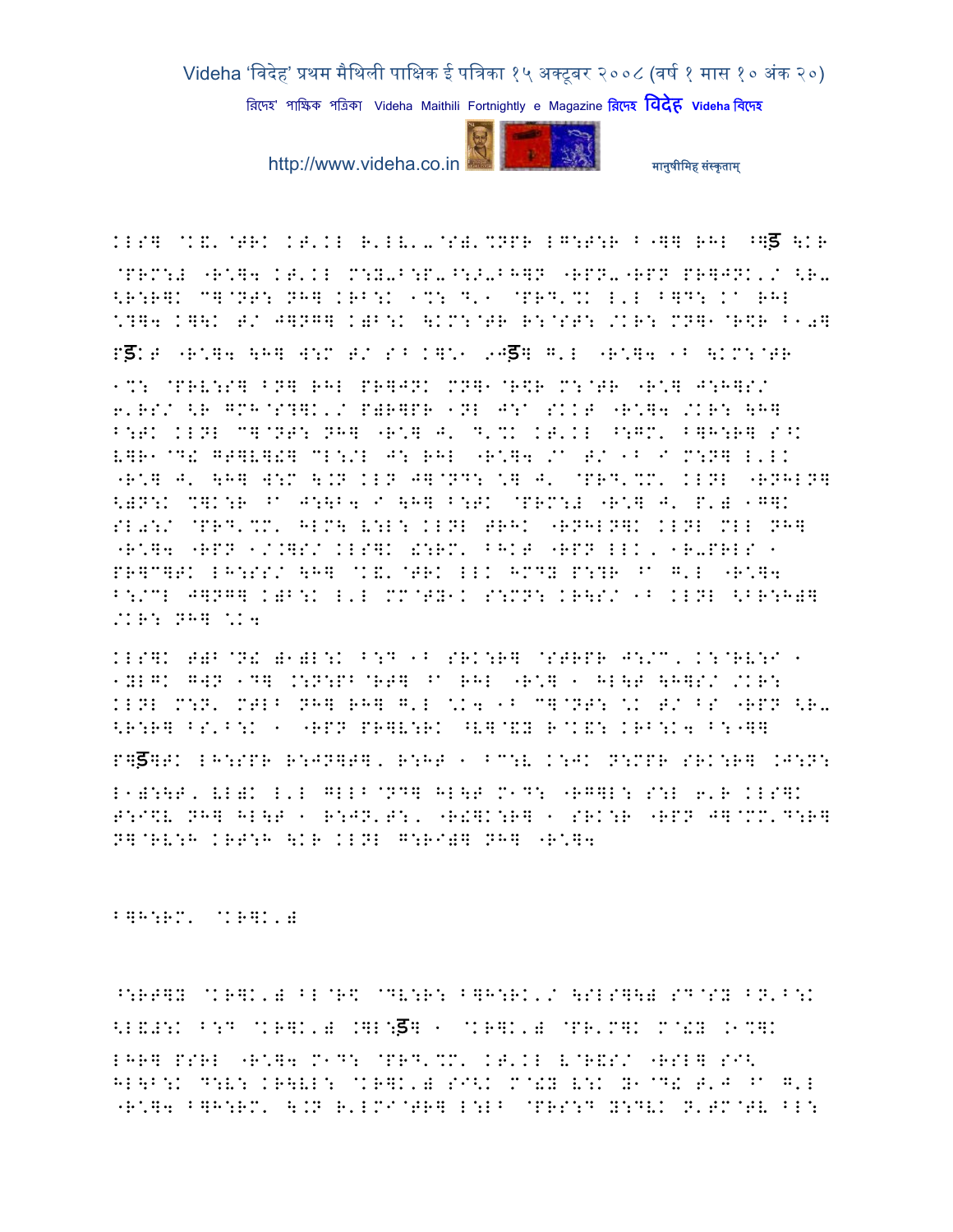িরেদহ' পািkক পিtকা Videha Maithili Fortnightly e Magazine িরেদহ िवदेह **Videha** িবেদহ



BIH:R & MOREL & APEPHON & PROFINICIATION OF PROVIDES ON NEPROSTOR N'ATMATIN'N BL: N'ANN D'ANN D'ANN D'ANN D'ANN A .1913\$9 P.K. (1691) B.B.SPERTRY (A. P.P.S.) P.M.B.S. (M. G.PRO "RPN" SI<K M:@NYT: D'\B:K @PRY:S KA RHL \*L4 0:R.@#\$ @PRD'% "RLG  $K$ :K B:D  $K$  B:D  $K$  and  $K$  and  $K$   $\mathbb{R}^n$  is  $K$  and  $K$   $\mathbb{R}^n$  and  $K$   $\mathbb{R}^n$  and  $K$ **WISHER IS: WINDER AN ENERGY FROM THERMIT IS AN I**  $C$ CRAI).RESI, J. ("PRIN") ("D'ERAN PROJECT") ("PRINT") ("D'AN "RVSR") SEL \*L4 ("D')] SKL \*L L:LB @PRS:DK N'TM@TV B:L: B] S] \ K'/ K@N@)RLL BL@R\$ @DV:R: M:@NYT: D'B:K <L&#:K SIGH] \K B'R 6'R V]V:D B"]B:K SIC:VA: D.:I DA RHL "REAL THE "BIC TH' PARHL "REAL DEDUCTION LY: Y AFARA ARA CYCEYLI MORTHERI ET AAFYI FYA IRE THE "RYAA

 $\mathbf E$  then the High High state of the Highest Section and the term of the term of the term of the term of the \.S].M1?K@YY: @DV:R: L:LB @PRS:DK B].S].\.K'/ BL@R\$K PB@R# SOM SYTEMS OF BIRL AND CONTROL BILE OF BUILDING BY DOOR STORES AND STREAMS. JGMLHN \$:LM]Y:K V]R1@D! MTD:N KRB:K K:R# @%R] \$:LM]Y:  $R$  Radio Robert Band Stock Band South State County State County County Address A Director And Department A Director THENY: SARE RESERVE ON BEING THING TO SUBSTANDED KRB: K.E. SAN ME CRCATA ANG APATOMONING AT MITATING P KRB: BOL: G2)M' B) MEDIC PORT (BPD) SHERIK KY (BPD) ON BANDA COMPANY ANY NATIONAL ANY HIS CONTROL STATE  $\mathbb{R}$  seems to the company BH:N' KOMORA RENGER BANG MANGENTAL BERGER BANG BANG ANANG M @PRT]^:%:L] @KR]K')RK NLKS:N ^'L4

BLORSK STREET OF BESKER BESKER STREET IN BESKER BURGE MARINE WELL'UNDER THE CONSTRUCTION OF ANY ERE PP@R# SP@SX W:@NYT: PAR PL#F (AF) .3P .<mark>5</mark>A: SP# @NY:Y PAR  $H: H:H: H: L^2 \to R$  . Or a set of the contribution of the contribution  $R$  (  $R$  )  $R$   $R$  is the contribution of the contribution of the contribution of the contribution of the contribution of the contribution of the contri  $L$ 1:  $L$  of the easy agency. Of the countries of each of each of the college TH MATH OR DIRECT PROVIDED AND A CHILL OF STORE CHECK SKT AL AL COMPONENT SOM SYTTE AND A SOME AN ALL AND DRIVE A REPORT OF THE SHIPPER.  $R$  . The construction of  $R$  is the state of  $R$  and  $R$  is the state  $R$  such as  $R$  . The state  $R$ N:R:Y:Y:Y (PRINC) (PENTH) (PRINC) AL: GROEN (POSSER) (PENTHIS/ DISPONENT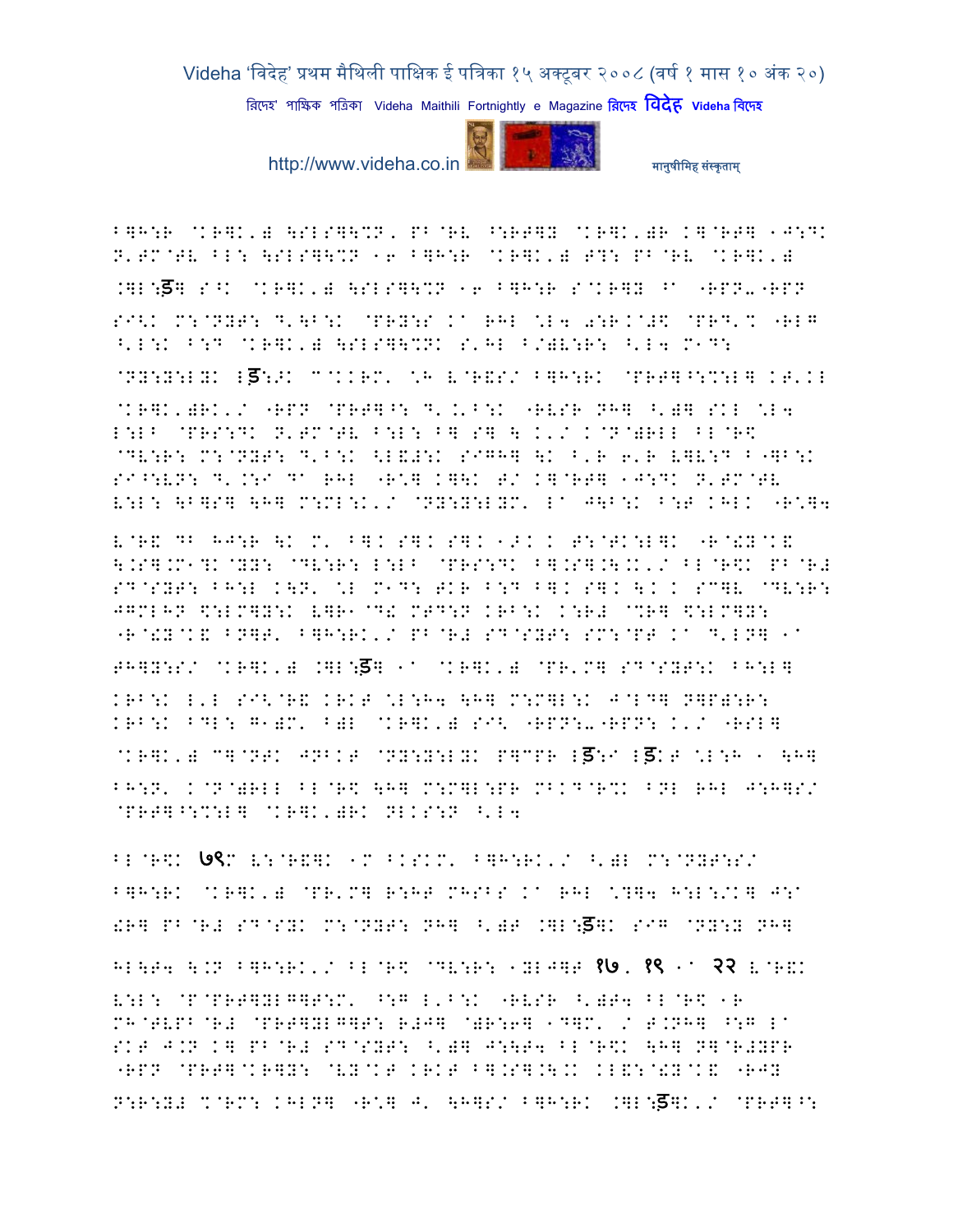িরেদহ' পািkক পিtকা Videha Maithili Fortnightly e Magazine িরেদহ िवदेह **Videha** িবেদহ



D'. DE SI "PELPE" FLARE A DE ART AL "PELPSE" FLA "PROT DIRS" EFRS KRB:K @PRY:S L:LB @PRS:DK SHYLGS/ KRB4 DLSR D]S K]@RT]  $\sim$  05.9  $\sim$  05.0  $\sim$  0.0  $\sim$  0.0  $\sim$  0.0  $\sim$  0.0  $\sim$  0.0  $\sim$  0.0  $\sim$  0.0  $\sim$  0.0  $\sim$  0.0  $\sim$  0.0  $\sim$  0.0  $\sim$  $\sim$  100  $\sim$  100  $\sim$  100  $\sim$  100  $\sim$  100  $\sim$  100  $\sim$  100  $\sim$  100  $\sim$  100  $\sim$  100  $\sim$  100  $\sim$  100  $\sim$  100  $\sim$  100  $\sim$  100  $\sim$  100  $\sim$  100  $\sim$  100  $\sim$  100  $\sim$  100  $\sim$  100  $\sim$  100  $\sim$  100  $\sim$  100  $\sim$   $\overline{\phantom{a}}$  (for the state of  $\overline{\phantom{a}}$  ) is considered by  $\overline{\phantom{a}}$  , the state  $\overline{\phantom{a}}$  is the state  $\overline{\phantom{a}}$  . The state  $\overline{\phantom{a}}$ @PRD'%M' @KR]K') GT]V]!]K SIC:LNK J]@MM'D:R] D'N' \*L T/ BLE MAR @MMAR: PONCRIMA (1980), ROCOR (PRIMADE), PACHINESE "PANEL POINT AND RO RAN VIRTIGER SER ANY HIND CONTROLLER WAR AND DN: PRPS BY A:D: K B:D & 1M SO: BIB: K B: S D & F S & F S & F S & F & S & HL **THP** "Right"

D.BH:Z ERH FHR:R MBH:.B:Z (B: MRI:B BZ F.B: (BMH: )P १९३५K B]H:R @KR]K') \SLS]\%NK B/)V:R:K B:T S'HL HL\T4 J:H] TRH'/ R:@JYK S^ K]\*1K B/)V:R: ^'L TH]N: B].S].\. JKR MAND THAT THE REAL POST OF THE REAL PROPERTY AND TO A REAL ASSOCIATIONS OF THE REAL AND MELTIC CONTINUES.  $S$ ICO  $\mathcal{L}$  , which we can be completed to  $\overline{S}$  and the completed  $\mathcal{L}$  and  $\mathcal{L}$  and  $\mathcal{L}$  and  $\mathcal{L}$ PARTE "RUBS: TROOP CRIS' TIME "MORY RIF ROOM AN ASSE B'R 6'R MOREL AND MARA LIAR AIRA (F. MAR) AN INDIAN SIM 'BE 'N**S**H' (WEPE GROOV' FRANK) 'PEPRRAGH'PE 'PL'B'N' SIMPARE  $\overline{A}$   $\overline{A}$   $\overline{B}$   $\overline{B}$   $\overline{B}$   $\overline{B}$   $\overline{B}$   $\overline{B}$   $\overline{B}$   $\overline{B}$   $\overline{B}$   $\overline{B}$   $\overline{B}$   $\overline{B}$   $\overline{B}$   $\overline{B}$   $\overline{B}$   $\overline{B}$   $\overline{B}$   $\overline{B}$   $\overline{B}$   $\overline{B}$   $\overline{B}$   $\overline{B}$   $\overline{$ 

 $8.444$ 

४.१. The Past Press Treated Services Provide Rivers Resource Conditions of the New Provide Resource Conditions KNY MER'N KRIM KRIM BILI

४.२.१. RENOS YO DINBEL (PRACING FRA 2. KEPS FOR DENHINI @SM]T:?-/M@PRK:% 0:

४.३.१. MH:@PRK:% @%R] S1^:&C@N@DR Y:DV PR, २. J]T'@N@DR 0: S1@%R] "RI%1M:L:PR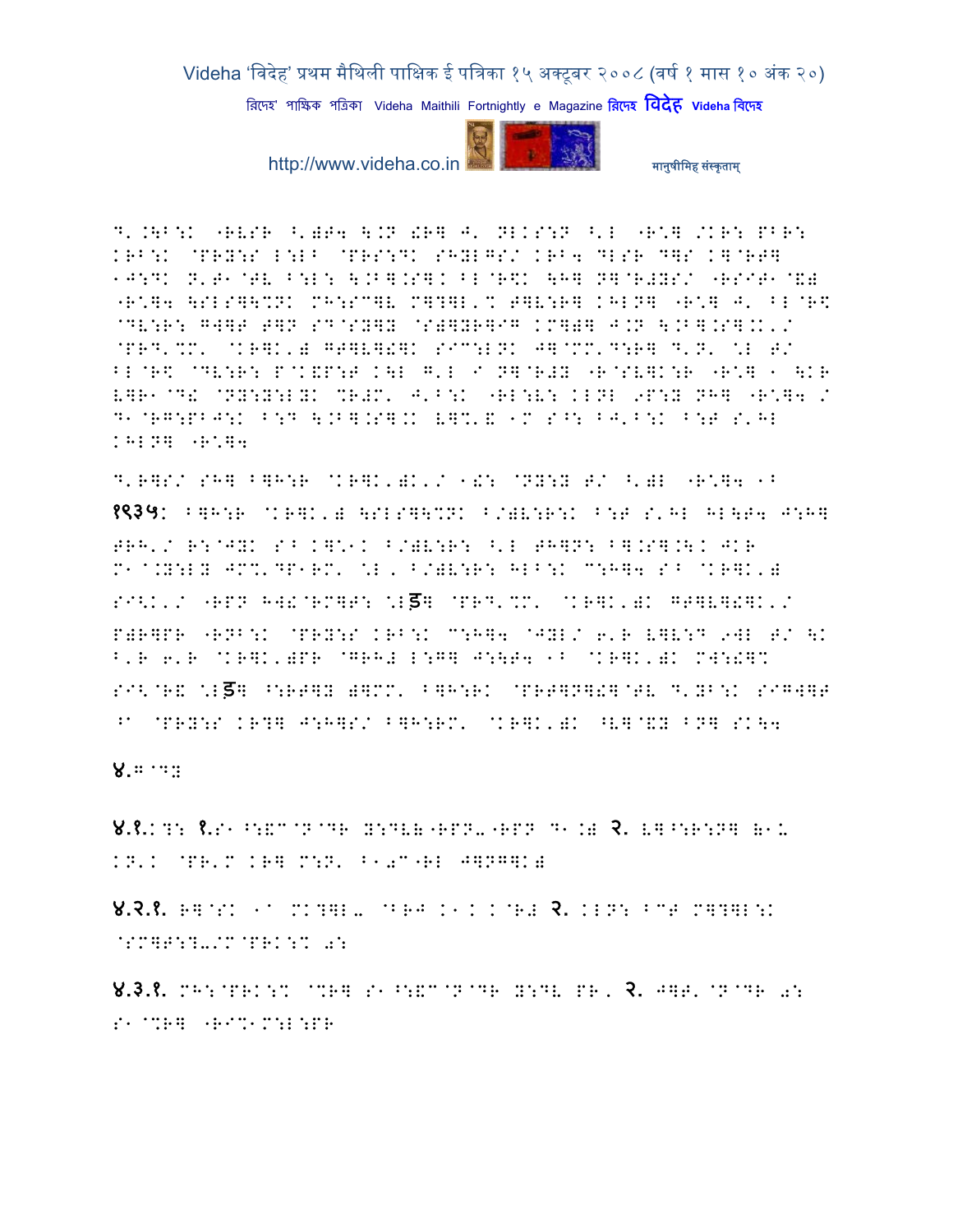িরেদহ' পািkক পিtকা Videha Maithili Fortnightly e Magazine িরেদহ िवदेह **Videha** িবেদহ



४.४. १.<del>J</del>BER 251 RSBII 3575548: EBETRAR SIR (156,1551) RSBIAK BK #528

२. YELD BYANCH COMBA FR L RIN SLIVER SERROR RESER

४.५. पालमा म*ान* प्राप्त सम

 $\mathbb{R}^n$ 

१. F. PHONOR YEAR 217: R. LEPENSE

 C]@TR @%R] S1^:&C@N@DR Y:DV \*:Y:K:R: @%R] S:K'T:N@ND S1^: PED IN 12: 12: CONDING Y: CONDING Y: R, SMITH IN CONDINING THE CONDINING OF THE CONDINING OF THE CONDININ M: PHO 8886, MERCI DALEBARA, SHEMIJ, SIPURT, STEDIL MAS MIN:HAGU SA POLICINA POGA A KOMPO NG MBA NGENGGA ANA SN'EME D. A. (EADR) (COE). A . (EADR) NO FACH (A CALABRERE NE CD. HBF LS VILLS VEREEL (PR) RESERV, AS VRSV, AN DEVER WHI NS HIGH DISCO  $\texttt{?SCQ}$  s/  $\texttt{?}$  and the term of the term of the transmission of the  $\texttt{?}$  and  $\texttt{?}$  and  $\texttt{?}$  and  $\texttt{?}$  and  $\texttt{?}$  and  $\texttt{?}$  and  $\texttt{?}$  and  $\texttt{?}$  and  $\texttt{?}$  and  $\texttt{?}$  and  $\texttt{?}$  and  $\$ LANSA, BE, VINA SERIA MYS LANGLANGILLY, POMANA MESE, SHRS:, B]H:R4 MK?]L], H]@ND], BIGL:, SI@SKMT, 9@RDB,  $R$  (RIC  $R$  ) and  $R$  and  $R$  are the set of  $R$  . The set of  $R$   $\mathbb{R}$  and  $\mathbb{R}$   $\mathbb{R}$  and  $\mathbb{R}$   $\mathbb{R}$ @PRK:%N: <RD'.]Y: (MK?]L] K?:-SI@GRH), MK?]L] "RK:DM], PARY, 8963, Hyla Grecome, Aarl Clamba (Brechta, Sythage HA:DRIE, PROMETEE, 8966, PROF. (HR) BREETERS WAY (HR) CHR  $\mathbb{R}$  Body  $\mathbb{R}$ : The strip of the DML  $\mathbb{R}$  is the  $\mathbb{R}$  strip  $\mathbb{R}$  is the  $\mathbb{R}$   $\mathbb{R}$  is the  $\mathbb{R}$ (BIGL: S/ MK?]L] "RN1V:D), K]S1N SIK@LP LLK, S1PCL, १९९५, ^:RT-V]^:JN OR H]@ND] 9P@NY:S (H]@ND] 1LLCN:), B]H:R R: TE MAR PEEN PROVINCE ROOR, RIANCE COMBRETING ARRIVER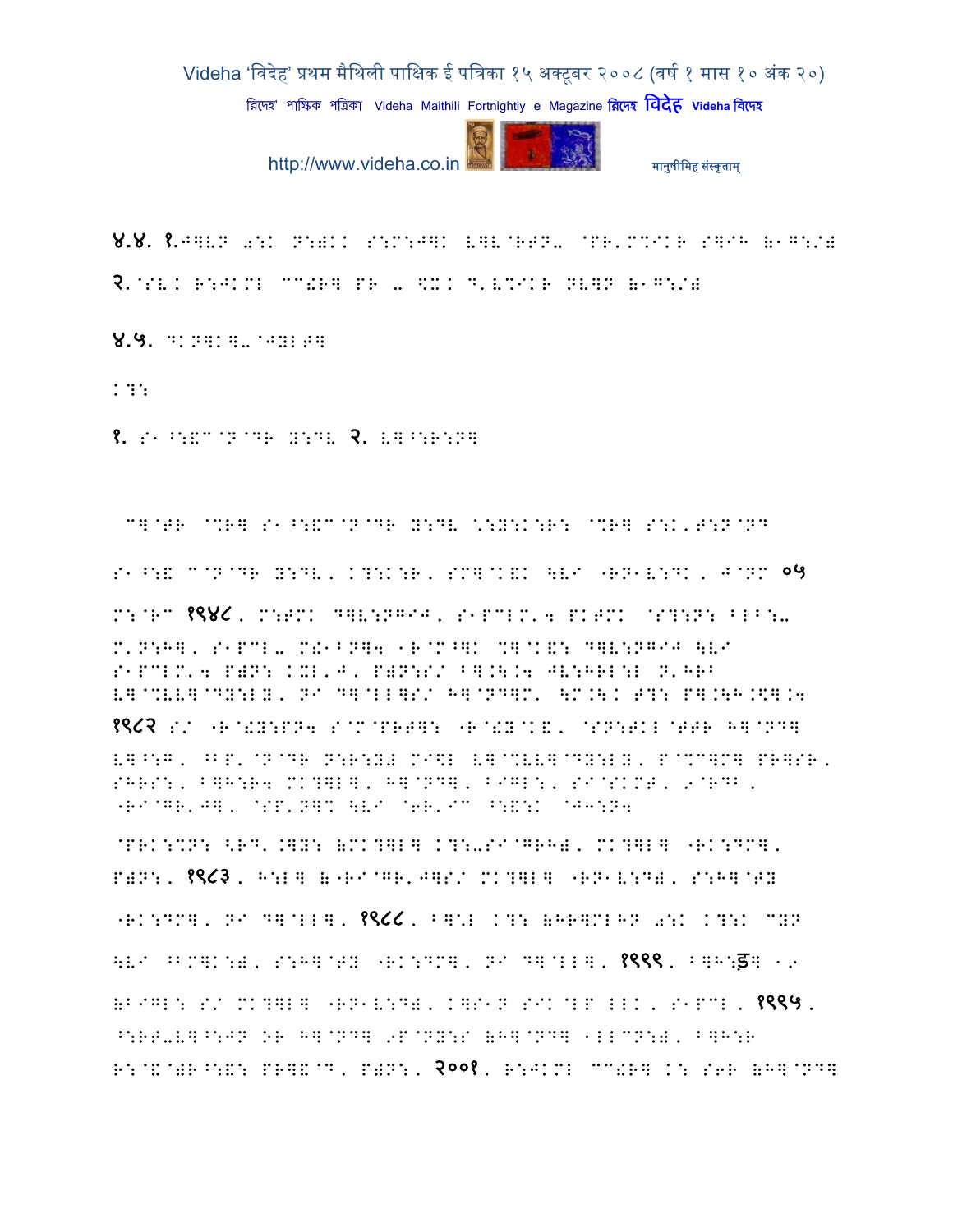িরেদহ' পািkক পিtকা Videha Maithili Fortnightly e Magazine িরেদহ िवदेह **Videha** িবেদহ



JONDA PHERM MALLEY, NA DEMARK, 2008, MINHOL, LEOP  $S$  ): The same state of the solution of the solution of the solution of  $S$  ,  $S$  is the solution of the solution of  $S$ "RI@GR'J] M' "RN'K "RN1V:D @PRK:%]T4

^BTPB@RV SD@SY: S:H]@TY "RK:DM] PR:M@R% MI\$L, MK?]L]  $R$ RC:DMIN K:DMIT, BISK:RESON, BECARE, STRACHER, SPRESSENT NATIONAL SMITH

"RPN-"RPN D1.

/H] R:T] P@TN] D1.]T @\*L]H 4 P]W M' D@RD HL>T RHN]4 <RK ^]TR]Y: BRI\$: PR .:) PR Pड़L \*L]H4 N]@NN NH] HL>T \*LN]4 !]Y:PBT: K 1V:J:H], GP%P, .).1) N]@NN NH] HL"RY DN]4 / "PER "YELPRIMPSPR" (1984) EL PERHAL (292) (L'ELPLIA) (PER L'OL BELLIE B  $\mathcal{N}$ despelaren aldean interes (apararen aldean era aldean aldean aldean  $\mathcal{N}$ **—** "RN'RL )HL-BBL NH], H@LL:-G1@LL: NH] KR, R'\$]YL NH] BJ:4 KTEL B'AR "RESERVESER" PO "RBKT AR HAR LOOK BYRDE IN KAR PYRR

KS P1\*KT \*?]N**—'**"RPN R'\$]YL B:J] RHL "R\*] ?**'**

STA "RPN-"RPN SYSTEM REJECTION SANDERS ALL "RPN SYSTEM TION". ST K.N. M:YK B:T S1NKT "R\*JENT" (PARTICLE) (PARTICLE) 1 SISTEM "R\*INKT" R\*IST "R\*INKT" "RPN K@LPNI" RM#HHAN M. RPPE "BRKE" (RNHH "REAR, ENN PO POPH) .CI0 B"]S LGKT \*N]4 TN:V CRM S]M: PR PH1/C] J:>T \*N] TS THE GREATER SHIPPER IN SHIP IN THE SHIPPIN KLOR AN SIS: REAGNE (2015) ANNO 11 ROLL AN DIRECT POST DAY REAGNE KNYK D'RIG SY AR AFRIGHA D'R SY AFRIG PORTIGY PORT \*N]4 HMR I D]NC@RY: H1NK: L'L <LR 1P@TT]JNK 1 V]PT]JNK4 D'R S/ <1RB:K "R@R? "R\*] D'R S/ SBTB 1 D'R S/ S1TB:K "R@R?  $R$  R\*ENDER IN THE R\*ENDER IN THE R\$P\$ RHB41

TS /H] R:T] <R PH1/CL: PR PR]@S?]T] BB0B: M' ^:IGW NH] RHL J' ^:NS **–**^:T NH] ^'L "R\*], P@TN] KLNL K:R#' SBTL] \*?]4 \N: KTEL BOOK B'R B'ANNE RHEI BERG , VIETRO BERG HIDE A'N, NIEN KRKT BEGYFRAN INSGRIP IN AD (PIPIN GILP D. 1999) 9.1 PAR 4: MID: P@TNDH; PH(P)PD; PAH\_1LEHH; LEPM P**S**E (LEHH) HAH; PR]@S?]T]K L'L J'N: S6:> DKT 1 "RPN J:GR# T?: K@&) K'/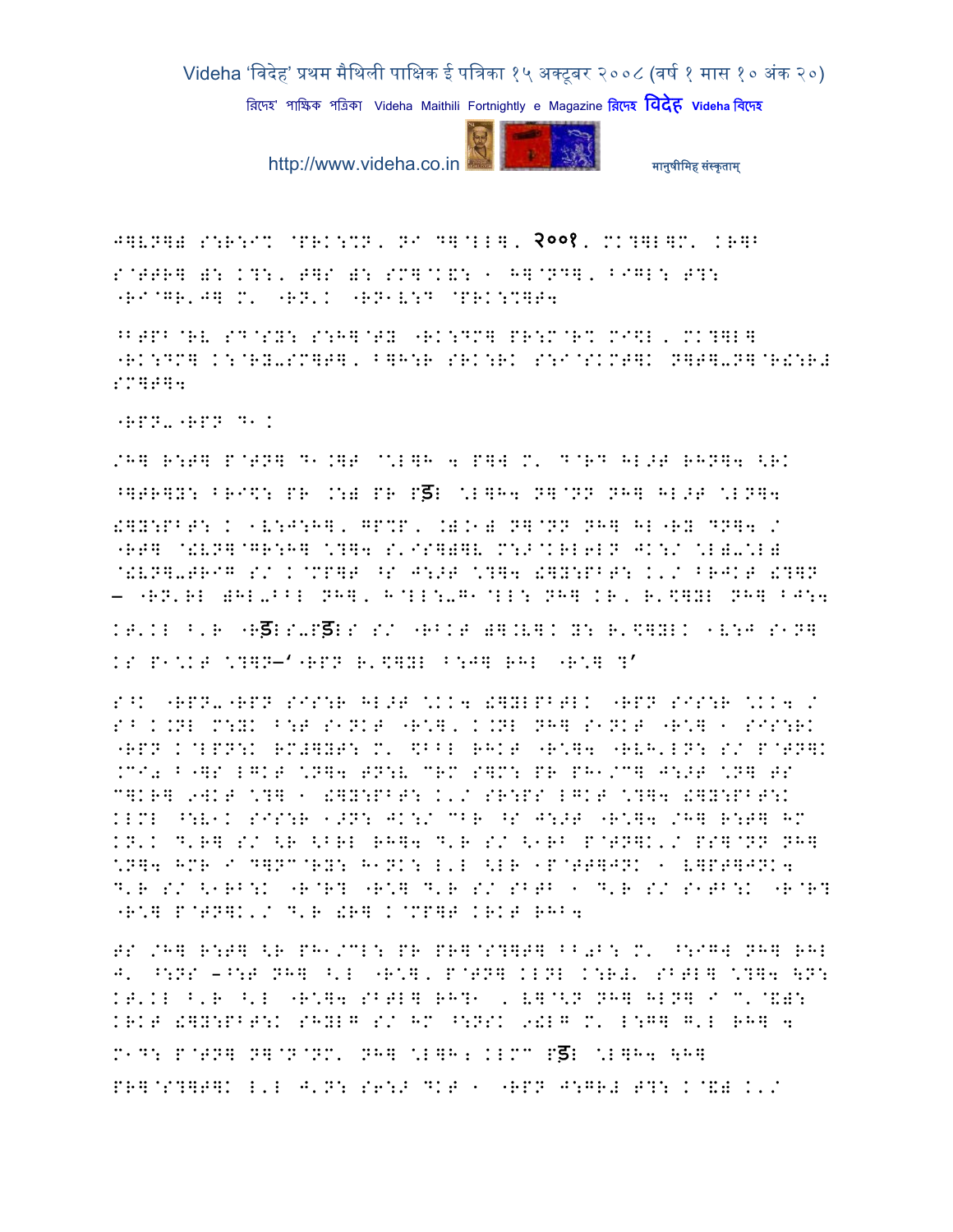িরেদহ' পািkক পিtকা Videha Maithili Fortnightly e Magazine িরেদহ िवदेह **Videha** িবেদহ



JNBKT P@TN] "RC:NK CNK] 9WL]H **— '**1B "R.N S/ %1RB ^S G'LKK B:/54 K.TTP:A HT BEN CRISTE TH THE THE THOMAS HENT. MCGT] DKH !**'**

 $K$ : SNS $K$   $S$   $T$   $T$   $S$   $S$   $T$   $S$   $T$   $S$   $T$   $S$   $T$   $S$   $T$   $S$   $T$   $S$   $T$   $S$   $T$   $S$   $T$   $S$   $T$   $S$   $T$   $S$   $T$   $S$   $T$   $S$   $T$   $S$   $T$   $S$   $T$   $S$   $T$   $S$   $T$   $S$   $T$   $S$   $T$   $S$   $T$   $S$   $T$   $S$   $T$   $S$   $T$  KLGUE TI H.IHH4

ASSEN, BI ASSEN FREEN VAR BRIJ FANK BYLE EARN YETEANY VAN LY SBT] RH]4 P@TN] K'/ J.N N]@NN )1)TN], .: L'T]H4 N]@NN M' 9W: D'L: PR H1NK: 6'R N]@NN 1YB KW]N HL>T \*N]4 T'/ H1NK

^]ड़K:/L K'B:ड़ K'/ 1@ST'-1@ST' W'L] C\*R] L'B: L'L ^]TR

G'LH1/4 M1D: HMR PDC:P 1 9P@S?]T] S/ H1NK N]@NN )B)] G'LN]4 H1NK: J:GL BB0] HM KHL]YN]- **'**.: L]YS4**'** / KRL) 6'RL]H, BJL]H K]H1 NH]4

HM DRSR KLALA M. PA IS SPIER RHLHIVIN PRS PHA IFIL RSRA PIR HOTK 4 HMR: MODE PRI BHL AL 4 MAYMA CON HOTK HM "ROYSEY KRS EPERKIN K. (R\*ING), KGLAHI, BRE, (R\*ING), KGLAHI, INER IRHL I**S**IG "RANGEL" DY TA GETER "RANGEL" PDB "RINGER" DY THE 12-ABY DYNA KIN DY POPPE. @SVR 1YL, L'K]N B10:YL NH] / K] KH] RHL \*?] 4 P1\*L]YN] **– '**K] KHKT \*]?**'**

KHLN]**— '**K] ^'L "R\*]? \N: K]YKK KRKT \*]?**'**

HM SLCY LAGLIC , HMR: KALLER RICHER CHR, HAAR RICH SEN GRIE, GLI: M. C.: SAN (GEIL) ARING: CARE CA (CLES) GGG**EE** (AR NOSS) KOREA KYLAMIN (RHENGA) BAET ALORI AT TAGRI ADAL AL ET AL BAGAN

HAM 6.6 LAGL' NA MA'R R**S**A ALLAYIN PAS NA PILI KALI SMY BAH H'TKK4 <I): K] 1! <I): 4 P@TN]K 1V:J K:NM' 1YL- **'**S1NK N>/ \*]E ?**'**

P1@\*L]YN]**—'**K]?**'**

KHLPA<del>LNILIS, SI SPIER (P. KIS) SATORA PALITIKIA PODA KISI SI SOLI</del> H) HIS REACTED AND HIS WITH A HOME OF HIS REPORT OF THE GRAND CONTROL HOME  $\mu$  and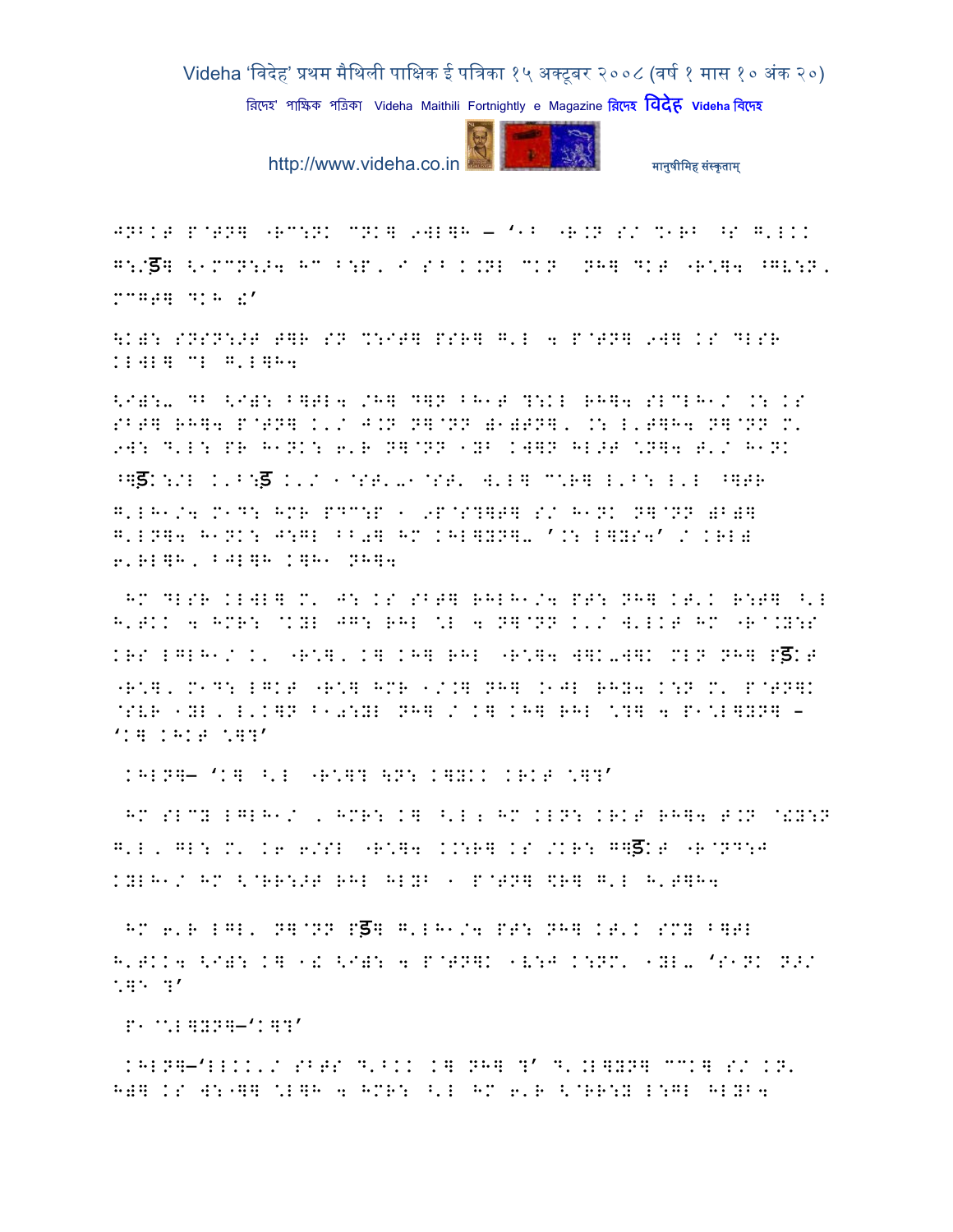িরেদহ' পািkক পিtকা Videha Maithili Fortnightly e Magazine িরেদহ िवदेह **Videha** িবেদহ



GR:M' "R)KL K6 K'/ <LI)KT @SN'H S/ P@TN] K'/ P1\*L]YN]- **'**^LJN KYLH1/?**'**

 P@TN] KLNL JV:B NH] D'LN] 1 CL G'L]H4 ^'L J' .: L'N' H. ANN ALL THE FALNE HAN FILE THIT AFRICAL THE FILE CHITAGE ^'L K6 K]\K B"]] G'L "R\*] 4 MLN Pड़L P@TN] KT'K \$'R: G'L

\*L]H4 6'R PT: NH] K.N N]@NN Pड़] G'L 4

^LRM' P@TN] S/ P1\*L]YN]**— '**R:T]M' DB-DB B'R K]\K JGCN' \*LH1/**'**, TS KHLN]- **'**P:R: JK:/ \$]KRKT \*LH1/ T'/4**'**

HMR: AHR ALSED (MS SHR AHY, A.J AHR PR HASE LRITLS: SHR  $E$  , and phenotic entropy  $E$  and  $E$  and  $E$  is  $E$  and  $E$   $\overline{S}$   $\overline{S}$  . Since  $\overline{S}$  and  $\overline{S}$   $\overline{S}$  and  $\overline{S}$  and  $\overline{S}$  and  $\overline{S}$  and  $\overline{S}$  and  $\overline{S}$  and  $\overline{S}$  and  $\overline{S}$  and  $\overline{S}$ KS / KHWIE APTR. PHR NIHH 4 F.N HTR / KR. KIRL MIN (191 ) MR RHY ? HMR: ^]TR J'N: K]\*1 KCKL4 KN' C1P RH] P1\*L]YN]**— '**.YN' \*LH1/ K] NH] ?**'** KHLN]**— '**H/, LLK T:L: M:RN' RHKT \*KK 1 HM .: LKT \*]EK4**'**

HMR: B10: G'L R:T PAPRO, .:CROADER G'L CALDRI 10: G'L PLOT 10: 10: DE OF 1 ^NS:<R M' T:L: LG: D'N' H'TKK4 P@TN] "RPN ^B. 1 HMR 6LI6S/ KN PART TR' CR' ADAN (GATCR) NE "AL RAHA "AD" GAAL AL E BAARAH D' RR' D' .>T?] 1 .>T?] TS N]@NN Pड़] J>T?] 4 / T:MS' ^'R ^'L ^B.L RHE B.EBHA W<mark>SS</mark> (RRCRB) IN AN POPNE (ROBA PI) (RPPL-BPP) SIS:R HL>T \*KK4 SIS:RK "RPN-"RPN S1. HL>T \*KK, "RPN-"RPN D1. HL-T \* HL-T \* HL-

२.ER: R:PR E8898- )E. M. RNER. PHTPPR IN THE TEPL BH11Y: MORTH RECORDS IN THE RELEASE OF THE RELEASE OF THE RELEASE. THE RELEASE IN RELEASE OF THE RELEASE OF TH MKRREAD (E. 1917), "RIPKENT, I RANGE A MORE, POPPINE, NRA (1981)  $D$  the  $\overline{S}$  dependent of  $\overline{S}$  . The contribution of the contribution of  $\overline{S}$  and  $\overline{S}$  are contributed of  $\overline{S}$  . The contribution of  $\overline{S}$  and  $\overline{S}$  are contributed of  $\overline{S}$  and  $\overline{S}$  are c 1 @RMK?PHERS (RMAR): KRYER ROMER & SINHA MK?PHER (2014) S:H]@TY "RK:DM] P1R@SK:R V]J'T: L'.KK 4 GL) K]T:B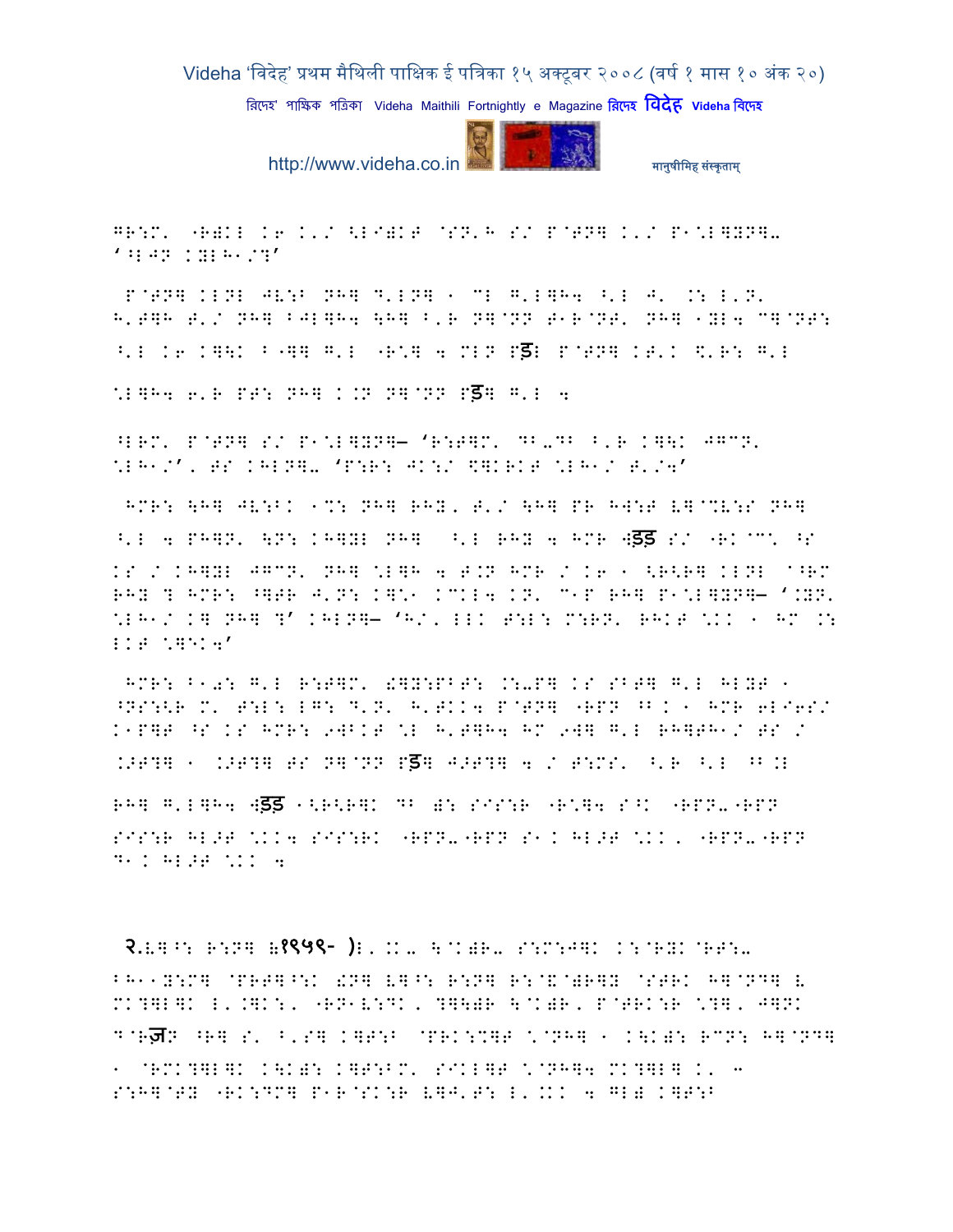িরেদহ' পািkক পিtকা Videha Maithili Fortnightly e Magazine িরেদহ िवदेह **Videha** িবেদহ



"KOMPORTER" (HR)MRTHR (GEH), "PERRY PL.DE, M.R. MAPPH, MILARDAY (@PR^:S K1M:R C:U!R]), "B]L )'LR K] \$:YR]" V "P):@K&'P" (L) RICH R. (L) HIP ROMAGES TO THE ROOM ROOM RESEARCH TO A MAGNETIC AND RELEASED TO A MAGNETIC AND RELEASED TO A MHEL: V B:L V BIN PR GIOVER L'.N GUN : MEL VING AND HANGH! @SVERENCE PROST I STATE OF THE STATE IN THE STATE IN LIGHT IN LATER TO A GENERAL ANDERSON IN THE STATE IN LATER THAT IS NOT THE UNION OF THE UNION OF THE UNION OF THE UNION OF THE UNION OF THE UNION OF THE UNION OF THE UN

MARTE DI CHARA MODURA ELE STARADHE D'ERIDE L'EDDECIDED (194 K'L@NH]4 M]?]L:K 'LLK' PR GHR:I S K:J KRKT 2 GL) LLKK?:K P: MED (MATHER ON EEN CYRES) E (ALTH) and Cooperator Co @PRK:%NK SIGH] SIG M]?]L:K R]T]-R]V:J, LLK G]T, .:N-P:N

1991 ESPER .**ज़**:N: H9S:N: EP (ANDR) H9(SP9S) H9S: LG "REE (SP)

SIMGRE "BOOK" IS NOT KEEN AT AN IN THE WARD ON THE SAME REAL TIME OF THE UPSTAIN IN THE UPSTAIN IN THE UPSTAIN M'I AN CHE SIDEN "AREA" . LE ROLD BELEVA A NORHER (REBN) E BIN N:)K 'DBSR: 1DM], DBSR] ORT' R:@&@)R]Y N:@)Y V]@DY:LY, NI DRIGHT () AF TRACHES TE "BERG" RS "BOL KOSER E "PSEPPO". "TOE "RIGHT" KAL AN MYIE (ANGA PNAD VEGE ERNYI) MYMP. VEGEVMEN, 'AFERYE @DV:R: D'% ^RM' ^ RHL "R\*]4 "R@NY N:)K 'E @PR]Y' T'R' L]\'

 $\mathbb{R}^n$  -michibi v  $\mathbb{R}^n$  , a notation of the constraint  $\mathbb{R}^n$  . The microscopic  $\mathbb{R}^n$ 

^'L:K B:D M1IBI, R:YP1RM' K\L G'L "R\*]4 '1/ TN]K @PR'M KR'I' K' K' SOMER SOMER SOMER SOMER SOMER SOMER STELLER SOMER SOMER SOMER SOMER SOMER SOM SOM SOMER SOMER SOM S'I)RAB I, DA (MACHIN), NI DAI (MILIA), SAMA' RI JOANN D'AI (MILIA) D'AI KJAJ S'HL 'MLHR BIL' S' SOMAR. 'B' SOMARA 'BIJA' "R' D' DIA P1@STK RBP M'I @PRK:%]T S'HL "R\*]4 MK?]L]M' L].L N:)K "^:G RC" 1 "MDD KRB SITL&] M:T:" "R\*]4 H]NK NV MK?]L] N:)K WE YERE THE BLOW STITTE

EACH CAN BE AN INDIANAL PHRIRIC IN PERSONAL CONSTRUCTS.  $S(\mathbb{R}^n)$  (start of  $\mathbb{R}^n$  of  $\mathbb{R}^n$  ) is the start of  $\mathbb{R}^n$  . The start of  $\mathbb{R}^n$  is the start of  $\mathbb{R}^n$  $\mathbb{R}^n$ PH28 I.E.MPHH (PH24 2541 .293 ). AH:225. B .25525  $\overline{\mathbf{B}}$  ,PH 204 (PH @\$R]M' (\KP:@TR]Y N:)K) H]NK ))K: @PR@ST1T] \*@NH]4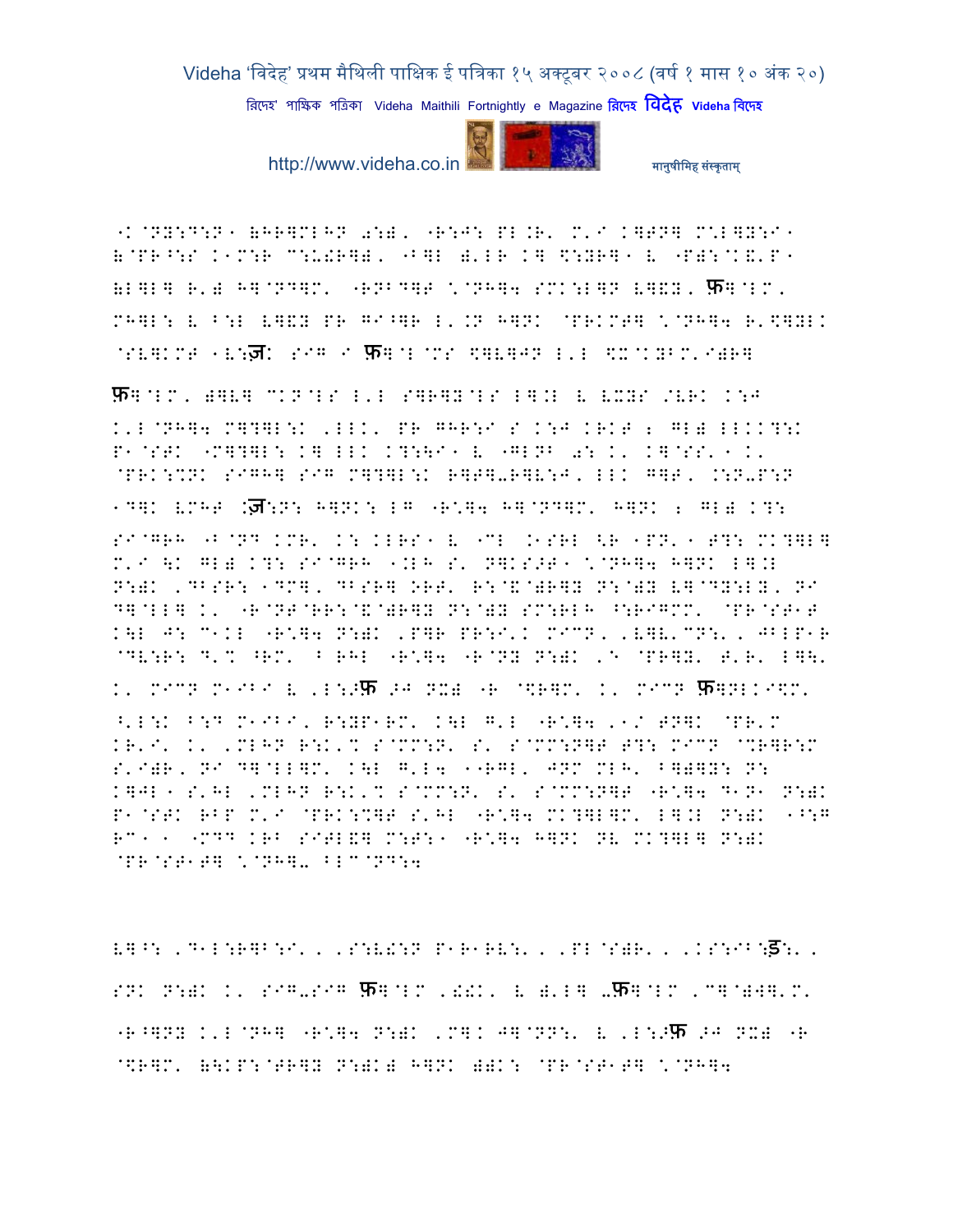িরেদহ' পািkক পিtকা Videha Maithili Fortnightly e Magazine িরেদহ िवदेह **Videha** িবেদহ



 $\mathcal{M} \subset \mathbb{R}$  by a substitutional contains the contact  $\mathcal{M} \subset \mathbb{R}$  . The contact  $\mathcal{M} \subset \mathbb{R}$  is a substitution of  $\mathcal{M} \subset \mathbb{R}$ ', 'AGUEAL' L'OURD' FAR 2015, MUERE SY SIGN SYR AR**S:** NIGHT, ARD.  $R$ ) R)B) B)  $R$  (  $R$  is the solution of  $R$  (  $R$  ). The solution of  $R$  is the solution of  $R$ JANA S: PORTH S: KI DO SHARK S: SIMBO SE SKOT SIDE S M: MORT STRING, AND STRING IN STRING IN THE STRING  $\mathbb{R}$ dian dan para sika rang beberapa sika beberapa sika berapat sika berapat sika berapat sika berapat sik SIG SIGN MINIMUM SIGN BILI SERI SIGNA BILI KIGA DALA KE SIGNA ME  $\overline{\tt H}$ PD) FOR NORTH STRING (2008) In the String Clare cluster  $\overline{\tt C}$  . The  $\overline{\tt H}$ "RHQ"R"R" SPROGRESS CONSTRUIRE SHOW SHOW SHOW SHIP IS SHELL 1/R L'L KL: V RIGMICK M:@!YM S' V]V]! V]K:S:@TMK @PR%]@K&# K:@RY@KRM S'HL 1YLJ]T KRKT \*?]4

MORTH ESPERA FOURFAL MOMENT FRIEND

@PR@ST1T "R\*] V]^:J]K K?: 1U KN'K @PR'M KR] M:N' B10C"RL JANGAN HI KRIM HIMAN HINJAN SIN HI HI A. L G'UN @PR'M KR'I" JKR: २००५ I. M' MLHN R:K'% S@MM:NS/ S@MM:N]T  $M: \mathbb{R}^2 \times \mathbb{R}^2$ 

1U KN'K @PR'M KRIGHT @PR'M KRIGHT @PR'M KRIGHT @PR'M KRIGHT @PR'M KRIGHT @PR'M KRIGHT @PR'M WARD @PR'M WARD @P

'H' Y'..., KT' G'LH1/? 1U N' \@MHR4'

'KI KHK MARI TA MITARY TELOH TA TELAH YI ATI TA MATA TA TA SA BI SA

'K]\*1 N3]! MLN HL>Y' J' "RH:/ "RIW:/ BKSL RH]4'

. 2008: AG122 ( ):PHF/ ( ):  $H$  . ( ):1: SPRL S.F.: ( ):PH (  $T$  PSPE ( ):PH  $\beta$  PR.:G.2 B1@NNPH: ETE ME THE T. HETPER R. PER ME RAH: (RHE) KHLHI/ B. BIRB B.BHI/ 1 D.NBC B. BB C. BIRLINI (BR.B. KAN PHR NAGEA ALEGH BAFBAD, B. AN GB.CE CAA NANA'N NON RHBH4/E.

'1H R' BI, 'F BRAGES' BO STARION I SAN WISH I I SAN WISH AN GOOD IN HOT I. "RENNEL" PO BOL ELLE "ABRIC" CONFIDENCIA CARL EN CONTINUES ON THAT PRIE AND BOL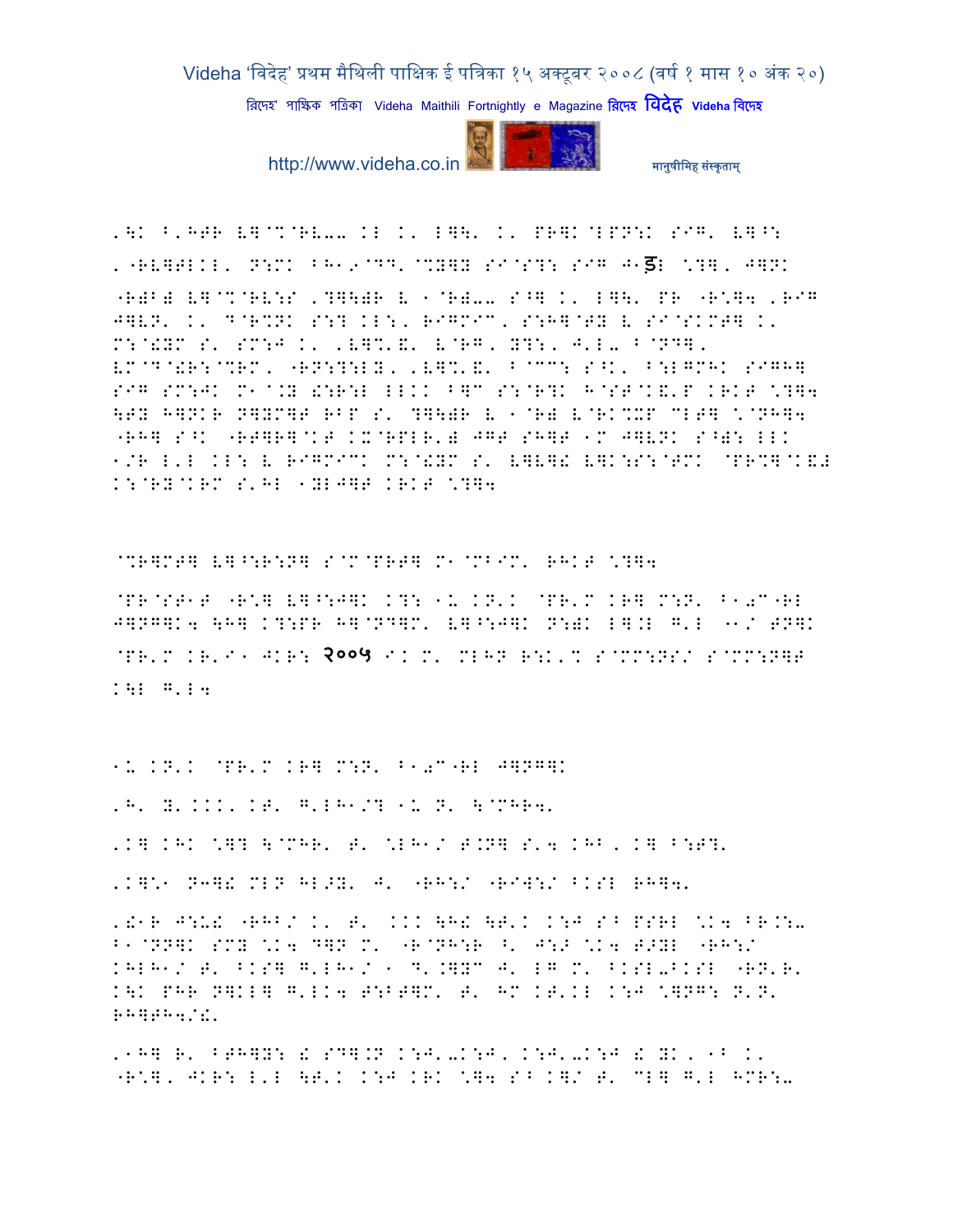িরেদহ' পািkক পিtকা Videha Maithili Fortnightly e Magazine িরেদহ िवदेह **Videha** িবেদহ



"RHS: K' MISH K', A'PS RE K' PSHE ASHE CSE EEM REV (MP) F:L: LES TO MARA FIL RETRO AND DE AN ESTIMATE P.E 1 B1"]B: L)K] G'L4 TH]N: HM D1NB L)K] G'L \*] "RI <R M'4'

 $\sim$  HH2 / LE $\overline{\rm SP}$  )  $\sim$  P / P / P / P  $\sim$  P / P  $\sim$  . The PPS: 2002 1 H  $\rm Pr$  (P  $\sim$  P  $\sim$  P  $\sim$ (REF) B: P-B: P):H N3] MY-B: (200 B: P: P): (200 S: PPP): JPPP: JPPPB \*K4 B')] K' T' "RH:I /H1NL N3] RLK] K' R:.] SKK \*]4 1NK "RADGARA BOLO ROBOR" POSTA B'UN DI BOLO BOLO ROBOR B'UN DI BOLO B'AGOR A T\$K1N .'B:K 1B H1NKR 9M]R N3] RHL@NH]4 \H'N-\H'N G@PP PR  $F: \mathbb{R}^n \times \mathbb{R}^n \to \mathbb{R}^n$  is the set of  $\mathbb{R}^n$  pseudo-set

'N3]! S' HM "R!L:H KT' SLCLH1/ 1 K]YKK SLCB4 \T'K BBड़] HM ?Lड़B' \*]4 M1D:, J' MLNK P]ड़: "RHB/K SIG' N3] B:/)B T' KHB, J' HM KL@MHR J:>4'

'KTHI PHE 'BHE BASA'RIN BASA'R "L'ARHIN "L'L C'HE BO'L 'B \*]4 "RH:/ J:BT] C:Y P]YB, T:BT] HM ^@NS:-^:T N]B): L'B4'

 $1.491$  (1), anis (HRN/ 1/R (1) R, TO NABITIES (OVEN SNR P. TH'S N' HITT'K HY REAL AND IT AN ING PASSARING REAL \*B)] N3] SKKY'4

IS AND HE SEEMS IN THE STRIP OF STRIP OF THE SEEMS IN THE SAME OF THE SAME THE MINDS MANUSCRIPT OF A STAIRS OF THE POST OF A STAIRS OF A STAIRS OF A STAIRS OF A STAIRS OF A STAIRS OF A S GK B:9, B', BE B: C. (APTE (1, K' B: TROIBH) S. (PHP) B. (PHP): BH PSB PG KTBL POR RIE RIJE (ALFILA), ANDREWICH NIGHT FLOAD PLICE (POPME

THE B. SPEPER PSPILATOR PORT ON THE ERS AND LE PORT AREA N39 NB NB NOVED N, P3B NB NDALES SAP PR, PSA K, NR, NNAFE \*L:H, M1D: MLN S' BH1T SMM@D<4 TKI T' P"]CL@NH]-L].CL@NH]4 NCHR ELE "PETREN LIPHO BL "PRIL" SYMBAL SIYE "ALYBR" ALE "IN") F NAT KHI "PAND BINAR KI" "PAND SN JAHRE SNAH SI BE SHI JALI \$'G'-\$'G HMR SIG RHL:H4 M1D: T>YL D'.]YC J' B'S]K 6@RK J' \*K, S' "RHB/ K] B]SR] SKLH1/? 1> !R] KH]YL KHLH1/ J' SPN:,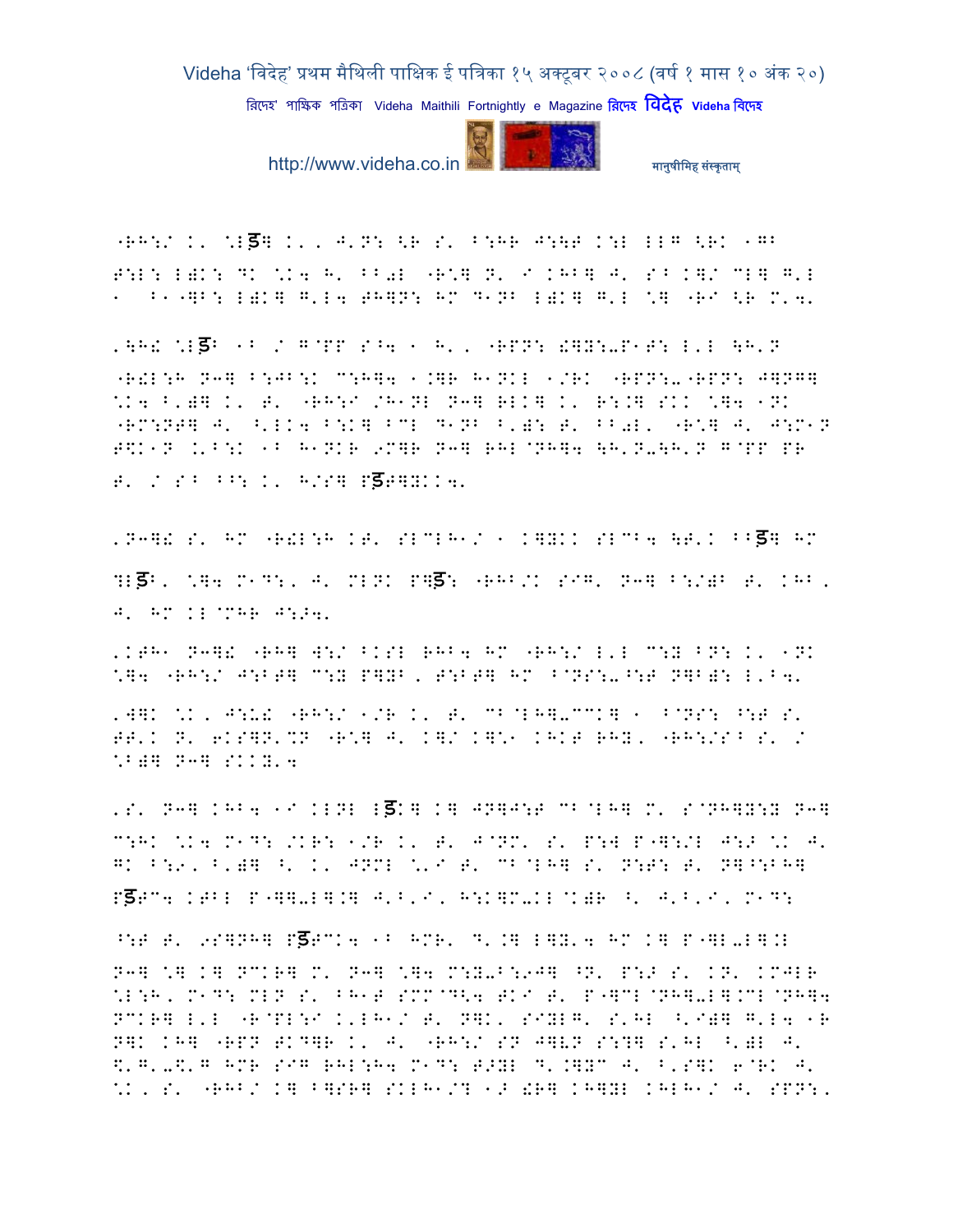িরেদহ' পািkক পিtকা Videha Maithili Fortnightly e Magazine িরেদহ िवदेह **Videha** িবেদহ



RH, "BOON HERE THELTHE A HM KI BI KE KE HO KI L'B KE KE !]Y:-P1T: K' P"]: L'B4'

 $1$  K C E RH RH  $2$  ) (RHB) (RHB) (RHB)  $\pi$  ,  $\pi$  ,  $\pi$  ,  $\pi$  ,  $\pi$  ,  $\pi$  ,  $\pi$  ,  $\pi$  ,  $\pi$  ,  $\pi$  ,  $\pi$  , "RH:/ K]CN M' J: K' "RPN K:J KRB4 H/, C:Y S'HL D' D]Y'4'

'S' T' "B' "RHING" (THA) I' THAH: "A' TH' "B' HING" (TIME) I' T' "RHANG" (TH' T' "RH:/ 1/R HMR: 1/RK "RB:J K' BID KRKT \LH1/\4'

'SPN:, "RH:/ \N: J1N] SLCB4 1I T]S BR. S' HM D1NB \K SIG' \*]4 PB@R# ^RLS S', SIPB@R# 1@TMSM@RP#, V]@%@RV:S 1 SHYLG

S'4 HMR: B1T', H. C. STE, LANGE MES HIT DIRECTOR (AND ALTH)

KHANY AN IP TANING PAN FRIES NO DESIGNED AND PANISH SON SHY MYS .:LE .:N' KORY MONTH : L'ANSI "RESOLUT : L'ANSI ME L'ANSI KHARI (1978) PSA (PR )RICSES (PLEA) 29 (PRS2) PL (PCSP)R, J' .11 .11 .11B.  $J$  PH  $R$  ,  $R$  ,  $R$  ,  $R$  and  $R$  are  $R$  and  $R$  and  $R$  are  $R$  and  $R$  are  $R$  and  $R$ 

'HMR: H/S] 1B] RHL\ "RPN \H'N SM@RP]T PT] PR4'

'M1D: HMR: N3] 1B] RHL\4 HMR: G@RV "R\*] "RPN \H'N SHYLG] P@TN] PR J' HMR K@NH: S' K:@NH: M]L: K' HMR: SIG'-SIG' CLL]H4 M1D:, 1I I S^ 9G):-P1R:N K]YKK?'

):BRAT PRESIDE IN THE PRESIDENT AND ARREST BRATISHING IN RESIDENT BKSPERS, "APPART MYSTER MAR MARKET RHE SKK AR MINIH

'N]R'.B N', K]/ RLKLK\ "RH:/ K' K] )LKLK\ "RH:/K'4'

 $1$  Bish (Analog) (Rhbid Sinov Si Sinov and Si Sinov Ferri Sinov and Bish (Sinov \*L, JH]Y: SMY \*L, TH]Y: T' KH]YL HMR M1IH N]R'.B' N3] K\LH/1 1 NH]\ N]R.H] D'LH1I4 C:H' HM K]\*1/ PH]R]-/"]] L], C:H' B: H' B:H' B: H' B: S' B: S' HOI S' S' H' B: S' H' B: S' H' B: S' H' B: S' H' B: S' H' B: S' L' B: S' L' T:RABLE SI: BLE SIN' L'ELI TRAPE BLI BLUG TI E DEL TI L'ALBLE @PR%IS:@TMK NJR]YL L'L S]H@NT: L:GL' RH] G'L4 1 TH]N:  $R$  -ph (2)  $R$  ph (2)  $R$  probability contains the container  $R$  and  $R$  is the contact  $R$  -ph  $R$ \KDM \K' RS - %B@NY, ^:VH]N ...'

'\H! \N: J1N] KHB4 "RH:/K SJ-!J D'.]K' HMR: J' @PRS@NNT: HL>T \*L, S' HM KH]YL **¬**N3] %'YR K\LH1/ "RH:/ S', S' KLN: KHA SKK TAAL MARAAN (PRINSIPALISE 19.)K RHII RHII RHKT RHKT 1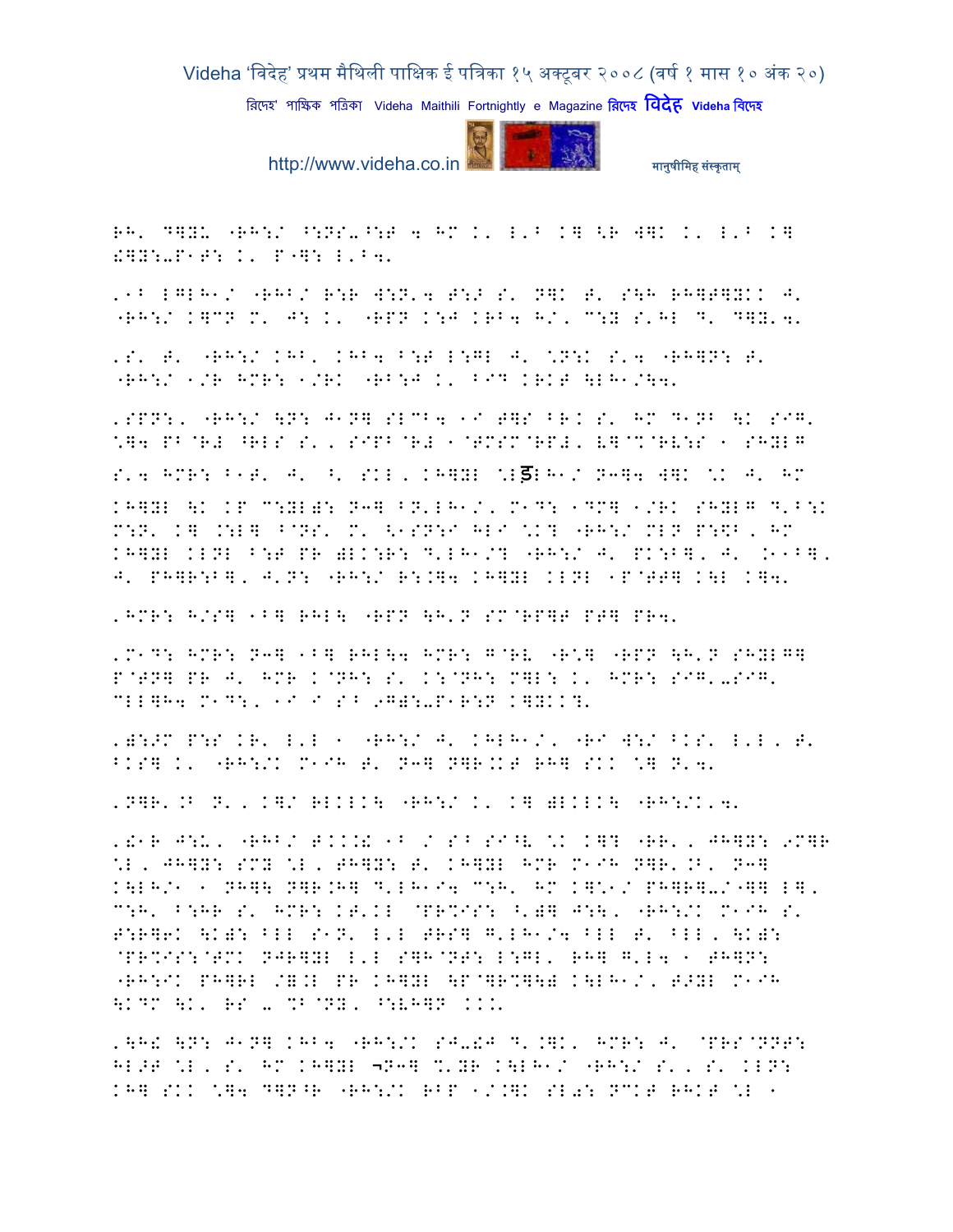িরেদহ' পািkক পিtকা Videha Maithili Fortnightly e Magazine িরেদহ िवदेह **Videha** িবেদহ

http://www.videha.co.in **स्किन्सिक स्क्री स्कलाम्** 

R:T] M' / S^): @PR%IS: RBP:K:R L'>T \*L4 TH]N: "RH:IK M1IH S' "RPN, @PR%IS:K BLL ^R] D]N C:N]K <I)] JK:/ MLN M' )1N)1N B:JT RHKT \*L 1 MLN K' 9@T61@LL BNCL' RHK \*L4 M1D:, "RH:/ KH]YL /H] SMY KLNL SHYLG' N3] D'LH1/ Y: KH]YL SIG B. KELHER B. K'WL' K. MER S. LA HO CHHIE PRIEH C'H. 'ARA' YK, \N: K]YKK KRK \*] "RH:/? "RH]IK M@RJ] M1T:B]K HM /HBW:/ CLKT RHLH1/4'

'H'! SR:SR >@LJ:M N3] LG:B]4 D'.]YC, HMR: L'L J'N: "RH:/ MH TREP THA SHE, PHHRE (PHHENI) THE TREV. L'A BE AMER EVE DH TREPP TRA "PRINNE "PD" (PRINT) STAN DHN "RISH" "RY "PRINN S'I D'E D'S'. D'LH1/ T' K]YKK N' "RH:/ PB\*LH1/ KH]YL, "R?V: HM 0/PL'- THPL (TRI) IRFE CLERGI B, IRBID B, BIBS PR FRTSK LLERGI. KHARE . DEERD, COMPO DUEPENDIG (DID PL) ERB, DID, ONGE ERB, DID "RPNL LL PNS LLEY"NE PORTER TO THIRE THIRE IL PS: \*L4 K]/ S1N]T]YKK T' KHT]YKK J' BTH]Y: JK:/ \K:L:P K' RHL \*K K] KKRL SIG' 0Gड़] RHL \*K4'

'C: Y B B B B BNL BNL BNL

'\H! Y:H] ): G@PP PH]NH1/ KH]YL KHN' RH]TH1/4 "RI T]S BR. MIN'S THE THE FREE SHOWS THE CONSTRUCTION OF THE CONSTRUCTION OF THE CONSTRUCTION OF THE CONSTRUCTION OF THE C

.tsp R. P. P. Component Solid Component Component Component P'H:N'H:N'H:N'H:N'Y

(1981) D. GT) ISTAGHS(19 K)ER B. AHEGTSBE KSPS ER NJ ASPE S. PHENBPIR ENTIEL SYELPYE FRI, PRINN PRINN IVBER S. JARD PO ART (FU AD AT REPORT OF A THE RING "REDEVINE A POINT "REPORT" DE RRO. DH2P Z' AL " (AP "XI M' EHN "PHISH (" NAT" AL "PHH" ( ) | HI2HHI) J:H] S' /KR: 1/RK 1G:/ HMR: 1/R K' %@RM K] 0'IP MHSBS HISPECIAL

. 4852 FM C. BH: T. BH: 194.

'N3! @S?]T]K M]M:IS: K' RHL \*]4 C]J K' RK%NL:>J K' RHL  $^{\prime}$  . Here  $^{\prime}$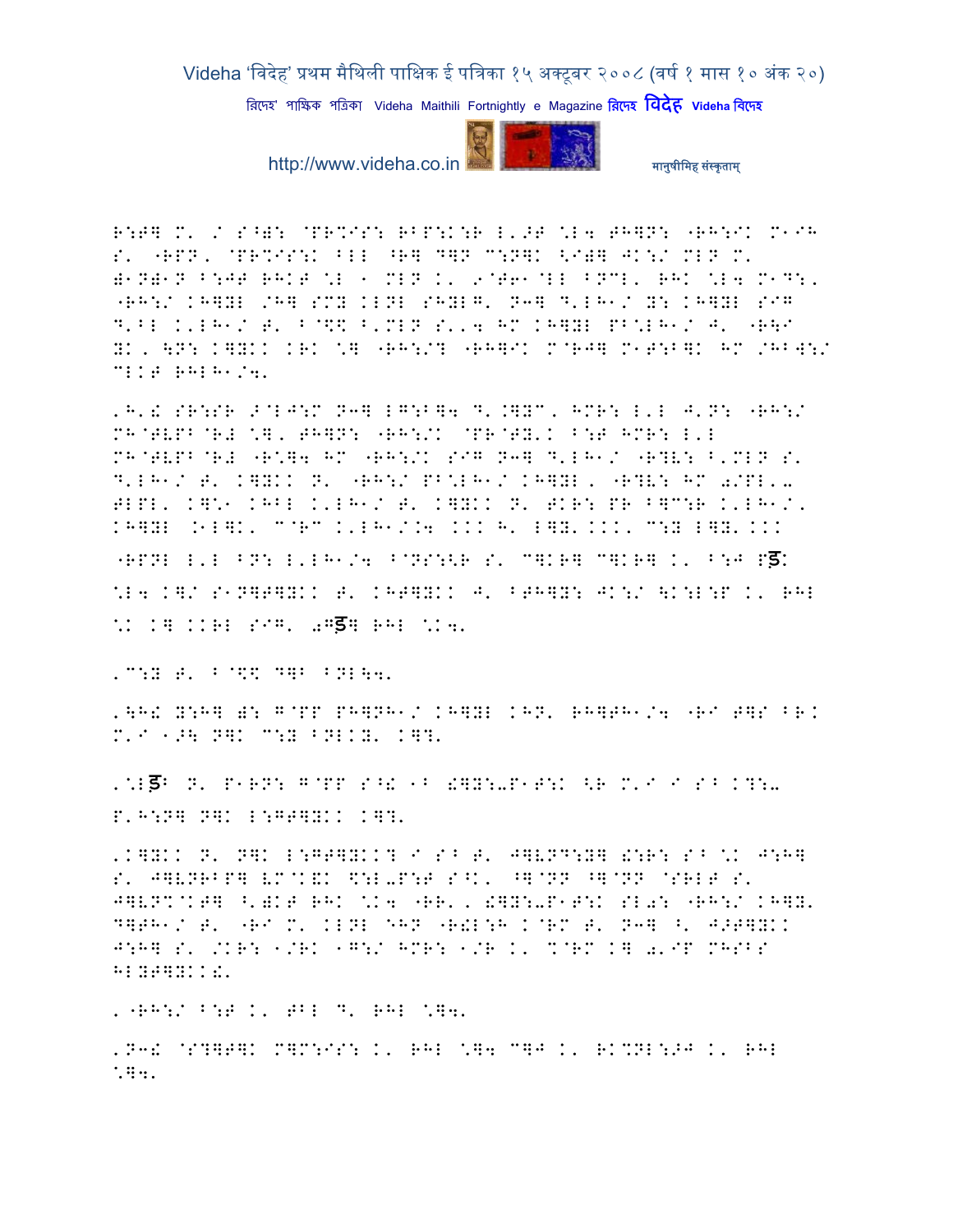িরেদহ' পািkক পিtকা Videha Maithili Fortnightly e Magazine িরেদহ िवदेह **Videha** িবেদহ



 $1$  RDBE (TR) BY CONSERVENT II, P., D. (BREAG) BY D. B. (II): R. (D):  $P$  (PINES ): II, P. (BN):  $\Gamma$  , P"BY: THE GAB (RE GIN 4, CH, B", JHK B. STO ST TP MOSY:K A CHE PE MOSY I, BIFIX B, APRILADE COAR PE ALGEMA P"] B:9, .BB MLN LG:K' P"] ! 1 HM P"]KT G'LH1/ - 6@R@S) "RBKT G'LH1/4 N]K NLKR]YL L:G] G'L4 B:9J] S@TYN:R:Y# ^GV:NK K?: 1 "R@&)Y:M S'HL KRCL@NH]4 H1NK: B@\$\$ SC. \*LK J' H1NKR P1TCH1 PE.LIE LE WOLGER H1 MACHTA H1 B:T KHIYO JI HIYO BARA YA MARA ING AKAN ING AKAN AKAN TA GARA TI SN P1TCH1 ^')LK, RBP 1 @VYVH:RK GR]M: S' PR]PB@R#4

'C:Y T' SW] G'L4 1/RL L' 1B] K]?'

'N3]! HMRL J]NG] SLG:R? ^'L "RH:/ K' P:B] K'4 KT'KL PR'%:NEW (RH) ^FR' SON' NEW STATE GOLD CONTROL STATE GO  $\ldots$   $\ldots$ 

'T' K] KR]TH1/! JHN HM D1NB @PR:#] \K): BI!N M'I BI!: B. EARLY A: AND THING MAY AN MACHINE PSAND: DOG WIN MAN WHICH HTR, I SHANING: KYPYK KA4 B. KATAR TAA BAI NI AIR KA KATYAN "RH:/K PR]V:R, HMR PR]V:R 1 6'R "RPN B:L-B@CC: !R] HL>T  $K: \mathbb{R} \to \mathbb{R}$  , and  $\mathbb{R} \to \mathbb{R}$  is the same symmetric subset of  $\mathbb{R}$  ,  $\mathbb{R} \to \mathbb{R}$ SBK1\* )XLR') KRKT G'LH1/4 K\K B'R HM "RPN )'@MPR LBJ K.EH:/A M:PA (PHYL) PYRHE, (PHYL) (PPP 8, MMP (PHO) PHR EFF  $L: \mathbb{R}^n \to \mathbb{R}^n$ 

'MHS'PER 'MU' L'AN, 'BU'E A' HE BORPED 'A RSE 'MU' LED 'RHUD' MAN' MED  $H: H \times H: H: C \times H: C \times H: H: H.$ 

'MJ:K J1N] KRB! "RH/B S]R]YS \*] T' HMHB/ S]R]YS \*]4 HMR  $\mathcal{R}$  , and the state of the state of the state of the state of the state of the state of the state of the state of the state of the state of the state of the state of the state of the state of the state of the state of P\R PR W:"] HL\B4 1@R?]K PRTI@TRT: "R@SV]K:@RY \*L4 HMR: "RI B:T PR PB@R PR PBB@R# 10 SITL. "RI PAD I SITL. "RI TE SITLE I SITL. "RI I HA S@MM:N ^')L "RH:I S'4 HMR NCKR] PR HMR: S' B'S] @PRS@NNT: "RH:NA B:9JR KA: KE NE HMR RAH: KOPE KOPE PARA M. BMR. NE H. D'.B, B1 (1998) "B: CO. D'.B: CHI, SHI (1998) "RH: ST (1998) "RH: SHI (1998) "RICH: ST PE L:GL \*L4 M1D: !@NN KH] H1NK:, N3] KH]YL P1\*L@NH] J' HMR: KA KALI PENYEN KALAL 8 PAR 1988 JIBN NYE, MER (HALL P1\*:R] K\L@NH]4 S\H "RH/B SIG' ^'L4 "RH/B KH]YL N3]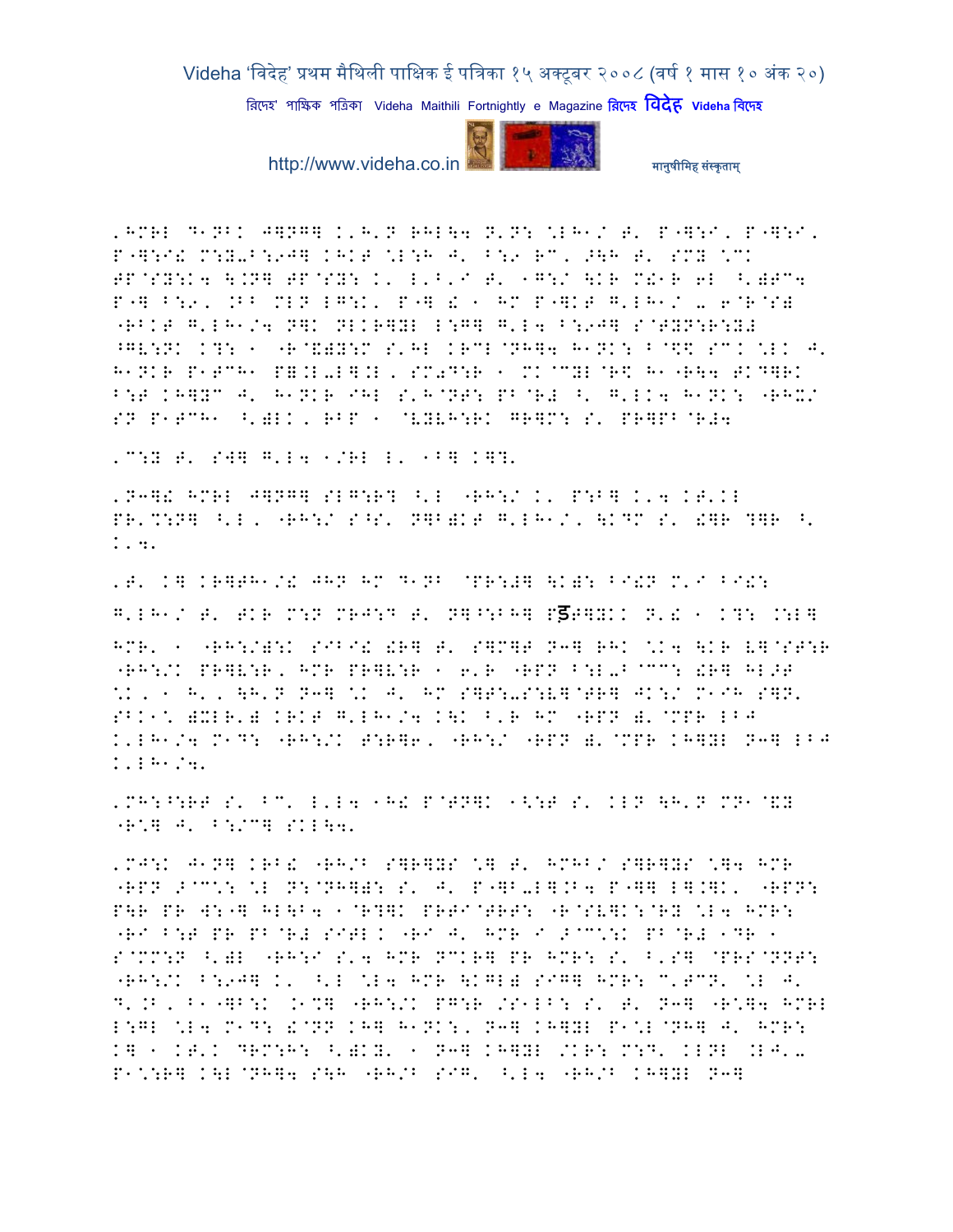িরেদহ' পািkক পিtকা Videha Maithili Fortnightly e Magazine িরেদহ िवदेह **Videha** িবেদহ



PB\*LH1/ J' HM K] S^ KRK \*]4 "RPN PG:R K' KLN: .@RCK D]॥

HTBY: B. (1927) F.B. J98 (912) B91 (9. (9892) PP\*K (1971) SHILL JR.T THO DU AD "RPD" 10998 - 1009 S. F.H. (1999) ABSENT (RANG: C. DREAMS ON THE SAME CONTROL SEEKS AND SANT SANT SANTE 1@R?]K RBP' @SVTI@TR NH]I ^' SKLH1/4 KH]YL "RPN: MLN' "RPIC: UPR KITCH" (1970) DAT (2013) SIGNAL RHIGHT SPRING "RHT" NEW "RH:PAT YE, "LYBOL" TREART "KI YA DI, EAL ON, "BOARD OE'S E AE FROM "KI A OPE **TRI 584.** 

 $R$  . The Most mass is the Most mass of the Most mass in the Most mass is the Most mass in the Most mass is a  $R$ Philips (1999), March 1999, March 1999, March 1999, March 1999, March 1999, March 1999, March 1999, March 1999, March 1999, March 1999, March 1999, March 1999, March 1999, March 1999, March 1999, March 1999, March 1999, Ma

'^N' /H] M' S^ K]/ S6R KR]4'

'S' KLN:: KHIYL "RH:/K' HM KLN:: KHIYL "RH:/K' HM KLN

'K]EK N'? KLNL SMY \H'N N3] ^'L J' KLNL .:S .:S B'R PR HMR NLR N39 .SL H1 (PH4 CP931 CIPE CYPLPH PP (CI) C9 P99 P.LPYR

KA KORRE BOYER SO KORL BOYER BOYER IN PERSON DE L'ESTE LE 1955, L'ORI

 $R$ <sup>1</sup> P:I  $R$  ,  $R$  in the state of the HM  $R$  and the HIM  $R$  leads  $R$  . The HM  $R$ PHI/CTHIN 1 KHITHI 1 HARAHA KHAK HOSBA HATI JI HINDI TI HINDI HAGA ELI HINDI JI HINDI DI HINDI DI HINDI DI HIN N3] \*K TKI HM 1/R H:? 01LBKT CL] ELH1/\4 K]/ PT]YKT]YKK4'

'"RH:/ LG T' RHK \*L N'4'

'H/, CROIT 'N, CHF4 I B10LH1-/ A. I VIII, I, I, MINDELD IPPE ELE HM KT'K B'R "RPN MLN K' M:R]-M:R] K' R:.LH1/4'

 $\mathcal{L}$  is the So GPP in the solution of  $\mathcal{L}$  and  $\mathcal{L}$  be the solution of  $\mathcal{L}$ 

'J' KH] "RH:/? HMR: 1/R K' T' IHL KH]YL @SVTI@TRT: N3] RHL J' "RPN: MLN', "RPN PS]NK .:N: BN:B]4'

'6'R @BL'M! 1> "RH:/ K' ^' K] G'L\?'

. GH:: POR ESSENT .GT:4 JUNE 99 200 PL. SIG .GT: 200 ^R] SMY N3] D'L4'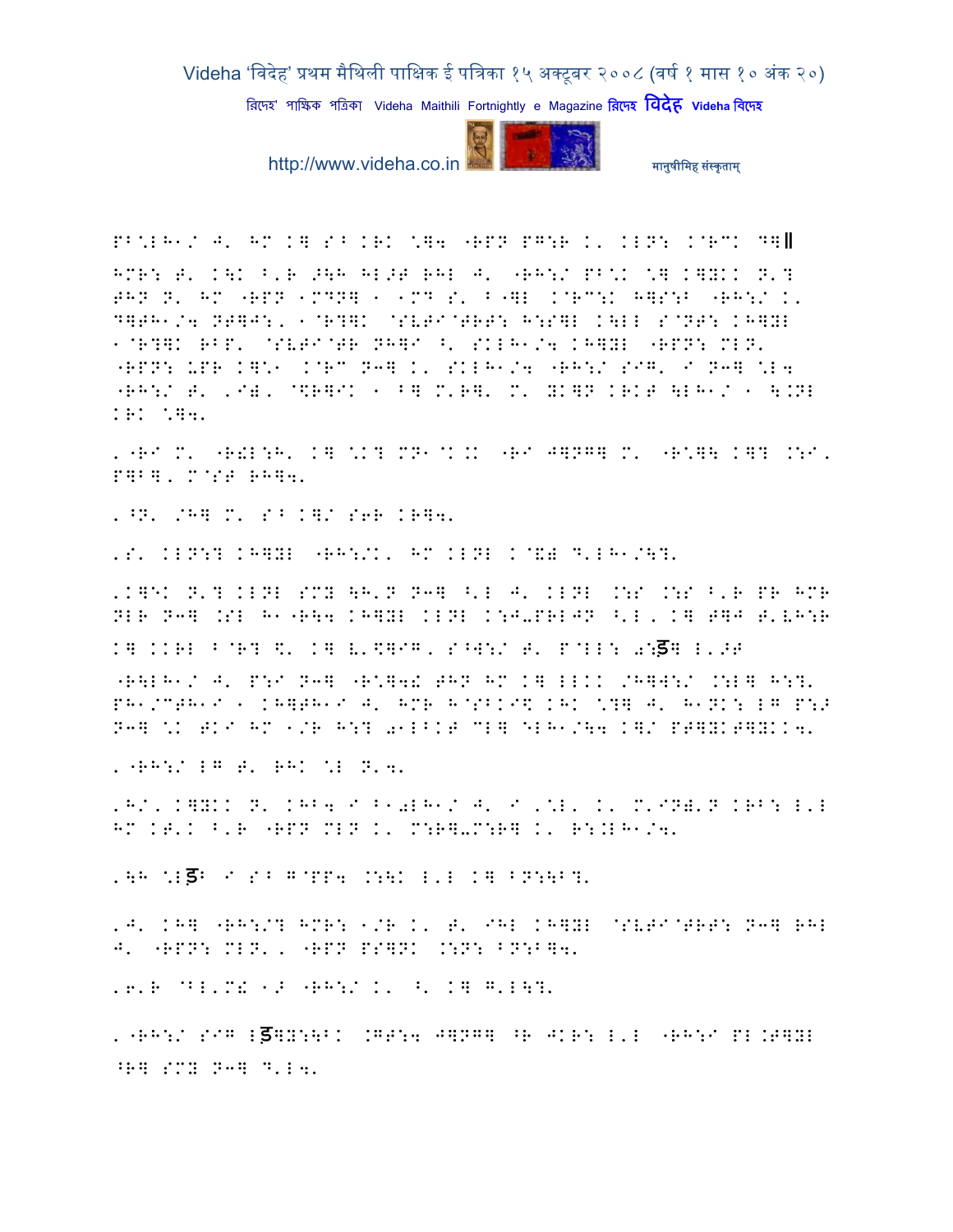িরেদহ' পািkক পিtকা Videha Maithili Fortnightly e Magazine িরেদহ िवदेह **Videha** িবেদহ



'HM "RH:RIC, SYRH"BA MHI:/K' SCEPH ZO RHIB ("RH:2" SKLIN) SH, "RH  $^{\prime}$ .

'H/, S\H KH' C:HK \*]?'

'B:I \VR] PXS]BL V'?'

'YS, B:> \VR] PXS]BL V'?'

(6990) H. C. C. C. B. C. C. S. A. C. C. C. C. C. H. B.

'H/, S^TRH'I4'

'"RH:/ HMR: KMJLR BN: RHL \*]4'

'"RHS:S KR: RHL \*]4'

. (PPP PR9 ST9889 PR GCR PH9 I. PH8 I.9. HT F949. (PHS) F9494 HMR "RAPSILA.FSI IFR "PETT"BE PTO PABY "RHSIZI, **S**MYBRI STRIGTT, RES. SRIGETT FOR RRYTIGHTH FOR DEVICE RESTRIG M1H@BBTK M:D' SLC]TH1/4'

'TAI Y JAL' JAHA DI SA NA MA' JALI YA NA MARAY YA YA TA JA TA TA TA MARAY YA NA MARAY YA MARAY YA MARAY YA NA "RIG \* THE STRIKT FROM THE THEFT ON THE STRIKT HAS A FRIELD TO A STRIKT A !LE 53 (K) CONSTRUCTED PHONE OF SIGN CONTROL CONTROL BY A HIGH PLOT BOOK BY AN

'!]Y:-P1T:K <R M', 1I K1I\$ B] SL @6RKIK ...'

 $\mu$  or the property of the property of the control of the property of the property of the control of the control of HMR: KLR: MYSSEN BHF SO SMY4 MERSON RIS MIR. MO 81 @VYVH:RK, 61L "R@PRLCK @6RKIKN'S4 "RH:/ S' @6RKIK N3] ^'LH1/, NT]J: HM N3] ^' SKLH1/, NT]J: !]Y:-P1T: S^ N3] ^' SKL4'

'!]Y:-P1T: K' T' B@\$\$ N]K JK:/ R:.LH1/4 B')]YL J]@NS 1 MARA BHARA CO APMEO MAROKINE SAN SKA SARO SAROKA ALEO BOSTAGA K\L, KH!YL (1999), ROOM (1999), ROOM (1999), ROOM (1999), ROOM (1999), ROOM (1999), ROOM (1999), ROOM (1999),

'MID:, KHIYA MARKIK MUNCHI, KATA MARKIK YANG SIMULI TANG SERI SIMULA TANG MANG KAL4 ALTI 6XMET 6KIMLA PAD F.E GET PRUSHA I HIP KHB: N3], "RH:/K R.AHB.I KHB "RYHA.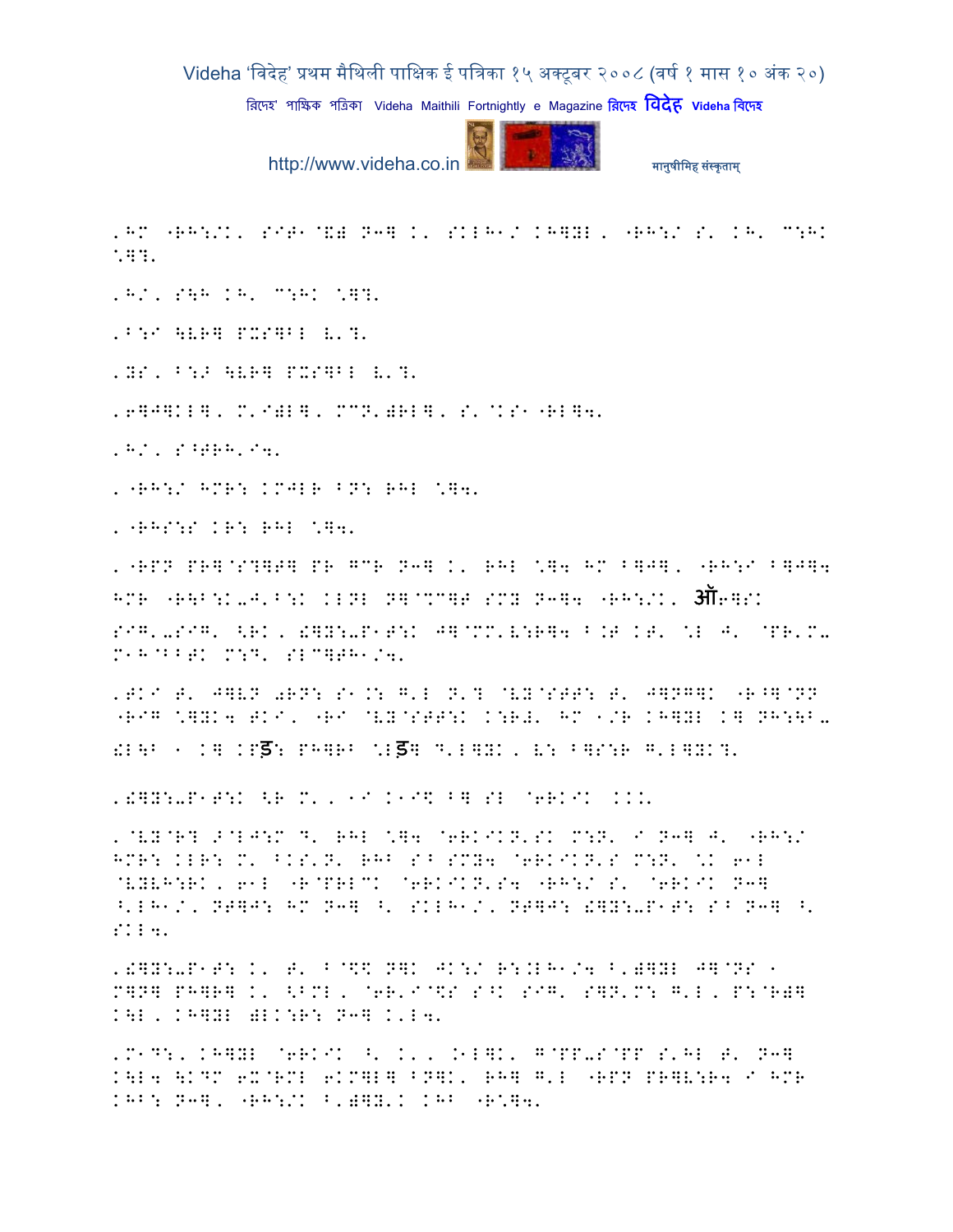িরেদহ' পািkক পিtকা Videha Maithili Fortnightly e Magazine িরেদহ िवदेह **Videha** িবেদহ



. HHE S. STICH STICH, IHMI IN AN HOHE HMR: S. B. H. S. WH K]/ K]\*1 N3] KHLK?'

', 'BHSI' S', 'TEI', 'IE'THE PLEBBIT BIR BIN BL'IHEH I. FLAP BIN BIN  $6.79194.$ 

'CLB \*Lड़B, 1B 6'R S' %1RB KRB J]NG] - S^): %C. PBR: K'  $\mathcal{D}_1$  is  $\mathcal{D}_2$ .

'J]NG]K / B]T] C1KL 30 S:L 1 T]S V@R&K PL-PL PH]N' <1R: **WHI.4.** 

'J' ^' SKK \*K S' KHB4'

 $T$  and the state of the second terms of the second second second and  $\mathbb{R}^n$  . The second second second second second second second second second second second second second second second second second second second se

'1B J' "RH:/ .11B]4 BJL: PR KHB J' HM "RH:/ K' MCK' N3]  $B_1$   $B_2$   $B_3$   $B_4$   $C_4$ 

 $\overline{S}$  (  $\overline{B}$  )  $\overline{S}$  (  $\overline{B}$  )  $\overline{B}$  (  $\overline{B}$  )  $\overline{B}$  (  $\overline{B}$  )  $\overline{B}$  (  $\overline{B}$  )  $\overline{B}$  (  $\overline{B}$  )  $\overline{B}$  (  $\overline{B}$  )  $\overline{B}$  (  $\overline{B}$  )  $\overline{B}$  (  $\overline{B}$  )  $\overline{B}$  (  $\overline{B}$  )  $\$ **RE PR HILM RHITH.** 

.:. ::PH.

 $\mathcal{L}$  The  $\mathcal{L}$  -closed in the state  $\mathcal{L}$  is the state of  $\mathcal{L}$  . The state  $\mathcal{L}$  and  $\mathcal{L}$  is the state  $\mathcal{L}$  $B$ : Normal R, E . (R)  $B$  . So the state  $B$  and  $B$  is a state  $B$  in  $B$  is a state  $B$   $B$ PSAN4 HMR: BAN SCI6K P11 1 BAN JENDURE (BR S.E. BR. B.

 $1.99$  P:R. PS:  $n$ .

'T' I T' N3] KHLH1/ J' "RH:/ 1/R N3] .:I4'

'IHL T' N3] KHL J' W]K \*K, KH]YL-KH]YL HMHBI SCI6- >L:YC]BL: P11, .]R, S'VI .: L'B, THN N' B10]TH1I? 1 "RPN: @SV:DK "RN1S:R' "RLG S' C]J BN:B], I KLNL JN]J:T S' P:R L:GLKY' HOR: S' LIGHT STATE

'"R@C\*:, 1G:I B=B4'

 $B$  (B)  $B$  and  $B$  and  $B$  and  $B$  is considered in  $B$  . The constant  $B$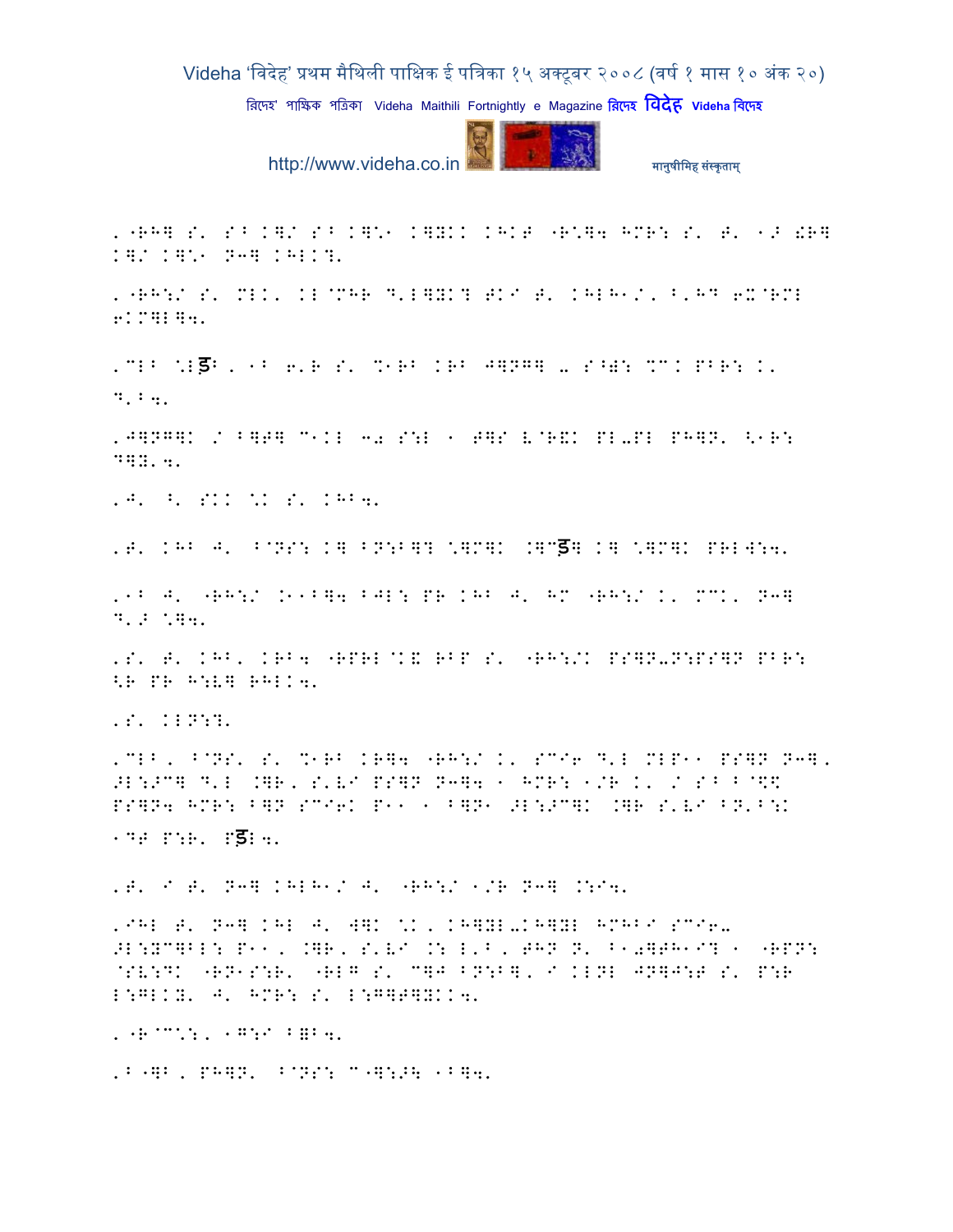িরেদহ' পািkক পিtকা Videha Maithili Fortnightly e Magazine িরেদহ िवदेह **Videha** িবেদহ



 $1 \cdot$  P (PT:S) PS  $P$  and  $P$  (PT:N) RHT4 T.N. T.N RHIM  $P$  . The  $P$  is  $P$ \*:NS-^:NS-^:NS-^:NS THE #.E + T.d 4000 #.E4.

'9HF/'3' & 12R GL. KRIPE (REE) 11 (M.P.)Y: GEIBERIN 11 (AN.M. PN**S**P) A. HMR: P. L:GRIAN 24F. LIBN (1814-191 B. 1981) B. LEG. TEN DABORE  $\vdots$   $\mathfrak{M}$ :  $\vdots$   $\vdots$   $\vdots$   $\vdots$   $\vdots$   $\vdots$ 

'J:U THN, J' M@RJ] H1"R\, KRB4'

'H, 'AT AIR, BI, HV, 'A' AIR, 'ABY'A' B91K I ANG ANG AT 'A' I'L P"]]K' /KR: JV:B PW: D]YU4'

 $\mu$  B.2 ,  $\mu$  and  $\mu$  and  $\mu$  by string the position of the string string  $\mu$  . The string string  $\mu$  $\mathcal{A}$  referred to the state of the site of the site of  $\mathcal{A}$  is the site of  $\mathcal{A}$  in the site of  $\mathcal{A}$  $R$  (RM) RM R) R(R) EXTERD A SHIP (FOR C) B AN ACT BOTH (FOR C) RLJARSB) DE SAEZBO RJYGH BALONIA (PSBAHO) PYTOPGBA JAMAHDHOTBY K' KTALI KATIYAR NI GOBIJA KIMBA DIGORA DI MU'A, DA MA'DI DI GU GAR ): >IJ]N]YR "RM'R]K: T' 1N 1N D'%K RB. K' RHL "R\*]4'

'@PRT]^:K PL:YN ?]KK I4 >I@RPL)'S ऑ6 )'@KNXL:J] SIG'

>IPL)'IS] ऑ6 "RVR )KL'I) \*K4 B:HR] )'@KNXLXJ] PR B]"]N] JK:/ LB0K \*]4 / S^ RL)] D'.BKT "R\*], HM S^ K1K1R JK:/ B"]]  $45.3 \pm 0.441$ 

'"RH:/K B')L B"]L "R\*], S' J1N] B]SR]4'

'HM >N J'NRL KH] RHL \*]4 "RPN D'%K T' I @SV^:V' BN] G'L  $K$ ,  $k$ ,  $k$  and  $k$  and  $k$  is the set  $\mathbb{R}^n$  in the set  $\mathbb{R}^n$  of  $\mathbb{R}^n$  is the set  $\mathbb{R}^n$ PHOTER, I.I. AND THREAD CIR, I.I PHOR. (1981) FELD TOPERAD, **ऑ** SKR "PRICHER, 2000 COPPIER "SHA, 299 B, 2000 ER, SPRIC, !L.'B:J ...' "RPN' /H]W:I T' LLK 1/R \T'K TRHK \@KSP'R]M'I) KRKT "R\*]4 LLK KT'K MH@TV D>T \*K4'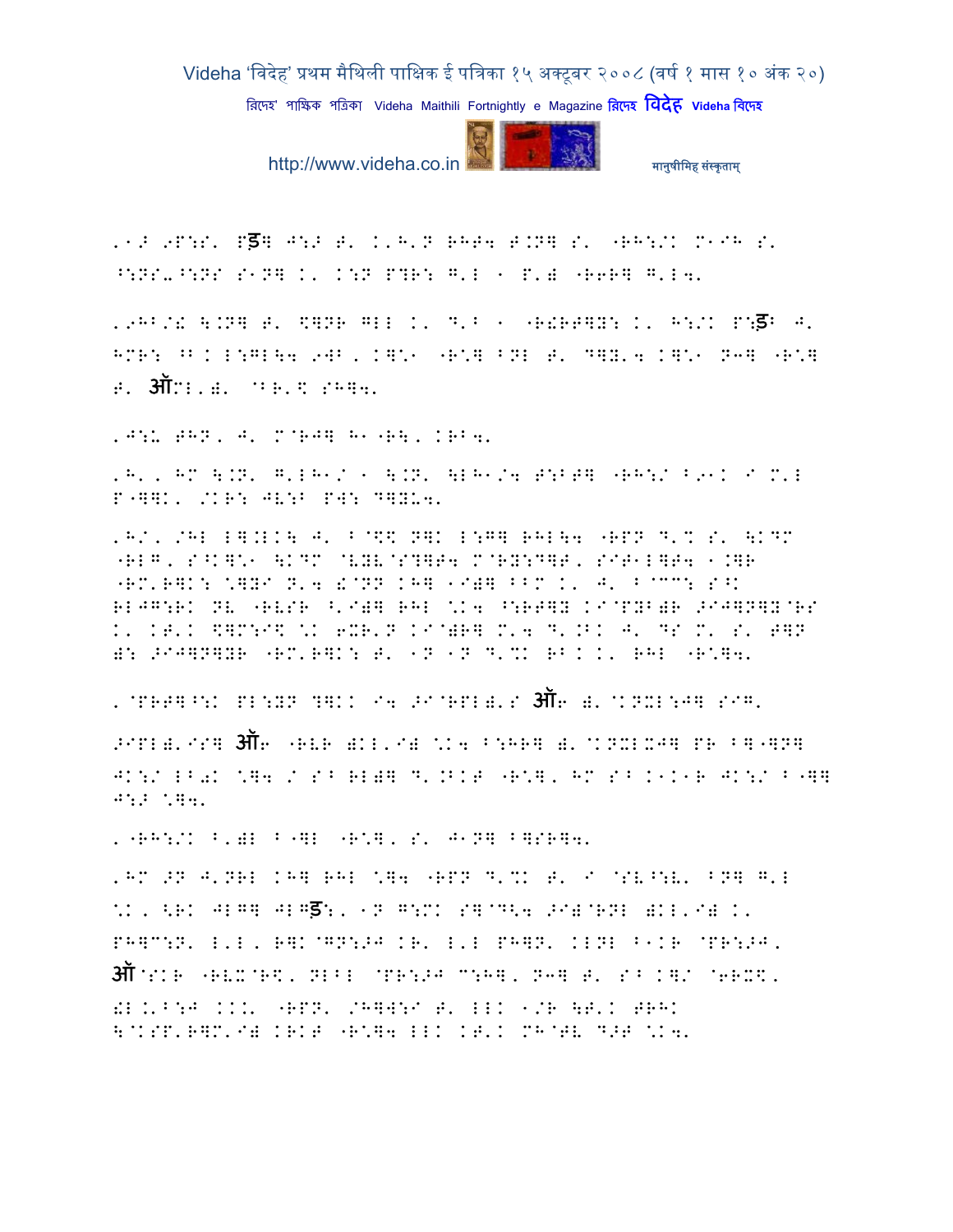িরেদহ' পািkক পিtকা Videha Maithili Fortnightly e Magazine িরেদহ िवदेह **Videha** িবেদহ



'S' S' S' S' SAN I A' D' THAIR THA BHAIR 1/R BHAIR 1/R BHAIR 1/R BN: L'AIR "RN]M'& HMR: 1/R LG N3] "R\*]4 "RM'R]K: M' "R\*]4 PT: N3] **THEIR: C-BET** 

'1 JCI N3] <1RLK 1 /@MHR'K M'M L' 1NLK THN?'

 $\Gamma$  and completely analysis and  $\Gamma$  is stated to the stated  $\Gamma$  is the stated of  $\Gamma$ D'B:K !R] "R\*]4 S' ^BM]K: HM N]B:H] L'B4'

'TE STAN SNRY 'HERN' PYRTHY S. RNR. TORI NIN HIPH OYDE SSERVIER BY RN I D'ANNEL DE RAID (D'ANNEL NA L'ABDARDI BLIADE SERVIER). EN NEDER KRC, HMR: E.E. 23 SMAR: HMR: KESN (FORME SHAR)

'^@NS: ^' G'L T' D>\ D]Y'4 .:"RK' SBTB4'

 $\sqrt{5}$  HOLD  $\sqrt{7}$  HOLD  $\sqrt{7}$ 

'?K:N L:G] RHL "R\*]4'

 $\Gamma$ PHIL B'R AB, C'A BIRTI KYZH (R. R. KARABA (R. LINH), C.BBA (R. KART) H SIG BELI BLEW WEWLETE IN THIS BIB MILL

'H', \K' @PL') M' N]K:LB N'4'

 $1 \cdot$   $1 \cdot$   $1 \cdot$   $1 \cdot$   $1 \cdot$   $1 \cdot$   $1 \cdot$   $1 \cdot$   $1 \cdot$   $1 \cdot$   $1 \cdot$   $1 \cdot$   $1 \cdot$   $1 \cdot$   $1 \cdot$   $1 \cdot$   $1 \cdot$   $1 \cdot$   $1 \cdot$   $1 \cdot$   $1 \cdot$   $1 \cdot$   $1 \cdot$   $1 \cdot$   $1 \cdot$   $1 \cdot$   $1 \cdot$   $1 \cdot$   $1 \cdot$   $1 \cdot$   $1 \cdot$   $1 \cdot$   $1 \cdot$   $1 \cdot$   $1 \cdot$   $1 \cdot$   $1 \cdot$ 

'S^): P]\*L: H]S:B R6:-D6: KR' L'L4'

'T' P1RNK: T]S BR. PH]N' <1R:U!'

 $\overline{S}$  ,  $\overline{S}$  ,  $\overline{S}$  ,  $\overline{S}$  ,  $\overline{S}$  ,  $\overline{S}$  ,  $\overline{S}$  ,  $\overline{S}$  br.  $\overline{S}$  ,  $\overline{S}$  br.  $\overline{S}$  are  $\overline{S}$  ,  $\overline{S}$  ,  $\overline{S}$  ,  $\overline{S}$  ,  $\overline{S}$  ,  $\overline{S}$  ,  $\overline{S}$  ,  $\overline{S}$  ,  $\overline{S}$ M. MALS: AARAAN GSA I: KIR MAFFA IBFIG KRB FIIP BYMBG H', L]Y4 HMR: H:?' .:U!'

.ATR: 58 H.HI: 4. ATR A:181 p.E 7-8 H. 458g.

'N DARE 'HER HAL'ALL KRTE 'N DARL'ALL'ANDARY 'N SIGNE LISTER, ON DE LANGER HALL L 198. P.4 .:U P.4 4849: 819: FP1: B. H.4P 4594.

'HM "PRN' HIT. 'DIR'A' REPAIL HIT. 'DAE' PL' PLA DHR' PRAA.

'MLN 'RAG' (A' B') B' PA' L'L NART, 'N MLN 'PA' L'L'L'UALG.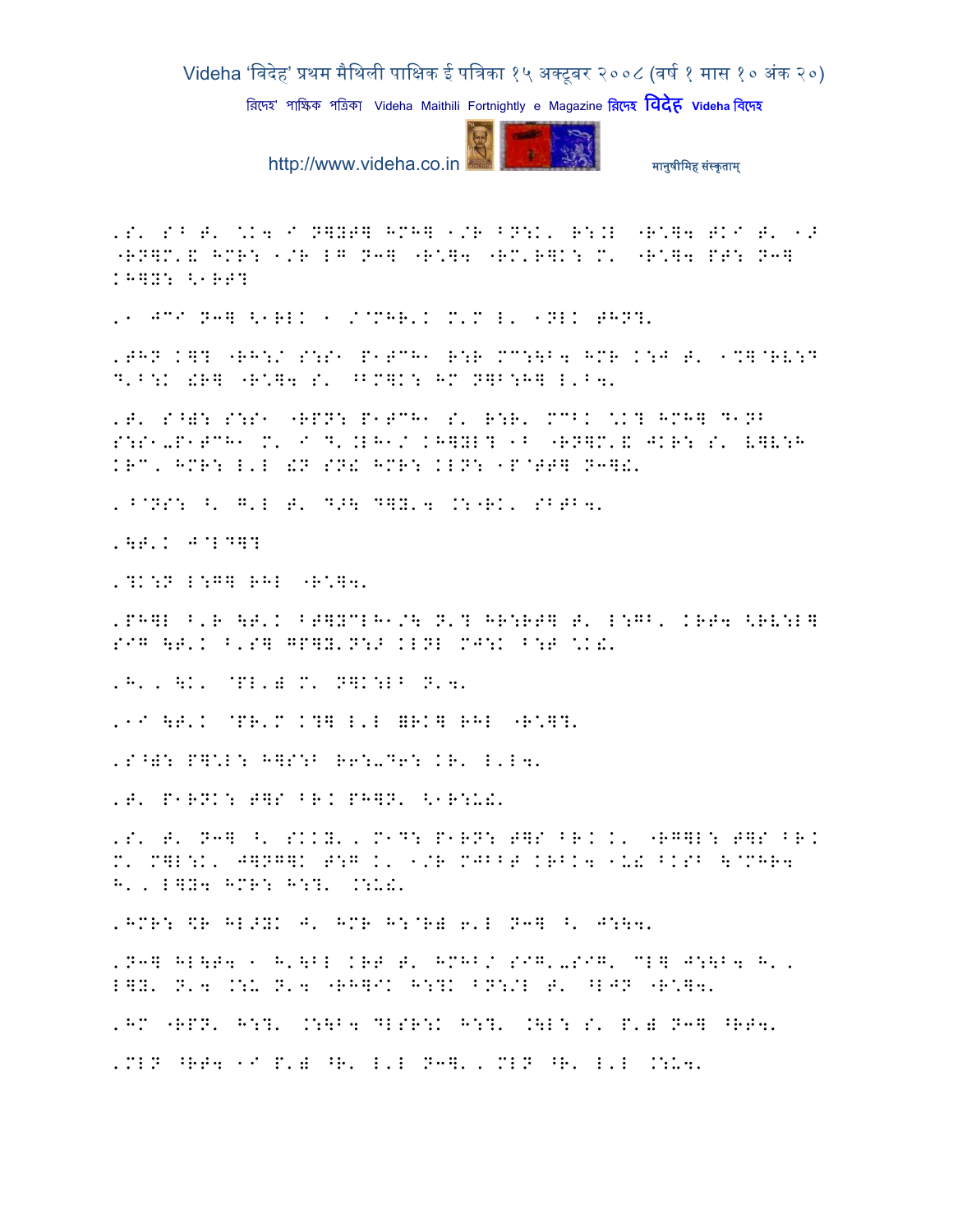িরেদহ' পািkক পিtকা Videha Maithili Fortnightly e Magazine িরেদহ िवदेह **Videha** িবেদহ



'THN T' 1/RL N3] .:\B4 MLN JHN ^R]\ J:\T T' J]B] K' K] KRB? MANNESON "REMARK "PRODUCED" AND THE MANNESON BELOW WAS

'I S^ 6]LXS6] \*L\$B 1 .:N: .:U4 "RR', "RR', D:/T] K]YKK K:)LH1/4'

'. HI AD (2) K. MBDH (24H) NE (2) K. K. (BI) KI.I, I. H. (14, 14, 15, 14, 14, 15, 15, 16 .:\L J:>T HMR: S'4'

'W]K \*K4 CLB THN4'

'KT'4'

 $\Gamma$  Mean High, Phage of the phase of the NH the Phage of the Phage of Phage  $\Gamma$ B:/HK R: MY CLB4'

'@VH:I HKV YB B]KM SL RLM:I)]K?'

'KHLH1/ N' J' P\*]L: T]S BR. K' "RG]L: T]S BR. M' %:M]L KR' J: RHL \*]4 H', >M:ND:R] S' KHB', "RH:I K' N]K L:G] RHL\ HMR I MAR I BOSH

 $K$  (Fig. ) and  $\mathbb{R}$  and  $\mathbb{R}$   $\mathbb{R}$  and  $\mathbb{R}$  are not improved as  $\mathbb{R}$  . TKI KHI RHL \*1

'1B?'

'U/HB/4'

'1B? MLNK DRV@JJ: BID K' K' N3] R:.B4 KN'K 6:/6ड़] \*Lड़] **MARY: SECTION BY: CONSTRAINTS:** 

'HMR: RL1I 1B] RHL\4'

.A: 1939 E93. HP 952. HTE 5999 TE T31 B9191.4 TER R7EES  $\mathcal{F}_1 = \mathcal{F}_1 \mathcal{F}_2 \mathcal{F}_3 \mathcal{F}_4$ 

'B'R-B'R-B'R'R'R SLC'H "RHL" (PHIRL "P) PHIRL "PIRN: DILL" DILL" (DILL" DILL" ) \T'K @VY@STT:K K] M:N' ^'LK JHN HMH] D1NB "RPN: K' "RPN: D1NB S' "RLG L' G'LH1/4'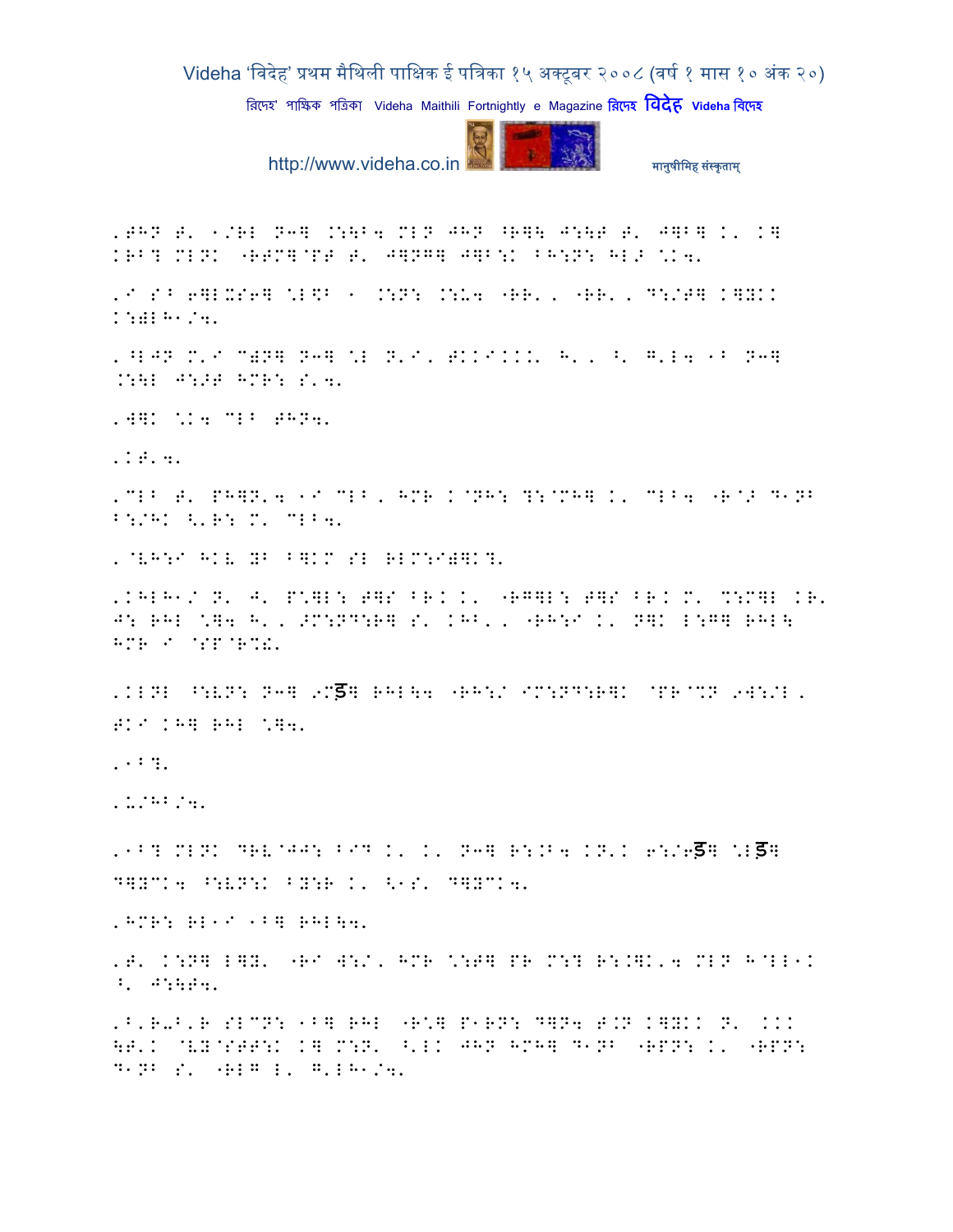িরেদহ' পািkক পিtকা Videha Maithili Fortnightly e Magazine িরেদহ िवदेह **Videha** িবেদহ



'M:N' \*LOCAL NO. "RESTANDED BY AN INGLESS AND HIS PASSAGE AND A SALE OF THE BOOM BOOKS IN THE BOOKS IN THE BOO  $I$  So Laterature to the Right Society of the Company of the Company  $I$  $L:$  CHS: A  $L$  CH  $R$  P1TL RHLH  $R$  and  $R$  and  $R$  and  $R$ 

'HMR PLK M]0: RHL\4'

'M]0:\ D]YU4 B@ND PLK, 61JL "RLK4 \.NL "RH:/K K'% /TB' NRM, 1 MLL:YM "R\*]4'

 $1.5$   $1.5$   $1.5$   $1.5$   $1.5$   $1.5$   $1.5$   $1.5$   $1.5$   $1.5$   $1.5$   $1.5$   $1.5$   $1.5$   $1.5$   $1.5$   $1.5$   $1.5$   $1.5$   $1.5$   $1.5$   $1.5$   $1.5$   $1.5$   $1.5$   $1.5$   $1.5$   $1.5$   $1.5$   $1.5$   $1.5$   $1.5$   $1.5$   $1.5$   $1.5$   $1.5$   $1.5$ 

'J'AL' (NI) 'BHIT SI YARE (NI)H' KAZ (MER): 'BHIMAG' ML' HELBELBE (NI) R:.L STETTE PERTITION A.PT TEALIE EVAN FRUI BEZWER K. PHP: RHL "R\*JHL RIMLRIM P(F)14 RHL "R\*JHL "MILL" (R\*)4 II

'"RHS:S4 HMH/B "RI "RHS:SK 6BIH] M' ^]J] RHL \*]4 "RH:/K TN S' MYSERI SI MARIAN 199 RHL "PAGA RYI "PINGE" PANA "PINA" D' RIAN NN SICTER (1998) RHLAN NEWS NORSE SIGN ON NO SICTEMENT (2) SM THE ROOM PROVINCES AND PROVINCE PROPERTY OF THE TERM OF THE TERM OF THE TERM OF THE TERM OF THE UNION OF TH

 $\lambda$  AI  $\lambda$  SY  $\lambda$  system as the star signal form in the star  $\lambda$  is the star  $\lambda$ "RNN" RN10 KONING AN "RNN" KI LI "RN1" (1941)

 $1$  (1)  $\sim$  100  $\sim$  100  $\sim$  11,  $\sim$  170  $\mu$  ,  $\sim$  100  $\mu$  ,  $\mu$  ,  $\mu$  ,  $\mu$  ,  $\mu$  ,  $\mu$  ,  $\mu$  ,  $\mu$  ,  $\mu$  ,  $\mu$  ,  $\mu$  ,  $\mu$  ,  $\mu$  ,  $\mu$  ,  $\mu$  ,  $\mu$  ,  $\mu$  ,  $\mu$  ,  $\mu$  ,  $\mu$  ,  $\mu$  ,  $\mu$  ,  $\mu$  , SAPA GELAK PENGGI DEGA PELGAH KOL GGA DI JULIO MAHIJI KEPAH M:L: BN:BQ: BN:B1 A1P4 PHQ:BQ:Bq.

'J]NG] \T'K S1IDR N3] L:GL PH]N' KH]YL4'

'MCN' M1.R RHL SD].N4 1I %@BD MCNK D'B:L K' =:H] RHL  $\mathcal{A}$  is the function of  $\mathcal{A}$ 

'=H' D]YU ! S^): V@RJN: =H' D]YU !'

'J]NG]K BDL>T RBP K]/ N3] BB0] SKL\4 "RH:/K RLM-RLM S'  $0.081$   $\mu$   $\Omega$  . The state  $\Omega$  in the state  $\Omega$  in the state  $\Omega$  in the state  $\Omega$ MCL. MORE STANDARD STAR STAR STAR MESS

'---------'

'---------'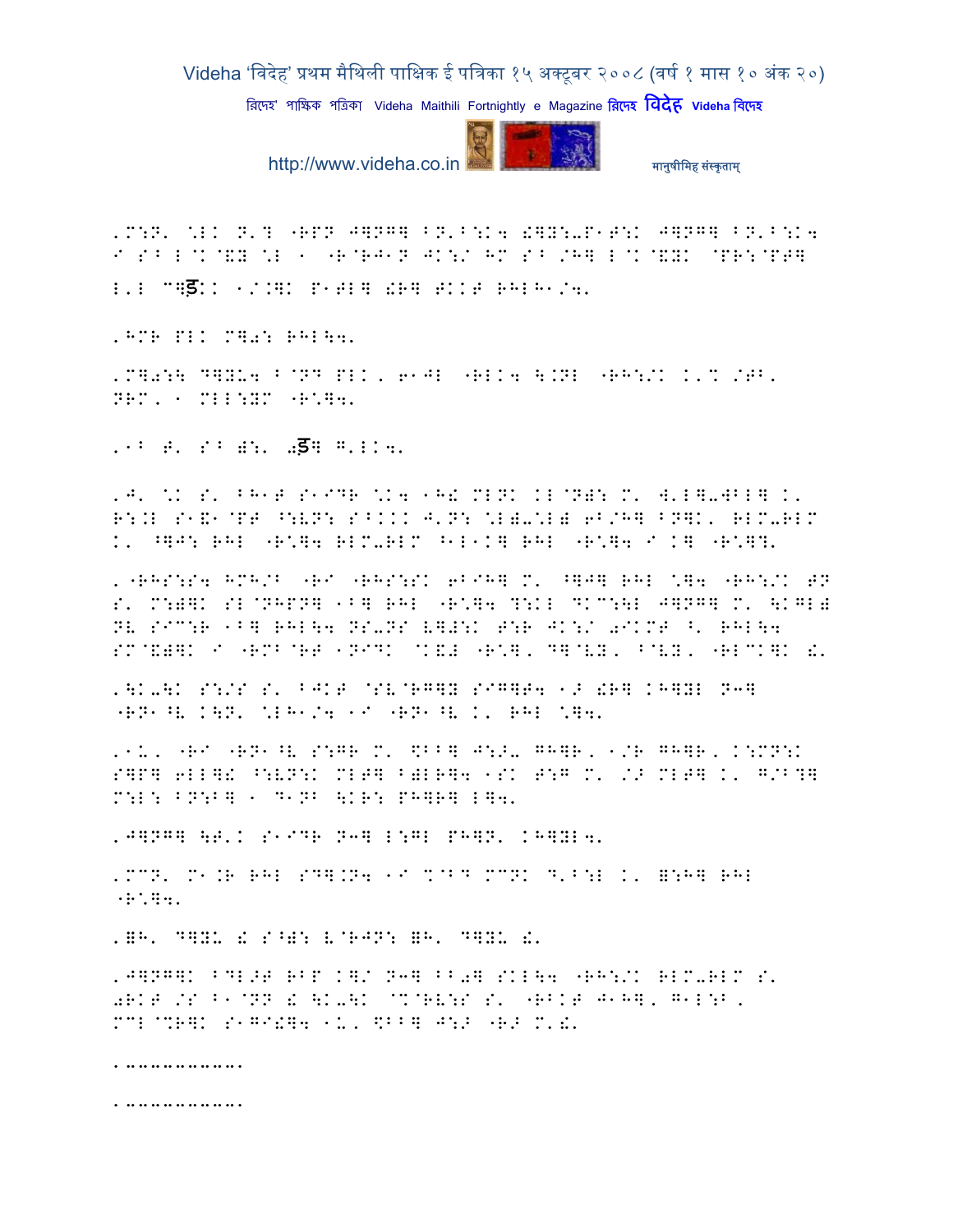িরেদহ' পািkক পিtকা Videha Maithili Fortnightly e Magazine িরেদহ िवदेह **Videha** িবেদহ



. . . . . . . . . . . . . . . '---------' 'J]NG] PH'L] "R\*], B10C"RL "R\*]4' 'U/HB/! J]NG] J]NG] "R\*]4' . **THE. T.**  $M$ : The  $M$  Correct and the  $M$  and  $M$  and  $M$  is the  $M$  -dimensional  $M$  and  $M$  is the  $M$ **B** / \* 744. '/ \*], M:N' K'H'N \*]?' '/ M:N' // M:N' // M:N' // M:N' '"RHB/ \KDM N'@NN: JK:/ KRK \*]4' 'N' AN' AO AN' AO FAINTE AO FAINTE AN GRAND AO FAINT-PAIL AIRS AN AIR AN AIR AN AIR AN AIR AN AIR AN AIR AN AIR 'BNLH1/\ N'4' 'THN?' 'THN K]?' 'THN M:N' J]NG]K RBP D'.] 1 M@ST RH]4' १. RA MK?) - KUNICIA A LI MERA (1981) - KONGRES (1972) - MANGHAMA (1972) - KENYA BER ?- /M@PRK:% 0: B.R. KO.K. K. K. K. K. K. K. A. K. K. K. P. R. H. R. H. D. B. H. D. H. B. H. B. H. D. H. D. D. K. K. B. D. B.

^:Y:- MN]G:\*], J]L:-DR^IG:4 PKK'J]IG )'@KNLLLJ]M' @SN:TKL@TTR 1A YB.\N.\$].P]. J@RMN] 1A >@GLK@#\$K K:@RY@KRMK  $\mu_s$  Enger, 22 Empires Pymile (apoint  $\sim$  20 an empire presentation \$:YGNL@S)]K M]?]L: P'I)]IG 1A M]?]L:K S:M:J]K-1@R?]K SM@SY:PR C]@NTN4 S@M@PRT] >@N\$]YN >@N@S)]@)YB) ऑ6 PKK'J]IG, HKDR:B:DM' 9PN]D'%K (@K&'@TR]Y @PRM1.)4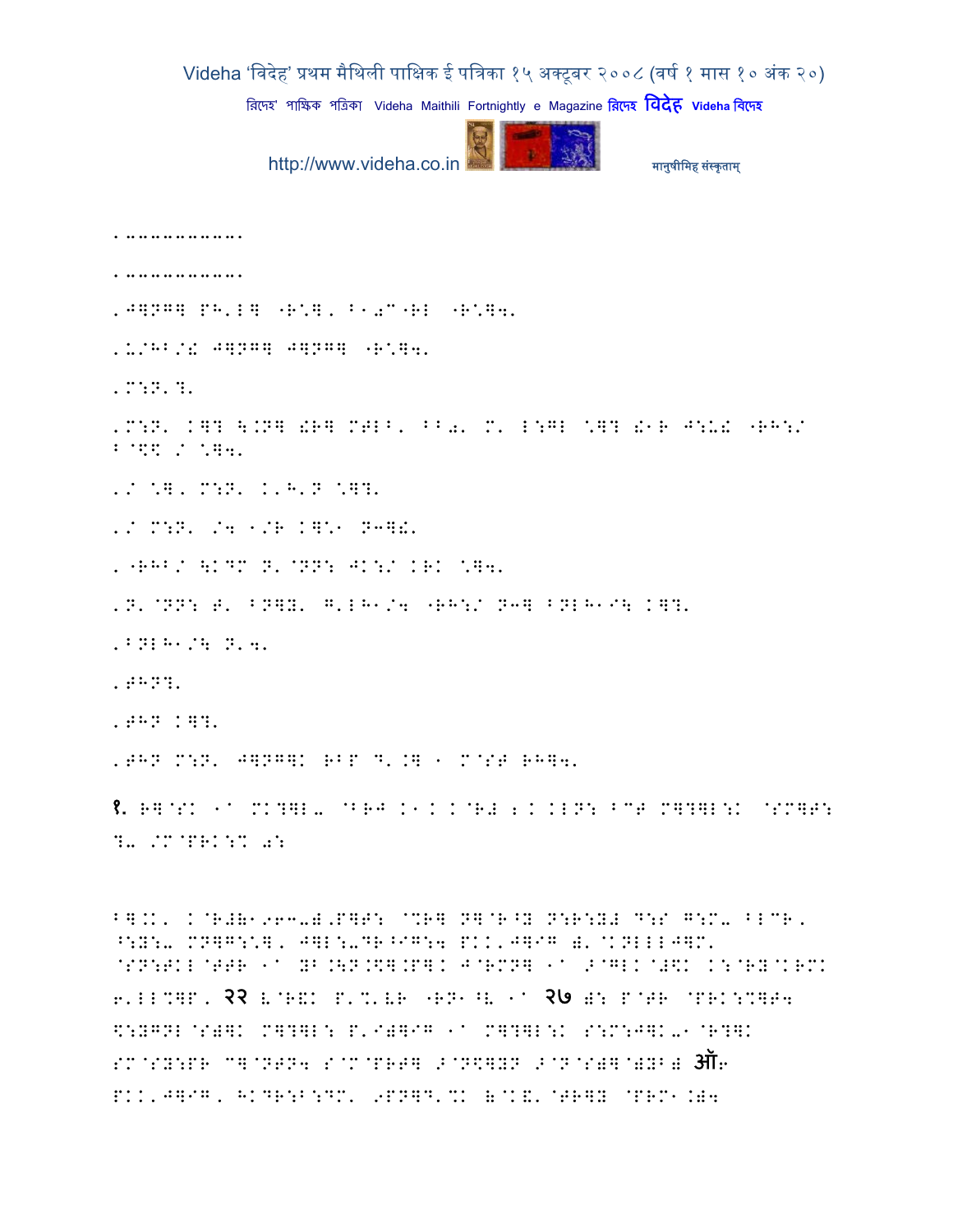িরেদহ' পািkক পিtকা Videha Maithili Fortnightly e Magazine িরেদহ िवदेह **Videha** িবেদহ



R]@SK 1 MK?]L

 $P_1$  was defined by  $\mathcal{D}$ 

KALYAR DY W: KS]KALYAR PSIMAL PSIV DARA YA M RD BEPYON DY.1 TO THE AN PARTICE MENTIONED ESTEN THE PRESTREE "ROWS MARING CO. MARINAR EN 1999NE MORAL VI DE CAPA MENINGENAR E NAP  $H$ : Historic Barnetter

MARK: MARK: MARK: MARK: MARK: MARK: MARK: MARK: MARK: MARK: MARK: MARK: MARK: MARK: MARK: MARK: MARK: MARK: MA

SA MERSO DYSINEA (PIPERA PIPERA DATA NEL 1987) NEBERNBOL MKRRE SIDKI SIMSER (RPDED, K. SKER K. K. 199 STED, K. PERDEDIK JM: E.ESA, PROPE, AT TIME A, SA A, SAPA 611200 e-SEER.  $194$  RH  $^*$  R+1  $^*$  R+1  $^*$  R+1  $^*$ 

**MANAGER AND MANAGER AND MANAGER AND MANAGER AND MANAGER AND MANAGER AND MANAGER AND MANAGER AND MANAGER AND MA** 

MARINE MENTION MARINE DI MARINE DI LA MARINE DI LA MARINE DI LA MARINE DI LA MARINE DI LA MARINE DI LA MARINE **M:S**bibe - Picher K. Mabrian, Phibe (Brith,

HE NDRE THE PART WORKER OF HIS REPORT OF PROVIDING AN INFORMATION OF @J3:N] "R.B:R @PR]@N) 1 B:J:R M' 1NB:K JL.]M NH] UWKAT:H4 MARAH SOL: M'SAL: MALSON PROTERARING DO MADY (ROSS) (PSEK) CL L:LBV:#] PR "R.@#\$ BHS KRT:H4

MARINE MORE STRIPS OF STRIPS OF STRIPS OF STRIPS OF STRIPS OF STRIPS OF STRIPS OF STRIPS OF STRIPS OF STRIPS O HA4 KLNL NAMES IN RHE THAG AND THE REPORT OF REAL BOOKS IN THE REPORT OF REAL EXTENDING INTO A REAL EXTENDING "RPP:: M. BM (1944 M999) S1R1T MAR PER (RPP:: BF) S1 MK?) REPORT TO THE RESIDENCE OF REAL PROPERTY.

!!!!GREAT RISK !!!!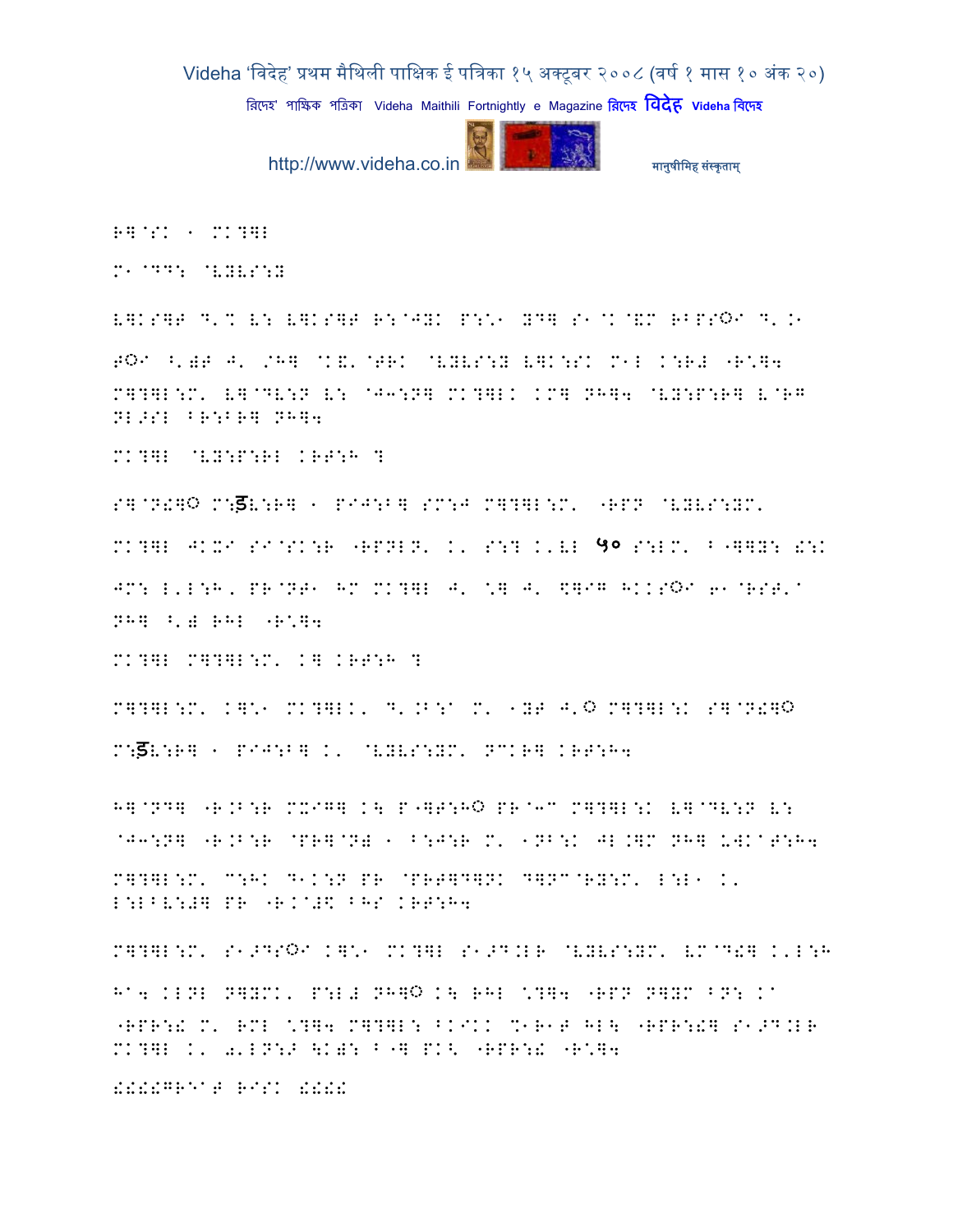িরেদহ' পািkক পিtকা Videha Maithili Fortnightly e Magazine িরেদহ िवदेह **Videha** িবেদহ



D: BH1TL "RENED PR RENET POST SENTY PRESS

SN 2008: ANG#E: K' GENERX NGHE: K' YAGH IBG & IBIS NIA J:H]M'◌ @VYVS:Y]K V@RG २ @PRT]%TL KM4

BH1TLSON P1%LH1O R. APPS (PEPRTP LADEL IT (PNAO PROMO RIE) K:R# K:R# H:N| R:N|

METHENTOS (STAR) 199 METHENT PARTY MESS . COLTENE ROS PROTO BDTR

TATALE PEZT ANDER CLE SPERA

PECT JULE: WE AN END OF ROOR JULES IN THE RESIDENT SOME THAT IS A REAL SET Li:Lin Pression: 9 Ex 0 Cherrical Decision Pression: VM@D!] ^A RHL "R\*]4 \K): B:T MHSBS ^A RHL "R\*] J' M]?]L:M' BREER KM PLE PHINE STEP FN 8860 FOR PHEN, HRIK BILM, HRIK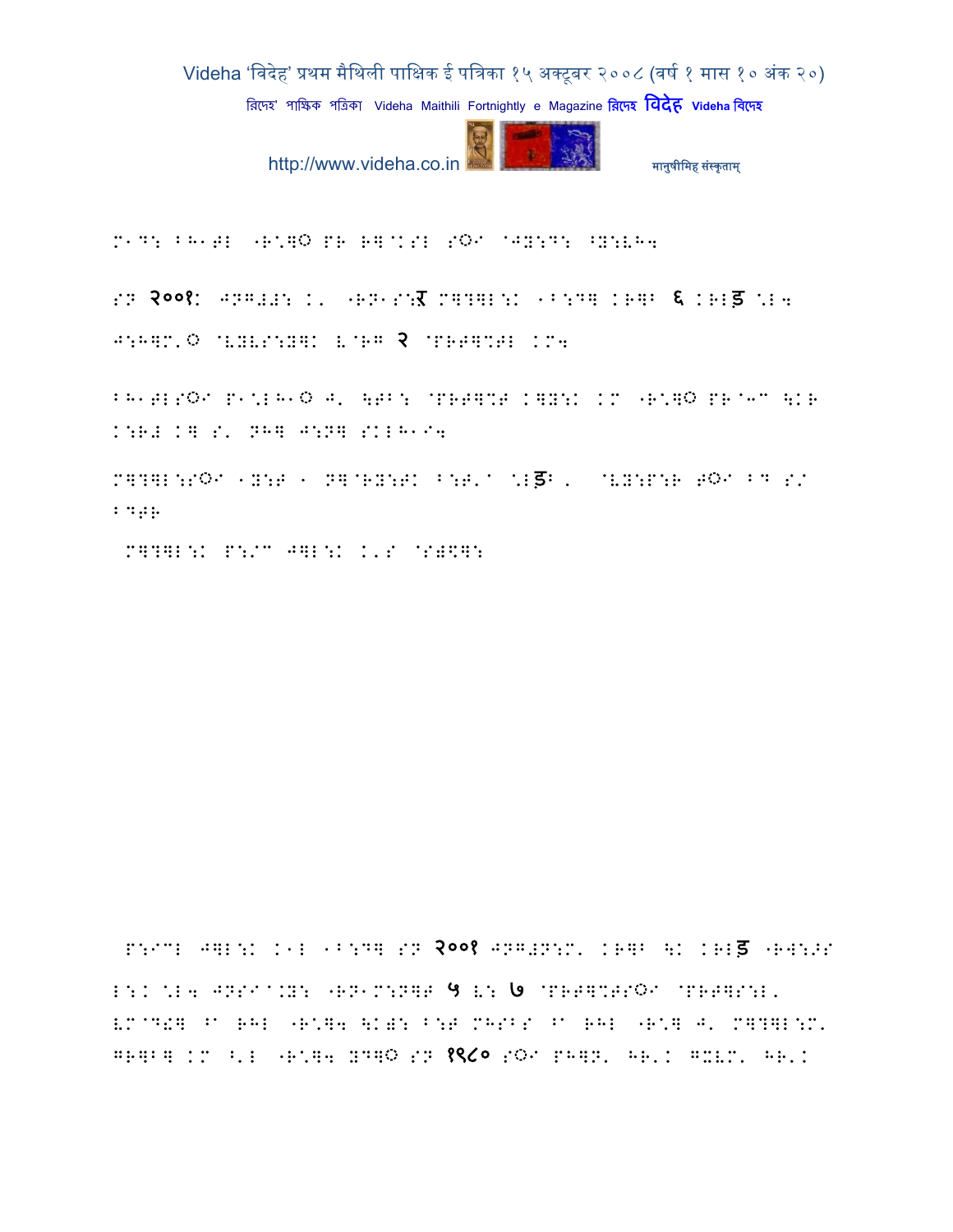িরেদহ' পািkক পিtকা Videha Maithili Fortnightly e Magazine িরেদহ िवदेह **Videha** িবেদহ



DER 8 BY 9 GET. SPENS ERDE NEIW PENSON SO SPENS OF PRECHO 9PV:S P1J: P:WK 9PV:S HL>T "R\*]4

Monday: Press of the State of Particle Products of the Party **PULLER CONSTRUCT** 

P:TE WHIS TITH PR ITE SINF TO WHORP RING ITTE PRALGRY, PTIRA IRB'GIG' KOVA (TRAR) PTIRA IANG PRA IRB'GIG B@LK\_RE\_NAB: P&LX: 2 %:N B:LXEB: R&LX+

PR 1 MERR 1.258 (BPN.T. RIES BROY ARD 4. TEL. 4PIBROS @JY:D: 1 K@RMWH]N @JY:D: BN:BKT "R\*]4 !!!!@GR') R]@SK !!!!

JASIM M: K VA BE WERE AN ANDERED PHISH HRY WERE HRYK DAY.  $T$ : THER THERE K.I.  $T$   $\overline{5}$ :

**WARDER MANUEL REPORTS AND REPORTS**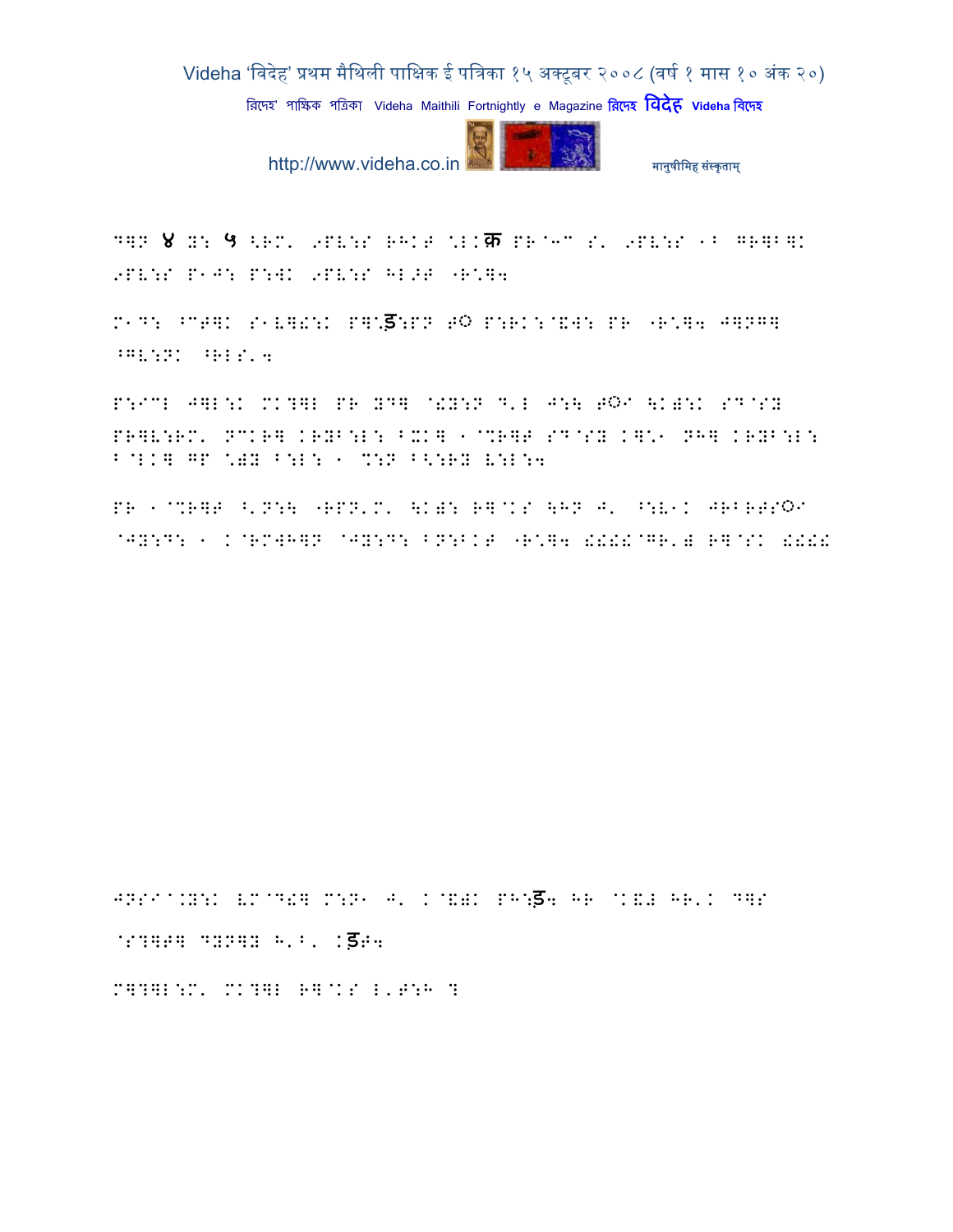িরেদহ' পািkক পিtকা Videha Maithili Fortnightly e Magazine িরেদহ िवदेह **Videha** িবেদহ



MARING MICHI POS GRES PARSAN PASSE LIST, PORTRE CAR JEN: KIRO SELTH GETTE SLOCHE HS HS HELM, PHE CHE PR .CTECT FSO 1 R.E G:SE J:HET, LE S.HE SSEA 6LBI T. L J:AGAA

SLC1 KND A JAHRAH 1/R MCH KI BACK KING 6KOR 6KOR 100  $\cdot$   $\cdot$   $\cdot$   $\cdot$   $\cdot$   $\cdot$   $\cdot$ MARR READS HERE AND MANAGEMENT OF THE ALL OF THE ALL OF THE ALL OF THE ALL OF THE ALL OF THE ALL OF THE ALL OF MORE AND AND HE LESSEN RY CONSIDERED AN USINE RISK AND  $R$ %'& MI?N "RGL: "RIKM'4 2. KLN: BCT M]?]L:K @SM]T: ?- /M@PRK:% 0:

/M@PRK:% 0:, G:M, V]J>, J]L:-M!1BN]4

KLN: BCT M]?]L:K @SM]T: ?

1I JHN "RPN: SBHK CH1TRफ़: V]K:S ^ RHL "R\*] T HM SB "RPN MH@TV:I@K&: KY P:BESA: KOREAN ARHL P: AT THE FORD AN ALL TO A RHL FOR A RHL FOR RESIDENT TO A RHL \* RHL \* RHL \* C:HE4 M-TV: KE MH MEXING: KI RI RE SENE ROOM HAD: KO KEN MGR1R NH] ^ G'L \*] J' "RPN @SM]T: "RPN: S KLSL DBR P:\*1 \*1)] RHL "R\*]4 M1D: TKR: SM'TN]H:R K]YL NH] "R\*]4 1Y "RPN: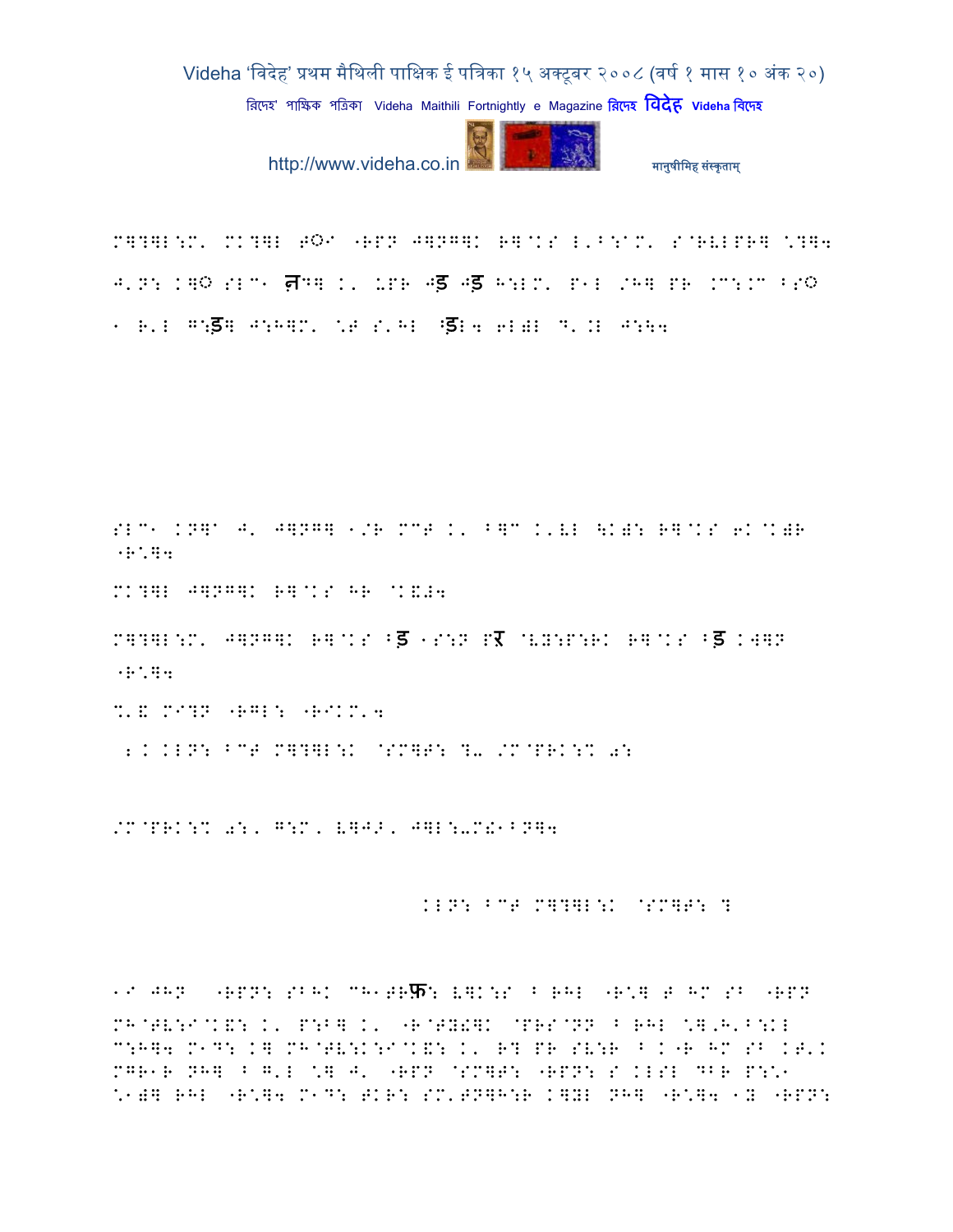িরেদহ' পািkক পিtকা Videha Maithili Fortnightly e Magazine িরেদহ िवदेह **Videha** িবেদহ



"RHANNISTIC" (OR KING) KI THA "RHDIGANIS" (PAN) "THE "PANEL" RHIL "RHUN "RING" IN BHL KAN YH SHI MIN SHI RA DHA HHL "RYAN "RYA" RH KAL E: BOH DA MAAHAMINI DAAADA MA'A MA'A MIHIN AMA MINI DA MARI DA MARI DA MARI DA M D) NARS PRAN (L'ARGEN PR SNINGRAPH) (NIRGINAR (SHAMP) (1) J:YT "R\*] M1D: K]\*1 V@R& PB@RV M' CL1-1> S"R 1LL PH]L' HR G:M M' WI YOU YN YN A' LINE NENH NICHT AN ANTITEN EL SEERT HEGA (NE L) SP 1Y GOLDAR (MERCHEN CLIMATER DER 1Y MENSEN KOMPESTER  $\texttt{H}:\texttt{H}:\texttt{H}:\texttt{H}:\texttt{H}:\texttt{H}:\texttt{H}:\texttt{H}:\texttt{H}:\texttt{H}:\texttt{H}:\texttt{H}:\texttt{H}:\texttt{H}:\texttt{H}:\texttt{H}:\texttt{H}:\texttt{H}:\texttt{H}:\texttt{H}:\texttt{H}:\texttt{H}:\texttt{H}:\texttt{H}:\texttt{H}:\texttt{H}:\texttt{H}:\texttt{H}:\texttt{H}:\texttt{H}:\texttt{H}:\texttt{H}:\texttt{H}:\texttt{H}:\texttt{H}:\texttt{H}:\texttt{$ "RSR Pड़KT "R\*] J' MID]RK K:@RYK@RT: SB S'HL \KR MJ: 9W:B"R L:GKT "R\*]4 >MHR MCK: P:B] K1K1R,B]L:ड़] MKY: K' @PRT]M: K' S. B: M. (1998) P:2H: M. CH. A: (19) C: P: (1998) C. MINE BAE  $R$  -P14 9MHR HM SB "RPN SB "RPN SB "RPN THR SHOW" SIGNER (P1PL) SIGNER (P1PL) SIGNER (P1PL) SIGNER (P1PL) SIGNER (P1PL) SIGNER (P1PL) SIGNER (P1PL) SIGNER (P1PL) SIGNER (P1PL) SIGNER (P1PL) SIGNER (P1PL) SIGNER (P1PL) SIG B'): 1 PLT: SM'T B:IJ] PR P:I L1):BY K' "RVSR K' NH] GU:IBKTR #14 "RED #14 " "RED #14 " "RED #14"

 DLSR KT"R J: RHL "R\*] "RPN SI@SK:R? HY9,1B %:YD KTC MH]NL TK CLKBL: R:ML]L:K T@MB1 G:M M' D'.:YT HIGHT AT 'HTT' SLE FTD' (HT) H. (HTT. FYW PACE B: TAPN PHUL R:ML'H: N. (L.) (KELEE) (K. L.) (MAI NI DINK ORD) 9W'N PERSON 9W'N DINA PERSON NHE HLAVINK, A' A. TR'HE P.E. TH' A. GHT PEAL THEAMARI V:@ST' TKY:R RHKT \*L,/KR: "RPN SM:J NK:R] D'LK M1D: 1.N @PR:Y,HR \*L) PK< %HR "RTH TK K] D'%K R:J!:N] M' D1@RG:

PBJ: K' "RVSR PR L:.L 1DM] R:ML]L:K .1B L1@6◌T 9WBKT \*K?4

KATL KATLER: N.M. KILINE KATLER HYD SYN 0BW B:J] RHL \*]4 \N: M' D1 ): G@PP J' HMR: @SP@&) ^'L-PH]L J' LLK K' /H] @PRT] / R10:N NH] RHL@NH] J' K] B:IJ] K' N:C M. K.A. COMENZOMER M. CAL COR GARRY GRIE ZA CLI PERRA CO ORRI AAVRRA 1 HJ:RL 1DM] MID]RK 1S P:S TTB:K GLT GLBR K"R DKT \*?] J' "REPRES (1958) TRREE BI GIRE PRREI (858) TI I:Y ME RHIE SRE SRE (869) S G:MK KL:K @HR:S .BB PK< @STR PR ^'L "R\*],SB GL)' B10]T]  $R$  and  $R$  in  $R$  . The  $R$  -state  $R$ 

 $B$ . The contract of the property of the property  $\mathbb{R}^2$  and  $\mathbb{R}^2$  and  $\mathbb{R}^2$ C:R: @P@@YRV M' \*L K] / .@TM ^ G'L "R\*]4 K] "RPN SM:J TT'K GRAP GRAP DA BOS KORING AN A A BANDO DE BELO IN CORPOIS EN DISCOVI KWARD OF BULE O GENERAL AND AN ANDER IN ALL DIG HOME HOME DO BY RECORDED AT THE THREE CON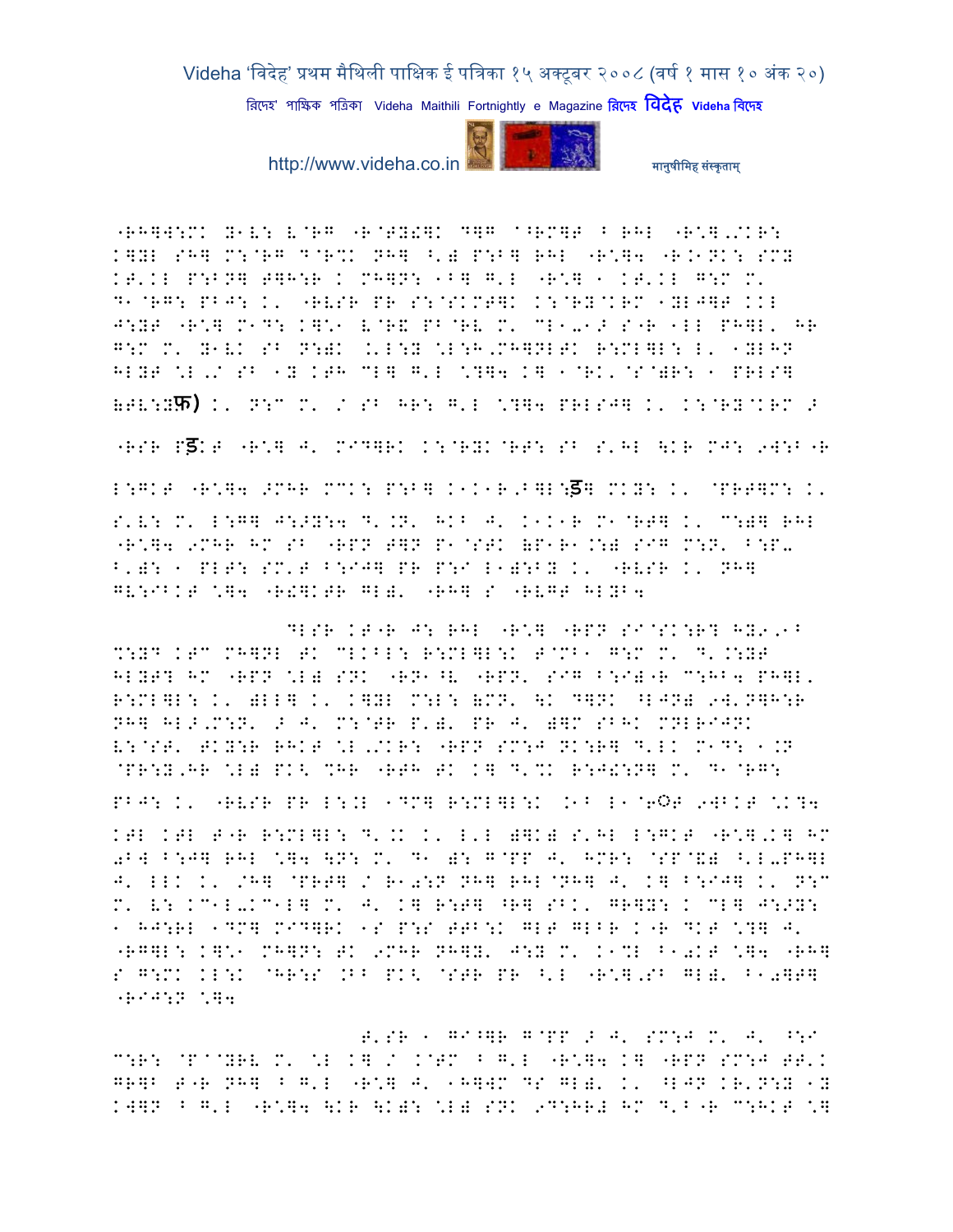িরেদহ' পািkক পিtকা Videha Maithili Fortnightly e Magazine িরেদহ िवदेह **Videha** িবেদহ



J' JCI "RIH: SB M' S K]\*1 1DM] D]@LL]-BIBI S KM: K M:S DURN LI GY SYN HI RA 'BY' N YRA' HI GY A GY N FR SMY KY SIGN SIGNES AND SIGNED SIGNED AND RESOURCE SIGNED AT A REPORT OF STANDARD AND RESOURCE A SUBSTANTIAL OF S'HL SBGL) ' WY GATH "REPLIED" DI "REPLIED" S D'. "REFILE

 $\mathcal{F}=\mathcal{F}^{\mathcal{F}}$  , where  $\mathcal{F}^{\mathcal{F}}$  , where  $\mathcal{F}^{\mathcal{F}}$  , we are the set of the set of the set of the set of the set of the set of the set of the set of the set of the set of the set of the set of the set of

MH: PRESS: 8986- ), JONES RIPHER, PHENE 8902 J. M. PHIL KORIS SIKUN SIKUN PIIRAN

 $1.47$  (PH) (T) THE ROOT THE PROPERTY  $\mathbb{R}$  and  $\mathbb{R}$  and  $\mathbb{R}$  , of the property of ERIC DF  $\mathbb{R}$ @PRS]@D!] PCLK "R\*], / ?]K- S1^:& C@N@DR Y:DV4 S1^:&K K?:- Y: PRO PR DOMERED I RIF K EPIF (PRO PRO I LGKI) (PODLEV KYLNI "RATH" "RENG', L'.NK 1R MA LEBE, MA 1 PRO MARTIN ("TRN'K " ^:&:K Y:@TR: %1RB KYLN]4 I Y:@TR: V: ^)K:V, J' H1NK N]YT] S'HL RHL "R\*], H1NK: "RN1^V S/ LKS KYLK, T]@K@&# DM@&)] D'LK 1 "RPN SMK:L]N S/ "RLG V]%]@&) S:IC:M' =:L] D'LK4

CORPORE CONSTRUCT OF CHINESE CONDITIONS ON A SIGN OF RECORD OF THE SIGN OF THE SERVICE OF THE SERVICE OF THE N

/ \K): "RLG ^:&:-SI@SK:R, %@BD-SI@SK:R @GRH# KYLN] J' "RPN @SVRBP M' @VY:SJ@NY "R\*]4 L'K]N I @SVRBP KTH1 S/ /0R:BKT NHE "BSE. "BPER" (FN: PHARY'', PHARY: CEN C.Z KEE SEA BYP.C 9@D<:)]T KRKT "R\*]4 / "RPN K?: M' PR]V'%K KLNL PK< 1YLJN KA PS:RM' NHA 6/SKT \*\*\* NH] AND ARN "RNATH" RNN (ARALYST %@BD SHJH] "RP'@K&]T PR]V'% 1 Y?:@R? K'/ \K): PK< 6LK DA  $D\Omega$  and  $P\Omega$  is a state of the contract of the value of the state  $\Omega$  ,  $\Omega$  and  $\Omega$  and  $\Omega$ /TB' N]@RL]@PTL4 S1^:&K J]VN 1 S:H]@TY UPR S/ JT'K %:IT 1 @S?]R B10:>T HL, ^]TR S/ /TB' "R%:IT 1 "R@S?]R "R\*]4 H1NK "R@NT@RDM@&)] @SY:H 1 S6'DK'/ N]@RMMT: S/ 9@D<:)]T KRKT "R\*]4 H1NK RCN:K:R SMYK SM1@DR M' \$BB]-\$BB] MLT]-M:#]K T:KE "RNKT "RNH" SPE PRAZZ I TRK IZ KONSTRUKT "RN YES DOM:VOCAL BUSINESS RECORDS

२. SBR M:R: GM:R: GM: GM: GM: CR OR 0: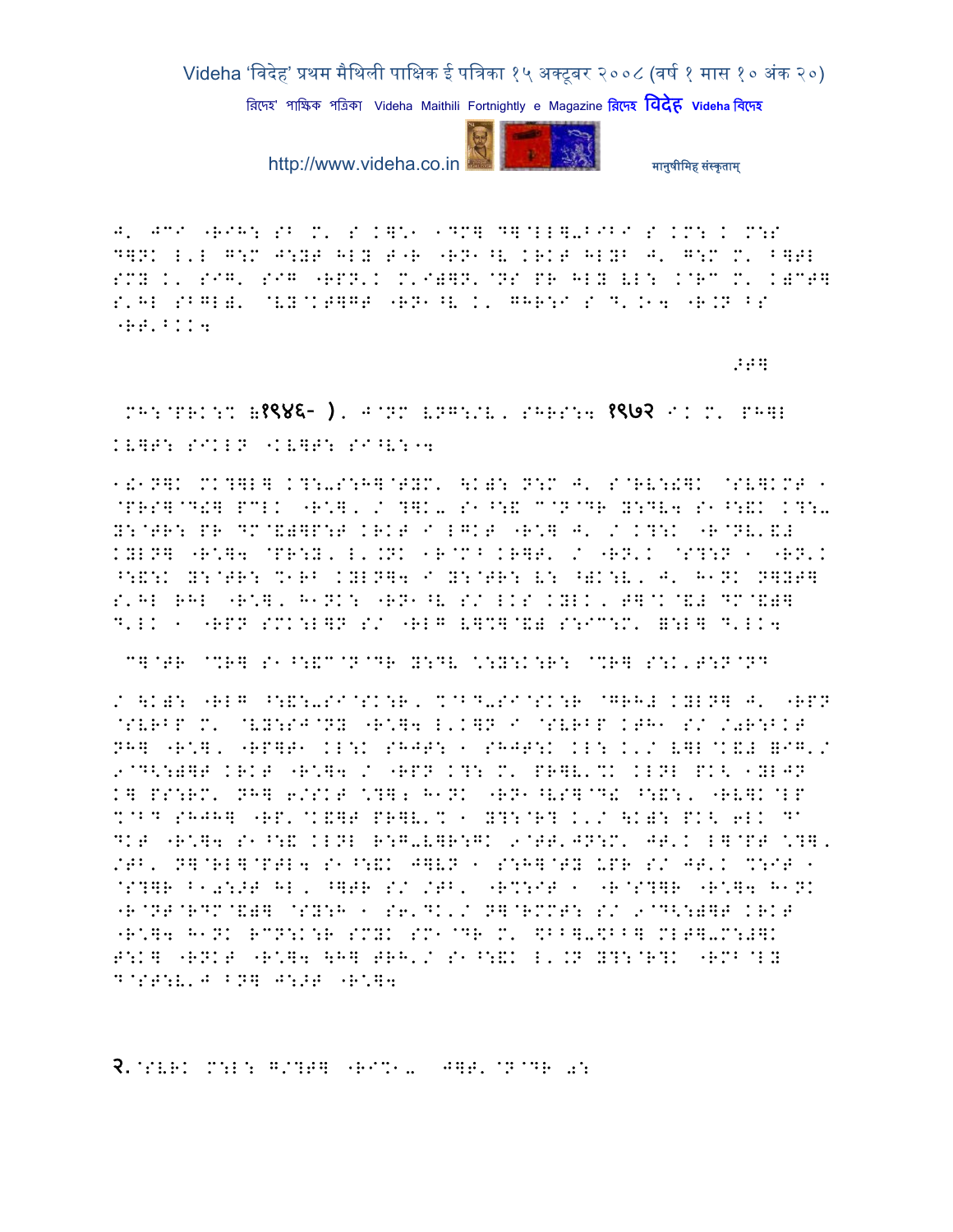িরেদহ' পািkক পিtকা Videha Maithili Fortnightly e Magazine িরেদহ िवदेह **Videha** িবেদহ



HM SO "RPN' PHEN'LY H'Y DOQ'YEERS' DUNCH NA GO HIY DOG ^:&:S:H]@TY, G]TSIG]T 1 SI@SKMT] P\*11 RHL "R\*] 4 I KHB  $\Lambda$  (1984) - RIM-2013 Discovery (RIS  $\Lambda$  ) of  $\Lambda$  and the sign of  $\Lambda$  and  $\Lambda$  and  $\Lambda$  is a sign of  $\Lambda$  . The sign of  $\Lambda$ AN **फ़**़िस: L' RHL 1944 NINH # #48 Pr##PL.2 #FRPPR#FPR#FPR L@K@&Y R.N]H:R] "RI%1 MK?]LK'/ "RPN ^:&:-SIG]T @PRT]K **BUCKERS BOOKS AND ADDRESS TO A DEAL OF STREET** 

"RIGY" PORTO "RIGHTAN" "RIGHTANG" (PING) "RIGHTANG DI SIGNE ANG DI VIDA ANG DI SIGNE ANG DI SIGNE ANG DI SIGNE \M. फ़]L.M' "R@!YYNRT "RI%1K M:Y H]NK PH]L G1R1 \*?]@NH4 I MI: WHO SHEE WIND MUSHE BE SIGNED WHO KEE BURG SIH 4 THEN: RIN CENT I REPORT BLEED I RINE PQTE PHENED WHICH STARR SRIVEN E. RHL NTR A PNE CENTRE RIPM, SRRNBE REPOW BY BOTH THAN HE CHARL "BURGER" RESIDENT A STAIL " @PRL@GR:MM' SH^:G] ^' K' MK?]L] G]T G:B] "RPN @SVRSI WHEN IS A FIGHT AND THE REAL PROPERTY

\.N D]@LL]M' RH]KA SIG]T S:!N:M' J1)L "RI%1 D]@LL]M' 1919-1919 THE VID VIOLET OF SIGNED WARREN WAS ARRESTED FOR A SIGNED AND MY MARKET  $\mathbb{R}^n$  $\ddot{\bullet}$ 

MK?) THE RIG PARTIES - CONSIDERED AS A CONSIDERED AS CONSIDERED AS A CONSIDERED BY A CONSIDERED BY A CONSIDER MKROBIG GARAGERY LIL HARLE NAA BAI AANS IN KINSA 4 DESERT (BLANK RIGH IS THE INVITATION OF A LANGE ITH A. J:H] K:@RY@KRMM' LG^G ८ HJ:R MK?]L RH?] T:H] K:@RY@KRMM'

C:HARBES MUSIC BREAK MARK (PAR URSER UNSER HANDLIKE SKLAGHES SKLAGHES SKLMMENTS) ^LJP1R]K \$]M:@#\$ P1R: KRKT "RI%1K' MK?]L] \$HKN G'B:K L'L MLP MALAMED ARE P\$LN MAN THE P\$LND MANUFAL WARD @SRLT:K R1C]K 1G1 V]V% HL>T "R\*], 'JNT: J' S1NA' C:HT HMR:  $SB:BF$  P\$T P\$T  $BF$  (F#IF 4 PHP)N: MIHR P\$F P\$TH: MHIFN: FHAN GROUNDERY IST GHEN CONGRATING TO LEAST CLIMATE HILL 1B]KA MK?]L ^:&]K BDLL S:IG]T]K @SV:DSI "RK@C\* L:G] G'L RHN] 4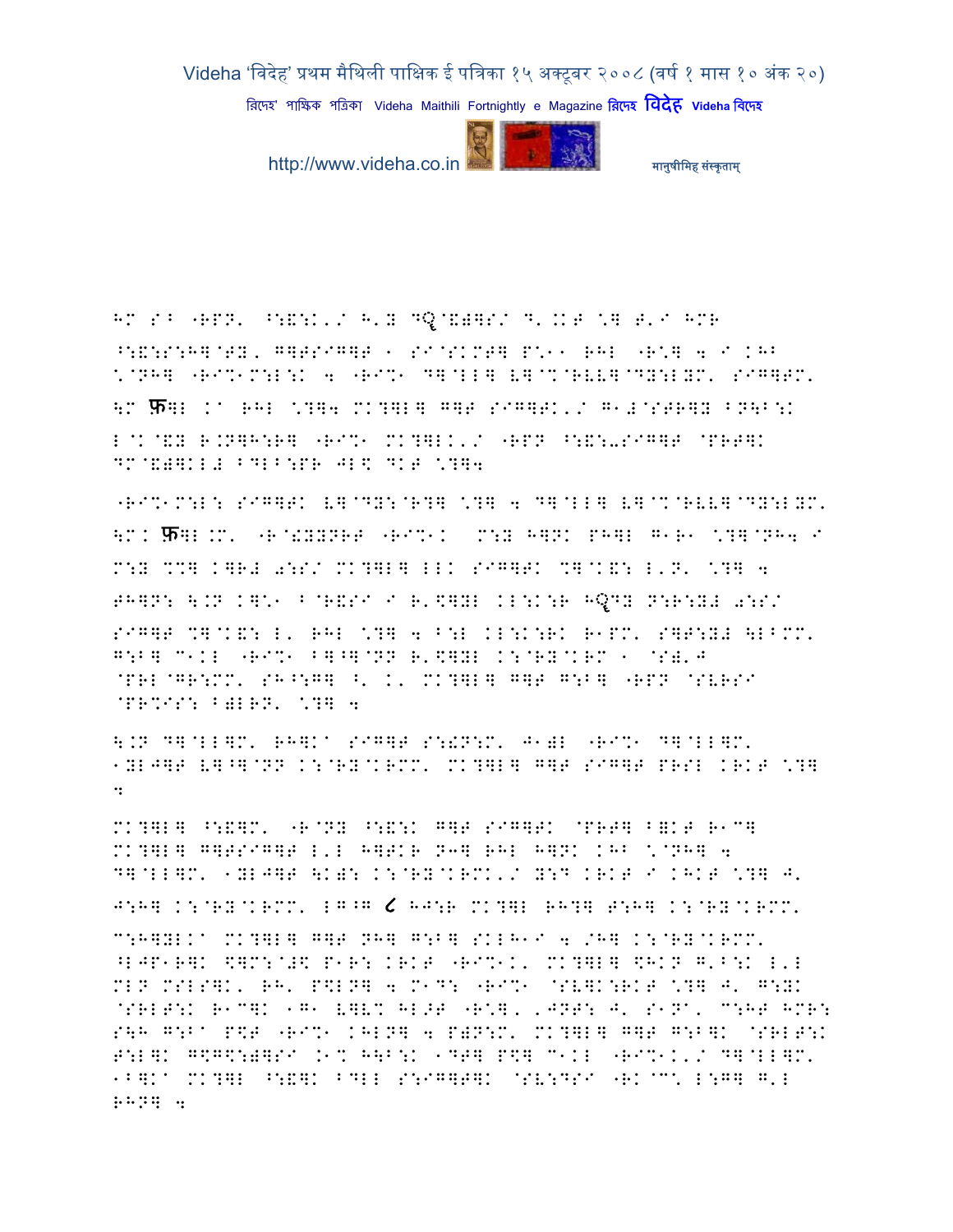িরেদহ' পািkক পিtকা Videha Maithili Fortnightly e Magazine িরেদহ िवदेह **Videha** িবেদহ



MC. MAKE ALM IN LOCAL THE HORIZON IN LANGUARY IN THE LOCAL THROW IN THE LOCAL MINIMUM IN THE LOCAL MINIMUM IN M LI RINK PH VM 4 | 60 KEN EN 'R'N PH, | MBLA AHER  $R$  represented to be a probable of the particle of the particle  $R$  and  $R$  and  $R$  are  $R$ 1@R?]K SM@SY:S/ L\$] RHL \*?], "RI%1 KHKT \*?] 4 \H]K "R^:VK K:R# &PY:RR#BERRE @R#BL: L'BY:LE SH:R: L'A:L'L SIGNE "REDECTION" BOOK "REDECTION"  $A$  (2018) R C (PRESS) CONSTRUCTION (PRESS) A RELEASE CONSTRUCTION  $\mathbb{R}^n$  and  $\mathbb{R}^n$ SIGRAPH A RAS TATARAY OR THE REPORT OF A RHOUNDED FOR THE RESIDENCE OF A RIGHT  $\sim$  PC RD  $\sim$ KOMBIR MERBERO, NI KENING BULAY BADANG PARA IPA INI MENGHERH @PR'M]PR RL& @PRK) KRKT "RI%1 KHKT \*?] 4 M1D: MK?]L]M' @STR]Y G]T SIG]T @SRLT:K'/ ^')K C:H] S' "RI%1K V]C:R \*@NH]  $4$  Music Liber Music Manier. Dhen Month @SRLT:S/ ^')L V:HV:H]K 9D:HR# DKT "RI%1 KHKT \*?] J' @SRLT:K MNLR@NJNK L'L @STR]Y K:@RY@KRM S'HL H\B:K C:H] 4

MCPHER BYRONET, ERPHANDIS SNRP POTTIR BOOKAR ALBERTE.  $R$  . The matrix of the control of the control  $R$  is the set  $R$  and  $R$  and  $R$  and  $R$  and  $R$  and  $R$ BH1T M:N S MONTH SOME SOME STORE THE CONTROL OF HEATH (1918) AT CONTROL IN THE CONTROL IN THE CONTROL IN THE C 4 MK?]L] SIG]TK'/ \K): U/C:I PR PIH1C\B:K L@K@&Y R.N]H:R] "RI%1 MK?]L] RIGK@RMM' \.NL L\$K] L'L BH1TL KW]N:I RHL BEBKT FOR STREET

 $R$  . The construction of the same construction of the same  $R$  $\left\{ T, \frac{1}{2} \mathbb{R} \right\}$   $\left\{ T, \frac{1}{2} \mathbb{R} \right\}$   $\left\{ T, \frac{1}{2} \mathbb{R} \right\}$   $\left\{ T, \frac{1}{2} \mathbb{R} \right\}$   $\left\{ T, \frac{1}{2} \mathbb{R} \right\}$ 1G1 N3] 1/T4

१.9963 GST 3501 PSEC PROFINE GREATER OFFICIAL PROFINE REPORTS

@SV. R:JKML CC!R] PR-\$X. D'V%IKR NV]N (1G:/)

8. THER. THE TEST WICH SHAW

\$X. @PR'M%IKR S]IH (१९४२- ) @GR:M+PL@S)- JLG]Y:R:, ?:N:- J:L', JARES, JR:PARSE EN KOSBE, PSESPERR ER OPPS PER. ^:GLP1R-812001(B]H:R)4 MK?]L]K VR]@&W SMJN%]L, MNN%]L 1A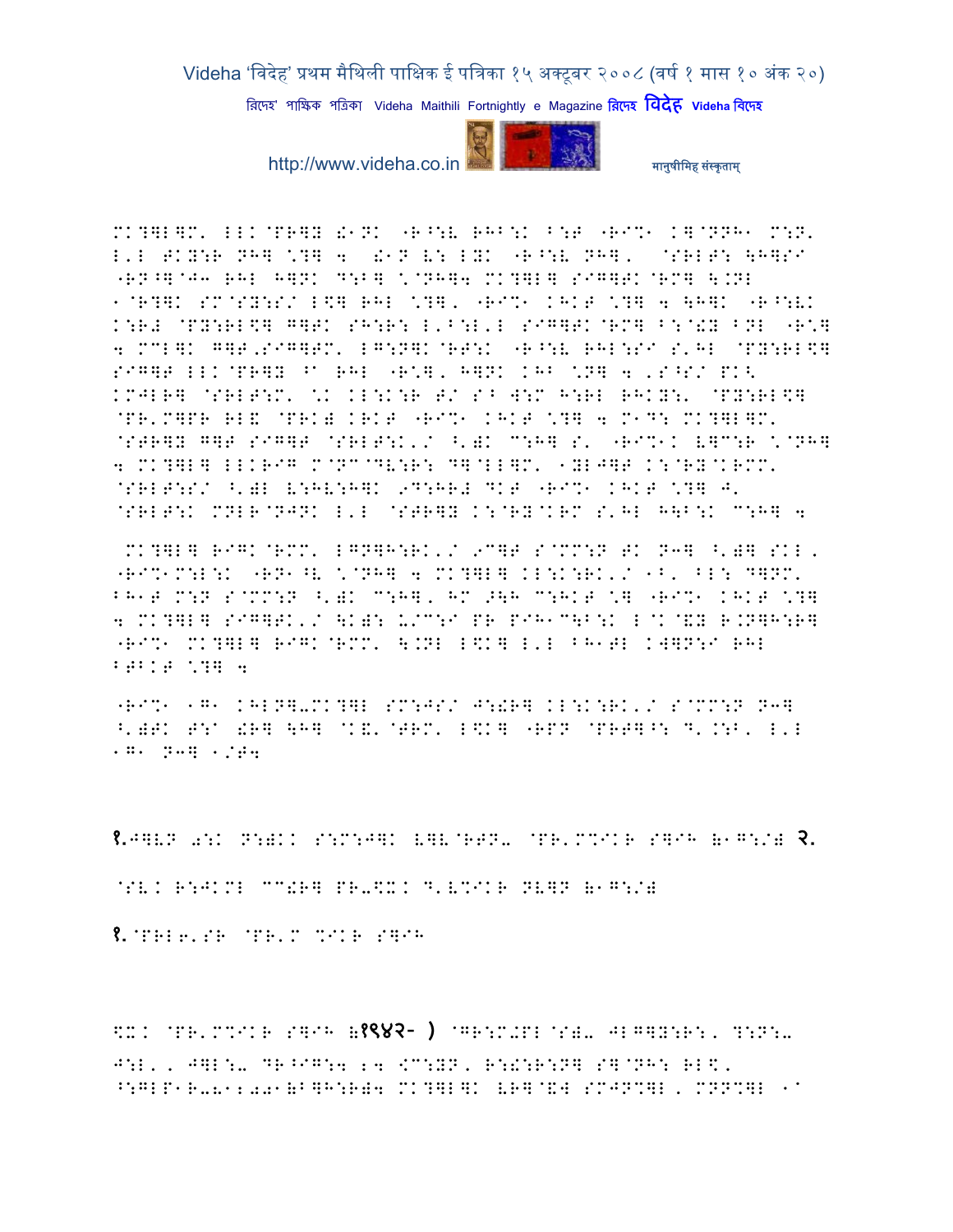িরেদহ' পািkক পিtকা Videha Maithili Fortnightly e Magazine িরেদহ िवदेह **Videha** িবেদহ



"RE TECHORICAL ET THE PART POINT OF STATE THROUGH THE CONTROL PARTIES. IN IN SM:LLCK, NGC / RIGMICK NGC NGC NGC NGC 1999 NASA @SVRBP D'N]H:R, K1%L "RN1V:DK, @PRV]# S@MP:DK, MK?]L], HA SPARI SIM SKONT SIM SIMBAR SIMBOLI SIMBOLI A TANG ANG TING ANG TING ANG TING ANG TING ANG TING ANG TING ANG "RIGGRES AR "RIGHRIMAR" (RIGRIS & PRESIDENT "RAPA" IN REPORT AN INDI  $\mathcal{P}(\mathbb{P}(\mathbb{P}(\mathbb{P}(\mathbb{P}(\mathbb{P}(\mathbb{P}(\mathbb{P}(\mathbb{P}(\mathbb{P}(\mathbb{P}(\mathbb{P}(\mathbb{P}(\mathbb{P}(\mathbb{P}(\mathbb{P}(\mathbb{P}(\mathbb{P}(\mathbb{P}(\mathbb{P}(\mathbb{P}(\mathbb{P}(\mathbb{P}(\mathbb{P}(\mathbb{P}(\mathbb{P}(\mathbb{P}(\mathbb{P}(\mathbb{P}(\mathbb{P}(\mathbb{P}(\mathbb{P}(\mathbb{P}(\mathbb{P}(\mathbb{P}(\mathbb{P}(\mathbb{$ "R@KOY KOY KORT "R@K@LY AMTHIMB@LY BHIMBONG" DAY OF THE SOLIDAY OF THE STATE OF THE SAME OF THE STATE OF THE S MCLARS (THE POST OF STRIP TO THE RELATIONS OF THE THEORY OF THE THE  $\pi$ "R@RC]T4 /A "RD@MY 9@TS:H, !K@RY, LGN 1A SI<@R& KA T@NMYT:K SIG MK?]L]K BH1MB@LY !RLR:D]K "R@NV'&# KA D'LN] P1@STK:K:R RBP4 H]NK "R@NV'&# PB@R# @GR@N? 1A @PRB@N!K:R  $\pm$ 1.:D]  $\pm$  0.000  $\pm$  0.000  $\pm$  0.000  $\pm$  0.000  $\pm$  0.000  $\pm$  0.000  $\pm$  0.000  $\pm$  0.000  $\pm$  0.000  $\pm$  0.000  $\pm$ THE SHIPPA PHIS STATING PROVINCING TO THE AN OVERFLIGHT, P)N: MORTHER (EN P) PD (P)MIR: BPR MEAT MEAN ALSO MANHER LIP MEAL)

MA MORIAN WERE MEEN DIE GEWONDE GOU DIE DIE ARSTEINAAMSTE VOLGOARDE GEWONDE BARE THE TO GET DERFE ETTER TINE OF HEATH BE THE THE  $\,$  Eq. ( ) and the contraction of the contract of the position of  $\,$  . The contract  $\,$  $\,$  B)  $\,$  (Fig. )]  $\,$  (Fig. )]  $\,$  (Fig. )]  $\,$  (Fig. )]  $\,$  (Fig. )]  $\,$  (Fig. )]  $\,$  (Fig. )]  $\,$  (Fig. )]  $\,$  (Fig. )]  $\,$  (Fig. )]  $\,$  (Fig. )]  $\,$  (Fig. )]  $\,$  (Fig. )]  $\,$  (Fig. )]  $\,$  (Fig. )]  $\,$  $S$  is a set of the set of  $S$  . The same interest of a single single  $S$  is a single  $S$  of  $\mathbb{R}$  is a single  $S$ @SVT@N@TR S:R@SVT-S:!N:M'4

 $T$ 

MCLAR MACHINES (1999) NEWSTANDAL AND ALL AND CONTROLLED AND ACTUALLY POSTS. १९७८ २.MK?]L] N:)K PR]CY, MK?]L] "RK:DM], P)N:, १९८१ ३.P1R1&:@R? / V]@DY:PT], [C: @PRK:%N, ^:GLP1R, १९८६ <u>8.MARCH: KARAN 4912 (N. MIRI 0:1919 (B)</u> १९८७५.N:@)Y:@NV:CY, %'.R @PRK:%N, P)N: २००२ ६.1!1N]K MK?]L] S:H]@TYM' H:@SY-@VYI@GY, MK?]L] "RK:DM], P)N:, २००४ ७.@PRP:#]K:, K@R#GL@&W], KLLK:T: २००५, ८.I@K&#, [C: @PRK:%N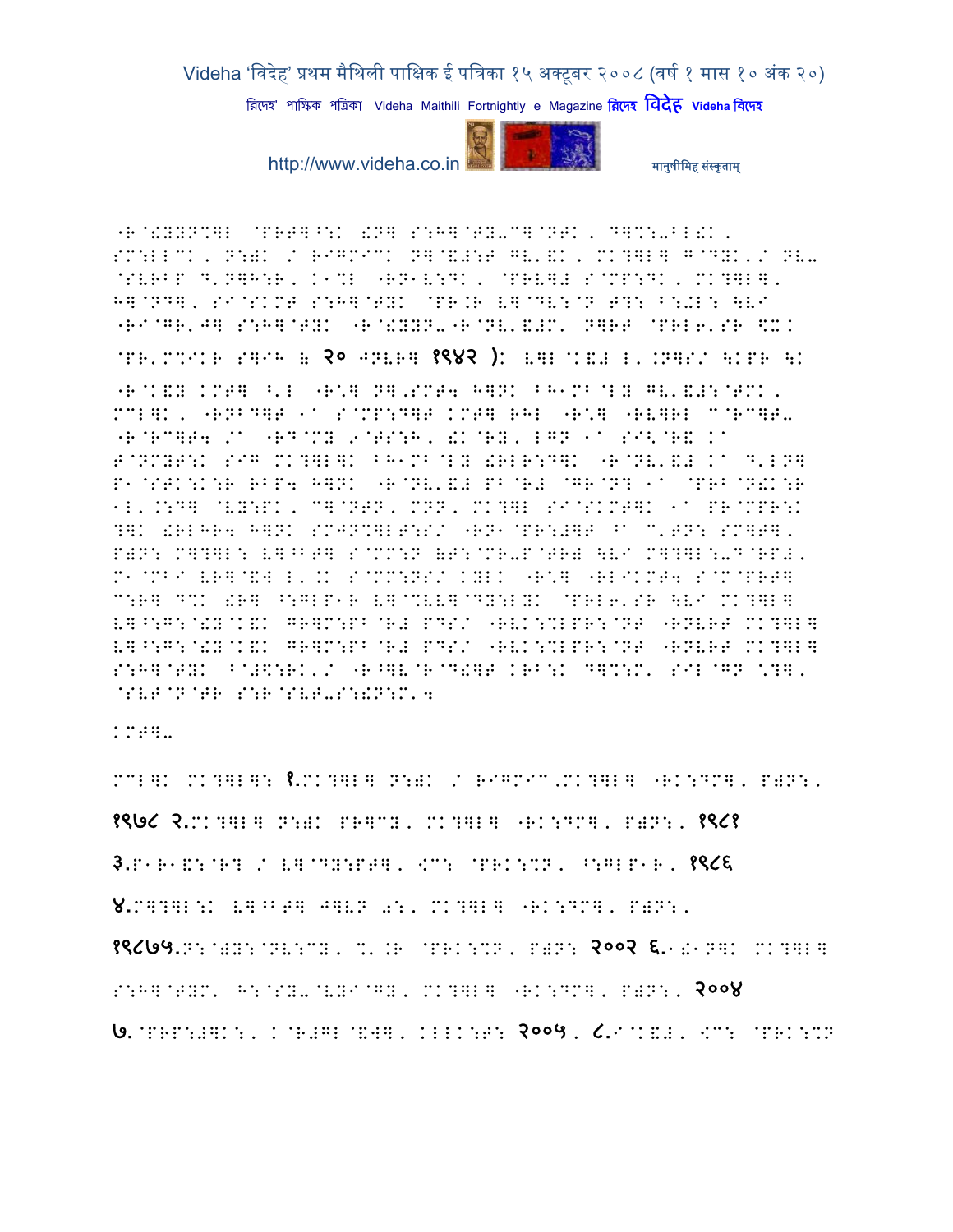িরেদহ' পািkক পিtকা Videha Maithili Fortnightly e Magazine িরেদহ िवदेह **Videha** িবেদহ



^:GLP1R २००८ ९.Y1GSI!]K @PRT]M:N, [C: @PRK:%N, ^:GLP1R २००८ १०.C'TN: SM]T] / N:@)YMIC, C'TN: SM]T], P)N: २००८

MCLAR HIMPS: 1.0 PORTHER THRISHER OR MACHINESS, MERRY MAR, BERS HONDING MENTED AND NEW LINES 8808 2.LANDENCE AND CHILD OR MB@LY:IKN, @DV]T]Y .@#\$, B]H:R H]@ND] @GR@N? "RK:DM],  $P$ HEP)  $P$ SUR, 3.HEPPE PYHI III, NE, THE POBLIC POBLIC HIME, THIS १९७६.

 $R$  . The contraction of the contract  $R$  . The contract  $R$  is the contract of  $R$ STEP THE SECTION OF THE RESOLUTION OF THE THE RESOLUTION OF THE RESOLUTION OF THE THE THIS "RK:D'M], NI D]@LL] २००१ ३.P:GL D1N]Y:, S:H]@TY "RK:D'M], NI DE LLE ROO?, Y.GLLEYDDIY, SYNETHE RKYD, DE LA DE LLE २००७ ५.R .: Ranger Research Research Prince Parks 2006.

L]@PY:@NTR#-१. "R@+K]Y:N:), MNLJ @PRK:%N, ^:GLP1R, १९६७4 SAMPS:DN- 8. GADYCOLLERY, MH. TAMP: NTELLYS, ANDERS, 8966, 2. NE \K:IK], MH'% @PRK:%N, ^:GLP1R, १९६७, ३.P@TR-P1@&P, MH'% @PRK:%N, ^:GLP1R, १९७०, ४.PDLT]K:, MH'% @PRK:%N, ^:GLP1R, १९८७, ५. "RNM]L 1.R, K@R#GL@&W], KLLK:T:, २००० ६.M#]K#,  $K$  or the control of the couple  $\mathbb{R}^n$  . The control  $\mathbb{R}^n$  or  $\mathbb{R}^n$ ,  $\mathbb{R}^n$ ,  $\mathbb{R}^n$ ,  $\mathbb{R}^n$ ,  $\mathbb{R}^n$  and  $\mathbb{R}^n$  . The control  $\mathbb{R}^n$  and  $\mathbb{R}^n$  and  $\mathbb{R}^n$  and  $\mathbb{R}^n$  and KLLAG: YOO W. C. MARHER LLARSTEN SPREET AND THE MARE. KLLK:T: २००३, ९. ^:RT]K B]L:ड़], K@R#GL@&W], KLLK:T: २००३,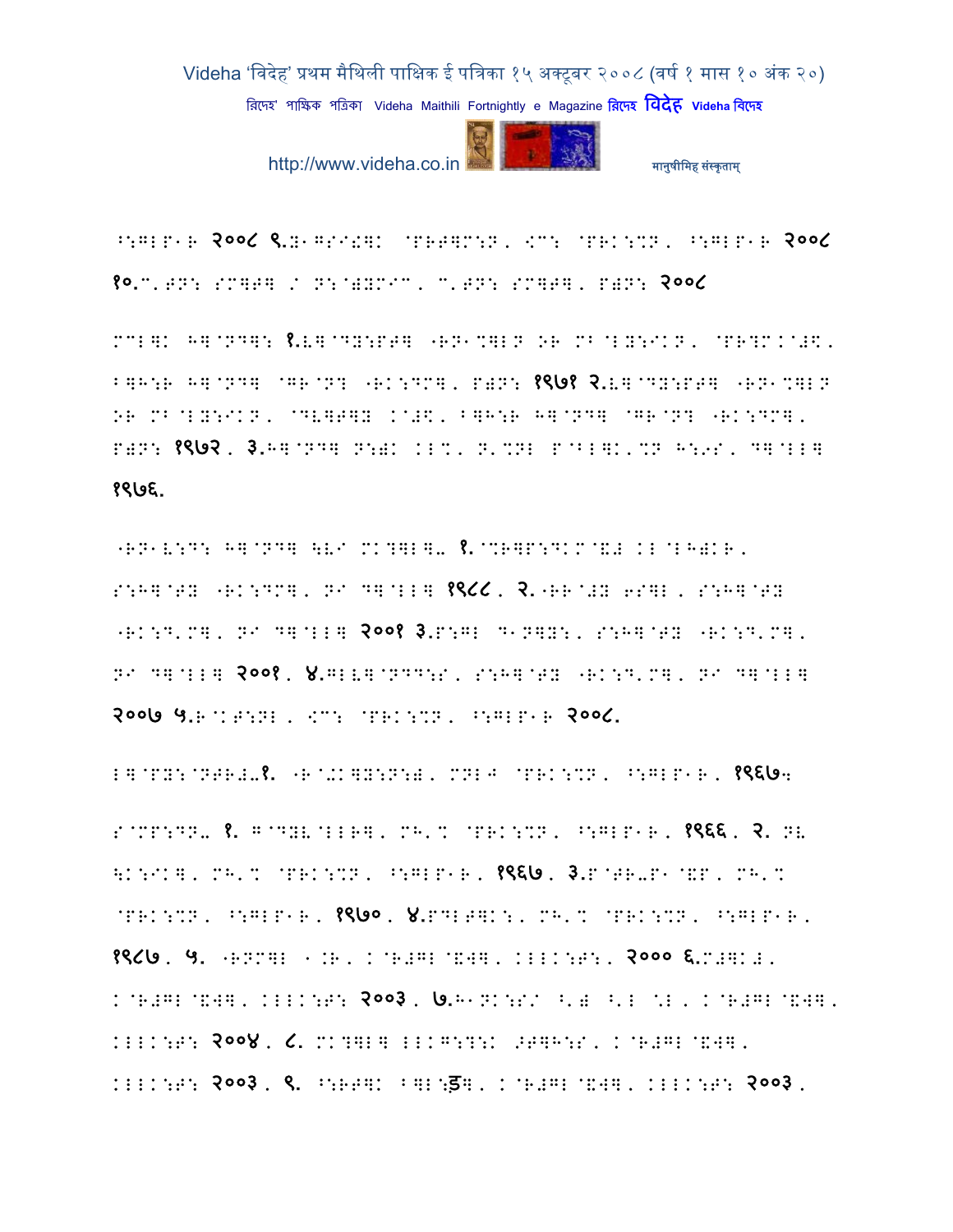িরেদহ' পািkক পিtকা Videha Maithili Fortnightly e Magazine িরেদহ िवदेह **Videha** িবেদহ



१०. TR: TR: VICE TRESS IN THE TREE TREE IN THE TREE 2003, 88. STER THE TREAST PROVIDED TO THE PROPERTY AND THE THE RESIDENCE PRIME  $11.1.5$   $\overline{S}$  if the Girlsham  $\overline{S}$  ,  $\overline{S}$  and  $\overline{S}$  are the contract of  $\overline{S}$ . The contract of  $\overline{S}$  are the contract of  $\overline{S}$  are the contract of  $\overline{S}$  are the contract of  $\overline{S}$  are the cont LECT MAR CENT. PHARR PHEN SYNCHER, MISPE, ROOC, 88.RPPN SLN: H]R:, K@R#GL@&W], KLLK:T:, २००८4

Postern Patrickson, Patrickson, 2002

JAN 0:K N:K N:DAN: LALIPER (1991)

R@ HLAG RS HLAG:BH SB MAIL ROOM

MH:R:JK MN HRLK N)], KHL LLK "RPV:D4

SYNCHES AND ANLE HIND AT MISH FINISH.

RHS]-RHS] SB 6:G1 S1H:G]N G:BY MNK 9M@+G4

PHI PROVINSION FRD'S GERMERIA (LE PRERT (SWA|

SENTERN PHROBHORD, PMOBEL88)

 $\,$  NHL (PSH)  $\,$  ( A:) HI: Kent. (PP) (RD (RH) (A:) A:)  $\,$  RIG (PH)  $\,$  RIG  $\,$  R  $\,$  R  $\,$  R  $\,$ "RECRES" (PRIL HORE HIS MOST PORTLANDIG MARY PRIL "RELEASED RISP") @PR@TY'K P:@TR RIG "RB]RS/ BLRL "R\*]4 LLK HLR]K H1ड़DIG MCYB: 1 9!M MCYB:M' "R@ST-@VY@ST "R\*]4 R:@JY:D'% "R\*] J'  $H$  "Represented and the control of the state  $R$  and  $R$  are  $R$  and  $R$  are  $R$  and  $R$  and  $R$  are  $R$ "RONYT: ROWL (ROWL) SRYER RYONGARIYEN ELINN RYONGY. 9P@S?]T \*?]4 R:J^VN D]S J:>T NGRK %L^: / HLL]KL@TSVK V]KMT RBP DM@&)]GT HL>\*4 S^ \K DLSR:K SIG H/S]-MJ:KM' @VY@ST D. I:: \*57 \& \$P\$ \REPRR FP DRI PS\$NT LI \DTH BS\$NT RITT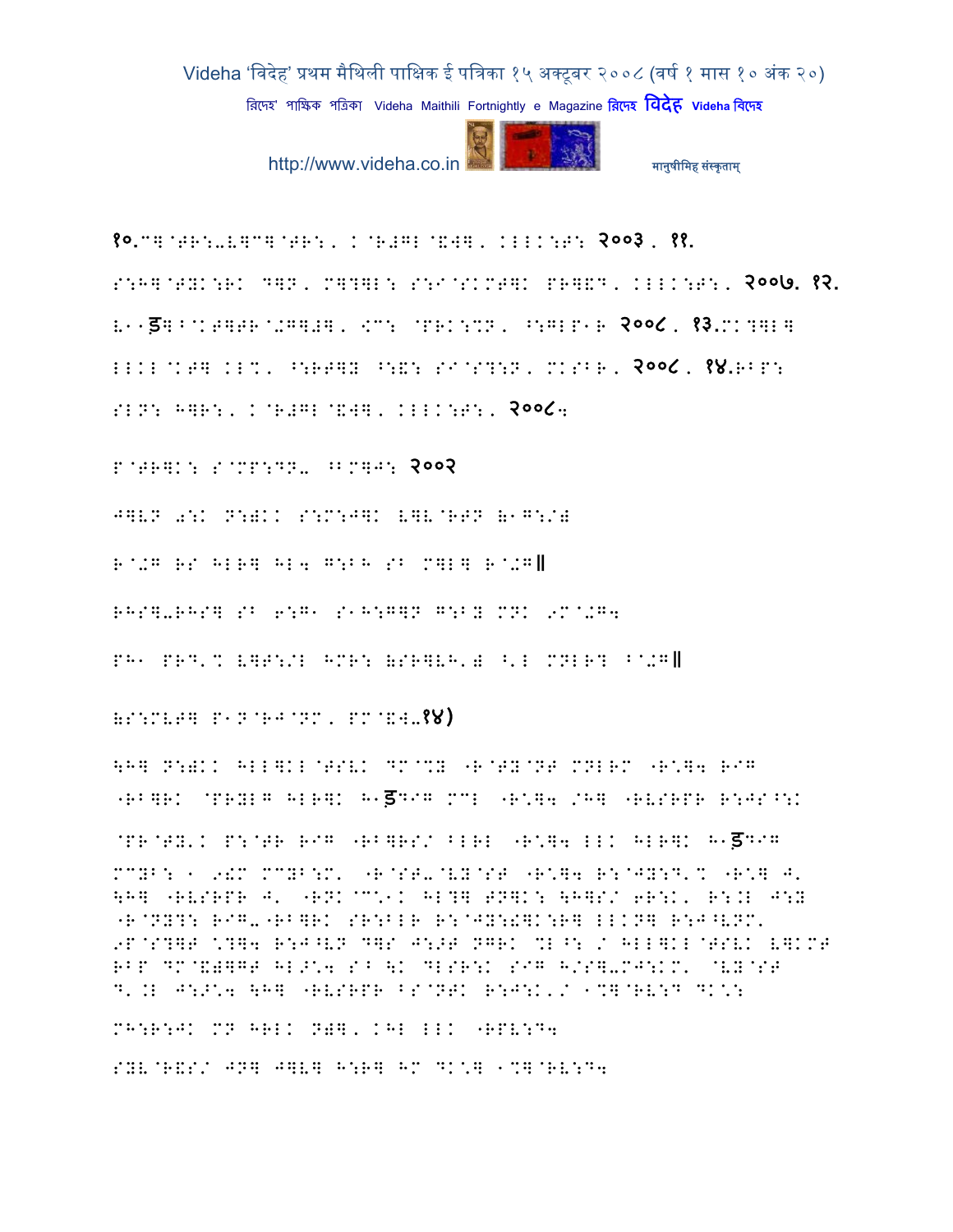িরেদহ' পািkক পিtকা Videha Maithili Fortnightly e Magazine িরেদহ िवदेह **Videha** িবেদহ



S:MYTERS P1ND PHONE PHONE (SV)

%L:K: N: P1R1& JPHLP, GNO. Z: MHTHEN: GNO ZNO MPR: "PROMPRN:" A MO PHR "RN 16 MER A. Z . "RN PHON NE PHPN PT 200 MAY "REP BH:R KA L'LN]4

K) ROTHER DIE PIRTUIS VAN DIE PORTUGE GEREIG VAN DIE VAN DIE VAN DIE VANAF K.HL "R@TYMETY@NTHIRI KYP IBPR A. H=D. KYLYNIDAR PM@&W^BM]K PM@&WPL&K HKB:K @PRM:# DK\*4 S:MVT] P1N@RJ@NMM'  $R$  . The restriction is the control the control of  $R$  is the control of  $R$  and  $\mathcal{L}$   $\mathcal{L}$   $\mathcal{L}$   $\mathcal{L}$   $\mathcal{L}$   $\mathcal{L}$   $\mathcal{L}$   $\mathcal{L}$   $\mathcal{L}$   $\mathcal{L}$   $\mathcal{L}$   $\mathcal{L}$   $\mathcal{L}$   $\mathcal{L}$   $\mathcal{L}$   $\mathcal{$ RBPMY PROPENED PRINT READS TO ME FOR THE STATE SERIES AND AN INTERFER PO TEA POSTED (PRACTE) TO TEGOVICE Y COPPRINTED BY CONDITION TO PROVIDING A KO MERNESINI MERNAHAN YAPATA ALIN ATNAN NA MARA SYARA NAAR  $\mathcal{F}^*$  -and  $\mathcal{F}^*$  is the symptom of the  $\mathcal{F}^*$  . The solution  $\mathcal{F}^*$  is the symptom  $\mathcal{F}^*$ C@RC: KYLN] "R\*]4 K:@RT]K PB@R#]M:K "RVSRPR LLK @SN:N:@R? GIGHES: TE "ROLLER" (HAMR SHAR STRING) IN THE SKAMTLING THAT IN ITE IS NOT THE TIME OF THE TIME OF THE TIME OF  $R$  . Recast Report Report to the Right Report Can be a set of the Second Report  $R$ BOM DARS AND HER SHENGER ARTICLES CONSTRUCTED TO THE REAL PROPERTY  $\mathbb{R}^n$ J:>\* J' I PRM %]V^@KT PR:Y# RH?] J' H]NK N:)K:D]M' @PRY1@KT NC:R] 1 MH'%V:#]S/ ^A J:>T "R\*]4

MARAH SKME DI IZSKI SE MARDI I PO TERE PORTO. I RARI IRSOD I DREGENED  $K$  (1980)  $K$  (1981)  $K$  and  $K$  -to  $\mathcal{N}$  , and  $\mathcal{N}$  are the controller  $\mathcal{N}$  and  $\mathcal{N}$  are the controller  $\mathcal{N}$  and  $\mathcal{N}$ \TY T:MS] ^LJN S@RV?: V@RJ]T M:NL J:>\*4 \H] PR@MPR:K P:LN N: KR:R @S?LPR "RPN N: K @S?LPR "RPN N: K @S?LPR "RPN"

### २. EX. PLETVIE PLEP

 $38.1$  T. Envir There SRSR- ), / Th There are modern the margin HA "DRALIC MAEAL" ("MENE"), PARE ("C'HADNE), C'NDDUI, NAE, BIC MAEAL ("LAPPN SI@GRH), 1!1N]K (MK?]L]) S:H]@TYK PR]DM@%Y, G]T]K:@VY K' RBP M'I V]@DY:PT] PD:VL], R:JKML CC!R] K: RCN:K@RM  $1\,\mathrm{h\cdot}$  is the substitute of the substitute  $\Gamma$  ,  $\Gamma$  and  $\Gamma$  as  $\Gamma$  . Then  $\Gamma$  is the substitute of the substitute of  $\Gamma$  $K$ NG PHE  $K$  ),  $\overline{K}$  (Henry General Condensation (Personal), NG Points (Most Bosnia),  $\overline{K}$ SI@GRH)4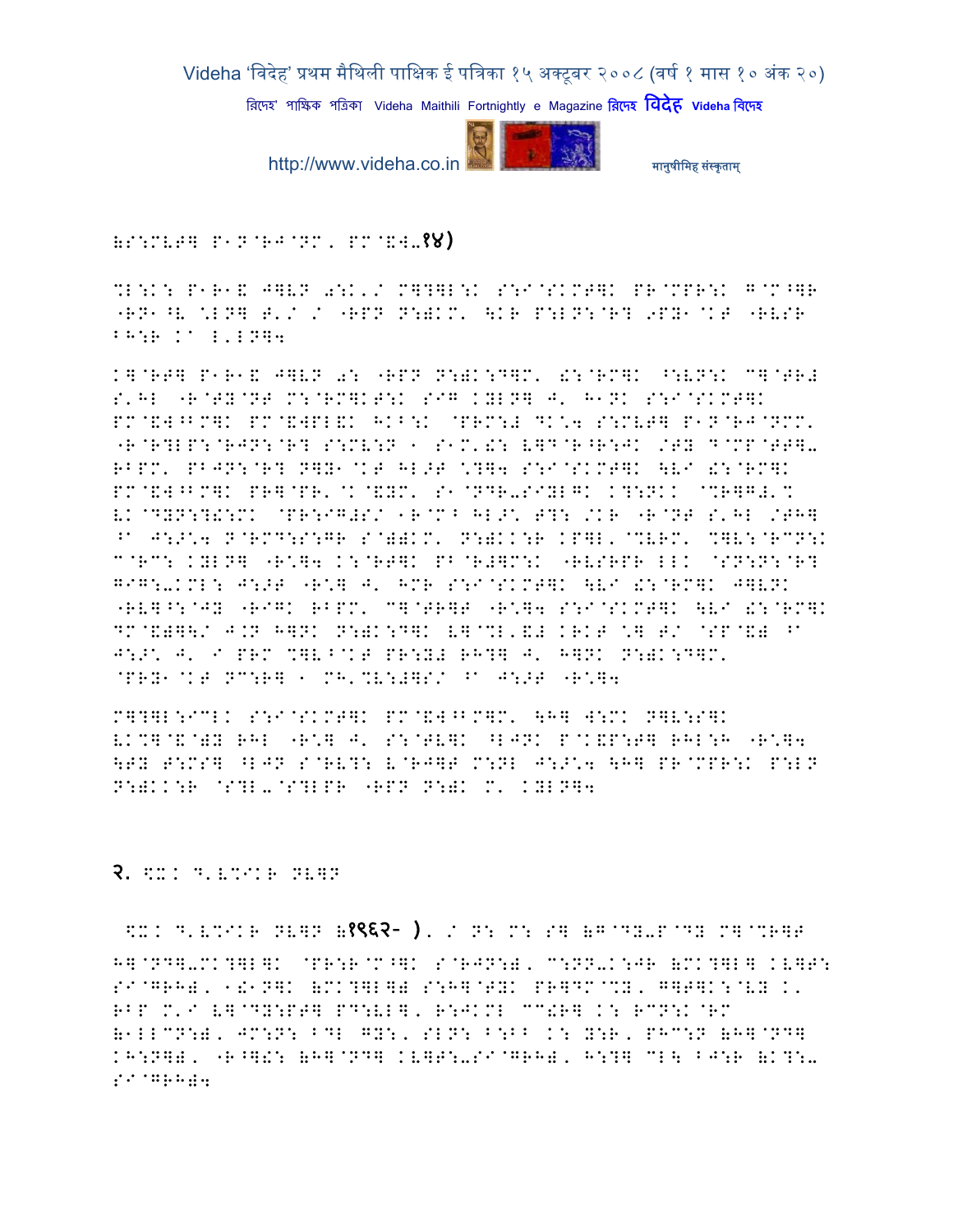িরেদহ' পািkক পিtকা Videha Maithili Fortnightly e Magazine িরেদহ िवदेह **Videha** িবেদহ



SMMP:DN: MP:PARPRER (PRIPREIS) RICH: MMILHE, "PROPRISING ALC "R@NY 9P@NY:S (R:JKML CC!R]), P@T?R K' N]C' DB' H1\ H:? (R:JKML KI) KH:NIYA:/), RETENDIN (R:JKML COCHE (R:JKML) (R:JKML) KAVARANI KANAN PALABAHIN KUMBA ISE/DINA GELANGGANAN R:JKML COMBERT CONSERVATION AND MONTHS AND A CHILICAL MINIMUM

 $\mathbb{R}$ :PA:PE CR:PRING, %DIN:PR: C. PA:P,P. DESCRIPTION

RAPE THE GENALTY, TTERA CA CARENAGE, FINE OR S6'D, T. C TA FR PR AC 6BL, 9 TAAR (K2)PRIAN IS NORTH 20 TO MAN (PRIOR BE TARRING) (PD) "RIKK S@MP:DN, 9D:HR# (MK?]L] K?: SI@GRH SIP:DN)4

SMORTHER N'WHIP SO SHERING DIRECTOR

B)11M' B]H:ड़] 1 B]@Rड़L

(R:JKML) (R:JKML) (1G:/) (1G:/) (1G:/) (1G:/)

N:YA D'VE: NOVE SI STANDA DE L'ANDRE SI DE L'ANDRE SI A L'ANNER DE LO \*?]4 H:>

KL@RNORT VERSIEN AUF VON DER VORDEREN PORTE EN DIE RISKE PORTE EN DIE RISKE PORTE EN DIE PORTE EN DIE PROVINCI PC@TR: \*?]4 KL:@PR'M], KL:K:R, @PRT]@&W]T, S:HS], 9D:R 1 PRLPK:R]4 S1%]L:K R1@GN PT] "RN]R1@D! B:BBK )B)L G:ड़] KMLDHMY, (B.S.E. MERRY, 2001), 2002, 2003, 2003, 2003, 2003, 2003, 2003, 2003, 20 NH] \*LN], T?:P] H1NK: SHYLG D'B; S1LT:NGIJM' N:HS/ \$BBKT DOMPTO KINL: A MONDA SIG SIG SIG SIGNO SIGNES SIGNED SIGNED SIGNED SIGNED SIGNED SIGNED SIGNED SIGNED SIGNED S RHQUAR, HRITOGRAM DE BOLIG D'AN DE L'ANGELIA DE SAN DISTINYER 9D:RT: 1 MN1@&YT:K PR]C:YK ?]K4 \KR "RL:V: D'VK:@NTK G MO PHONE GRAM CONSIDERATION OF THE NEEDLA COUNTRY CONTROL CONTROL OF THE STANDARD OF THE STANDARD OF THE STA D'AL EL SA D'ARL - HANKR "ROUGHT HANKER "ROUGHT" HANK "ROUGHT" HAN HAN KARL "L'HANK KARL I SA BELL, 1N HANK KA

 $19.4$  B $19.4$   $19.4$   $19.4$   $19.4$   $19.4$   $19.4$   $19.4$   $19.4$   $19.4$   $19.4$   $19.4$   $19.4$   $19.4$   $19.4$   $19.4$   $19.4$   $19.4$   $19.4$   $19.4$   $19.4$   $19.4$   $19.4$   $19.4$   $19.4$   $19.4$   $19.4$   $19.4$   $19.4$   $19.4$   $19.4$   $19$ 

PRIC MBL B:T "RICH STRING" SINGLES TO THE STRING TO THE MNLAVI.EG 'BJ'BYN.ED. STYNEDYR FWWY TOURIE IR  $\Lambda$ 984 - Per Per Bothes, toenties trieder (Porter Bothes) between K:M'@C\*: 1 K1@TS: B"]BK L'L NH]; SM:J @VYV@S?:M' CLKT "RYPORTER" PORT IN MORTHER 1 MERRY PORT IN PIECE IN A MALLERY CEL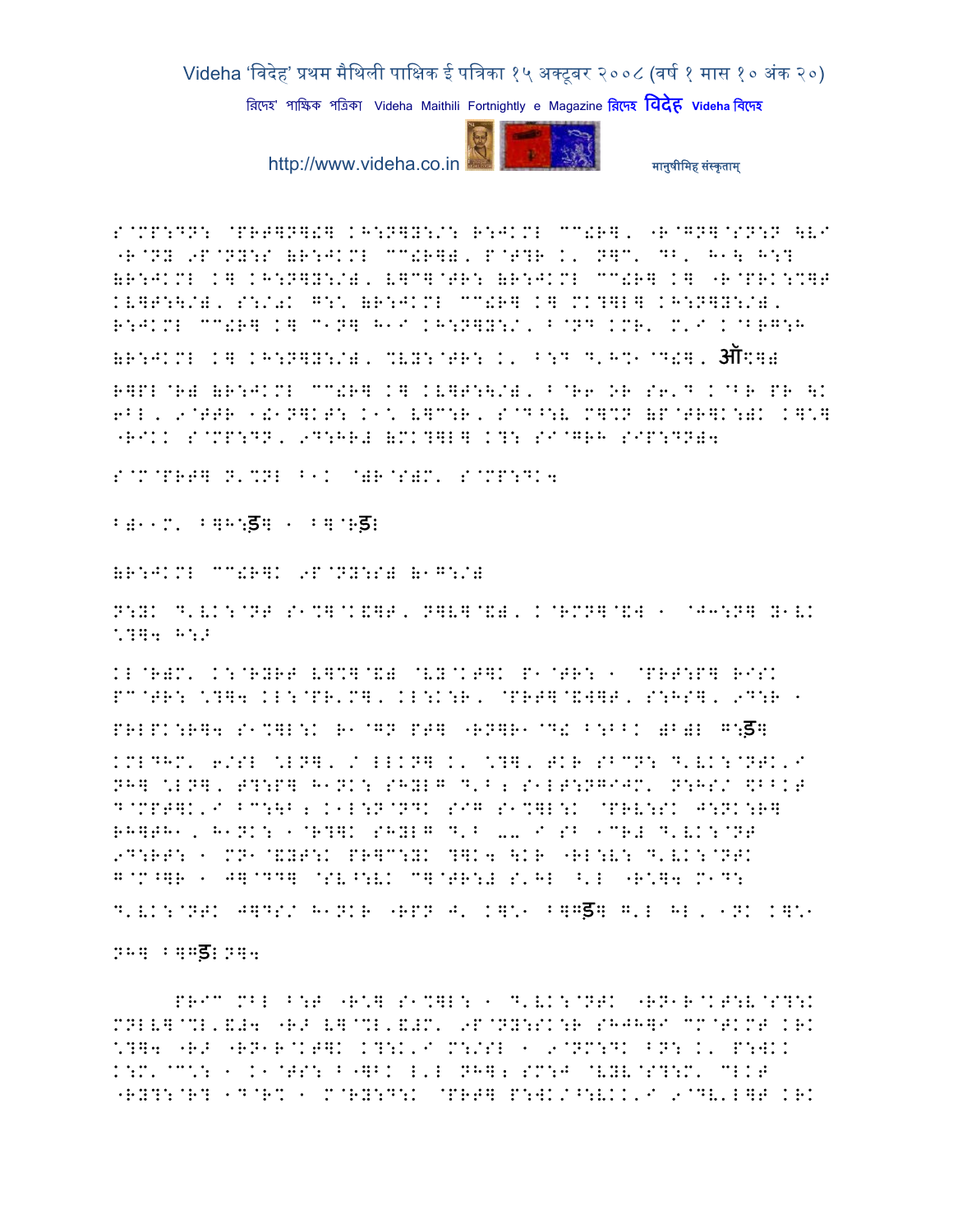িরেদহ' পািkক পিtকা Videha Maithili Fortnightly e Magazine িরেদহ िवदेह **Videha** িবেদহ



L'LA ARR MRIVERLO, ESPOCA MMORRO COLORIZACCO CONINENTO CR "R@TY@NT @PR^:VK:R] S:B]T ^'LN] "R\*]4 9P@NY:ST/ M:NV J]VNK Y?:@R?K 1@.Y:N HL>T "R\*], J:H]M' <)N: C@KR 1 @S?:N-K:L-P:@TR:K 1@%RY L'L J:>T "R\*]4 MBL K?:K SIG-SIG KTLK 1N1&IG]K K?: "RBKT "R\*] 1 "R> SB @KR]Y:M' CR]@TR:-C]@TR:#K "REDRICH: GERRYS DREI PROFESIONER MER "BRYGLIN HRYGLED" DY "KORD". K:NKMI "RESER": HELD "RENN "ROM "NO ME "PRY "PRINT "RENO " SLORE "R\*]4 9P@NY:SK P:@TR:K C:R]@TR]:K 6LK JT'K SL0R:\L RHT, /KR "R^]@KR]Y: 1 1N P:@TR:K SIG K?LPK?N @SP@&) 1 G@TY:@TMK HKT4 J'ALN D'AL DE PEL MED VAN HAT LAD IN MED VOR DOGPEART HOFFARE. PR]C:YK HL>T "R\*], CR]@TR: C]@TR:#M' MNLV]@%L'&#K MH@TV S@RVLPR] HL>T "R\*]4

 @SV:T@N@TRYL@TTR K:LK ^:RT]Y S:H]@TYM' \H'N D'.L G'L "R\*] J' RCN:K:R LLKN] "RPN HR'K P:@TR:K 1CR# /KR MNLAVID RANDAR "RIKATA "RIKAT "RIK" "RIK "RIK", RIK SMREG: SARCHERSTE, MERGERG "PTRYLG" DEPATIES STARTED AND THE STA "R\*]4 CR]@TR: C]@TR:#K @PRSIG @PR'MC@ND S'HL \H] T@?YK SM TH DRY DRIVER THE THE STRINGER WHILE THE CONDITIONS OF THE LITTLE ASSESSED. V]K:SM:N RHT, 9P@NY:S /TB' B'S] @PR^:VK:R] HKT4 @PR'MC@ND >HL @SV]K:RLN] J' MNLVK@J3:N]K S@TYK 1!:R PR K?: 9@TTM KLAHI RIPA RYPUTE TTERHI KOTPO DA LOD KYKYE PI MNLV]@%L'&#S/ ^RL "R\*], 1LL@CY 9P@NY:S **÷**1D]K?:'K T/ MBL 1 : R' MALVI, R' MALVI, I'ANNE L'ANNOIT (1 D'AIRE L'AIRE L'AIRE L'AIRE L'AIRE L'AIRE L'AIRE L'AIRE L'AIRE L'A @PR'M K?: ?]K, M1D: DB M'S/ \KL K.NH1/ K]NKH1 M1/H 6Lड़] K\ NH] KHL.]N J' HM "RH:/S/ @PR'M KRK \*]4 SCIS' SM:JM' K'/ I N:HE REBECIERE @PRYMINISHINGMY "RELATIONS" PRIME "RING" (1988)  $1.11273733 \times 10^{-10}$  Heavan Ling B-BSPAR ("RODIO B:B") and Pother. S1%]L:K M:/0]L SCT]N, MH:N@NDK M:>, K1L:N@NDK STM:>) "R>  $R$  . The state of the state of the state of the state  $R$  and  $R$  and  $R$  and  $R$  and  $R$  and  $R$  and  $R$ D1.:@NT @PR'M-K?: ?]K4 S@MPB@R# K?: SBHK MLN'M' BNKT, B"]KT RHL4 P:@TR:K @VY@KT]@TV, @PRVM@TT], @KR]Y:-KL:P, R:G:@TMK MNLV'G 1D]K C]@TR:#S/ <)N: C@KR, PR]@S?]T] 1 PRALIS STAGGE TO THE PLOTER OF PERSON PY TERRITOSTICS. "RNE" MONT, PERNIMENTAL ON HELLING IN THIN, RIBLER RIGHT ^LG'@C\*: 1D]S/ K?:NKM' @SV:^:V]KT: 1 V]@%VSN]YT: 1\L "R\*]4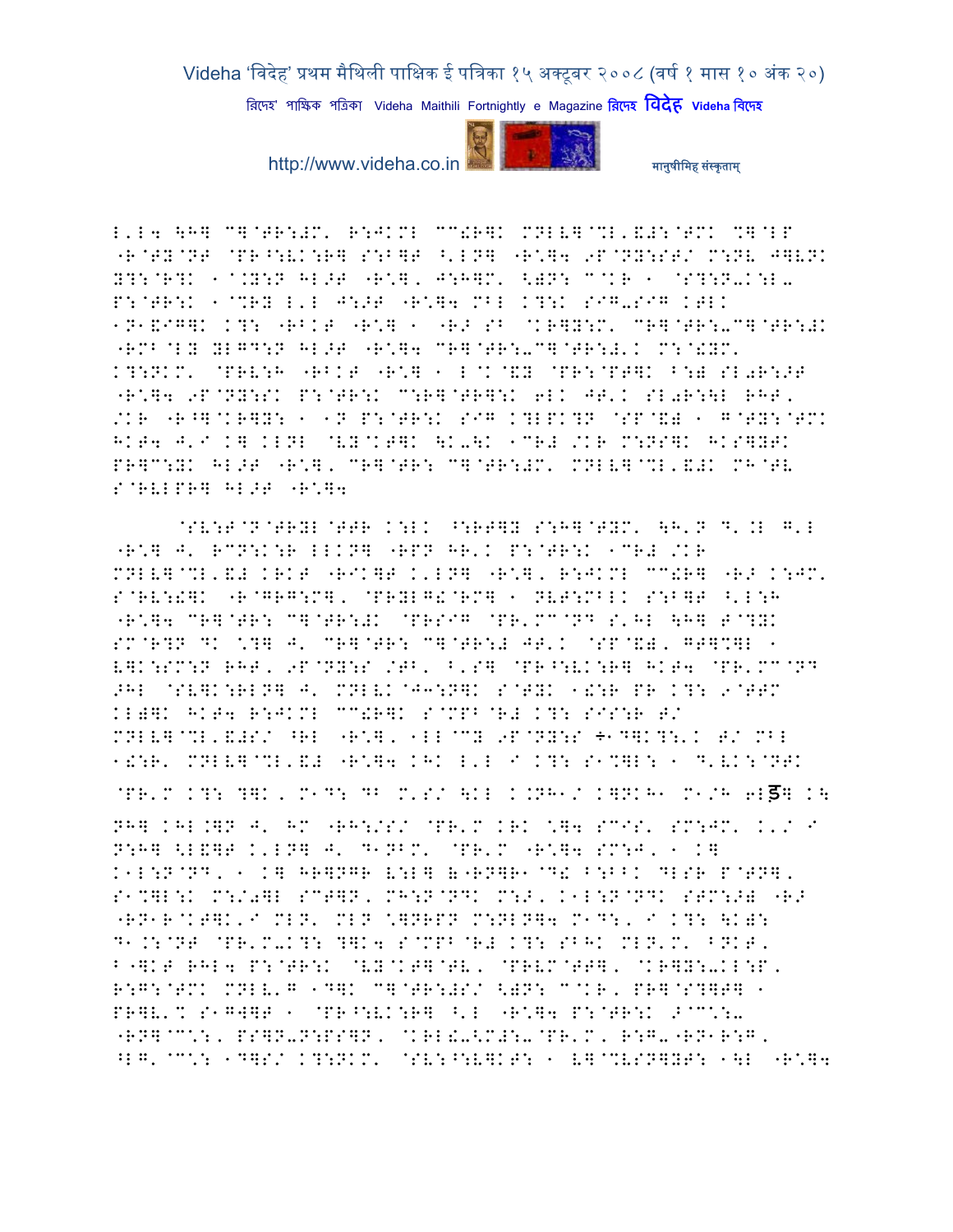িরেদহ' পািkক পিtকা Videha Maithili Fortnightly e Magazine িরেদহ िवदेह **Videha** িবেদহ



KLAR MANYA KERAMA KERANG KARA KARA KARA KARA KARA KARA TARA KA RARE CHA, PAS CHA, MISAMMAR CHALLY PER BY (MRB 200 AND) D@R%NS/ N]@R!:R]T HL>T "R\*], JKR J:NK:R] /KR MNLV]@%L'&#S/  $^{\circ}$  CAT  $^{\prime}$  (FOR PRINCIPS). THEN IS SECOND FOR  $^{\prime}$  and  $^{\prime}$  are  $^{\prime}$  significant in  $^{\prime}$  $1$  TH SM NUTH OF MEXIC CONVERTING THE SHIP CONVOCATION  $\mathbf{u}$ KRKT "RANGER "DY TE "DIE "PARGE" P. K. LIE BANDAPEL BIN 'TEEL . LIPEL PPR STRART, CODE POSSER AREDIA VETE ERED (F. ASIAE) (PASRA

MONLOOD AND SHART "REPORT "REDGET" REPORT KRP:MONT:METREN: KANDIN OR NEWER THIS RESERVENCE OOR TWO NO A POOL SIM STORE , "PRANATO STORE FNERE (REPR), JANET (PRN1) (PRP) PRAN (MER) "RET. BRT." EMBNATNI BHKE "RYCH. STI PNAM CA JAR SA AND MIR  $\overline{\phantom{a}}$  . The  $\overline{\phantom{a}}$  increase that  $\overline{\phantom{a}}$  is the  $\overline{\phantom{a}}$  and  $\overline{\phantom{a}}$  is the  $\overline{\phantom{a}}$  increase the  $\overline{\phantom{a}}$ 9P@NY:SK V]^]@NN CR]@TR:K MNLV]@%L'&#M' I SM@ST T@TV @PR^:V] "R\*]4 \H] 9P@NY:SK RCN:K:L !R] ^:RT]Y @SV:!]NT:K \K D%K B]T C1KL \*L4 M1D: M]?]L:K LLK--K] P@#\$]T, K] MB@R.; K) A: S: MONT, KING, KING, KING, KING, KING, KING, KING, KING, KING, KING, KING, KING, KINSIKT: MINSIKT: MINSI P1R1&V:D] "RHIK:RK \H'N 6LIK @PRD@R%N T/ 1D]ML Y1GM' NH] \*L, JT\ @S@TR:]K'I B@CC:K J@NM D'B' BL: M%]N; P1R1&K K:M'@C\*: "R?V: K1@TS: %:@NT KR' B:L: Y@N@TR:; <R-"RIGN: SMORGE, LEGER PRROGRESS KOPKEK DO DROK MOTERNED PRINT P:1198 P%, LGB PHS11 PM1K "RIGEN (PK) 1951 PPH PPH "RLB HE4 1S1RB PERLED STORECK IN A STORECK SECRETIST CONTROLLER @PRVICN:M' SCIS' M]?]L: \$BBL \*L4 J.N K] SCIS' D'%K @PRGT]%]L SM:JM' J]VNK J)]LT:, V]C]@TR:T: PR C]@NTN-MNN

6KLS/ ^' RHL \*L4 LLK 1!1N]K ^:VBL!S/ J]VNK'I D'.\ L:GL \*L4 MYSE, AREST (2000) NEW YALL 1 KLAIR CHE THE THROUGHT THROUGHT AN APR L:SAR (NEA) APPS STORT, ITICHERT, ITER-SELISPA DE VETRES ERIP SI. \KH] ): %]@LP ^' SKK \*L--S' \*L MNLV]@%L'&#:@TMK CRA CARANCIO PASSOLICANO O CAMARADO UN OPNIMA O DARINO O COMO A CAMARIN MNLAVICE CONTRACTORY OF **\$KANYSYS WARRENT OF ANY MER** 1CR#K !@JJ] 9ड़: D'LN], M1D: MK?]L LLKN]K'I /H'N @PRH:RK MUNIMES PERSON BILDER (TEST PRIN 11CPR 200001010000 H1NK: H:@SY S@MR:)K 9P:!] D' D'L.]N4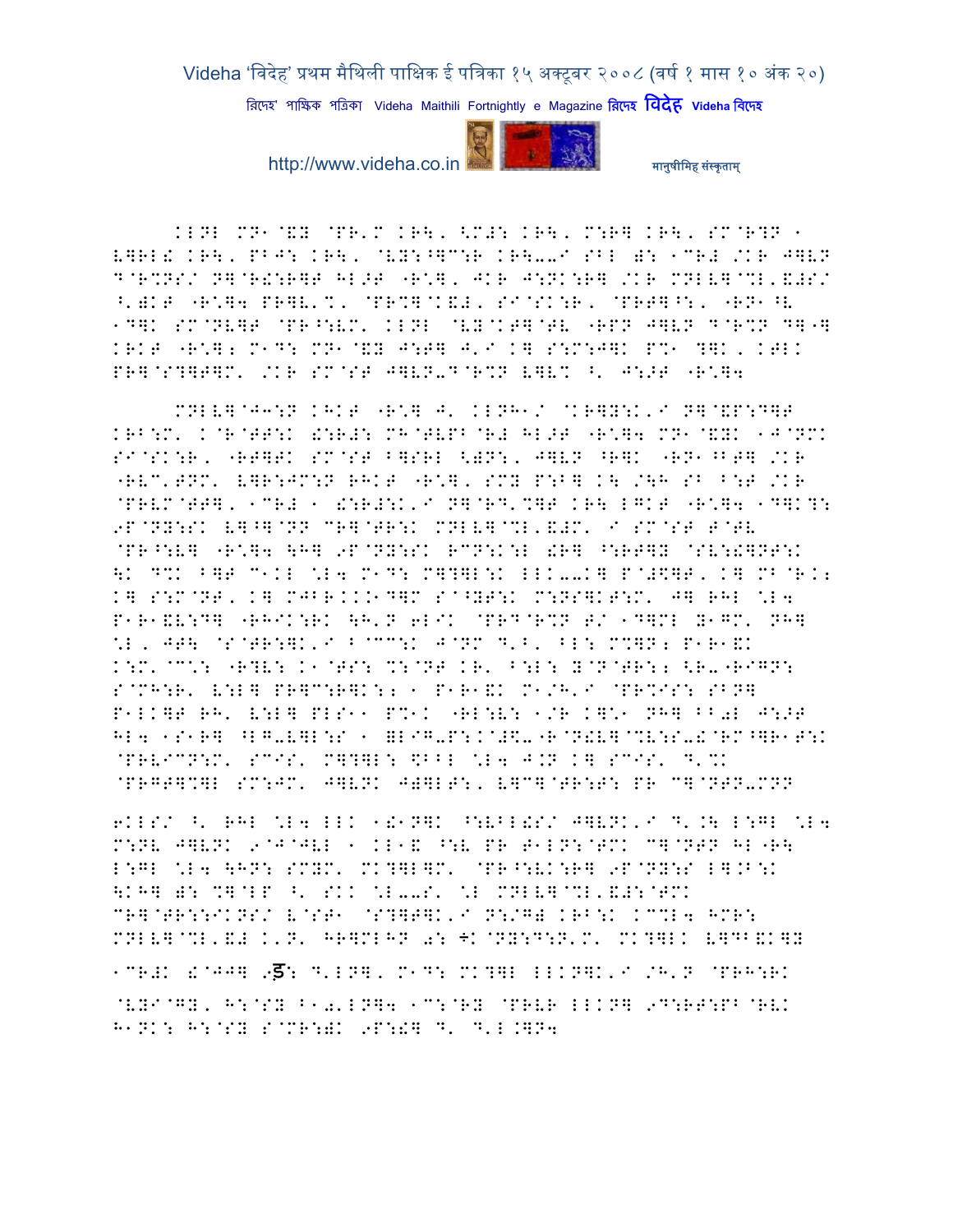িরেদহ' পািkক পিtকা Videha Maithili Fortnightly e Magazine িরেদহ िवदेह **Videha** িবেদহ



 $\mathbf{E}$  (STF)  $\mathbf{F}$  ,  $\mathbf{F}$   $\mathbf{F}$  and the control of the control  $\mathbf{F}$  and  $\mathbf{F}$  and  $\mathbf{F}$  and  $\mathbf{F}$  and  $\mathbf{F}$  and  $\mathbf{F}$  and  $\mathbf{F}$  and  $\mathbf{F}$  and  $\mathbf{F}$  and  $\mathbf{F}$  and  $\mathbf{F}$  and  $\mathbf$ TERR CERE REAL TIE PICEE PAA AL SKONGE STERD "REE D-PHRUSY: MIRI (VOHRUG) PUCTUR RIGH (KIRL SOTP GR P1R1&K \*:HR] C:H]; P1@&PVT]-6LVT] H'B: L'L 1T1R "R?V: MINDER MINDER MINDER TO L'ANGER DULL'ARRIVAT EN DE PENDER HE BENDUR. KLAR KLARI \$:RIK 1SR: C:HANG: C:HANG: C:HANG: C:HANG: C:HANG: C:  $\mathrm{H}\mathrm{H}\mathrm{R}$  . The probability of  $\mathrm{H}\mathrm{H}\mathrm{R}$  is the probability of  $\mathrm{H}\mathrm{R}$  and  $\mathrm{H}\mathrm{H}\mathrm{R}$  and  $\mathrm{H}\mathrm{H}\mathrm{R}$  is the probability of  $\mathrm{H}\mathrm{R}$ "REDIRE TRE "RUNE CIRD E" MADDE "PATE MARIE TE DIE LUDY PAU PENNIEL POPPEORA ^')L.]N4 @S@TR:]K J]VNM' "R@R?S/ B'S] S:@R?K BH1T K]\*1 HL>T "R\*], S' B:T MK?]L @PRT]N]!] "RN]R1@D!, H1NKR S'R- $1$ 1, S.M. S.M. S.M. (S.S. S.M. S.M. )-SRL  $\mathbb{R}$  and  $\mathbb{R}$  is the same  $\mathbb{R}$  and  $\mathbb{R}$  is the same  $\mathbb{R}$  . K1:NONDLAY RIP .: NONDLAY .: NONDLAY

 G@M^]RT:PB@RVK D'.L J:\ T/ "R> 9P@NY:SK "R!]K:I% <)N:C@KR CR]@TR:K MLNH]M' <)]T ^'L "R\*]4 S^ @KYL "RPN MONT MENT AN ALAMA MENT AN DIANG KONG KONG KATA MANG KATA MENGERAKAN ING MENGERAKAN ING MENGERAKAN ING MENGERA BLL) SPORTH

"RDER "PO B:BB SN "RD" RN "RODING" ADE DIN BORDER DIN BORDER S@MPD:, S:IS:R]K "RS:R-PS:R, STCT S@NT:NK K:R#'I B'):, P.H.H. EN. ATAS. PANARLANSI (RELEVAL AR PYENHL (R K:MOMG: S1%191: S142-192 (194 -002-102-202) 2011 2022 4.2 H69DI S.EP (PR F9) N994 S'AR, PPG, CRET SBEN SBCN: PIPE BY LJ: J:> \*?], K:M:T1R: @PRVM@TT]K HL>TH1 S:M:J]K 1D@R% 1 KCLAR MERYS MERYS MARY "REPORT A STAR THRY FROM THE STATE OF PHYSIC NH1/ JRBKT RHK \*?]4 R1@G# PT] SIG Y:@TR:: KRKT "RC:NK D'VK: D'ANTS- ON SAN SAN D'ANTS- D'ANTS- D'ANTS- D'ANTS- D'ANTS- D'ANTS- D'ANTS- D'ANTS- D'ANTS- D'ANTS- D'ANT PR: MET. (PR: 1991) 2008 PRYMER'S CONSTRUCTION @PR'M KR\ LGK \*?]4 PRM %]@&), !]R, @PR%:@NT S1%]@K&]T, 9D:R 1 DM"] @PRT]@J3 D'VK:@NT MLNM' S'HL @PR'MK TRIG "RH]N: 9WKT "R\*]4 1, D1NBK @PR'M:IK1R T]@VR GT]S/ PSR' LGKT "RENER" "DI NA "PHONE "NIDI" "DI NIDO "ANG SAMBO "E "DI NIDI" "DI NIDI" " ST PRINCIPE "REJER" (RNARA 1988), CO. GOVIN, B. (PRES), LAREN ST PRO EXPOS "R\*]4 K]@NT1 @PR'M HL>T "R\*] 1G], /KR: PR K:/C-KLC]L JT' 0:/PN D'L J:\ / 1/R T]@VRT:S/, "R!]K:!]K 9@TT:PS/ @PR@J@JVL]T HL>T "R\*]4 P@'RMK I T]@VR 9@TT:P S:M:J]K MORGY: K JERD SPORATO SARJA SE PRA KONT, SNIGI PRI PRI SATI NH]\/ PH1/CKT "R\*]4 M1/H 6LR] K\ "R> @PR'M:^]@VY@KT]K "RELER" ERR "TY PICLY" (PAR) "PPR" (PRIC) "NPRH" "TY PP" (PRICE)" EN PROFI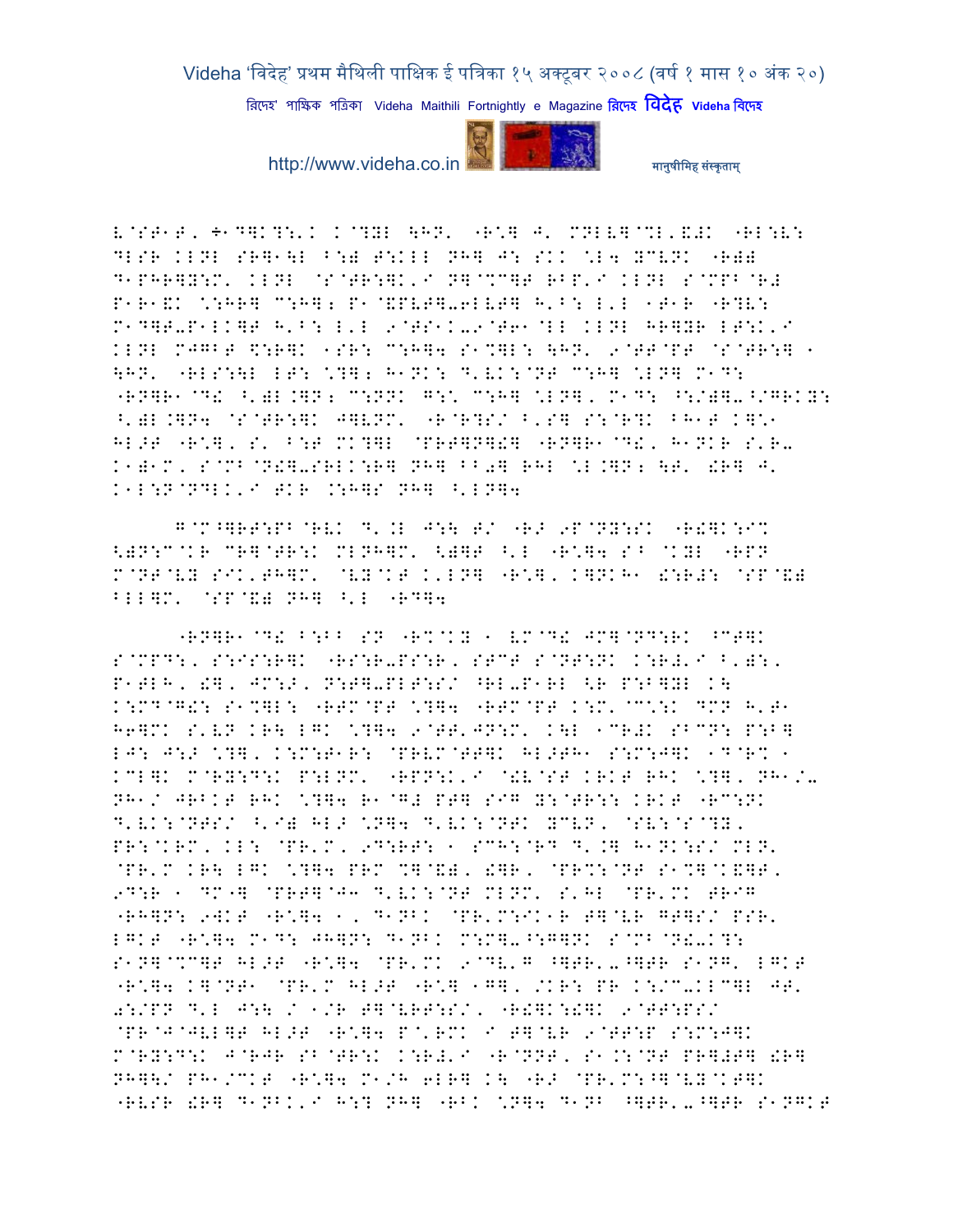িরেদহ' পািkক পিtকা Videha Maithili Fortnightly e Magazine িরেদহ िवदेह **Videha** িবেদহ



RHK \*\*\* PRESIDENT FRANK 1990 PR DIT PREDICT TO A SKYTTER IN DIT PREDICT "R\*14" A. "P\*3P1: T1371, "P#4" 113 #R#12" 2214 RHL "R\*14"

SCOMPT PROVIDER # NO. 1980 AND PROVIDER AND PROVIDER ARRAIGNMENT "R\*]4 C:H]/ K' KLNL @VY@KT] SC@ND@RYK 9P'@K&: NH] K' SKKT "R\*]4 SC@ND@RY BL!, 1 "RN1R@KT] K@RMK "RPN %:@S@TR: 1 LAND REAR (ROB), A. (REAL-REA (PRNEA) (CARRIGENTAGE PRESTRAIN (SPITCH) 28 MALD ALLA (ASH) B.S. MINLI KLAND BRDK'I LHEMANIK SERIESI SERIESI SERIESI SERIESI SERIESI SERIESI SERIESI SERIESI SERIESI SERIESI SERIESI  $\left\{ T_{\rm{c}} \right\}$  and  $\left\{ T_{\rm{c}} \right\}$  with  $\left\{ T_{\rm{c}} \right\}$  and  $\left\{ T_{\rm{c}} \right\}$  and  $\left\{ T_{\rm{c}} \right\}$  and  $\left\{ T_{\rm{c}} \right\}$  and  $\left\{ T_{\rm{c}} \right\}$  and  $\left\{ T_{\rm{c}} \right\}$  and  $\left\{ T_{\rm{c}} \right\}$  and  $\left\{ T_{\rm{c}} \right\}$  $\mathcal{L}$  Brokens Group (Fight), 1 M1/H (This to a fight) and bit  $\mathcal{L}$  and  $\mathcal{L}$  and  $\mathcal{L}$ BND SKKLA "PROPALIS" THE STATE TO THE STATE OF STATE OF A STATE OF TOP STATE OF TOP STATE OF TOP STATE OF TOP S

SC@ND@RY, YCVN, 1CR#, /J, ^:V 1D] ^:DBK B:"]] JK:/, 9Mड़KT

M'S JK:/ JK:/ DARBER AND AN ANDER AND A BRITING THAT THE THREE COMPANY OF THE TOP OF THE TOP OF THE TOP OF THE N]@DR: 1 "RLS M1@DR:M' H1NK: SBTL D'.] D'VK:@NT D]@VY-DORMAN "RNNIK "LIARER" ANEWYS DAN DER DER NEUEEN DER SCONDOR JANK PHIL "RESP TE REP STIGHT" TE TO THE ETHER WATER  $\mathbb{R}$  (FOR STRIP S) and  $\mathbb{R}$  are not not the  $\mathbb{R}$  support of  $\mathbb{R}$  and  $\mathbb{R}$  are not  $\mathbb{R}$  .

D. ENG MER' MER'S CHEF STEER PROVING AND STREET MANUAL  $\overline{X}$  (  $\overline{X}$  )  $\overline{X}$  and  $\overline{X}$  and  $\overline{X}$  and  $\overline{X}$  is the  $\overline{X}$  different  $\overline{X}$  and  $\overline{X}$  and  $\overline{X}$  and  $\overline{X}$  and  $\overline{X}$  and  $\overline{X}$  and  $\overline{X}$  and  $\overline{X}$  and  $\overline{X}$  and  $\overline{X}$ PSPDAH DIRA BIDEIR PUDA ALEINA DUMIK ALD ILDA LOI AL III APDAA >@C\*:S/ ^Y HL> \*N]4 M:TMK-PKTMK M@RY:D: PR, "R?V: S1%]L: M:MORI MIK PR, "RPILS" (RPN MLG MARINEL PR 1/CM 1/SPR 14, KS) (FO HL> \*N]4 MLN'-MLN S1NGKT RHK \*?], M1D: M:TMK J: K' SL0:/- SL0] S1%]L:K'I KH] NH] "RBK \*?]--M:M], SLN: M:M], HMR: "RH:/S/ @PR'M ^' G'L "R\*]4 HM "RH:/ B]N: NH] RH] SKB4 "RH:50" SP UMRIE UMRFISIER, VORR, PRIJZE, VOIJNE PORTIER PROFINE V'GMY @JV:RK'I HMR VM@D!, "R%@KY M:M: NH] ?:@MH] SKT:H, HM ?:@MH] L'B4 "RH:/ HMR: SIG CLB4 SIG-SIG RHB4 J]VNK'I JR:\B **NH**, WH: NH (B. 49 MM)

8. **ROBINS (899)** 

२. @JYLTPER...GOETRY.POETRY.COMS/ SIP:DKK COMS/ SPENCER  $R$  (RICHA) FROM HITCH HITCH HITCH HITCH IN THE RIGHT  $R$  HITCH  $R$  and  $R$  is the  $R$ KAL 'N DIE DIE ROOMSTE VERSKER DIE MAARD OOK DIE SOUP. DIE SOUWER SAN DIE SOUPLIEK SOU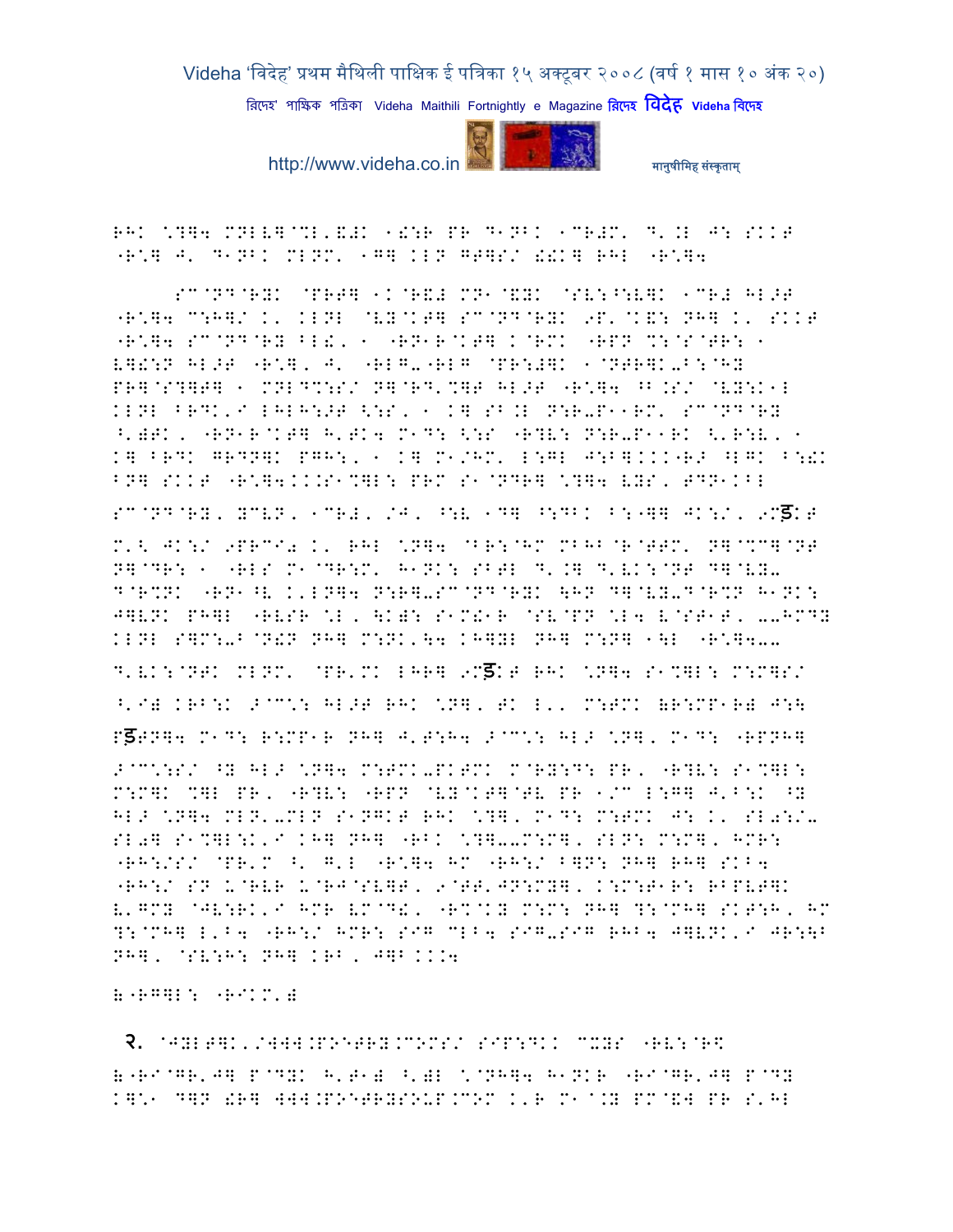িরেদহ' পািkক পিtকা Videha Maithili Fortnightly e Magazine িরেদহ िवदेह **Videha** িবেদহ



RHL "R\*]4 @JYLT] M]?]L: C]@TRKL:M' S'HL P:RIGT \*?] 1A HERER TEGENENE SPROGRED GEROR (GRI SPROGREDE ALL GROPGER ILIG @BROW @BROW WERE CONTRIGUED AND CONTRIGUED AND ALL GENERAL CONTRIGUED AND ARRAY AT ALC AND ARRAY AT ALC A

**TANHIS P. PARPHY MANIFY: P. MORA MORAL AGENTS PRESS** >I@S)]@)YB), JM%'DP1R 1A LL]TKL: TBL]K:, S:KC],  $\mathcal{A}$ MM  $\mathcal{B}$  ,  $\mathcal{B}$  and  $\mathcal{B}$  are  $\mathcal{B}$  . And  $\mathcal{B}$  are  $\mathcal{B}$  and  $\mathcal{B}$  are  $\mathcal{B}$  and  $\mathcal{B}$  are  $\mathcal{B}$  and  $\mathcal{B}$  are  $\mathcal{B}$  and  $\mathcal{B}$  are  $\mathcal{B}$  and  $\mathcal{B}$  and  $\mathcal{B}$  are  $\$ "RECEPT REPLY PP@RY, "RONDIPP4

@JYLT] 0: CC!R], J@NM T]?] -३० D]S@MBR १९७८; J@NM @S?:N - B'. MIRES : MERRIN : MANCEL MERRIN EAL CANONA MARAIL METRIC  $\overline{AB}$  (for a stripged for  $\overline{B}$  and  $\overline{B}$  (for  $\overline{B}$  ),  $\overline{B}$  and  $\overline{B}$  (for  $\overline{B}$  )  $\overline{B}$  (for  $\overline{B}$  ) and  $\overline{B}$  (for  $\overline{B}$  ) and  $\overline{B}$  (for  $\overline{B}$  ) and  $\overline{B}$  (for  $\overline{B}$  ) and  $K: \mathbb{R} \times \overline{\mathbb{S}}$ ,  $S$  (straight), and your control dependence in the space of the space  $S$  is substituted by  $S$  $K: \mathbb{R} \times \mathbb{R} \to \mathbb{R}$  ); No. 1. La normalisation of the  $\mathbb{R} \times \mathbb{R}$  of  $\mathbb{R} \times \mathbb{R}$  . The set of the  $\mathbb{R} \times \mathbb{R}$ @%R] %1^IKR 0:, ज़M%'DP1R; M:T:- @%R]MT] S1!: 0:, %]V]P@))]4 ''MK?]L] L].B:K "R@^Y:S HM "RPN D:D] N:N] ^:I BHAN SOKY/ PORT LEND KOL (1492) NAHOCOCY MCC'SHEARD EARL RHL "R#L "ANIBAN

SHE BE N

 $38$  Fig. The  $880$ , SLMV:

1H] ^LR' JHN HM 9WLH1I TA SB PH]N'H' 9W] G'L \*L4HM J@LD]SA  $R(X;B;B)$  of  $R(X;B)$  and  $R(X;B)$  significant  $R(X;B)$  and  $R(X;B)$  is a subset of  $X$ D'VE:K DE DIGENS DE LATAN BERGHADE DE DIGENS DE LATANS DE LA TERRIT DE LA DIGENS DE LA TERRIT DE LA DIGENS DE P1N, HIPP, International State (PHP) approach the State Content Photographs J' LE TENIS I, PTHIN, HTKIN, II DE TENIS HIM \*KN4"RH] TRH' HMSB "RPN "RPN PR'%:N]K 1D:N @PRD:N KRKT RHLH1I4HMR: SBK' THN "RN1^V ^'LJ' K.NL K:L S:MN'K PRESTRAN SA 200 SA 49 PA 40 HM SA 200 HM \*: CONSTRAINT IN THE SA SADE BN: LIAT (BAA) (BETER BERT) AROS BKTRYPT FIR, MIR

PHICLIPS ACCEPTION & B:JAN \*L114 A:B: 8880 K. 1. L11HEN \*HD \*L11HEN \*L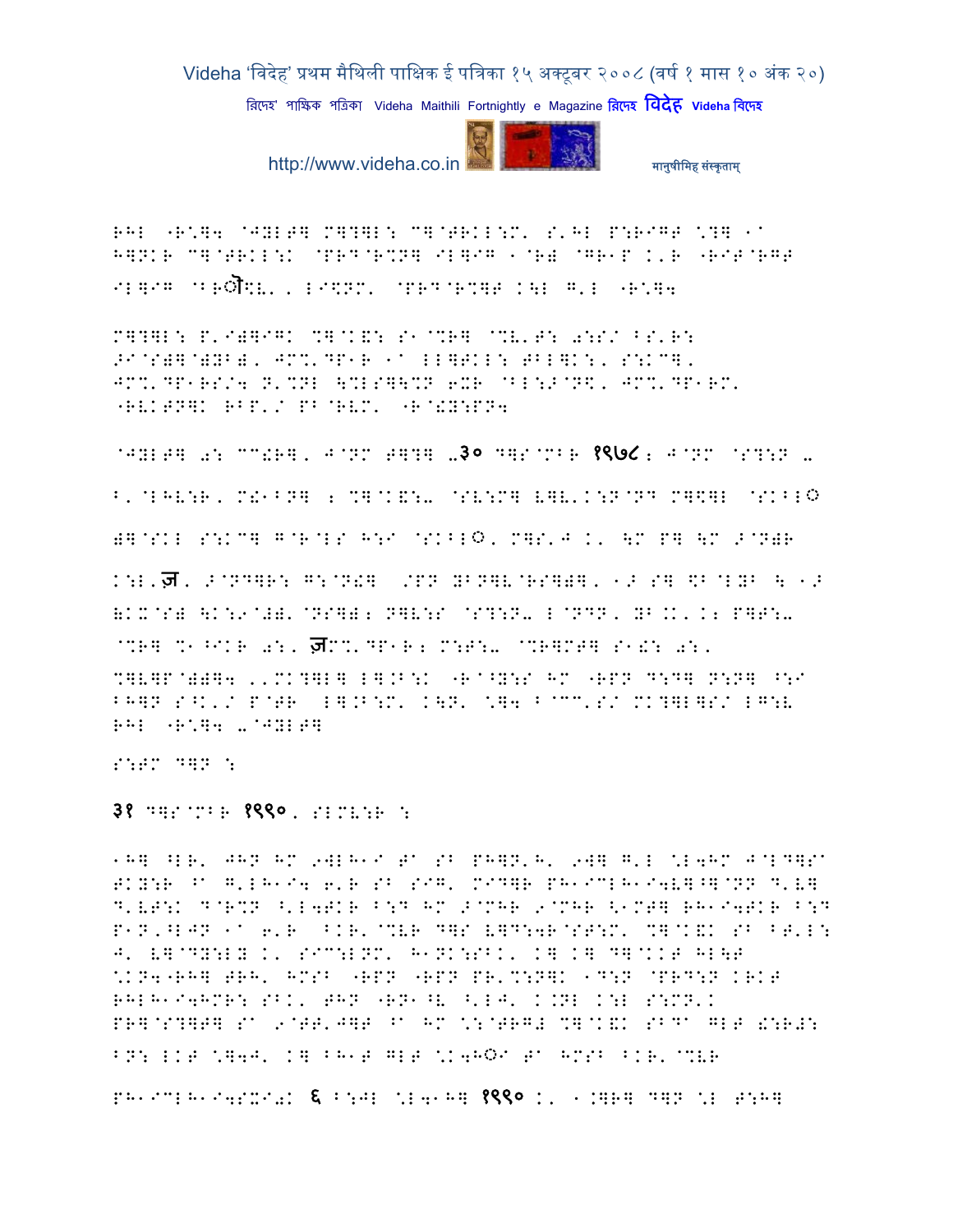িরেদহ' পািkক পিtকা Videha Maithili Fortnightly e Magazine িরেদহ िवदेह **Videha** িবেদহ



@DV:R' HM SB "RPN "RPN SM:N SKITKA S:I@SKMT]K K:@RY@KRMK TKY:R]M' L:G] G'LH1I4 T:H] B]CM' HMR: SBK' H'\$M:@S)R K' TR6 SA B1L: V: 1YL4HMSB \$'R: BA' H. EASA' H. SAMB' SAM, SA' SA' GALEA \*Cड़] KKRL SM:N 6'K D'N' RHK TKI SBK' \$P)K L'L BJ:YL J: RHL "RHONG RHANG TRHK 1 SA \$'R: HMSB JHN 14 BHN 14 BHN 24 BHN 24 BHN 75 BHN 76 BHN 76 BHN 76 BHN 76 BHN 76 BHN 76 B \*Cड़: SB BH1T .1% \*L TH:N HMSB KN]K .1% ^'LH1I4 L'K]N 6'R

MIS GS: Bill 4MEE (1941) 4. NTS, SP MELSEE LIST BIR 2019 TA .1% H'B' KRT4HMSB BKSKA %]@K&K K' @@PR:T]@K&: KRA  $\pm$  Albert And Albert Albert Albert Historic  $\pm$   $\overline{S}$ Albert  $\pm$  and  $\overline{S}$ KARA MENDERAN 1 / MARIA 1 / MILAN 1 / MILAN 1 / MILAN 1 / MILAN 1 / MILAN 1 / MILAN 1 / MILAN 1 / MILAN 1 / MI MMG: DRI N:MK 1990 - 19 4 MMMD: 1990 BS "RT SID: @SVRC]T KV]T: S1N:YB4I S1NKT D'R] HMSB .1%]SA 9\*L]

PSERVAN CHOE ROOT CEHAN AVHIRI OHAN CIRRI KUIHI CO

P1P1 P1K: RIB1P11 | Lime #JEH J.G] BIN BIN HOBB A BJ HOPF AI KLWLIM DO JA KORAM DO JE JE NAMARA DO JE NA KORAM DO JE NEMEC DO JE NAMARA OD JE NAMARA OD JE NAMARA OD JE NAM ^:G L'LH1I J:H]K' \$:>R'@K)R 1 R:\)R S'HL HM RH]46'R B:RH BA, BYBHO' RTPARYS RYR, MAACHAD: NAGHROLIA-YATHOLD RT SOHL "RPN K:@RYMENT" MPROSEN KOLLANDREN MEN SPOSTO STATO LL J:Y LGLHINI4 J:Y SA PHINI HIV: BISING G1\$N: SA PHINIS @S?:NPR HKP] @NYB >YR' V: @DYNVV@R&K %1^K:MN:' B:J] RHL  $\mathcal{L}$  is a stage

 $9.9.9.2$ 

 $9.8.$   $7.8$  Y:  $7.8$   $\rightarrow$   $7.7$   $\rightarrow$   $\rightarrow$   $7.8$   $\rightarrow$   $7.7$ 

9.2. THE BAR, TORGARY WORKER BENAMM INTE

9.3. THIS BILL AND THE CREEK

5.8.K. PIK 4 PRICE 4 8: CERP: MARIARI LPP.S. (900)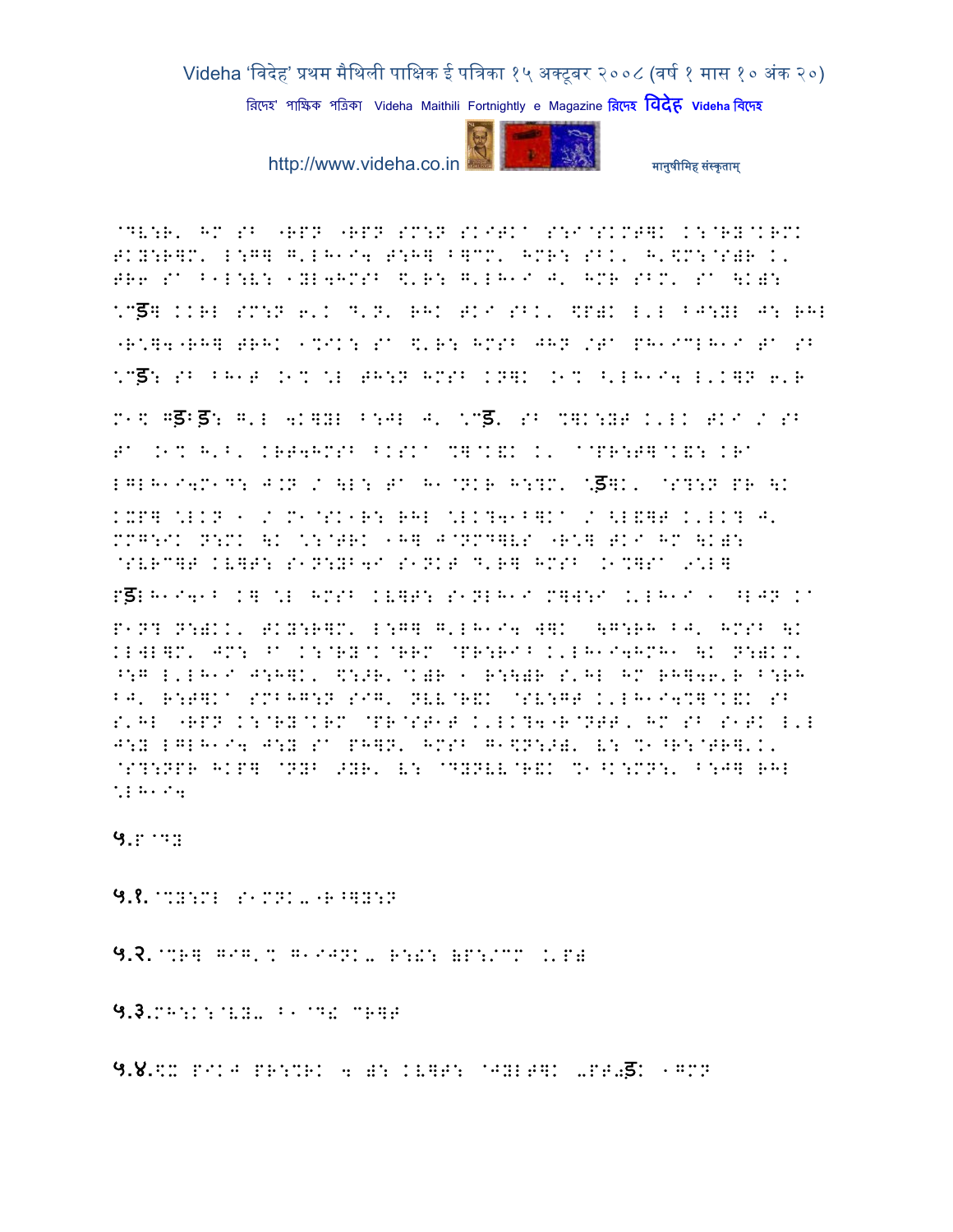িরেদহ' পািkক পিtকা Videha Maithili Fortnightly e Magazine িরেদহ िवदेह **Videha** িবেদহ



५.५.V]N]T 9@TPLK ५ GL) KV]T:

 $9.6.$  MH, MISC METH ALBEE AND RESERVE BOOTHS, STARTING

@%Y:ML K]%LR 0:, L'.K]Y N:M @%Y:ML S1MN, J@NM १०4०१4१९६० CORP) R J PH: SHRS: BILITAR STRAKE WAS STRAINED TO THE R:JADARA R: TI "RIM" (ARA "ARA "AR), AA C'ADARA A' GAR AADA MARDO. \$PO: TELLM: SONG PRESIDENT AND STAND . ANN THE STATE RESPONDENT SM:C:R P@TR SH]T D'%K "RN'K P@TR]K:M' SMS:MY]K 1L'., KV]T:, G]T, GJL, H:@SY-@VYI@GY 1D] @PRK:%]T, @S?:N]Y )] V] COCHNL ANN (B. RAGE) (MEL COC), AAR-1941 (MERMARI): KOOBA (KKA) SMUTLERT, SHOPPER & TYM SYMICS

 $\mathcal{R}$  Properties

D'%-@PR'M K' CHE PRESS & REPORTED AN INTERFERIES SHAJ-ME SI SHEEKS (, , HM S@MM:N KRK (HE T.NH1/ P]\*ड़L K]YK HMR M]?]L:, PB\*K \*] HM D]@LL] S/!!

SS: KRIL, BIL, BILANI, BETH, BILANI, BILANI, BILANI, BILANI, BILANI, BILANI, BILANI, BILANI, BILANI, BILANI, B LESTILL BER PAIL RICHTTI, A BOS HER PROBLEM 1955 S/ L K K K FORS, SB K RY \* SERP KRIMS BARS EACHED DOGG DU RHARHED RESONATO AND DES DRIVER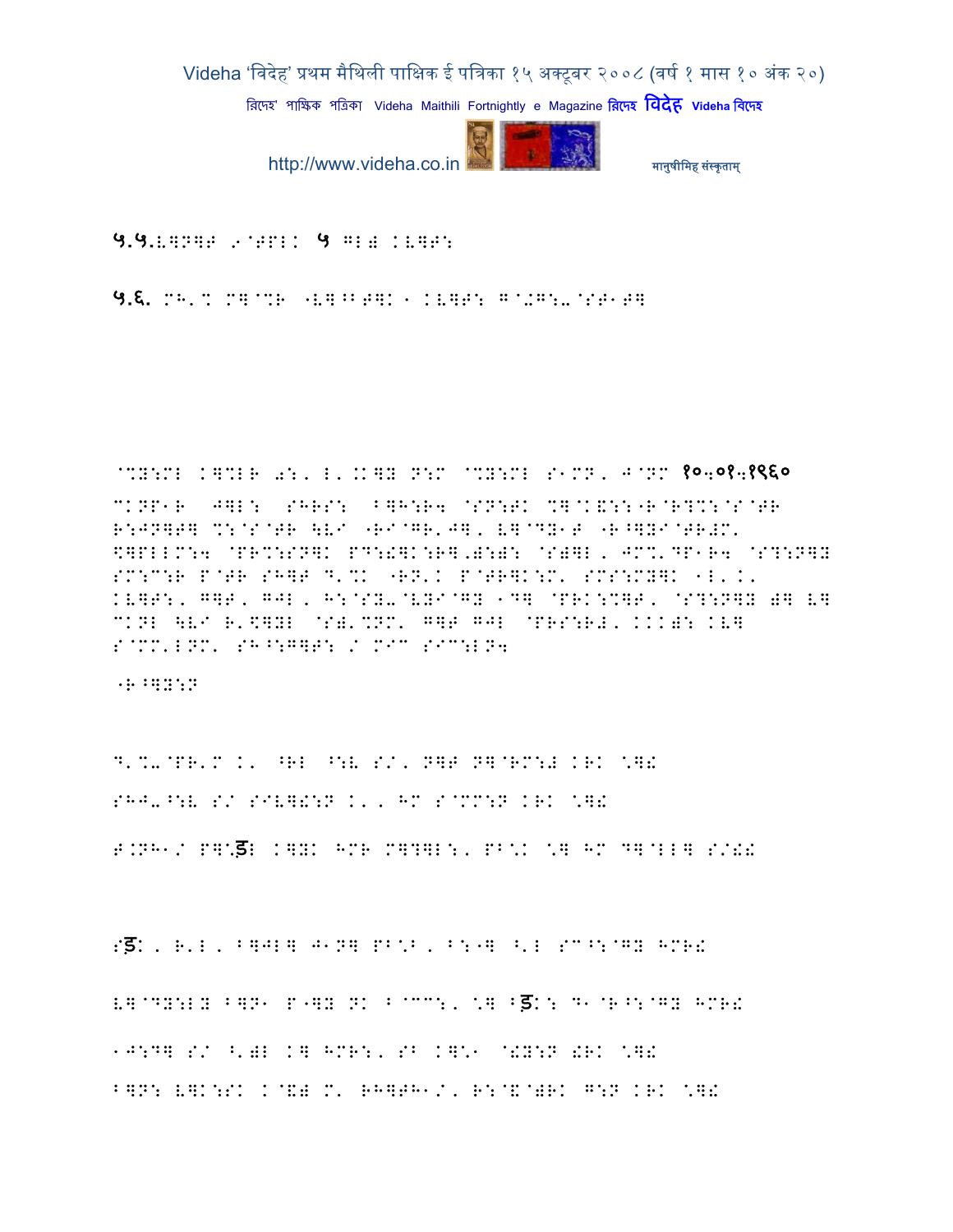িরেদহ' পািkক পিtকা Videha Maithili Fortnightly e Magazine িরেদহ िवदेह **Videha** িবেদহ



T.NH1/ PRS READ HMR MATHER SOME ON SALE MANAGER SOME

SB C1N:V K' B'R M' PB\*?], B:K] SB D]N RHT: K:T! 1J]J \*] 1B S1N]-S1N]KY, HMSB H1NKR M]WK: B:T!  $K$  -right masses of  $R$  and  $R$  and  $R$  are shown by  $R$ SHN%]LT: HMR \H'N J', \.NH1/ M:N R.K \*]! T.NHH 2 (PANS) (1931) ASE SARAHA NI PANC (NA AS AR HA PI PI S

HR'K S:L M]?]L:V:S] M]L], J:>\*] J'N: B:B:!:M! THE SISD, AN ART SIST, MARKET SIST, AND SIST, A REPORT THAT THE SISTE 9@NNT M]?]L: K' .:T]R HM I "R^]Y:N KRK \*]! R: MORALLY ME TO THE RECORD MANAGEMENT METHOD IN SHE T.NH1/ PRS RINGER MINITION PROVINCE TO A REPORT OF SALE

. @%R] \$X. GIG'% G1IJN(१९४२- )4 J@NM @S?:N- P]L.B:ड़, TE FORE ANDER BRUNDEL RINNE ONE, PR PURPING ILU. KRY:R:R, NYANIYA: R, R, NYOHY:SK:R<mark>888-69</mark> M. PY.M HEA. ILH.E. M **"**K:L P1R1&**"**(K:LP1R1& "R@R?:@T 1B @SV@RG]Y @PR^:S K1M:R CCREAG CORPORATION CONTROL CORPORATION CONTROL CONTROL CONTROL @%R] B:L'@%VR T?: GCR]K:@NT CC!R]K:@NT, 1B @SV@RG]Y) N:MS/ S@MP:D]T KRKT MK?]L]K @PR?M NVL'.NK "RN]YM]TK:L]N P@TR]K: **"**"RN:M:**"**-JKR I N:M S:K'T:N@NDJ] @DV:R: D'L G'L \*L 1A B:K] MIRE ARABLI MALIREI (RAAMARA ALA) NA L'ISBN NARO ZAROBIZIONO @PRY:S T:H] SMYK Y?:@S?]T]V:D] MK?]L]M' PK< D1@SS:HS M:NL G'LKK4 6#]@%VRN:? **"**R'#1**"** J] "RN:M:K LLK:@RP# KRKT K:L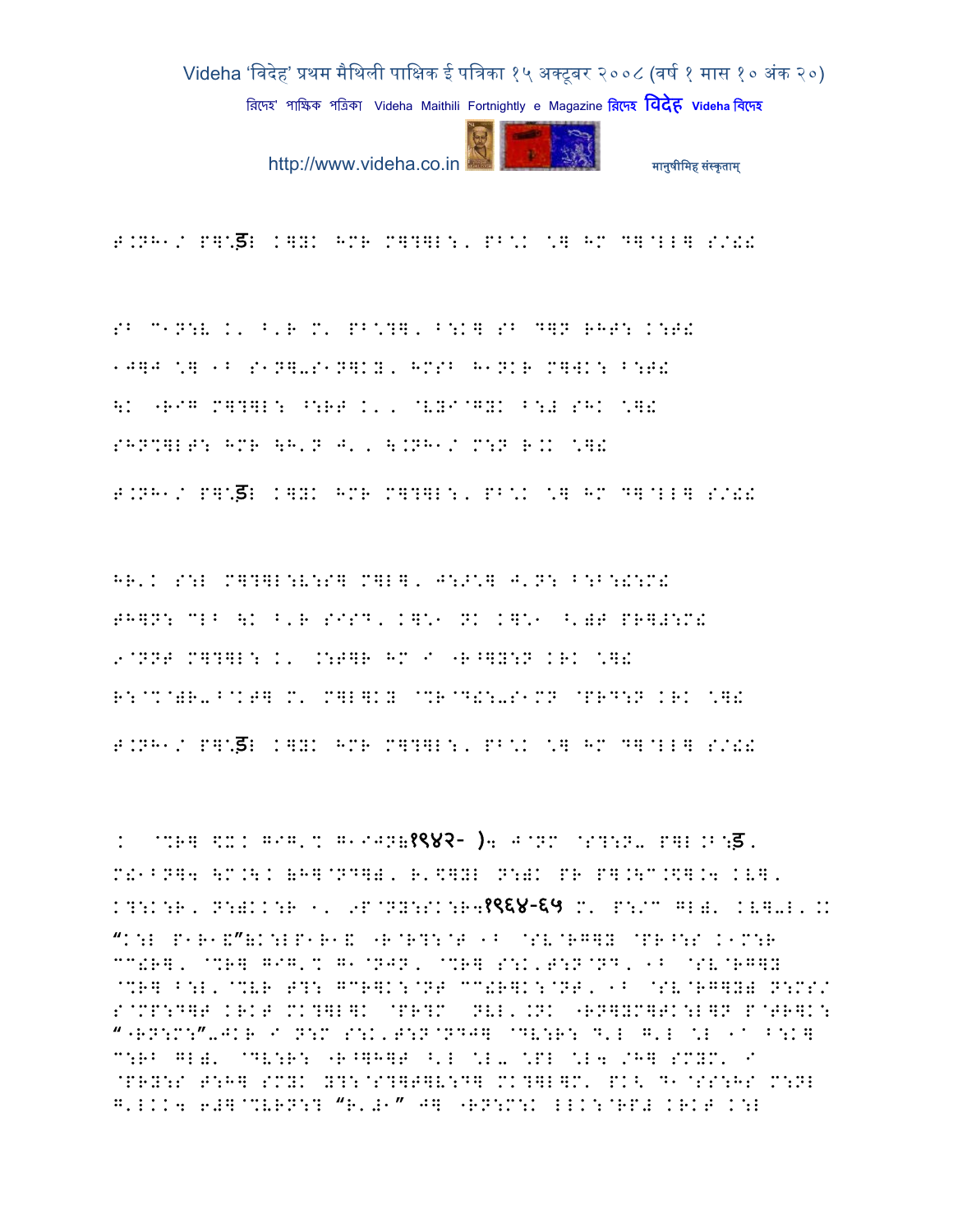িরেদহ' পািkক পিtকা Videha Maithili Fortnightly e Magazine িরেদহ िवदेह **Videha** িবেদহ



KHE TRAHO, \* KOHN, SHRINA STAN BODY KORINA PRHINI TRAHINE (PRYININ ^:V] MK?]L] L'.NM' Y1GC'TN:K JRBR] "RN1^VK B:) .LLT 1A 1!1N]K BN:/T**"**4 **"**K]\*1 \*]N:R \*CR: S^K**"** R'#1J]K "RPN "R@ND:J \*L@NH] BJB:K, J' H1NKR S@NS@RGM' RHL 1A S1NN' "R\*], TKR: \KR @VY@3JN: 1A RS BB0L H'TKK4 /N: **"**"RN:M:**"**K K:LP1R1& LLKN] KLAR S: HARRY S: HIGH S: HIGH MY MORY WITH THE MORE OF THE MILITARY OF THE MILITARY OF THE MILITARY OF THE MIL TRE TESTER TOHR (1920) DHYRH AS YE BRITENNADY. TO RHIRE TO ITH PYREMIRA K: NORTH MAN TO MARKET AT A REAL PROPERTY OF A REAL PROPERTY AND TO MAKE  $\mathcal{A}_R$ ST PORT DELETHED TELY MET TELEVISHE PLAN FOR A PIPER P]"]]K L'.KK'/ @PR]Y NH] LGKT \*N] 1A S'HL @SV^:V]K'4 M1D: "RN:M: K'R T]N "RIK M:@TR N]KL] SKLKK4 SKH "RN:@MM: B:DM' **"**K?:D]%:**"**K N:MS/ @SV.@%R] @PR^:S K1M:R CC!R] 1A @%R] GIG'% G1IJN DA GL) K SAMPIN -TKNJER KI SARA SA SAKATI A RHL4 CORNURADNI NAARNNAAD CORN WAD BAND BEID CONFAINS A DRI /H]N: \*@NH]4 @%R] GIG'% G1IJN MK?]L]K @PR?M CCB)]Y: N:)K B1: BISHERING (B. C. C. 1980) (S. 1982) N. STRAE (MAN GRI B) K L'ENSAIO (D. B. B) S:H]@TY "RK:DM] P1R@SK:R ^')L \*@NH]4 \KR "RT]R]@K@TT MK?]L]M' HM \K): M]@?Y: PR]CY, LLK S1NB (KV]T: SI@GRH), "RANHARING ARE BOTH (SKAMPARI), PHAL (80), BIZ NYSIASE, 19 ALAT  $\overline{N}$  (N)  $\overline{N}$  (N)  $\overline{N}$  (N)  $\overline{N}$  (H)  $\overline{N}$  (N)  $\overline{N}$  , and  $\overline{N}$  and  $\overline{N}$  (N)  $\overline{N}$  (N)  $\overline{N}$  (N)  $\overline{N}$  (N)  $\overline{N}$  (N)  $\overline{N}$  (N)  $\overline{N}$  (N)  $\overline{N}$  (N)  $\overline{N}$  (N)  $\overline{N}$  (N NKK:- BN]J:R:K MK?]L]S/ H]@ND] "RN1V:D 1A %@BD TKY:R HK (KV]T: SI@GRH)4 @PR@ST1T "R\*] G1@3JNJ]K MKGNM /PS "R:!:" J' MARIET STAR TEGOLIC S' FALIFET TREDUCTION DES SELLIGES CODE S/GHAB I GO AR TAGLE TAGLE OF PARTICUP ON THE SAME IN A SINGLE OF SHARIBLE PARTY. WICK PROVERSE, AND PROPERENT PROPERTY AND A KONST "RENDER" BORD PER LI POLITICA POLITICA "POLITICA" (PER LI PAR POLITICAL BELL S@MP:DK4

G1. CHURCH R: CHURCH

ILEMEN Y SIVEL PART (RHPEN BYP)D'D'D'D'ARE HI NEL (FHHESHI). R:!:-^:VPR K]\*1-K]\*1 MNL@DV'G, Bड़ B'CKN K\N' RHL4

"RAVART KAN KAHB: LIL BERTAD KALA KARA PS: 1999 PS: 1999 PS: 1999 PS: 1999 PS: 1999 PS: 1999 PS: 1999 PS: 1999 KAT' DAN 'K AIKIN BID "RYAN MIN IT MIN HID "N**S**A", N  $H^1$  (Find  $H^1$  ) of  $H^1$  (Find  $H^1$  )  $H^1$  (Find  $H^1$  )  $H^1$  (Find  $H^1$  )  $H^1$  . Then  $H^1$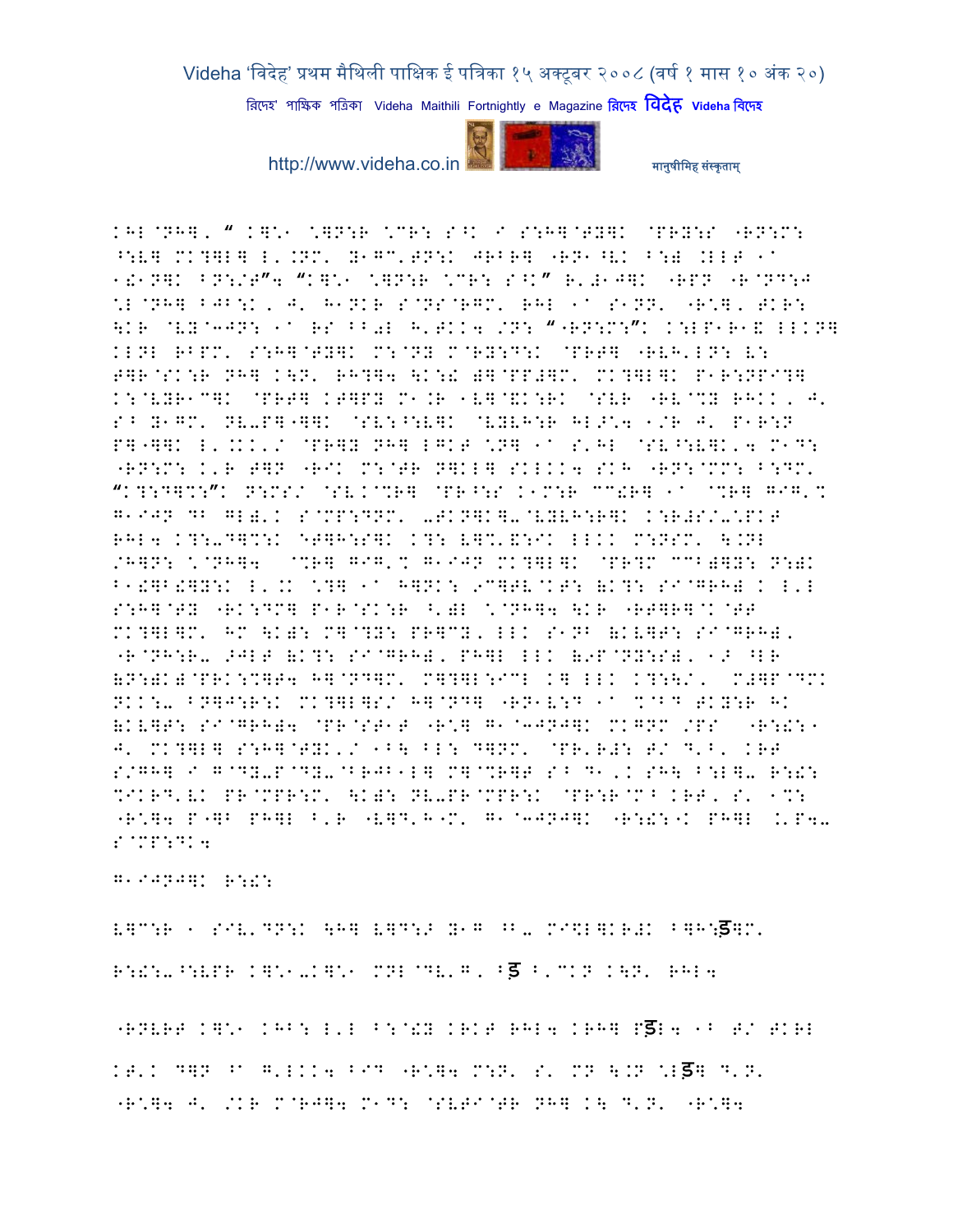িরেদহ' পািkক পিtকা Videha Maithili Fortnightly e Magazine িরেদহ िवदेह **Videha** িবেদহ



MN 19. D'ANN SAN SAN SAN SAN SA PHÈIRE AN CHILLE M:N' L].:\L \*KK 4

 $+$  Superinter (MC) and the  $\mu$  measure  $\mu$  is the solution of  $\mu$  and  $\mu$  and  $\mu$  and  $\mu$ STRIPS TO A

JGMG:\L "R\*]4 S1@SV:GTM!

LLK M:NSK'I "R^]JN-B1@D!] 6'R B'D.L KA RHL "R\*]4 MJ: K'R B:T I J' S' SA RHL "RANG" DAN RHL "RANG" DAN RHL "RHL "BE "RHL "BE "READ 9P@KRM @PRD@R%N-V]@NY:SS/4 M]?]L: R:@JYK M:@NYT:K 1IDLLNS/ LA KTLK "R@NY:@NY L@K@&Y:^:SK \N.J]./.Y] 9@DYLG M:@RG' S'HL4 \.N HMR: \TV' KHV:K \*L 4 S' \HN K:LM' HM I V]H@NN:S L].V: L'L V]V% \*] 1A "RH:/K'/ LLK !R] PWYV: L'L R:!: KH] **RH** 74, 84, 74, 754

R: (2008) (P://CM . (2008) (P://CM . (2008) (P://CM . (2008) (P://CM . (2008) (P://CM . (2008) (P://CM . (2009

"RH:I C1P \*] C1@PP "R\*] SIS:R HESP PAR BR PR CHO THITHE /N: TI CL]Y' RHL SB N]@TY 7-71 PHP BB2 28.8 HRTH 2788 MNH] MN LLKK M]0:YL D]P R:TH R:TH, THR SAN ^' G'L \*KK N]@&@PR:# N]RS 1 9D:S "R@NH:R ! ' PORT 'START CLOSE CREATER KAN KALIMAT KANG KALIMAT KANG BERSEBUT N. RE CHIN M. CENE CNA.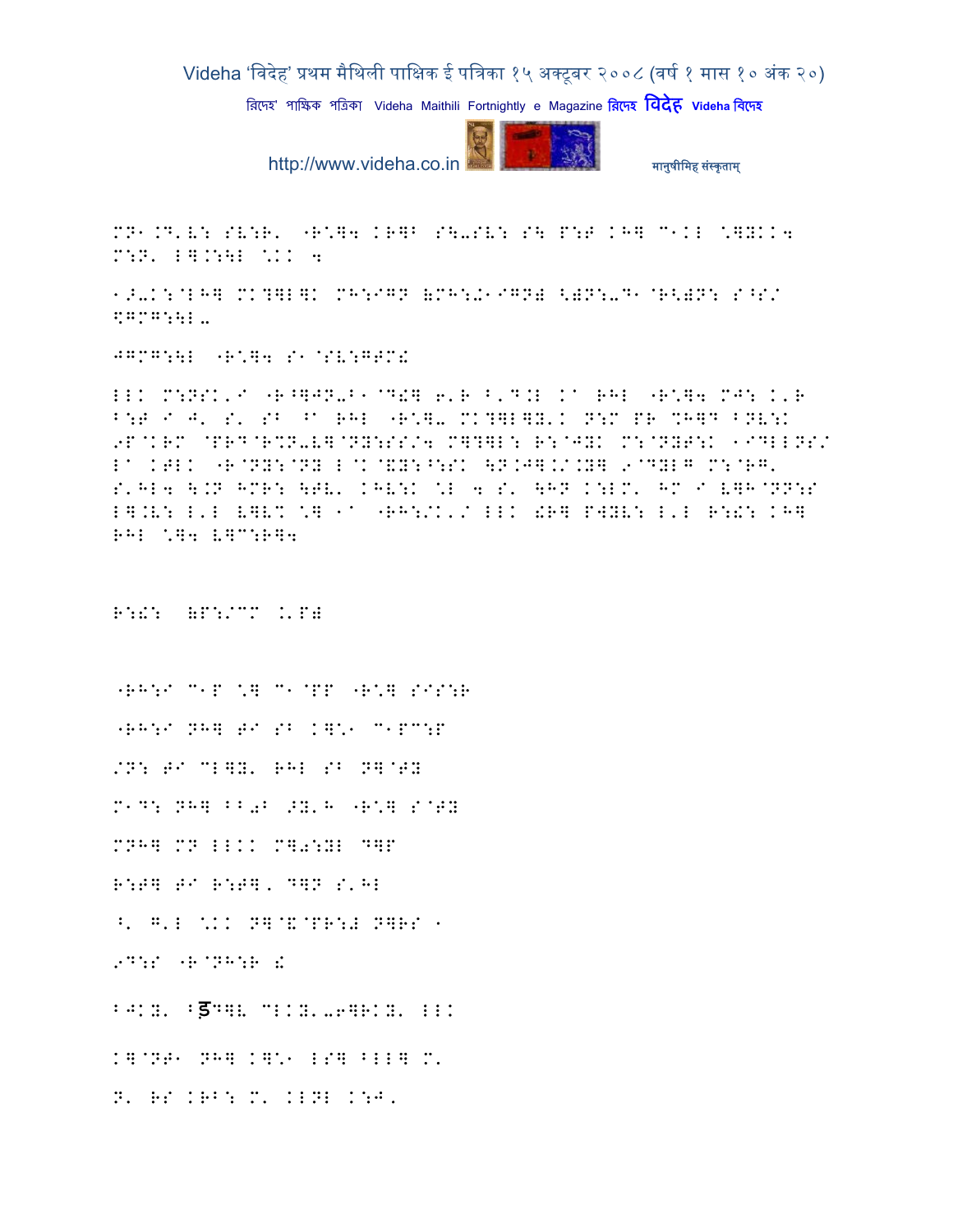PROMOTER 14

KLW], SHRS:4 @PR:R@M^]K %]@K&:S/ @SN:TK !R] G:M 1A SHRSY:W'4 6'R PAPY LA MLEA MARK BEN AN DOOR WATERN, MERTY  $\mathcal{M}(\mathbb{R},\mathbb{R})$  and  $\mathcal{M}(\mathbb{R})$  . The state  $\mathbb{R}$  is the contribution of  $\mathbb{R}$  is the state  $\mathbb{R}$  is the state  $\mathbb{R}$ MALADE CONSTRUCTION AROUND PARTNERS ARRESTS. CONTROL THAN \$]@PLLM:4 MK?]L] 1A H]@ND]K @PRT]@&W]T P@TR]K: S^M' KV]T:,  $S\mathbb{R}^n$  is the control of the second section of the second section  $\mathbb{R}^n$  . The second second second section of the second second second second second second second second second second second second second second @KLXD L'V] @S@)RXS, \BH:@R\$ 6]%R, HK1 %:H 1 @BRBS CK)V]N 1D]K %L! N]B@N!K "RN1V:D4 **'**GLV! OR "RI@GR'J**'** N:MS/ \K): @SVTI@TR PL?]K "RI@GR'J]S/ "RN1V:D4 JNS@TT:M' **'**D1N]Y: M'R' 1G'**'** @STI^M' L'.N4 R<1V]R SH:YK S:H]@TYPR J'.\N.YB.S/

@%R] \$X. PIKJ PR:%R (१९७६- )4 MLHNP1R, BLV:H:) CPR:/V

1.\$X PIKJ PR:%R 2.@JYLT]

WEB: TEST ELECTRIC

१४/४/०५

/N: SB ): B@ND, HMR: L'L

1%: 1 MNLR? K'R SB K'B:R

Home Shanner Ps: 19 /11/19

R'I RI HI AL 4, APPI

/N: TI CL]Y' RHL' SMY

THE MINIMUM WAS STRING

^LR D1PHR] S:I0, R:T]K C:L]

JGHK NAMARI NI KIRI SE KE

HTR SBC SECTION SECTION

SOME "REAL POST IS STOLEN.

http://www.videha.co.in

Videha 'विदेह' प्रथम मैथिली पाक्षिक ई पत्रिका १५ अक्टूबर २००८ (वर्ष १ मास १० अंक २०) িরেদহ' পািkক পিtকা Videha Maithili Fortnightly e Magazine িরেদহ िवदेह **Videha** িবেদহ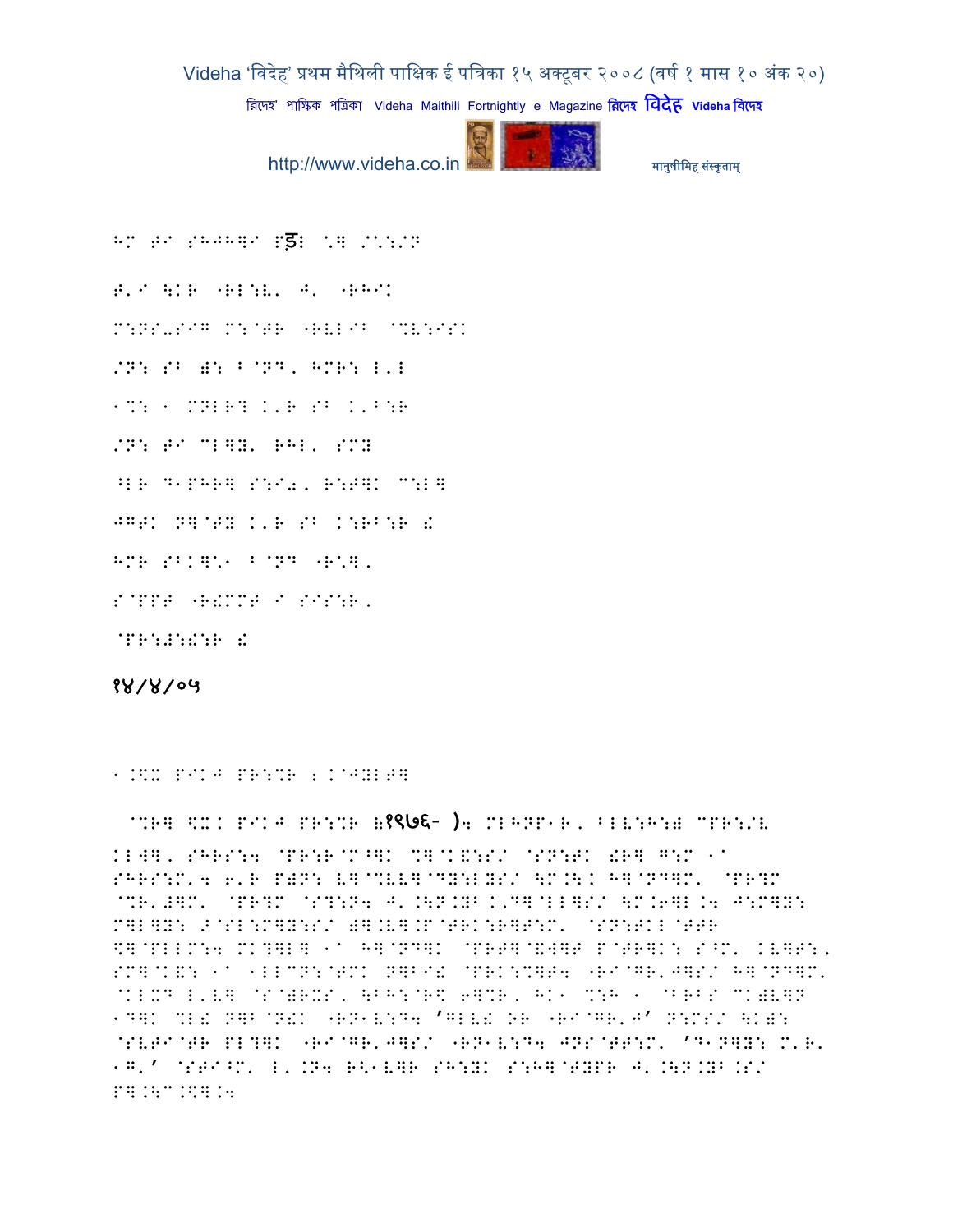..R]-P)^ड़ ^'L B.R] 1> \*1\*11>T "R\*]

J: H' B.R]-SLLN:! "RNIT K:LS/ "ROUNDER" (SPI) "RPHE ISB, "R, BHL H **7-95 (4): 1JBB B. 912 S.R. T/ G.R. 1JBB** 

\H] LLK:@.Y:NK B]C HM BC1>T HM SLCKT \*] J/ B.R.R.K BKRIT # BKR # BERL # \$: NI # \$ T/ B.R]K "R@SM]T:S/ J1ड़L SLLN: KLAN: RIP BER FAZTE (RAR RELI BELTAB

S' BO' FRANCH, HOTCHER

R:.. Bile to Reg: BN: Cheek Leneve

K:NO JSH PARTICLE PROPERTY

KLN: G:\* KLN: KLN: HUBSEN ####

1 BB0L NHE NT 4, PRINTIN RIPRY.

B.R.R. K' TIPER HIR MI \$400 \$400 \$

BI BREAK POINT

 $? . . . . . .$ 

http://www.videha.co.in



Videha 'विदेह' प्रथम मैथिली पाक्षिक ई पत्रिका १५ अक्टूबर २००८ (वर्ष १ मास १० अंक २०) িরেদহ' পািkক পিtকা Videha Maithili Fortnightly e Magazine িরেদহ िवदेह **Videha** িবেদহ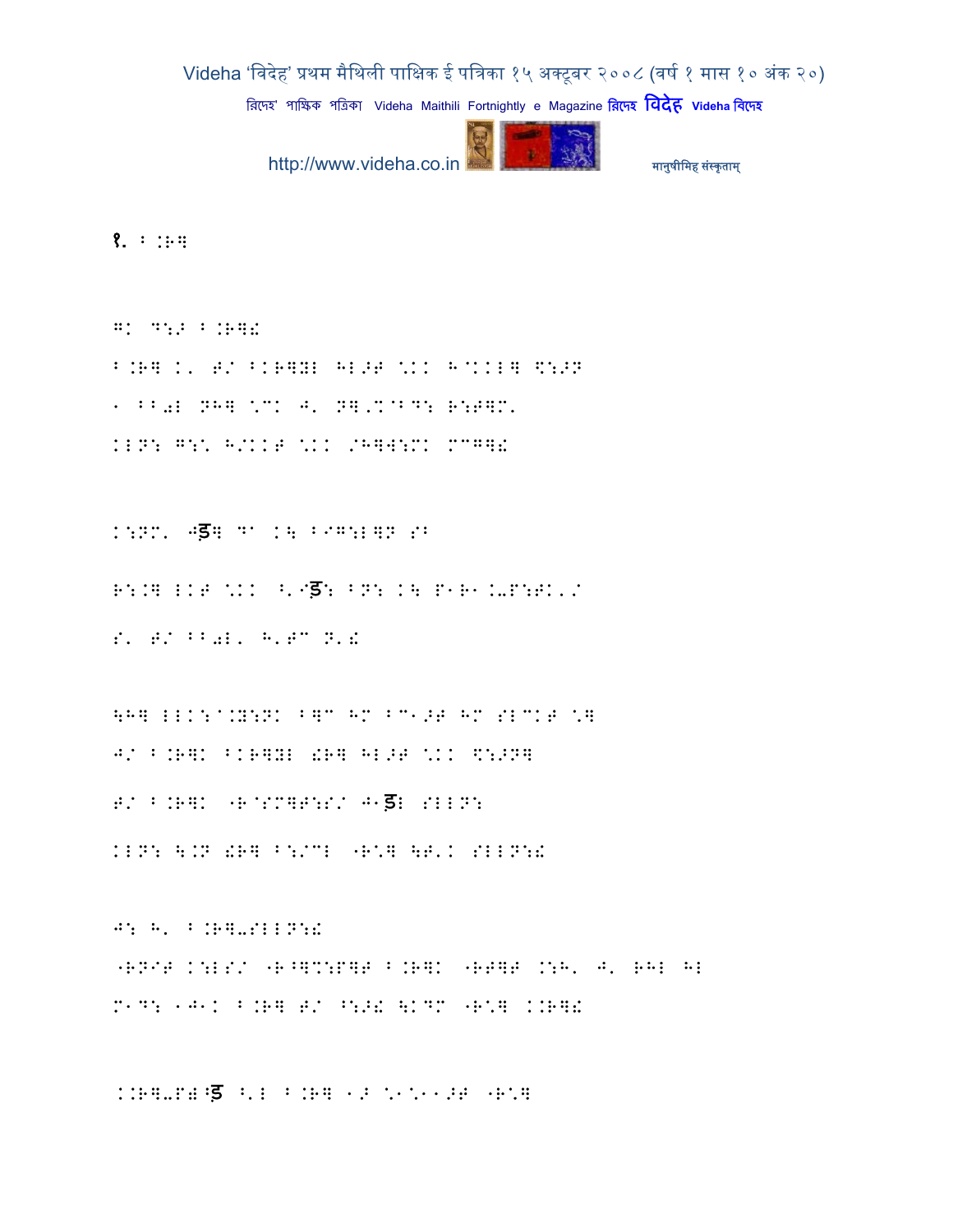িরেদহ' পািkক পিtকা Videha Maithili Fortnightly e Magazine িরেদহ िवदेह **Videha** িবেদহ



**BERSHIPS STARS IN BIRDING** \H] .'TS/ /H] .'T DB G:L "RHR: L'L "RP@SY:/T B.R]K C]@LK: SB D'SK KLN-KLNM'

 $B = B$  . The  $B$  is the mass of  $B$  is the set  $B$  is the set  $B$  is the  $B$  is the  $B$ MK?)H SKAMT SKRMT SITE SKAMT SIT KARA KALIM SKL KHARI SKL KHARI SKRIVA SKRIVA SKRIVA SKRIVA SKRIVA SKRIVA SKRIVA SKRIVA SKRIVA SKRIVA SKRIVA SK

JELA KLADI KLADI BIJAN GLADA ZIMBUZN SLLN:K "R\*KTL T'H'N K]\K NH] B.R]? ..R. SN 1981 1981 2011 1978 198 **THIL: HEST: BI-HR** 

२. : : : : : : : :

BOYABI 2535 .LAT. 41F FABSIR 9658 PANI MAT D1!M1/H N'N: SN T@NN1K-T@NN1K 1 BS:TK PH]L 0LIK JK:/ .SKT "R\*] .'TM' L:.K-L:. ^I. T/ DB ): P1@TRK'/ J@NM D>YL KA N],P1@TR ^'L M-PANY MYNI MYSPOR PAPA SANYA SYA SPA

\TY HM B')]K K@NY:D:NK C]@NT:M' \$BBL \*]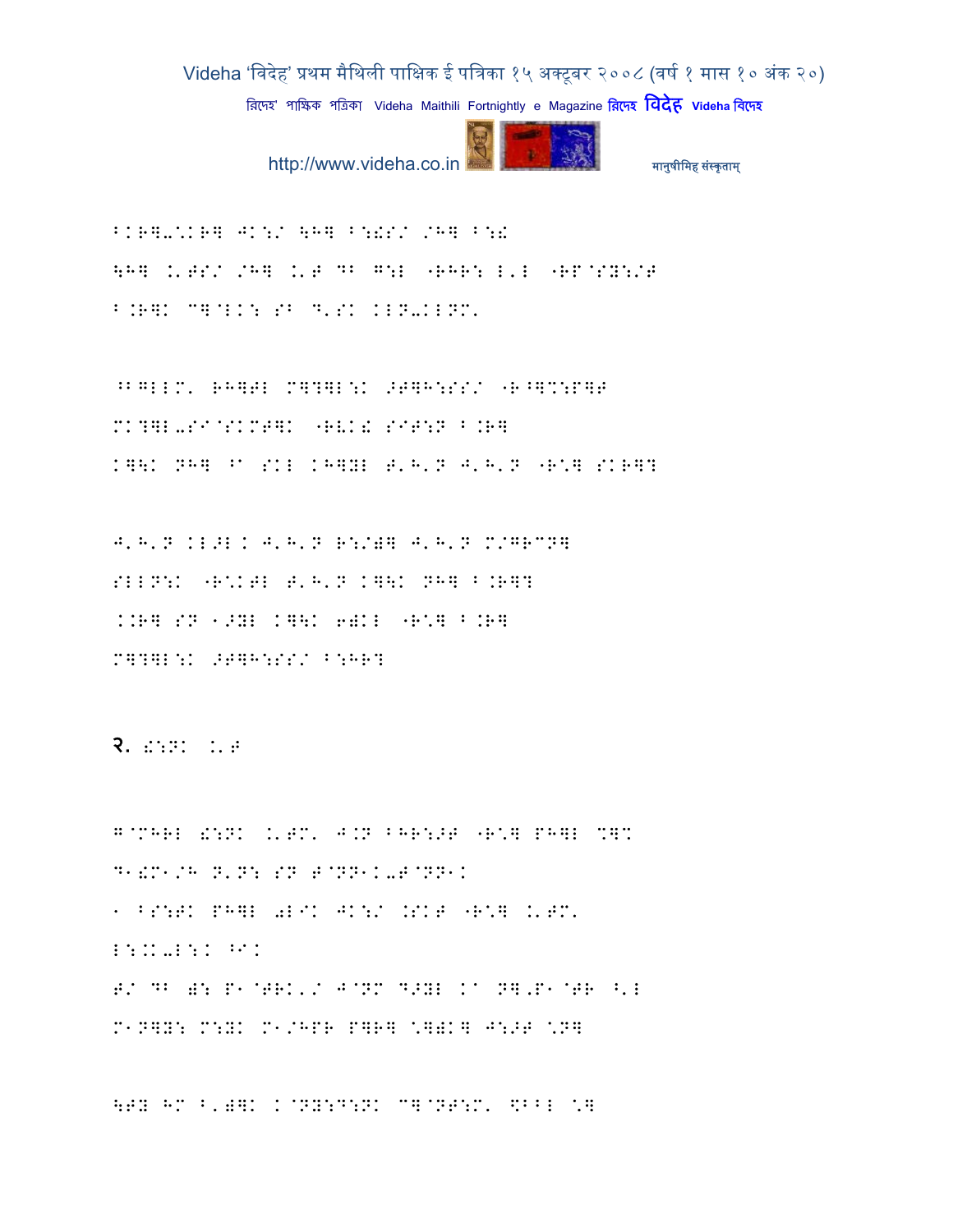িরেদহ' পািkক পিtকা Videha Maithili Fortnightly e Magazine িরেদহ िवदेह **Videha** িবেদহ



M1D: M1N]Y: B:PK KR'J D'.]YN1 B:U J' BKSL THE PHOTECH FOOD \$'"] BR.S/ \$]@LL]M'

N' KLNL C]@)W]-PTR] N' G:M "RYB:K GP \*1@C\*' 6LN ): KRKT \*?] P@L)] M:YK /H]W:M M:SK KLNL RV]K'/ /I<:YL JK:/ B:MARK CHINESI SYNTH

B)'D:RK KMP:S/ KLNH1N: RLP:RK BHF B'R **B** TO THE MOVE J, ANDIA NA SA SANDI SIN NH] T/ S]DH: K' C]@NT:M' Pड़L RH]TH1/ B:L'-B@CC' 9P:S

-\H] SB): .'RH:K B]C 9ड़KT RHL **T-PHILTIM: MINT, H.PHILE.PH HT.** WHISP ON THE DESCRIPTION OF THE SECOND DESCRIPTION OF THE SECOND DESCRIPTION OF THE SECOND DESCRIPTION OF THE SECOND DESCRIPTION OF THE SECOND DESCRIPTION OF THE SECOND DESCRIPTION OF THE SECOND DESCRIPTION OF THE SECOND D

3. **ATAB STR** \MHR K>K BR.S/ NH] S1NGL "R\*] SLN:Y KM:RK & BLAN:Y MANAGER & BANDA BOOK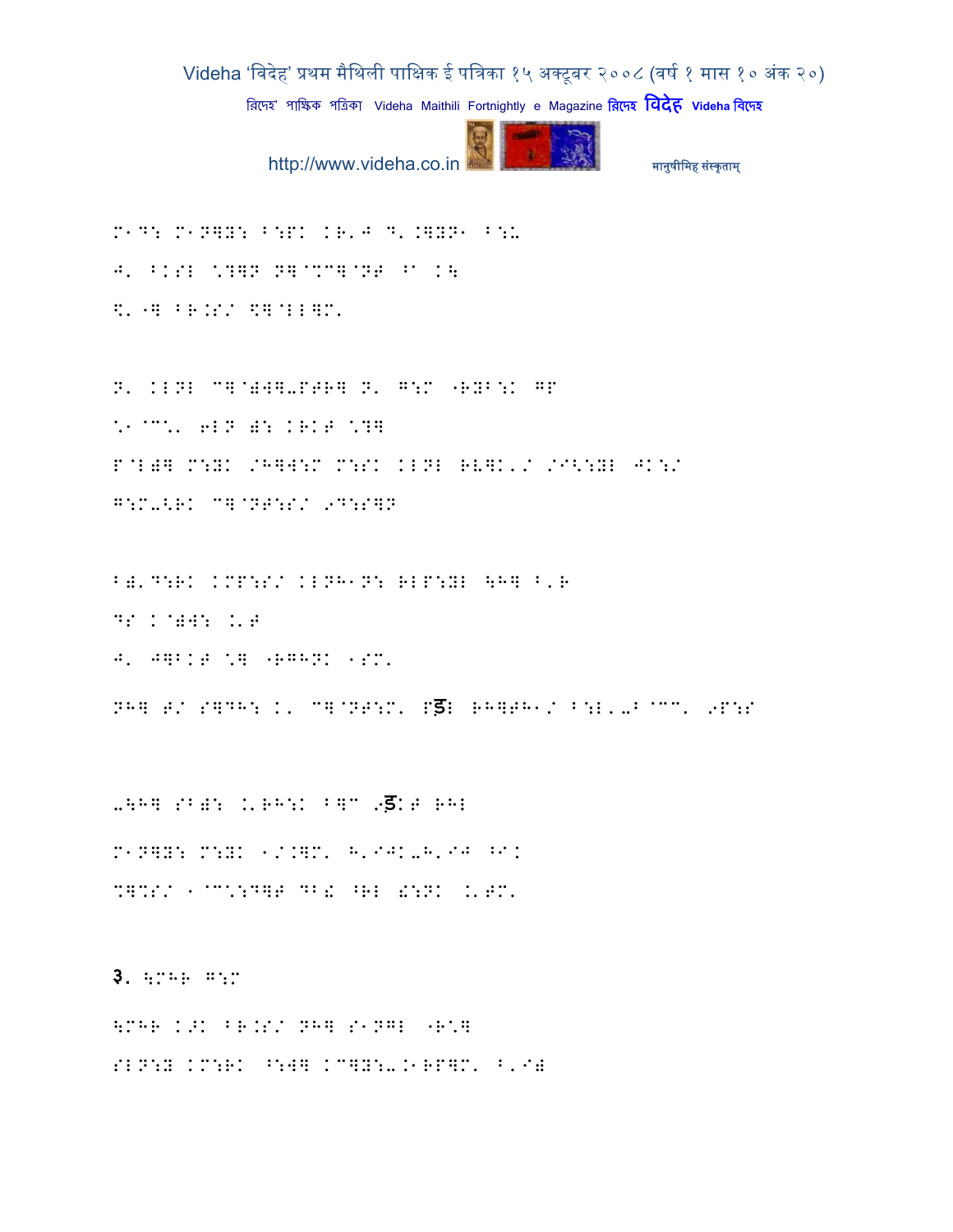িরেদহ' পািkক পিtকা Videha Maithili Fortnightly e Magazine িরেদহ िवदेह **Videha** িবেদহ



1 HRC 6:5 PHERMIC LI E-PHINHI PHR. CIPE HRMSH **NH** 1990 - RAMAN ROMAN

KHINA BAHLI BILI, BILA BERHAYAN MUKIMUR DI WIL

"R)I) DBPHRM' P]T:YL Bड़DK SIG S1.:YL D'H L'N'

K' K' HE' (1 HESEN)

K: WHIP COPE HRW COOL PHILICE

 $B = \frac{1}{2}$  and  $B = \frac{1}{2}$  and  $B = \frac{1}{2}$  be a set of  $B = \frac{1}{2}$ 

J.N HR NH] T/ HRB:HK KLN B'GRT:

 $6:5$  PHANKEL COP THINGS

 $\frac{1}{2}$  and the RN  $\frac{1}{2}$  and  $\frac{1}{2}$  and  $\frac{1}{2}$  and  $\frac{1}{2}$  and  $\frac{1}{2}$  and  $\frac{1}{2}$  and  $\frac{1}{2}$  and  $\frac{1}{2}$  and  $\frac{1}{2}$  and  $\frac{1}{2}$  and  $\frac{1}{2}$  and  $\frac{1}{2}$  and  $\frac{1}{2}$  and  $\frac{1}{2}$  and  $\frac{1$ 

1112.1918.18.92 J', ARE F.E PRE MYBED CORE FYR KUMER B.E PRAYE HTP: WITL BIARY A MART CHRISE BILLE  $T: \mathbb{R} \to \mathbb{R}$ :  $T: \mathbb{R} \to \mathbb{R}$   $\mathbb{S}^1 \to \mathbb{S}^1$ 

KTHE FAR ETHE

"RN'RL 6:)Y B'M:Y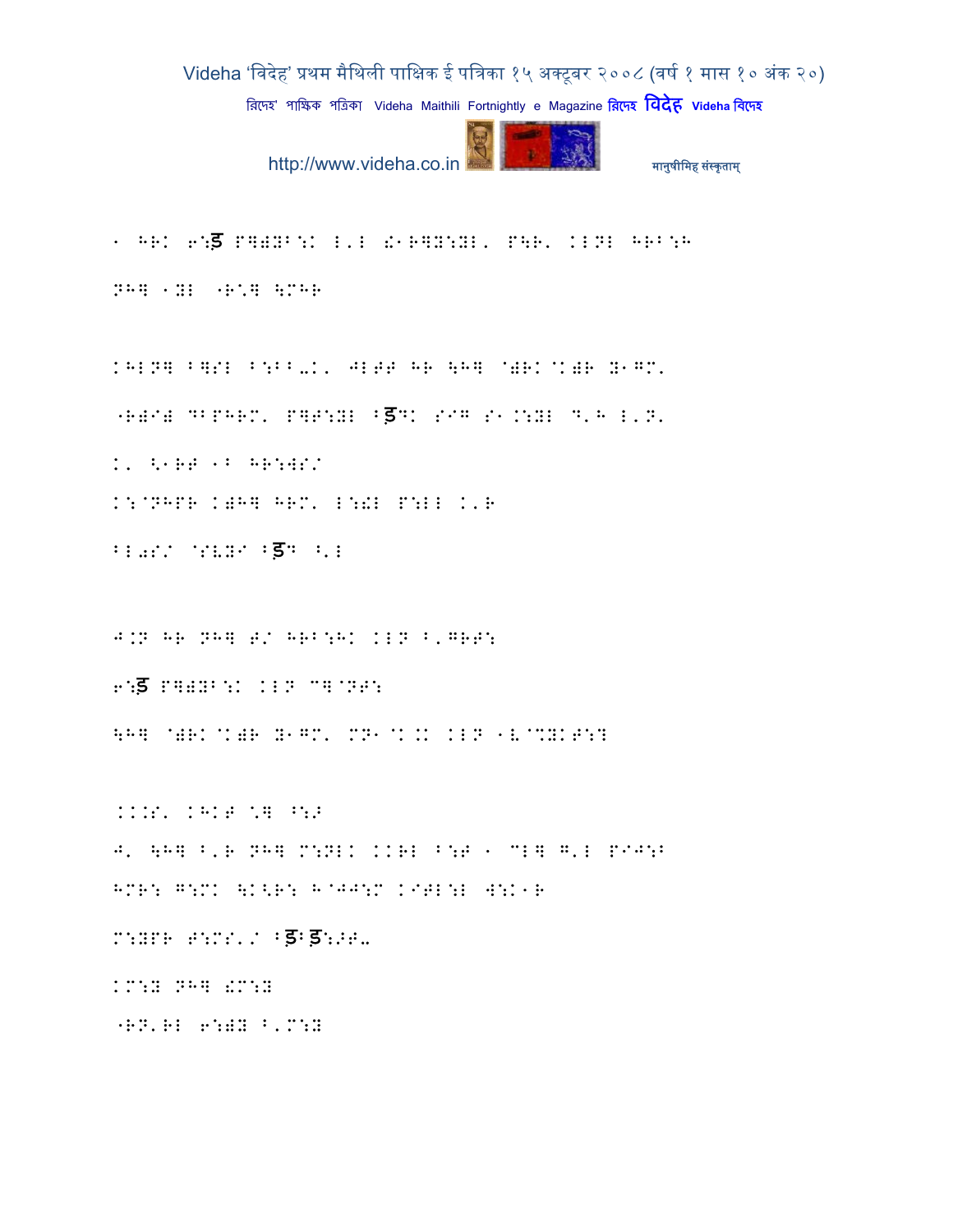িরেদহ' পািkক পিtকা Videha Maithili Fortnightly e Magazine িরেদহ िवदेह **Videha** িবেদহ



 $B\overline{B}$ : K: K:K] K: K:K: MEN: MEN: APR B:K: J.N NH] 1YL @KYL H@JJ:M The state of the state of the state of the state of the state of the state of the state of the state of the sta K:LB]@D:S]K:LB]@D:S]K .LHM:LB]@D:S]K .LHM:LB]@D:S] PYST SRIPH: MENH FORPLY I.B.LI.B FORP ST THR THR LINE THR THR THR REPORT

 $\texttt{H}\mathcal{D}\texttt{H}\mathcal{D}=\texttt{H}\mathcal{D}\mathcal{D}$  . The probability of  $\texttt{H}\mathcal{D}$ B:MK B:MA SY SON DAILY ??M:R]K'/ K]\*1 C]JK'/ JLGYB:K @PRY:SM' 9PH:SK P:@TR BNL HMR B:B: LASH "RATH" IN PART OF THE SECTION CONTROL PRODUCT K]\*1 K:J-9D'M KRT:H \HB 9M'RM' **KALLER THE TANK THE SET OF STATE** KKRL CHARL CONSTRUCTS M1D: G:MM' 1B K]@NNH1 NH] RHT:H

^KL^@NN D'HR]PR JRKT M:)]K D]P K'R >JLTM' TKKT \*] HM S1@NN <RK N]RVT:M' STA DE REGISTARIE STAND ALL'IN DIE SOLO DE L'ANNO 1999 (VIDEO STANDARD) A 1999 (VIDEO STANDARD) A L'ARCHET DE .I\$-.I\$ C]NG] "RPN G:MM'

S]RPICM]M' 1B W:"] NH] HL>T "R\*] KKRL HR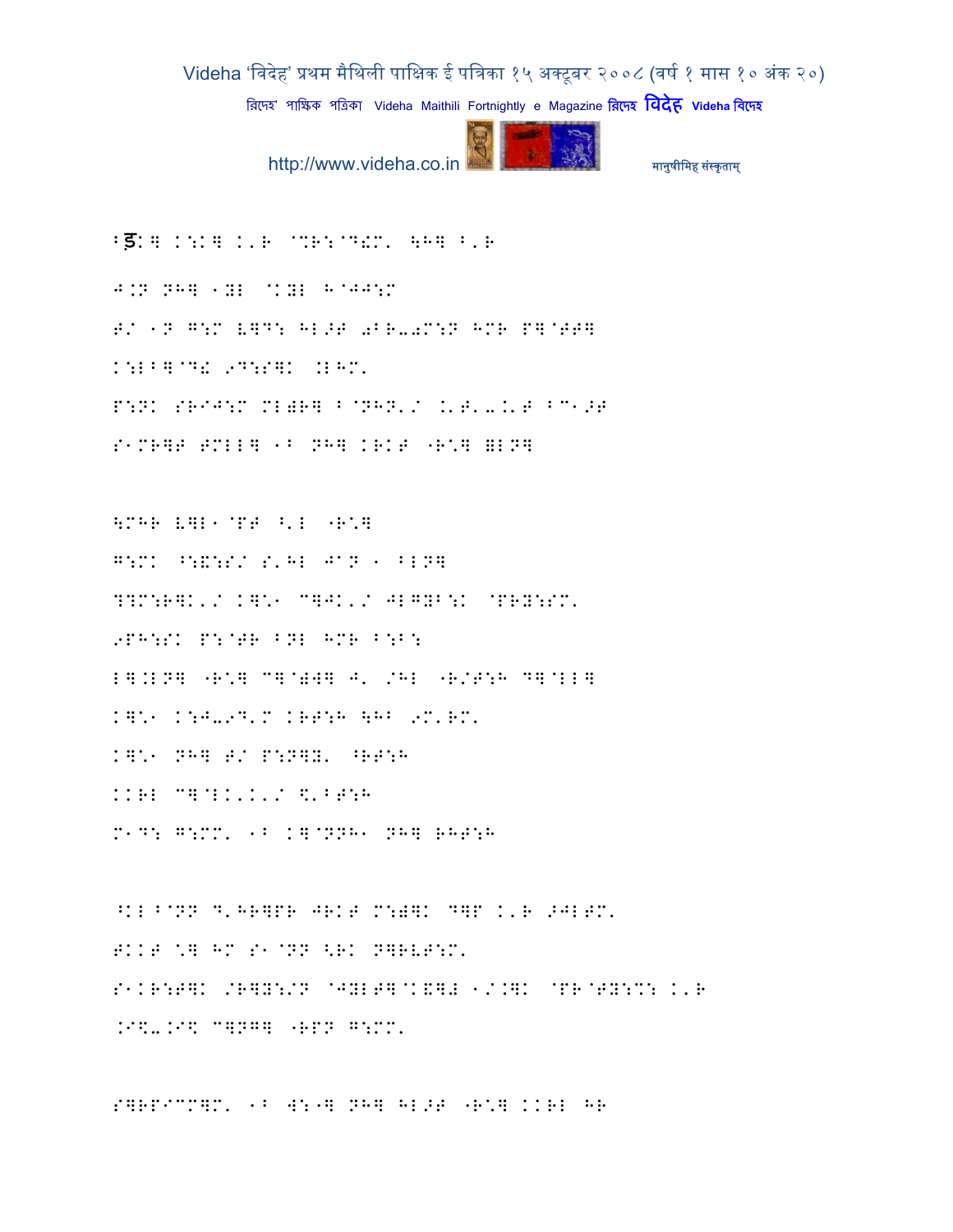িরেদহ' পািkক পিtকা Videha Maithili Fortnightly e Magazine িরেদহ िवदेह **Videha** িবেদহ



1 N. 418 H. B. C. C. C. C. C. C. C. C. C. C. HR

 $\texttt{RPE} \cup \texttt{R} \cup \texttt{RSE}$  and  $\texttt{RSE} \cup \texttt{RSE}$  supporting **CHIPS BELL BIBLES BELL** ^L? ^'L KLD:R]-.1RP]

 $1 + 3 + 6 + 3 = 5$ :  $2 + 3 + 1$ 

JBSS REPORT IN THE STATE OF THE PHONE PHERE

1 G:MM' NH] B:/CL "R\*] \H'N KLNL <R

JKR .'T NH] L:GL HL ^RN: 1 NH] B)KY:

 $8.$ ::

**KIILARII PER SE DE** 

J' KANSAR MARITI

**M:LDH 1MK G:** 

1 \T'K ):K PR]V:R-

S' H'NN HI

19 C G'LNG G'LNG GERMANY (1991)

**BEER THE READERS** 

2. @JYLT]K'/WWW.POETRY.COMS/ SIP:DKK CXYS "RV:@R\$  $R$  (B) The control position of  $R$  is the control of  $R$  is the control  $R$  and  $R$  is the  $R$ KAL TAN ER SAINERSOUP. NIE DIE KOM KOM KOM KOM KOM DIE SOU RHL "R\*]4 @JYLT] M]?]L: C]@TRKL:M' S'HL P:RIGT \*?] 1A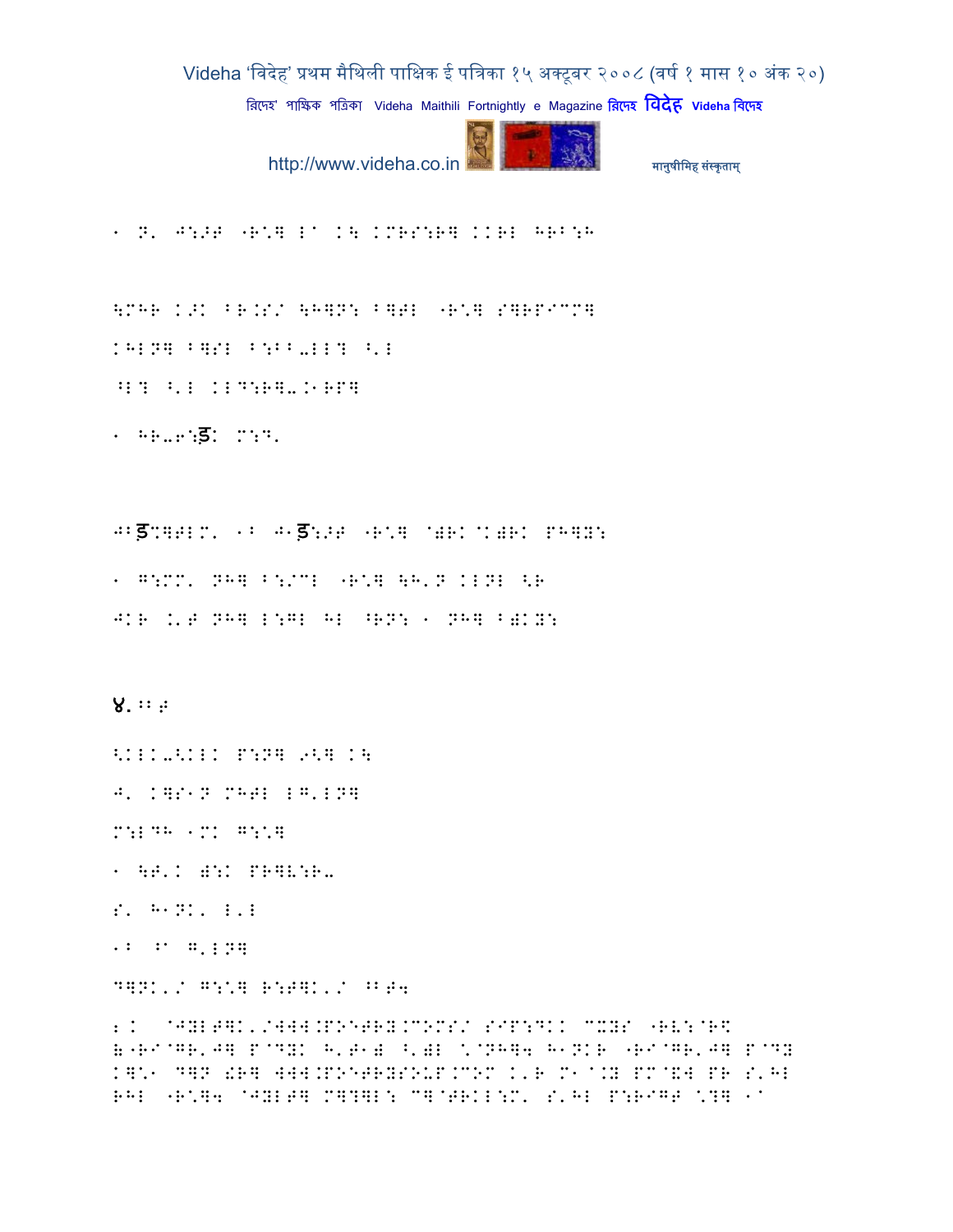িরেদহ' পািkক পিtকা Videha Maithili Fortnightly e Magazine িরেদহ िवदेह **Videha** িবেদহ



HERE STILL: TIGHES: CONTROLLING ALL IGN AND THE TELL "RIG GREAT ILE DE DORL IL IG ANNO 1999 DE SERVIGI CAL CAL GENERAT

M]?]L: P'I)]IGK %]@K&: S1@%R] @%V'T: 0:S/ BS'R: >I@S)]@)YB), JM%'DP1R 1A LL]TKL: TBL]K:, S:KC], JM%'DP1RS/4 N'%NL \%LS]\%N 6XR @BL:>@N\$, JM%'DP1RM' "RVKTN]K RBP'/ PB@RVM' "R@!Y:PN4

@JYLT] 0: CC!R], J@NM T]?] -३० D]S@MBR १९७८; J@NM @S?:N - B'. MARINE, MERRING: MUNICIPAL MERRING AND LOCAL MINISTERS AND MINIST  $\mathcal{A}$  and the state of the state of  $\mathcal{A}$  , the state of the state of the  $\mathcal{B}$  $M: \overline{\mathcal{A}}$  , a respect on read , when the polynomic  $\mathcal{A}$  is said  $\mathcal{A}$  . The same  $\mathcal{A}$ (KX@S) \K:9@#)'@NS]); N]V:S @S?:N- L@NDN, YB.K'.; P]T:- @%R] %1^IKR 0:, ज़M%'DP1R; M:T:- @%R]MT] S1!: 0:, %]V]P@))]4 ''MK?]L] L].B:K "R@^Y:S HM "RPN D:D] N:N] ^:I BHQ: PATR POTR LIGHT, IGN, NGE POTRET NIGGERER BAL RH GRISS CONSTRUCTS

 $P\theta$ .  $\overline{S}$  :  $\theta$  =  $\overline{S}$  :

 $P: . . . . . . . . . . . . . .$ 

**DHI RHAKK** 

STARR: PHIR, PHI, PRES

RIG SA ^RL PBR:

MTBCTHR 4.75 R.E. 497B3

MCL: THE SS F FULLETS

VALUE ARTICLE AND ANNUAL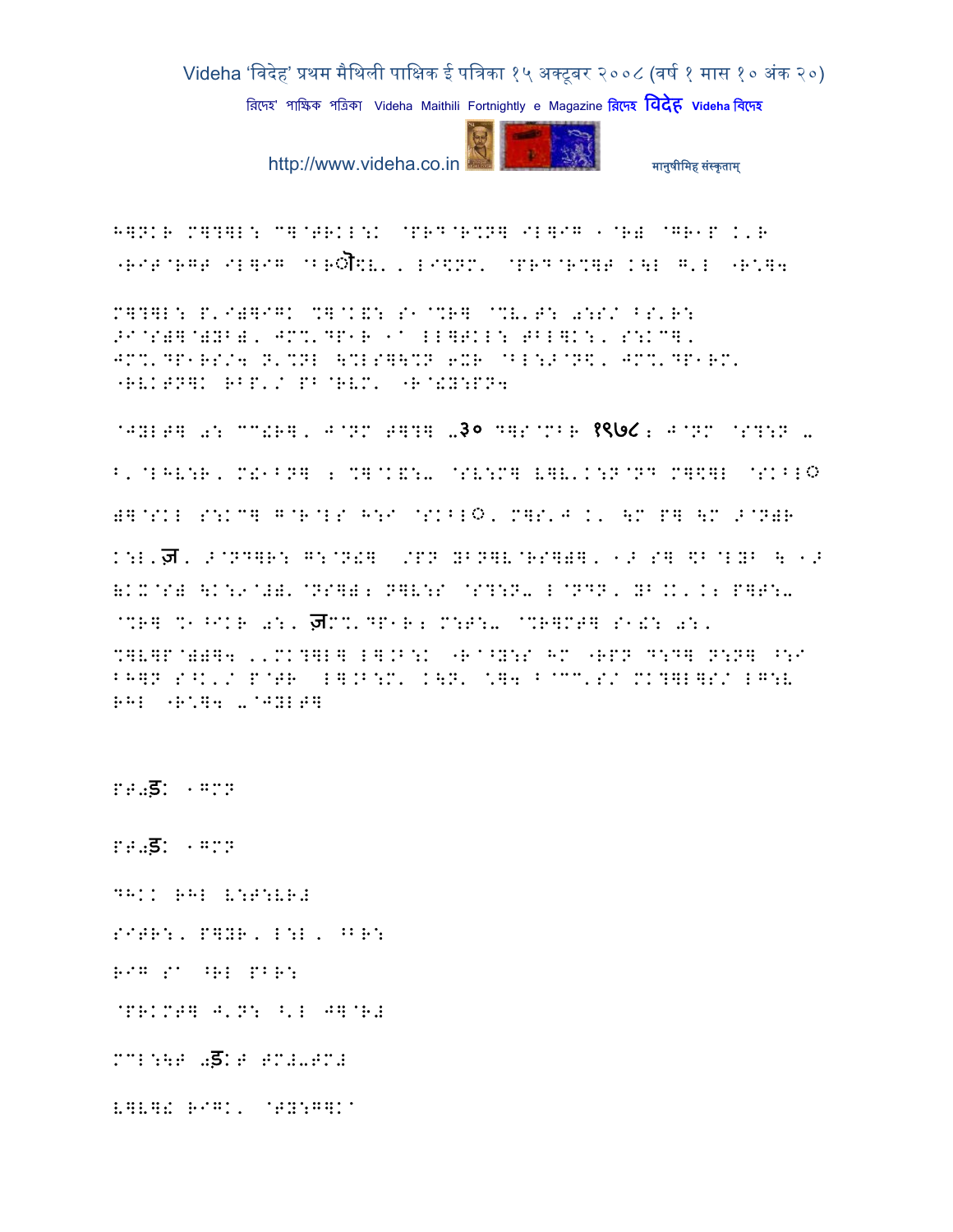িরেদহ' পািkক পিtকা Videha Maithili Fortnightly e Magazine িরেদহ िवदेह **Videha** িবেদহ



B. BILL : VON BERGER

- LATE VALUE OF STREET
- T:H] PR S1@RYLDYK 1K:%
- **REPRISE AT 1999 11**
- F:HIN /HL LINE
- 11K] "DORP POST DOGENEDATE
- PM MARS REPORTED HOME
- "RKR: %]TL KRKL'L
- S: 1 TP SYSTEM AND THE SEE
- JH]Y: H]MK BR.: HKT
- "ABSTRACT DATA HAT DESCRIPTION OF THE UNITED STATES
- THE SANVIS CONSTRUCT
- LINE FOR LEARY (ROBINSER

## १.V]N]T 9@TPL (१९७८- )4 1NIDP1R:, M!'P1R:4 @PR:RI^]K

%]@K&:S/ >I)R !R] M1IG'R J]L: "RIT@RGT R#G:IV 1S T:R:P1RM'4 T]LK:M:I0] ^:GLP1R, V]@%VV]@DY:LYS/ G#]TM' BURGE BITTER WHI 471, THE LUTILUTTEEN SURVICE. M: MAR (RR)PRRES (PERRIE ER) PIES (RD), DY: PR/IERING (PYPE, PR P@TRK:R]T:M' @SN:TKL@TTR \$]@PLLM:4 J:M]Y: M]@LL]Y: >@SL:M]Y:, NI D]@LL]S/ JNSIC:R 1A RCN:@TMK L'.NM' @SN:TKL@TTR \$]@PLLM:4 N'@LSN MI\$'L: S'I)R 6XR P]S \I\$ KOR SALAH MAGELING MARAKAT DI MAGA KANG MANGA MANG KANG AKANG MANGA MANGA MANGA MANGA MANGA MANGA MANGA MANGA  $\mathbb{C}$ :  $\mathbb{C}$   $\mathbb{R}$   $\mathbb{R}$   $\mathbb{R}$   $\mathbb{R}$   $\mathbb{R}$   $\mathbb{R}$   $\mathbb{R}$   $\mathbb{R}$   $\mathbb{R}$   $\mathbb{R}$   $\mathbb{R}$   $\mathbb{R}$   $\mathbb{R}$   $\mathbb{R}$   $\mathbb{R}$   $\mathbb{R}$   $\mathbb{R}$   $\mathbb{R}$   $\mathbb{R}$   $\mathbb{R}$   $\mathbb{R}$   $\mathbb{R}$   $\mathbb$ KL@RSK \*:@TR4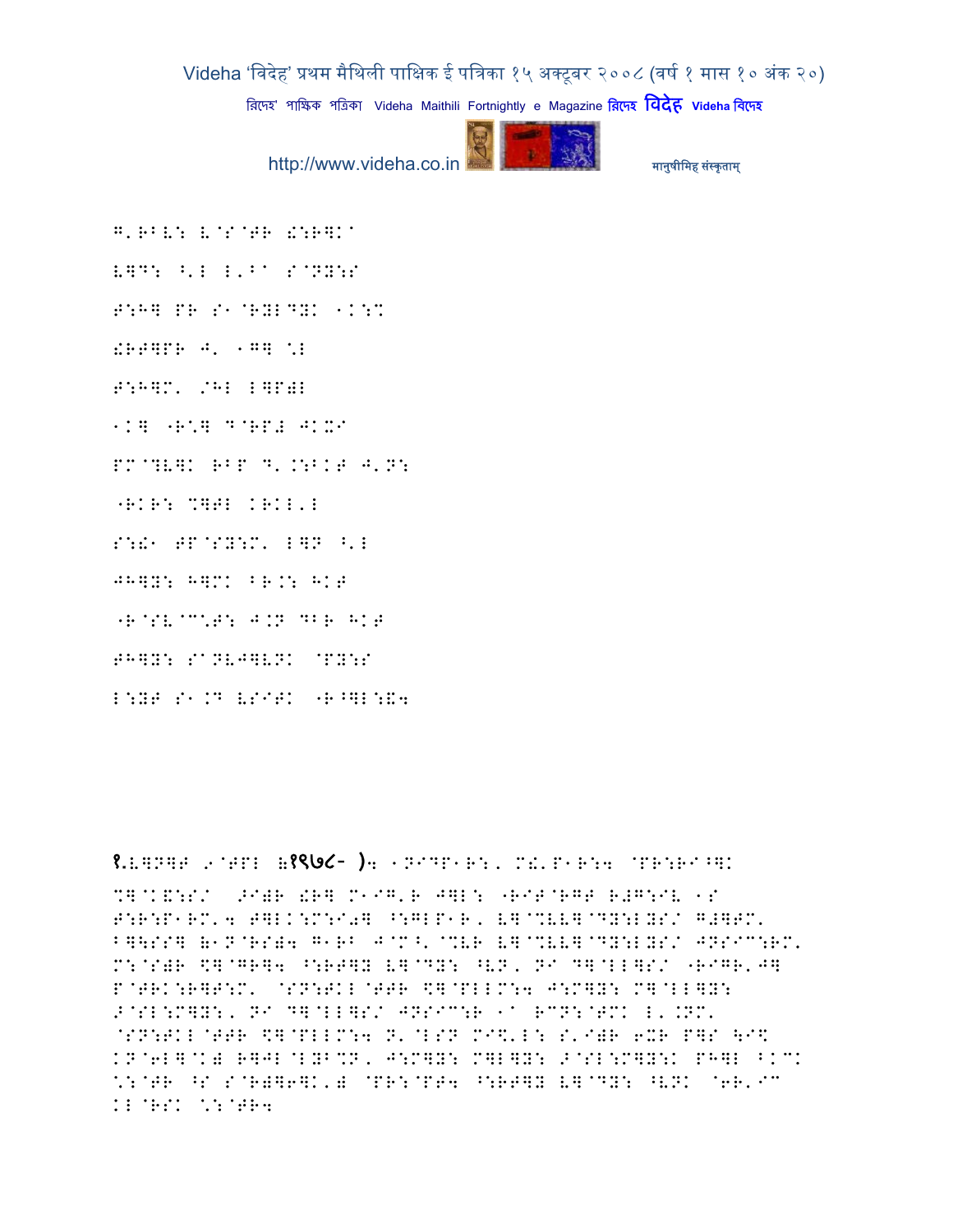িরেদহ' পািkক পিtকা Videha Maithili Fortnightly e Magazine িরেদহ िवदेह **Videha** িবেদহ



1K:%V:#] ^:GLP1RS/ KV]T: P:W, PR]C@RC: 1D] @PRS:R]T4 D'%K @PRT]@&W]T P@TR-P@TR]K: S^M' V]^]@NN V]&YPR @SVTI@TR L'.N4 POBRIGHER (PEBRA SPORT DE REGIONAL DE REGIONER @PR'S, DKN]K H]ID1@ST:N, NI D]@LL], 6R]D:B:D, "RK]ICN ^:RT, 1GR:, D'%BI!1, D]@LL] M'4 \.N R:@&@)R]Y SH:R:, NL\\$: M. HARTHE SPECIFIC .4

१. >@N@DR@PR@S?K K?:

 $H$ -Wildeman single

 $19.11 - 45$ 

RH WHI

>@N@DR@PR@S?K K?:

@DV:PR M'

"RH] W:M

\*L P:I\$VK

**R:V:N:N** 

JKR: P:VKK L'L

"RW:R:H D]N TK

 $\mathcal{H}_\mathrm{H}$ : TH: MH:

TIB: W.: WANDER III

 $1$  NH  $\frac{1}{2}$  / P:I  $\frac{1}{2}$  / P:I  $\frac{1}{2}$ 

SMY BDL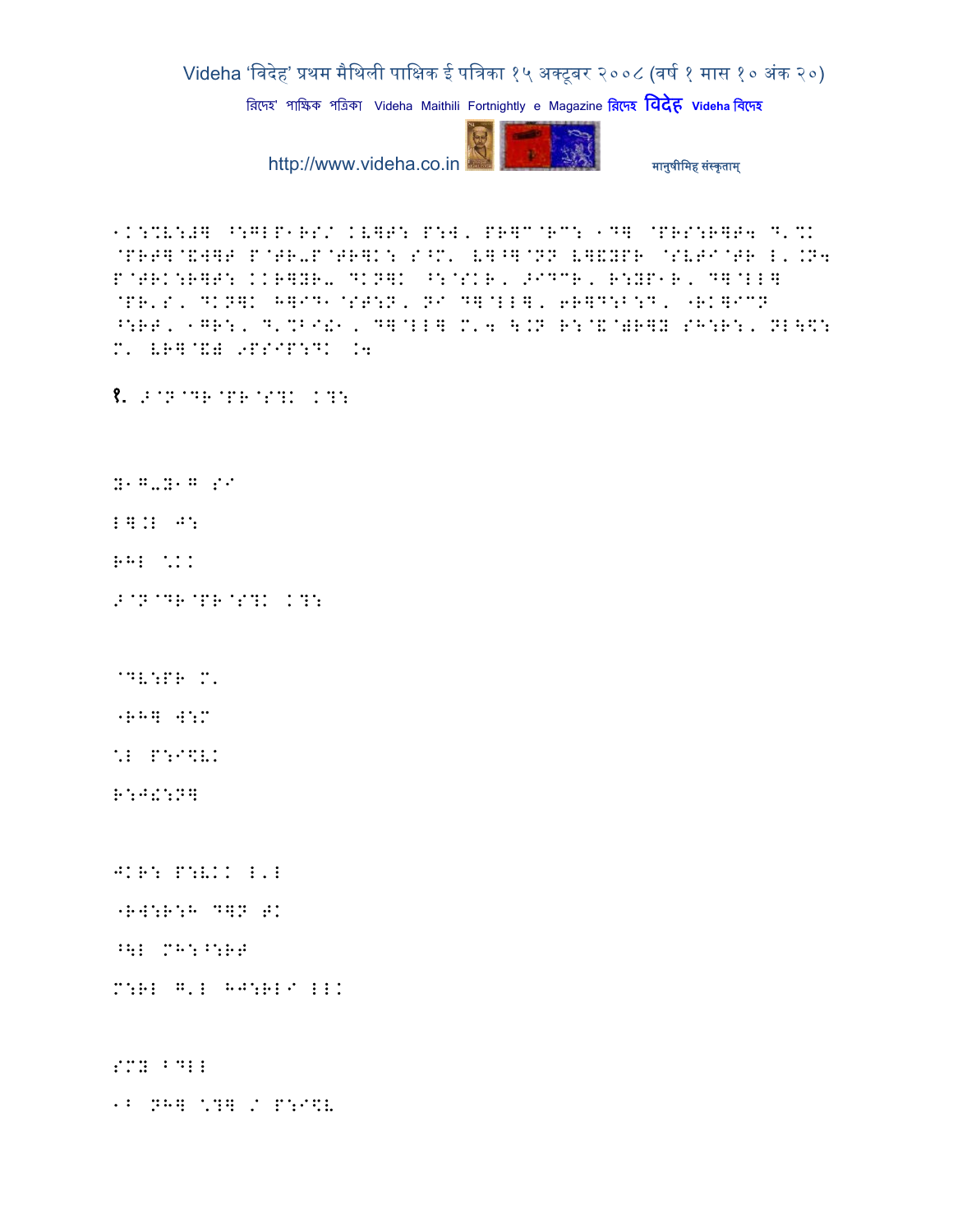িরেদহ' পািkক পিtকা Videha Maithili Fortnightly e Magazine িরেদহ िवदेह **Videha** িবেদহ



**PHE / WORK** 

MANN:, 1918 MYSES AND PROVIDED

 $F^{10}$ 9991  $F^{10}$ : 9J $F^{10}$   $F^{11}$   $F^{10}$ 

SH:WA-G

11 K:MNV' N: H: PRO PRO

9Jड़] RHL \*KK GR]BK 0LPड़]

HT PPAIR AR %].I\$]K 1GB KS RCL G'L CL G'L G'L G'L G'L G'L SOMETER ST

 $\{v_1,v_2,v_3,v_5,v_6\}$  $\mathcal{H} \leftarrow \mathcal{H} \left( \mathcal{H} \right) \quad \mathcal{H} \left( \mathcal{H} \right)$ M:RECONOS **THI EST PHT** 

1B "RH] >@N@DR@PR@S? M' V@R@L\$ @KL:SK N:M PR RCL 49: HORN BORN OR BRD CR PRINT LIL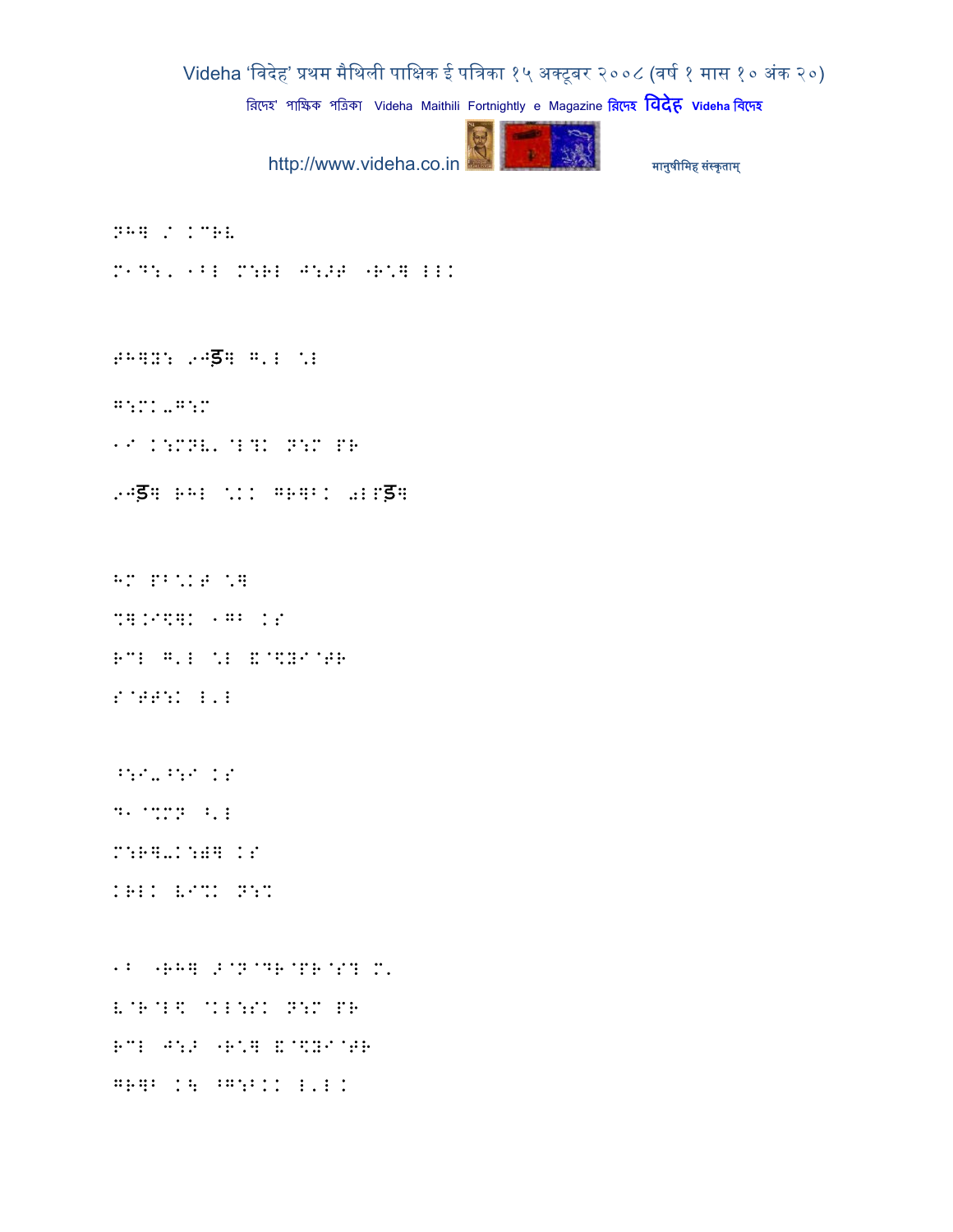িরেদহ' পািkক পিtকা Videha Maithili Fortnightly e Magazine িরেদহ िवदेह **Videha** িবেদহ



२. PULBE 2019 WE 3000 1000 100000

N'N: M' "RH:I

51 281 31 38 38 38

Y:D KRKT RH]YK

THERE PORT

SECTOR RHAND

.BB P"]]-L]. KS

NH SN

NCKR] P:>B

TH] L'L

DEBLEGE

SHIDE RHAN SID

@KL:S M' 1BKT RH] @PR?M

 $T$  ,  $T$  ,  $T$ **J.N NH** N.H SRCKER STIER SP @PR:>V') NCKR] KRK PRL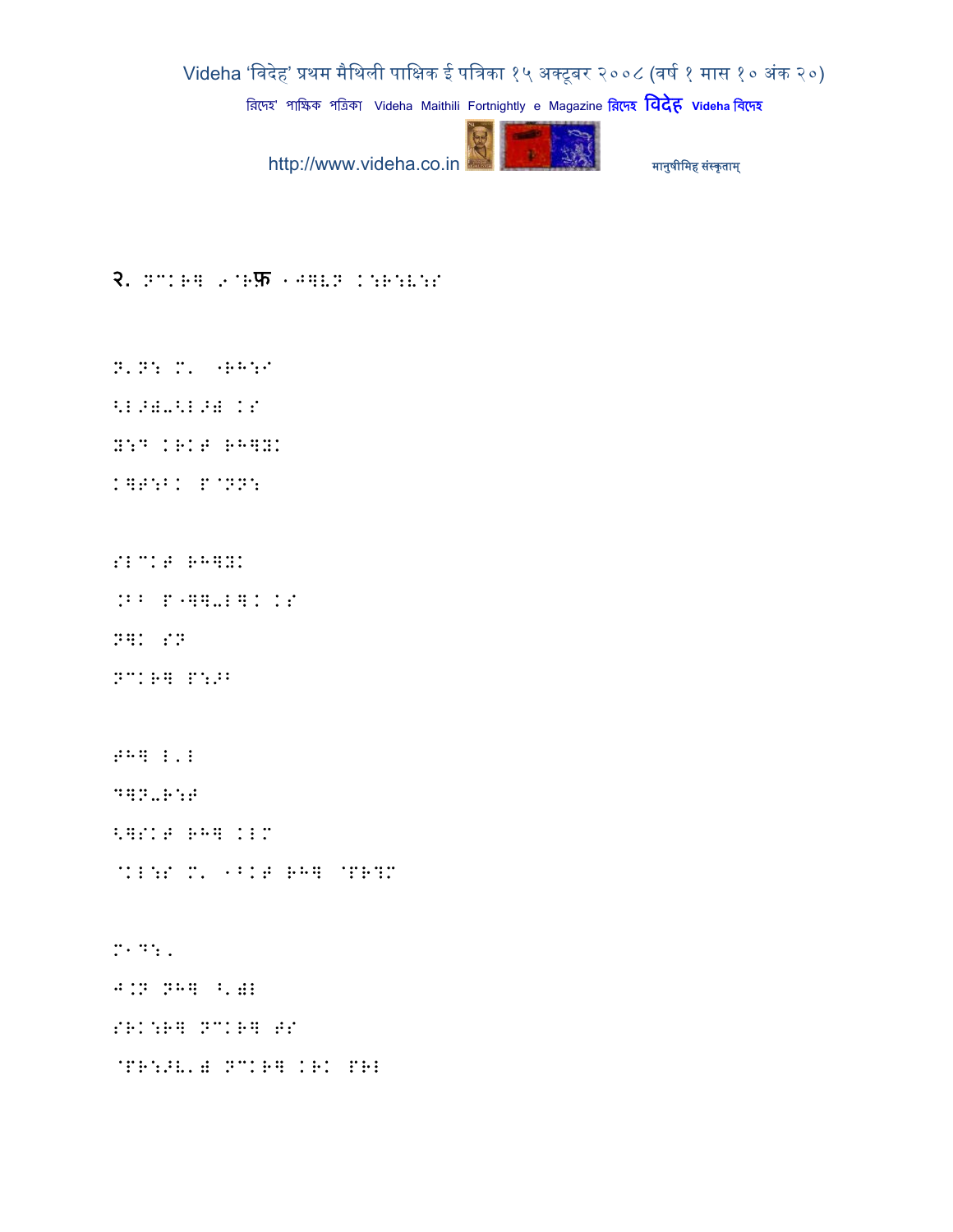িরেদহ' পািkক পিtকা Videha Maithili Fortnightly e Magazine িরেদহ िवदेह **Videha** িবেদহ



\H] SMY M' **WHI "RPN LIL SMY"** 

THE PRESSING

^R#-PL&#K L'L P:I

 $\text{H} \oplus \text{H} \oplus \text{H} \oplus \text{H}$ 

 $\vdots$  PR  $\vdots$  and  $\vdots$  and  $\vdots$  and  $\vdots$ 

TP PRIM WIL

BROW CONSTRUCTS

HANKR KHB 2011

 $\text{H}$ : Weigh  $\text{H}$ 

KM THAM THE BOOK

**MISS EXTERNAL AND STATES** 

HM PPAIR AN "RHY: IH: BT: BT: IF: BT: KM HR WEEN NORTH V: 1J]VN K:R:V:S

 $\mathbb{R}$  W:M,  $\mathbb{R}$  and  $\mathbb{R}$ D.PHIN PHI PHINTH. **7-71. PHE RHIE WINHE**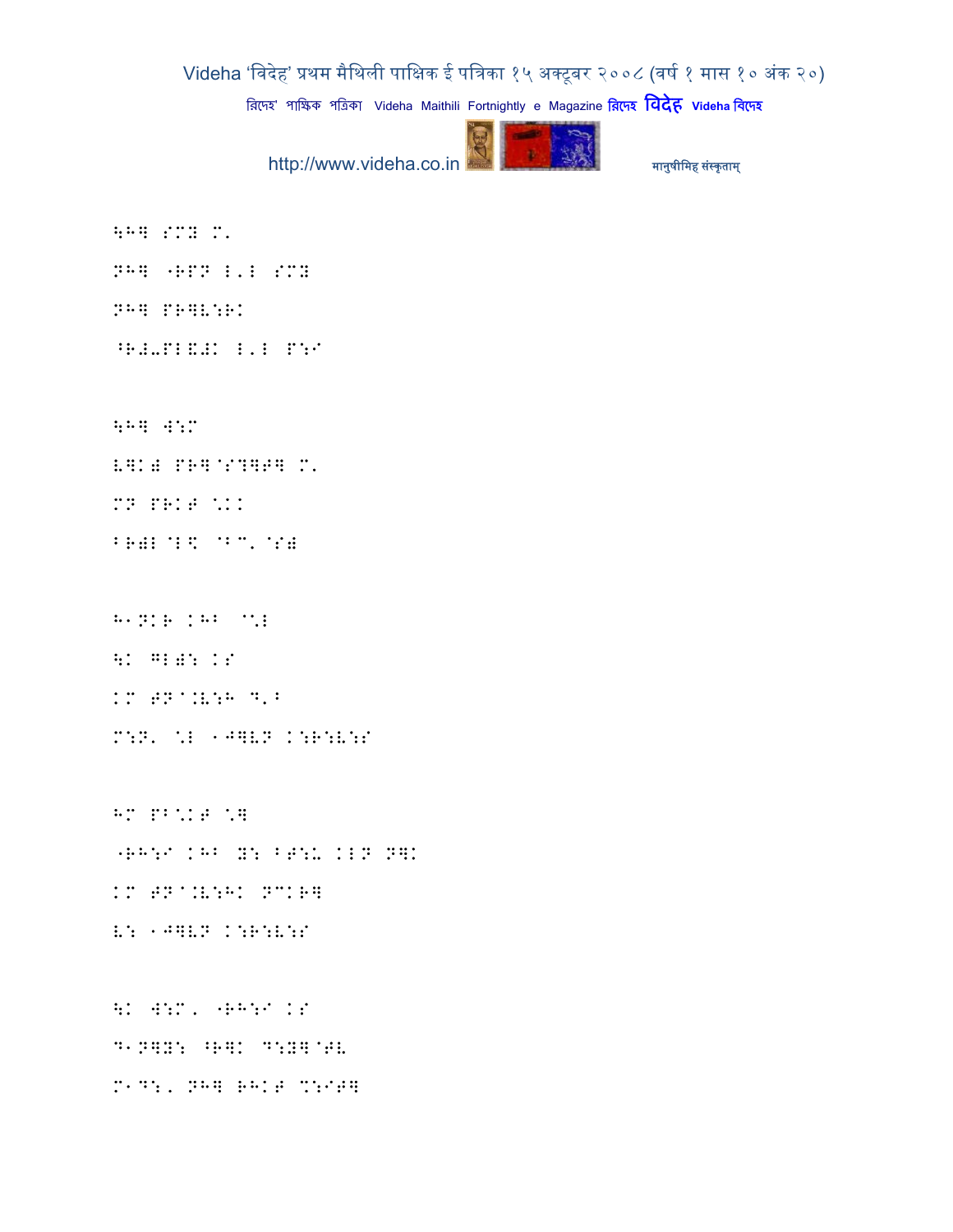িরেদহ' পািkক পিtকা Videha Maithili Fortnightly e Magazine িরেদহ िवदेह **Videha** িবেদহ



DLSR W:M, "RH:I K B. PHI SERVICE  $T$  ,  $T$  ,  $T$ NH] RHKT KLNL D:Y]@TV.

 $3. J::=T:TT:TT$ 

J:>T-P:>T !@RM-SI@PRD:YK LIN WIN BYAN  $K$ -DLSR KS  $K$  ,  $K$  ,  $K$  and  $K$   $\mathbb{R}$  and  $K$ F.N 2HIK KAMI I NHIK KADA HIYA

J.N "RH:I J.N "REAL" K@RMK 19  $B:10H$   $B:10H$  $J(\theta)$   $\theta$   $\theta$   $\theta$   $\theta$   $\theta$ 

 $F: P \rightarrow P \rightarrow P \rightarrow P \rightarrow P \rightarrow P$  $1/2$   $1/2$   $1/2$   $1/2$   $1/2$   $1/2$   $1/2$   $1/2$   $1/2$   $1/2$   $1/2$   $1/2$   $1/2$   $1/2$   $1/2$   $1/2$   $1/2$   $1/2$   $1/2$   $1/2$   $1/2$   $1/2$   $1/2$   $1/2$   $1/2$   $1/2$   $1/2$   $1/2$   $1/2$   $1/2$   $1/2$   $1/2$   $1/2$   $1/2$   $1/2$   $1/2$   $1/2$ D'. ISBN 0-2120 HIST 1BKT \* HORSE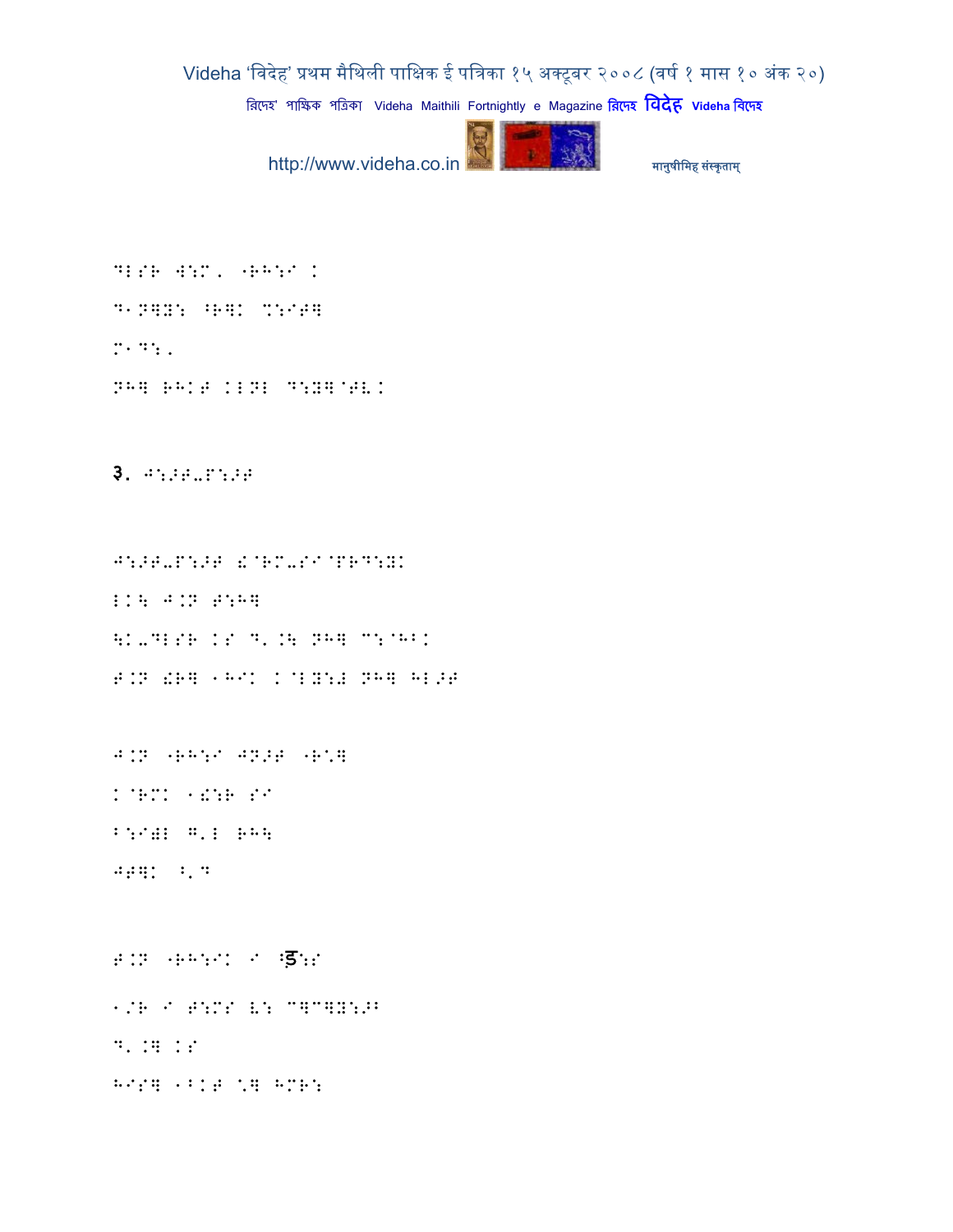িরেদহ' পািkক পিtকা Videha Maithili Fortnightly e Magazine িরেদহ िवदेह **Videha** িবেদহ



- Jing J.W.T.
- J'KR: J' N]K L:GL
- "RHEN' & SIM AN POTENTIE

BNC9N, MAR

JKR: J:H] SI C]T J1@ड़L:H

 $\left| \begin{array}{ccc} \frac{1}{2} & \frac{1}{2} & \frac{1}{2} & \frac{1}{2} & \frac{1}{2} & \frac{1}{2} & \frac{1}{2} \\ \frac{1}{2} & \frac{1}{2} & \frac{1}{2} & \frac{1}{2} & \frac{1}{2} & \frac{1}{2} & \frac{1}{2} \\ \frac{1}{2} & \frac{1}{2} & \frac{1}{2} & \frac{1}{2} & \frac{1}{2} & \frac{1}{2} & \frac{1}{2} \\ \frac{1}{2} & \frac{1}{2} & \frac{1}{2} & \frac{1}{2} & \frac{1}{2} & \frac$ 

JKR: JOHN SI CHIEF NHI JI

 $\therefore$   $\therefore$   $\therefore$   $\therefore$   $\exists$ :

/H]N: M' "RH:I J' DRSR: KS GSPLEW WORKER FRIED 1H<sub>1</sub> SI K11H1 NH BS "ROPPIES" PHONE: NEWSL

४. **41 E-B #242** 

**W** : 1999 (1999) (1999) J' "R' RH: RHI \*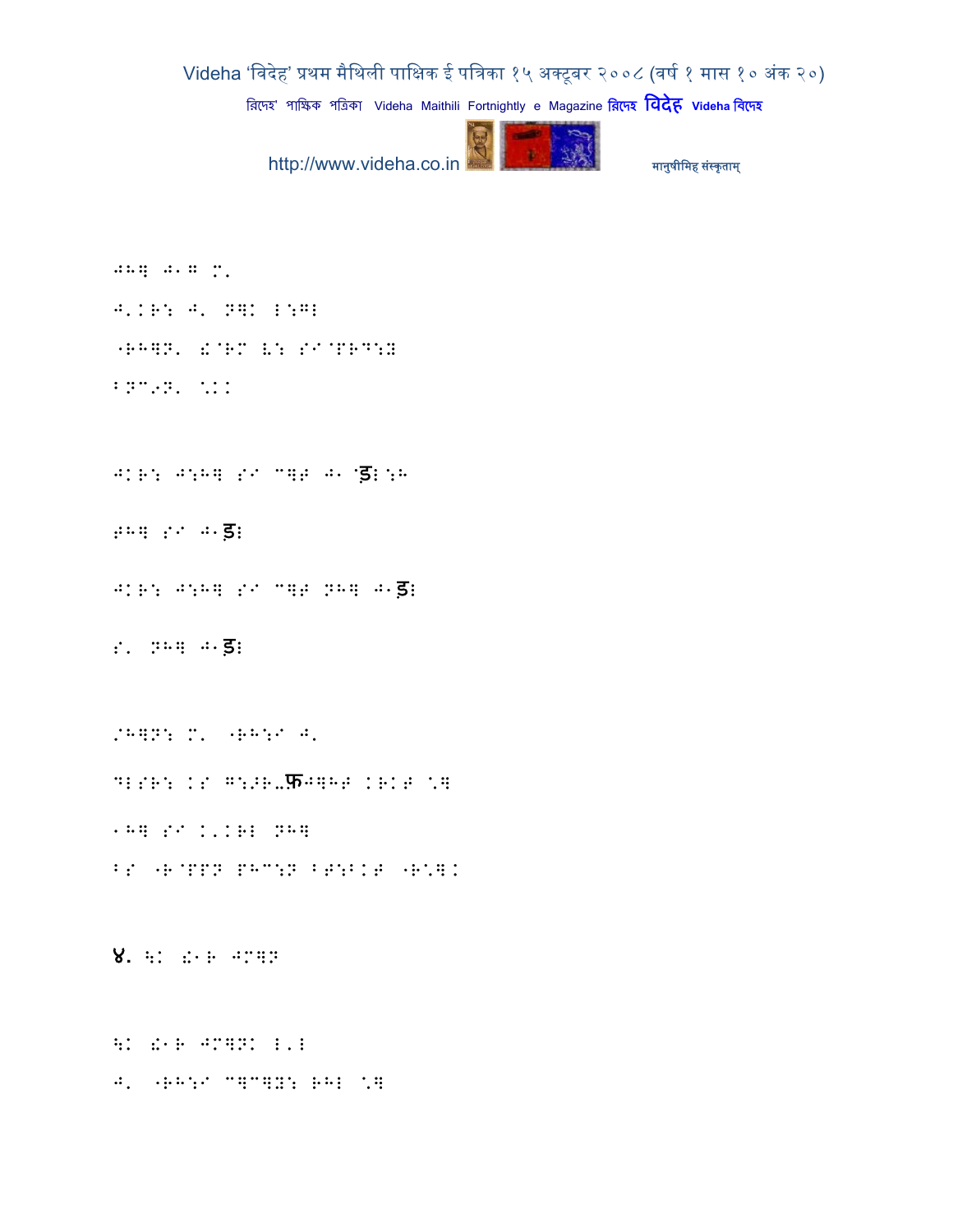িরেদহ' পািkক পিtকা Videha Maithili Fortnightly e Magazine িরেদহ िवदेह **Videha** িবেদহ



**CALCE AND SET AT SURFA** GREEN FOR, IF SEE

 $\#1$   $\#1\#$   $\#1\#1\#$   $\#2\#2$ **THI** THE HIST STEEP CH RANGER STEEP JM]N /H] W:M \*KK

1I \*] "RH:I **TAN PHE RHB** J. (BRYS) ANNE N.I.IK NH / S'HL NH] RHT:H

MRL:HK B:D **C:RESS H:T H:R** "RITT" SIMS SIMBOLI B: B: B: B: SB TEE

T.N N & M: N M: N & M: KRAND ALL CHILE NA K? HE CONSIDERED A CONSIDERATION KRAN MUSIK MANGHAL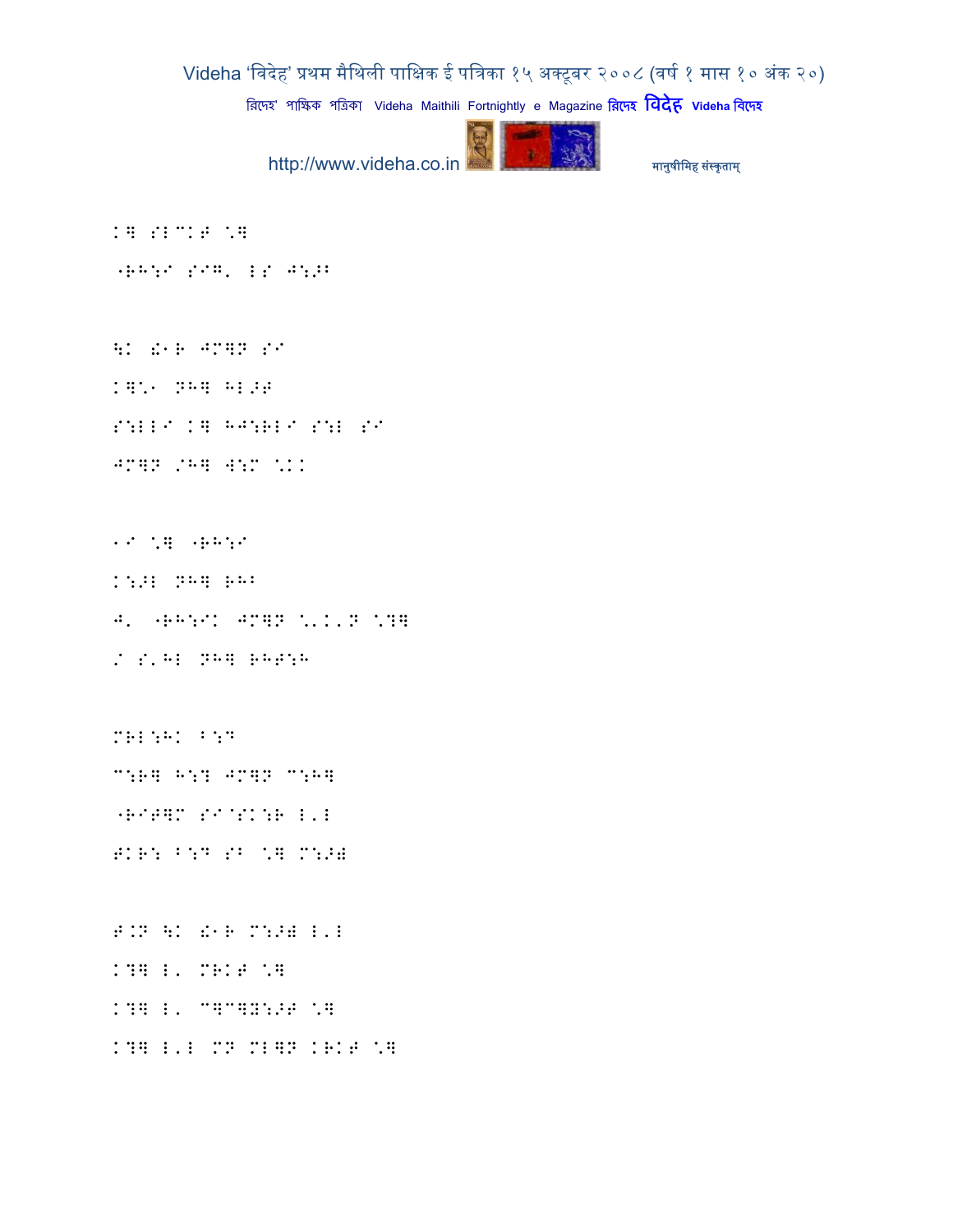িরেদহ' পািkক পিtকা Videha Maithili Fortnightly e Magazine িরেদহ िवदेह **Videha** িবেদহ



BS S1N1, NHB CH

F MILH H: PHELPHE

**CENT AND CAR CAR** 

MYSE SAK DAN MELINDER STAR STAR

 $9.$  CIP CIP CIPS

 $R$  RIG  $R$  (2009)  $R$  (2009)  $R$  (2009)  $R$ JAKT "RT" "RT" CHARLER

S1.] "R\*] J' S^ K]YL /KR: NH] JNKT "R\*] D1.] "R\*] J' K]YL /KR: JNKT "R\*]

J', JPLF (PNH) **THO CONDITIONS IN** D'EST (S. A. J. J. P. P. R. JNKT \*KK S'HL "RIG@PRD'% K

"RECAMPLES, TO SPALEFAR (NEAR OR ORDER) OR **NHEER SHIP NH** /KRL SI KM NH] \*L]H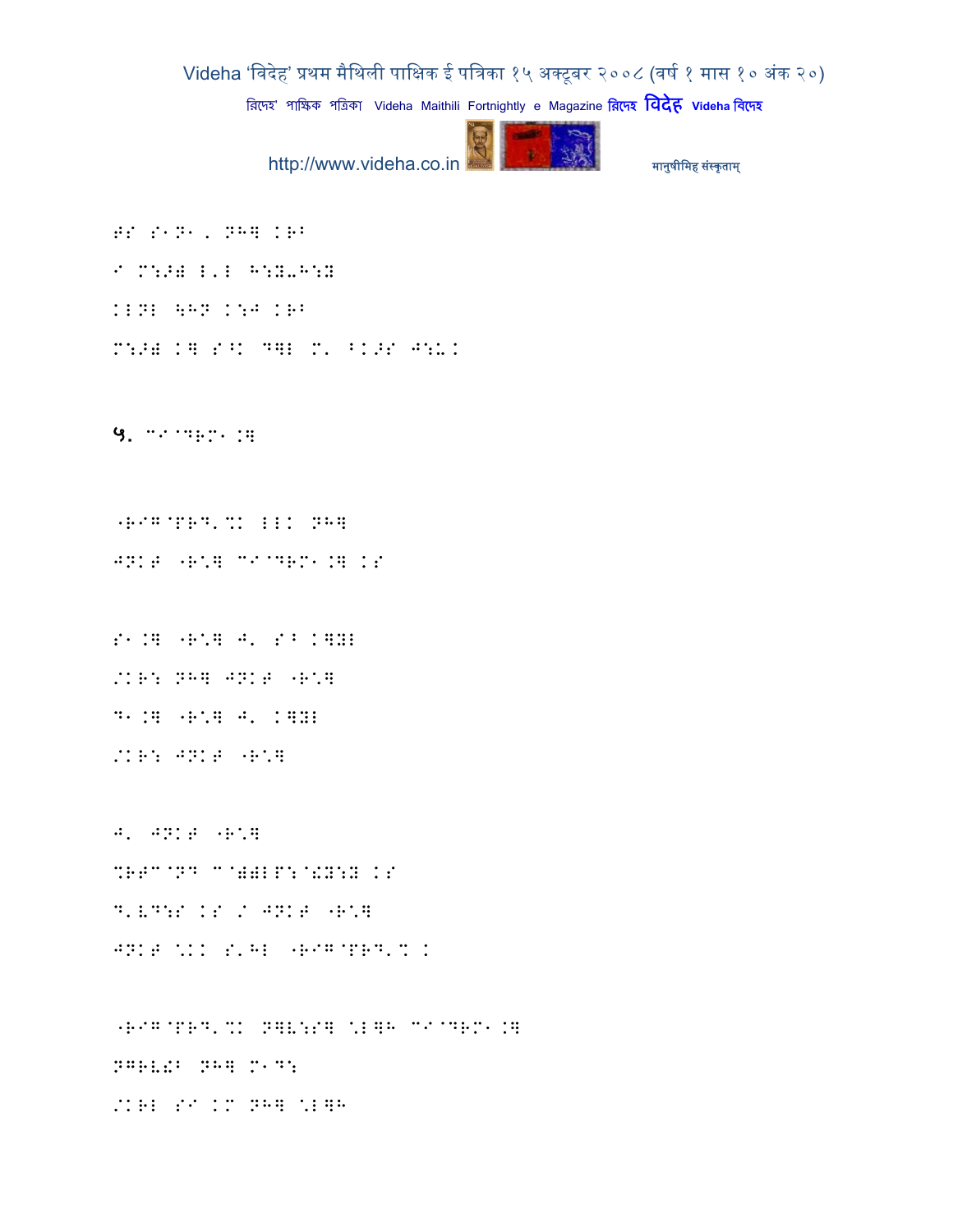িরেদহ' পািkক পিtকা Videha Maithili Fortnightly e Magazine িরেদহ िवदेह **Videha** িবেদহ



HIME T. H.T.B CIER KIN

%RTC@ND G'L:H

H. NIKR SIG CIME CIME CIME CIME OF THE SIGNE

 $R$  Rightly with the set of  $\overline{S}$  in the set of  $\overline{S}$  in the set of  $\overline{S}$ 

1B NH] / W:M, NH] / W]K:N:

J. PHE E RIBE IF AND SPIR

COMPANY CROSSER THROUGHT

J. PHE APIS (BOS)

"RNJ:N BNL "RPN' M' RML "R\*].

MH'% M]@%R **"**V]^BT]**"**

 MH'% M]@%R **"**V]^BT]**"** (१९४३- ),P)'GN:, "RRR]Y:, B]H:R4 P]T:  $^{\prime}$  SCC 40 MB (PRIN MENTION SONG REAL MENTION  $^{\prime}$  and  $^{\prime}$  and  $^{\prime}$  and  $^{\prime}$  and  $^{\prime}$  and  $^{\prime}$  and  $^{\prime}$  and  $^{\prime}$  and  $^{\prime}$  and  $^{\prime}$  and  $^{\prime}$  and  $^{\prime}$  and  $^{\prime}$  and  $^{\prime}$  and  $^{\prime}$  and  $^{\prime}$  a BOOSTERS STREET

JY M:/ G@+G', JY M:/ G@+G', JY M:/ G@+G'4

 $B$  (see 28, Konstanting Dec 292 Jy Dan Sil Lynched Silver Jy Mill  $H^*(\mathbb{Z}^H, \mathbb{Z}^H)$ SD].N D@R%N, N]T D]N M@JJN, N]T D]N N]@RML K:Y: "R@+G'4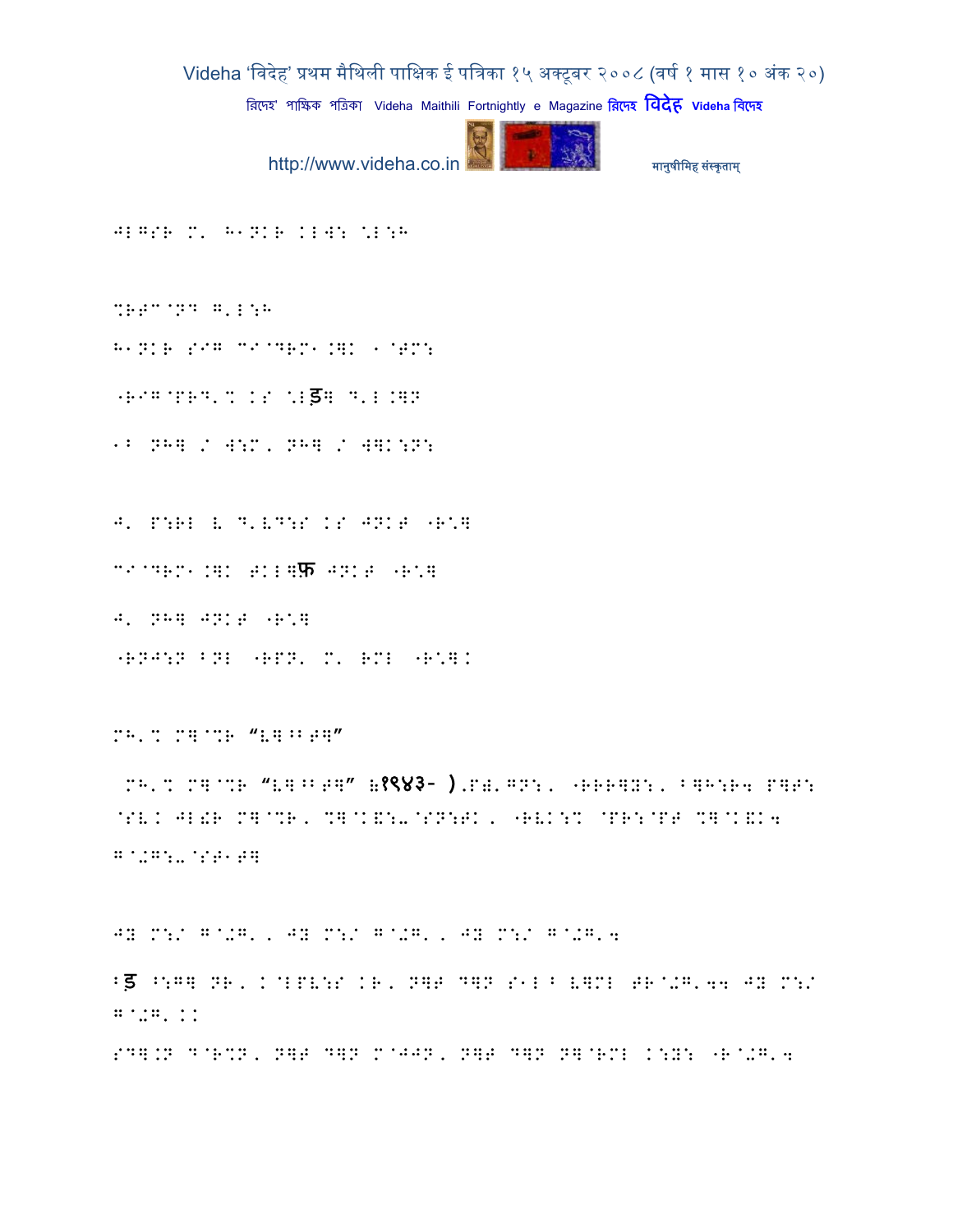িরেদহ' পািkক পিtকা Videha Maithili Fortnightly e Magazine িরেদহ िवदेह **Videha** িবেদহ



MYS VLAME (LE SANGHOL KYAN), MAGYARI, MSS, JAS SANGHOL MUAN, MUAN M:/ G@+G'...

KTEL TELE , KUTHE TITEN, PLAN KER, GEVET BIGG,

C]@NTN, MNN, ^JN S1.D:YK, N]%]V:SR L^T' BH1R@+G'॥ JY M:/  $H^+G^{\prime\prime}H_+^{\prime\prime}$  . In the form

MRLMELR, MR., ^GLL-FBLME MR., ^GERGEGENE ^ FLENRE ^F MLCH. &

V]ML **"**V]^BT]**"** ML@K&D:Y]N], S:DR S1L^; HLH1 NH]I T@+G'॥ JY M:/ G@+G'...

C]@TRK:R: @JYLT] 0: CC!R]

MAH PULI KUWU NE TRIKOLOM SI PISOK NA MARA ("RIGH") NG KATANG ANG MARA ("RIGH") NA MARA ("RIGH") NG KATANG ANG P@DYK H'T1) ^')L \*@NH]4 H1NKR "RI@GR'J] P@DY K]\*1 D]N !R] WWW.POETRYSOUP.COM K'R MINISTERYSOUP. POETRY SOUPLING AND THE STANDARD RELATIONSHIPS AND ANNOUNCES MADE ARL CREDE & CORNER WOL PELAIR PENAMA (NOR PROVINCE PEDE BORDER & CAR CARDIS EN LO COMPRESSOR DE PROPOSICIONES EN LOS DE LOS DE ARCHEOLOGICA ILLIUSO DE RECHO ILLIUSO DE RECHO I

@BR◌ॊ\$V', LI\$NM' @PRD@R%]T K\L G'L "R\*]4

M]?]L: P'I)]IGK %]@K&: S1@%R] @%V'T: 0:S/ BS'R: >I@S)]@)YB), JM%'DP1R 1A LL]TKL: TBL]K:, S:KC],  $\beta$  DM  $\beta$  PP  $\beta$  and  $\beta$  DP1  $\beta$  and  $\beta$  becomes  $\beta$  and  $\beta$  and  $\beta$  and  $\beta$   $\beta$  and  $\beta$ "RVKTN]K RBP'/ PB@RVM' "R@!Y:PN4

OWREAR WAS TREAKED AND PANEL 20 DAY ON B RICE AND SENSE W B'. MALGE, MERRIE : MENICL MENTE LELING MOTH METH MIREO  $\mathbb{R}$ B: Th: The B: Perform of the Party of Philosophia  $\mathbb{R}$  is the Party of Philosophia  $\mathbb{R}$  $K: \mathbb{R} \times \mathbb{R}$  , of the substitution of  $\mathbb{R} \times \mathbb{R}$  , the second second substitution of  $\mathbb{R} \times \mathbb{R}$  ,  $\mathbb{R} \times \mathbb{R}$  $K$ : And  $K$  and  $K$   $\mathbb{R}$  ,  $\mathbb{R}$  ,  $\mathbb{R}$  and  $\mathbb{R}$  . Then  $\mathbb{R}$  and  $\mathbb{R}$  and  $\mathbb{R}$  is a set  $\mathbb{R}$  and  $\mathbb{R}$  . Then  $\mathbb{R}$  and  $\mathbb{R}$  and  $\mathbb{R}$  and  $\mathbb{R}$  and  $\mathbb{R}$  and  $\mathbb{R}$  an WHE WORLD AND **ज़**MM. THE MINE WHENER PORT AND %]V]P@))]4 ''MK?]L] L].B:K "R@^Y:S HM "RPN D:D] N:N] ^:I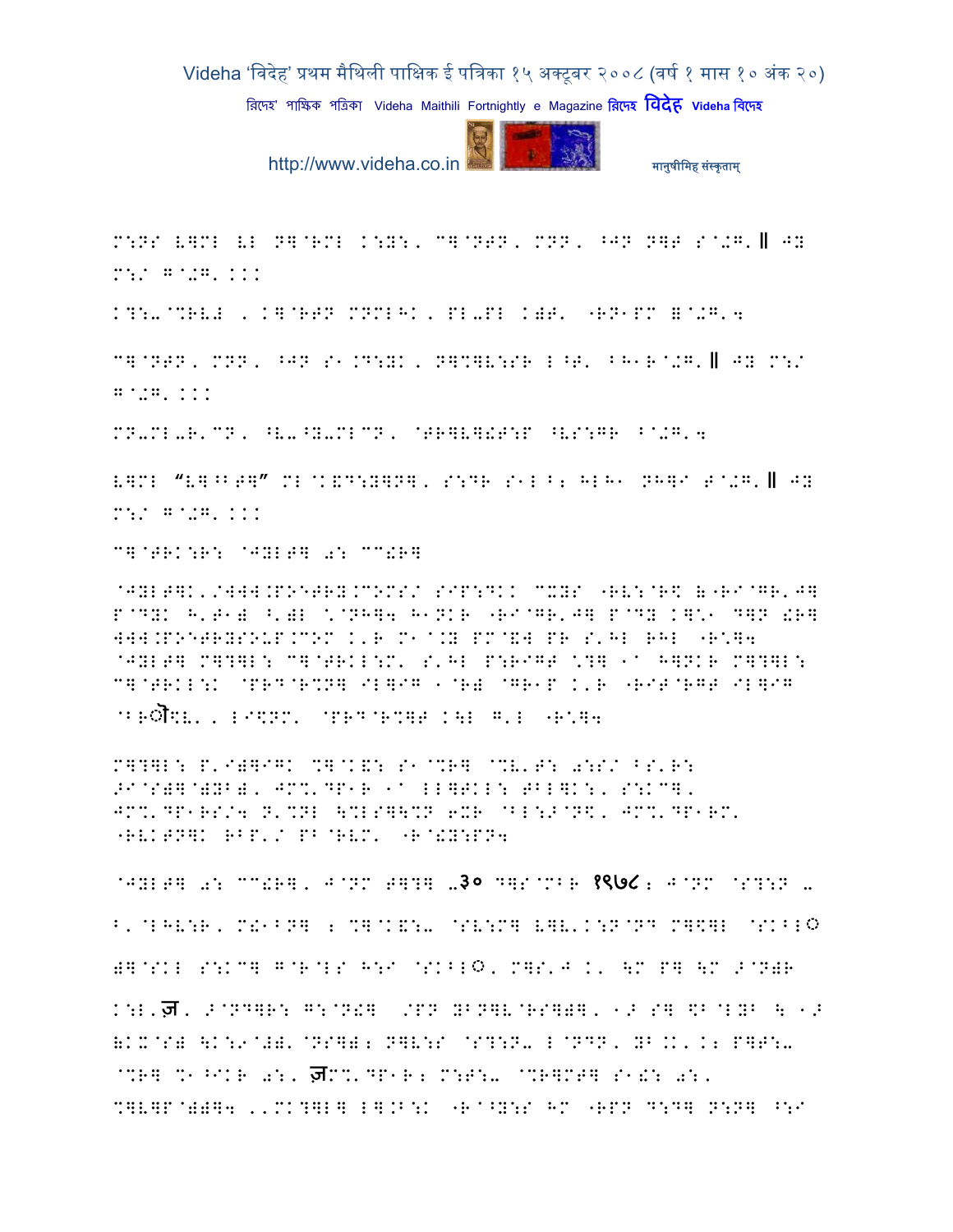িরেদহ' পািkক পিtকা Videha Maithili Fortnightly e Magazine িরেদহ िवदेह **Videha** িবেদহ



BHQS POLITIC POSSESSION CONTROLLED AND ALL TO CONTROLLED A SUBLI **RHL "R\*14 - 2011 241** 

 \$X @PR61@LL K1M:R S]IH **'**MCN**'** (१९३८- )- @GR:M+PL@S)- HSNP1R, JAN:SMOST PIRT PARK PARK PIRT PROVIDED IN A STRAIN STRAIN STRAIN STRAIN STRAIN STRAIN STRAIN STRAIN STRAIN STR  $R: M \to M$  , and one of  $P$  and  $P$  .  $P$  is  $R$  and  $R$  .  $R$  is  $M$  ,  $R$  ,  $R$ V]@DY:-V:R]!](\$].L]))4 S'V:@KRM: N'P:L 1A ^:RTM' @PR:@!Y:PN4 १.M.ML.KXL'J, V]R:)NGR, N'P:L, १९६३-७३ I.4 २. @PR!:N:C:@RY, R:.@PR. S]IH KXL'J, MHN:R (VK%:L]), १९७३-९१ I.4 ३. MH:V]@DY:LY N]R]@K&K, B].1R. "R@MB'\$KR B]H:R V]@%VV]@DY:LY, M1J@66RP1R, १९९१-९८.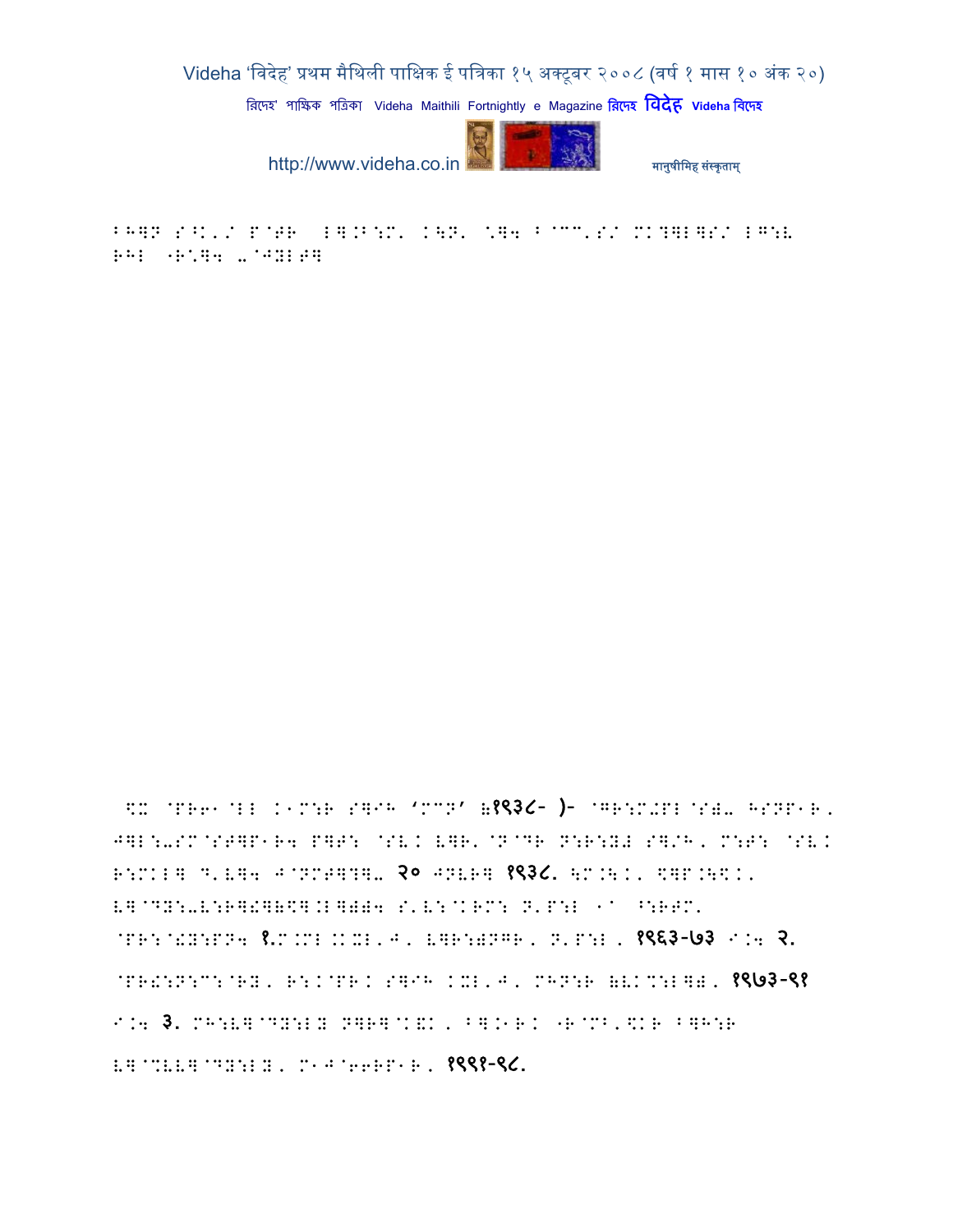িরেদহ' পািkক পিtকা Videha Maithili Fortnightly e Magazine িরেদহ िवदेह **Videha** িবেদহ



MACHER SERVER MACHER "RICHELAR" (1980) 1991 1991 MK?)NE?L. 8.2. PH: LACK PH: BACK-PH: MAK? LACK MAKE BELG PH: 2002. NGR, 1961 २.@BR@HM@GR:M(R]PL@RT:J DR^IG: १९७२ I.), ३.**'**MK?]L]**'**  $\text{C}(\mathbb{R}^n, \mathbb{R}^n)$  same  $\text{C}(\mathbb{R}^n, \mathbb{R}^n)$  is a mean  $\text{C}(\mathbb{R}^n, \mathbb{R}^n)$  . Then  $\text{C}(\mathbb{R}^n, \mathbb{R}^n)$ N'N:GREAN APART. (POCC PIA, 9.N.PHI, +2.NHI, TIMHIN PIAN TAN  $F$ PRO $N$ ,  $896$  and  $6$ ,  $F$ P.  $m$  of  $m$  and  $m$  in  $n$  i.  $n$  $( .$ P $:$  ESTE, U. ESTITER E. T.T., ETERSE, 2009 F.H.

@PRK:%N:!]N: **"**V]D:PT**"** (LLK!@RM] N:@)Y) \VI **"**M]?]L:K LLKSI@SKMT]**"**4

 $B$  (FILE B) AND RESOLUTED THE MANUFACT MAKE MAKE MANUFACT  $B$  $\mu$ sa, R $\mu$  species and the set  $\mu$  and  $\mu$  and  $\mu$  and  $\mu$  and  $\mu$  and  $\mu$  and  $\mu$ ३. BERNIG KINSTER BERNIG KENSTER PERSONG XIMBER SERIES. COLES ( RANGE PERSON, 9.44.4492 APSTORE: COPS; COPTEAR

"RK:DM]K "RVD:N: PR:M@R%], S:H]@TY "RK:DM], D]@LL]4 K:@RYK:R]#] SD@SY, ^:RT]Y NM@TY KL: M@ND]R, P)N:4 SD@SY, ^:RT]Y ^:&: SI@S?:N, MKSBR4 ^:RT]Y @J3:NP]W, D]@LL]4 K: ROK: RENGA (SDASK), JAPI P) E (ELAN) (ELA) (PEPA MINAR), JAPI P) EGRO. N'P:L4

S@MM:N: MCN J]K'/ S:H]@TY "RK:DM] "RN1V:D P1R@SK:R, २००४ I., M]?]L: V]^BT] S@MM:N, DR^IG:, R'#1 S@MM:N, V]R:)NGR, N'P:L, MK?]L] >T]H:S S@MM:N, V]RGIJ, N'P:L, LLK-SI@SKMT] SMOMER S. HRI: EX BEGOVIR, EGE (2): SE RI: SMORE (B): SMORE (2): SRHPG: DRIEGE (2) PR MELE MARRY SOMETHE SOMETHER, MANUAL SPHENE SOMETHERS & ROWL. B'GBSR:Y 1A C'TN: SM]T], P)N:K S@MM:N ^')L \*@NH]4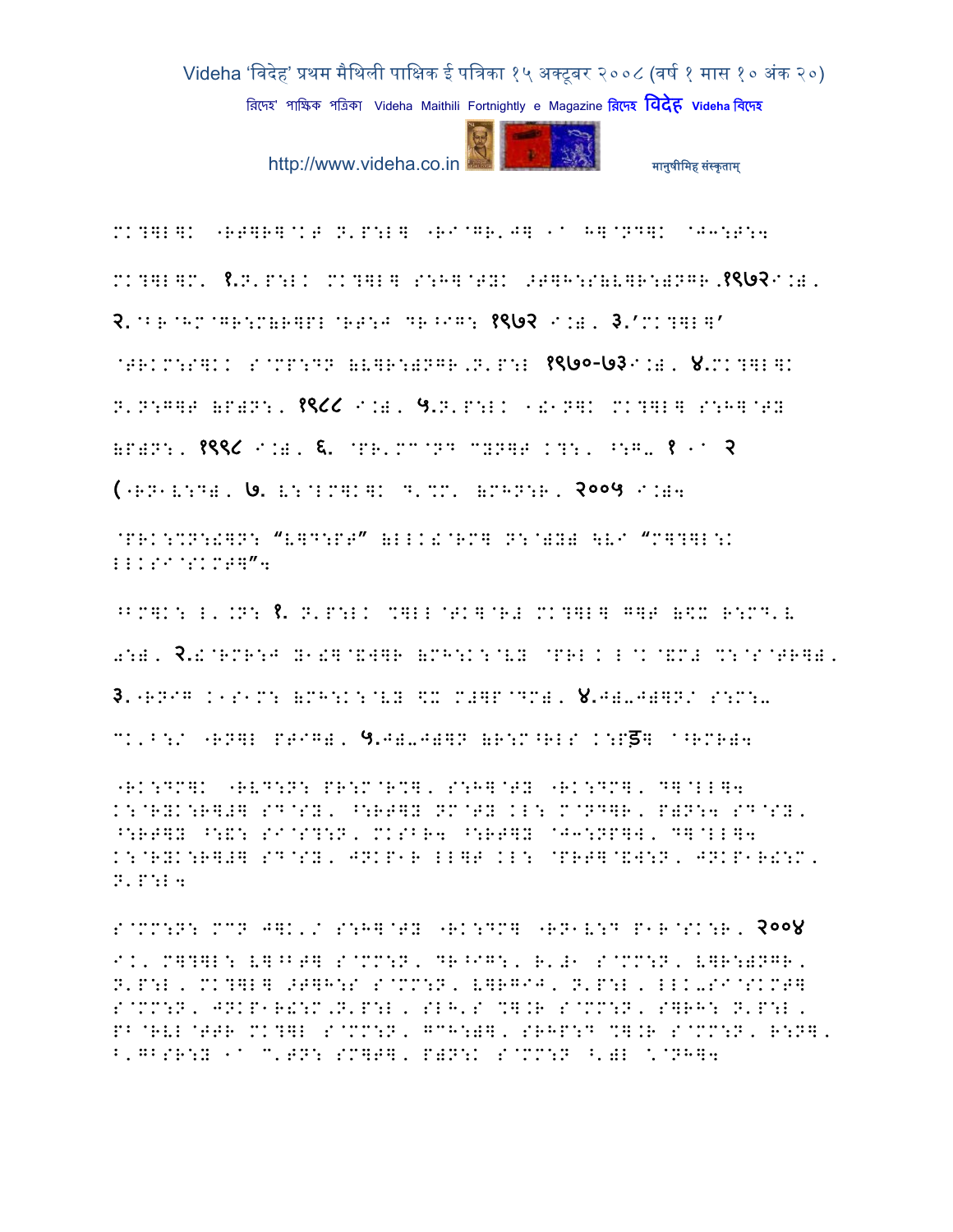িরেদহ' পািkক পিtকা Videha Maithili Fortnightly e Magazine িরেদহ िवदेह **Videha** িবেদহ



R: TRITABROW PRIS TRESTOR TABRO RITM TO SARDI SHI TERRIBIS. IS TO PIS BOURD-BE, REANER BYEON, CELLNAN BEL FYRNED, RENE AC MONTHERL TO , 1985 AN LITE OO, (1991 P.E., APSHARINA, ANSHI MARO, SHRS:, M!1BN], DR^IG:, M1J@66RP1R, VK%:L], P)N:, K:WM:@#\$B (N'P:L), JNKP1R (N'P:L)4

MARAGES (PSP) REPORTED (MPPPA MEAN) POPPLE MPPADE & MAD. SH SERGER: BTPG (PRCGTARA KONSOLAR) ALS THEFT DETECT (PRGG). S:W-S@TTR V:@RT:D] @PRS:R]T4

 $R$  and the source of  $R$  and  $R$  is the set  $R$  and  $R$  and  $R$  and  $R$  and  $R$ MN (REBECT GENER ), 3.MC BELBY GENERAL SCRIPT ), 8.MCCO (1981), 9.MER. **BE: ROUNDED PRINT: 18.** 

@VY@KT]@TV-KMT]@TV MB@LY:IKN: @PRL. @PR61@LL K1M:R S]IH MCN: S:!N: OR S:H]@TY, S@MP:DK \$X.R:M@PRV'% S]IH, \$X. %'.R W. The Street Construction of the Second Construction of the Second Construction of the Second Construction of

CORCAT THE SAME REPORT OF THE STATE STATE STATE STATE  $\mathbb{R}^n$  $R(S)$ الواوا ( $R(S)$  Beggers: Here  $R(S)$  ,  $R(S)$  ,  $R(S)$  ,  $R(S)$  ,  $R(S)$  ,  $R(S)$  ,  $R(S)$  ,  $R(S)$ D'ESTE D'ATE (1999) I. D'ATE D'ANNES INDIA SE RESERVA SERVICIO (1999) (1999) (1999) (1999) (1999) (2004 I.D.), R. CARE CRAIN (RSSS) PORT FOR MARINE BILL AND LANGED THAN A १.१९८५), Biography Carenter (१९८४ - २.२.२००७ I.२.२२० मध्ये २१९८७ I.), R:J: SLH'S: S:H]@TY OR SI@SKMT] (२००२ I.), M]?]L: K]  $E: \mathbb{R}^n \to \mathbb{R}^n$  is the sum of  $\mathbb{R}^n$ 

V@RTM:NM' MCNJ] "RPN G:MM' S:H]@TY %L! 1A RCN:M' L]N \*?]4

THERTH WAS THE SERVE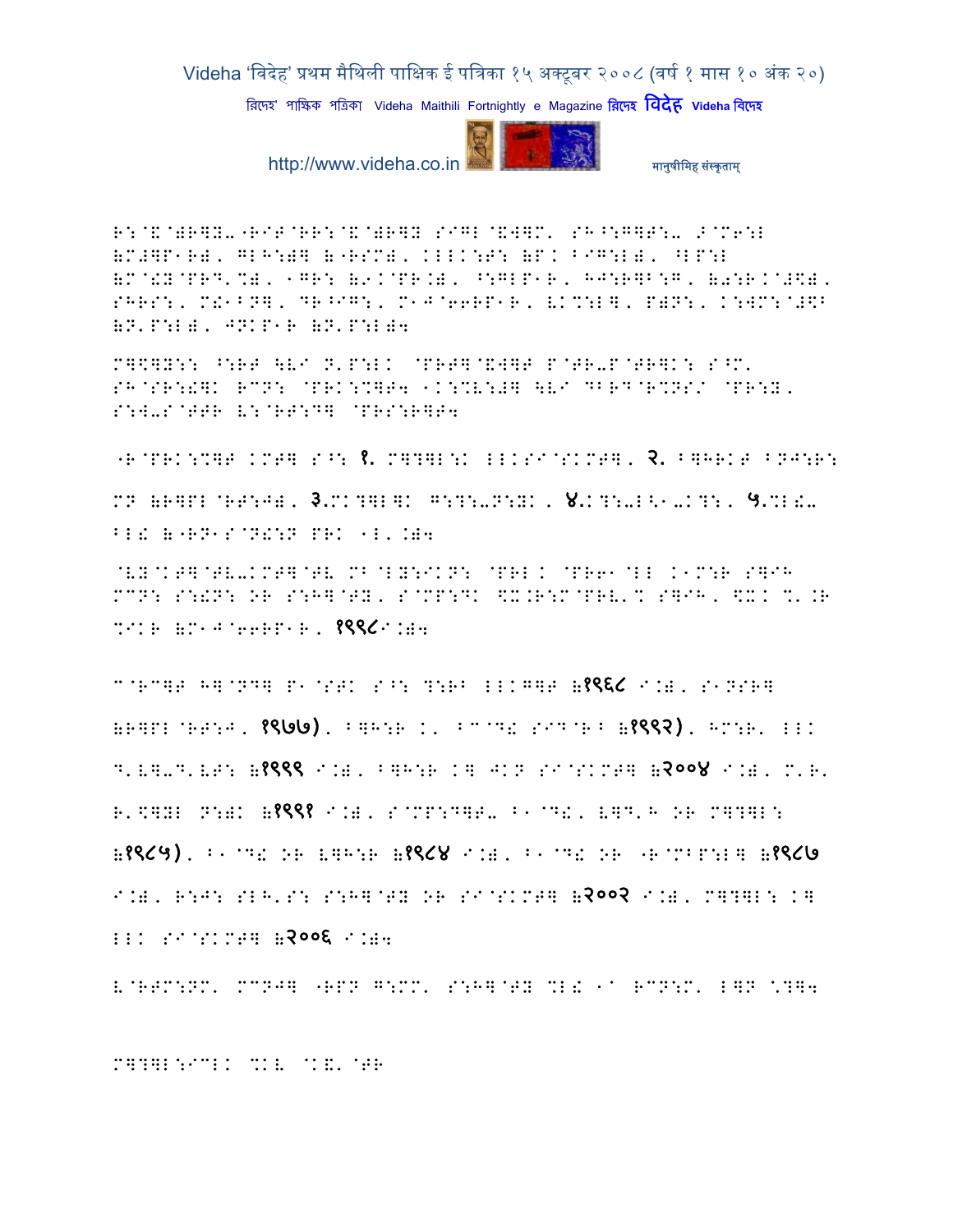িরেদহ' পািkক পিtকা Videha Maithili Fortnightly e Magazine িরেদহ िवदेह **Videha** িবেদহ



D'V: ESARP, ECONOL Y SHE SENATRO PROSPECO RESPONDO SIRRA (A PRIS, ECONOLIST)  $\sqrt{2}$ H+ (PR:CAPR: P.LEY PV: PFR  $\sqrt{2}$ H+ 1PT) fire (PT 1PT) 1PT (PT) HE YESHER (ROOM) SEE YOUR SPONSE TO PCREESE TO PCREESE

(V:T) AND THE PROPERTY OF STANDARD SECTIONS AND THE  $R$  sequel space  $R$  is the true of the construction of property dependent construction @PR#:M- C@N@DR:@RK- **"**VK@%V:NR LLCN:Y NM, %]V:Y**"**4

%]VK H:? S^M' @TR]%BL, \$MRB, MMG / PR%1 %L^]T \*N]4 @J3:N, >@C\*: / @KR]Y: %@KT]K @KR]Y:%]L RBP @TR]%BL ?]K4 \$MR1 %@BD @BR@HMK @PRT]K "R\*]4 %]VK'/ MMG!R KHL G'L "R\*]4 MMG V@ST1T, V'D "R\*]- **"**"R@TR V'DL MMG,**"**4 PR%1 SIH:R SBCK "R\*]4 PY-PAR YRK (PROFIL BIP TREEK, APPROVANT PERA STANDARY CONSTRUCTIONS OF THE WAY CONSTRUCTED PS:PHR PAT PACHER PS:PHR THAN CHESTRIC TO THE

(MORD) MARING MARING MARING MARING PROPERTY AND DESCRIPTION OF THE STANDARDS OF THE STANDARD MARINE OF THE STANDARD MARINE OF THE STANDARD MARINE OF THE STANDARD MARINE OF THE STANDARD MARINE OF THE STANDARD MARINE OF THE

@DV]^1J] P%1PT] YLG:S]N \*?]4 H1NK MB@RT]K C:RB D]S "RN'K P%1 CARTABAR (BSAN) H1NK M: PR DB (BSAN) (SAR) SHE SHE SHE SHE \*N]4 1LL@CY P%1PT]K RBP:IKN \.N !R] "R@DV]T]Y "R\*]4 %KV @K&'@TRM' N'P:L 9P@TYK: (K:WM:@#\$B) K V]@.YT P%1PT] MAR NEW CHONELL BRPM, ARTICLE RESIDENT ARRESTS FROM NULL BRPM \K): M@!YK:L]N @PRT]MB@RT] "RR'R:J (P.C@MP:R#)K SLM' DOR EN DE MARIN ET DE MANDEL NEDER DIE DE DE MANDEL EERSTE DIE DE MANDEL EERSTE DIE DE MANDEL EERSTE DIE

SH YERRY CHOOD BICHEN: 8998 COB I (REPORTE CREATED BLC) CONSTRUCT PRODUCED AND CONSTRUCT ON THE SERVICE OF THE RELEASED OF THE PARTIES OF THE PARTIES OF THE PARTIES O

VR:HP1R:# \VI V]@&#1P1R:#K "RIT, S:@K@&YK "RN1S:R %]V HAR Y: BERING BY TRANSPORTED TO A START AT A CHARGE TO A START A START AND A START AND A START AND A START AND @TR]P1R:S1R / GJ:S1RK B! S'HL KYN' \*L:H4 / S^ MH:MLH (B) (BB, R) ("ROW:) K PREPRESE TO A SERVED TO A CONSTRUCT A DISCOVERED FOR BIKE STANDARD BY MANY BIKE STANDARD @PR@STR MB@RT] M]?]L:ICLM' @PR:@PY "R\*]4 %]V SIH:RK D'VT: \*?]4 / "RV]N:%] S@RV:@TM: \*?]4 %]V L]L:!R \*?]4

/H] L]L:!R %]VK \K): @SVRBP N)R:JK ?]K4%]VK NM@TY SM@&)] LANS AN ALOGANIZING THE THE WIND AND POINT RIP / N]@TY S:YIK:L NM@TY KRKT \*?]4 /H] SMY D'V:D] 9P@S?]T RHIGH SMARH (APPI) (PD SEAR) (PPR SHAD) (E.E. SMAR (E.S. POR SH) / SY PHSHIME (E.E %]V T:@#\$V KRKT \*?]4 **"**T:L**"**K %:@BD]K RCN: **"**T:**"** / **"**L**"** S/ ^'L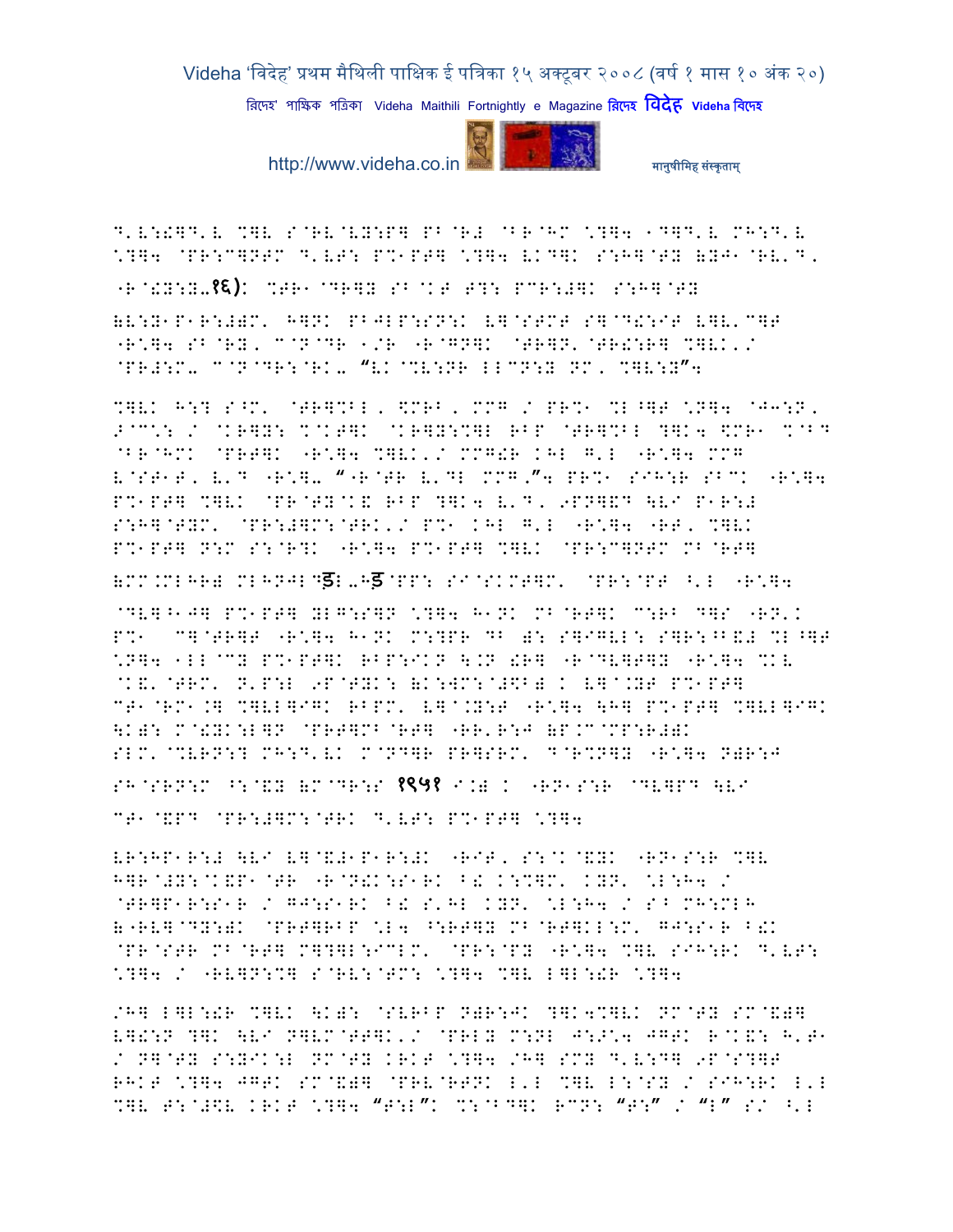িরেদহ' পািkক পিtকা Videha Maithili Fortnightly e Magazine িরেদহ िवदेह **Videha** িবেদহ



"R\*]4 "RT, %]V / %]V: NM@TYMY \*?], SIG]T-N:@)Y:D]K 1D] @PRV@RTK \*?], \$MRB @!VN]S/ N]N:D]T M:H'@%VR SB@TR "R@R?:@T % OF THE SECOND PROPERTY ON THE NUMBER OF THE SATISFIES OF THE SECOND PROPERTY. "R?V: N)'@%VR S'HL KHL J:>\*4 C]D@MBRMK N)R:J MB@RT] S TRE TRACH TRE CORNER DRIVING SOMEONE DARKSHIP WARE TO TERESHIP. @PR@STRMB@RT] @PR:@PT "R\*] J:H]M' / "RP@SM:RK K:@NHPR 1R1"] ^A NCKT \*?]4

R:B:JK J:M' "ROCK" PRPH "ROCK" PRTH "R#11 &PR "PORT "TH SELECT PHON DEPART OF SPEED LOCATED (PHONO DESCRIPT) @S61LECRAPD @DECALLIC MANAGEMENT #PROFILIC @PROFILIC #PROFILIC @PRESS @PRS %]VM@ND]R S^M' LLK R1@DR:@K& / @TR]%BL !:R# KA \$MR1K SIG NCCH AND A CONDERN THE STREET SAIL AS ARE NO GENERATE NOT SM "REPRE" "PRINH" MAPPE "ROW MALE "MORE" (EL EU MM'ARROL MALMADER), HRGCR] S@MMR], HRGCR] V]V:H 1D] SIG]T-N:@)Y:D] B'S LLC THE BLACE TO PREF (BLACE BILLER ENDING: BLACE TO DRI (TR:I)K "R@&)^1J] N)'%K MB@RT] K@R#:)Y1G]N "R\*]4

%]VK T]N): RBP V]%]@&) "R\*]- "R@R!N:R]@%VR, HR]HR / @TR]MB@RT]4 @TR]MB@RT] %]V V@ST1T, @BR@HM:, V]@&#1, MH'%K %%%@RECONDERTHISM:R TO RECONSTRUCT ON DEPARTMENT OF DEPARTMENT @BR@HM%@KTY,4**–** V]@&#1P1R:#4 \H]M' SM@&)] (@BR@HM:), @S?]T]  $W$  - Bernard Computer Construction (Sec. 2)  $V$  is the small section of the small  $V$   $\rightarrow$   $W$   $\rightarrow$   $W$ / COPRESE (1961) MARLY (1944) MARACH MRAHI (1947) E PROMIPEI AFAI MERREDG: K S: MI KGA: GER, MERGO, MORA, MERGO, DRIBEGYME (1977), B BTB POPART, (MBRIT MBRR) (BORT), INCLRE TORRIGERY

@PR@STRMB@RT] ^@DR'@%VR MH:D'V M@ND]R (BH'ड़] @PR.@#\$)M' PBJ]T "R\*]4 @TR]MB@RT] S@T, RJ / TMLG1#K @PRT]N]!]@TV KRKT

 $\overline{\mathcal{A}}$  :  $\overline{\mathcal{B}}$  :  $\overline{\mathcal{A}}$  :  $\overline{\mathcal{A}}$ 

SIYO RIJA PERLIZ HRUHR (194 OSTATIJE NA VIDEROV NA VIDER POSITI POSTAJ (STOPIH

SA TAGNYAA LORAA GEATIGA AOLO AROGANIA (VALITA) NA TAAR NA TAGNYA

.N HR] .N HR ^L T1"R KL:4

 $\mathbb{R}$  reforms  $\mathbb{R}$  . The state  $\mathbb{R}$  .

1R @ SP@ BH # 20 AND # 20 AND # 20 AND # 20 AND # 20 AND # 20 AND # 20 AND # 20 AND # 20 AND # 20 AND # 20 AND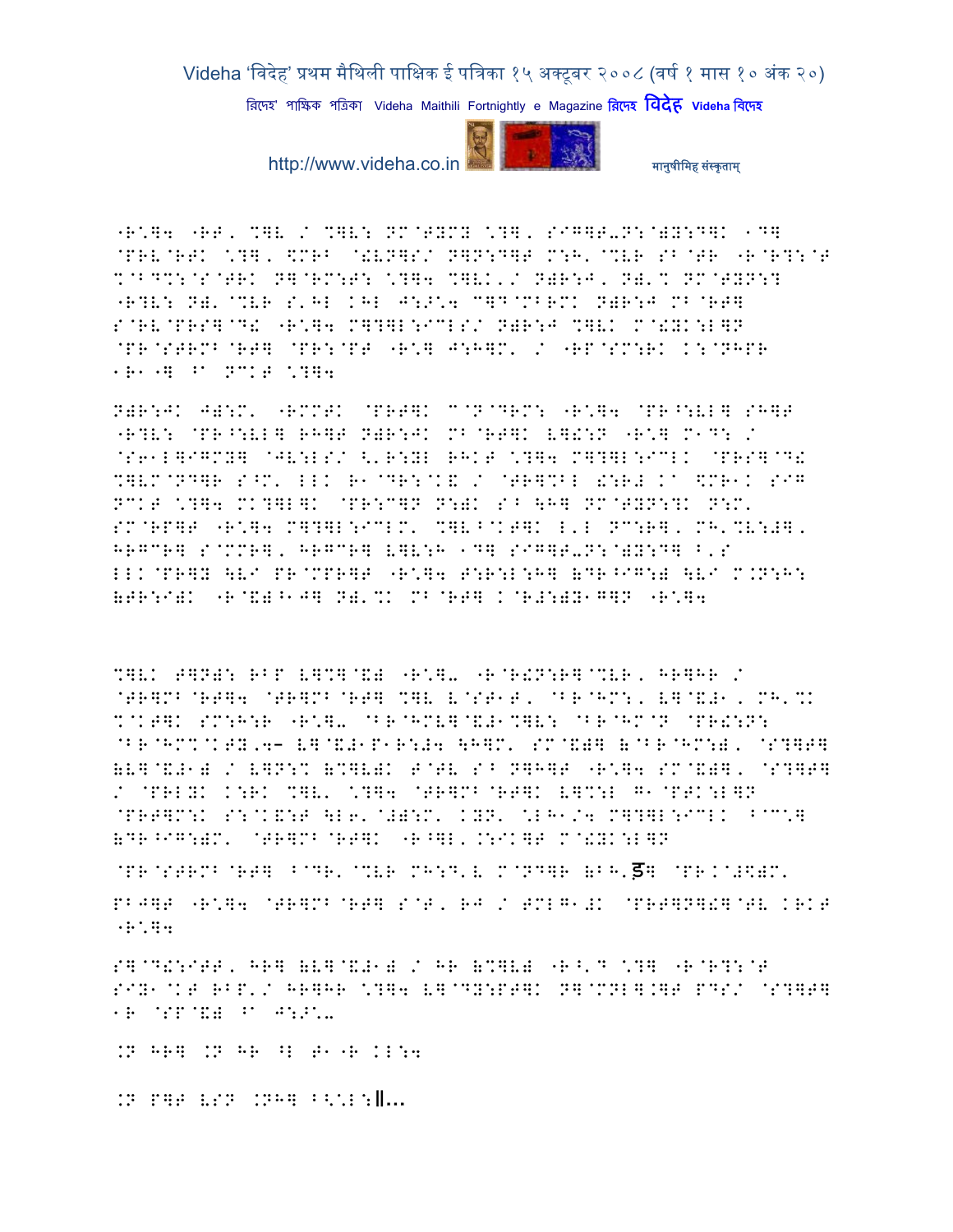িরেদহ' পািkক পিtকা Videha Maithili Fortnightly e Magazine িরেদহ िवदेह **Videha** িবেদহ



 $\mathbb{R}$   $\mathbb{R}$   $\mathbb{R}$   $\mathbb{R}$   $\mathbb{R}$   $\mathbb{R}$   $\mathbb{R}$   $\mathbb{R}$   $\mathbb{R}$   $\mathbb{R}$   $\mathbb{R}$   $\mathbb{R}$   $\mathbb{R}$   $\mathbb{R}$   $\mathbb{R}$   $\mathbb{R}$   $\mathbb{R}$   $\mathbb{R}$   $\mathbb{R}$   $\mathbb{R}$   $\mathbb{R}$   $\mathbb{R}$   $\mathbb{R}$   $\mathbb{R}$   $\mathbb{$ 

 $\mathbb{R}^n$  and  $\mathbb{R}^n$  . The  $\mathbb{R}^n$  such that

HRAHRI MB@RTAH MEMPARTANG MENGHAMMEN, MARANGEL J):M1K1):D] \VI "R@R@D!:IGM' P]T:@MBR, %I.-C@KR, K]R]) MNIK:BIYA METAR NIA PRAPRI EAMINE MARYIK MARRAMIN AMANY. GIRS SIGMPRE "RESTREE "REARDING" PRAADEL "TITERAPA" RENARD \K): P:LK:L]N ^@VY @PR@STR (KSC)] P:?R) MB@RT] HM V:@LM]K]NGR (^KIS:LL)N) M' D'.N' \*LH1/4 / /H]W:M "R@NY:@NY MB@RT\_SOK SYR\_SYR@KARTHRACHRART "R#P PHP", THE 2 GMT ^:GM' V]@&#1 9@TK]@R# \*?]4

 $N$ MED T'SR 2008 "RELEGIE" "REPORT "REPORT "REPORT "REPORT "REPORT "REPORT "REPORT "REPORT "REPORT " / 1!: P:@RVT]K4 %]VK J):PR C@N@DRM: / H:?M' @TR]%BL %L^]T  $\overline{1}$  (P)  $\overline{1}$  and  $\overline{1}$  is the control property of  $\overline{1}$  property  $\overline{1}$  . The control property of  $\overline{1}$  and  $\overline{1}$  and  $\overline{1}$  and  $\overline{1}$  and  $\overline{1}$  and  $\overline{1}$  and  $\overline{1}$  and  $\overline{1}$  and  $\over$  $R$  (RORECTIVE PROVIDED SMOKED FROM FROM 2 LITE \K@S? ^'N' "R@R!N:R]@%VRK RBP @PR@TY@K& HL>\*4 **"**L]IGV'D]

SM:YLG:D@R!N:R]@%VRL ^V'T**"**4**–**L]IGP1R:#.९९.८.१. M]?]L:ICLK

K1 ND PRESIDENT OR DRIVE AND A RESIDENCE ON A RESIDENCE MELTIC.  $\overline{AB}$  probablished  $\overline{B}$  (Pixel  $\overline{B}$  ,  $\overline{B}$  ). The linear  $\overline{B}$  and  $\overline{B}$  and  $\overline{B}$  is a set of  $\overline{B}$ 

 $N$  GMH  $N$  -star for  $N$  , and  $N$  independent in the star in  $N$  . Then  $N$  is the star in  $N$  is the star in  $N$  such that  $N$  is the star in  $N$  is the star in  $N$  is the star in  $N$  is the star in  $N$  is the star in AG, T: Z: C:A TRAND VON PHOTABH (NONHA) NOTED FOR THE POST PERMIT PICTURE AND TRANSPORT V:HN \*N]4 H1NK PR]#YK PR]K@LPN: **"**K@LY:# S1@NDR**"** M' KYL G'L "R\*]4 PCRLH]@TYK K:J @BR@HM: KRKT \*?] \VI S:@K&]@TV "R@GN]K \*N]4 @BR@HM: Y@J3 / V'DK D'VT: S'HL \*?]4 K@LY: START MARTING MARTING MENTION AT THE START WAS STANDARDED FOR A START WAS STARTED FOR A START WHO START "RAJAH" E SE SERES PERGEN "PE PONG TRE SPECIES SELEA "PSAA PPERG" ORD.  $\mathcal{M}$  and  $\mathcal{M}$  are  $\mathcal{M}$  . Then  $\mathcal{M}$  is a continuous proposition  $\mathcal{M}$  and  $\mathcal{M}$  and  $\mathcal{M}$  are  $\mathcal{M}$  and  $\mathcal{M}$  are  $\mathcal{M}$  and  $\mathcal{M}$  are  $\mathcal{M}$  and  $\mathcal{M}$  are  $\mathcal{M}$  and  $\mathcal{M}$  are @BR@HM: P1RLH]T RBP'/ BKSL \*?]4 PBR: ^:V:@TMK PR]V'% GT]MY / MIGLMY "R\*]4 K@LY:#S1@NDRK MB@RT] M]?]L:ICLS/ "R@PR:@PY  $R$  . The manufacture of the Mids and  $R$  is the  $R$  variable  $R$  of  $R$   $\mathbb{R}$   $\mathbb{R}$   $\mathbb{R}$   $\mathbb{R}$   $\mathbb{R}$   $\mathbb{R}$   $\mathbb{R}$   $\mathbb{R}$   $\mathbb{R}$   $\mathbb{R}$   $\mathbb{R}$   $\mathbb{R}$   $\mathbb{R}$   $\mathbb{R}$   $\mathbb{R}$   $\mathbb{R}$   $\mathbb{$ PRODUCED A CONSTRUCT OF A CHANNEL AND RESERVE A CHANNEL AND RESERVE A CHANNEL AND RESERVE A CHANNEL A CHANNEL A<br>A CHANNEL A CHANNEL A CHANNEL A CHANNEL A CHANNEL A CHANNEL A CHANNEL A CHANNEL A CHANNEL A CHANNEL A CHANNEL

%]V-P:@RVT]K D:@MP@TY J]VNK S1.D, RSMY \VI KL:@TMK PRAI MERIKA "RIKAMIKA" MILRI "YA PATA MERIK" "ROL "YA KATU "TAL" M P: PERR II RESPEC, 1SPP 1984 PSPPRAC, 1981 ESPP ECEPT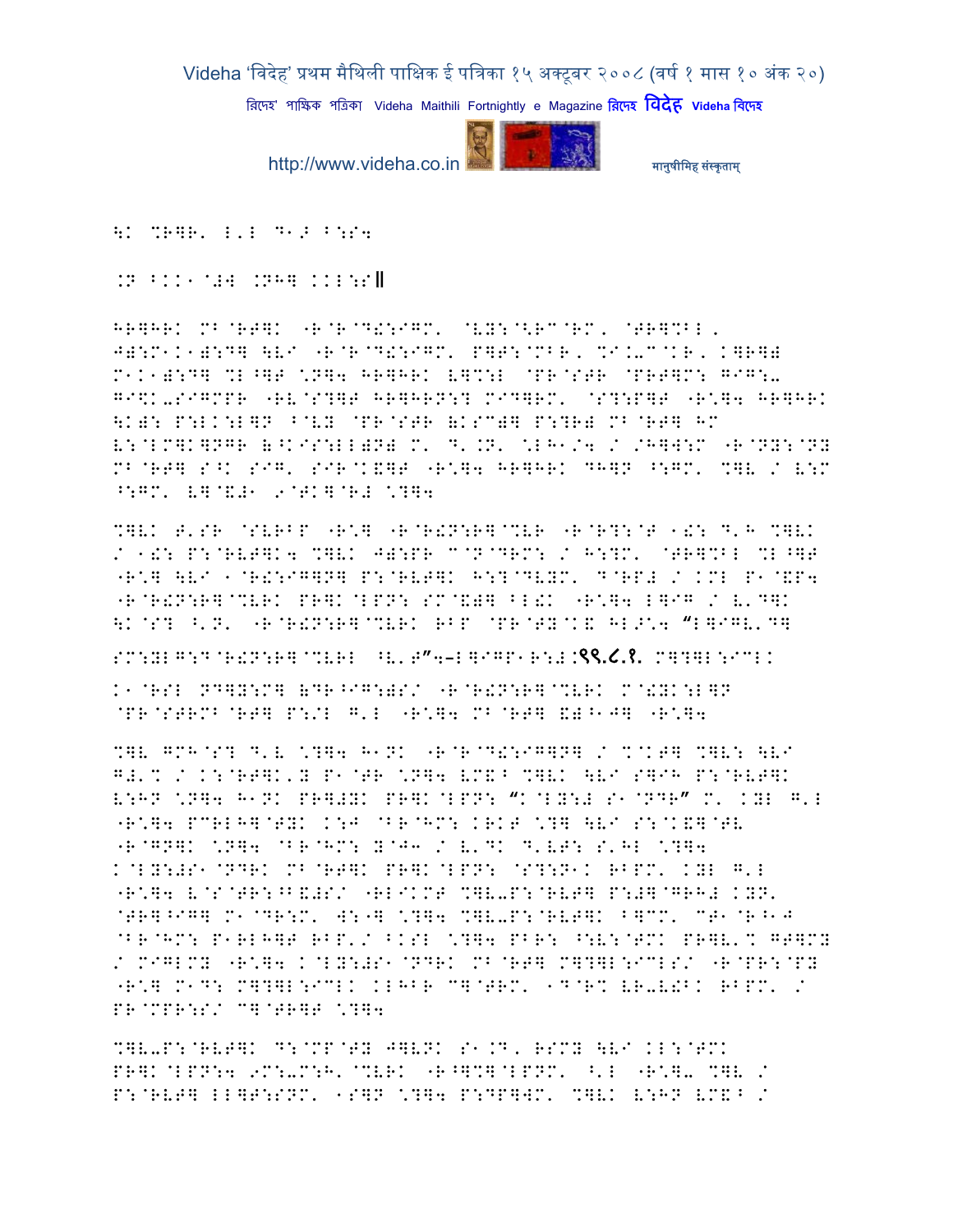িরেদহ' পািkক পিtকা Videha Maithili Fortnightly e Magazine িরেদহ िवदेह **Videha** িবেদহ



P: PEERRO K: ERR SPRIES GOEDRIK VEN SENRE "NRK" PEER PAR "NRRK" T@NVIG] P:@RVT] %]VK V:M JI<:PR BKSL \*?]4 %]VK DH]N H:?M' @TR]%BL / V:M H:? P:@RVT]K V@K&@S?LPR @S?]T "R\*]4 %]V V:M H:?' \VI P:@RVT] DH]N H:?' \K DLSR:K'/ 1L]IGB@D! KYN' \*?]4 P:@RWT\_PH: PH:: TH:: 1984 TH: PH: PH: PH:: P:@RW LOWMER TO MILY GAN RHE STRA TRIBENCTET, GTITCH, CHEM P:?RK MB@RT]S^ ^]W^GV:NP1R, \$LKHR (M!1BN]), S]MR]Y: ^]@#\$], KR]YN (SM@ST]P1R), N:VKLW] (B'GBSR:Y), B:?',

R:J, MERSTER BOZ-PRHE PHERIPS, P.ESCES, ERESPE, CE BT.

^LJPRCL, SCR:W, MIGRCN], MH:D'VMW, BS1D'V:, G:@#\$V]K'@%VR, PR:NPP: R) ACAMPINA (PMCRTPIM (M. ALIARI) (P. PILA) A TH: SPUPINENT  $\overline{\mathcal{S}}$  (PTP)  $\overline{\mathcal{S}}$  (PTP)  $\overline{\mathcal{S}}$  (PTP  $\overline{\mathcal{S}}$  )  $\overline{\mathcal{S}}$  (PTP)  $\overline{\mathcal{S}}$  (PTP) since the signal  $\overline{\mathcal{S}}$ PBJ]T "R\*]4 \H]S/ @SP@&) "R\*] J' M]?]L:ICLK M@!YK:L]N PRAELICUS SUNLUNAS VEERS EEAR UP NRAAD PRAELIEUN EN DR D:@MP@TY D]S 9@T@PR'R]T KRV:M' S@K&M "R\*]4

D:@MP@TYK S1.D PR]#T] SITT]K RBP'/ 6L]T HL>\*4 %]VK P1@TR G#10 K: N: NEPRO LOSO (PEPL) NI BN: "PERRO" E EN NEPRO PICO PICONO BE PNENNON. PRAGGAR TING PILA BIRKIMANI ALAI CHIGED, PILANGAR GLIC. %]%1 G#'% (B:L G#'%) V:@TS@LY PBR]T \*?]4 M1D: H:J]P1R (BAL)TH: MBE % AC BEW 7000 MPS & TOWALEN THAMPS (I) N-PORT THAMPS. F:LG#'#LONDMY P: PERSON WARE COMMON TO PERFECT OF THIS PRO M1@DR:M' BNL "R\*]4 P:@RVT]P1@TR K:@RT]K'YK \K): @SVTI@TR P:LIN P: RN P: P: P: P: P: P: P: P: P: C: C: P: P: P: L. D.C: (MINISTER BSINIPS) & P: RN BSINIPS DREEL S/ @PR:@PT "R\*]4 P:L]K P:@RVT]-G#'% G1@PTK:L]N ?]K M1D: "R@NY:@NY S^ P:L-P:LL@TTRK:L]N ?]K4 P1@#@\$RV@R!N (PB@R#]Y:/) M' K:@RT]K'YK \K): M@ND]R \*L (R:JTRIG]#])4

L]IG /IK:R @BR@HMK @S?BL RBP ?]K4 %]VL]IG @BR@HMBL!K ?]K4 / P@DMP]W (V'D]) PR @S?:P]T RHKT "R\*]4 %]VL]IGK N]@MN ^:G  $\beta$  PM (PS)  $\alpha$  (PS)  $\alpha$  (PS)  $\alpha$  (PS)  $\alpha$  and  $\alpha$  and  $\alpha$  and  $\alpha$  and  $\alpha$  and  $\alpha$  is the  $\alpha$ %%: MOTR:NIS: SOME "REPRODUCTION" (PORTINE "REPRODUCTION"); "REPRODUCTION" (PORTINE "REPRODUCTION"); "REPRODUC PBJLP:SN: S@RV:!]K LLK@PR]Y !:@RM]K KM@TY M:NL J:>\*4 @JYLT]@RMY %]VL]IGK MH@TT: V]%]@&) "R\*] J' ^CGLL]K DM MEASURE REPORTS READED IN THE TREATED TANKS AND ARREST **MARIK SERVICES SERVICES WIRE BUY THE STAR MARIES** PRA MIRMORI (ARA MARDINAR SOMIS BIGGRADA DA MA SAK A SAR SANANG K@LY:#'@%VR, JL'@%VR, @K&]R'@%VR \VI S@PTR'@%VR4 JNKP1RK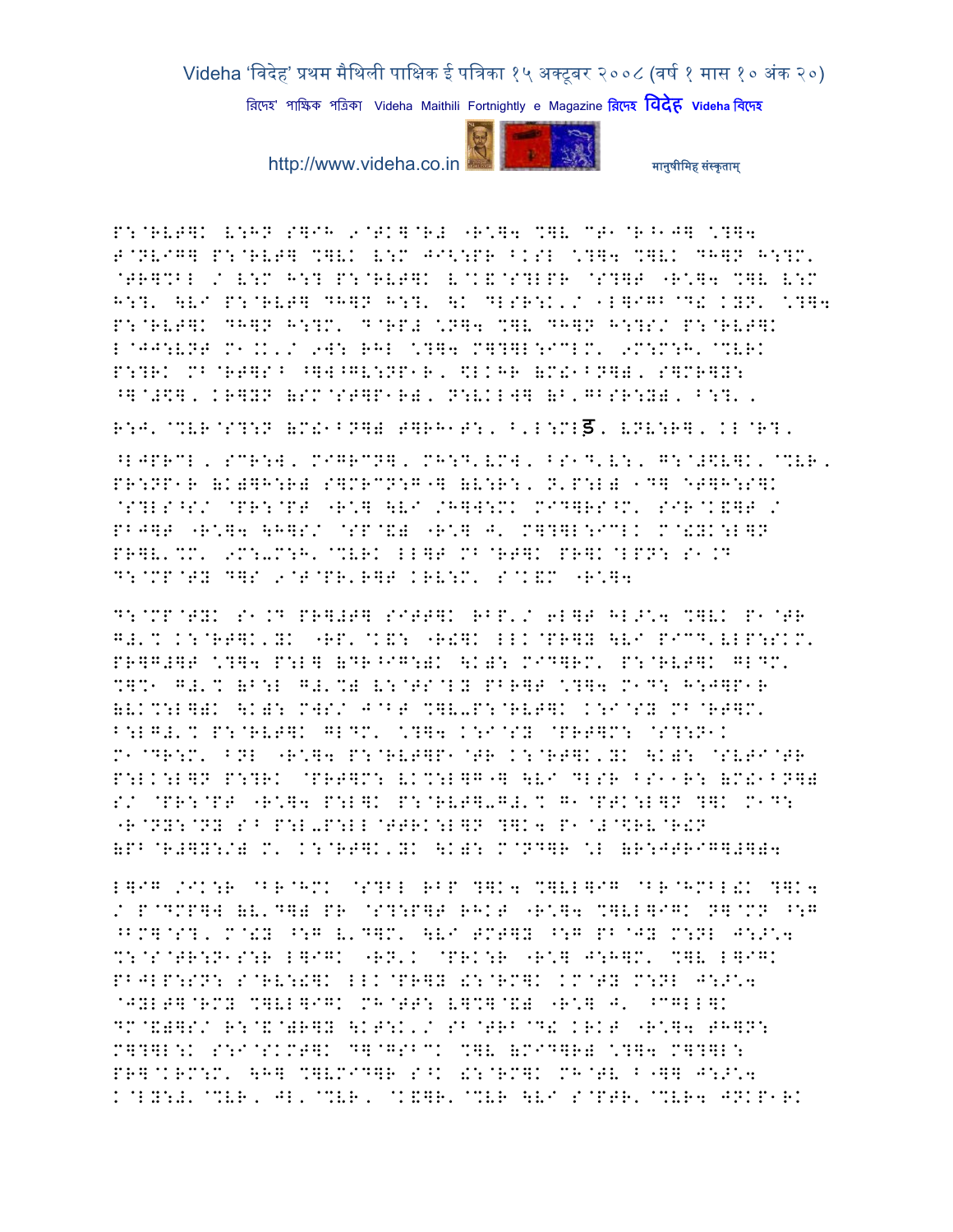িরেদহ' পািkক পিtকা Videha Maithili Fortnightly e Magazine িরেদহ िवदेह **Videha** িবেদহ



9@TTRM' "RV@S?]T @K&]R'@%VR %]VK VMHDV]@&#1 P1R:# (M]?]L: M:H:@T@MY)M' \VI D@K&]#M' @S?]T JL'@%VR %]VK @SK@NDP1R:#M' (NOR) IS NO PERSON'N COMMON DESCRIPTION OF THE REAL PROPERTY  $\Gamma$ 

**MARY: AND PERSONS INC. P. PARTY 1989 INC.** 

WHEERSHIP (RNIK MPRINE (RNH.), RITY OR NORTHOUR PICTURE OR \VI SH@SRM1.]4 \KM1.] %]VL]IGK PR]K@LPN: S@RV@PR:C]N "R\*]4 C@#\$]@S?:N ("RR'R:J, P.C@MP:R#)S/ @PR:@PT K1&:#K:L]N  $\Ket{W}$  , which we have the state of  $\Ket{W}$  and  $\Ket{W}$  and  $\Ket{W}$ JANA ANG AMBANG PROPINSI MATEMATIKAN SA PANGANG PANG ANG PANGANAKAN DI PANGANAKAN DI PANGANG DI PANGANG DI PAN "ANTH SORE, NEW OLEVY, "RICE, NEPHON NATION" DE SEL PE "RNAH" M1D: S:M:@NYT, \KM1.] %]VL]IGM' P:@RVT]K M1.:KMT] 9@TK]@R#  $H$   $\mathcal{F}$  ,  $\mathcal{F}$  ,  $\mathcal{F}$  is the first state  $\mathcal{F}$  ,  $\mathcal{F}$  is the contribution of  $\mathcal{F}$  ,  $\mathcal{F}$  and  $\mathcal{F}$  is the contribution of  $\mathcal{F}$  ,  $\mathcal{F}$  and  $\mathcal{F}$  and  $\mathcal{F}$  and  $\mathcal{F}$  and  $\mathcal{$  $T: T \times T \times T \times T$ 

 $\texttt{N}$ : K  $\texttt{N}$  at  $\texttt{N}$  ,  $\texttt{N}$  and  $\texttt{N}$  . We have  $\texttt{N}$  and  $\texttt{N}$  and  $\texttt{N}$  density  $\texttt{N}$  and  $\texttt{N}$  and  $\texttt{N}$  and  $\texttt{N}$  and  $\texttt{N}$  and  $\texttt{N}$  and  $\texttt{N}$  and  $\texttt{N}$  and  $\texttt{N}$ M1. RC@DR RBP %]V "R@R?:@T ^KRVK ?]K4 "R@R?:@T @TR]M1.] %]V (G1@PTK:L]N) %]V@TVK V]@ST:R "R\*]4 M1D: CT1@RM1.] %]V %]V%@KT]K D]@G D]G@NT @VY:PKT:K SBCK ?]K4 P%1PT]N:? (N'P:L) / "RR'R:JK (C@MP:R#) CT1@RM1.] %]VL]IGM' KTH1 @%R]R:M, B1@D!, %@KT] (P:@RVT]), SB@RY 1D]K M1.:KMT] JAPITAN DA MARANGAN YAN GUNUNGI ARI ANG ARAW BELONG ARI B) THE HIS THY THY CHOTHERM (BOH). INCORPORTIES IN THOSE KKAN): P:LK:LIN CHE MID STERN CHE MID STERN MID DISTRIBUTION  $R$  and  $R$  , contracts the property of the property  $R$  is equivalent (see Fig. ).  $B$  CONSTRUCTION CONTROLS (SOMETHERM) STATES  $W$  $\mathcal{A}$  PICM  $\mathcal{A}$  is the probability of  $\mathcal{A}$  , the probability  $\mathcal{A}$  is the probability  $\mathcal{A}$ M]?]L:ICLM' \K:D% R1@DRK PBJN PR@MPR: MIGRCN] (M!1BN]) / BGH: (P.C@MP:R#) M' "RV%]@&) "R\*]4 M1D: SH@SRM1.] %]V L]IGK PBJNK @PR:C]N 9D:HR# V:R] (SM@ST]P1R), K)HR]Y:  $BLRB39$  (P)  $B_0$  (R),  $C_0$  (V): Hd. (V)  $B_0$  and  $B_1$  the  $B_0$  droid  $B_1$  and  $B_0$  and  $B_1$   $B_0$  and  $B_1$  and  $B_0$  and  $B_1$  and  $B_0$  and  $B_1$  and  $B_0$  and  $B_1$  and  $B_0$  and  $B_1$  and  $B_0$  and  $B_1$  and @PR@TY@K& "R\*]4 VR11R] (SHRS:), H:J]P1R (VK%:L]), JM?R]  $M$ 1b $N$ ang) 1 $N$  in  $N$  ,  $N$  and  $N$  is the sum  $N$  -ratio  $N$  . In  $N$  ,  $N$  is the sum  $N$   $N$  in  $N$  ,  $N$  is the sum  $N$ 

H]M:LYS/ GIG:!R] PSRL M]?]L:ICL @PRK:R:@NTRS/ %]VLLK BNL  $H^1$  (Fig. ) of the state of the state of the second frequence  $\overline{X}$  ,  $\overline{X}$  and  $\overline{X}$ @PRL. 1R.K'.CC!R])K "RN1S:R /H] SMY (P:L Y1G) T]RH1TM' HJ:R): %]V M@ND]R \*L4 "R!]K:I%%]V M@ND]R 1> ^@GN:V%]@&)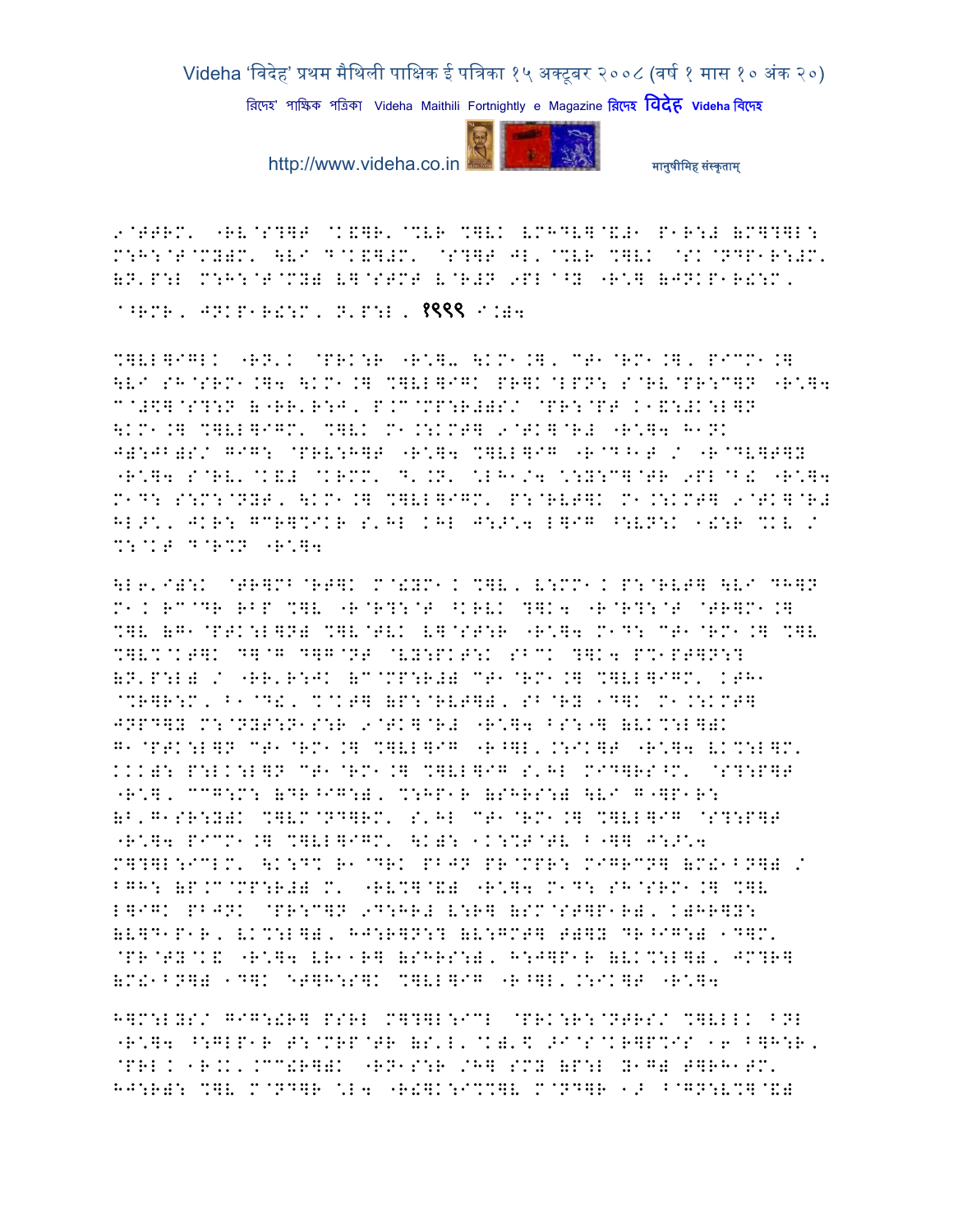িরেদহ' পািkক পিtকা Videha Maithili Fortnightly e Magazine িরেদহ िवदेह **Videha** িবেদহ



 $\mathcal{A}$  P1R: P1R: The LAIR: In All the Charles of the Paris of the Charles of the Paris of the Paris of the Paris of the Paris of the Paris of the Paris of the Paris of the Paris of the Paris of the Paris of the Paris of ^G]R?P1R, CCG:M:, KR]YN 1D] ET]H:S]K @S?L S^S/ @PR:@PT ^'L  $H$  The set of the state which is the controlled the state  $W$  or  $\mathbb{R}^n$  the state  $W$  $\mathcal{A}$  and  $\mathcal{B}$  is the symplectic control of  $\mathcal{B}$  . The symplectic control  $\mathcal{B}$  and  $\mathcal{B}$ **VALLARYA LLI VIDIG (BYAN, "VETYA (DRA)- "RIGEN (STIPPE FAR), "VLD** %]V (SHRS:), KP]L M1N] @DV:R: @S?:P]T KP]L'@%VR (M!1BN]),  $N_{\rm F}$  (s), e.g.  $T_{\rm F}$  ,  $T_{\rm F}$  the Si-Partial energy (s),  $T_{\rm F}$  (s),  $T_{\rm F}$  and  $T_{\rm F}$  and  $T_{\rm F}$  and  $T_{\rm F}$  are  $T_{\rm F}$ @DV:R: @S?:P]T K1%'@%VR (DR^IG:) 1D]4 1B @PR@%N 9WKT "R\*] J' K] / [&]-M1N] LLKN] %]V^@KT \*L:H? "R?V: %]V H1NK 1R:@!Y  $\mathcal{L}$ :  $\mathcal{L}$   $\mathcal{L}$ 

MARIA SYME MU (AD) EARNA MEIR (MERISARI) (A) MEIRAF (BA) MI (PA (MAELAYA) @PR:@PT] "R@D^1T / "R@DV]T]Y "R\*]4 JM?R] (M!1BN])K NAEDYMARED, "ALGIN" (ROAD), INYLAR (LA)DREK (K) DREE KOM KAR @S?:P]T "R\*]4 B:>S IIC NMGR %]VL]IGK V:MP:@R@%VM' %]VG:Y@TR] / DH]N P:@R@%VM' R:MG:Y@TR] 9@TK]@R# "R\*]4 \H] TRHK AS BACK BACK ARREST WHILE HAN AS AN INFORMATION AND A DIGHALL AND M. S.B: MYSTYPH (BND) 200 TREPL DESPEKT TO TRIPLE A NORTH  $\overline{1}$   $\overline{2}$   $\overline{1}$   $\overline{3}$   $\overline{4}$   $\overline{2}$   $\overline{4}$   $\overline{4}$   $\overline{2}$   $\overline{4}$   $\overline{2}$   $\overline{4}$   $\overline{2}$   $\overline{4}$   $\overline{2}$   $\overline{4}$   $\overline{4}$   $\overline{2}$   $\overline{4}$   $\overline{2}$   $\overline{4}$   $\overline{2}$   $\overline{4}$   $\overline{2}$   $\overline{$ HL>\* KL]Y1GM'4 %]VP:@RVT]K \K): 1R T:I@TR]K MB@RT] K: SHIGH HIGH SLAPAT, KRYPINA (AND, KSON-SAPA APOT P:PERBR DYRKI BRPD. ALK DRE DRUG DEFEL FRI "RYRK PYTHERR V:M KRL)' L')L \*?]4 \H] TRHK M@!YK:L]N MB@RT] S^ "RLCL] (.Gड़]Y:), JNKP1RK R:MMID]R (N'P:L) 1D]M' @PR@TY@K& 9D:HMT

 $R^2$ 

M]?]L:ICLM' ET]H:S]K, P1R:T:@TV]K \VI S:I@SKMT]K MH@TVK "RN'K "MINIS TRITUR PROGRES RULL" (1991) (1991) STR. YA REJO OTERR GOTSPRE (ARGRA (GRESEY) DROPSTSY ALA (JARD), GREG @S?:PN: @PR?MT, @VY@KT]PRK 9@DD'@%YS/ KYL G'L, M1D: K:L:ITRAMI / LEK KOMINE MERINDER AN ITROPICAL MARK AN ITELIES 1@S?:K 1@!Y:@TM]K U@RJ:K K'@N@DR BN] G'L "R\*]4 %]VR:@TR]K "RELER" RE" (RPSR "TORGEL" DGE "TORGEL" "PR'YES, D'OR TREP" TRE %]V:LY !:@RM]K LLKL@TSVS/ @S61R]T ^A J:>\*4 %]VR:@TR]K PR]K@LPN:K KL:@TMK "R^]@VY@KT] **"**K@LY:#S1@NDR**"** (%]V-P:@RVT] PRAGA M. 2001 MI 9A (R.E. 1951 M. M. M. MI DIE 1981) ALS PAR. I  $K$ : en an ibstall control bios, of strong  $K$  bios, and  $\mathcal{R}$  and  $\mathcal{R}$  and  $\mathcal{R}$ D'VEREN VER VORDEN TIJDE VAR DIG DE HIGDEL VLAND. DIG DE VORDINGEN DIE VERDINGEN IN DIG DIGITALE "RENDE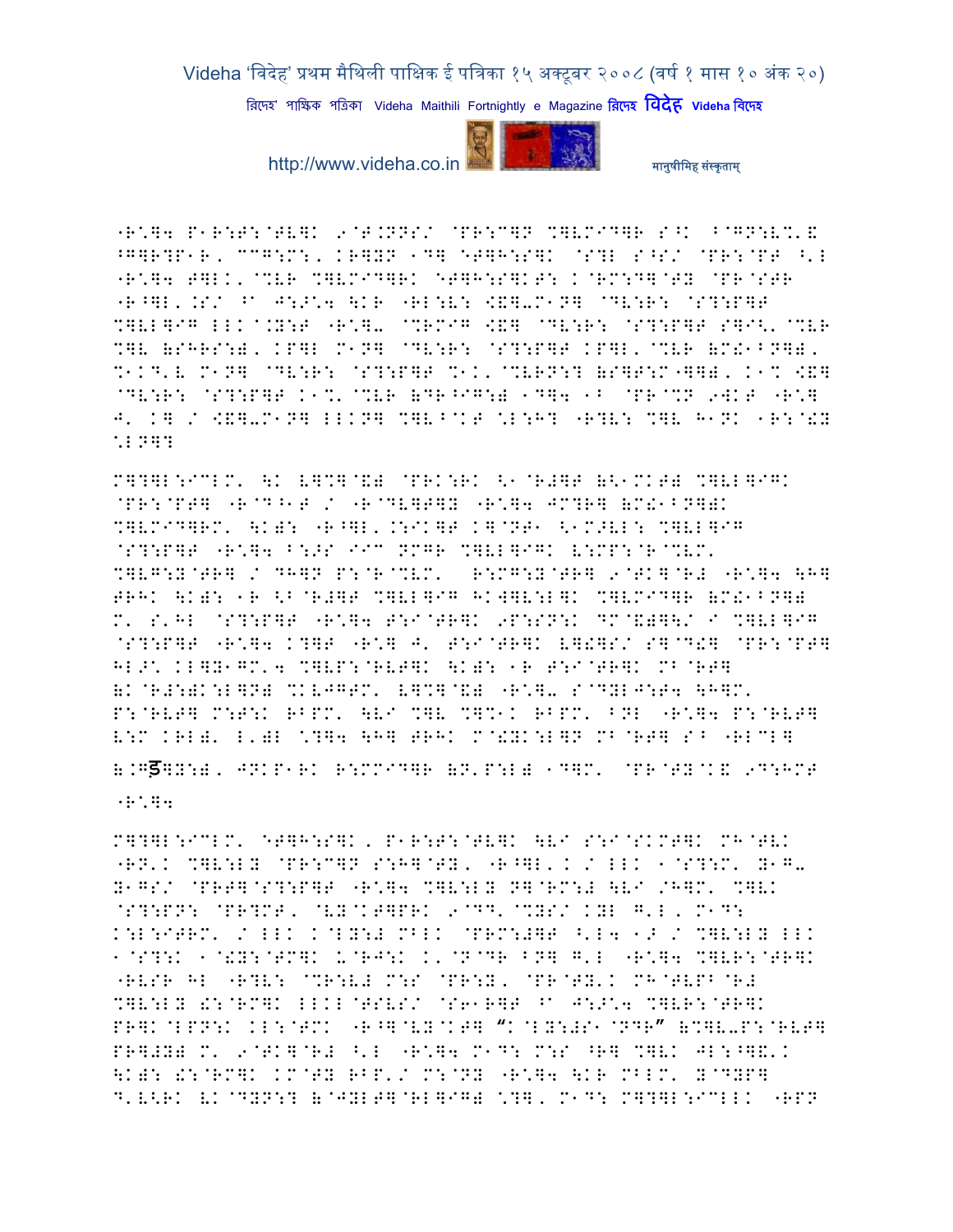িরেদহ' পািkক পিtকা Videha Maithili Fortnightly e Magazine িরেদহ िवदेह **Videha** িবেদহ



SLOW, MOLESTATE (BYFR), GRAHE, JAPAN STROWER, GRAHEN-REI, STAND, MOLE (SH@R&:), KP]L'@%VR (M!1BN]), K1%'@%VR (DR^IG:), HL'@%VR, %1K'M&& BPRPRTYRRE, P(ER, M&& BTREARE, MYEE, M&&, ME&)  $\mathbb E$  (because) the problemental of the section of the term of executive states and  $\mathbb E$  $\cdot$   $\vdots$   $\cdot$   $\cdot$   $\vdots$ 

JANDHIN O: CHAIRT OR THOMAS IN THE SAME OF THE TANK OF THE SAME OF THE SAME OF THE SAME OF THE RIGHT OF THE SA

BK@DYN:: 1 @NYAT\_0: 1 @WARDY: 1 @DV\_0: 1 @DV\_0: 1 @DV\_0: 1 @DV\_0: 1 @DV\_0: 1 @DV S1PB@TR4 @SV.R:M'@%VR 0: P]T:MH 1 @SV.%L^:K:IT 0: M:TMMH4 BYLEPHIL: PHRY ANIWERTY TETH AN INTHER NETH MY P@D@S?:P]T4R1C] : "R@!YYN 1 L'.N .:S KS MK?]L] 4PSID : HR MARAH SESIR (), PISIR PSA, MSID () SR MSN AMRE PISIR (ANNA)

D]V:L]K S:@R?KT: (@JYLT]P@RV PR V]%'&)

HMR: NEI HAINZ HNY HEAR IN MHENENEZ MAK & MNEN SMERN PHON PROGRESS WATER FAR RHANDED FROM SPRIN A SHIP RAFTERS TO LISE TO A SOCIAL SOME RESOLUTION OF STATE SERIES IN SODI

G:M'M' MORE THE LIST OF STATE THE REPORT OF DESCRIPTION OF THE LIST

9@DD^:S]T C'HR:K V@R#N N3] KRL J:A SKKT "R\*] ! <R CHL - PHLS/ ^R] J:>T \*L ! D:D:J] 1R D:D]J]K'/ PBR: S:L .:L] DARS BEK LATHE LOOP SUIS (1998). DIE BEKE LATIE SLOOP IS DARKS ALL DIE  $\mu$  (apace th study from the solution of the  $\mu$  th  $\mu$  is the  $\mu$  th  $\mu$  $K$  small contact for  $\kappa$  bolishes are the contact of the contact  $\kappa$  . The contact  $\kappa$  $\mathcal{F}(\mathcal{E}^{(1)},\mathcal{E}^{(2)},\mathcal{E}^{(3)},\mathcal{E}^{(4)},\mathcal{E}^{(5)},\mathcal{E}^{(6)},\mathcal{E}^{(7)},\mathcal{E}^{(8)},\mathcal{E}^{(8)},\mathcal{E}^{(9)},\mathcal{E}^{(8)},\mathcal{E}^{(9)},\mathcal{E}^{(9)},\mathcal{E}^{(9)},\mathcal{E}^{(9)},\mathcal{E}^{(9)},\mathcal{E}^{(9)},\mathcal{E}^{(9)},\mathcal{E}^{(9)},\mathcal{E}^{(9)},\mathcal{E}^{(9)},\mathcal{$ D:DB#B:.2 HP#BT BBD: DT BY BY HOP#BF F.BYH & HT +2HB 2B DAR DI KARA SI KORAT YEN KARKAT YEN BILI HIT YE KARA SHI DI SHI LA D:DAAR FR B:DAAR IN MININAR EE ALL ESP PRJP, HR NEMPI LRIE \*L:H ! 1> HR PR]V:RM' I PRIPR: PB@R# RBPS/ V].@#\$]T ^S G'L "RNE E "POTRAR."LORRE.F. "RNE A. BETORAL.. R.T. "BATHY." PAP .1971 # CHENR (K. 1938) (Para K. Para (PHR) Para (Napi 19) Angle (Phr) (BERO) A P1PSE RICIO TRE ERTR E TEDECIE I RICIO ( @DV:R' 1> - K:@LH] M:T: - P]T:K'/ "RPN !]Y: - P1T:S/ DBR RHY KA 1998 | KA 2008 PRKE ARITH A 2009 | METHAN PR / SAK 1998 K'R @PRFFIND IRIF NYA K'IGA: HI SOPAGN (E.E. 2426 & P.PG) ^RL PBR: <R H1NK: S:L ^R] \K:K] J]VNK L'L Y:DK G1@C\*: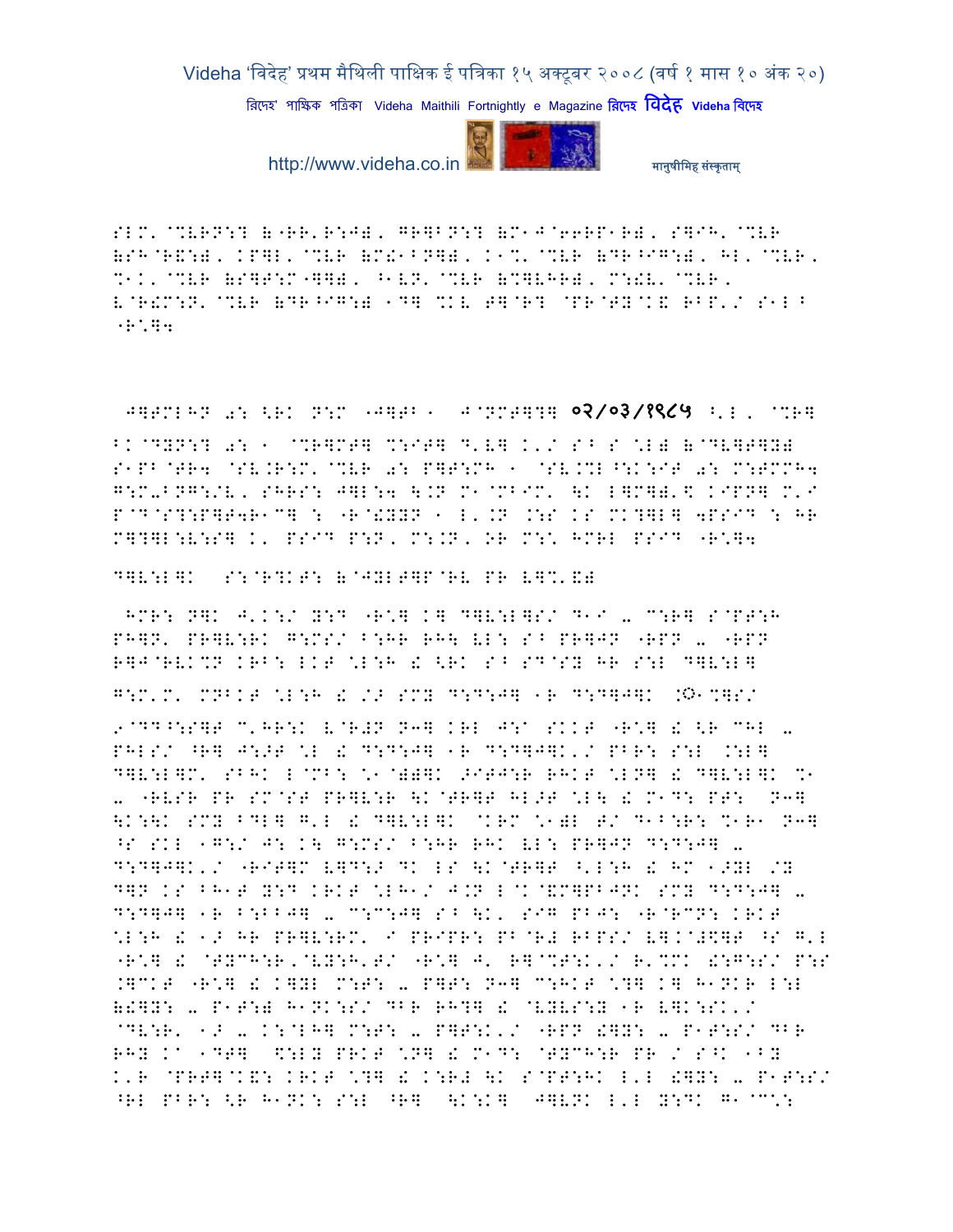িরেদহ' পািkক পিtকা Videha Maithili Fortnightly e Magazine িরেদহ िवदेह **Videha** িবেদহ



HORIS HILL THIS HILL STORE IN THE MOST FILM AND RESPON PR]V:R VL: M:NS]KT: "RPN M]?]L: SM:JK'/ @SV:@R? KS HD TK .L.L: LESS TO THE REAL STATE OF REPORT TO THE REAL PROPERTY OF THE REAL PROPERTY  $\mathcal{R}^{\mathcal{B}}$  . RHL "PRIN SYNN, SIGINANN" APPRAIS (1983) PRANING "PRIN (1998) PRANING FVBR BRE "RENRI BIB" FALRETE CRNK WOORNE BBREAKT. TALDA NEVI J1R:V D'.L G'L "R\*] ! HM S^ M]L KS "RPN M]?]L:K

SIM RITHE RITH RISK RISKS IN THE RITH CONTROL IN STRING TO A RIGHT AND STRING IN STRING IN STRING IN STRING IN

PRAGUE POR JOHN PROVINCE PROVINCE PORT AND A SIGNED ASSOCIATES.  $R$  . And the normal control state  $R$  is a stream position of  $S$ PRAPDLY PALLE PARAR (NELL'ILY PALMER PROPER BIN PLENE, THE PROJECT OF PHEORE RECORDED ON A POST BROEKER DHR. OF DE ALTO ? ! SC T/ I "R\*] K] G:MS/ DBR RH\ VL: PR]JN K'/ HR P:VKN FARE THE RPN KI BHIT ROOMS (20 BINDING FOR PARTIES TH SAME OF SAME OF THE REAL OF SAME OF SAME REAL ACTORS AND STANDARD AND SAME REAL DAMAGE.  $K$ ,  $F$  and  $F$  and  $F$   $\mathbb{R}$  . Then  $F$  is a proposition of  $F$  is a proposition of  $F$  and  $F$   $\mathbb{R}$  and  $F$ THAN & CHEA MALHIN FH: NAN THAN VER CH: KER KR VA MPRAN

- D:D]J], M:/ - B:BBJ]K .◌1%]K P@RV "R\*] ! "RLG - "RLG RH\

VL: PR]JN S^ S/ S:L ^R]K B:D M]LK K' P@RV "R\*] ! T:H] H'T1 "RPP" RDGD" (RB) MARGO KGRAFI KIROL (PDB) PROGER KOON ARP PORT DE SO KILL SO KOMA SIG SIG MANI SIG MANI SLOVE SLCCIA SLCCIA D:D:J] - D:D]J], M:/ - B:BBJ]K J]VN BCB' KT'K KRL \*KN ?! HH DI B:: KINKR B:: PRD = TOP BI DO DAN "RISPLIC" BI HENC' BI LIGHT "RYSPLIC" BY DO BYS [#K BDL: HM SB K] DA SKKT \*LH1/ ! T/ 1BB \H] B'R @PR# KR] TH AN BI I-MA .NE EALDEN MAAR AF AN EN AD MALNEA AFMIN "RPN: P:S BJ: K\ Y: .1D H1NK: P:S J:A K\ MN:YB, 1@TM:S/

10TM: MARSHIN MH:MANN: HIP PINNT: 2001  $R$  . Parties to participate the second second second second second second second second second second second s

SM ST V:R KING PRINSIP (1920) SHIRIK PARL PRINSIP (1994-1994) %1^K:MN: .....

NBTAD GEN BEN EN FLOTBEL NOVER DEL FRAGEN ACON BETH E 9 DER TO BY RRUGE: CHOIET WORKER REVOLUTIONS IN SALVE AN ART AR SA, KARRE, AND YANG ANG ANG ARAWAY KANG ANG ANG A \N.1>.\6.\$]., JM%'DP1R4**"**MK?]L] ^:&: 1' MK?]L SI@SKMT]K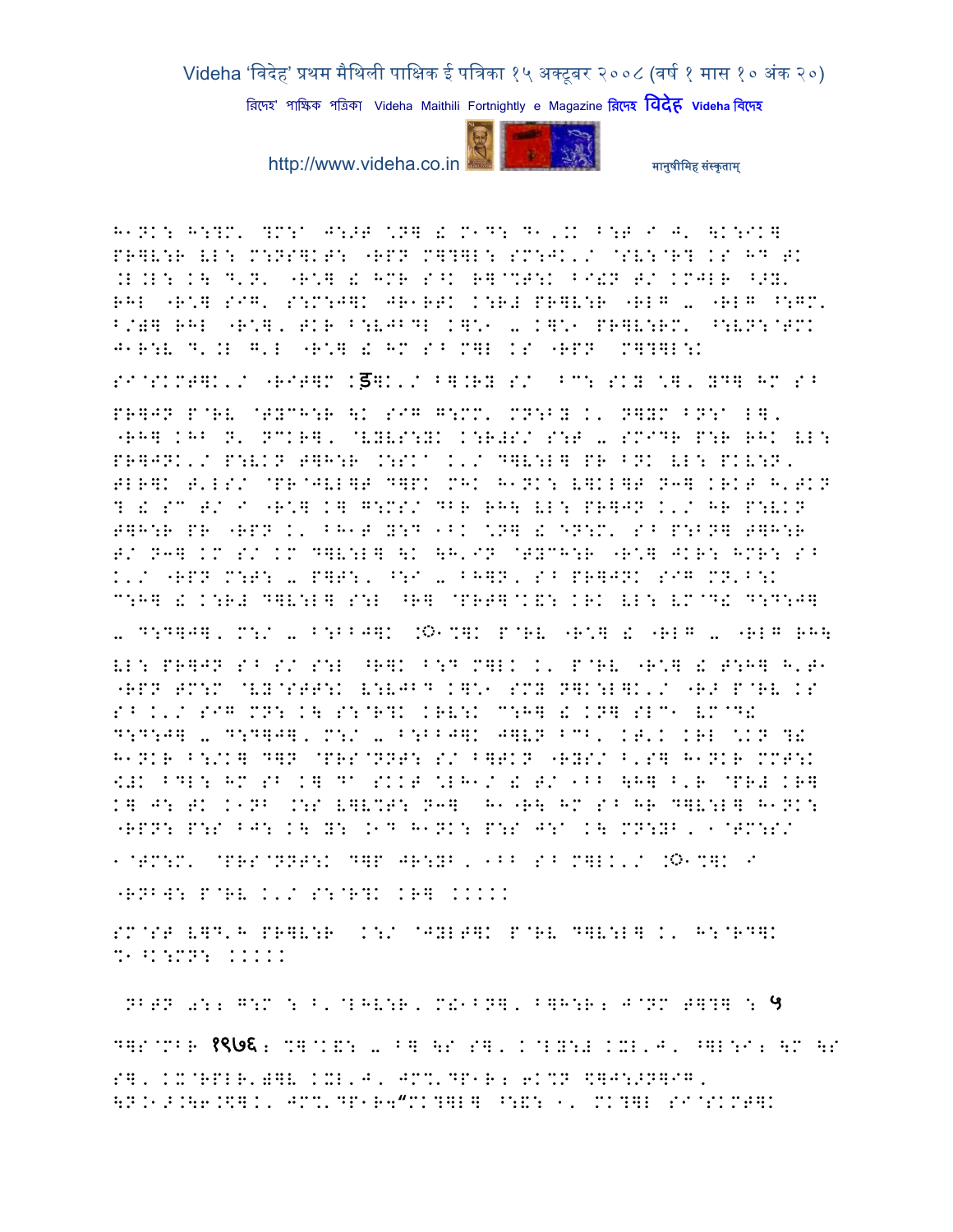িরেদহ' পািkক পিtকা Videha Maithili Fortnightly e Magazine িরেদহ िवदेह **Videha** িবেদহ



@PRT] 1@S?: 1' 1DR H@MMR MLNM' B@CC'S◌I BSL "R\*]4 >I)RN') PR PARAGENTER LAPAN SPYLG D. NE AP PITHE EGGENER STATALE ^V]@&YK H'T1 "RT] 1%:@NV]T \*]4**"**

 $P: \mathbb{R}^n \times \mathbb{R}^n$  . Doogle  $P: \mathbb{R}^n \times \mathbb{R}^n$  Range  $P: \mathbb{R}^n \times \mathbb{R}^n$ 

DHESE HIMP SHOO HEM AS SAN SBHK BEKEN BEFOR

"R\*]4M]?]L:ICLM' S'HL JGMG:\T D]P SA "RH] P:BN] K' MN:/L J:T "RACHER" P:PRI P:A: "RN'K (P:A: "RACHER" P:P "POLICICAL LCAL" RH?4H1NH DI "GLAPAC." "ROL GOGALAGE PADEA (SAPACI @%R]KM@&# "RH]Y' D]N NRK:S1RK' NRK !:M PH1IC'N' RHK?4"RKR "RT]R]@KT >HL K?: @PRCL]T "R\*] J' R:J: BL] "RH] D]N ^GV:N

 $\mathfrak{m}_1 \rightarrow \mathfrak{m}_2$  :  $\overline{\mathsf{g}} \mathfrak{m}_2$ 

B:L:N:

 $200$  $C_1$   $N=1$   $R_1 + R_2 + R_3 + R_4$ 

LAGENTOR PAR BNLE (REDR) PN PAR RED, PAR PRESENT BND PLLA SATES, PSO E MINORE, HP-MSP, SKINBER, "PRINT (PA PRISING) PBR: "RYL@!Y: JGMG'N' RHK?4DLSR K]@SS: "R\*] J' ^GV:N V]@&#1K 1@J3: P:B] "RPN R:@JY D]S V]D: ^'L RH?]4"RH] TRH' "RHANE" (PADIS) "DINK' DINA MEMPERANG "PAS MAHANE" RINT ON DINA MERING A BIDI A BIDI A BIDI A BIDI A BIDI A BI SMM PER CORPORATION REPORTS TO THE PRESS REPORT FOR THE SATISFIC EAST POST OF AN IRVIN MARY PLAY STOCK AND MINIME IN STRING TO A

 $R_{\rm H}$  , and the significant contract the significant contract  $\sim$ "R\*]4 TKR B:D <RK SBSA B1J1@RG D]P LA KA B:HR N]KLKT \*K?4

 $\mu$ , b) of edg. The longed vector edge of particles that  $\mathcal{R}$  vectors  $\mu$  and  $\mu$  ,

१. PRINT GIL KAL CERAN R. BNYBER.ER: (BRNG) BA. OPTE AND R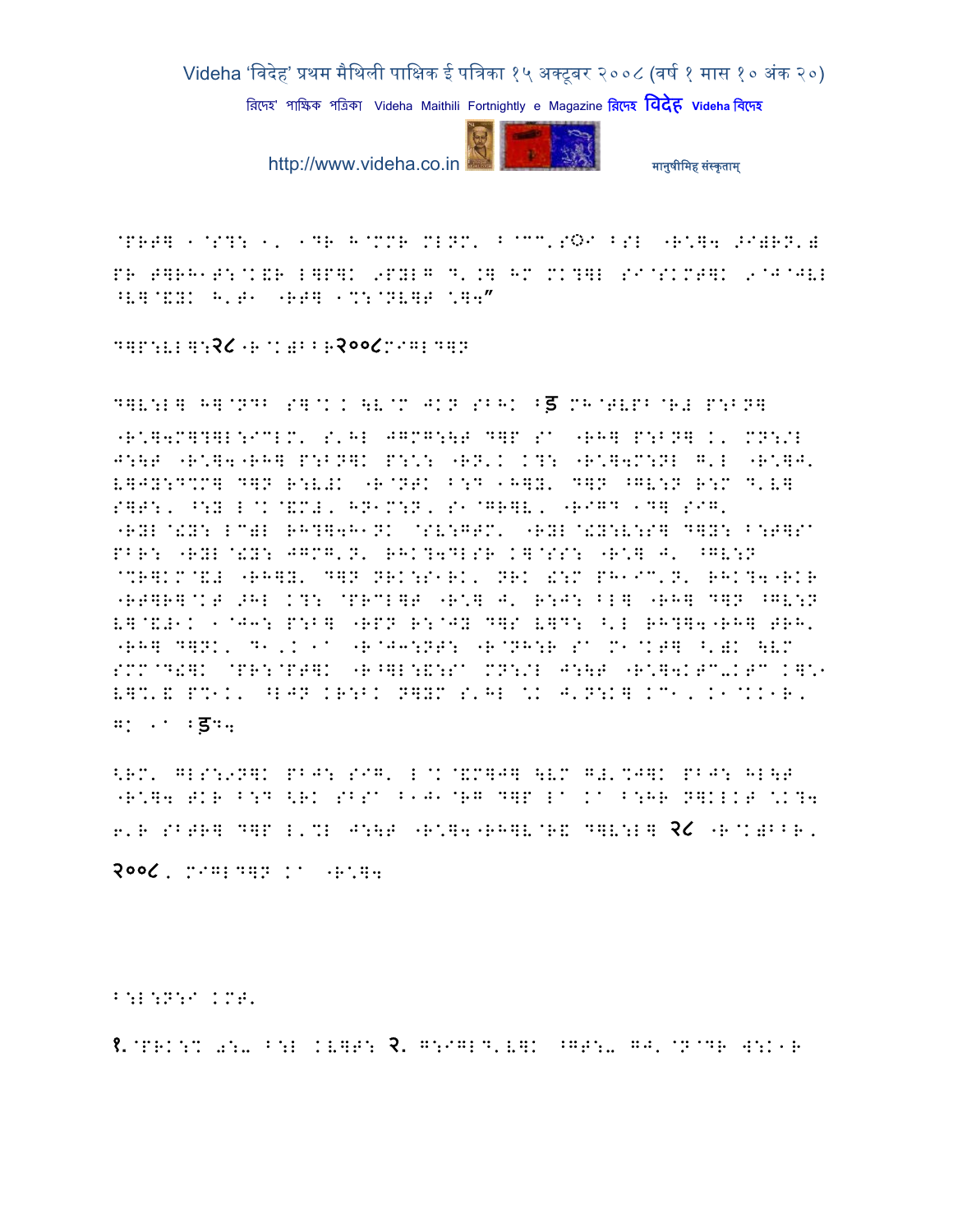িরেদহ' পািkক পিtকা Videha Maithili Fortnightly e Magazine িরেদহ िवदेह **Videha** িবেদহ



## 3. T. ENWHYL COMMISSION 25 TTERN

 @PRK:% 0:, S1PR]C]T RIGK@RM]4 R:@&@)R]Y @STRK S:I@SKMT]K SOMER SIG KOM INDER "RN"HA TER (E. LAHEITH'AN HE' ROBOCO 1A KRYBIC, LA KRYB DE L'ALLAN SPRING ALL'IST LO PER SRKIR @PR:@PT4 R:J!:N] D]@LL]M' MK?]L] LLK RIG MHL@TSVK %1R11T4 MACHER BELLEY AN SIMILITER. MEEL IS AN BRITE WELFF BRITENED L'E MPRAH MAR (RPN KMRTA SAHHL SAH MILLRAH, SAMMIN L N]D'%K4 MKLLRIG P@TR]K:K S@MP:DN4 SI@PRT] R:@&@)R]Y N:@)Y V]@DY:LY, NI D]@LL]K RIGMIC]Y %L! P@TR]K: RIG-@PRSIGK SHYLGING SHYLGING RADIO RELEASED AT A SHARAFA RADIO RELEASED AND A SHARAFA RADIO RELEASED AT A SHARAFA RADIO R

 $\mathbf{h}$  )  $\mathbf{r}$  (  $\mathbf{r}$  )  $\mathbf{r}$  (  $\mathbf{r}$  )  $\mathbf{r}$  ,  $\mathbf{r}$  is the  $\mathbf{r}$  -via  $\mathbf{r}$  is the  $\mathbf{r}$  subset of  $\mathbf{r}$  and  $\mathbf{r}$  is the  $\mathbf{r}$  subset of  $\mathbf{r}$  and  $\mathbf{r}$  is the  $\mathbf{r}$  subs MARINE MONTH ROOM OF THE BIG BELOW AND A LICENS CONTROL BY RCN: "R.N TK NH] ^'L "R\*] JKR: B@CC: R)]K**'** HRDM G:V'- G.9H.91E. (A1AQK) FOUR 27880. BMC (218 21980. EQCE) DM AT A Q 4 APR 45M OPENSE APSTITUE MONTH: ELECTRIC PSE **TEACH 4 4** 

 $\sum_{i=1}^{n}$ 

 $1.1.911359$ 

 $B: H \to H \to H \to H \to H \to \overline{S}H$ 

@MY:U/ @MY:U/ BJK B]C:R],

M1SB: K' HPS] K**'** .:I

K1TB: D'. O. 1944 (498)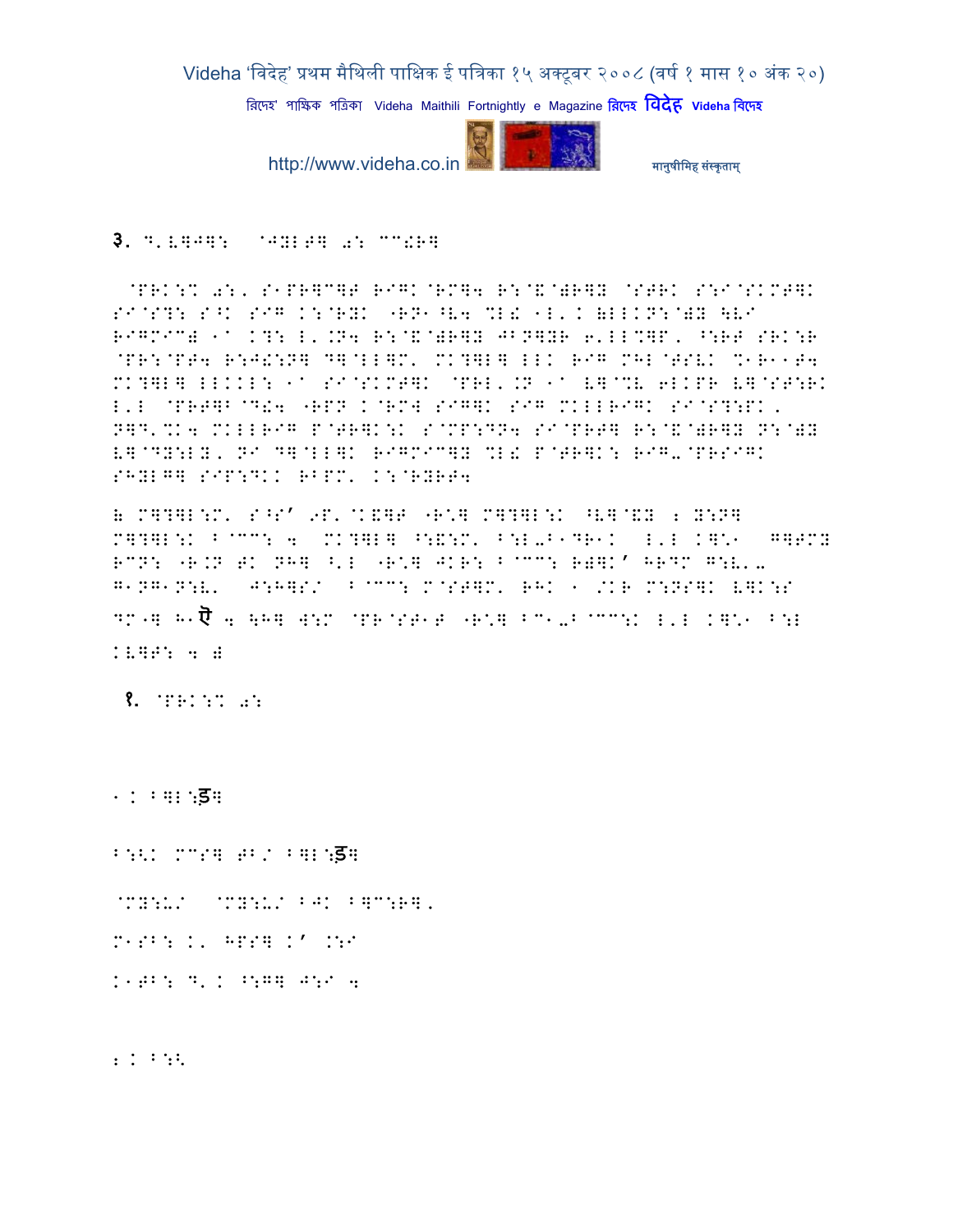িরেদহ' পািkক পিtকা Videha Maithili Fortnightly e Magazine িরেদহ िवदेह **Videha** িবেদহ



 $T^*T^*H$   $H^*T$  (Fig. 1854) (1. **B: C HERE N:M ,** JAVA: IL PEZ RYAY N.J B:**'''** B:**'''** K'N:> TLHR K:M 4  $3.1.91331$ B:B: YC YC YC BEY HRESH KAP TS: SI HIST. **MAGGE DE SERVESTER** HTR SAHK MKY: 41 HKY: 4 4. K1TB: NHR M. SHE, RENH M. HH.,

TER BERT CHAPTER

RL)] D'.]K**'** DCड़L "RBK,

N:GKड़ \$LL:BK K1TB: 4 "RNWERT (1999) NORTH DESIGN ^CI**'''** ^CI**'''** ^1KK K1TB: 4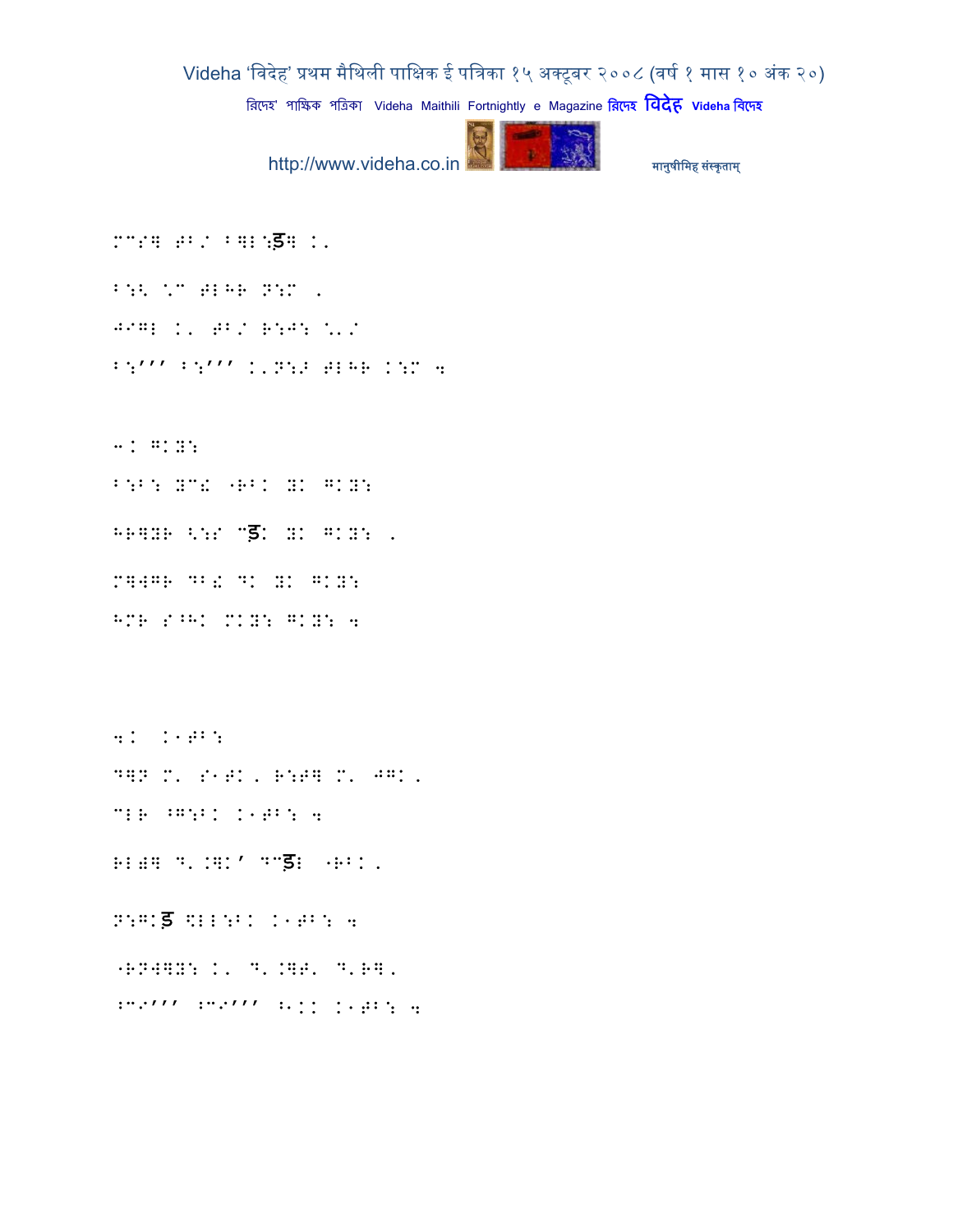"RG]L: D]N G:IGLK VR G:IGLK N:M L\ J:L 6'IKL@NH] T/ 6'R HACBER J:L MINKR J:L MENT MINER OF THE HACBER OF THE SAME AS A BEFO  $H$  and some  $K$  is the state  $\mathbb{R}^n$  . Then the contribution  $\mathbb{R}^n$  is the contribution of  $K$ RH SY BOARD BLESH RLE Y RHOSSE STORE CHINESE CHOME ELEMENT BIT

!:RM' T]NB GL)' J:L 6'KL@NH] SRKY: P:?L@NH] M1D: B'RB PHR !R] \$LK:, HR:%I. 1A ST11 M:@TR H:? "R\L@NH]4 1B G:IGLK VR KORBIST ORIT ER AIE BIJE TAI MAR AL A SAMART FIJE NE HIMARE  $\frac{1}{2}$  Berg (  $\frac{1}{2}$  ,  $\frac{1}{2}$  )  $\frac{1}{2}$  (  $\frac{1}{2}$   $\frac{1}{2}$   $\frac{1}{2}$   $\frac{1}{2}$   $\frac{1}{2}$   $\frac{1}{2}$   $\frac{1}{2}$   $\frac{1}{2}$   $\frac{1}{2}$   $\frac{1}{2}$   $\frac{1}{2}$   $\frac{1}{2}$   $\frac{1}{2}$   $\frac{1}{2}$   $\frac{1}{2}$   $\frac{1}{2}$   $\frac{1}{2}$  $E$  , by a term of the state  $\alpha$  and  $\alpha$  is a sequence of the state  $\alpha$  such that  $\alpha$ B'C'H CA: HYPH ELE ERAHLTESHL SPR BRY SLAE CHBE HIELA

MILITY SYSTEMS IN STRING COMMITTEE

B:PH:M.LA MI:HAY (FAH) A: MAR A(P:B PY)B. (BPN /1A (M PARI PAR TEL TERBOLI RICHA PICHI TICH MOROHO (ILI) AT MARRIE SIN: M' SING MARY SING TO SING THE MINIMUM OF THE MINIMUM OF THE TREATMENT OF THE TREATMENT OF THE TREA BY SUBSTITUTE OF STREET AND ASSESSED AND THE MINUTES OF A STREET AND ASSESSED AT A STREET AND ASSESSED AT A ST

२. G:PH:S.EED ORPIN GROUPS AND PLACE

K:R] .).) PK< H:?] 4

SBP SNK K:N, H:?],

L@MB: SB"] H]L:BK H:?],

0BMK-0:MKT "RBK H:????

5. H:19

http://www.videha.co.in



িরেদহ' পািkক পিtকা Videha Maithili Fortnightly e Magazine িরেদহ िवदेह **Videha** িবেদহ

Videha 'विदेह' प्रथम मैथिली पाक्षिक ई पत्रिका १५ अक्टूबर २००८ (वर्ष १ मास १० अंक २०)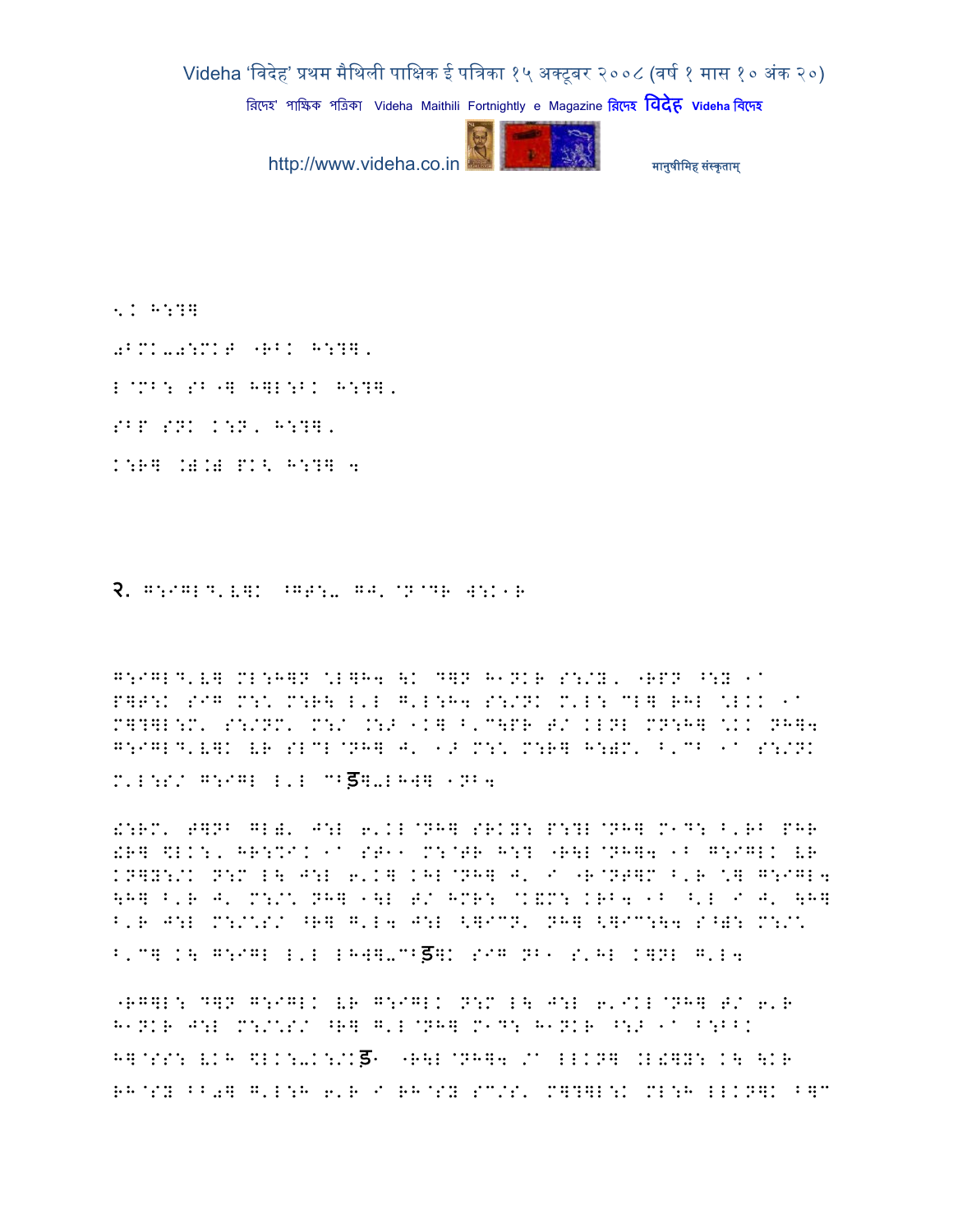িরেদহ' পািkক পিtকা Videha Maithili Fortnightly e Magazine িরেদহ िवदेह **Videha** িবেদহ



PSRA] G.IG. GSPA G.IGLO (GAT: S.DE) PATALON DISPO (MITH) LIN MINI @PRCL]T "R\*]4 S^ J:L 6'IKB:S/ PH]N' G:IGLK @SMR# KRKT \*?]4

**3.** W. LEWELT | MANIFER 21: CCLER

D.LHAH : N

D'IBN: D'ALBER A. TORT E. B 28 GROUPERE

D'V]J] >T]H:SM' @DV]T]Y V]@%VY1@D! K' V]&Y M' P"]: RHL \*L]4T:H] S 1GXI B"]] / Y1N:>)'\$ N'%@NS K' @S?:PN:K V]&Y M' BEST EMEMAY INFINE PC: PARE PROF PC: BY N.T 28 (BCEP)

 $8889$  M. THREE RIGHT I. THER REPORTED HEM RTH I. S]@D!:@NTK SIG "RH] SI@S?:K N]@RM:# K'LK J:H]K' M1@.Y 9@DD'@%Y \*L J' KLNL R:@&@)RM' /KR S:MR]K @K&MT:, 1@R?]K KOMBIR KY (MEL "PRAB" (PR DRAM KI 1 KYA 1981) PR BINI KI KALENE KI D MARIC, MMERI (PERISE), SMORER SA P(B)KI), PASA 9PLPSA 2PLM S KR:BA M' SH:YT: KRT4T:H] L'L BH1T TRHK N]YM-K:NBN BNL J:H] K' MONDER SON STRING BY RIGHT OF PRESIDENT LILK IN STRING SID MAR, DERECE , "AD, RRIG "D." AI MARRE "RY" RYPRAIDE "ANGRA"

 $R$  -php and to a set of a set of the set of the set of the value  $\sim$ 1RL MAC TERMARK RKR 0 MANN. CA MEL MYSTATRY WAS STRUCK G:t P:P S KIN MICH WI WI SAN HE L MY MAHI MPAHI MYN GOL TO ALSETED AT THE SUMMONS OF YOUR SERVER WITH THE SERVE AT  $\mathcal{P}(\mathbb{R}^{n},\mathbb{R}^{n})$  וּי מִי מִי מִ $\mathbb{R}^{n}$  (  $\mathbb{R}^{n}$  )  $\mathbb{R}^{n}$  (  $\mathbb{R}^{n}$  )  $\mathbb{R}^{n}$  (  $\mathbb{R}^{n}$  )  $\mathbb{R}^{n}$  (  $\mathbb{R}^{n}$  )  $\mathbb{R}^{n}$  (  $\mathbb{R}^{n}$  )  $\mathbb{R}^{n}$  (  $\mathbb{R}^{n}$  )  $\mathbb{R}^{n}$ K.HIG "RHR L'RE ZIR L'IMA "RIR LR'TEL, "PHIFF EN RIPR". V: P@RY:VR#K' B"]KT T:PM:N' K' D1@&@PR^:VSA PR]C]T KR'N:I4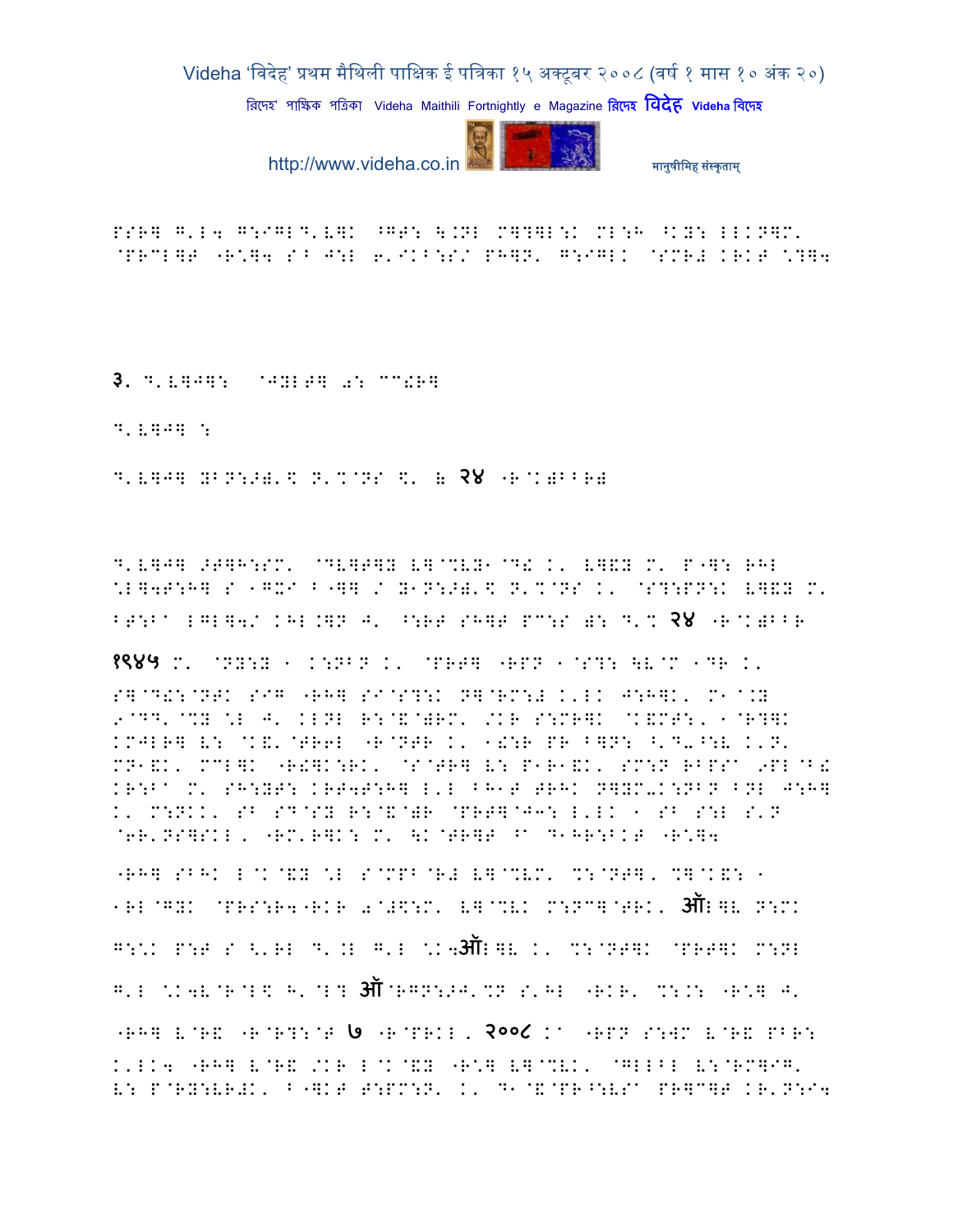িরেদহ' পািkক পিtকা Videha Maithili Fortnightly e Magazine িরেদহ िवदेह **Videha** িবেদহ



Y1N]S'6 S'HL "RKR' %:.: "R\*] J' MBLT, B@CC: SBK' @SV@S? V %]@K&]T \V@M S1R@K&]T SM:J @PRD:N KRL'L @PRT]B@D!  $R$  . The state of the state of  $R$  and the state of  $R$  and  $R$  . The state  $R$ S. RE 218 MIRS "RYSAN, "PRSARY" IN TRUSS AND TRINKS @PRK:%]T HL\T "R\*] TKR P:I / SI@S?:K' J:>T "R\*] TKI / SBSA 10GRH KILLIN JAL 199, PHENIN, NIID, PHENIP K., HILLEN, @KR]SMS, NVV@R&, MKRSI@KR:T] 1D] K' L'L @GR])]IG K:@R\$ **WORLD'S CONSTRAINS CONSTRAINT** 

D.LARA DAL MASE CELIMA AL ARA SIMILI APORTE RARI CELLI K:REGIN: NER "PERSER" "PER "PERSON SAL PARTIEL" "PODGE" POLITIP "PRIN PLLAWE (A) MORE SA HOW, SANDY (A MORE CALLE BOUNDER @PR:?M]K %]@K&: 9PL@B! KR'N:I, S1N:M] JKXI 1YL @PR:KMT]K @PRKLPM' SH:YT: 1D] K'N' "R\*]4 HL:IK] KTC-KTC /KR: "RS6LT: S. RECOVERED AND REPORTED BY THE NEW LOCKS REPORT OF A RECOVERED AND REPORTED A REPORT OF THE NEW LOCKS OF DISCOVERED AND RELEASED AND REPORTED A REPORT OF A REPORT OF THE STANDARD OF DISCOVERY AND RELEASED AS A REPORT OF K' H:BAM' MARY "READ" (PARTY

 $D$ , LARREN BRITANIC 28 (RESTRICT BRITANIC \$) NO THE KA YIMAGE V]C:R BN'L]4/H] D]N /N: TA \*1@))] RHKT \*L L'K]N B@CC: SBHK 1@GRH T?: @PR:!:N:@!Y:PK K' SHMT] SA D'V]J] V]@DY:LYM' /H] D]N @PR@%NL@TTR(@KV]ज़ ), ^:&#, V:D- V]V:D, N]B@N! L'.N 1D] @PRT]YLG]T:K 1YLJN K\L]4"RH] SBHK M1@.Y V]&Y YB \N SI@S?:K >T]H:S \V@M K:@RY@PR#:L] \*L J:H] SA SBK' BH1T J:NK:R]  $\ldots$ 

B@CC: LLKN] @DV:R: LLKN] @DV:R: LLKN] @DV:R: LLKN] @DV:R: LLKN] @DV:R: LLKN] @DV:R: LLKN] @@

१. TER:F, K:L @BR@HMMINHB@R@TE@BR@TTEREDYK \K @RTT (SB@RYLDY S@RV@PR?M "RPN D1NB H:? D'.B:K C:H], 1**'** I @%LLK BJB:K  $m_1, m_2,$ 

KR:@GR' VST' LOCK OF LAND VAN STEED

KRMBL' @S?]TL @BR@HM: @PR^:T' KRD@R%N@M॥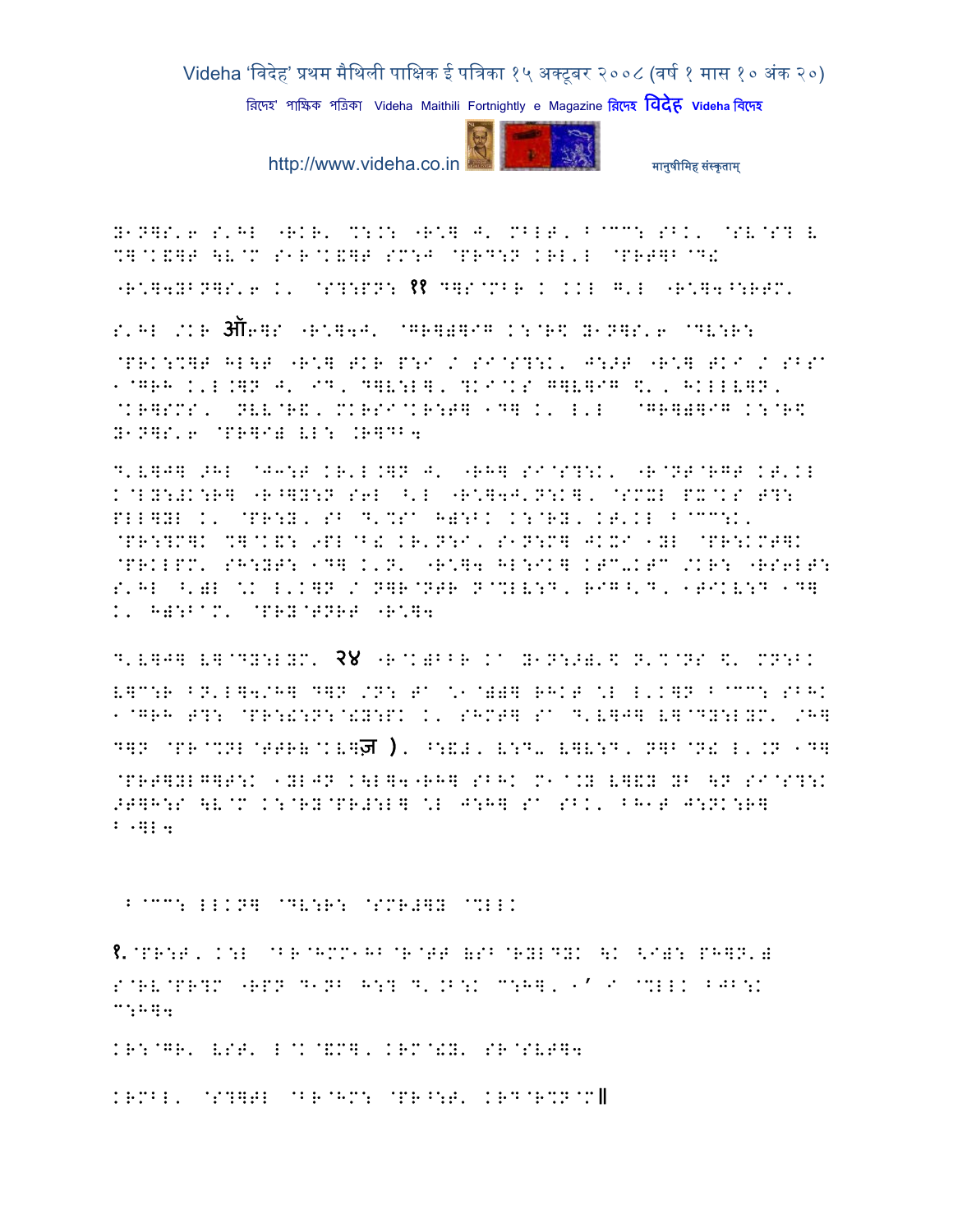িরেদহ' পািkক পিtকা Videha Maithili Fortnightly e Magazine িরেদহ िवदेह **Videha** িবেদহ



KRK 1G:// LOGINE FRANCH SRADING TO BE THE MAIN SALES OF STANDARD SALES OF STANDARD SALES OF SPACE OF SPACE OF S @BR@HM: @S?]T \*?]4 ^LRM' T:H] @DV:R' KRK D@R%N KRB:K ?]K4

२.SI@!Y: K:L D]P L'SB:K K:L-

DEPTEL MOTHER OFFICATE PHITMER APENDENCE

DARE STARL (ON THE KRIST STARRING CONDITIONS THREE SANDWAYS TO START BY  $\parallel$ 

DARD (DR) PARD, OR BORDA (ORRE DOMERSKR), APA MPK BEAUTER (V) DARI "ROGR PER "COLE STAR SAR " SIME " SIME SAR "RH:/K'/ NM@SK:R4

३.S1TB:K K:L-

RSTA MI MIYA ARET TAK BIRA DA BITI YA TA

%YN' Y, @SMR'@NN]@TYI D1,@SV@PN@ST@SY N@%YT]॥

J' S' PHILE SHE SEN BHER, AST , CHINA SINGE, HRING 1B, GRH  $\overline{\mathbf{S}}$  in  $M$  MK  $M$  and  $M$  and  $M$  and  $M$  is the proposition of  $\mathbb{R}^n$  . The social field of  $M$  is the proposition of  $M$ 

४. **PH. PREMIEST SMY-**

GOGA C YML CHOD GRAD SRAWD:

N@RMD' S]@N!1 K:V'R] JL'A@SM]@N S@NN]!]I K1RB॥

H, GROBY, YMORYCK, BETHERBY, YR NEBBY, SAMPONY, YBANO (11.14.188 !:R4 \H] JLM' "RPN S:@NN]@!Y D]"R4

५.9@TTRI Y@TSM1@DR@SY H]M:@DR'@%CKV D@K&]#@M4

V@R&I T@T ^:RTI N:M ^:RT] Y@TR S@NTT],॥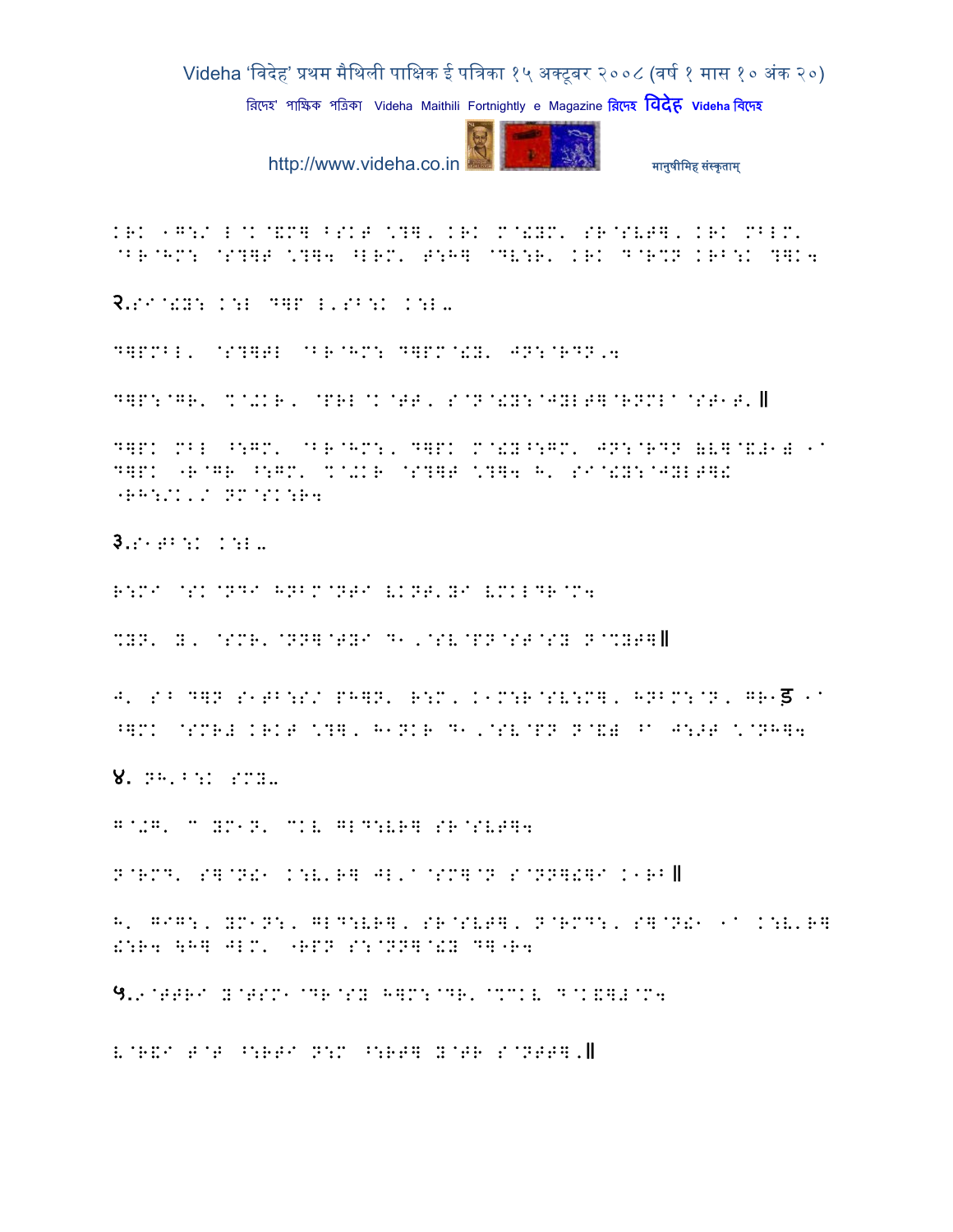িরেদহ' পািkক পিtকা Videha Maithili Fortnightly e Magazine িরেদহ िवदेह **Videha** িবেদহ



SM1@DRK 9@TTRM: 1A HIM:LYK DOWNER 1A HIM: 1A 1A /T1K: S@NTT] ^:RT] KHBKT \*?]4

 $\mathbf{g}$ . And the control state and the problems of  $\mathbf{g}$ 

P@3CKI N: @SMR'@NN]@TYI MH:P:TKN:%K@M॥

J', SO PHY GATES, MATTH, SHE, FHA MOTHOLHE, ARE P:/T S: MER. M MHR | MINE (P:P NHK, H-P:P S P:P P:P P:R | P J:>T \*@NH]4

 $\bigcup_{i=1}^n A_i: \bigcap_{i=1}^n A_i: \bigcap_{i=1}^n A_i: \bigcap_{i=1}^n A_i: \bigcap_{i=1}^n A_i: \bigcap_{i=1}^n A_i: \bigcap_{i=1}^n A_i: \bigcap_{i=1}^n A_i: \bigcap_{i=1}^n A_i: \bigcap_{i=1}^n A_i: \bigcap_{i=1}^n A_i: \bigcap_{i=1}^n A_i: \bigcap_{i=1}^n A_i: \bigcap_{i=1}^n A_i: \bigcap_{i=1}^n A_i: \bigcap_{i=1}^n A_i: \bigcap_{i=1}^n A_i$ 

KMP, PRS(PR)TS KOREG, MH S44H193.

"RA MOE MATENCE", "FERI, "MESER", ACRICE MA VAILABLES, CONSTRUCTES (AM PR%1R:M- I S:T ): C]R@3J]V] KHBKT \*?]4

C.Phe. Shiel Sicheren M.LA MAIR Lhoada

9@GR'N TPS: L@B!L YY: P%1PT], PT],4

 $\frac{1}{2}$  SIMILAR (SIMILAR ), S:@NT@ST1 @RJ), S:@NT@SY ISON (SIMILAR ), S:@NT@SY ISON (SIMILAR ), S:@NT@SY ISON (SIMILAR)

J:@HNV]6'NL'.'V Y@NYB!] %%]N, KL:॥

S. B:LLAHI JOHN:N N MOND N MY B:L: SR SVT

"RPB@R#' PICM' V@R&' V@R#Y:M] JG@T@TRY@M ॥

>I@GL]%-MK?]L] KL& MK?]L]->I@GL]% KL&

 >I@GL]%-MK?]L] KL& @PRLJ'@K)K'/ 1GB B"]:U, "RPN S10:V 1A YLGD:N I-M'L @DV:R: GGAJENDRA@YAHOO.CO.IN V: GGALENDRAM CO.IN PROPERTY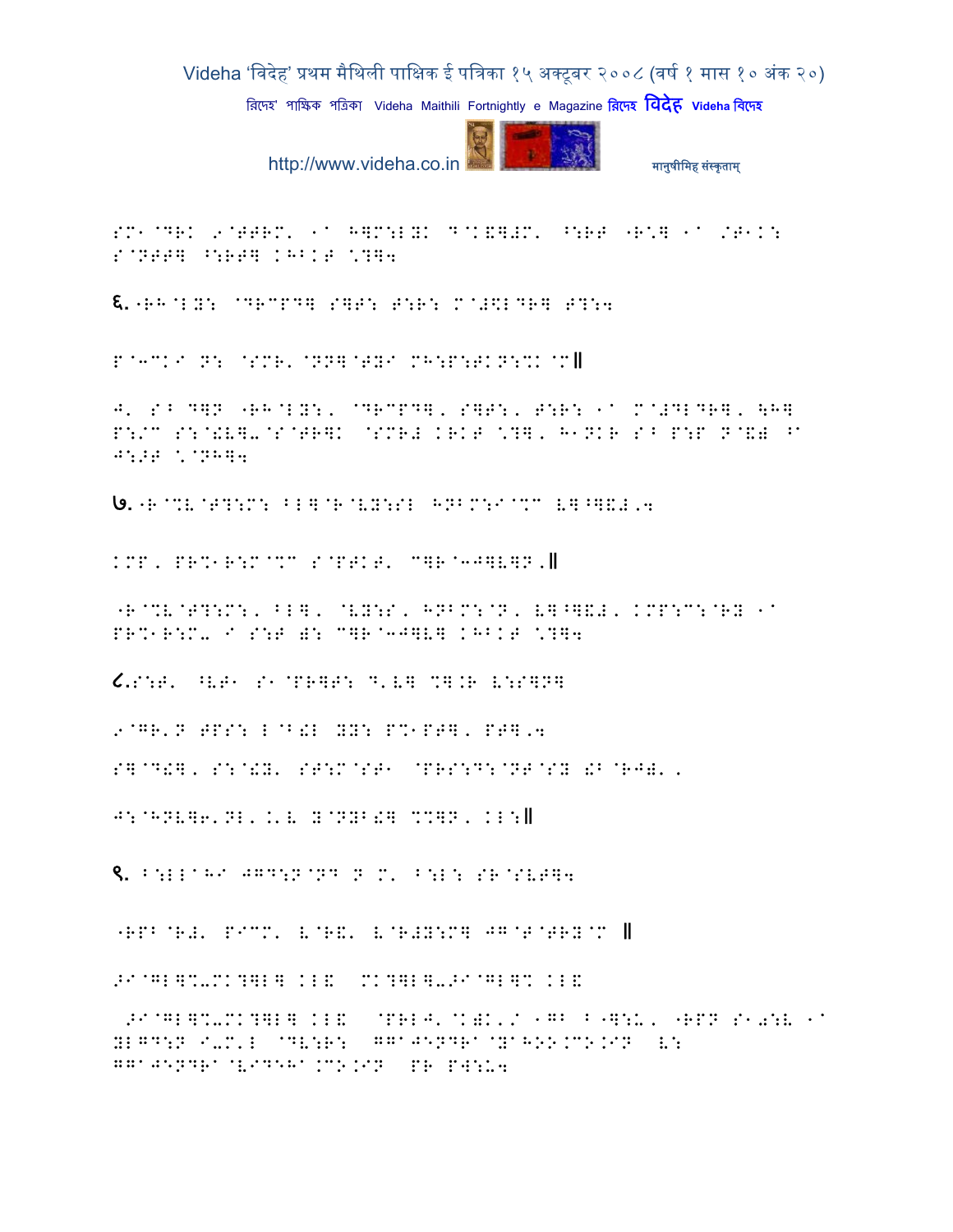িরেদহ' পািkক পিtকা Videha Maithili Fortnightly e Magazine িরেদহ िवदेह **Videha** িবেদহ



MK?)PRE RULA PORTER ROOM (TO TE BELA) IN DIE LIJ-DOPPORTE STANDARD SIND GESCHELD SIND O YLGD:N I-M'L @DV:R: GGAJENDRA@YAHOO.CO.IN V: GGAJENDRA DRAMA DIPLINE PROVINCE

^:RT 1A N'P:LK MK?]L] ^:&:-VK@J3:N]K LLKN] @DV:R: BN:/L **MAN:** W: NH

MONDER MANAGEMENT

 $8.01$  THE RESPECTED FERRY  $\leq$   $8.31$ , FMEC MITHER (PER EL 14-429) LLKN] @DV:R: BN:/L M:NK %KL]4

8.MK?HI "RESTANCE "RESTANCE "PROBLEME MATHER IS NAMED IT

1. J' %@BD MK?]L]-S:H]@TYK @PR:C]N K:LS/ 1> !R] J:H] ROTHCHATT, STEPHEN GEVEL IN INTENTATION FINE ROTHCHET. FRIE J:Y- 9D:HR#:@R?-

@GR:@HY

 $\ddot{\mathbf{h}}$  :  $\ddot{\mathbf{h}}$ 

W:M

JKR,TKR

**BURGE** 

 $R$   $R$   $R$   $R$   $R$ 

 $R$  and  $R$  and  $R$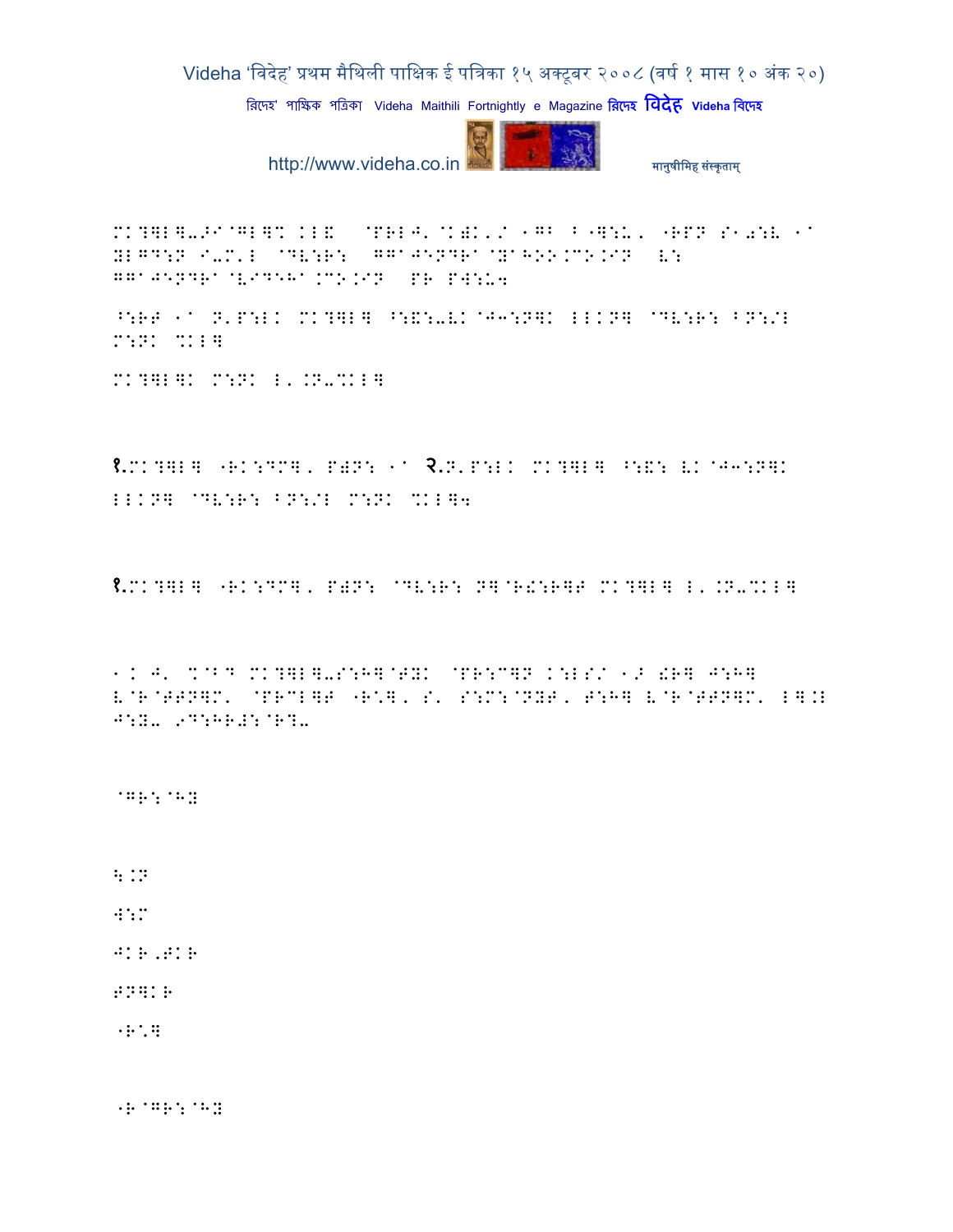িরেদহ' পািkক পিtকা Videha Maithili Fortnightly e Magazine িরেদহ िवदेह **Videha** িবেদহ



"R.N,"R.N],\.'N,"R.N]

W]M:,W]N:,WM:

J'KR, T'KR

THE REAL PROPERTY AND POSSESSED AND REAL PROPERTY.

 $E_{\rm tot}$  . Then  $\Omega_{\rm tot}$ 

2. N]@MNL]. THE REPORT OF THE REPORT OF THE REPORT OF THE PARTY OF THE PARTY OF THE THE VEH  $\mathcal{F}_1$ G'L, 'L' VII, R'L, ELA J'UEL, ELA J'UEL, AFLIE, J'UEL, AFLIE, J'UEL, J'UEL, AFELIERE "R\*]4 KR**'** G'L:H, V: KRY G'L:H V: KR\ G'L:H4

3. @PR:C]N MK?]L]K **'**@NH**'** @!VN]K @S?:NM' **'**N**'** L].L J:Y SKKT "R\*] Y?: KHLN] V: KHL@NH]4

4. **'**E**'** T?: **'**O**'** TTY L].L J:Y JT**'** @SP@&)T, **'**"R>**'** T?: **'**"R9**'** SDM% 9@CC:R# >@&) HL4 Y?:- D'.KT, \*LKK, BC1, \*CK >@TY:D]4

5. MK?]L]K N]@MNL].]T %@BD \H] RBP' @PRY1@KT HISH:LINGH,SKH,SKH,SH,

6. @H@R@SV >K:R:IT %@BDM' **'**>**'** K' L1@PT KRB S:M:@NYT,  $R$  )  $R$  : (18  $R$  )  $R$  . The statistic property of  $R$  is the contribution of  $R$  and  $R$  (MN1 $R$  )  $R$  (MN1 $R$  )  $R$  )  $R$  (MN1 $R$  )  $R$  (MN1 $R$  )  $R$  (MN1 $R$  )  $R$  (MN1 $R$  )  $R$  (MN1 $R$  )  $R$  (MN1 $R$  )  $R$  (MN1 $R$  ) M:@TRM')4

7. @SVTI@TR @HR@SV **'**\**'** V: **'**Y**'** @PR:C]N MK?]L]K 9@D!R# 1D]M' T/ Y?:VT R:.L J:Y, K]IT1 1!1N]K @PRYLGM' VKK@LP]K RBP'/ **'**\**'** V: **'**Y**'** L].L J:Y4 Y?::- KYL V: K\L, "RYL:H V: "R\L:H, J:Y V: J:\ >@TY:D]4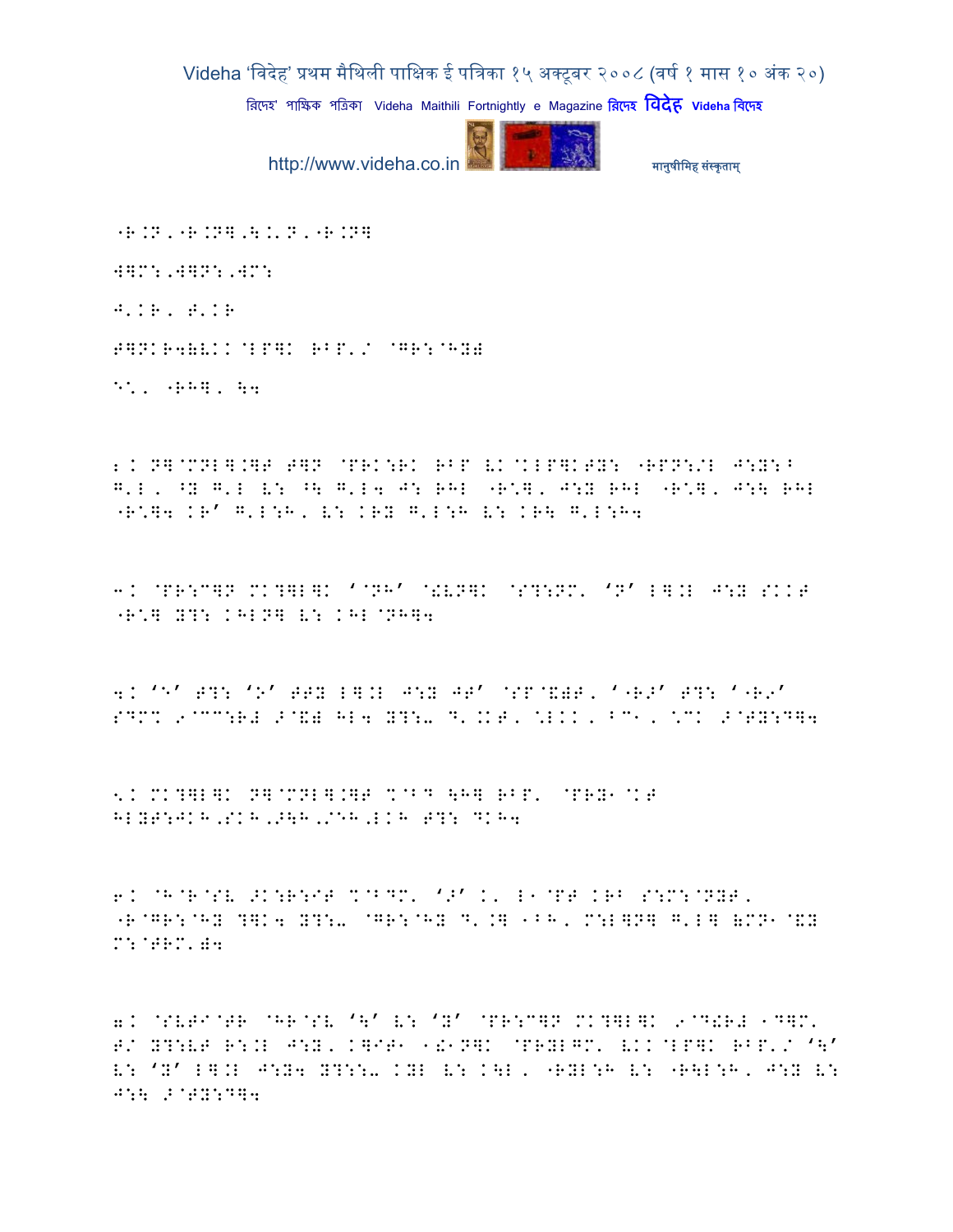িরেদহ' পািkক পিtকা Videha Maithili Fortnightly e Magazine িরেদহ िवदेह **Videha** িবেদহ



8. 9@CC:R#M' DB @SVRK B]C J' **'**Y**'** @!VN] @SVT, 1B] J:>T "R\*] TKR: L'.M' @S?:N VKK@LP]K RBP'/ D'L J:Y4 Y?:- !]1, "R"]K1, ER(B) EN ERRY, (B)HIRY, (RRIGG)

9. S:N1N:S]K @SVTI@TR @SVRK @S?:N Y?:SI^V **'**3**'** L].L J:Y V: SSOR(STRAN) STEER ON STATE (1984), CORPORATIES CIVIL KN]1/, K]RTN]1/4

10. K:RKK V]^@K@TT]K N]@MNL].]T RBP @GR:@HY:-H:?K'/, H:?S/, H:?'/, H:?K, H:?M'4 **'**M'**'** M' "RN1@SV:R S@RV?: @TY:@JY ?]K4 **'**K**'** K VKK@LP]K RBP **'**K'R**'** R:.L J: SKKT "R\*]4

11. PB@RVK:L]K @KR]Y:PDK B:D **'**KY**'** V: **'**K\**'** "R@VYY VKK@LP]K RBP'/ LG:/L J: SKKT "R\*]4 Y?::- D'.] KY V: D'.] K\4

12. M:/G, ^:/G 1D]K @S?:NM' M:+, ^:+ >@TY:D] L].L J:Y4

13. "R@R@D! **'**N**'** / "R@R@D! **'**M**'** K BDL: "RN1S:R NH] L].L J:Y, K]IT1 \*:P:K S1V]!:@R? "R@R@D! **'**+**'** , **'**3**'**, T?: **'**#**'** K BDL: "REP" MELGEL LEHIM (PS RICH) (BSH) BESH, "ROSS (ROCL) LG (ROCL) (ROCHT)  $\mathbb{R}^n$  -RICL, Kamada Waxaa Wadanka Wadanka Wadanka Wadanka Wadanka Wadanka Wadanka Wadanka Wadanka Wadanka

14. HLIT CHIT CHILL CHILL CHILL CHITICH SIGNER "ROSERCH" THE POSS PORT WERE CONSIDERED WERE CONSIDERED

15. S^ \KL K:RK C]@HN %@BDM' S): K**'** L].L J:Y, H): K**'** NH], SIYOK VI ACHER VI ARD CHU ALAK LA ARI CHRI HA MAT CONTROLL DI PROVA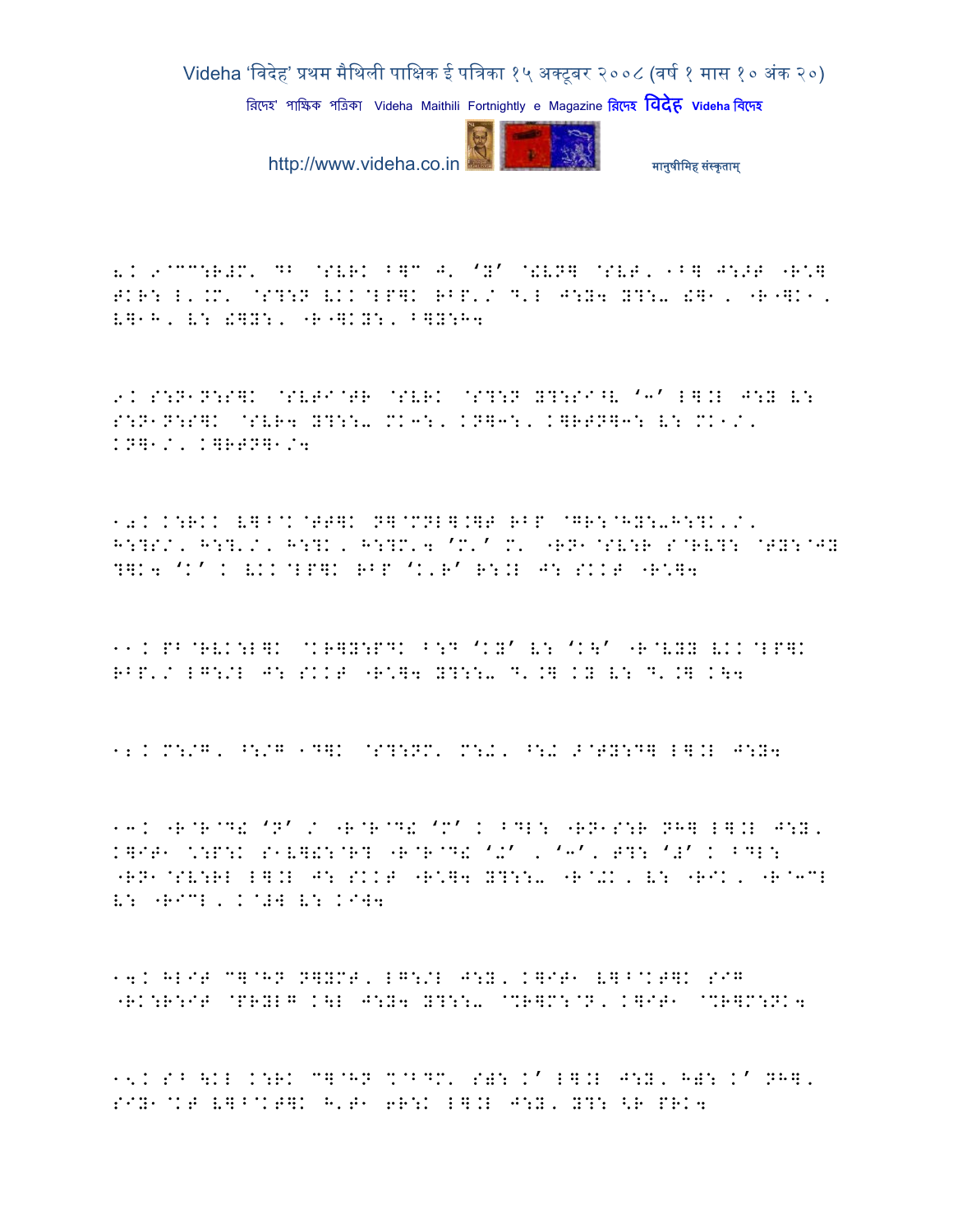িরেদহ' পািkক পিtকা Videha Maithili Fortnightly e Magazine িরেদহ िवदेह **Videha** িবেদহ



16. "RN1N:S]KK'/ C@N@DRB]@ND1 @DV:R: @VY@KT KYL J:Y4 PRIT1 M1@DR#K S1V]!:@R? H] SM:N J)]L M:@TR: PR "RN1@SV:RK @PRYLG CONDITIONS OF REAL CONDITIONS OF STATES AND ARRESTS OF REAL  $H$ i $H$ i $H$ 

TH PROBA VALUE PICARD ( 4 ) SBC PROBACT CONTROL SAFETY

18. SM@ST PD S): K**'** L].L J:Y, V: H:>6'NS/ JLड़] K**'** , H): K**'**  $\mathfrak{B}$  is  $\mathfrak{H}_{\mathfrak{M}}$  .

19. L]"R T?: D]"R %@BDM' B]K:R] (A) NH] LG:/L J:Y4

20. "RIK D'VN:GR] RBPM' R:.L J:Y4

21.K]\*1 @!VN]K L'L NV]N C]@NH BNB:/L J:Y4 J:' I NH] BNL  $P:$  T:BT  $P:$  T:BT  $P:$  T:BT  $P:$  F:BT  $P:$  T:BT  $P:$  T:BT  $P:$  T:BT  $P:$  T:BT  $P:$  T:BT  $P:$  T:BT  $P:$  T:BT  $P:$  T:BT  $P:$  T:BT  $P:$  T:BT  $P:$  T:BT  $P:$  T:BT  $P:$  T:BT  $P:$  T:BT  $P:$  T:BT  $P:$  T:BT  $P:$  T:BT  $P:$  T:BT $P:$  $1/7/$  (R/ L4.1 ) and (1.1  $\overline{\mathfrak{d}}$  by  $\overline{\mathfrak{d}}$  ). The matrix of  $\overline{\mathfrak{d}}$  and

H./- GLV]@ND 0: ११/८/७६ @%R]K:@NT W:K1R ११/८/७६ S1R'@N@DR  $\therefore$   $\therefore$   $\therefore$   $\therefore$   $\therefore$   $\aleph$  /  $\aleph$  /  $\aleph$ 

२.२. FH: CYMBER (80: LEYA-128: EE128 (90:86 F21: CH2: CHE)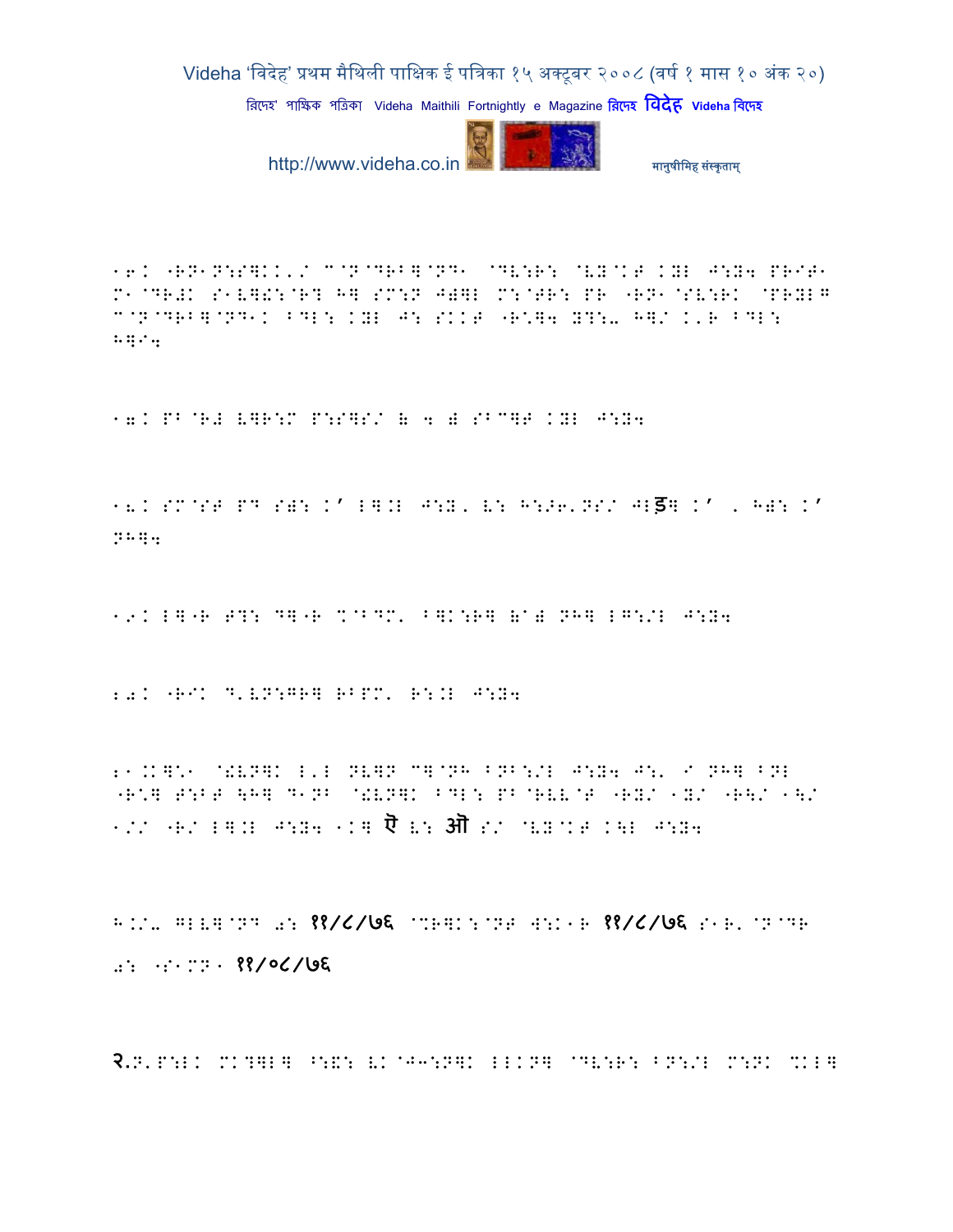িরেদহ' পািkক পিtকা Videha Maithili Fortnightly e Magazine িরেদহ िवदेह **Videha** িবেদহ



MARRIAGNE PRODUCED AND ARREST AND A THE PARTIES OF A THE PARTIES OF A THE PARTIES OF A THE PARTIES OF A THE PA<br>And A TIME PARTIES OF A THE PARTIES OF A THE PARTIES OF A THE PARTIES OF A THE PARTIES OF A THE PARTIES OF A T

१.P@3CM:@K&R 1 "RN1@SV:R: P@3CM:@K&R:@NT@RGT +, 3, #, N \VI M "RBKT "R\*JER" POSTE "POSTE "RDKT" RDK "RONDER" (POSTE "RONDER" I BYRAC "ROKER RHKE" (RANGK RYRANGK POSTER "RESERVARIA"  $J:U:U:U$ 

"R@+K (K V@RGK RHB:K K:R#' "R@NTM' @+ 1\L "R\*]4) POST RT ROBER RHB: KIRA, SROBER, OS 341 SROBER . CAN CHE () ARE RECORDED FOR THE SAME  $\sim$  100  $\sim$  800  $\mu$  m  $\sim$  100  $\mu$ S@N!] (T V@RGK RHB:K K:R#' "R@NTM' @N 1\L "R\*]4) .@M^ (P V@RGK RHB:K K:R#' "R@NTM' @M 1\L "R\*]4)

9P@RY1@KT B:T MK?]L]M' KM D'.L J:>T "R\*]4 P@3CM:@K&RK BORINIC: M' "RESPECTED" "PARTIES" (PARTIES D'. D'.L D'.L D'.L JI: 1945) ANN AN DIRECT "RIK, PIC, .I\$, SI!], .I^ 1D]4 @VY:KR#V]D P@#\$]T GLV]@ND  $0.500$  of PP  $\sim$  NPB (PD)  $\sim$  CV (PD)  $\sim$  The PP  $\sim$  (PD)  $\sim$  PD (PD)  $\sim$  PD (PD)  $\sim$  Lemma  $\sim$ J:\ T?: TV@RG 1 PV@RGS/ PB@RV P@3CM:@K&R' L].L J:\4 J'N:- "RIK, CICL, "RI\$:, "R@NT T?: K@MPN4 M1D: H]@ND]K N]K) RHL 1!1N]K L'.K \H] B:TK'/ NH] M:NKT \*?]4 /LLKN] "R@NT 1 K MPROV (ARREN SYLPE) (ARREN SYLVED) ER DIE 17 AU 1810 ANDER NIERE

NAND PORCHE CHIN SYARARD (PHAONE IOLA CHAI GUN APHIL SOR Y @S?:NK BCT HL>T \*KK4 M1D: KTLKB'R H@STL'.N V: M1@DR#M'  $R$  (RN10  $R$  )  $R$  and  $R$  is the state of the second particle  $R$  . The second  $R$ HEVEL BLORE ON, DE CHRIJE CHROBEL "PER OPENED" OPPIBERD, CV:RMONEBLIGHED, SMO: PALPA S'AHL SEP ROMA DE CRAZE (GENER REMARE LSO) EN LA PROPERE POSTO MERIC OPPHER DE VER APRILS KRAB BEZ END @J3!R]K "R@K&RK S@+G "RN1@SV:RK @PRYLG KRB:M' KTH1 KLNL V]V:D NH] D'.L J:>\*4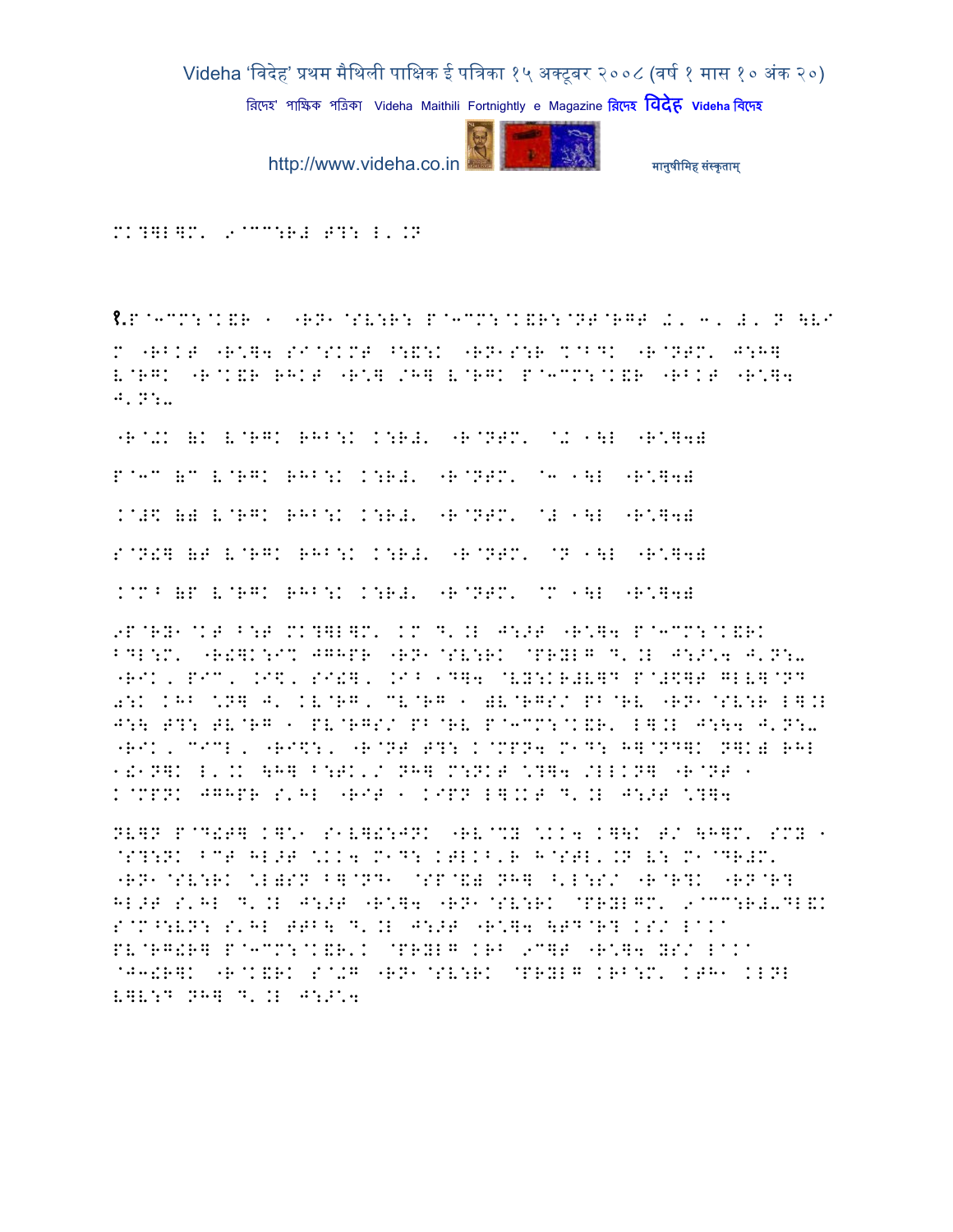িরেদহ' পািkক পিtকা Videha Maithili Fortnightly e Magazine িরেদহ िवदेह **Videha** িবেদহ



२.= 1 "] : "]K 9@CC:R# **"**@R H**"**JK:/ HL>T "R\*]4 "RT, JTA **"**@R H**"**K 9@CC:R# HL /TA M:@TR "] L].L J:\4 1NW:M .:L] = L].L J\B:K C:H;H;H;H;H;H;

 $\equiv$   $\equiv$   $\equiv$   $\cdots$   $\equiv$   $\equiv$   $\cdots$  .  $\equiv$   $\cdots$   $\equiv$   $\cdots$   $\equiv$   $\cdots$   $\equiv$   $\cdots$   $\equiv$   $\cdots$   $\equiv$   $\cdots$   $\equiv$   $\cdots$   $\equiv$   $\cdots$   $\equiv$   $\cdots$   $\equiv$   $\cdots$   $\equiv$   $\cdots$   $\equiv$   $\cdots$   $\equiv$   $\cdots$   $\equiv$   $\cdots$   $\equiv$   $\cdots$   $\equiv$   $\cdots$   $\equiv$ 

 $\sim$  B)  $\pm$  P $\sim$  BP,  $\pm$   $\sim$  BP,  $\pm$  B  $\sim$  BP,  $\sim$  PT,  $\sim$  BP,  $\sim$  BP,  $\sim$  BP,  $\sim$  BP,  $\sim$  BP,  $\sim$  BP,  $\sim$  BP,  $\sim$ C:/"], S]"]], P]"]] 1D]4

9P@RY1@KT %@BDS^K'/ D'.L:S/ I @SP@&) HL>T "R\*] J' STECHARD SOME WORKER & TORE ROW HORIZON HOMES HORIZON  $\mathcal{P}(\mathbb{H}^n)$  , where  $\mathcal{P}(\mathbb{H}^n)$  is the state  $\mathcal{P}(\mathbb{H}^n)$  . The state  $\mathcal{P}(\mathbb{H}^n)$ 

३.V 1 B : MK?]L]M' **"**V**"**K 9@CC:R# B K\L J:>T "R\*], M1D: /KR: B RBPM, NHB ESI ARBI MASS A.N. 2001 E.B.K PINNIS B]@DY:, NB, D'BT:, B]@&#1, BI%, B@NDN: 1D]4 \H]S^K @S?:NPR @KRM%, VK@DYN:?, V]@DY:, NV, D'VT:, V]@&#1, VI%, V@NDN: LASTE COMPARE PERSONALE CONTRACTICLY CONTRACTORS AND "R\*]4 J'N:- /K]L, /JH 1D]4

४.Y 1 J : KTH1-KTH1 **"**Y**"**K 9@CC:R# **"**J**"**JK:/ KRKT D'.L J:>T  $R$  , and the control of the set of the set of the manufacture of the set of the  $\Gamma$  $\mathcal{A}(\mathcal{D})$  ,  $\mathcal{B}(\mathcal{D})$  ,  $\mathcal{B}(\mathcal{D})$  ,  $\mathcal{B}(\mathcal{D})$  and  $\mathcal{D}(\mathcal{D})$  and  $\mathcal{D}(\mathcal{D})$  and  $\mathcal{D}(\mathcal{D})$  ,  $\mathcal{D}(\mathcal{D})$ @KRM%, Y@J3, YD], YM1N:, Y1G, Y:BT, YLG], YD1, YM L].B:K  $\cdots$ 

 $9.4 \div 1 \div 2.191913$  . The FOND AND MONOGROUP  $3.4 \div 1.0014$  $\mathcal{P}(\mathbb{P}\oplus\mathbb{P}\oplus\mathbb{P})\oplus\mathcal{P}(\mathbb{P}\oplus\mathbb{P})\subset\mathcal{P}(\mathbb{P}\oplus\mathbb{P})\subset\mathcal{P}(\mathbb{P}\oplus\mathbb{P})\subset\mathcal{P}(\mathbb{P}\oplus\mathbb{P})\subset\mathcal{P}(\mathbb{P}\oplus\mathbb{P})\subset\mathcal{P}(\mathbb{P}\oplus\mathbb{P})\subset\mathcal{P}(\mathbb{P}\oplus\mathbb{P})\subset\mathcal{P}(\mathbb{P}\oplus\mathbb{P})\subset\mathcal{P}(\mathbb{P}\opl$ NNAP NYBAPAL (NH), PSH, PEHA, MSH, PSH, PSH, PSH, PSH,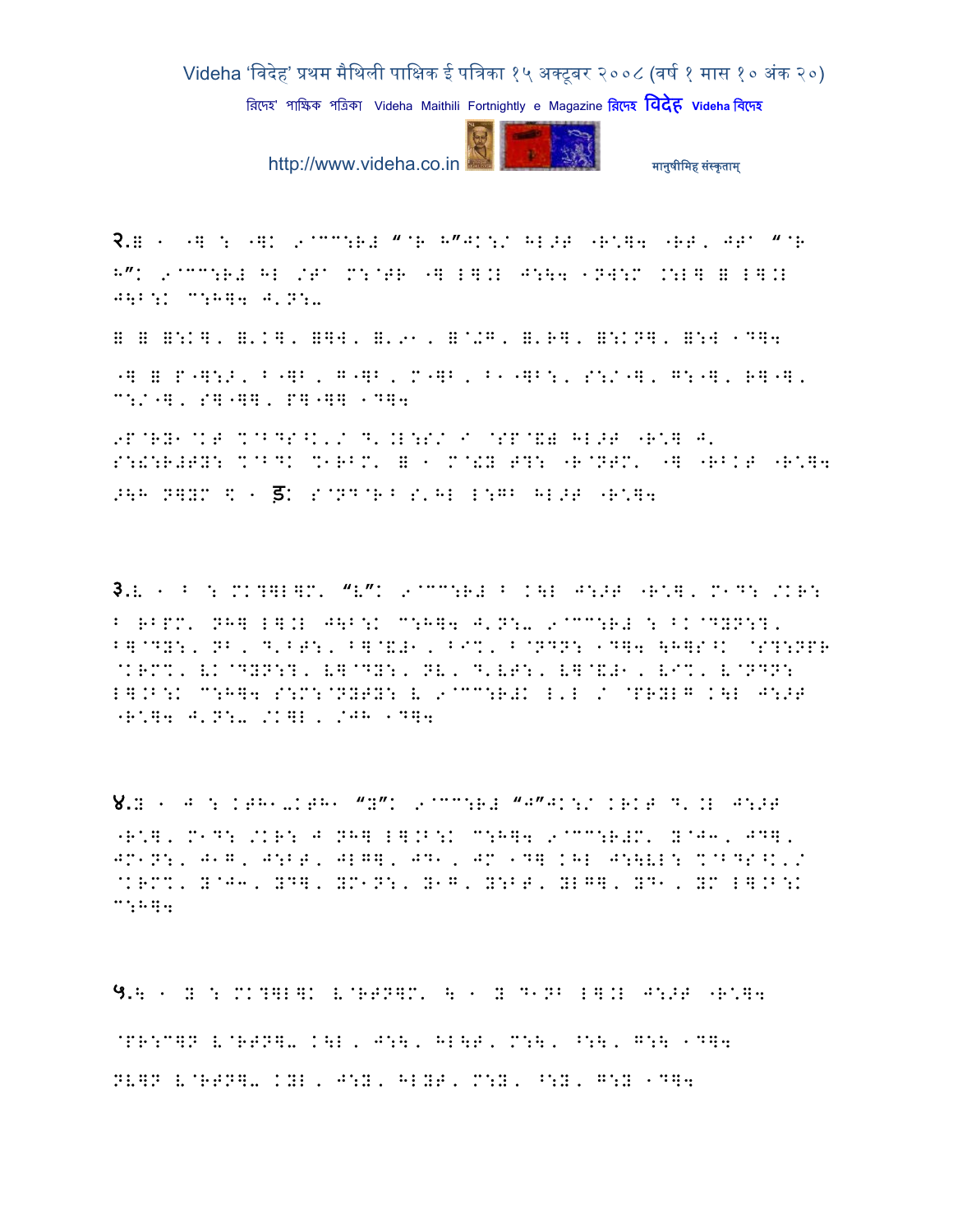িরেদহ' পািkক পিtকা Videha Maithili Fortnightly e Magazine িরেদহ िवदेह **Videha** িবেদহ



S:M: WHEN TYTY: THUS: NOTHER HOLE HOURS A.TR HAN, NTR. \KR, \HN 1D]4 \H] %@BDS^K @S?:NPR YH], YN:, YKR, YHN 1D]K @PRYLG NH] KRB:K C:H]4 Y@DYP] MK?]L]^:&] ?:RBSH]T K]\*1 J:T]M' %@BDK 1R@M^LM' **"**\**"**K'/ Y KH] 9@CC:R# K\L J:>T "R\*]4

\ 1 **"**Y**"**K @PRYLGK @PRYLGK S@ND@R^M' @PR:C]N' P@D!T]K "RN1SR# KRB 9PS 10 STATE REPORTS AND DURING THE RESIDENCE. KALNI SHI DI DI DI DI DI DI DI DI SHIJI KU DI PI NJI TI NJI DI DI DI SHI NJI NJI NJI "R MC. MARI ARE SORIAL SE SARTING: REGONAL DE L'AGENCIA DE L'AGENCIA DE L'AMBIGIA  $M(X, \Phi)$  . See all, the second induced by  $S$  and  $S$  is the  $S$  such that  $S$ KTH1-KTH1-CTH1 L J: H1-KTH1 L II: NH2C @PPRYLGKT\_CK # LISH STOHTHO @PRM:#]T KRKT "R\*]4

६.H], H1 T?: \K:R, /K:R : MK?]L]K @PR:C]N L'.N-PR@MPR:M' KLAND B:TPR BL DE KI:L % DKT P:L BEKEN P:L HI LG:/L J:HE LG:/L J:L J:L J:L J:L J: J'N:- H1NKH], "RPNH1, /KRH1, T@TK:LH], CL@))H], 1NH1 1D]4 M1D: 1!1N]K L'.NM' H]K @S?:NPR \K:R \VI H1K @S?:NPR /K:RK @PRYLG KRKT D'.L J:>T "R\*]4 J'N:- H1NK', "RPNL, T@TK:L', TIME, OFFICERS

७.& T?: . : MK?]L] ^:&:M' "R!]K:I%T, &K 9@CC:R# . HL>T "R\*DRA" R. DYL- & MOTR (PR) & BOSO (REAL), & RICH (.E.) SCRAI, & MAI E.L (A) KLAIS (A) KLAIS (KALIKA), SANTLANG (SONTLOG), SANTLANG (SONTLOG) 1994

८.@!VN]-LLP : N]@MNL].]T "RV@S?:M' %@BDS/ @!VN]-LLP ^A J:>T  $R^*$  and  $R^*$  and  $R^*$ 

(K) @ MI RHIS NORDER (MORT Y RHIS ) (A RIM' A J: + MORT AN I-PT  $A$  )  $A$  is  $\mathcal{A}$  and  $\mathcal{A}$ /H]M'S/ PH]N' "RK 9@CC:R# D]@R< ^A J:>T "R\*]4 /KR 1G:/ LLP-SBCK C]@HN V: V]K:R] (**'** / A) LG:/L J:>\*4 J'N:-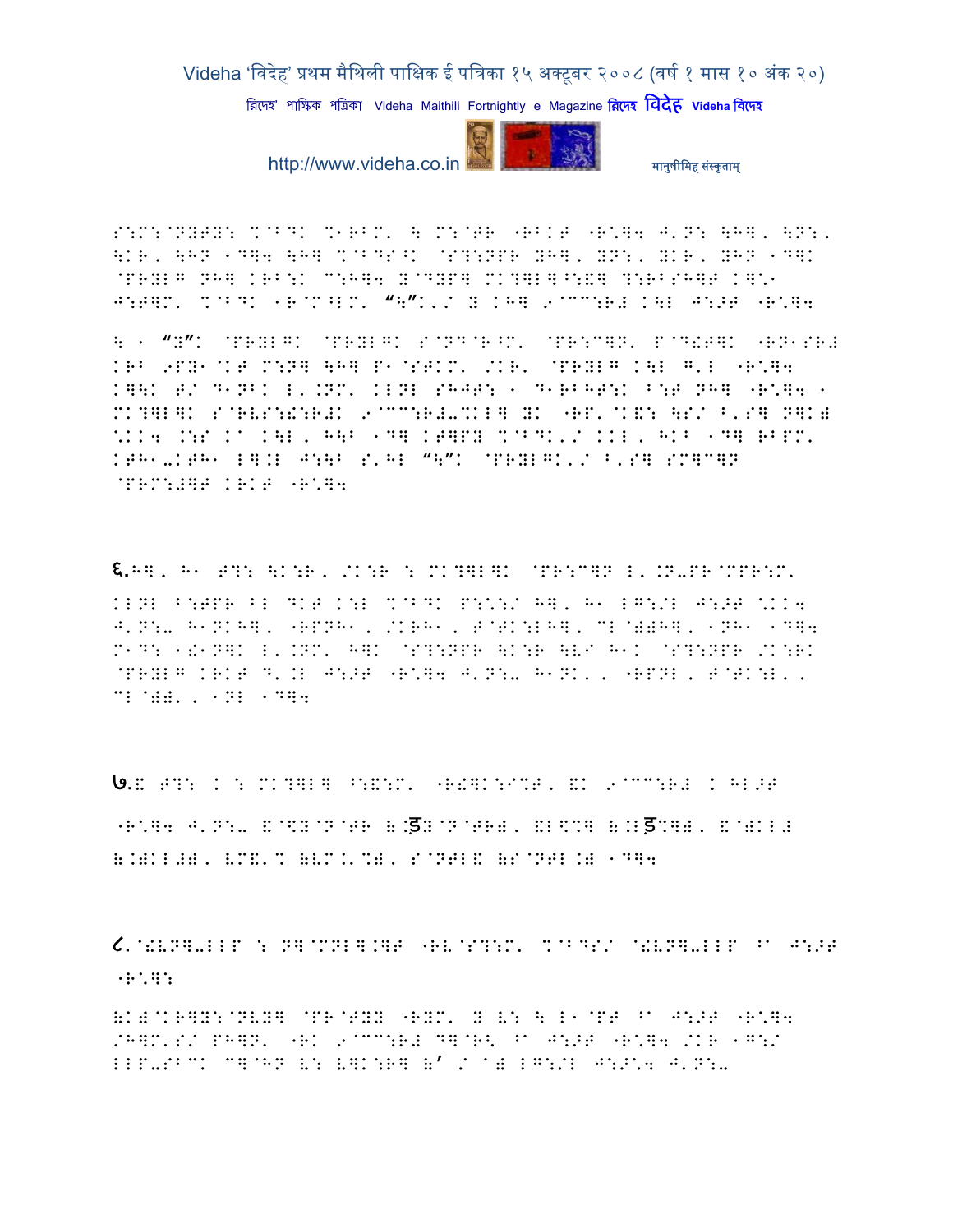িরেদহ' পািkক পিtকা Videha Maithili Fortnightly e Magazine িরেদহ िवदेह **Videha** িবেদহ



PROPA PRP : POPPH : BPORBA (P. E. 19 ), (C. A. G. 200) L. E. (1994) G. (4WA)  $\mathbf{F}\mathbf{S}\mathbf{F}\mathbf{C}\mathbf{C}$ 

"RPB@R# RBP : P"]**'** G'L:H, K**'** L'L, 9W**'** Pड़TCK4

P'AT A.ITH, M'LI, AT PSATH

BOARVERSEN (OR (8 B)AR (PROPORT) & BAR ES PRO PORTS. M10: LLP-SBC VIII LAND VIII LAND VIII LAND VIII LAND VIII LAND VIII LAND VIII LAND VIII LAND VIII LAND VIII LA

PP THE RPP TO STATE HERE FIRE THE REPORT OF THE REPORT OF THE REPORT OF THE REPORT OF THE NHISTIAN OF THE NHISTIAN

"RPB@R# RBP : .: G'L, PW: D'B, NH: "R\L:H4

GATR OF BROW AND ACTUAL COMPROSED SYSTEM (2008) AND CL FURNIC LITTLE OF STAR SECTION AND THE

PB@R# RBP : DLSR] M:L]N] CL] G'L]4

HAPP THE RPP TO THE REPORT OF THE RELEASE OF THE RELEASE OF THE RELEASE OF THE RELEASE OF THE RELEASE OF THE R

(BAGE "BADYA (COMORE)") (BITARAD) A LES TRACIA "PILAPI "PILAPI AL DYL

PB@R# RBP : P"]KT "R\*], BJKT "R\*], GBKT "R\*]4

"RPB" (1908) : BPB : 191 (1918) : P.H. "RPP" (1918) : P.H. "RPP" (1918) : P.H. "RPP" (1918) : P.H. "RPP" (1918

 $\pm$  200  $\pm$  0.000  $\pm$  0.000  $\pm$  0.000  $\pm$  1.000  $\pm$  1.000  $\pm$  1.000  $\pm$  1.000  $\pm$  1.000  $\pm$  1.000  $\pm$  1.000  $\pm$  1.000  $\pm$  1.000  $\pm$  1.000  $\pm$  1.000  $\pm$  1.000  $\pm$  1.000  $\pm$  1.000  $\pm$  1.000  $\pm$  1.000  $\pm$ "R\*]4 J'N:-

PB@R# RBP: \*]YCK, \*]YKK, \*H]K, \*CK, \*KK, "RB]TKK, HL>K4  $P$  (Report Report Follows ) (RBP ) : (2011) : (2012) : (2012) : (2014) : (2014) : (2014) : (2014) : (2014) : (2014) : (2014) : (2014) : (2014) : (2014) : (2014) : (2014) : (2014) : (2014) : (2014) : (2014) : (2014) : (201  $\mathbb{R}^n$  and  $\mathbb{R}^n$  and  $\mathbb{R}^n$  . The neutron only  $\mathbb{R}^n$  ,  $\mathbb{R}^n$  is a proposition of  $\mathbb{R}^n$  and  $\mathbb{R}^n$  and  $\mathbb{R}^n$  and  $\mathbb{R}^n$  and  $\mathbb{R}^n$  and  $\mathbb{R}^n$  and  $\mathbb{R}^n$  and  $\mathbb{R}^n$  a PB@R# RBP : \*@NH], KHL@NH], KHLH1/, G'LH, NH]4 "RPP" TRAC RFP" (NOVITAL), KHLPA, (NORE MUSIC), ALES (USIG), DARI, NOVITAL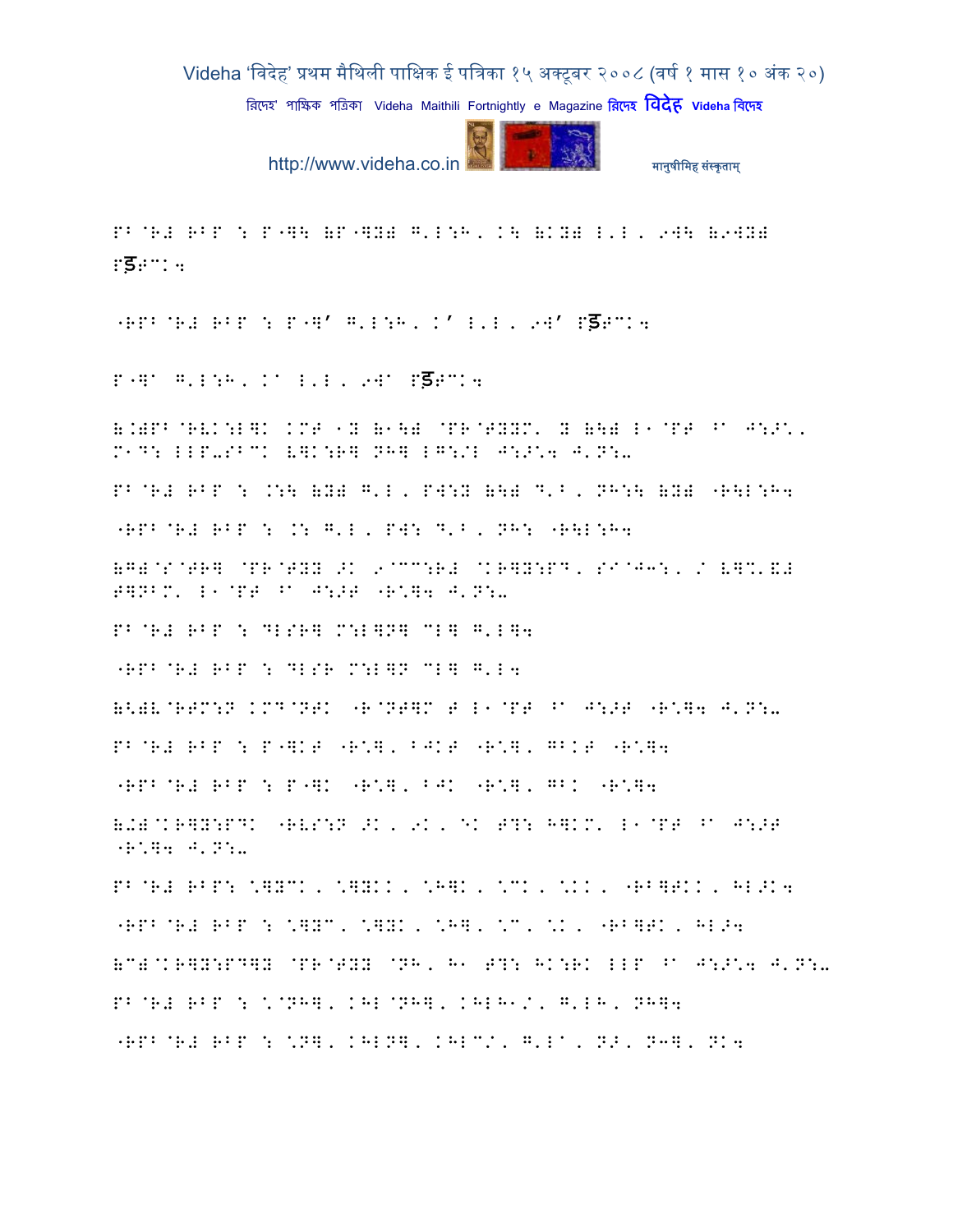িরেদহ' পািkক পিtকা Videha Maithili Fortnightly e Magazine িরেদহ िवदेह **Videha** িবেদহ



S. WELFA : YOU WARE IN A SEPERTHE STEEL WELFARE SHOPS SARED "

HARD' MICHAEL MIN ANDE GROEP IN IS KA DE NEW DE SKA SMOTE CONDINATION I B:T L:GB HLOT "RELEASED AND THE BOARD "RELEASED ON THE TRANSPORT **MONEY REPORTS ON THE VEHICLE AND SUPPRESS OF A VIEW AND SUPPRESS OF A VIEW OF A VIEW OF A VIEW OF A VIEW OF A**  $\Omega$  . The set of  $\Omega$  is the set of  $\Omega$  is the set of  $\Omega$  is the set of  $\Omega$  is the set of  $\Omega$  is the set of  $\Omega$  $(0.7374)$ , P524, BP5328, P514, B, P536, C, C544, BC5366, C515 (K:9\*), M:S1(M:9S) 1D]4 M1D: T@TSM %@BDS^M' I N]YM L:GB NHE HIJE "RYER A.PYL RONDELLY RJOND + SHENOVILLY SHENGE **NHE CHE 45 SKITH "ROTH"** 

१०.HE 729 NHC : MERREA & CONTAER : PENYL SYNTY DRAIN AT 729 NHC 1V@%YKT: NH] HL>T "R\*]4 K:R# J' %@BDK "R@NTM' "R 9@CC:R# NHE "REVEL "RENER" OF THE SIM MOODE, FHOMEON, PREDING SERECT ON THE ROL.  $\sim$  Applications of the theory of the property contribution of the property  $\sim$   $\sim$   $\sim$   $\sim$   $\sim$   $\sim$   $\sim$ PL?BY. FON VEHE FYPP BE TYPU. STORE BE SHIP YF VEH N]YM"RN1S:R HL@NTV]H]N R:.L G'L "R\*]4 M1D: @VY:KR#S@MB@N!] @PRYLJNK L'L "R@TY:V@%YK @S?:NPR KTH1-KTH1 HL@NT D'L G'L  $H^1$  . The state of the state of the state of the state of  $P$ WEER SPECT STRUCK POLECES STACK AND A VELLECTION CONTROL.  $H^1$  and the solution of the solution of the second section of  $\mathbb{R}^n$  and  $\mathbb{R}^n$  is the second of  $\mathbb{R}^n$ DO SEBREZ, SV HIL SRE (HEBS/ EEN (HRENFISZ) E NAJLER OPGNET OREN 2010 PLIE "R\*]4 V@RTM:N SMYM' MK?]L] M:TM^:&]P@RY@NTK'/ 1N ^:&:K

M: MAR: M: WHERE MANNER IS A PSHIPL PRINT PROTOCOL PRINT IS AND

SHART: PTE REBPIRENT: TENER D.E. D.E. (BIJOR P.M. MENTINE D.E.K.) MBL VENTIGEN BLOCK VIGHT AND HLAD I GNAPPHY BLOCK IN INGELES IN S  $\sim$  Reduio of Property in the second second the second second term of  $\sim$ SRLT:K "RN1S@N!:NM' \HN "RV@S?: K]@NNH1 N' 1BA D'B:K C:H] J' ASES ART.ER TRIED, FREGAND PDE HOLD ESPAIN. I PROB RBPS/ SAMPLE MORE TRUNK SHIP ( "R\*10

PL?]K V@R#V]@NY:S K@K&: ९ K PL?]S/ K]\*1 M:@TR:M' ^]@NN "R\*]4 N]R@NTR "R@!YYN, "RN1S@N!:N 1 V]@%L'&#K K:R#' I  $S$ 1: R: R: R: The Town of the Town of the Town of the Town of the Town of the Town  $\mathcal{P}$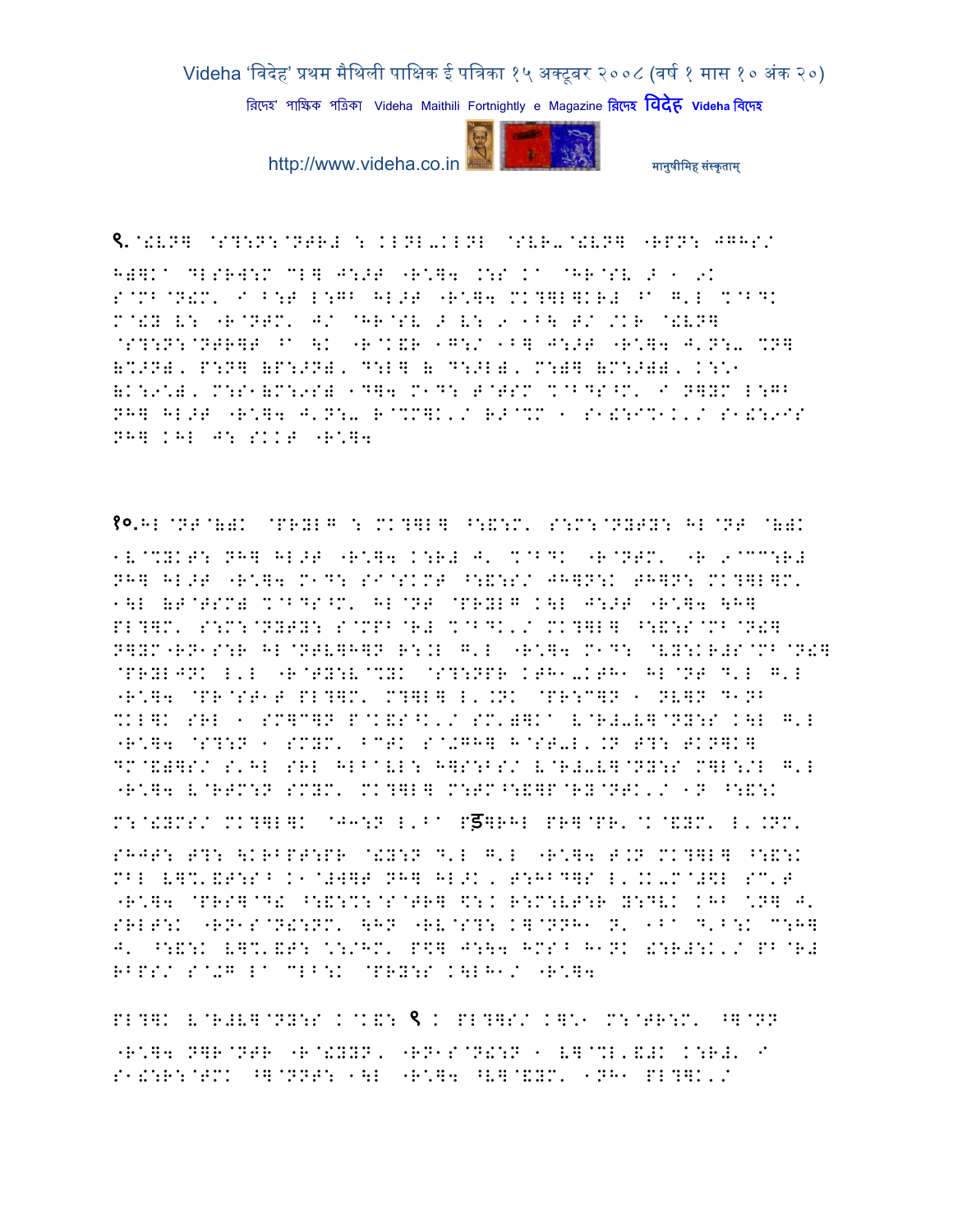িরেদহ' পািkক পিtকা Videha Maithili Fortnightly e Magazine িরেদহ िवदेह **Videha** িবেদহ



PR]M:@RJ]T KRKT MK?]L] P:@WYP1@STKK V@R#V]@NY:SM' PB@R#RBP'# \KRBPT: "RNB:K HMR:S^K @PRY@TN RHT4

KANDER KOMMER BEER AND AN TRANSMERT MAY MAY ME WAR ME CANDER !]R'@N@DR @PR'M@R&] SIYLJN- G#'%@PRS:D ^@))R:I

@PRK:%K %]@K&: T?: .'LKBD M@N@TR:LY, P:@WY@KRM V]K:S K. TH'ME AND HANDEL, INC. HIS HI

S@RV:!]K:R P:@WY@KRM V]K:S K'@N@DR \VI JNK %]@K&: S:M@GR] K. TH'AN SINLANDA, PINER

PHIL POOSE IN SPOOK BEING BE THE BEAT

YLGOSIS: "VALITERS" SIGNIEL, JOOG VINA (AELS), GLR.D.BH:DAR SIGNAL, GH, "MIRRIST" PINNESS, RIMINES: BIZINES: RITE, RIMINES: RIMINES: RIMINES \$:. R:MDY:L R:K'%, !@RM'@N@DR V]@HVL, RBP: !]RB, N]RJ K@R#, RMY RO3JN

^:&: S@MP:DN- N]RJ K@R#, RBP: 0:

1B १.MK?]L] "RK:DM], P)N: 1A २.N'P:LK MK?]L] ^:&: VK@J3:N]K LLCAN (PENNY FANIL MIRI (RILHE) (BN:EAR) WHIP YR AR WA BED SOME SOME SANDERS SAME

@GR:@HY/"R@GR:@HY

1. HLYBL:/HLBYBL:/HLMYBL:/ H'B**'**BL:, H'M**'**BL:HLYB:K/HL\B:K 2. 1**'**/1A 1 3. K**'** L'N'/KA L'N'/K\ L'N'/KY L'N'/L**'**/LA/LY/L\

4. ^**'** G'L/^A G'L/^Y G'L/^\ G'L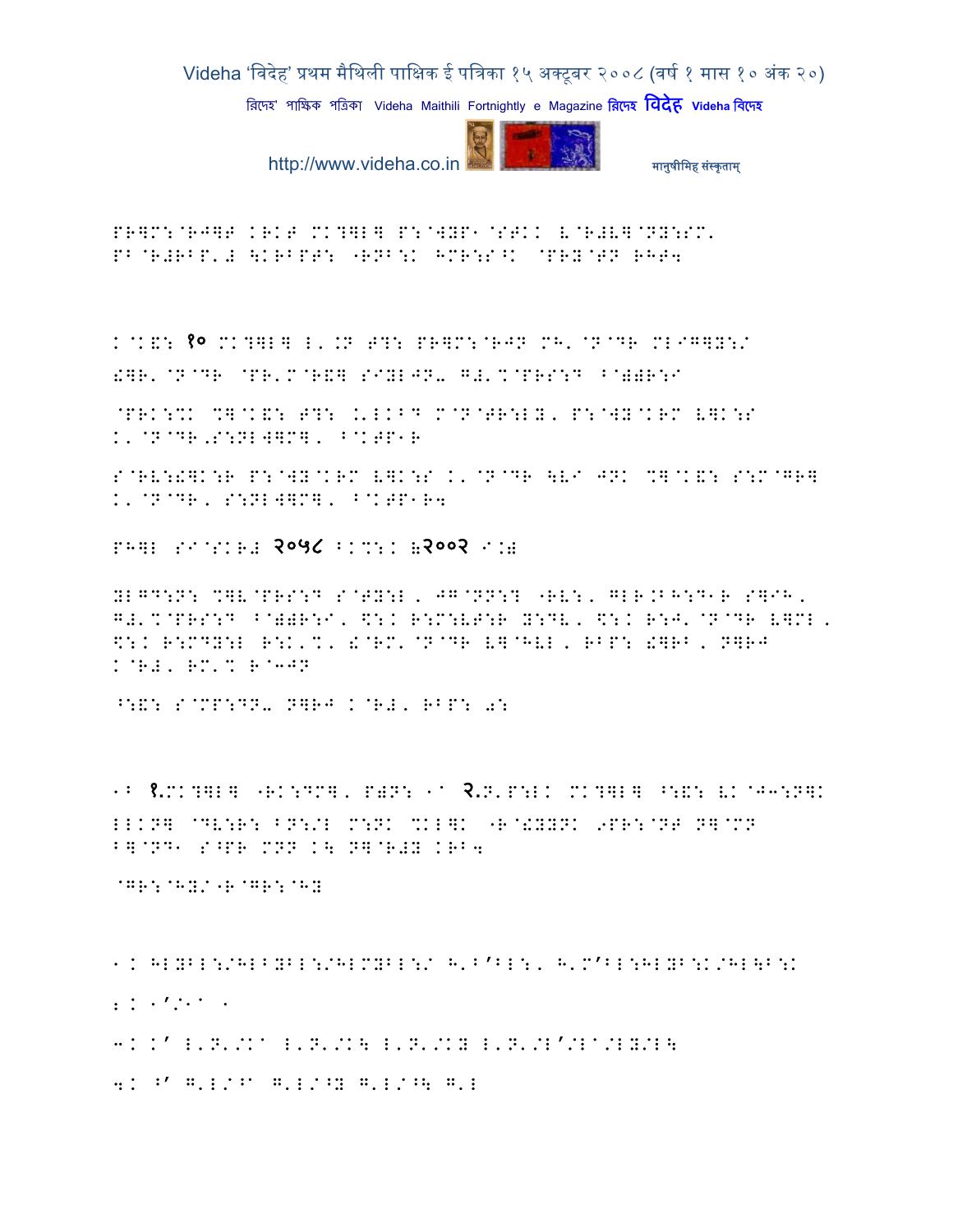িরেদহ' পািkক পিtকা Videha Maithili Fortnightly e Magazine িরেদহ िवदेह **Videha** িবেদহ



5. KR**'** G'L:H/KRA G'LH/KR\ G'L:H/KRY G'L:H

- 6. L]"R/D]"R L]Y**'**,D]Y**'**,L]"R**'**,D]Y**'**
- 7. KR**'** BL:/KRA BL:/ KRY BL: KRK BL:/K**'**R**'** BL:
- 8. BL: VL:
- $9.1 \pm 0.11$  110  $10.1 \pm 0.11$
- 10. @PR:Y, @PR:YH
- 11. D1. D1.

17. \.NL "R.NL

22. J' J'**'**/J'A

25. T.N T/ T.NT/

18. B"]@NH] B=@NH]

19. /**'**//A(S@RVN:M) /

20. / (SIYLJK) /**'**//A

23. N:-N1K1R N:-N1KR

21. 6:/G]/6:@+G] 6:>IG/6:>+

24. K'L@NH]/K\L@NH]/KYL@NH]

26. J:**'** RHL/J:Y RHL/J:\ RHL

27. N]KLY/N]KL\ L:GL BHR:Y/BHR:\ L:GL N]KL**'**/BHRK L:GL

- 
- 
- 
- 
- 

16. CLAT. CLAT. CLAT. CLAT.

- 
- 
- 
- 
- 
- 
- 
- 
- 
- 
- 
- 
- 
- 
- 
- 
- 12. CL] G'L CL G'L/CKL G'L
- 
- 
- 
- 
- 13. D'L.]@NH D'LK]@NH, D'L.]N
- 
- 
- 
- 

14. D'.L@NH] D'.LN]/ D'.LK@NH

15. \*?]@NH/ \*L@NH] \*?]N/ \*LKN/ \*LN]

- 
- 
-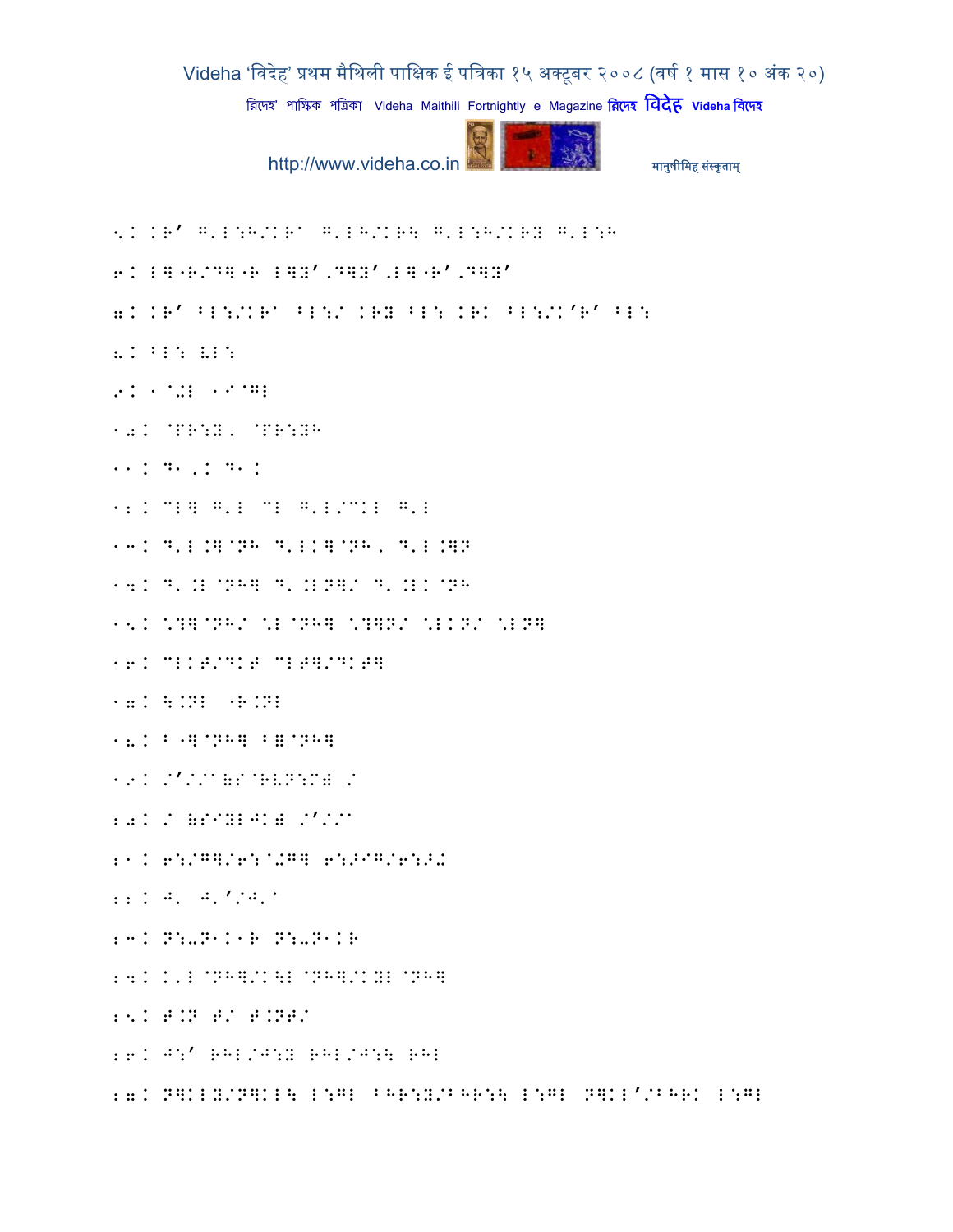িরেদহ' পািkক পিtকা Videha Maithili Fortnightly e Magazine িরেদহ िवदेह **Videha** িবেদহ



28. /TY/JTY JT**'**//T**'**/JT\//T\

 $22.5$  (19.  $\mu$ <sup>2</sup>  $\overline{5}$ )  $\mu$ ,  $\mu$  (19.  $\mu$ <sup>2</sup>  $\overline{5}$ )  $\mu$ .

30. J' J'**'**/J'A

31. KBD]/Y:D](MLN P:RB) KB>D/Y:>D/KBD/Y:D

32. >HL//HL

33. H/S\/H/SY H/S**'**

34. NC 20. NC 20. NC 20. NC 20. NC 20. NC

35. S:S1-SS1R S:S-SS1R

36. \*H/S:T \*/\*,/S:T

37. K] K]**'**/K]A(D]@R<]K:R:@NTM' V@RJ]T)

 $38.1$  38. JP:  $38.1$ 

39. KR\T:H/KRYT:H KR'T:H

40. DE: N DR:N DR:N DR:

 $41.1$  G):  $H$ : H  $H$ : H  $H$  GYL: H  $H$ : H  $H$ 

42. KIN 18 K. K. K. K. K.

44. J: 4528 11: 4528 11:418 11:

44. PH1/C]/^')] J:>T \*L PH1/C/^') J:>T \*L

45. J #: 1988 LY:2.424119867498

46. LY/L\ K**'**/KA

47. L**'**/LA KY/K\

48. \.N/"R.N' "R.N/\.N'

49. "RH]IK'/ "RH]/K'/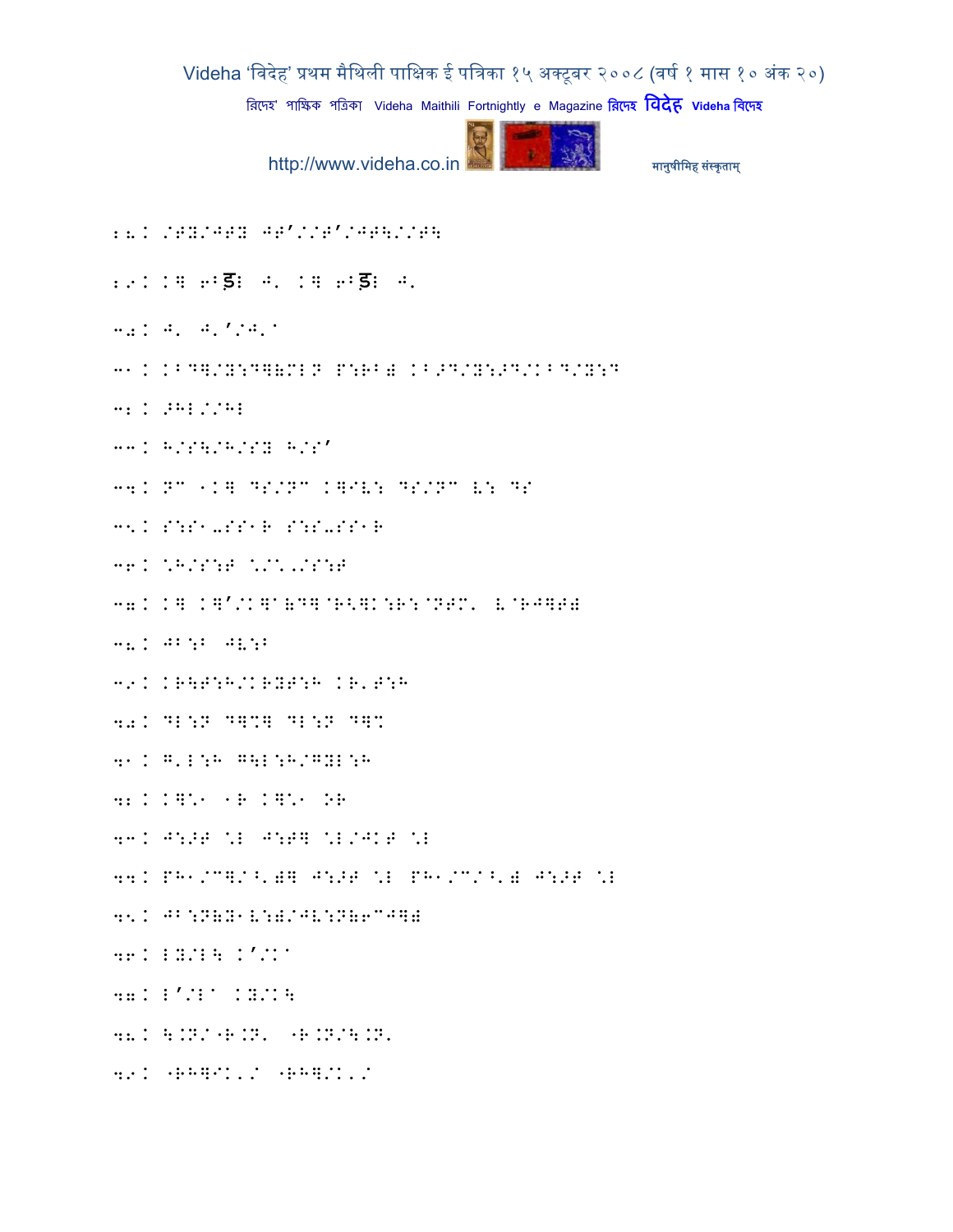

- 50. GH]IR GH]/R
- 51. D:R P:R K. P:R B:R P:R K. P:RKK. P:R
- 52. J'K:/ J'/K://JK:/
- 53. THE THINGS IN THE THINGS
- 54. PHIP 9818
- 55. BH]N9 BHNL>
- 56. BHD BHIN BHIN BHO
- 57. BH]N]-BH]NL> BH]N-BHN9
- 58. NH]/NK
- 59. KRB:**'**/KRB:Y/KRB:\
- 60. T**'**/T A TY/T\
- $6.1.91.1$
- $m:7.72.2$
- 63. Y:VT J:VT
- 64. M:Y MK
- 65. D'@NH]/D\@NH]/DY@NH] D@NH]/DK@NH]
- 66. D**'**/D A/D\
- 67. / (SIYLJK) /A (S@RVN:M)
- 68. TK:**'** K\ TK:Y TK:\
- 69. PKR' (ON FOOT) PRESS
- 80. T:H1M' T:H1M' T:H1M' T:H1M' T:H1M' T:H1M' T:H1M' T:H1M' T:H1M' T:H1M' T:H1M' T:H1M' T:H1M' T:H1M' T:H1M' T
- 71. P1@TR]K
- 72. BJ: KY/ K\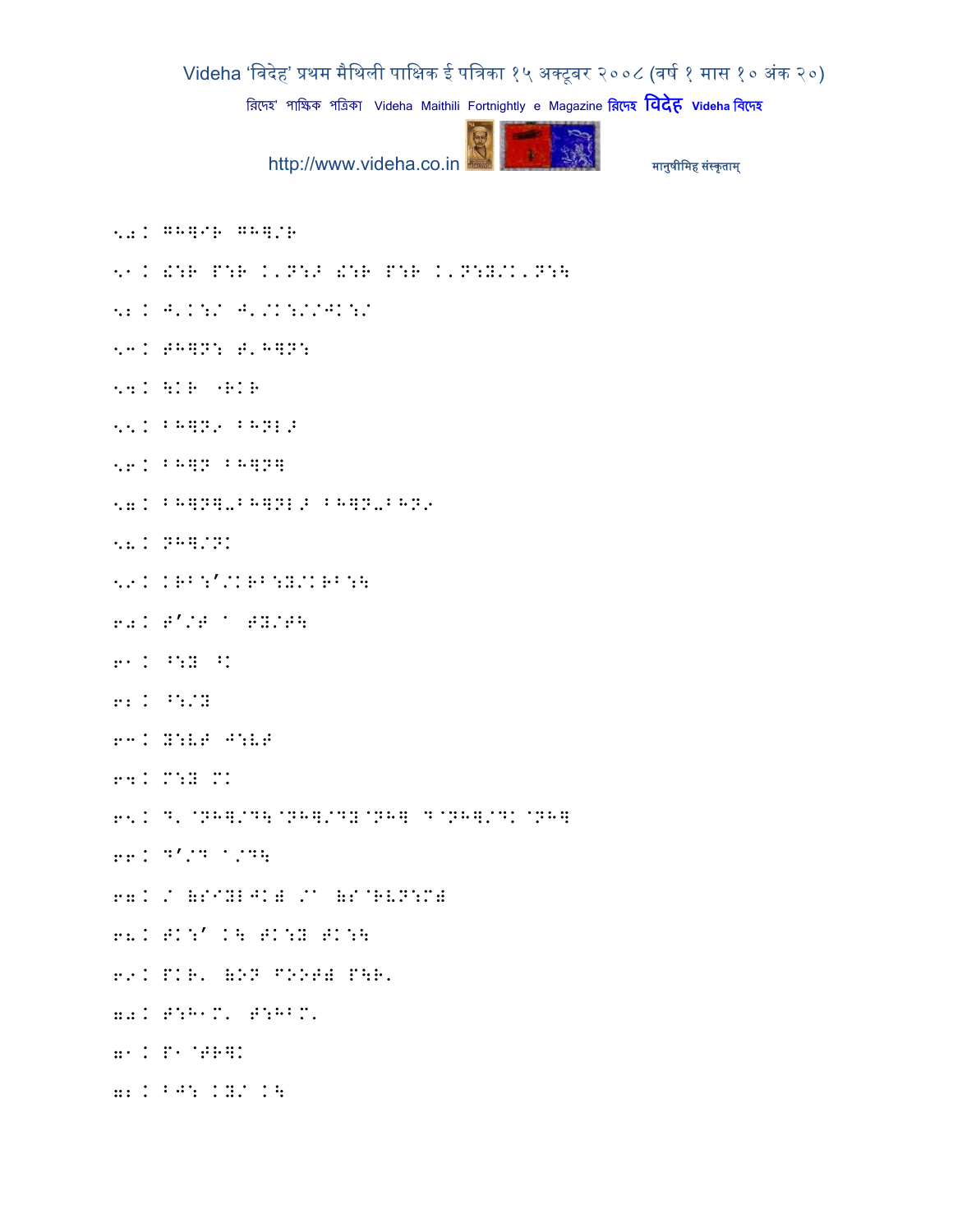

- $B 1$  + 2211
- 74. KLL:
- 75. D]N1K: D]NK:
- 76. TTH]S/
- 77. GRB/L@NH] GRB'L@NH]
- **REGISTER**
- 79. C'@NH C]@NH("R%1@D!)
- 80. J' J'**'**
- 81. S'/ K' S'**'**/K'**'**
- 82. \.1NK: "R.N.I. "R.N.I."
- 83. ^1M]H:R ^BM]H:R
- 84. S1GR SERIE
- 85. 000 MH:K 000 MH:K 000 MH:K 000 MH:K 000 MH:K 000 MH:K 000 MH:K 000 MH:K 000 MH:K 000 MH:K 000 MH:K 000 MH
- 86. \* BBJ
- 87. KR>YL// KRKYL
- 88. PHONE PHONE
- 88. 000 SS . 000 SS . 000 SS . 000 SS . 000 SS . 000 SS . 000 SS . 000 SS . 000 SS . 000 SS . 000 SS . 000 SS
- 90. PHP. 2790. PIP. 279. 2719.
- 91. .'L\B:K .'L'B:K
- 92. .'L:\B:K
- 93. LG:**'**
- 94. HL\- HL
- 95. B10L B10L B10L B10L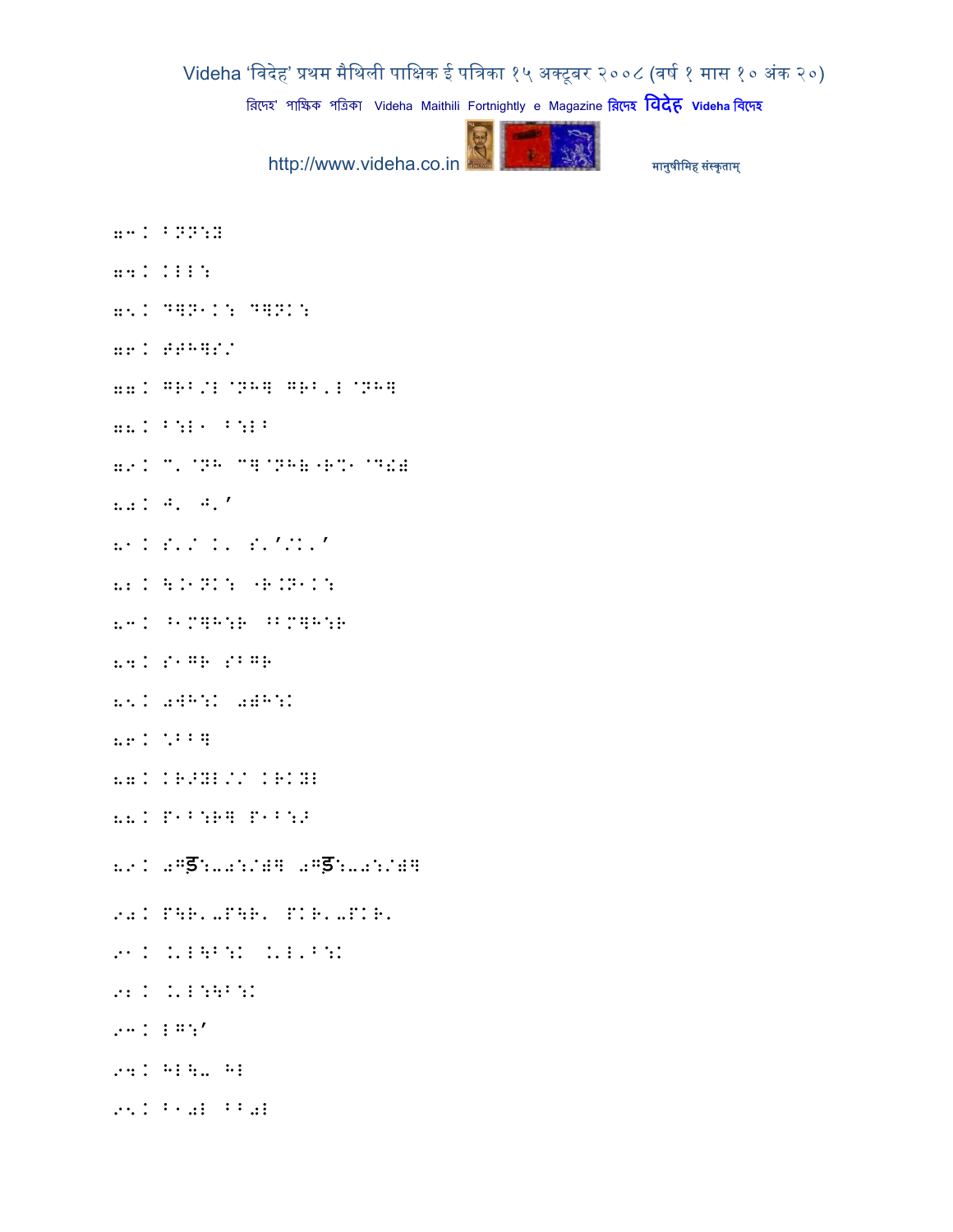িরেদহ' পািkক পিtকা Videha Maithili Fortnightly e Magazine িরেদহ िवदेह **Videha** িবেদহ



96. BB0L (SIBL!N "R@R?M')

- 97. YKH Y\H
- $98.1:99.991$
- 99. "RYN:Y- "RYN:>
- 100. N]@NN- N]@ND
- 101. BISHI
- 102. J: J: J: J: J: J:
- 103. J:>(IN DIFFERENT SENSE)-LAST WORD OF SENTENCE
- 10411 TH PR 198 913
- 105. N.
- 106. .'L:\ (PLAY) **–**.'L:>
- 107. %]K:>T- %]K:YT
- 108. : HPL : 1997
- 109. P P P P P P P P P P P P P

116. CLIPS. CLIPS.

117. .!:>- .!:Y

- 110. KN]\/ KN]Y' KN]3'
- 111. R:KS- R:KS- R:KS- R:KS- R:KS- R:KS- R:KS- R:KS- R:KS- R:KS- R:KS- R:KS- R:KS- R:KS- R:KS- R:KS- R:KS- R:K
- 112. HL\, HLY HLY
- 
- 
- 
- 
- 
- 
- 
- 
- 
- 
- 

115. B10\L@NH]/ B10YL@NH] (UNDERSTOOD HIMSELF)

- 
- 
- 
- 
- 
- 114. B10'L@NH] (DIFFERENT MEANING- GOT UNDERSTAND)
- -
- 
- 
- 
- 
- 
- 
- 
- 
- 
- 
- 

118. MLN P:ड़L.]@NH MLN P:RL.]@NH

- 
- 
- 
- 
- 
- 113. "CONDITIONS"
- 
- 
- 
- 
-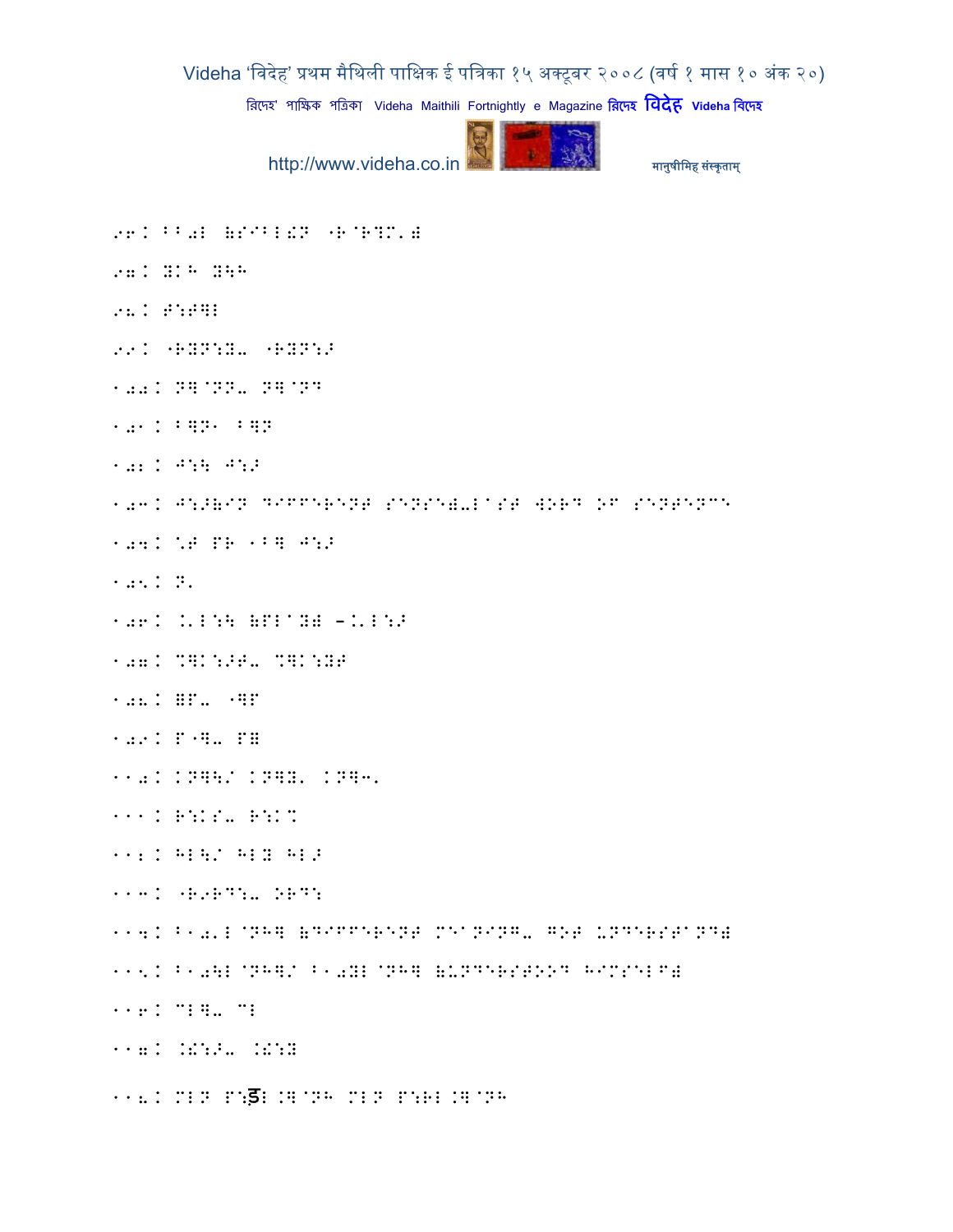

- 119. KKK- KARA KAB
- 120. LG L**'**G
- 121. JR 2012
- 122. JR/N:>- JR\N:>/JRYN:>
- $123.$  HLP  $123.$
- 124. GS CONFIGURATION
- 125. C].KT- (TO TEST)C].>T
- 126. KR>YL(WILLING TO DO) KRKYL
- 127. J'KR:- JKR:
- 128. TKR: TKR:
- 129. B]D'SR @S?:N'M'/ B]D'SR' @S?:NM'
- 130. KRBYLHIM // KRBYLHIM/
- 131. H:RIK (9. TTHE H:RK)
- 132. /JAP (1971)
- 133. 133. 133. 133.
- 134. P]C:**'**/ P]C:Y/P]C:\
- 135. NA
- 136. BOOK: N3 (NO) PIC: 136. BOOK
- 137. T.N N' (N3) KHKT "R\*]4
- 138. KT'K GL)'/ KT:K GL)'
- 
- 139. KM:>- !M:> KM:I- !M:I
- 140. LG L**'**G
- 141. .'L:> (FOR PLAYING)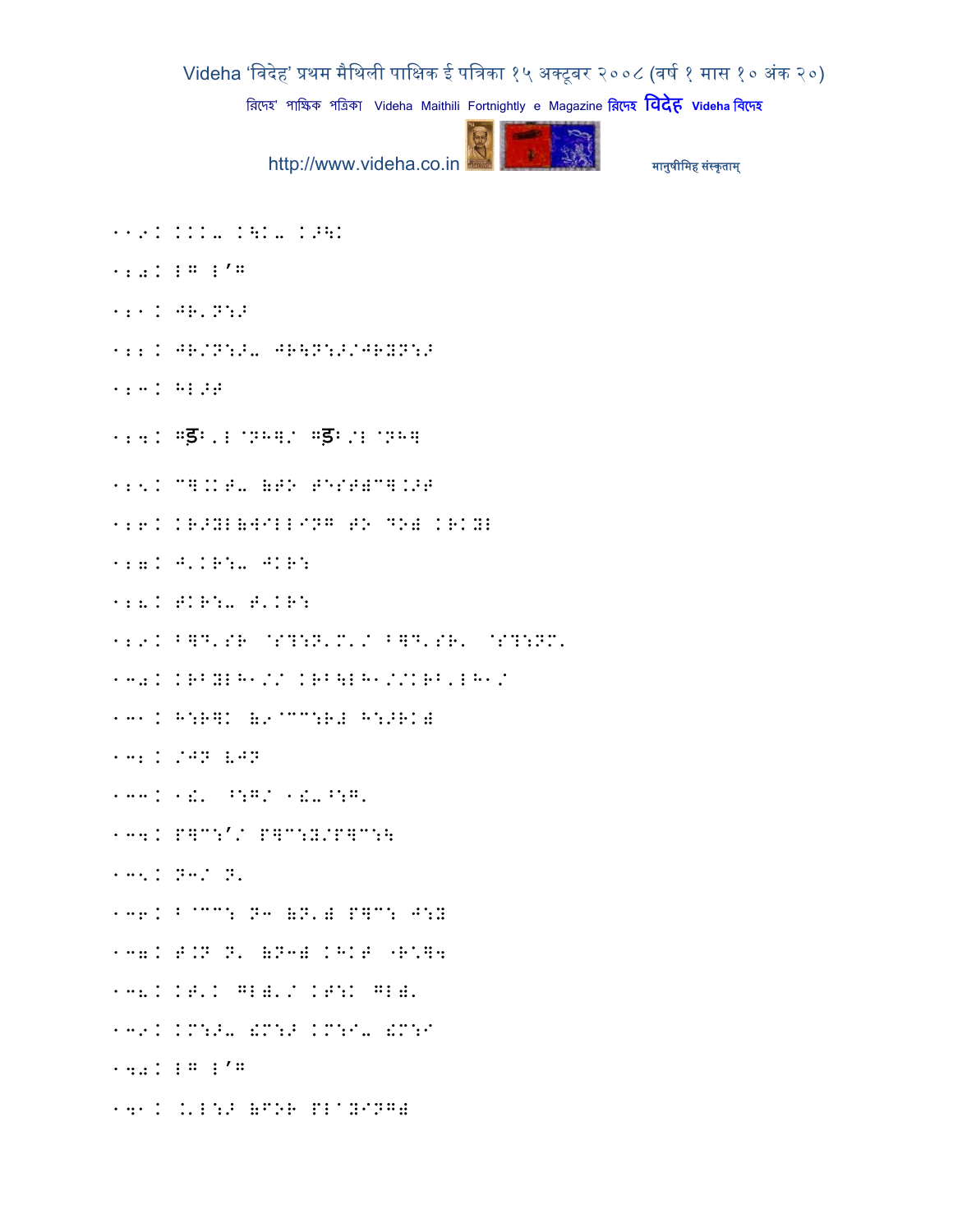

- 142. \*?]@NH \*?]N
- 143. HLP HLP
- 144. **MAX**
- 145. K' (HAIR)
- 146. KONSTANTIER EN STAATSTEL
- 147. BNN: 147. BNN: 147. BNN: 147. BNN: 147. BNN: 147. BNN: 147. BNN: 147. BNN: 147. BNN: 147. BNN: 147. BNN:
- 148. JR. PAP
- 149. K189. K189. K189.
- 150. CRC: C@RC:
- 151. K@RM KRM
- 152. \$19. \$19. \$19. \$19. \$19. \$1
- 153. \.1NK:/ "R.1NK:
- 154. LY (V:@KYK "RT]M %@BD)- L**'**
- 155. K. K. K. K. K. K. K.
- 156. GRM] G@RM]
- 157. BRD BRD
- 158. S1N: G'L:H S1N:**'**/S1N:A
- 159. \\ 159. \\ 159. \ 159. \ 159. \ 159. \ 159. \ 159. \ 159. \ 159. \ 159. \ 159. \ 159. \ 159. \ 159. \ 15
- 160. THE REAL PROPERTY
- 161. N3
- 162. \$RL \$**'**RL
- 163. KTH1- KH]I
- 164. 9MR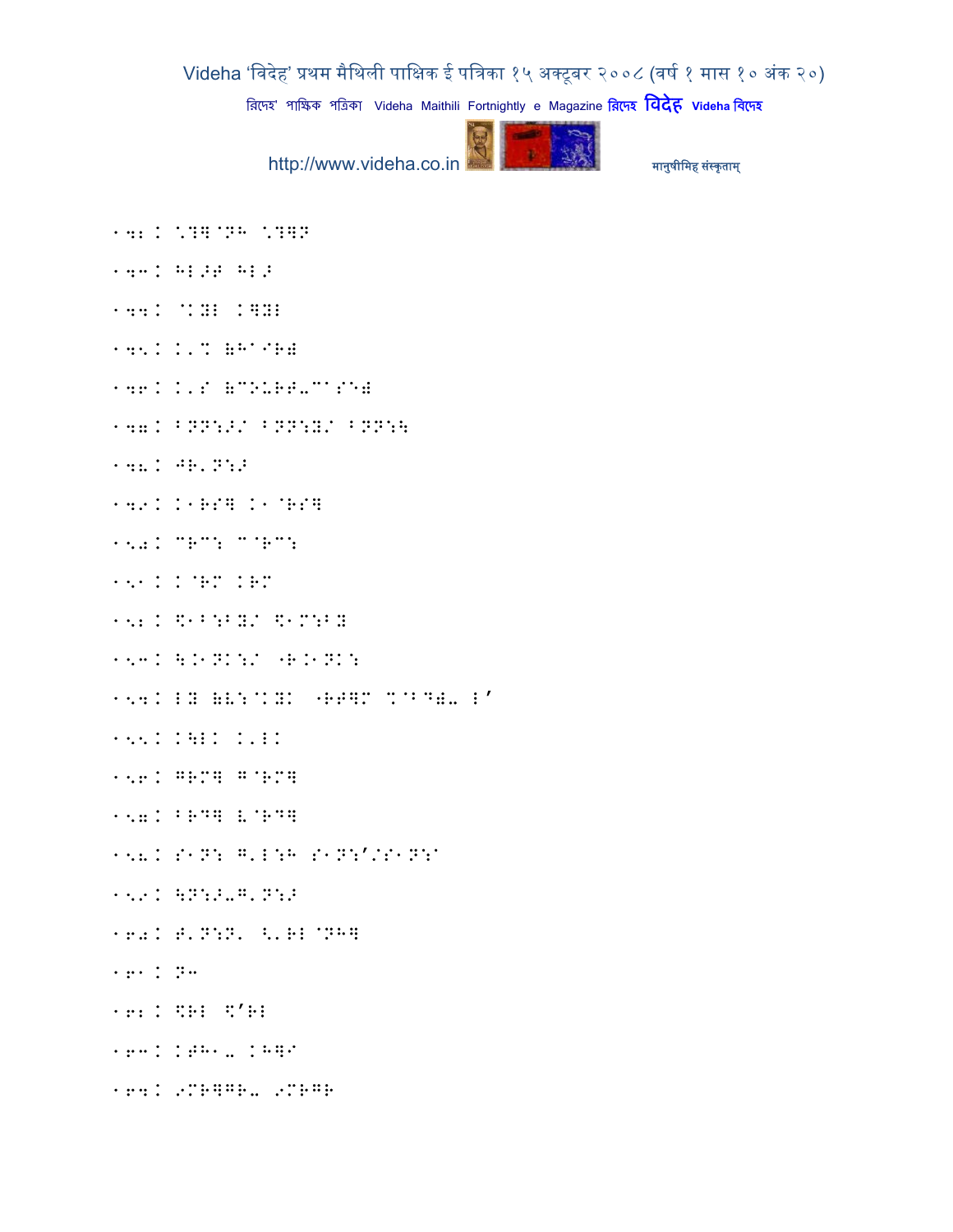

- 165. **165. 165. 165. 165.**
- 166. ILL/106. 196. ILL
- 167. GP/GPPP
- 168. K' K'**'**
- 169. DRB@JJ:/ DRBJ:
- 190. W:M:M:M
- 191. : 171. : 171. : 171.
- 172. <BR] LC)]
- 1<sub>3</sub>. ?LPB'S
- $1.441 \pm .0001$
- 185. TEST TEST
- 176. TURNER POSSESSION
- 177. TL/H]/TL/H]
- $+$ and: (H $+$ 178. KRB: 178.138.
- $199.1 \pm 11.45$
- 180. KRISTER (1999)
- 181. PH<sub>1</sub>/C<sub>1</sub>
- 182. R:.L@NH] R.L@NH]
- 183. LGL@NH: 193. LGL@NH] 193. LGL@NH
- 1841. S1NH (82.17.18) (9.37.
- 185. THE R\*TTEE (925
- $18.186 \pm 0.0000$
- 187. BELIEF BELIEF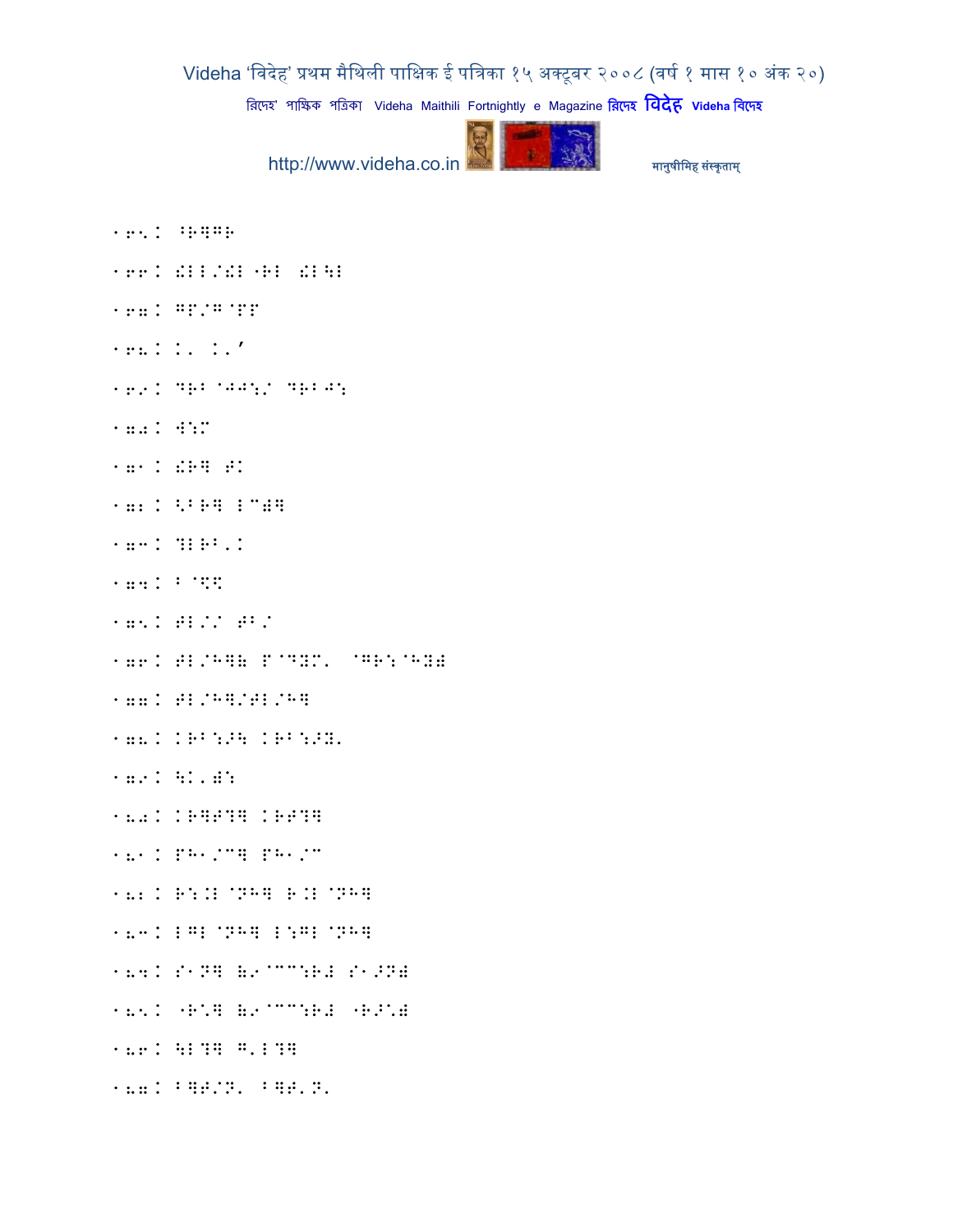10.1. 1.WORN- OUT FIFTY PAISE COIN- MAITHILI POEM "GHASAL ATHANNI" BY LATE SH. KASHIKANT MISHRA MADHUP 2. THE

10. VIDEHA FOR NON RESIDENT MAITHILS (FESTIVALS OF MITHILA DATE-LIST)-

202. S@TTR] S@TTR

201. D'.:Y D'.:**'**

203. S:H'B S:HB

199. 6' C. 6' IK: 6' C.

200. D'.:\ D'.:**'**

197. HLYT@NH]/ HL\T@NH] H'T@NH]

1961 FRANCOUS (1968) 66

198. H:? M)]1YB/ H:? M)]Y:BY

195. 6'E 6KL

194. H:/ M' H:/ (H:/M' H:/ V]^@K@TT]M' H): K\)

193. S' S'**'**

192. JR:Y/ JR:\ JR:**'** (1G] LG:)

191. PH1/C] PH1/C

190. 180. 191. 191. 191.

189. KRAL 1999

188. KRB/L@NH]/ KR'L.]@NH

http://www.videha.co.in <u>स्क्रियेक स्कूल स्कूल स्कूल</u> स्कूल स्कूल स्

িরেদহ' পািkক পিtকা Videha Maithili Fortnightly e Magazine িরেদহ िवदेह **Videha** িবেদহ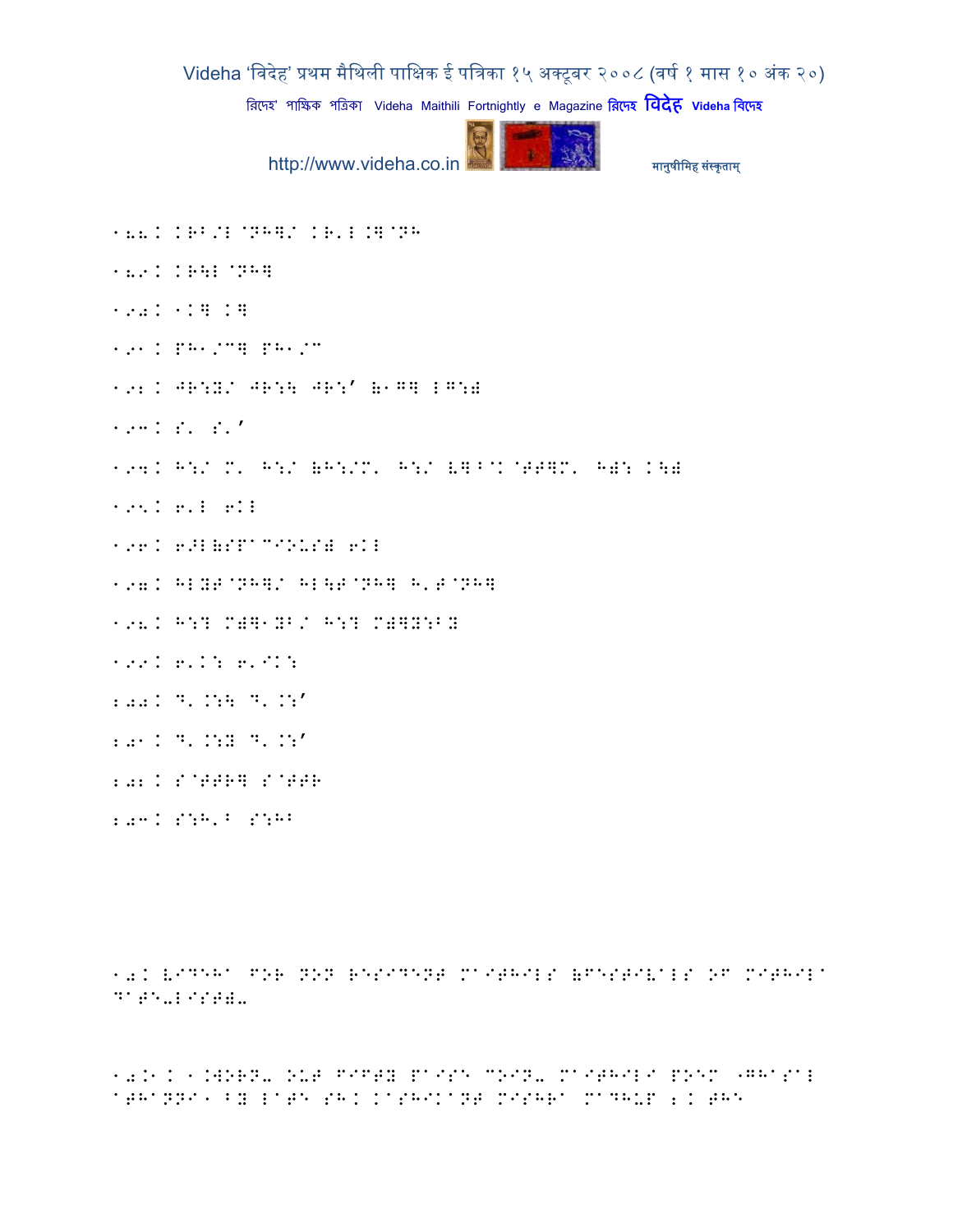NOON OF JYESHTHA MONTH, WITH ALL HIS PERINT MOUTHS VON INTERFERIEFING FIRE UP-STOOPING THE SUN STOOP BURNING THREE WORLDS AFTER VIOLENT WESTERN WIND THE TEMPEST

WORN- OUT FIFTY PAINTY PAIR

ORIGINAL MAITHILI SONG "GHASAL ATHANNI" TRANSLATED INTO ENGLISH BY GAJENDRA THAKUR

KASHIKANT MISHA MUSHA MADHUP (1906-87)

1. ORIGINAL MAITHILI SONG "GHASAL ATHANNI"KASHIKANT MISHRA MADHUPWORN- OUT FIFTY PAISE COIN 2. THE FUNDAMENTALS-BY TARANG VIYOGI (1966- ) THE MAITHILI SHORT STORY SHORT STORY SHORT STORY SHORT STORY SHORT STORY STORY STORY ST **"**MOOLBHOOT**"** BY SH. TARANAND VIYOGI

10.2.THE COMET-ENGLISH TRANSLATION OF GAJENDRA THAKUR'S MAITHILI NOVEL SAHASRABADHANI

FUNDAMENTALS-MAITHILI SHORT STORY **"**MOOLBHOOT**"** BY SH. TARANAND VIYOGI

http://www.videha.co.in <u>Andre Base and</u> History and History and History and History and History and History and H



িরেদহ' পািkক পিtকা Videha Maithili Fortnightly e Magazine িরেদহ िवदेह **Videha** িবেদহ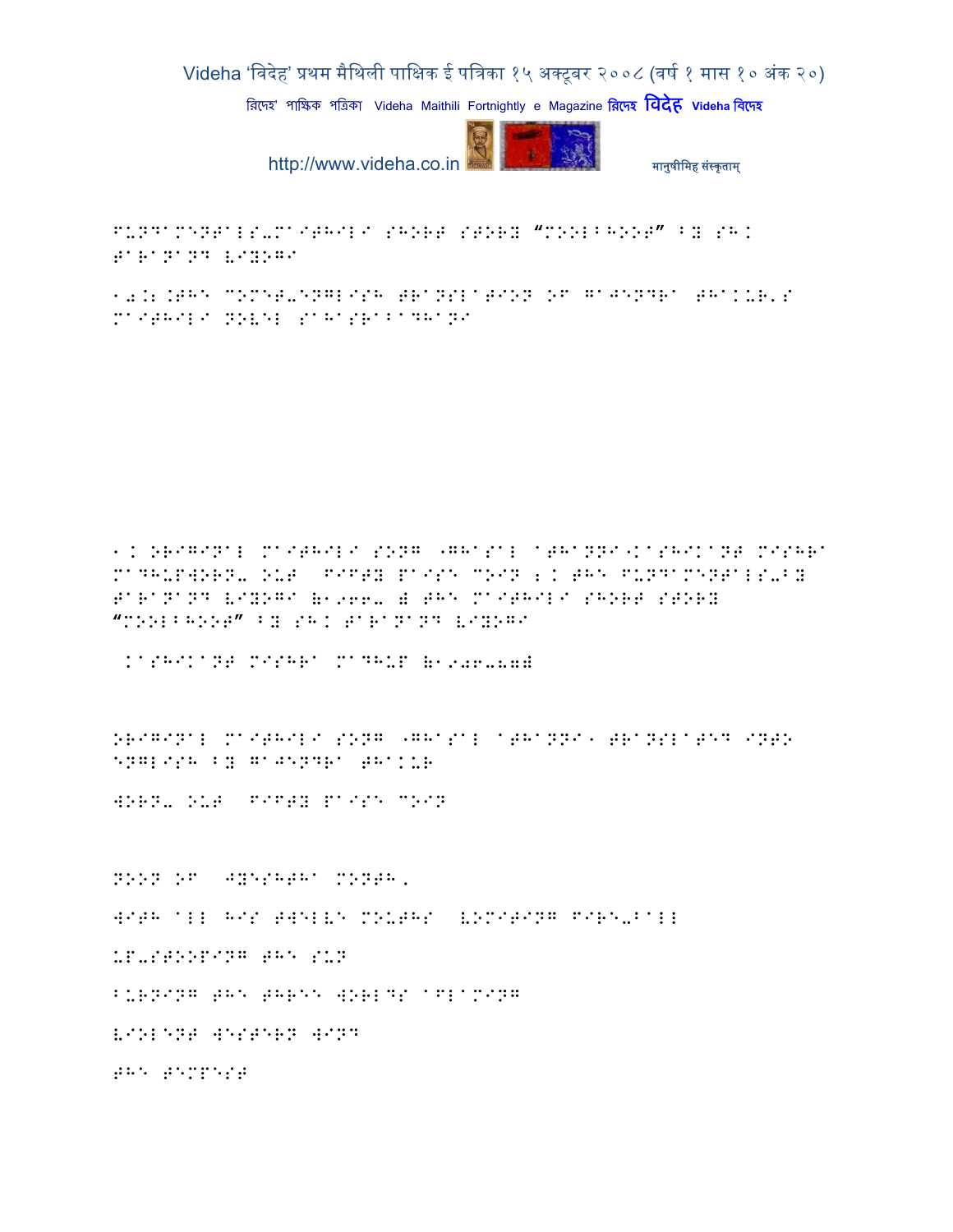LIKE FIRE PARTICLE ANGUISHED BLOWING THE DUST. THE BIRDS IN NEST, COMPOSED NOT SHAKING THE WINGS NOT OPENING THE EYES UNDER THE TREE ANIMALS PUFFING WITH TEARFUL EYES THE HERDSMAN WENT HOME UNWILLINGLY POND WATER TURNS HOT THE WATER AND LAND HABITANTS TREMBLE THE SURROUNDED HUSK-BAMBOO ENCLOSURES, DOORS, WINDOWS OF HOUSES SHUT THIS FIRE-RAIN CONTROL NO WAYFARER TO BE SEEN ON ROAD WILL THE WORLD CREATE THE WORLD CAR THIS FIRE-RAIN! THE HI-FIS HAVING BIG BELLIES RELAXING SUPPORTED ON BIG CUSHIONS, MAKING AND FILTERING SHERBETS SUGAR-CANDY, NUT AND ICE MIXED IN BENEATH THE DANCING ELECTRIC ELECTRIC ELECTRIC ELECTRIC ELECTRIC ELECTRIC ELECTRIC ELECTRIC ELECTRIC ELECTRIC

http://www.videha.co.in स्क्री कार्यक्रम अल्लाम समुगीमिह संस्कृताम्

THE SAN-SAN-SAN SOUND OF IT



Videha 'विदेह' प्रथम मैथिली पाक्षिक ई पत्रिका १५ अक्टूबर २००८ (वर्ष १ मास १० अंक २०) িরেদহ' পািkক পিtকা Videha Maithili Fortnightly e Magazine িরেদহ िवदेह **Videha** িবেদহ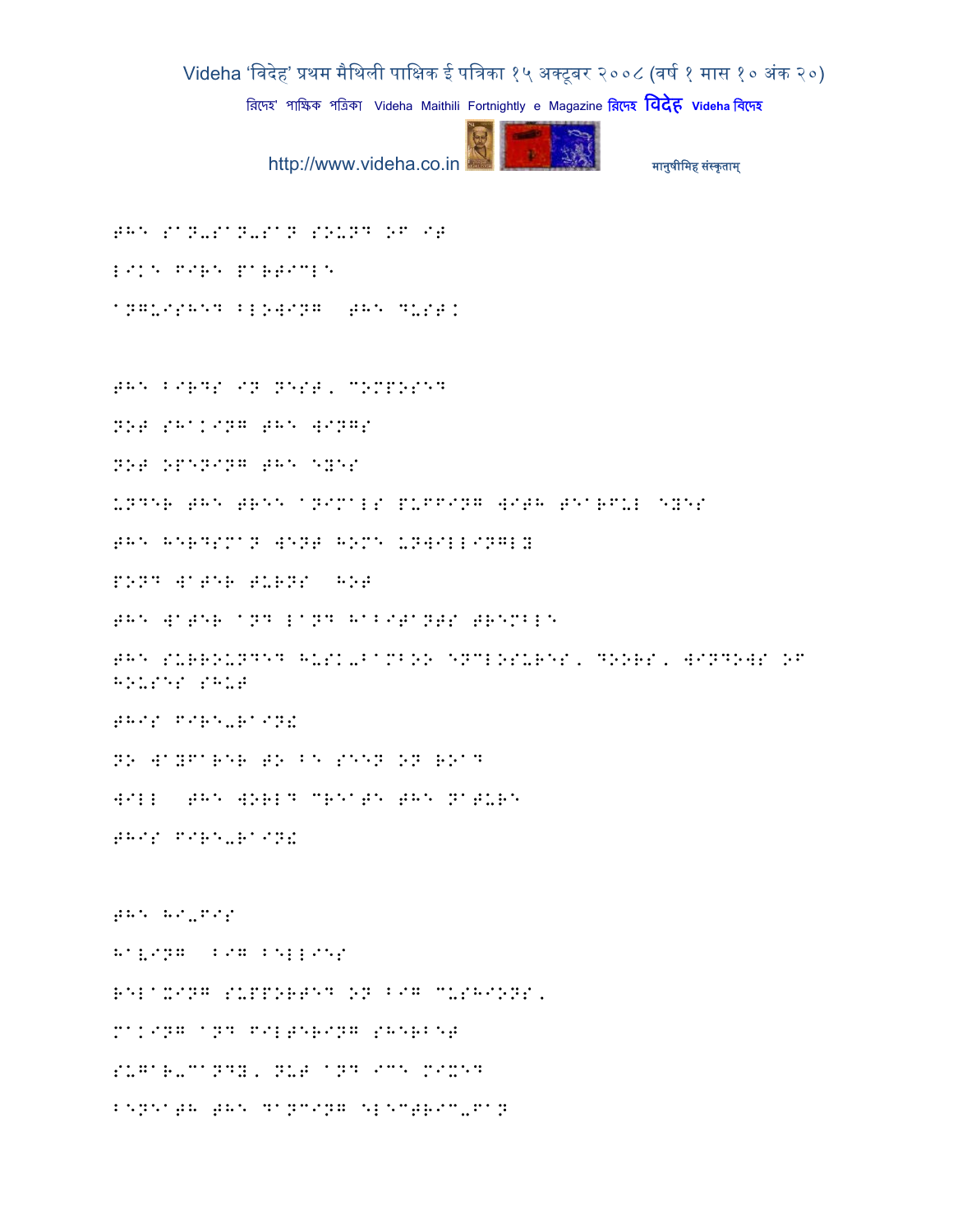WHAT TO THE LIGHT TO THE LIGHT THE LIGHT THE LIGHT THAT THE LIGHT THE LIGHT THE LIGHT THE LIGHT THE LIGHT THE THE SHADOW ALSO ASKING FOR SHADOW THE NOON OF JYESHTHA-MONTH! THOUGH AT THIS TIME EVEN THEN BUCHNI LEFT THE COURTYARD OF HOUSE IS DIGGING THE FIELD OF LANDOWNER WHAT CAN DO THE POOR-WOMEN HAVING BEEN BEEN BY THE LORD-OF-BAD-FATE, THROUGH ALL THE EIGHT PORTIONS OF DAY-NIGHT THE WIDOW WITHOUT FAMILY WITHOUT ANY STANDING ONLY CHILD OF SIX MONTHS THE HOPE FOR FUTURE WHO IS WEEPING BESIDE THE ROAD ADJACENT TO THE FIELD HOW CAN SHEER HIM? MENT PHN FEDDT ACPACT AND CD CT DT BTCPB THEN HOW THE MILK WILL COME OUT? AFTER FASTING THREE TIMES IN A ROW (OF MORNING-EVENING) BECAME LABOURER @ FIFTY PAISE FROM SUNRISE TO SUNCE WILL DO WORK WILL NOT GET EVEN THE LABOURER**'**S BREAKFAST!

http://www.videha.co.in <u>स्क्रियेक स्क</u>्रियेक अपनुषीिमह संस्कृताम्

THEY TOO PEACE STARVED ASKING **–**HARI! HARI!



িরেদহ' পািkক পিtকা Videha Maithili Fortnightly e Magazine িরেদহ िवदेह **Videha** িবেদহ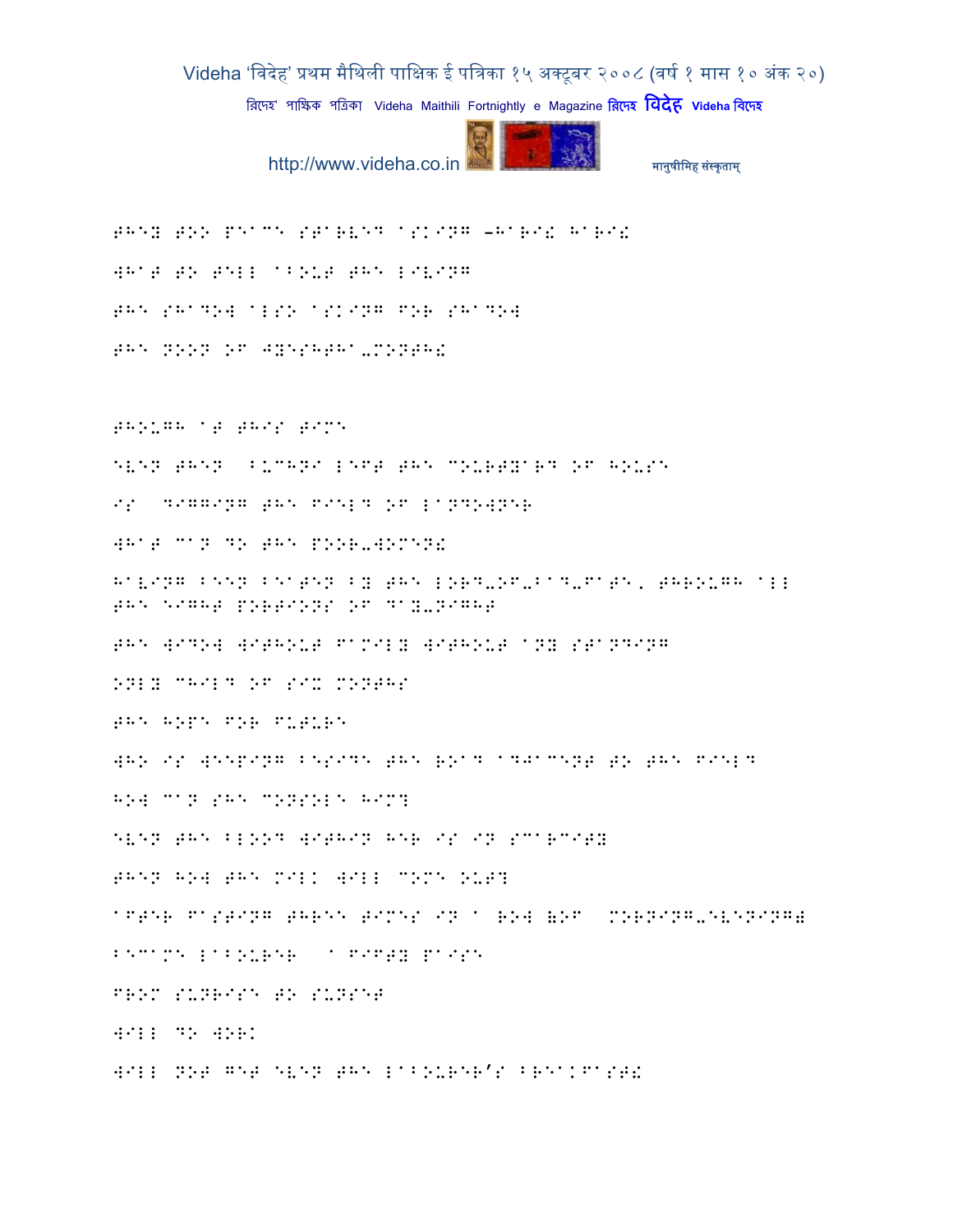EVENING TIME  $\frac{1}{2}$  ,  $\frac{1}{2}$  ,  $\frac{1}{2}$  ,  $\frac{1}{2}$  ,  $\frac{1}{2}$  ,  $\frac{1}{2}$  ,  $\frac{1}{2}$  ,  $\frac{1}{2}$  ,  $\frac{1}{2}$  ,  $\frac{1}{2}$  ,  $\frac{1}{2}$  ,  $\frac{1}{2}$  ,  $\frac{1}{2}$ THE MOON ROSE WITH COMPASSION BY COLD LIGHT DID THE UNIVERSE ECSTATIC THE COW CARING FOR HER CHILD RACED BY ECHOING HUKARA-SOUND TUN-TUN-TUN-TUN SOUND TAN-TAN-TAN-TAN SOUND THE SOUND OF BELL THE SMOKE COMING OUT OF HOUSES MENT THAT THAT THINGS IN THIRSTY BUCHNIC BOSOM DRAWN COVERING HIS SON WITH SARE TORN FADED CLOTHES THE BONES COMING OUT THE BEAUTY BURNT, MARKED BY POVERTY FEARING FOR BEING BURNT BY THE FIRE OF HUNGER THE YOUTH OF HER FLED AS SOON AS IT CAME EVEN MORE THAN THAT OF RIPED BETEL-LEAF YELLOWISH AND THIN BODY THE TEST CRACKED AND SPLIT LIPS EYES LIKE MANGO CUT TO SIZE

IN THE DITCH IS WHOSE ILL-FATE-THIEF

http://www.videha.co.in <u>स्क्रियेक स्कूल स्कूल स्कूल</u> स्कूल स्कूल स्



িরেদহ' পািkক পিtকা Videha Maithili Fortnightly e Magazine িরেদহ िवदेह **Videha** িবেদহ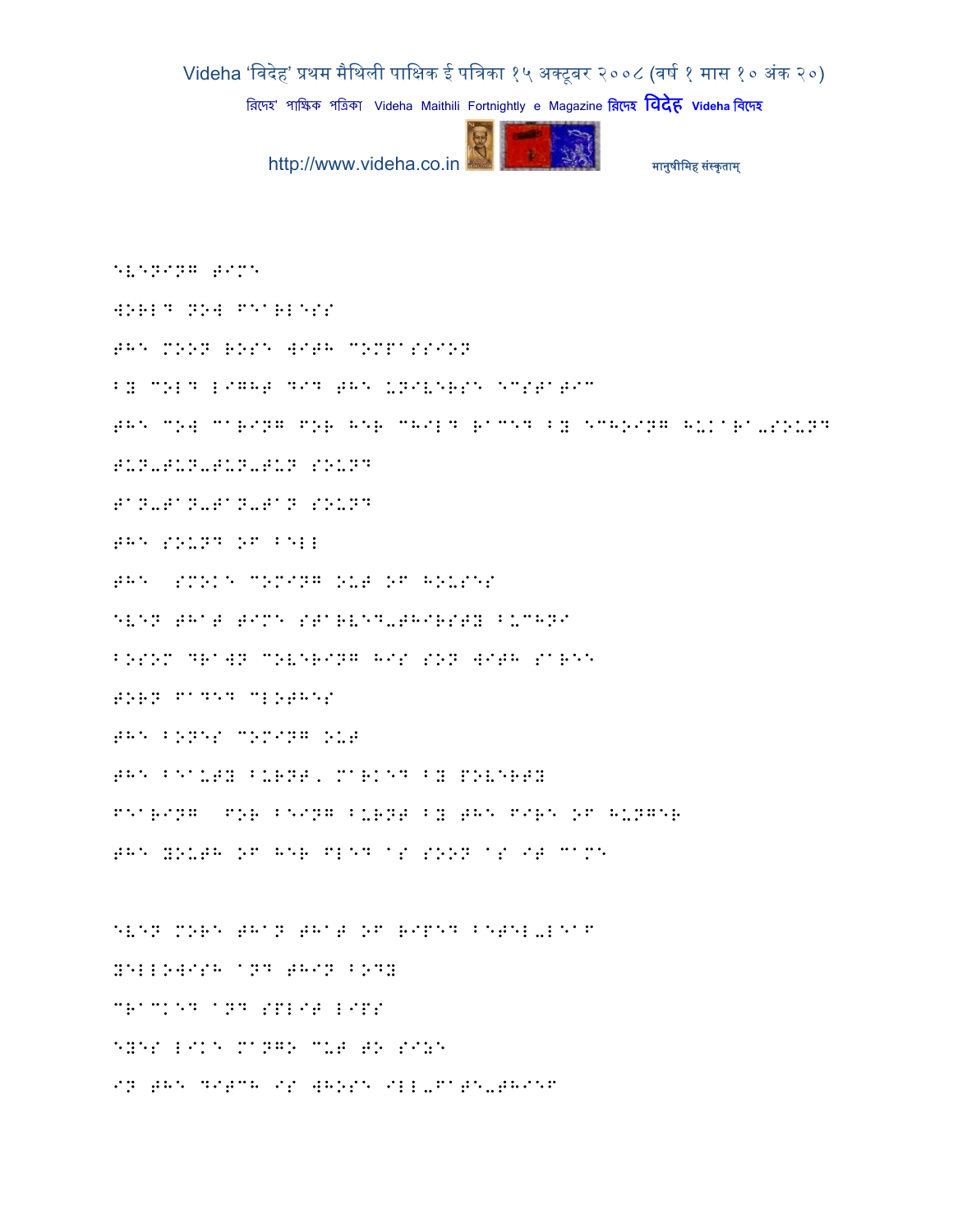SHE AGAIN CAME DISTURBING MY FOREHEAD CHANGING THE REAL FIFTY-PAISE COIN SOMEHOW

EVERY MOMENT OH! HOPE BECOMING FIREBALL **"**GIVE SOME GRAIN-WATER**"** WHOSE LIFE SPEAKING THROUGH TREACHERY OF TEAR THAT BECOMING HELPLESS FELLING WITH FEAR SOME WITH FOLDED HANDS: THAT RUBBED FIFTY-PAISE COIN WAS NOT ACCEPTED (IN MARKET) I WENT TO ALL THE SHOPS TO DI PIPE PLEASE GIVE ANOTHER FIFTY-PAISE COIN I CAME AM ONLY FOR THIS HAS BECOME NIGHT LANDOWNER, DO NOT TAKE TIME WITH HUNGER AND THIRST I AM DYN BUY WITH THAT WILL PRESHE CRUSH CRUSH GRAIN THE CHILD IS WEEPING SINCE MORNING RESTRIKS AND THE STRESS AND TAKING OUT AND TAKING OUT OF THE SET OF A SECOND OUT OF THE SET OF A SECOND OUT OF

http://www.videha.co.in <u>स्क्रियेक स्क</u>्रियेक अपनुषीिमह संस्कृताम्

BITCH-ANXIETY STEPPING TO THE TIP OF SARE

BURNING HER BODY



িরেদহ' পািkক পিtকা Videha Maithili Fortnightly e Magazine িরেদহ िवदेह **Videha** িবেদহ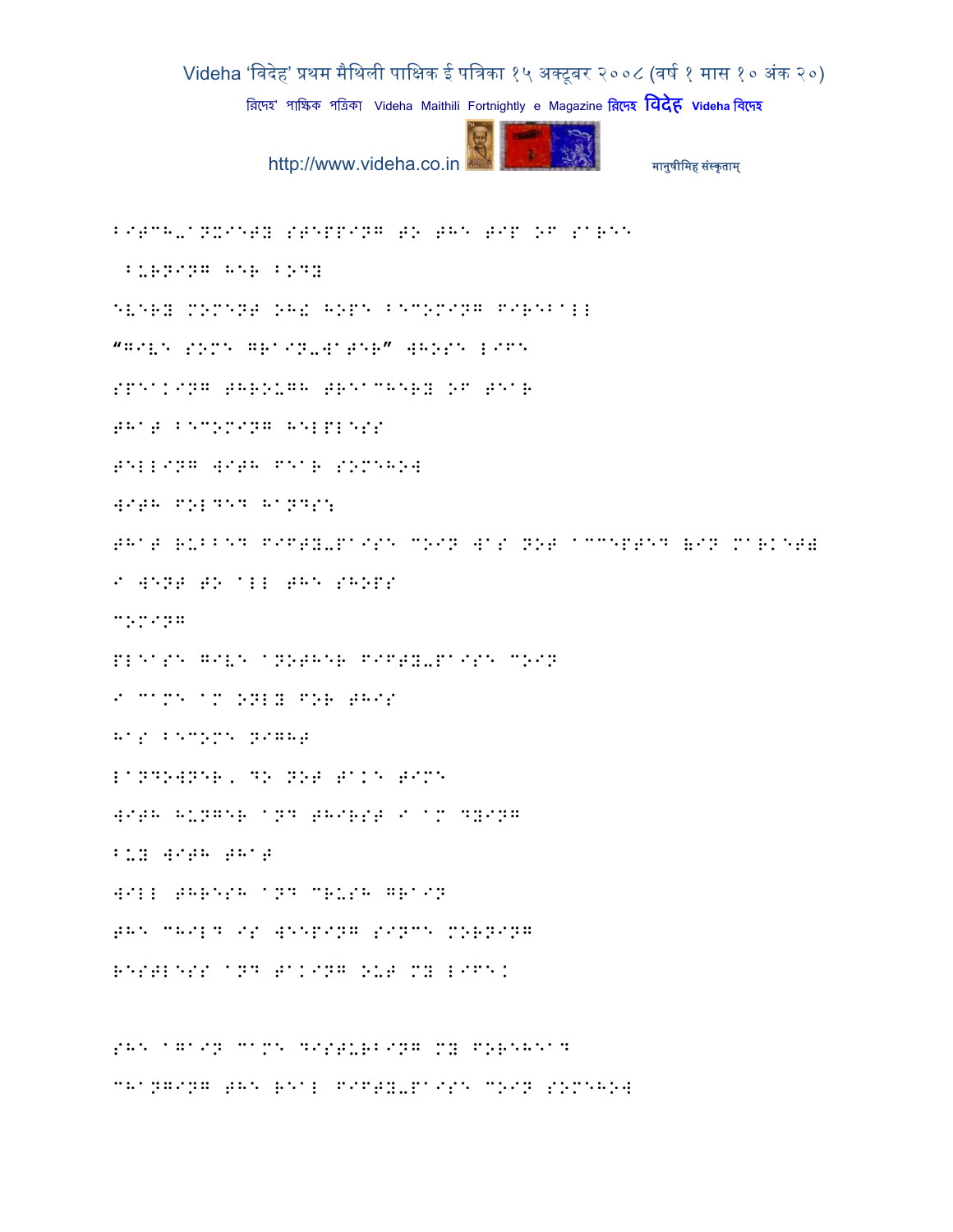িরেদহ' পািkক পিtকা Videha Maithili Fortnightly e Magazine িরেদহ िवदेह **Videha** িবেদহ



CLEARLY DOING MISCHIEF AND ALL AND CLEARLY DESCRIPTION OF A START OF A START OF A START OF A START OF A START

HEY! HOLD HER NECK AND PUSH BESIDE

SHE IS WITCH

SEE THE EYES

HOW ONLOOKING

SWALLOWED SUCH PERSON AS HER MASTER (HUSBAND) BUDHNA WHEN SHE CAME

**CHEWED SUBDIVISION** 

AT THE TIME OF GODDESS LAKSHMI

DOING LENDING BUSINESS

I AM NOT ASKING DEBT

OR CAME FOR BEGGING

I AM YOUR SUBJECT

MANY TIMES CAME HERE

**HAT PASSAGE TIME** 

FOR GRAIN MY BODY STARVING

LEGS CRUMBLING

 $\frac{1}{2}$  ,  $\frac{1}{2}$  ,  $\frac{1}{2}$  ,  $\frac{1}{2}$  ,  $\frac{1}{2}$  ,  $\frac{1}{2}$  ,  $\frac{1}{2}$  ,  $\frac{1}{2}$  ,  $\frac{1}{2}$  ,  $\frac{1}{2}$ 

TOOK BESIDE THIS ILL-FATED WOMEN?

THE CULTIVATED LABOUR-CHARGE BE GIVEN

HA! DID WORK WITH ALL BODY-STRENGTH

THE THIRD-CLASS-GOD NOT ASSIGNS EVEN DEATH TO ME

MASTER!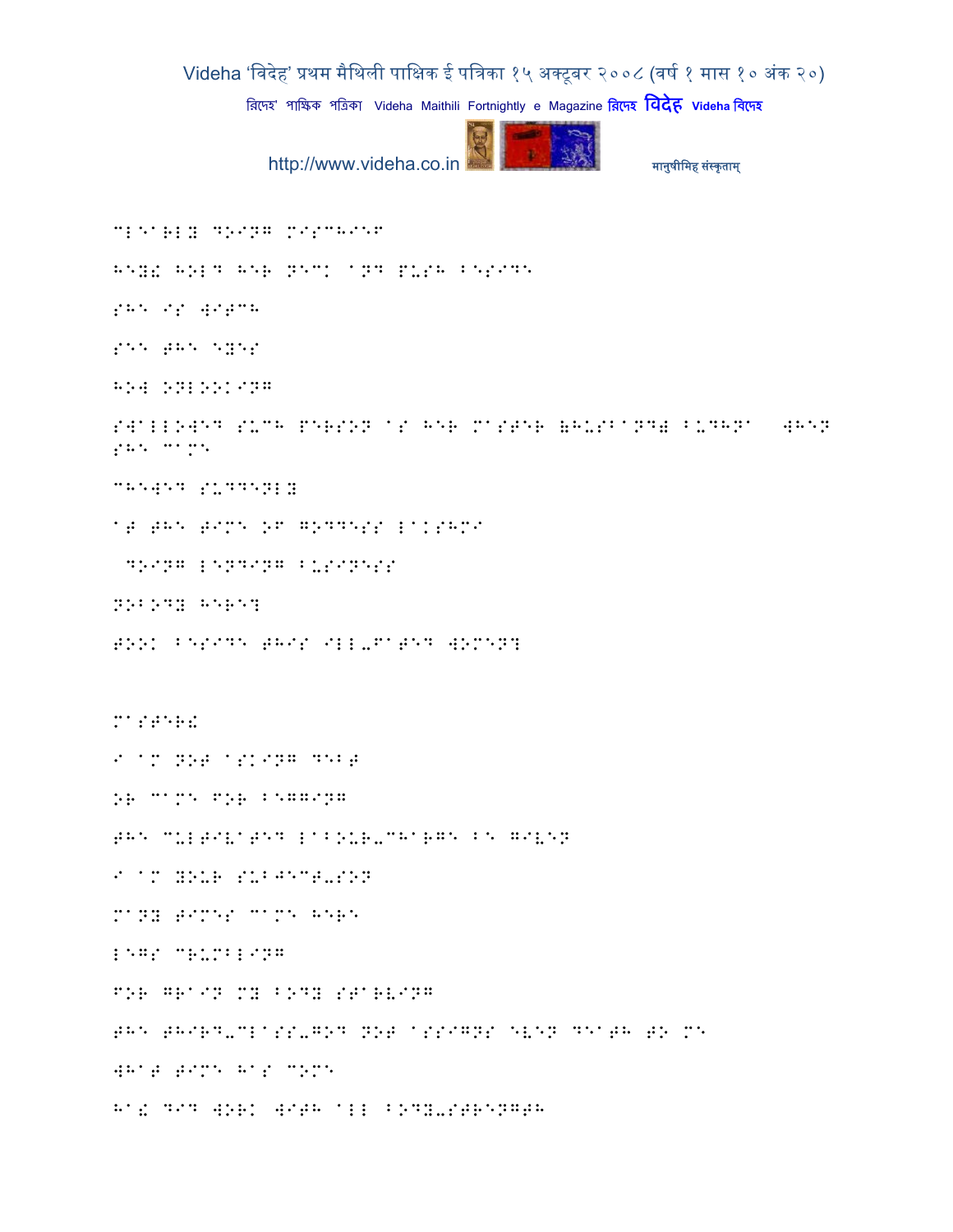WHEN I STEP UP THE LEGS INDUCTING IT SEEMS OF WILL DE HERE ONLY TO WHOM I WILL THE WILL T NOBODY IS MY OWN THE WRONG-DOING IS ALSO THE SPLENDOR OF THE POWERFUL BOS DE HAVE HAVE NO FEAR? MANY MANY MANY MURDER I HAVE DONE AND LIVED ON LIVED ON LIVED ON LIVED ON LIVED ON LIVED ON LIVED ON LIVED ON NOT EVEN MY BODY-HAIR GOT DAMAGED LONG LIVE THE DAROGA (POLICE-INCHARGE) WILL MURDER YOU ARE NOT TO A SERIES OF THE SERIES OF THE SERIES OF THE SERIES OF THE SERIES OF THE SERIES OF T FLEE WOMEN FLEE BY GIVING ENOUGH WAGE TO LABOURER I WILL PUT A BLEMISH TO MY ANCESTRY? THIS FALSE-ACTING DO BEFORE SOMEONE ELSE I AM BLACK-COBRA WILL SHE GO SIMPLY THE LORD OF DEATH IS DANCING OVER HER HEAD

THAT**'**S WHY THIS FAMINE IN WORLD HAS APPEARED I WILL NOT BE ABLE TO GO

THAT GOOD-LINE EVEN THEN THE LABOUR-CHARGE NOT COMING

http://www.videha.co.in <u>स्क्रियेक स्क</u>्रियेक अपनुषीिमह संस्कृताम्



Videha 'विदेह' प्रथम मैथिली पाक्षिक ई पत्रिका १५ अक्टूबर २००८ (वर्ष १ मास १० अंक २०)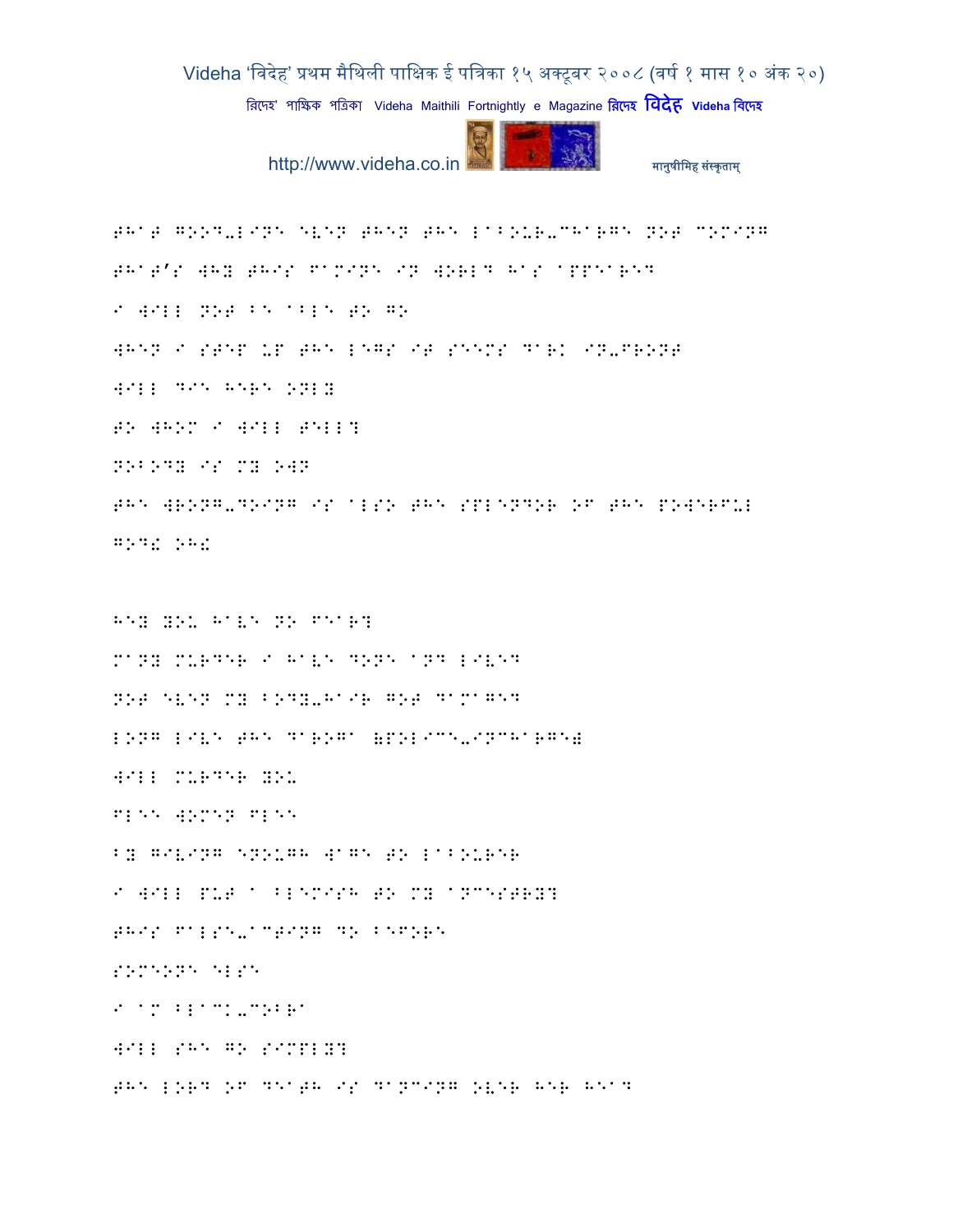WITH SORROW AMIDST LAUGHTER OF MOON

DAN-DAN-DAN-DAN STICK THRASHING ON THE SENSELESS BODY ONLY ONCE UNRECOGNIZABLE WEEPING WITH CHILD LEFT BUCHNIS CREATION

CATH-CATH-CATH-CATH EVEN MORE HEAVY THAN THE HEAVIEST WITH SLAP OF MAKING SHE BECAME BOTH MOTHER-SON FELL ON EARTH BECAME SENSELESS SHE EVEN THEN WITH ANGER BY DOING HEAVY-ECHO BHUTCHANG STOOD STOOD ROARING MAKHNA! MAKHNA! SHE IS DOING FALSE-ACTING BRING MY STICK WHAT WILL YOU KNOW ABOUT WOMEN TO THE WOMEN MY WHOLE LIFE DEALT WITH ALL THESE.

O, WHAT YOU ARE LOOKING AT MY FACE THAT MUCH COURAGE THE THIRD-CLASS PEOPLE WILL SHOW?

http://www.videha.co.in <u>स्क्रियेक स्क</u>्रियेक अपनुषीिमह संस्कृताम्



িরেদহ' পািkক পিtকা Videha Maithili Fortnightly e Magazine িরেদহ िवदेह **Videha** িবেদহ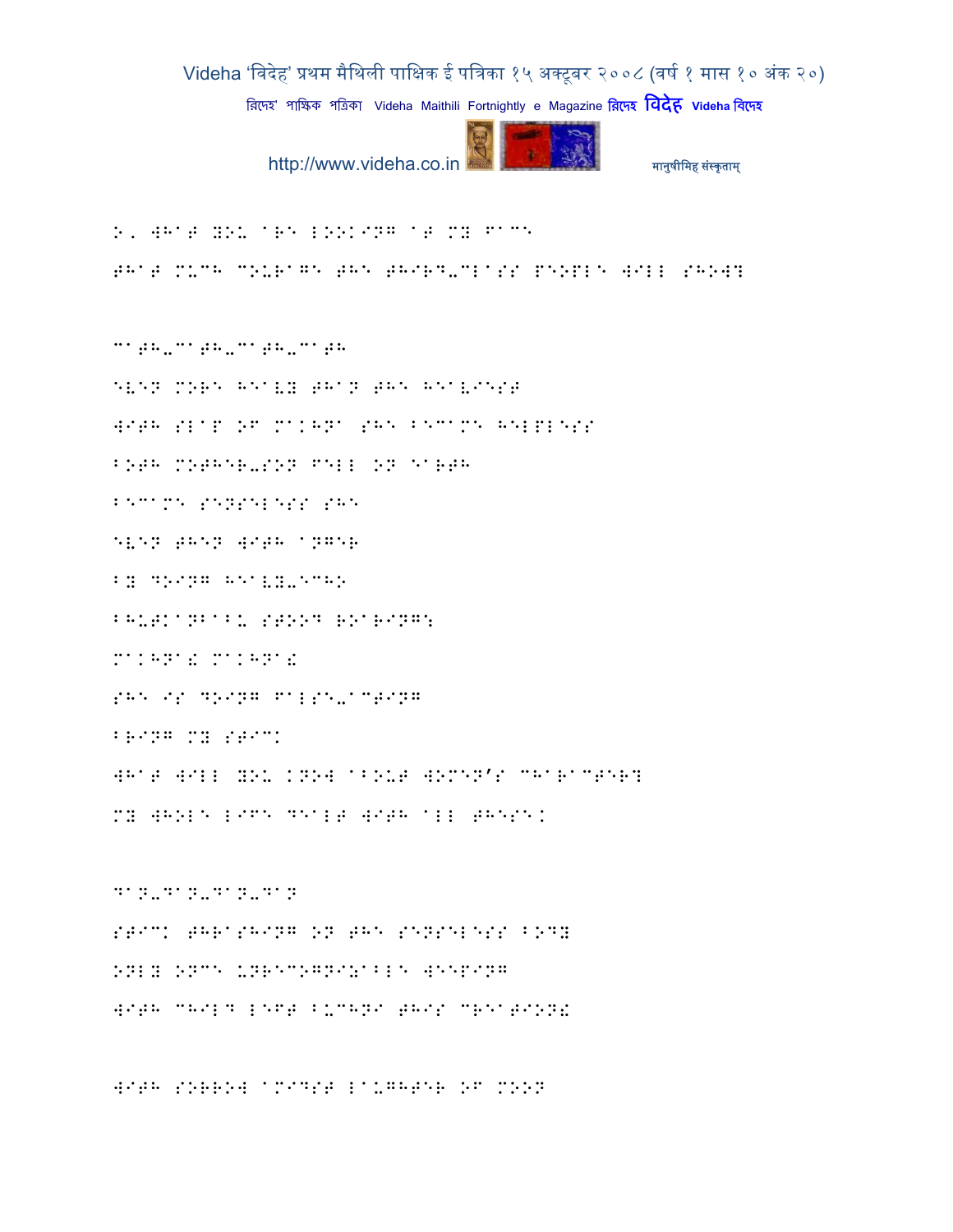THE EFFICIENCY OF THE CLERK VANISHED. THE HEALING-TOUCH OF THE DOCTORS FELL FLAT. THE ENGINEERS BECAME PERPLEXED. THE POLITICAL LEADERS AND MINISTERS STARTED DYING.

AFTER THE DEPARTURE OF CORRUPTION THE CHASTITY AND CHARACTER OF THE LEADER OF THE NATION ALSO DEPARTED. THEN DHARMA WENT AWAY. AFTER THAT GOOD-HABITS ALSO CAME OUT AND WENT ON ITS WAY OF THE SALE

A UNIQUE LIGHT OF CORRUPTION CAME OUT OF THE BODY OF THE LEADER OF THE NATION AND WENT AWAY.

AFTER WORSHIP AND SACRED-READING (BY THE LEADER OF THE NATION) HE (TANTRIC) ASKED FOR CORRUPTION IN DONATION FROM THE LEADER OF THE NATION.

HE POSED LIKE A TANTO POSED A TANTO BEFORE THE LEADER OF THE LEADER OF THE LEAD NATION. HE COULD HAVE COME IN HIS REAL FORM BUT AS THIS LEADER OF THE NATION BELIEVED MORE IN THE TANTRICS SO HE THOUGHT IT MORE APPROPRIATE TO POSE LIKE A TANTRIC AND CAME TO THE LEADER OF THE NATION.

THE ALMIGHTY COULD NOT TOLERATE THE MISMANAGEMENT IN THE **COUNTRY** 

BY GAJENDRA THAKUR. ONCE UPON A TIME IT HAPPENED.

-BY TARANAND VIYOGI (1966- ) THE MAITHILI SHORT STORY **"**MOOLBHOOT**"** BY SH. TARANAND VIYOGI TRANSLATED INTO ENGLISH

 $2.7$  The Fundamental measurement of  $2.7$ 

BS WHE SHELTER

**WHO WILL GIVE** 

**"**WHERE SHOULD I**"** GO

WORLD IS WHOSE FATERS

THAT RUBBED-WORN-OUT FIFTY-PAISE-COIN SPOKE:

http://www.videha.co.in <u>स्कॉल कर अन्य अस्ति</u> मानुषीमिह संस्कृताम्



িরেদহ' পািkক পিtকা Videha Maithili Fortnightly e Magazine িরেদহ िवदेह **Videha** িবেদহ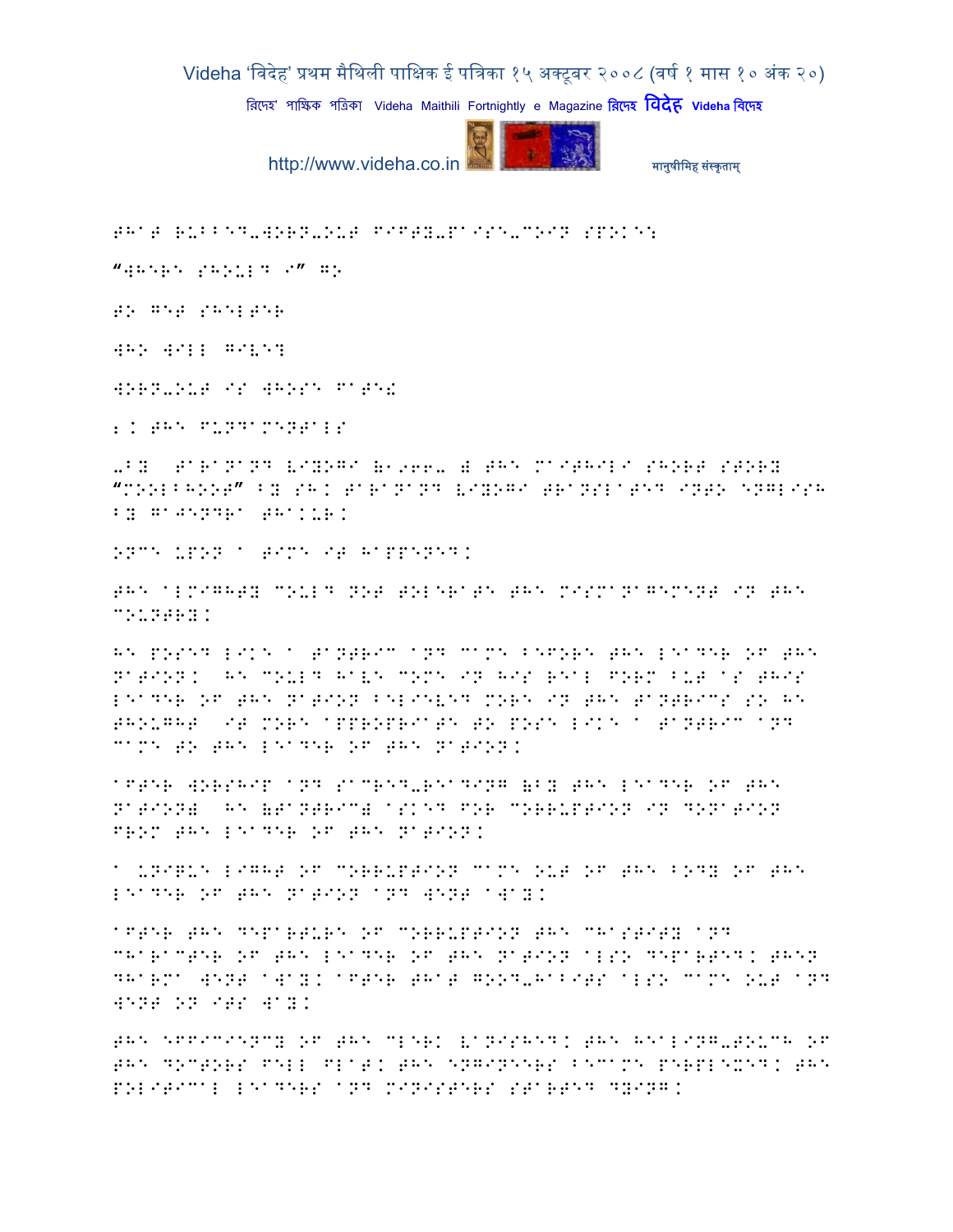িরেদহ' পািkক পিtকা Videha Maithili Fortnightly e Magazine িরেদহ िवदेह **Videha** িবেদহ



THE RELIGIOUS PLACES BECAME EMPTY. THERE WAS NONE WHO WILL POUR WATER ON TO THE GODS.

THE PROSPECTIVE AND THE BRILLIANT LEFT STUDY AND STARTED STREET-ROWDISM AND STARTED INHALING CANNABIS.

THE WHOLE COUNTRY BECAME LONELY CREMATORIUM.

THEN AGAIN THE ALMIGHTY COULD NOT SEE THE MISFORTUNE OF THE NATION.

AGAIN A TANTRIC CAME TO THE LEADER OF THE NATION.

AND AGAIN ASKED FOR CORUUPTION FOR THE WELFARE OF ALL FROM THE LEADER OF THE NATION.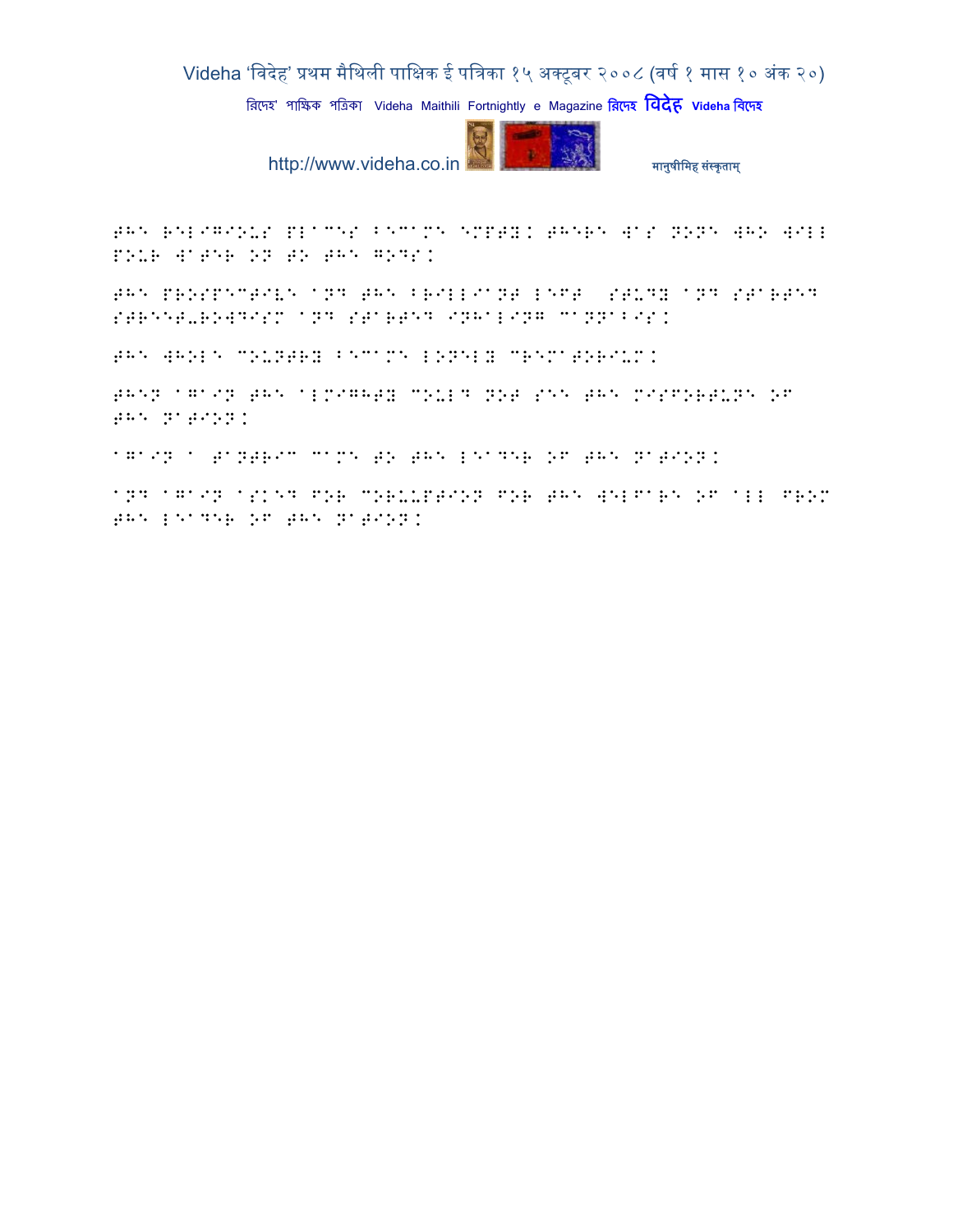THE EAGERNESS TO CELEBRATE 15TH AUGUST, THE INDEPENDENCE DAY USED TO BE DIFFERENT IN THOSE DAYS. WE USED TO CHEER FOR INDEPENDENCE AND THE GREAT FREEDOM FIGHTERS. I COULDN**'**T UNDERSTAND WHY HE TOLD US NOT TO FIGHT AT THAT TIME HOWEVER I GOT IT IN THE NEXT MORNING WHEN I HEARD THE CROWD CHEERING WHILE CONDITIONS THE BORDER OF THE BORDER OF THE BORDER OF THE VIL THERE WAS A BIG FIGHT TOOK PLACE WHEN CHILDREN OF MAHINATHPUR WERE CROSSING THE VILLAGE. AFTER A GREAT EFFORT IT WAS STOPPED. WHEN I CAME TO VILLAGE THEN SENIOR STUDENTS STARTED TELLING TELLING TELLING THE STARTED TELLING THE STORY ABOUT THE  $\alpha$ 

## HOLIDAY ON SUNDAYS.

 I USED TO WRITE SAME SEQUENCE OF DAILY ROUTINE LIKE I GOT UP, AFTER BEING FRESH TOOK BATH THEN HAD BREAKFAST, THEN SAT FOR STUDIES, HAD LUNCH, WENT TO SCHOOL, RETURNED FROM SCHOOL, HAD SUPPER, PLAYED WITH FRIENDS, RETURNED HOME, CLEANED GLASS OF LAMP, READY CONTINUES OF LAMP, WE ARREST TO BE WE HAD TO SUBMIT TWO DAYS DIARY ON MONDAY AS THERE WAS

TRANSLATED BY JYOTI JHA CHAUDHARY

SAHASRABARHANI:THE COMET

1978,PLACE OF BIRTH- BELHVAR (MADHUBANI DISTRICT), EDUCATION: SWAMI VIVEKANANDA MIDDLE SCHOOL, TISCO SAKCHI GIRLS HIGH SCHOOL, MRS KMPM INTER COLLEGE, IGNOU, ICWAI (COST ACCOUNTANCY); RESIDENCE- LONDON, UK; FATHER- SH. SHUBHANKAR JHA, JAMSHEDPUR; MOTHER- SMT. SUDHA JHA-SHIVIPATTI. JYOTI RECEIVED EDITOR'S CHOICE AWARD FROM WWW.POETRY.COM AND HERE WERE FEATURED IN FRONT PAGE OF WWW.POETRYSOUP.COM FOR SOME PERIOD.SHE LEARNT MITHILA PAINTING UNDER MS. SHVETA JHA, BASERA INSTITUTE, JAMSHEDPUR AND FINE ARTS FROM TOOLIKA, SAKCHI, JAMSHEDPUR (INDIA). SHE HAD BEEN HONORARY TEACHER AT NATIONAL ASSOCIATION FOR BLIND, JAMSHEDPUR (INDIA). HER MITHILA PAINTINGS HAVE BEEN DISPLAYED BY EALING ART GROUP AT EALING BROADWAY, LONDON.

http://www.videha.co.in <u>Andre Base and</u> History and History and History and History and History and History and H

JYOTI JHA CHAUDHARY, DATE OF BIRTH: DECEMBER 30



িরেদহ' পািkক পিtকা Videha Maithili Fortnightly e Magazine িরেদহ िवदेह **Videha** িবেদহ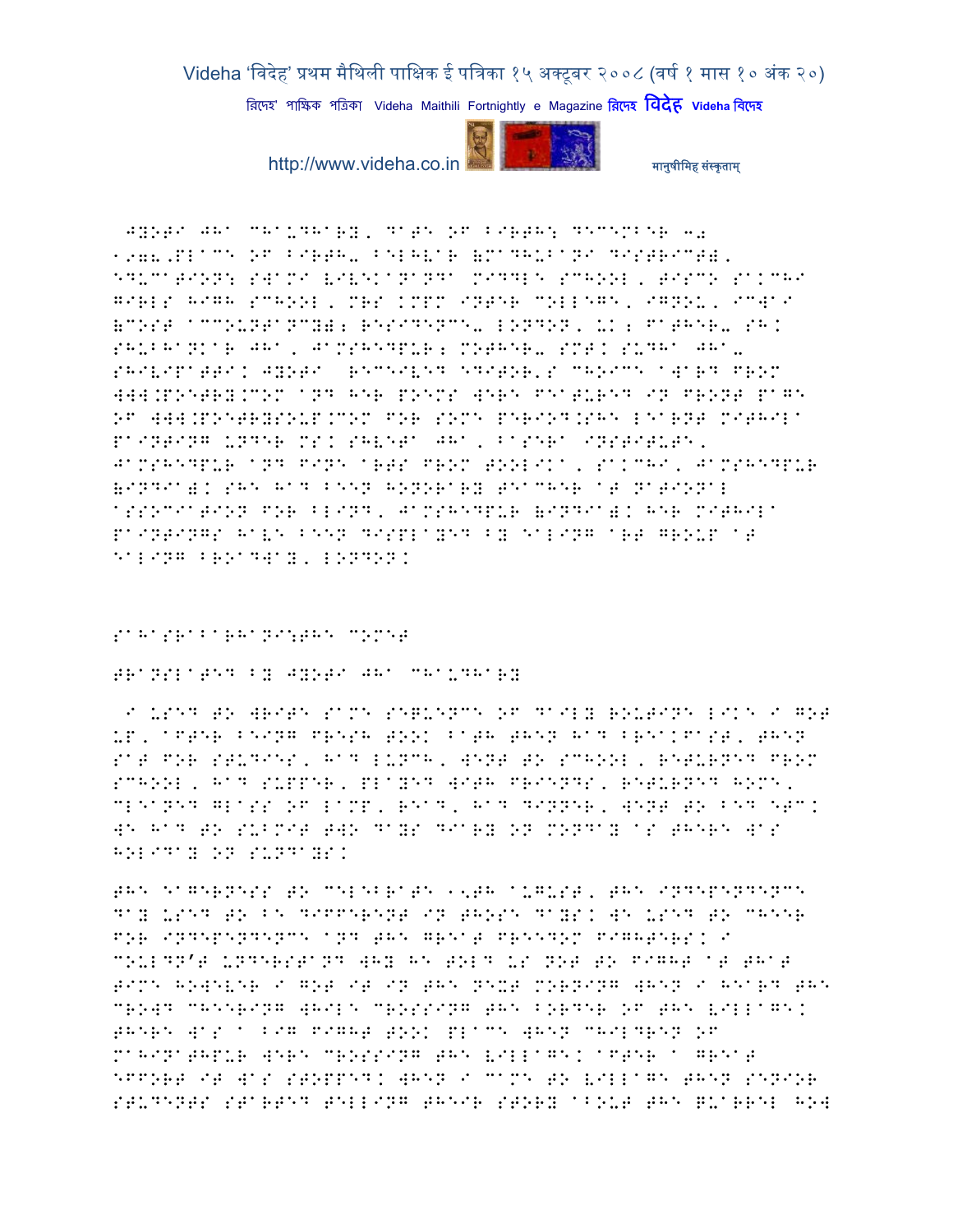িরেদহ' পািkক পিtকা Videha Maithili Fortnightly e Magazine িরেদহ िवदेह **Videha** িবেদহ



THEY BEATED THE CHILDREN OF OTHER VILLAGE BY PUSHING THEM INTO THE POND. THEY WERE LOOKING TO TAKE REVENGE NEXT TIME AGAIN BUT THIS TIME TOO.

NEXT YEAR, SAME MEETING TO ESTABLISH PEACE AND ALL BUT THAT TIME THE SEAL OF TIME TIME OF THE SALE WAY TO A SEAL OF THE SALE WAY.

FIGHTING WAS A KIND OF FESTIVAL. THE FIGHT COULD BEGIN ON ENER LIGHTN BRIDGE LITTLE BREAKING OF BOBBEN OF CHOCOLATE IN THE SHOP IN DURGA PUJA FAIR. ONCE AN OLD MAN HAD SLAPPED A YOUNGSTER BUT AFTER THAT NO ONE CONTINUED THE STORY. EVERY ONE STARTED CONFIRMING THAT IT WAS THAT STORY. NO ONE WAS TELLING THAT STORY. I COULDN**'**T HIDE MY EAGERNESS AND ASKED THEM WHAT WAS THAT STORY THAT WAS KNOWN TO EVERYONE **SEMSER ME.** 

BATTEN MANIELI SANSKRIT SANSKRIT

"RHI M:@RG' G@C\*:M] @SM \K, S@RP, 1GT,4 HM R@ST:S/ J: RHL \*LH1/ 1K] \K): S:/P 1YL4

B:LK, G@C\*T] @SM4 B:LK:, PW@NT @SM4

B:L ANDE BANA PNIC SP RANG BANA

B:YK:, G:YA:, SINT:X:X:X:X:X:X:X:X:X:X:X:X:X

BYSK GRIE RHYDE RIK SO KING SO KERKE

RY WHI, RYD, YM:RN, MON, MM4

VYI 9PV]%:M, @SM4 VYI .:D:M, @SM4

VYI .:D:M, @SM4 VYI P@%Y:M, @SM4

HM ST FISH NIH SA PM ST TEAP NIH SA

**WE MAKE SHIPS PERSONS REPORTED AT SPECIFIC RHIMA** 

%]@K&K:, P:WY@NT] @SM4 VYI L].:M, @SM4

HM STARBED THIS PARE NIP CA HM STARKIE NIP NA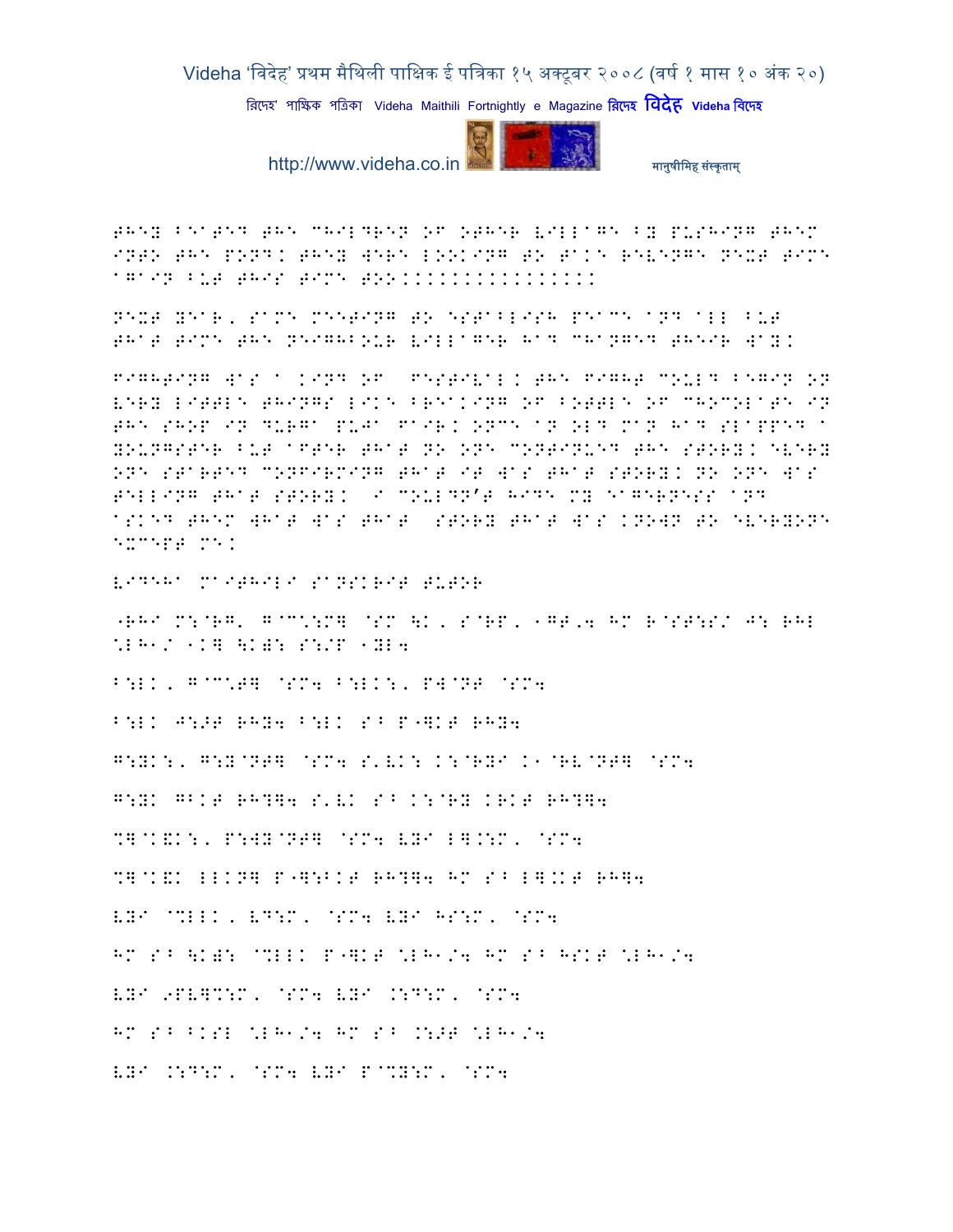িরেদহ' পািkক পিtকা Videha Maithili Fortnightly e Magazine িরেদহ िवदेह **Videha** িবেদহ



HM S^ .:>T \*LH1/4 HM S^ D'.KT \*LH1/4

S1!:.@#\$, "R@ST]4 S1!:.@#\$, ^@GNI "R^V@T4 TH STRIP THE BILE BILE @%R] V]@DYY:, H@ST' @K&T, "R^V@T4 MM @SN:N@M/ ^LJN@M/ PBJ:/ J@NMD]N@M "R^V@T4  $\overline{\mathcal{N}}$  (see the state of  $\overline{\mathcal{N}}$  ) of graph  $\overline{\mathcal{N}}$  , and  $\overline{\mathcal{N}}$  and  $\overline{\mathcal{N}}$  is a state of  $\overline{\mathcal{N}}$ J@NMD]N ^'L4 MM PRESIDENT RANGER PROPERTY (PRESIDENT RANGER HMR PRESIDE PRE LIG PRAF R.T ONLAYER LIG MM V: LY V: LY V: LY V: LY V: LY V: LY V: LY V: LY V: LY V: LY V: LY V: LY V: LY V: LY V: LY V: LY V: LY V: LY HTR LATHER EN LATHER VII VII MM 1NM 1ND, THE 1ND, THE 1ND, THE 1ND, THE 1ND, THE 1ND, THE 1ND, THE 1ND, THE 1ND, THE 1ND, THE 1ND, THE 1ND, HMR: 1979 HLBB HRIM: 1761 (2000) 114 FOR SY: DIA REAL ROOM IN THE REAL PROPERTY H1NK:(@S@TR].) D1. HL>T \*@NH]4 H1NK: D1. ^'L@NH]4 S, MM P1@STKI PW]TV:@N4 \T@T @S?:N' "R@NY %@BD@SY @PRYLG, **TRANSON** G#'%,/ NR'%, MM P1@STKI PW]TV:@N4 G#'%/ NR'% HMR P1@STK P-91 TPR94 S, G]R]%@SY P1@STKI PW]TV:@N4 S, K@SY P1@STKI PW]TV:@N4

/ G]R]%K P1@STK P"]L@NH]4 / KKR P1@STK P"]L@NH]4 S, TV P1@STKI PW]TV:@N4 S, T@SY P1@STKI PW]TV:@N4 / "RH:/K P1@STK P"]L@NH]4 / KKR P1@STK P"]L@NH]4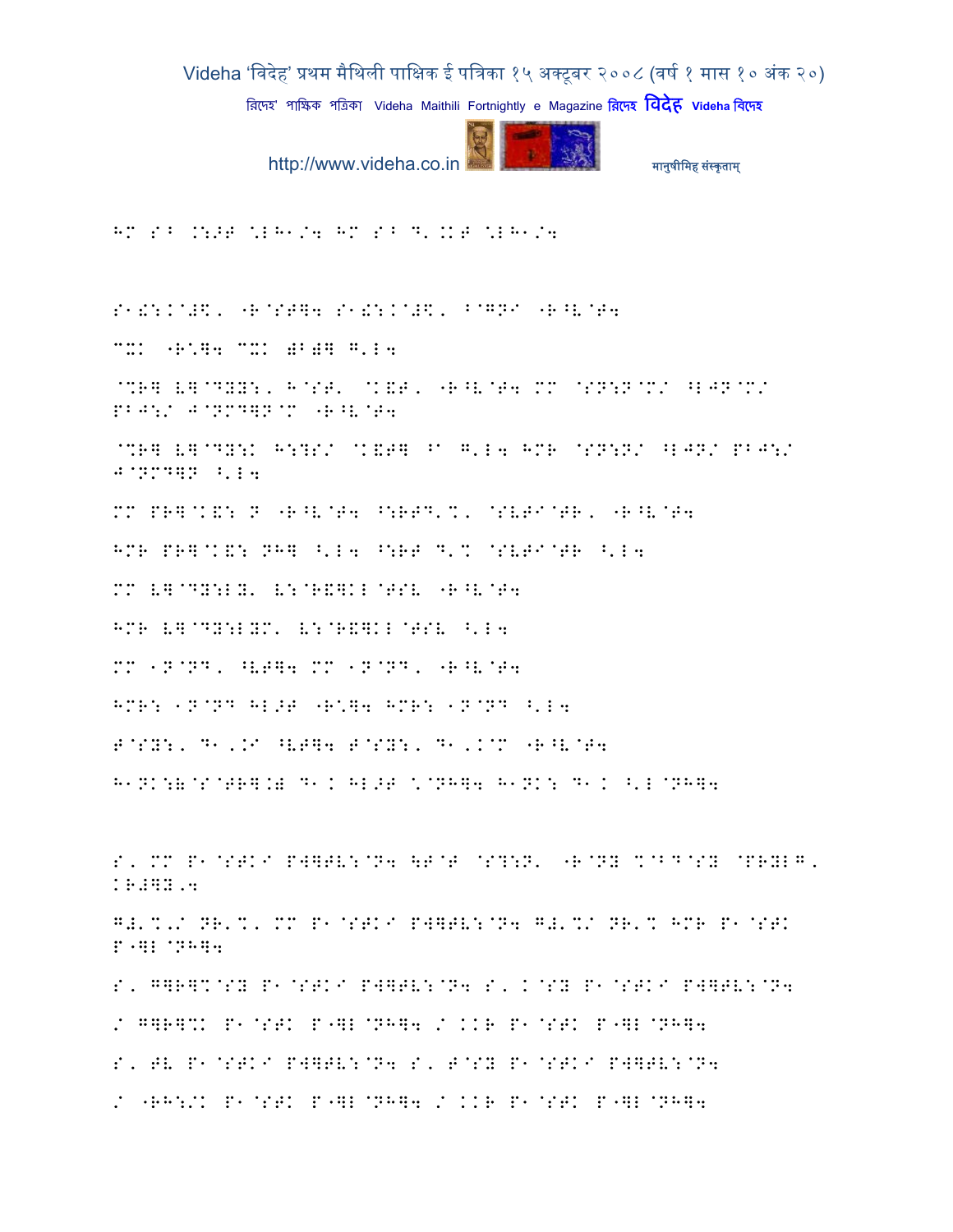িরেদহ' পািkক পিtকা Videha Maithili Fortnightly e Magazine িরেদহ िवदेह **Videha** িবেদহ



http://www.videha.co.in

S, MM KR, MIRING ROOM (1995), MIRING ROOM (1995), MIRING ROOM

/ HMR K?: P"]L@NH]4 / HMR @GR@N? P=L@NH]4 S, MM K:D@MBR]/ 9P@NY:SI/ )]@PP#]I/ @PR@%NI PW]TV:@N4 / HMR K:D@MBR]/ 9P@NY:S/ )]@PP#]/ @PR@%N P"]L@NH]4 S, MM P1 CELA LEGUESTA IN CHARGE AND DESTRUING DM@&)V:N/ / @S?:P]TV:N/ P:W]TV:N/ @PR'&]TV:N/ N:%]TV:N/ .:D]TV:N4 / HMR P1@STK L].L@NH]/ D'L@NH]/ CLR'L@NH]/ LA G'L:H/ D'.L@NH]/ R:.L@NH]/ P"]'L@NH]/ PW'L@NH]/ N:% K'L@NH]/ .'L@NH]4 \*:@TR, @GRI?:LYI G@C\*T], P1@STKI PWT]4 \*:@TR, @GRI?:LYI BORS BORSTON PARKS th the component in an are the state of the state of the state  $\sim$ **MENTHS AND LEATH THE PERSONS** P1 MORE PUBLIC PUBLIC CONTROL P1@STK P+99 (1000) ROOM TO STATE @SN:NI KM@TV: PBJ:I KRLT]4 @SN:N KA KY PBJ: KRKT \*?]4 **WEBSTER MONEY CONSTRUCTS** @%LLK B:J] KA DB! P]BKT \*?]4 \*:@TR, V]@DY:LYI G@C\*T]4 P:WI PWT]4 \*:@TR V]@DY:LY J:>T \*?]4 P:W P"]KT \*?]4 \*:@TR, V]@DY:LYI G@TV: P:WI PWT]4 \*: TR VAN TR VI AND THE POST TO UP TO A CONTROL TO UP TO A LIGHT TO UP TO A LIGHT  $\sim$ P1@STKI PW]@TV: GMHP:WI L].T]4 POSSES PORT OF STREET PRIZE STRE @KR]\$]@TV:- PW]@TV: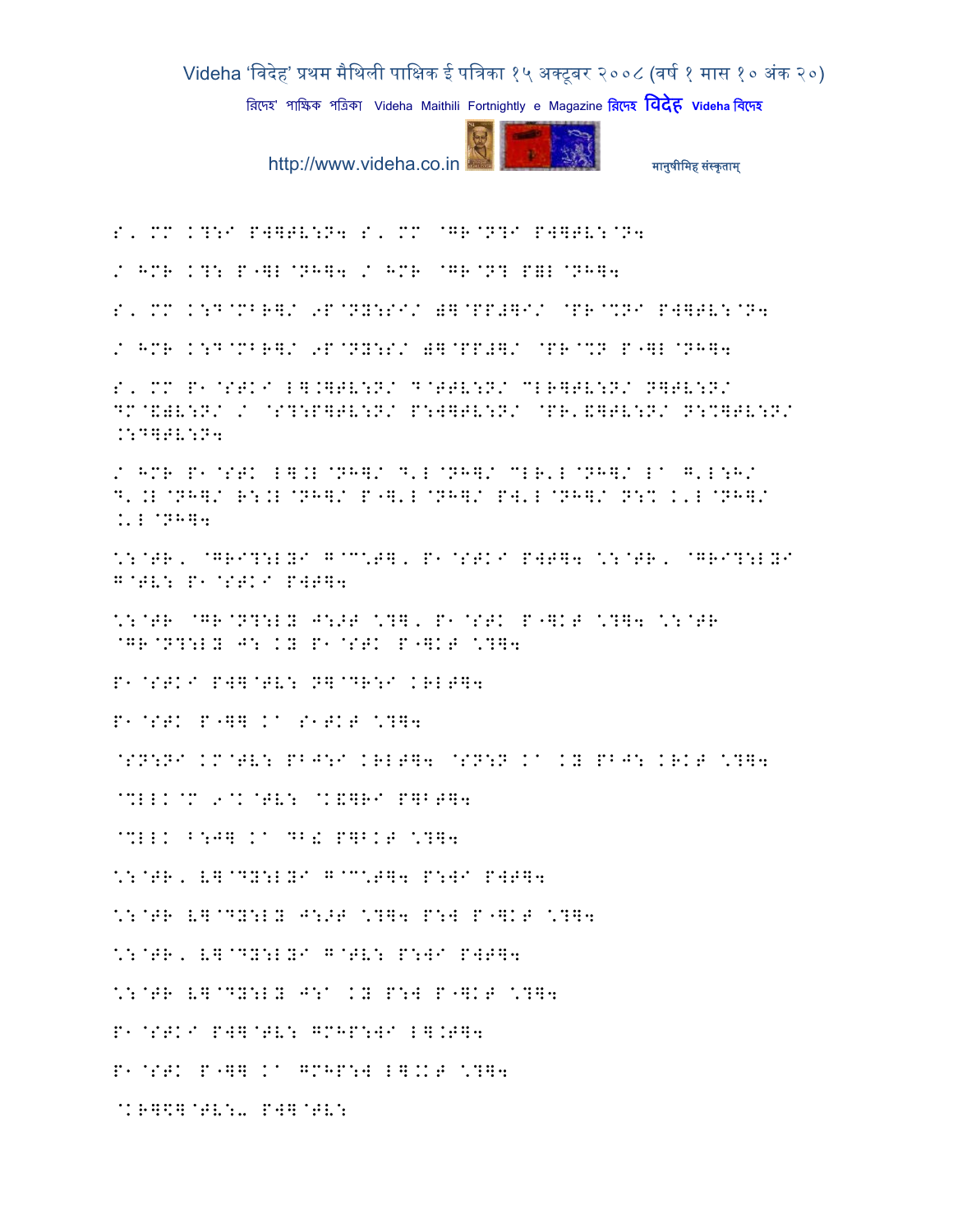িরেদহ' পািkক পিtকা Videha Maithili Fortnightly e Magazine িরেদহ िवदेह **Videha** িবেদহ



VDT]- 9@K@TV:

.:DT]- .:D]@TV:

KRLT. KONGER

When R1: R1: CONTROLLER

B:LK, GMHP:WI L].]@TV: N]@DR:I KRLT]4 B:LK GMHP:W L].] KA STATE STREET SMTPIR SOMETING METHODS IN THE REPORT OF THE PHYSICAL BEFORE \*?]4 MONDER RIGHT RIF BY: NORTH CONTROL PRINT (BIFF

M MARDEN AND ROOM RESEARCHED AND ROOM IN KREAKING THE ROOM IN A KY PAGE. **TEDE TIME** 

D1@RG1#I @TY@K@TV: S@JJN, ONT@RG1# OFFIC: S@JJNA @TY:GADIA BNKT  $^{\prime}$ .  $^{\prime}$   $^{\prime}$   $^{\prime}$   $^{\prime}$   $^{\prime}$   $^{\prime}$   $^{\prime}$   $^{\prime}$   $^{\prime}$   $^{\prime}$   $^{\prime}$   $^{\prime}$   $^{\prime}$   $^{\prime}$   $^{\prime}$   $^{\prime}$   $^{\prime}$   $^{\prime}$   $^{\prime}$   $^{\prime}$   $^{\prime}$   $^{\prime}$   $^{\prime}$   $^{\prime}$   $^{\prime}$   $^{\prime}$   $^{\prime}$   $^{\prime}$   $^{\prime}$   $^{\prime}$   $^{\$ 

CONDROBER CAN DROBBER (K: PORCE) CAN BAY (CA: PH) ARE CONDROBER AT K: B: H: H: K: K: K: K: K: K: K

VII > D:NI SI & ROOM & ROOM & ROOM & ROOM & ROOM & ROOM & ROOM & ROOM & ROOM & ROOM & ROOM & ROOM & ROOM & ROOM

SORI HORI SID HAMA SYRIPAR OS

K:Y, PRHAT, YOSY KALIFIYA KALIFIYARI KALIFIYA

 $\mathcal{V}$ 

Y@SY HMDYI SDY@M (DY:PB@R#@M) "R@ST] Y@SY ^:&]TI (VCNI) SMTYPOR PRESIDENT (PD) "PROTHER "RESTRIKE WORK WARDER (PRINTED ARE LIGHT) (%R]R@M) "R@ST]- Y@SY %R]RI S@RVD: PR ("R@NY@SY) H]T' NART POST "PROSTER "REPORT TO THE REPORT OF THE UNITED STATEMENT OF THE PARTIES. KORT I N % DISTORE HE WAS SERVED ON THE DISTORTED AS A SY PROPERTY OF A SYSTEM OF DISTORTION OF THE SYSTEM OF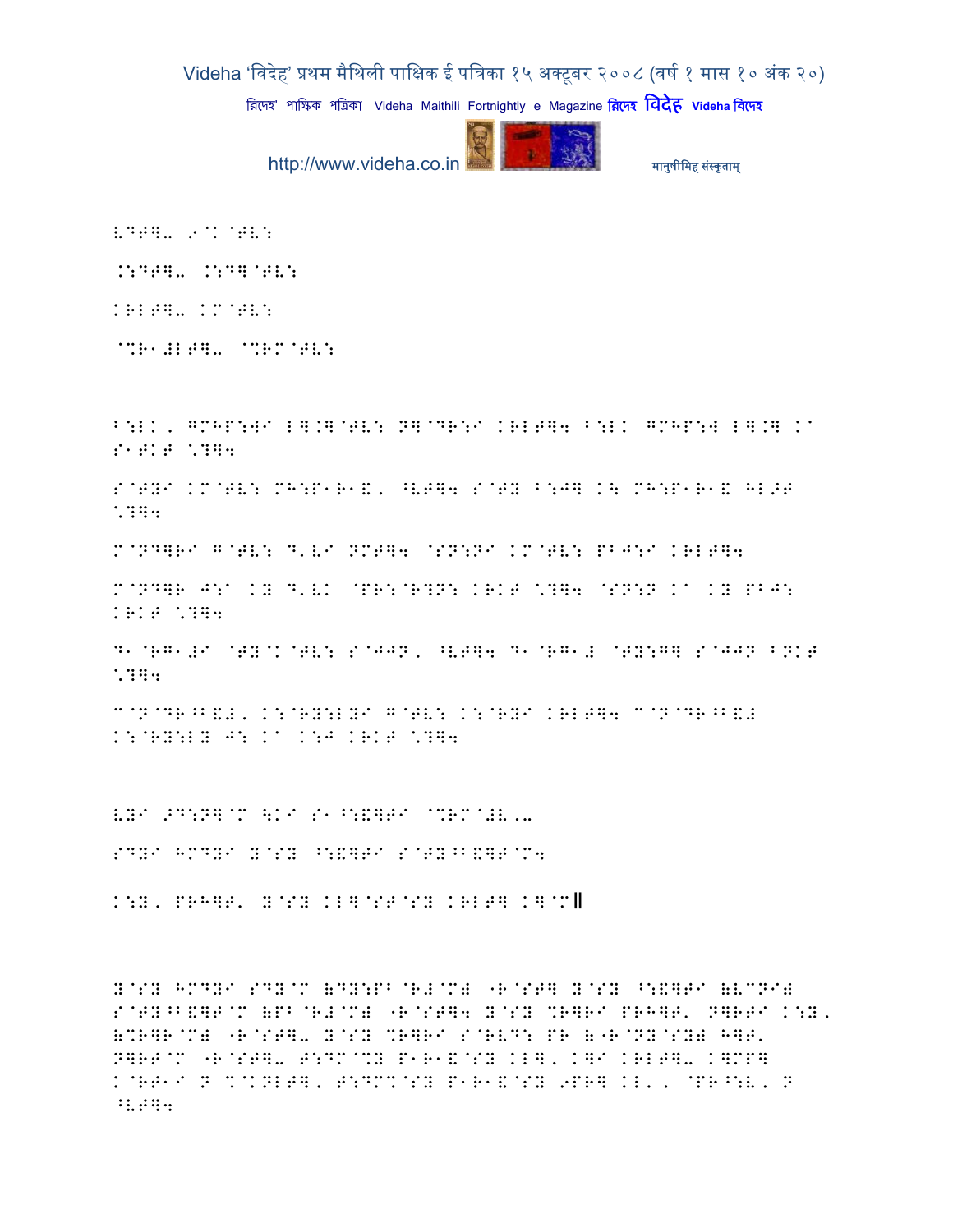িরেদহ' পািkক পিtকা Videha Maithili Fortnightly e Magazine িরেদহ िवदेह **Videha** িবেদহ



 $\mathbb{R}^n$ 

@%R@D!:PB@RV@K @%RM#V@NT14

\K, ^]@K&1K, "R@ST]4 ^]@K&1K, @PRT]D]NI ^]@K&:)NI KRLT]4 @PRT]GMHI G@C\*T]- ^]@K&:I D'H] ^VT]- >T] VDT]- GMH]#]  $\overline{1}$  DD:I DD:Theory and the Research of the USD control DD:  $\overline{1}$  and  $\overline{1}$ ,  $\overline{1}$  $R$ : Particles of the three controls of the total position of the equation of  $\mathbb{R}^n$  and  $\mathbb{R}^n$ 1H:R, "R@ST] "R@NN@M "RP] ^]@K&1K, .:DT], V@S@TR@M "R@ST]-  $\langle R\Phi\Phi\Psi_{\alpha\beta} \rangle$  . For the contract of the state of the state  $\langle R\Phi\rangle$  is the state of the state of the state of the state of the state of the state of the state of the state of the state of the state of the state of KRLT (ARLT) ARLT (ARLT) AR DIG DER MED DER SCHLICHE DER DIG MAN MET TOT GEHALL ^]@K&1K@SY SM]P' \KI T:@MRP:@TR@M "R@ST]4 ^]@K&:)N  $R$  . The normal contribution of the complete  $R$  is the contribution of  $R$  in  $\mathbb{R}$  in  $\mathbb{R}$  . The contribution of the contribution of the contribution of  $R$ KI ARLI KRALTI I KRLTIJE I KRLTIJE GODINA KOMIKANJA U KORISTI A MILI TIGA NORDE PO F: TRP: TRP PROBLE REAGE FOR PROBLEM LATOR (PREF. BH1!N@M "R@ST]- K]@M KRLM]4 S, C]@NTYT]- "RHI K:%]NGRI G@C\*:M]- V]@%VN:?@SY D@R%NI KRLM]4 P1@#YI S@MP:DY:M]4 >T] ^]@K&1K, C]@NTYT]4 ^]@K&1K, T:@MRP:@TRI @SV]KM@TY K:%]NGRI GETTLANA SERITAKAN MARY INDIANA. SA MANANG INDIA INDIA KE SYB (G@+G:) ND] "R@ST]4 @PRV:S K:R#T, ^]@K&1K, %R]RI ML]N@M "REST ARHI "REPORT" "REPORT" (RED PROVINCE D'ANN AN EST PASSAGE D'EN DIVER  $\mathcal{P}$  and the state of the state of the Matters of the State of the Matters of the Matters of a traditional MEDIGERED AN MEDIG AT STRIP OF THE CONTROL OF THE SEPTEMBER OF THE SPIRE OF THE SAFE OF THE SAFE OF THE SAFE O WORTH- "ROW THE FYTH, TREEL PRETIL' LECTURE, FYTHER ^]@K&1K, BH1V]C:RI KRLT]4 ND] T]R' S@RV@TR S]@KT:, S@NT]- ^]@K&1K, S]@KT:&1 \KI G@RTI KRLT]- T@TR T:@MRP:@TRI @S?:PYT]- 9PR] S]@KT:M @PRS:RYT]- P1N, C]@NTYT]- @SN:N:N@NTR@M "RHI K?I J:N:M]- T:@MRP@TRI K1@TR "R@ST]- >T]4 S]@KT:N:I V@R#, S@RV@TR SM:N V@R#, P1N, C]@NTYT]-  $\kappa$  of  $\kappa$  and  $\kappa$  (see Fig. ), the set of  $\kappa$  is  $\kappa$  . Then the set of  $\kappa$ RACTOR: CARACTER COMO CORTAGINAL COMPOSITION CONTROL CONTROL K:L:N@NTRI T@TR "R@NY \K Y:@TR]K, 1G@C\*T]4 S, P@%YT]4 ND]  $\overline{B}$ GR),  $\overline{B}$ vlasi gyer, "Ab (2009-) (1979-) Personalis (1970-) Ab (2009-) @PR?MI %]VL]IG N]@RM:#@M "RN@NTRI GIG: @SN:N@M4 S, "RP] \KI %]VL]IGI KRLT] @SN:N:@R?I G@C\*T]4 BH1 JN:, 1G@C\*@NT]-  $S$  (RP)  $\mathbb{R} \rightarrow \mathbb{R}$  (RP)  $\mathbb{R} \rightarrow \mathbb{R}$  (RP)  $\mathbb{R} \rightarrow \mathbb{R}$  (RPV  $\mathbb{R} \rightarrow \mathbb{R}$  )  $\mathbb{R} \rightarrow \mathbb{R}$  (RPV  $\mathbb{R} \rightarrow \mathbb{R}$  )  $\mathbb{R} \rightarrow \mathbb{R}$  (RPV  $\mathbb{R} \rightarrow \mathbb{R}$  )  $\mathbb{R} \rightarrow \mathbb{R}$  (RPV  $\mathbb{R} \rightarrow \mathbb{R}$  )  $\mathbb{$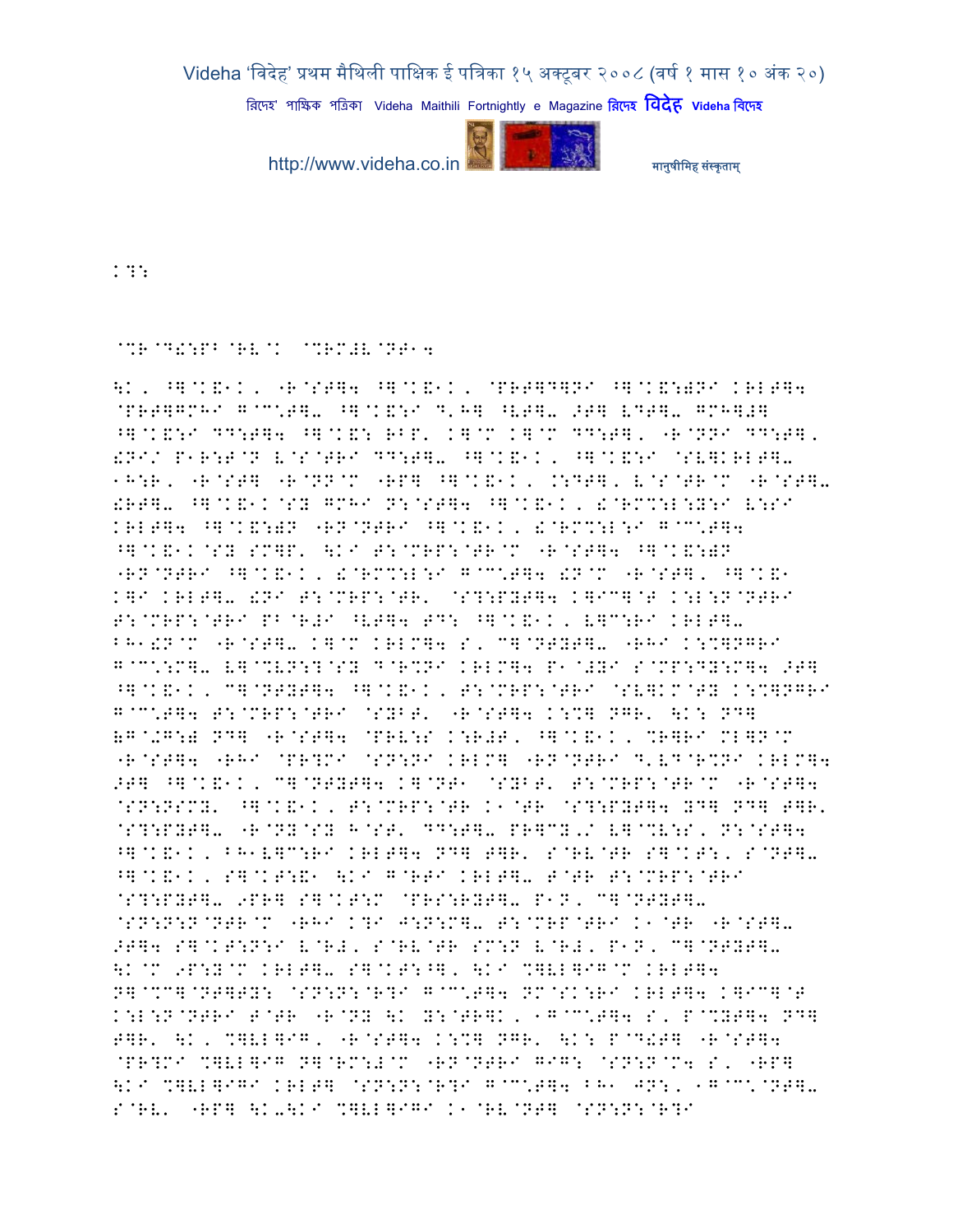িরেদহ' পািkক পিtকা Videha Maithili Fortnightly e Magazine িরেদহ िवदेह **Videha** িবেদহ



GE TO NTRIBUTE THIS CONTRIGENT CHEST BY CONTRIGUING WITH THE THING ^VT]4 ^]@K&1K, ND]T]R@M 1G@C\*@NT]4 "R@TR T@TR S@RV@TR WHEEFINGS IN AN IN KATER WELL AND MANIFOR A WIN SERIES FIND T:@MRP:@TRI N@&)I ^VT]4 S, K:R#I C]@NTYT]4 **"**LLK, GT:N1GT]K, "R@ST]**"**4

GT:N1GT]KLLLK, N LLK, P:RM:@R?]K,

GANGER GOOD DE COMPART IN THE CONFIDENCE OF THE CONFIDENCE OF THE CONFIDENCE.

SAMSKRIT SIGNER STRIP SIGNER

WHEN SAN ON THING ARE READY OF THE COME OF THE RAIN (A

I CAME THIS MORNING. "ROW ARDEN'S REDUCTION OF RESPONSIVI "R\LH1/4

BY WHICH TRAIN DID YOU COME? KIN YOU COME ? KIN YEN YEN Y

 $\overline{B}$ :  $\overline{S}$   $\overline{B}$   $\overline{B}$   $\overline{B}$   $\overline{C}$   $\overline{C}$   $\overline{B}$   $\overline{B}$   $\overline{B}$   $\overline{B}$   $\overline{B}$   $\overline{B}$   $\overline{B}$   $\overline{B}$   $\overline{B}$   $\overline{B}$   $\overline{B}$   $\overline{B}$   $\overline{B}$   $\overline{B}$   $\overline{B}$   $\overline{B}$   $\overline{B}$   $\overline$ 

I CAME BY THE HIMACHAL STREET IS THE HIMACHALE CONTROL TO STREET 1GTVTH AM HIM: CLIPS COOPS

HOW WAS THE JOURNEY? THE JOURNEY? IN THE JOURNEY? IN THE SAME IN THE SAME IN THE SAME IN THE SAME IN THE SAME IN THE SAME IN THE SAME IN THE SAME IN THE SAME IN THE SAME IN THE SAME IN THE SAME IN THE SAME IN THE SAME IN T RHL4

IT WAS FINE. 9@TTM@M 1S]@T4 N]K RHL4

HOW MANY DAYS OF PAIRS OF THE PROPERTY CONSISTS THE TAKE COULD

D]N1K: @PRV:S RHY4

TEN DAYS. DENING DENING TRANSPORTER

I STAYED THERE FOR THREE DAYS. T@TR "RHI D]N@TRYI @S?]TVT]4 HM /@TTA T]N D]N RHLH1/4

DAR BIZ AN TENDAT ALONEDE APLAN LATUR (ANOMER ALE RHN LAT

NO, I WENT WITH MY FAMILY. NAMILY PRESS IN SHERBY NH], HM "RPN PR]V:RK SIG G'L RH]4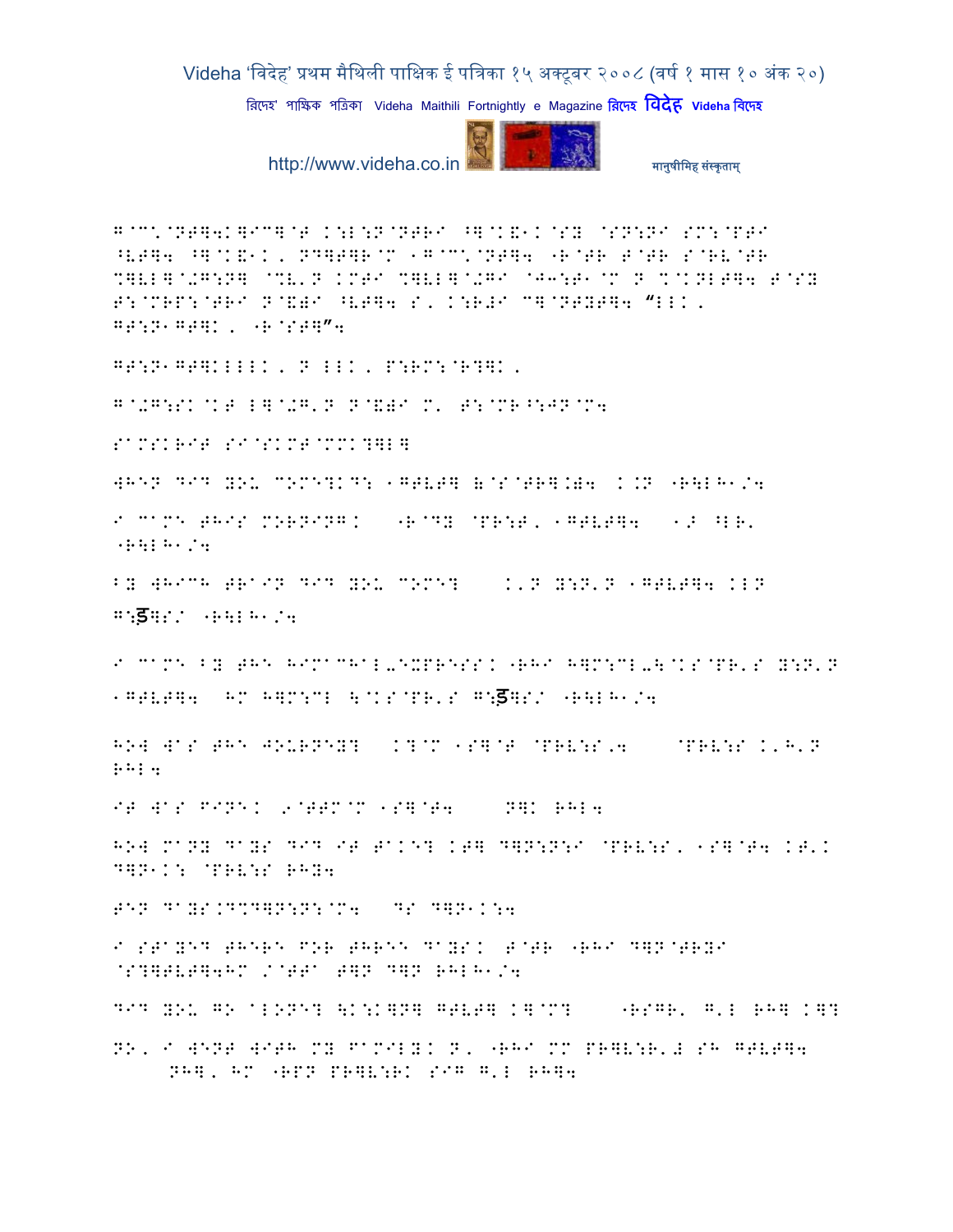DUE TO DEEPAVALI THE TRAIN WAS VERY MUCH CROWDED. D]P:VL]K:R#T, Y:N' MH:@N S@MM@RD, 1S]@T4 D]P:VL]K K:R#  $H: \overline{S} H: L \to H \oplus L \to H \overline{S} \to H \oplus L$ IT WAS A MEMORABLE JOURNEY. "RV]@SMR#]Y, @PRV:S, 1S]@T4 "RAH" RY DE STAR PRODUCED A PRODUCED A PRODUCED A PRODUCED A PRODUCED A PRODUCED A PRODUCED A PRODUCED A PRODUCED A PRODUCED A PRODUCED A PRODUCED A PRODUCED A PRODUCED A PRODUCED A PRODUCED A PRODUCED A PRODUCED A PRODUCE

I COULDN**'**T SEE THAT. T@T "RHI @DR@&)1I N %@KTVT]4 HM / NH] D'.] SKLH1/4

THAT WATERFALL IS JUST FANATICE. S, JUST FANATIC  $R$  (Radiative ) and the problems of the problems  $R$  and  $R$   $\bar{R}$   $\bar{R}$   $\bar{R}$ 

GANGOTRI IS VERY BEAUTIFUL. G:@+GL@TR] BH1 S1@NDR] "R@ST]  $H$ ,  $H$  Gigal Tripe  $R$  single  $R$  of  $T$  and  $R$  is  $T$  . The single  $H$ 

WHAT PLACES ON THE YOU SEE? KING ON THE SAME RANGER OF SAME RANGER. D'.LH1/?

I STARTED DAY BEFORE YESTERDAY AT NIGHT. PR@HY, R:@TRC @PR@S?]TV:@N? PRS1K: R:T]M' B]D: ^'L \*LH1/4

WHEN DID START START REPORTS TO THE START RELEASED ON THE UNE HAVING

LET US TAKE A THREE WHEELER. @TR]C@KR]KY: \V G@C\*:M,4 HOR: SO THE SOUTH PRODUCED TO THE CLIPS

WHO WAITS FOR THAT? KI, THATS FOR THAT? CONTROLLING TO A THAT? L.E MERRETIEN CHAR

LSA GO AS AN SUO BILINA A MOSCOLI EN SON ANDRE STIAL

NO ONE WAS SERIOUSLY INJURED. V]%'&TY: KLAP] N @VR#]T,4 F. T'A' CHOIDE THE THE LGLK

THERE WAS AN ACCIDENT ON THE WAY. M:@RG' D1@R<)N:  $R^T$  Robert Miller Distribution and  $R^T$ 

 $^{\circ}$  . Here  $^{\circ}$ 

I AM VERY TIRED. BH1 @%R:@NT, "R@SM] ^L,4 HM B@\$\$ ?:KL

http://www.videha.co.in स्क्री स्कूलाम् स्कूलाम् स्कूलाम्

িরেদহ' পািkক পিtকা Videha Maithili Fortnightly e Magazine িরেদহ िवदेह **Videha** িবেদহ